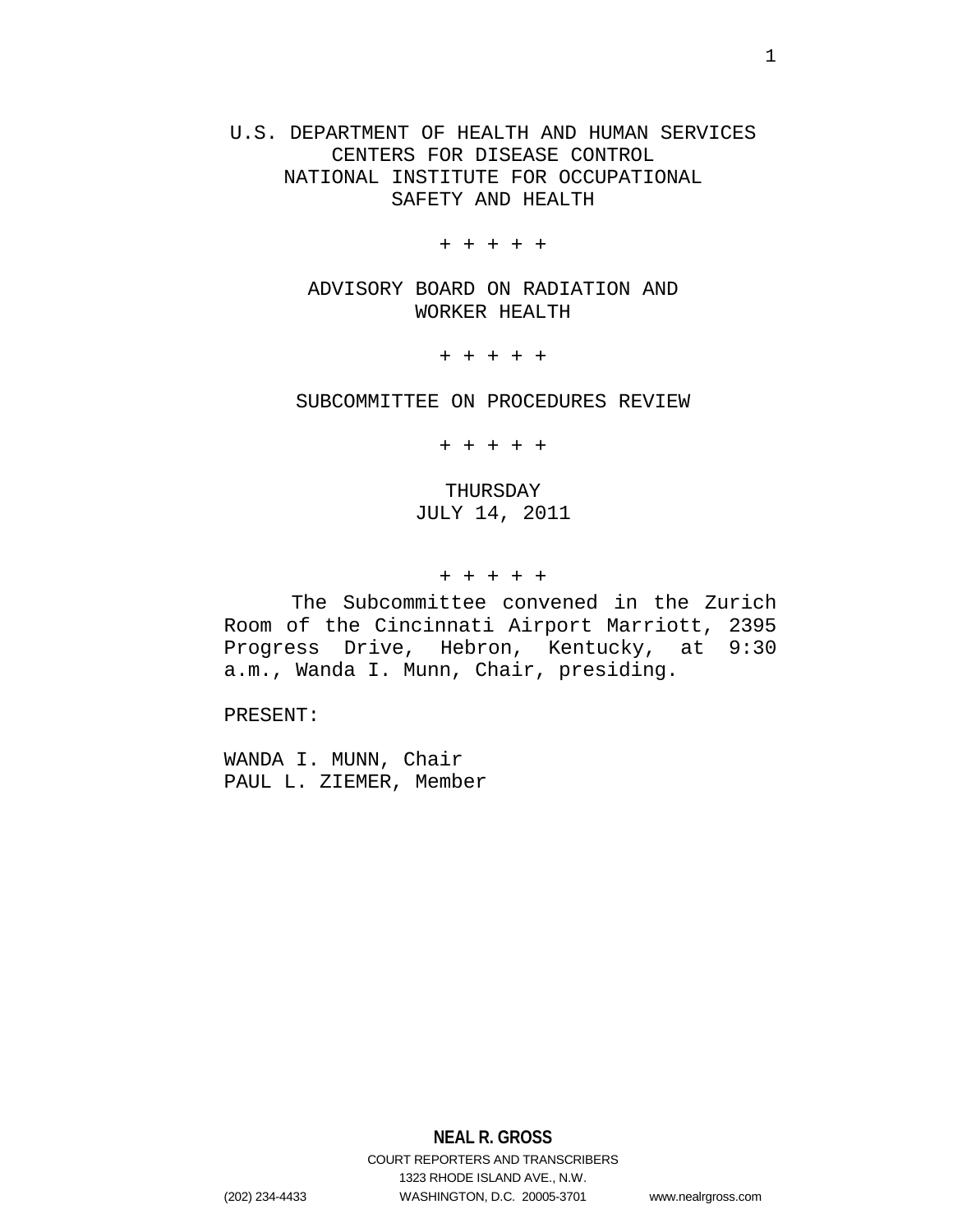ALSO PRESENT:

TED KATZ, Designated Federal Official ROBERT ANIGSTEIN, SC&A\* HANS BEHLING, SC&A\* ELIZABETH BRACKETT, ORAU Team\* STU HINNEFELD, DCAS JENNY LIN, HHS\* STEPHEN MARSCHKE, SC&A JOHN MAURO, SC&A\* TOM NEELY, DCAS JIM NETON, DCAS STEVE OSTROW, SC&A\* YEMI OYEDIRAN, DCAS Contractor MUTTY SHARFI, ORAU Team\* SCOTT SIEBERT, DCAS\* JOHN STIVER, SC&A ELYSE THOMAS, ORAU Team\* BRANT ULSH, DCAS

\*Participating via telephone

# **NEAL R. GROSS**

COURT REPORTERS AND TRANSCRIBERS 1323 RHODE ISLAND AVE., N.W. (202) 234-4433 WASHINGTON, D.C. 20005-3701 www.nealrgross.com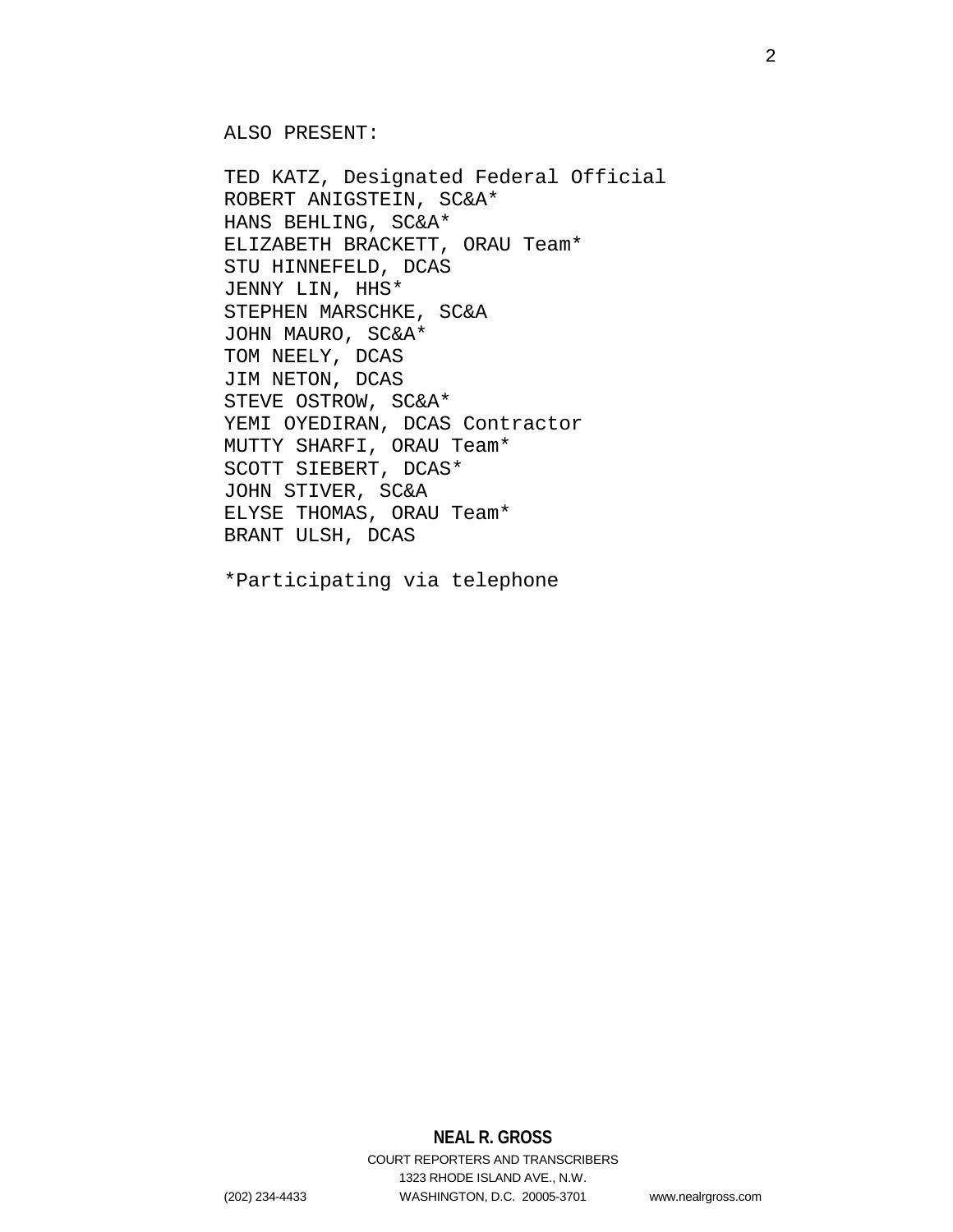# T-A-B-L-E O-F C-O-N-T-E-N-T-S

| Welcome and $Roll-Call$                                                                                           | 5       |
|-------------------------------------------------------------------------------------------------------------------|---------|
| Norton Company SEC Petition<br>(residual period)<br>$SC&A$<br>NIOSH                                               | 6<br>14 |
| Database update instruction<br>Ouestions and comments -<br>PER Section Status                                     | 42      |
| Discussion of Outstanding OTIB-0070<br>Issues                                                                     | 134     |
| Approved 2-Pagers for Online Posting<br>Wanda Munn                                                                | 141     |
| Review of OTIB-0002 Open Items to<br>Confirm all Relevant and are<br>Addressed in Replacement Procedures<br>NIOSH | 144     |
| TIB-0010 Review all Items after MCNP<br>Runs and Closing-01<br>NIOSH                                              | 163     |
| CARRY-OVER ITEMS                                                                                                  |         |
| OTIB-0021-04 Response Due on Partial<br>Year Issue<br>NIOSH                                                       | 175     |
| OTIB-0051-01 Check Links Complete on<br>Database<br>$NIOSH$                                                       | 179     |
| OTIB-0047-02 Status - DB capable yet?<br>$NIOSH\ldots\ldots\ldots\ldots\ldots\ldots$                              | 179     |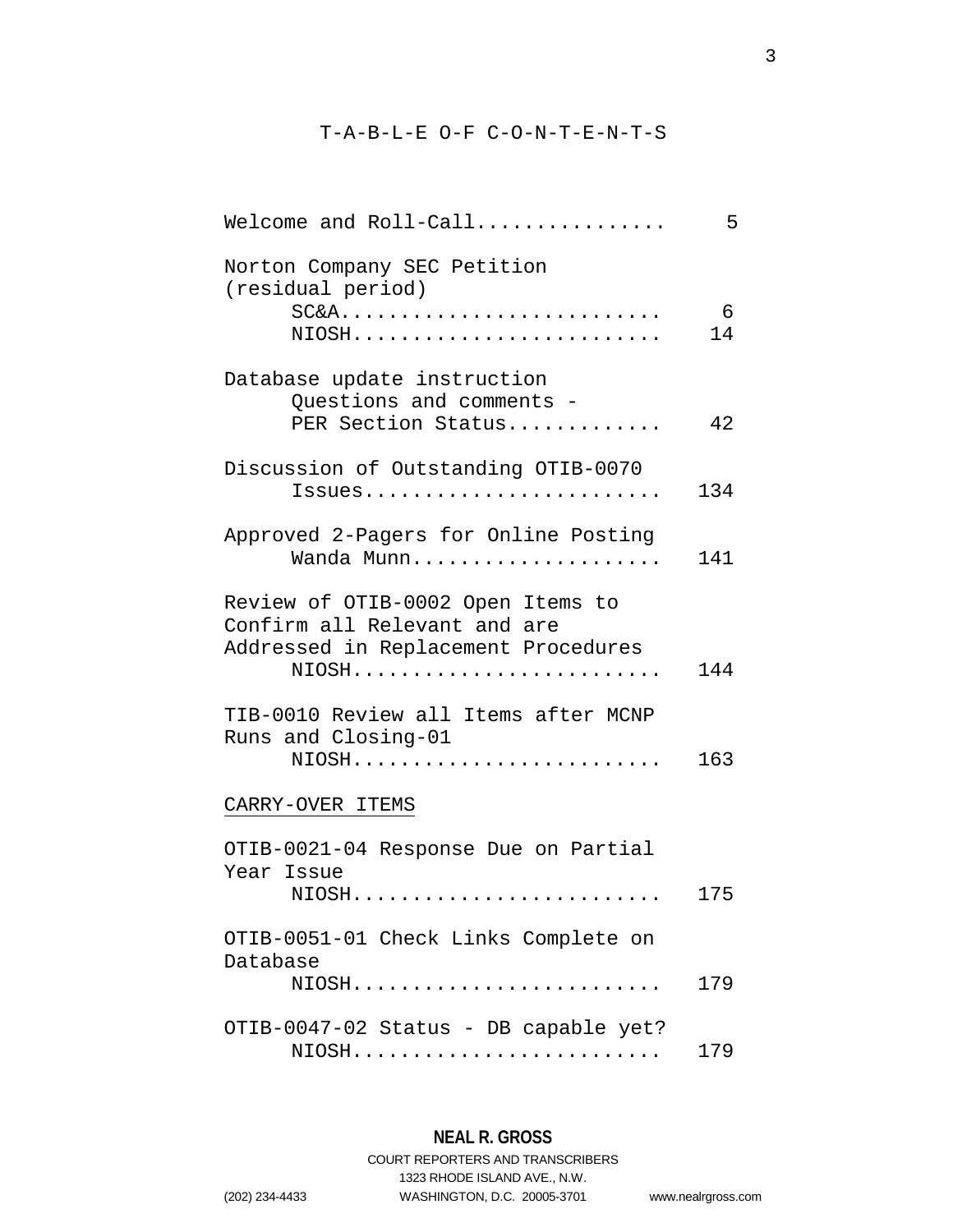# T-A-B-L-E O-F C-O-N-T-E-N-T-S (Cont'd.)

| OTIB-0019 Status - Links complete<br>on DB?                    |     |
|----------------------------------------------------------------|-----|
| NIOSH                                                          | 179 |
| OTIB-0013 action status - Rewrite<br>of $3$ and $4$            |     |
| Robert Anigstein                                               | 181 |
| TIB-0013 action status - Response<br>due on 5                  |     |
| Brant Ulsh                                                     | 211 |
| OTIB-0052 Rev. 1 Report<br>$SC&A$                              | 223 |
| Overarching Issues Tracking Methods<br>Decision/Implementation |     |
| NIOSH                                                          | 252 |
| Status of 14 2-Pagers from<br>Previous Meeting                 |     |
| Wanda Munn                                                     | 269 |
| Brief Overview of 15 new 2-Pagers                              | 269 |
| Administrative Detail                                          | 273 |
| Adjourn                                                        | 276 |

**NEAL R. GROSS** COURT REPORTERS AND TRANSCRIBERS 1323 RHODE ISLAND AVE., N.W. (202) 234-4433 WASHINGTON, D.C. 20005-3701 www.nealrgross.com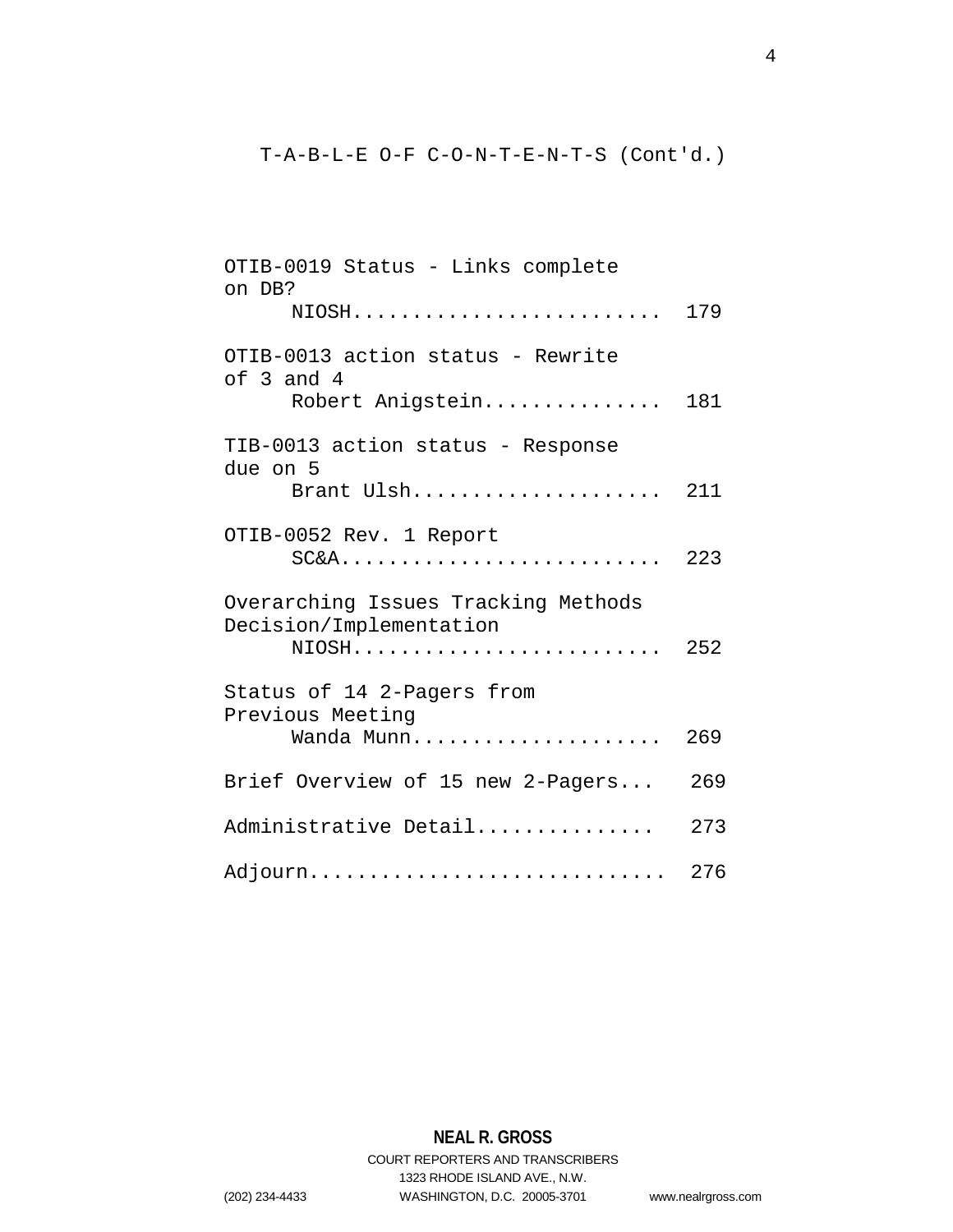| $\mathbf{1}$ | $P-R-O-C-E-E-D-I-N-G-S$                        |
|--------------|------------------------------------------------|
| 2            | (9:05 a.m.)                                    |
| 3            | CHAIR MUNN: I believe that we had              |
| 4            | scheduled for 10:00, after our instructions on |
| 5            | the new database, Norton Company SEC for the   |
| 6            | residual period. We have Jim Neton here to, I  |
| 7            | believe, lead that discussion. And in light    |
| 8            | of the fact that he is here and the database   |
| 9            | we want to reach is not, we will move forward  |
| 10           | that item, if that is amenable with all        |
| 11           | present.                                       |
| 12           | MR. KATZ: Okay, and let me just                |
| 13           | note we didn't do conflict of interests. We    |
| 14           | are talking about a specific site. As I am     |

 are talking about a specific site. As I am aware, there are no Board Members conflicted with Norton, and I believe that is true for NIOSH, ORAU team, as well as SC&A team. So we have no conflicts with the individuals involved with the discussion.

 DR. NETON: I did just think of one thing, though. There were some support people that were going to call in from ORAU,

# **NEAL R. GROSS**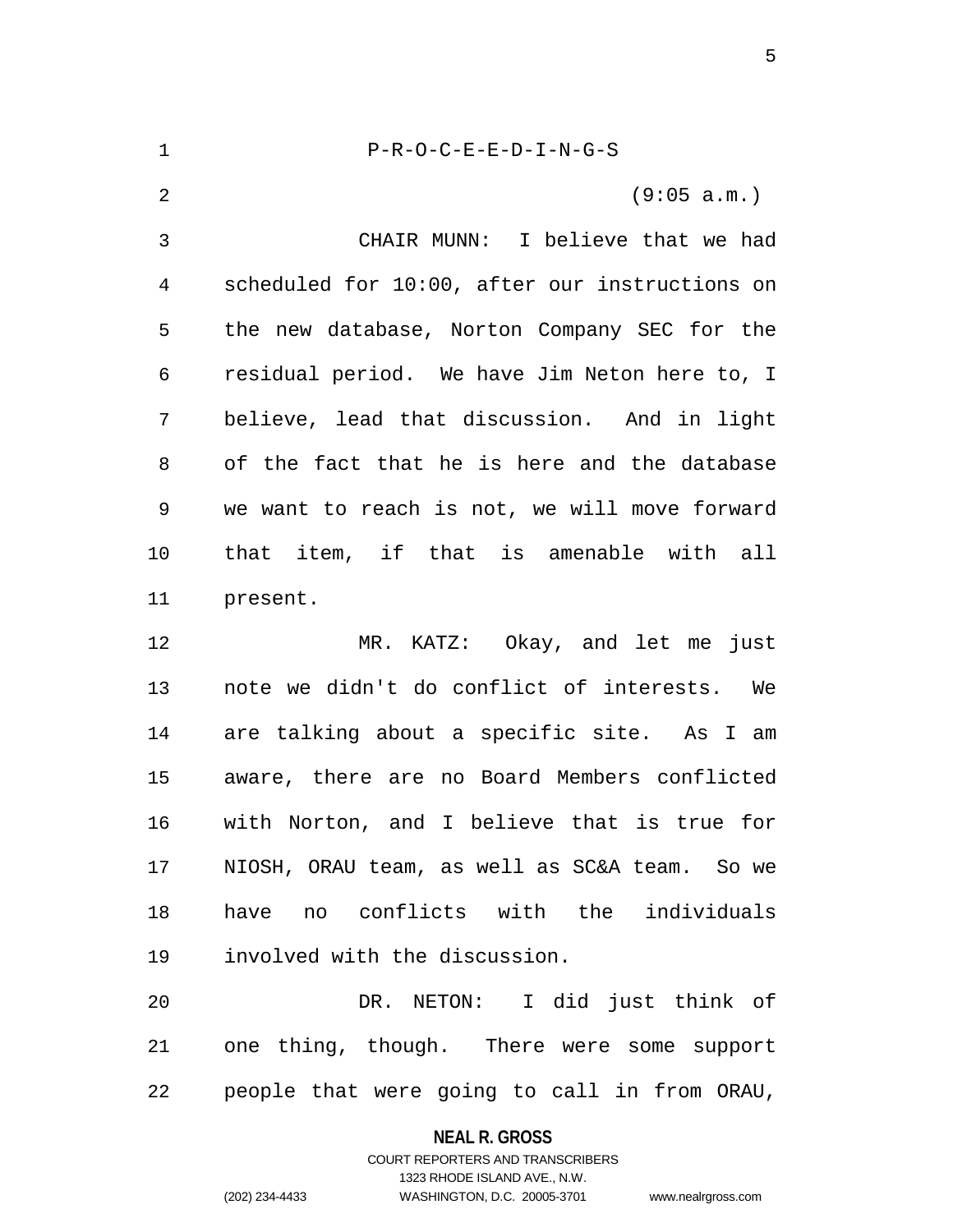as well as from NIOSH at 10:00.

 MR. KATZ: Can we get a hold of them? DR. NETON: If the ORAU folks that are on the phone, could you maybe get a hold of Mutty Sharfi? 7 MR. NEELY: Mutty's on. DR. NETON: Oh, he's on? I wasn't listening. Okay, well he is there. And Chris Crawford is the only other one from NIOSH that I was hoping that would be available, but we could start without. Mutty is important beyond Chris. 14 MR. KATZ: Okay. 15 DR. NETON: And we can start. CHAIR MUNN: Very good. I believe that we all have a copy of the material that was sent to us recently. If not, we will see if we need it once Jim has addressed the issues that were raised in that review of the petition. Do you want to take the lead on that, Jim?

> **NEAL R. GROSS** COURT REPORTERS AND TRANSCRIBERS

> > 1323 RHODE ISLAND AVE., N.W.

(202) 234-4433 WASHINGTON, D.C. 20005-3701 www.nealrgross.com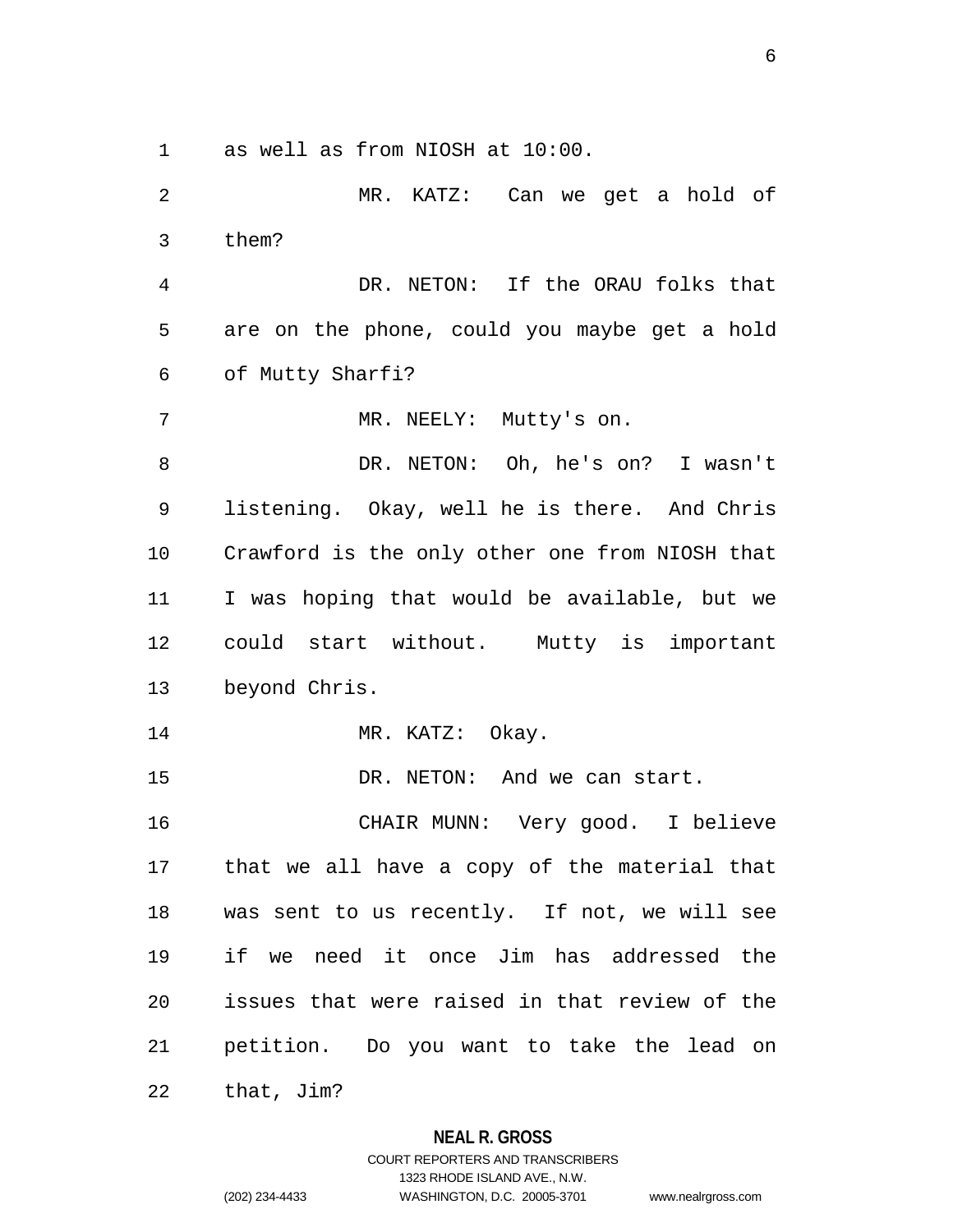DR. NETON: Well, I think it might be better if SC&A would just summarize, I think Hans is on the phone who is the author of this document, might summarize their findings. They are fairly brief. And then we could start the discussion from there. CHAIR MUNN: Are you prepared to do that, Hans? DR. BEHLING: Yes, I am. CHAIR MUNN: Very, good. Then it is all yours. 12 DR. BEHLING: Okay, this document that you may have only received a few days ago should have been, obviously, forwarded to you earlier, it was completed much earlier than you might believe. But through an error on our part, it was somehow or other not passed through the proper channels and unfortunately, you didn't receive it until a few days ago. So on behalf of SC&A, I do apologize for that. But hopefully everyone has had a chance to read the document, and it, by and

#### **NEAL R. GROSS**

COURT REPORTERS AND TRANSCRIBERS 1323 RHODE ISLAND AVE., N.W. (202) 234-4433 WASHINGTON, D.C. 20005-3701 www.nealrgross.com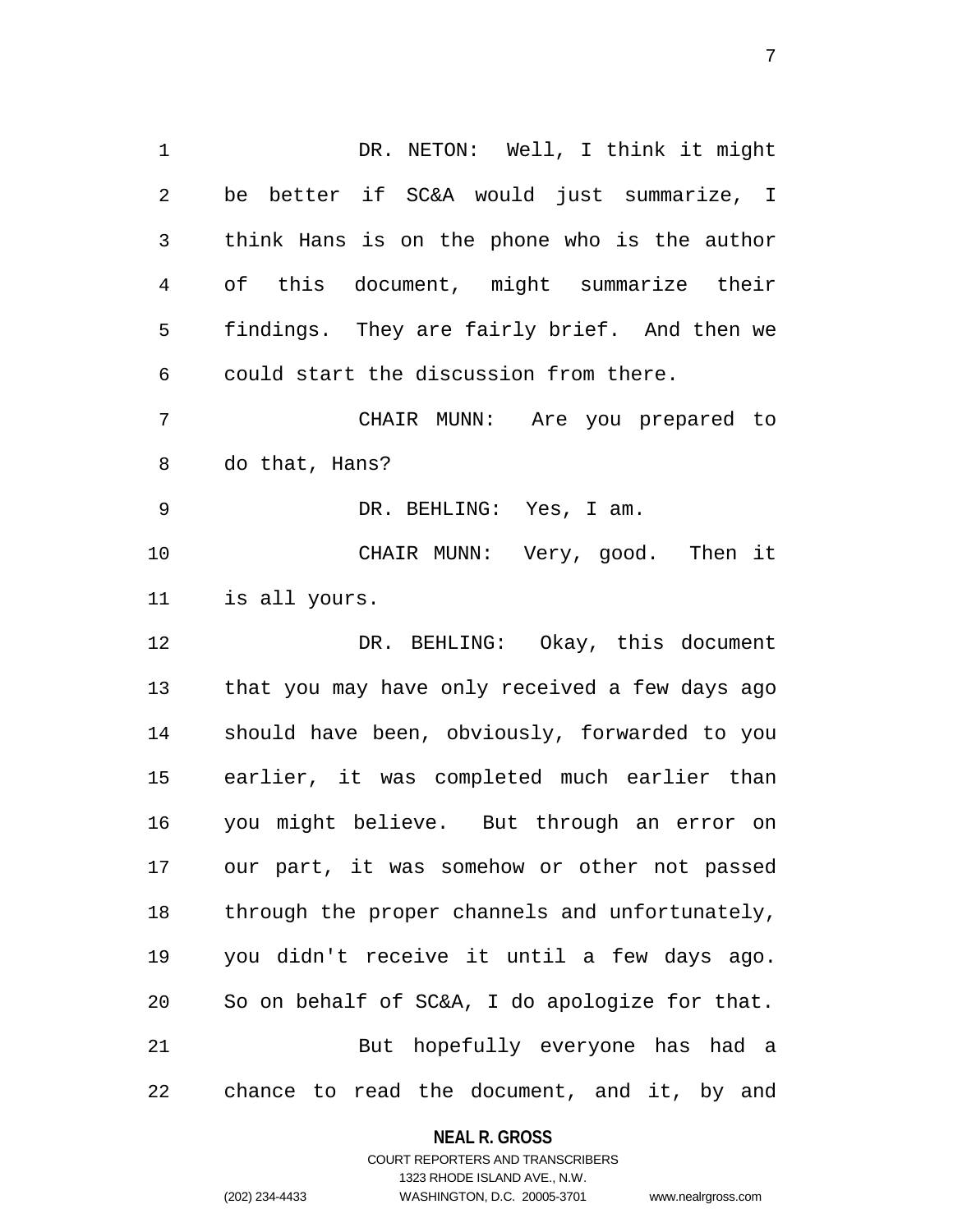large, identifies two findings. The issue here is one of how do we reconstruct doses during the period when there is really no data. For the Norton Company, there was no Site Profile and for the reconstruction of both internal and external dose, NIOSH had basically proposed to use OTIB-70 as well as TBD-6000 to reconstruct both internal and external doses.

10 10 In my review of the SEC ER I came to understand what methods and what data were being used to try to establish both the internal and external doses. And I think the focus initially for us was to assess the use of OTIB-70 in reconstructing the doses during the time frame when there was no data.

 And of course, the OTIB-70 is still a document that has not been properly resolved. So the initial focus was to really address the issue regarding the use of OTIB- 70. But in the process, I also came to something that goes beyond the OTIB-70, and

#### **NEAL R. GROSS**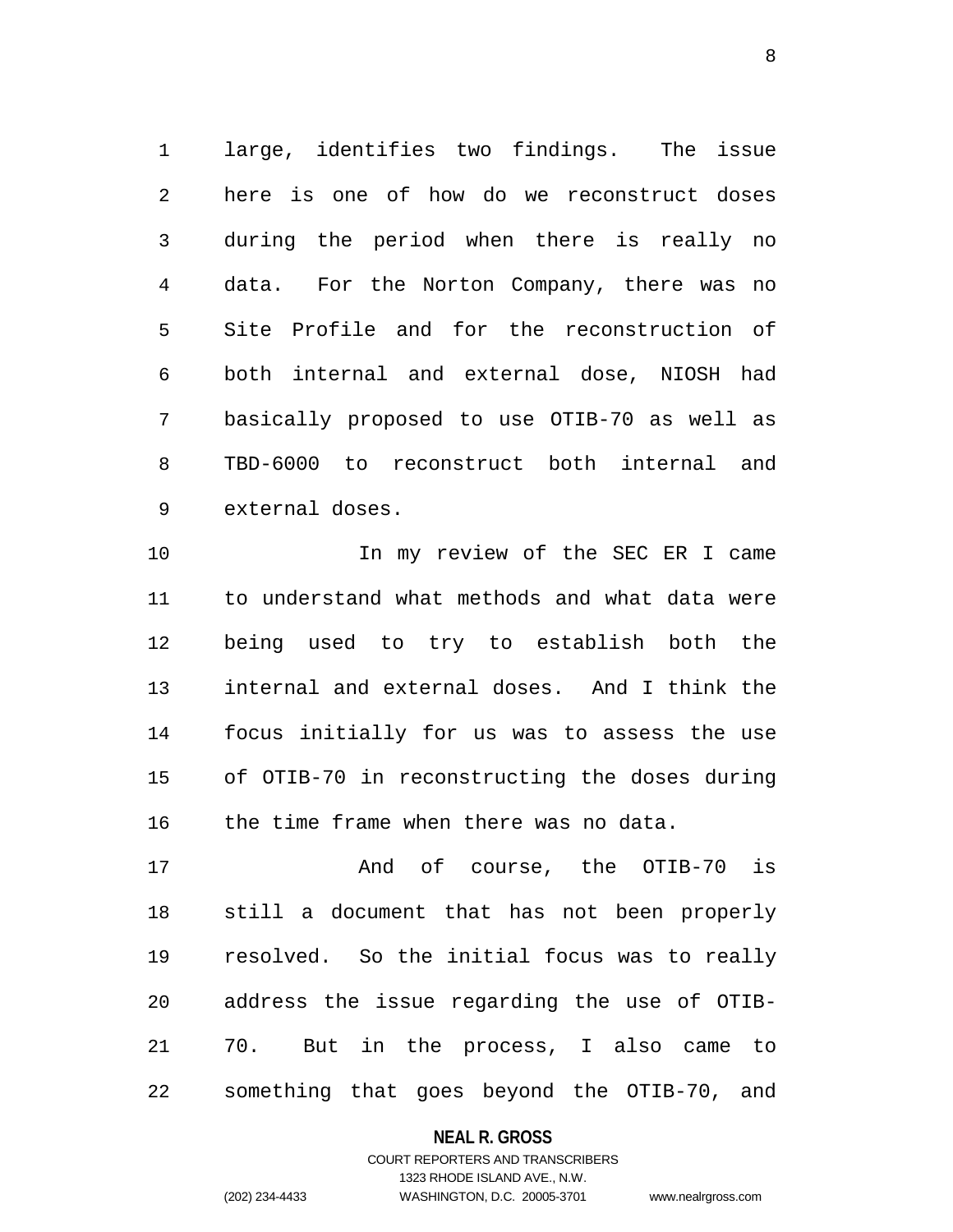that is the use of air sampling data to construct the internal exposure as well as external exposure. And I don't know if everyone has a copy of the report. I can possibly follow it page-by-page. If not, I will try to at least summarize a couple of the issues here.

 NIOSH proposes to establish an SEC Class for the time period of January 1, 1958 through October 1962. And that in itself, I didn't really talk about that but that in itself represents something of a paradox because the data that were used to actually provide information that would allow the dose reconstruction to begin during the period of 1962 through the end of 2009 actually was data that was taken during the time period that is the SEC time period. And so there is, in itself, a certain amount of paradox involved here when you have an SEC Class that starts with January 1, 1958 and through October 1962 to use that air sampling data that was taken

#### **NEAL R. GROSS**

# COURT REPORTERS AND TRANSCRIBERS 1323 RHODE ISLAND AVE., N.W. (202) 234-4433 WASHINGTON, D.C. 20005-3701 www.nealrgross.com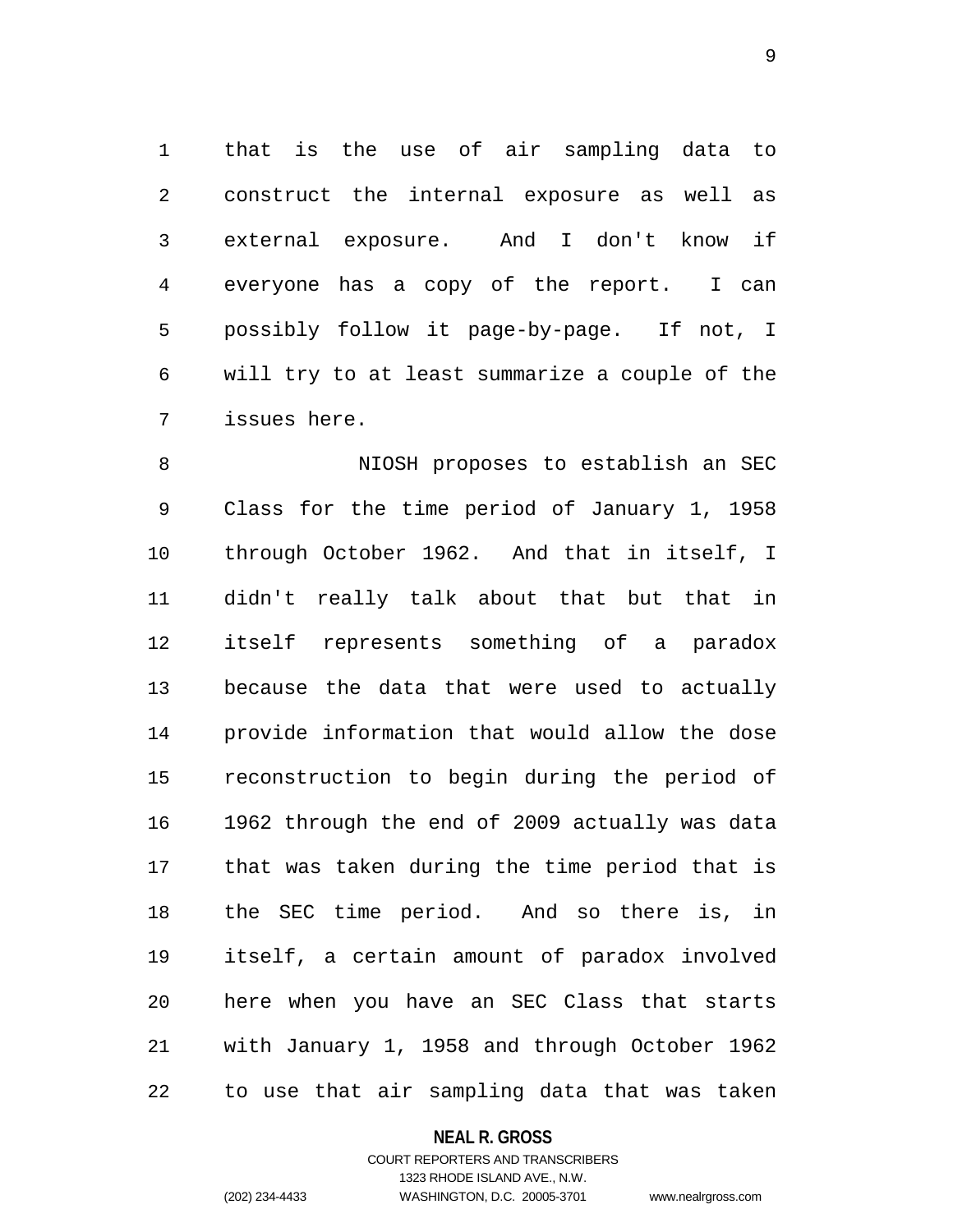on October 13, 1958 and then say we can't apply that data for the SEC time period but then we will actually use that data for the time period that follows the SEC period.

 So in itself, that becomes a paradox. If you have data during the time period when you say we can't reproduce the doses and, therefore, declare an SEC Class, how can you use that as the data taken during that time period when you say you can't reconstruct doses and then apply it for a time period that starts years later in 1962 through the year 2009. So that in itself is a paradox.

 But beyond that, the issue of finding number one really centers around the use of air sampling data that were taken on a single day and involves a very limited number of air samples and in a very limited number of locations.

 As I explained in section four of my review, not only were the air samples

**NEAL R. GROSS**

COURT REPORTERS AND TRANSCRIBERS 1323 RHODE ISLAND AVE., N.W. (202) 234-4433 WASHINGTON, D.C. 20005-3701 www.nealrgross.com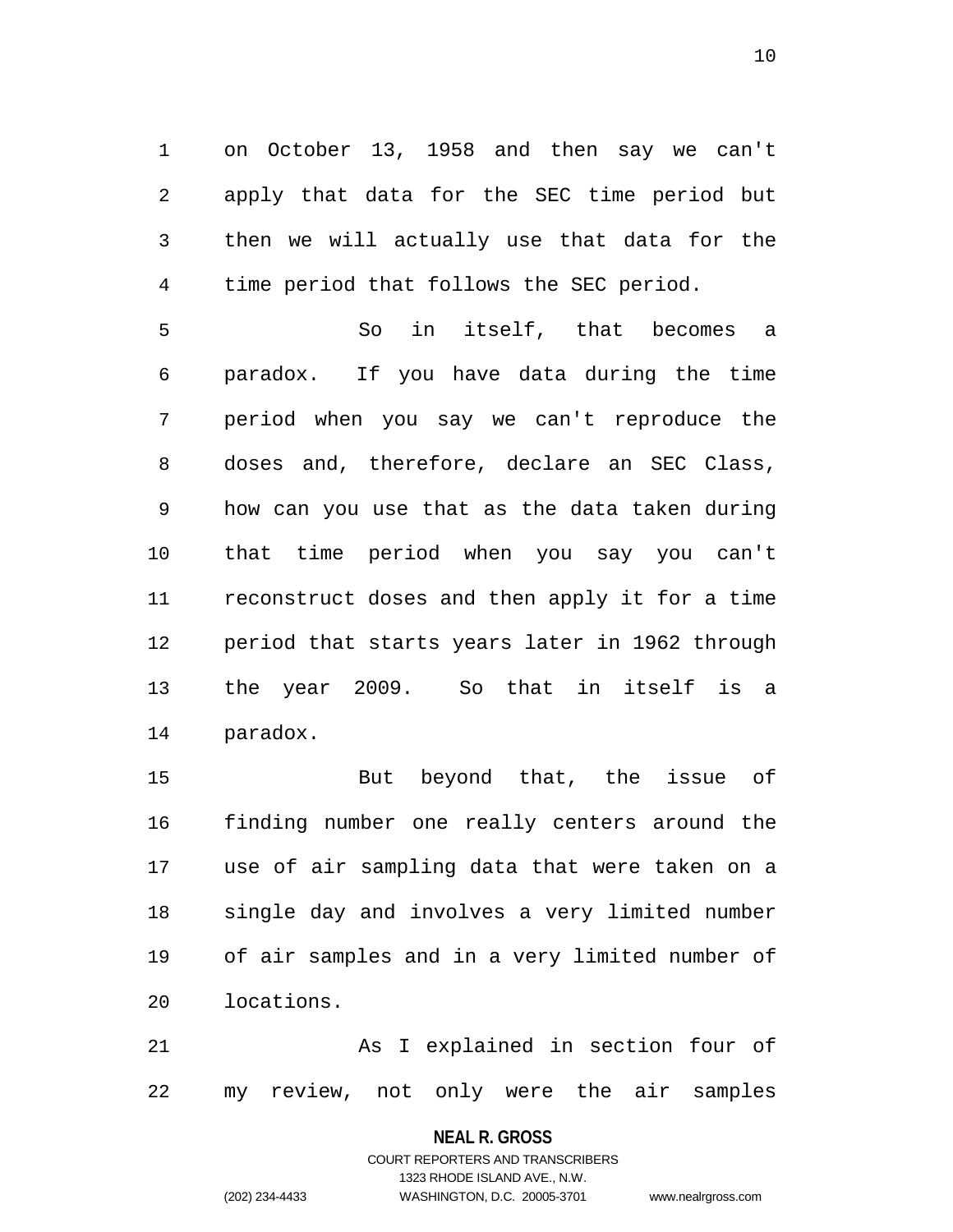extremely limited when you realize they were only eight air samples for a building that was 50,000 square feet and if you look at the actual exhibit that I included in my review that is Exhibit 1 on page nine, you realize that these were all taken, generally speaking, in the same general area at the end of the hood in the thoria area. There were three samples there in the processing area at the bench, et cetera. So there were only really four locations identified for air samples that were taken on a single day that defines a collective area of 50,000 square feet where potential exposures may have taken place over a period of many years that define the time period of 1962 through 2009.

 So a limited number of air samples, the restricted air sampling time. I reviewed the actual original data and realized that the air sampling, the eight air samples involved air samples taken for a limited number of hours. The lowest number of hours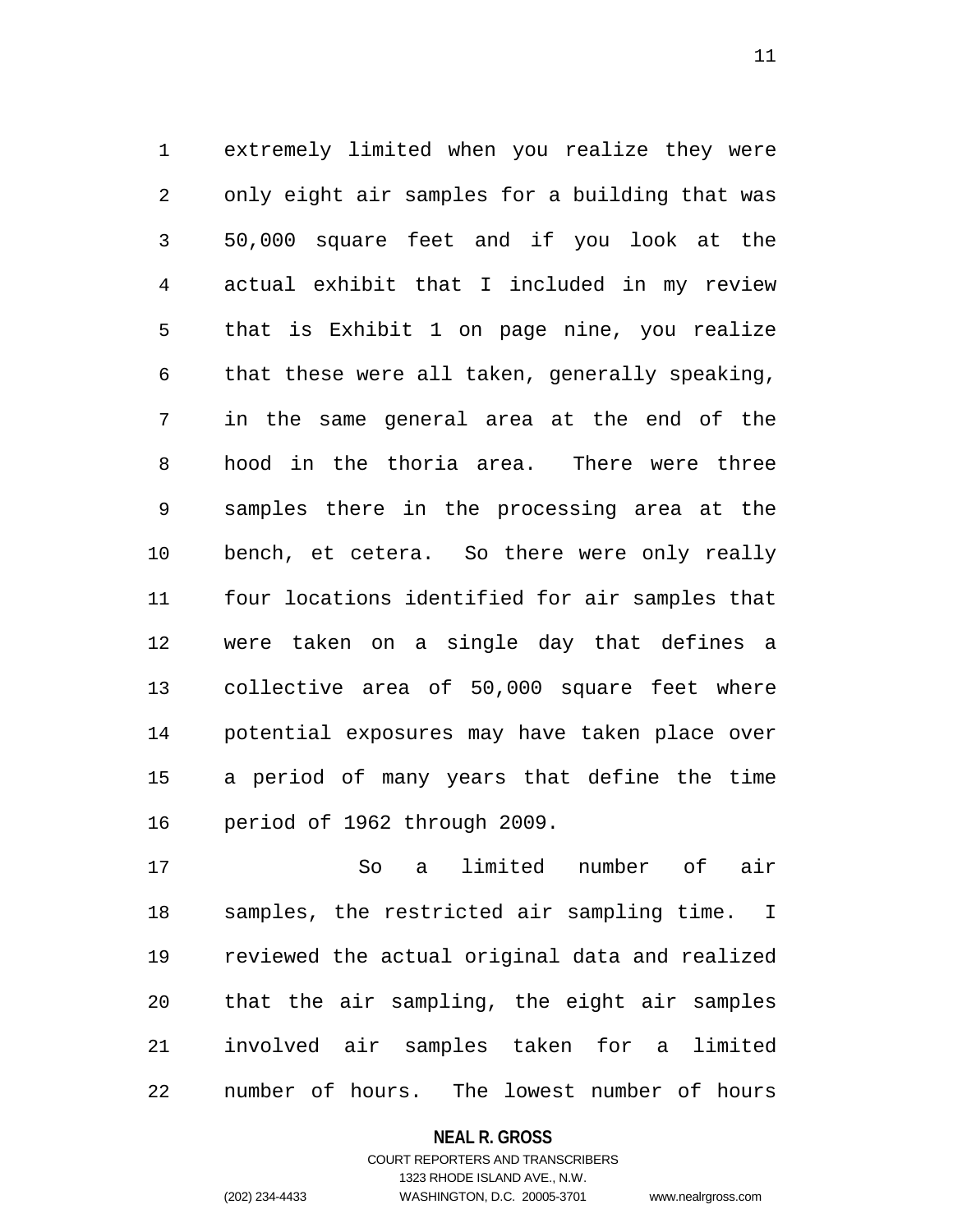was 1.15 hours, and the longest was 11 hours. Even more troubling, to some extent, is the flow rate of air, which was not really identified in the air sampling data for that day, but there were other time periods during which the flow rates were defined, and they were, essentially, about 20 liters per minute.

 And so in my review of it, I looked at that data and said what is it that you are really gaining if you are looking only at a 1.15 hour air sampling time at 20 liters? You are only going to be identifying a total air volume of about 1.4 cubic meters, and that is really not enough time to really assess the air concentration for a variable location areas over time.

 The other thing is that I identified was the fact that these air sampling data do not really give you enough information that will allow you, would for instance be, the counting efficiency was the MDA values for air sampling, et cetera.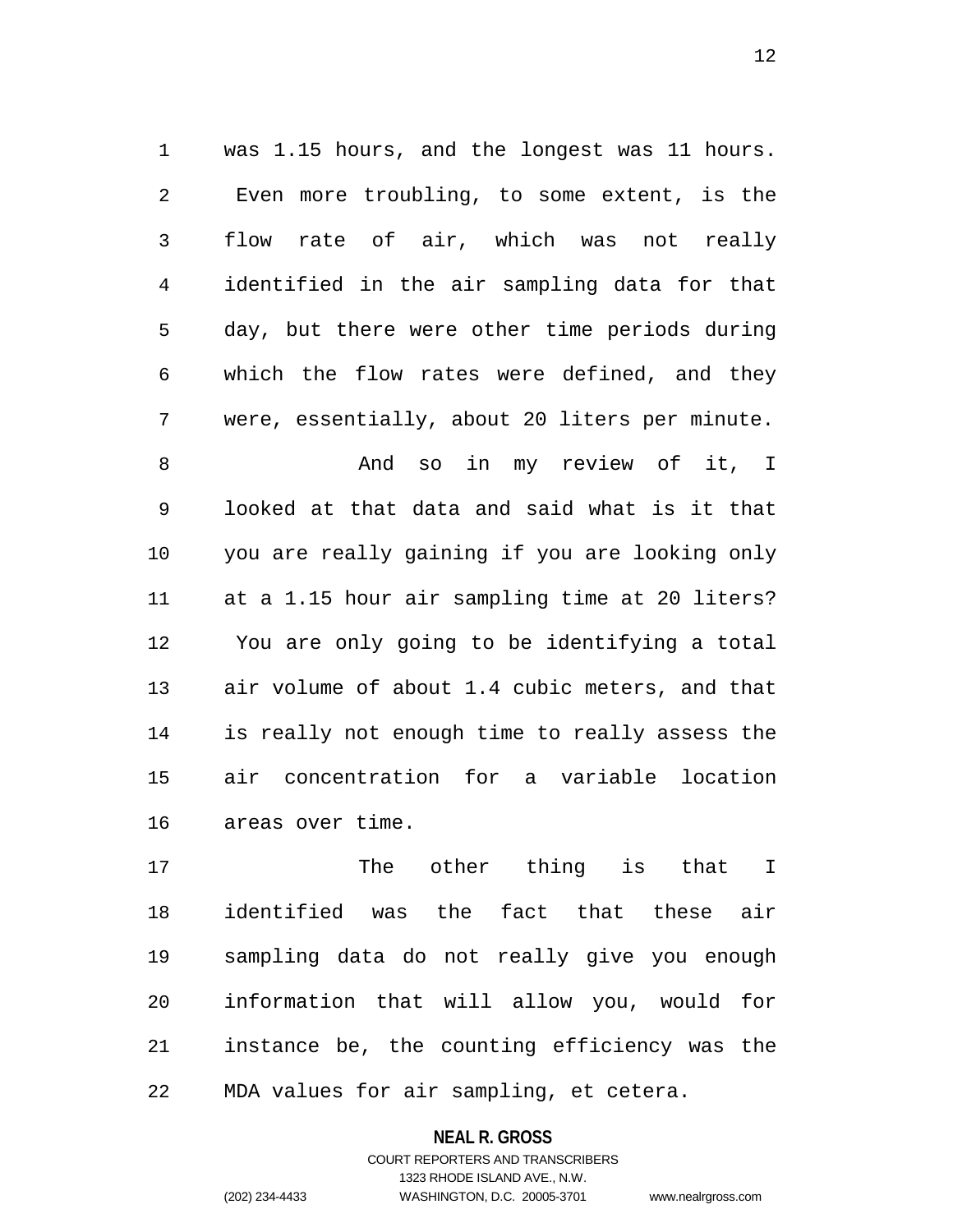So in essence, my real finding or the first finding was focused on the limited data, the limited time for air sampling and flow rates, and the lack of information that would allow you to say what do these numbers really represent in terms of the actual numbers that you would have to have in order to establish the credibility of the -- naming the MDA value.

 The second finding that I identified was again now the focus of the request for us to review this to begin with, and that is the use of OTIB-70. As has been discussed on many occasions, SC&A has taken exception to the OTIB-70 values that involve two issues, two parameters, the resuspension value of 1E minus six per meter and of course a depletion rate of one percent per day. And somehow or other, they have to make sense in a way where the two values mesh with each other. You can't have an E minus six resuspension factor and then still consistently assume that

# **NEAL R. GROSS**

COURT REPORTERS AND TRANSCRIBERS 1323 RHODE ISLAND AVE., N.W. (202) 234-4433 WASHINGTON, D.C. 20005-3701 www.nealrgross.com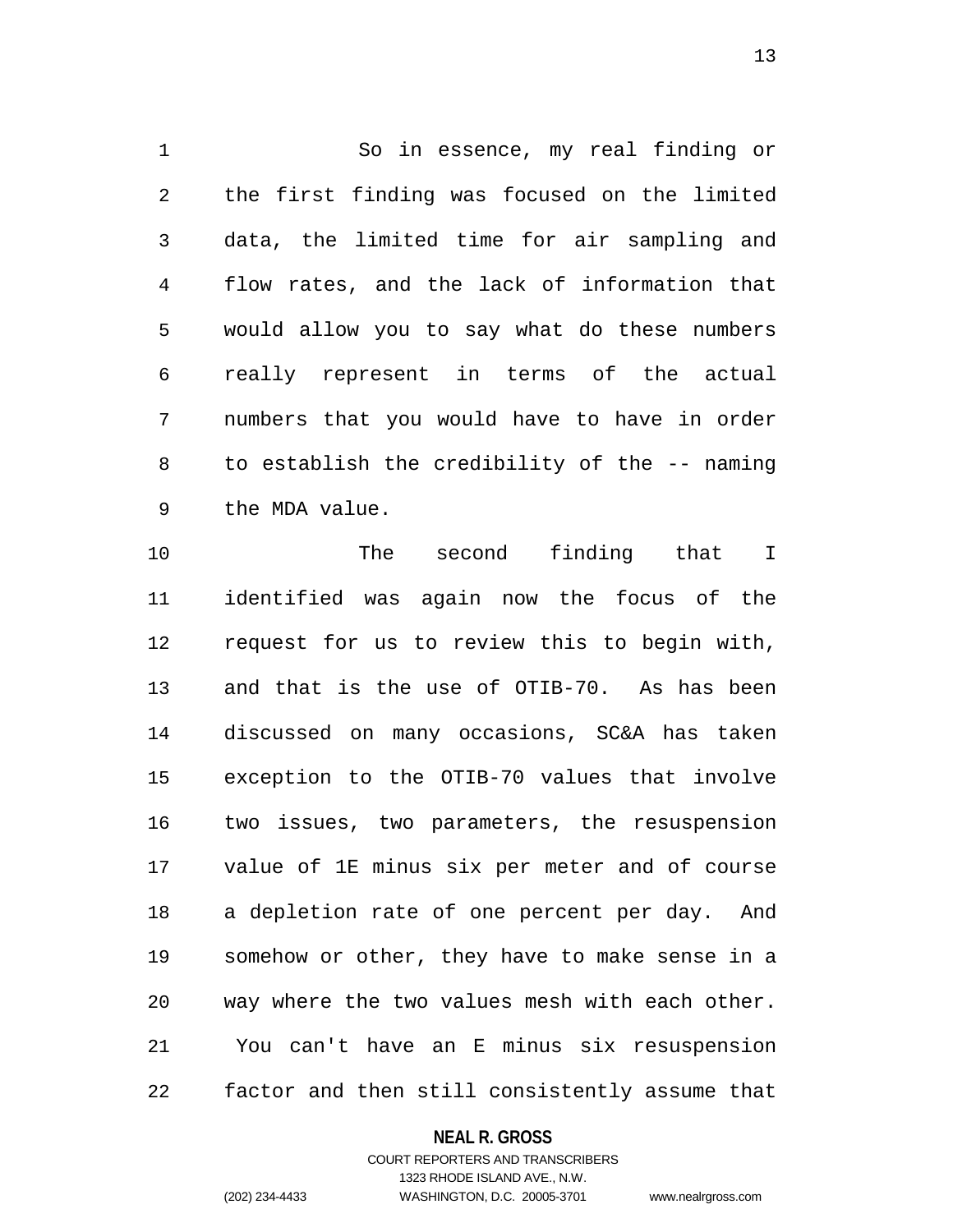that represents a depletion factor of one percent per day.

 So as I identified in my write-up, yes both for internal and external doses that were derived by modeling the TBD-6000 approach, we do use, in fact, a factor that involves the one percent per day for both internal and external. And as has been already acknowledged, the use of OTIB-70 in those two parameters have not been properly resolved.

 So to answer the Committee's question, yes, OTIB-70 has been used or is used in this particular SEC ER, and we have not resolved that issue, obviously, to the satisfaction of everyone concerned. So that is pretty much my summation of the two findings.

 CHAIR MUNN: Any questions? Not at this time. Jim?

 DR. NETON: Okay. Everything Hans said makes a lot of sense, but I think we need

**NEAL R. GROSS**

COURT REPORTERS AND TRANSCRIBERS 1323 RHODE ISLAND AVE., N.W. (202) 234-4433 WASHINGTON, D.C. 20005-3701 www.nealrgross.com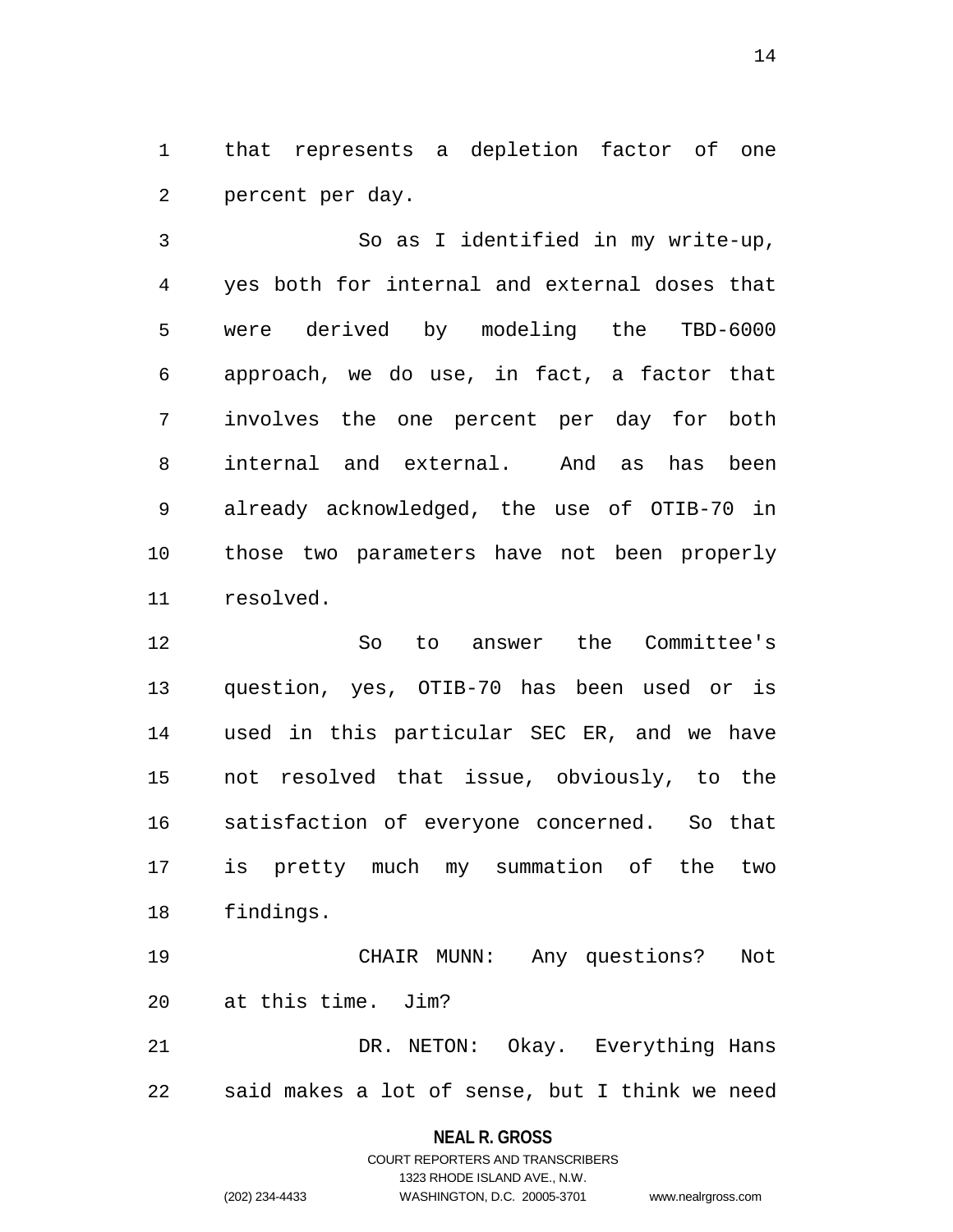to go back and look at what was being accomplished here in the Evaluation Report for the Norton facility.

 The Norton facility has an SEC Class for all the production period already, and this particular 83.13 was written to cover some D&D operations. This is not unlike what we did, what ended up happening at Linde Ceramics where the site had been cleaned up during the D&D period between 1958 and 1962, I believe, which is when the operator of this facility went and made a very rigorous attempt to clean up all of the AEC-related thorium and dispose of it.

 And that is well described on page 15 of the Evaluation Report. I won't read it all. But they did a lot of things like they cleaned up the debris. The refractory kilns and furnaces were dismounted brick-by-brick, transferred to barrels. And all 287 barrels representing 18 to 20 tons of material were removed from that building and buried

**NEAL R. GROSS**

# COURT REPORTERS AND TRANSCRIBERS 1323 RHODE ISLAND AVE., N.W. (202) 234-4433 WASHINGTON, D.C. 20005-3701 www.nealrgross.com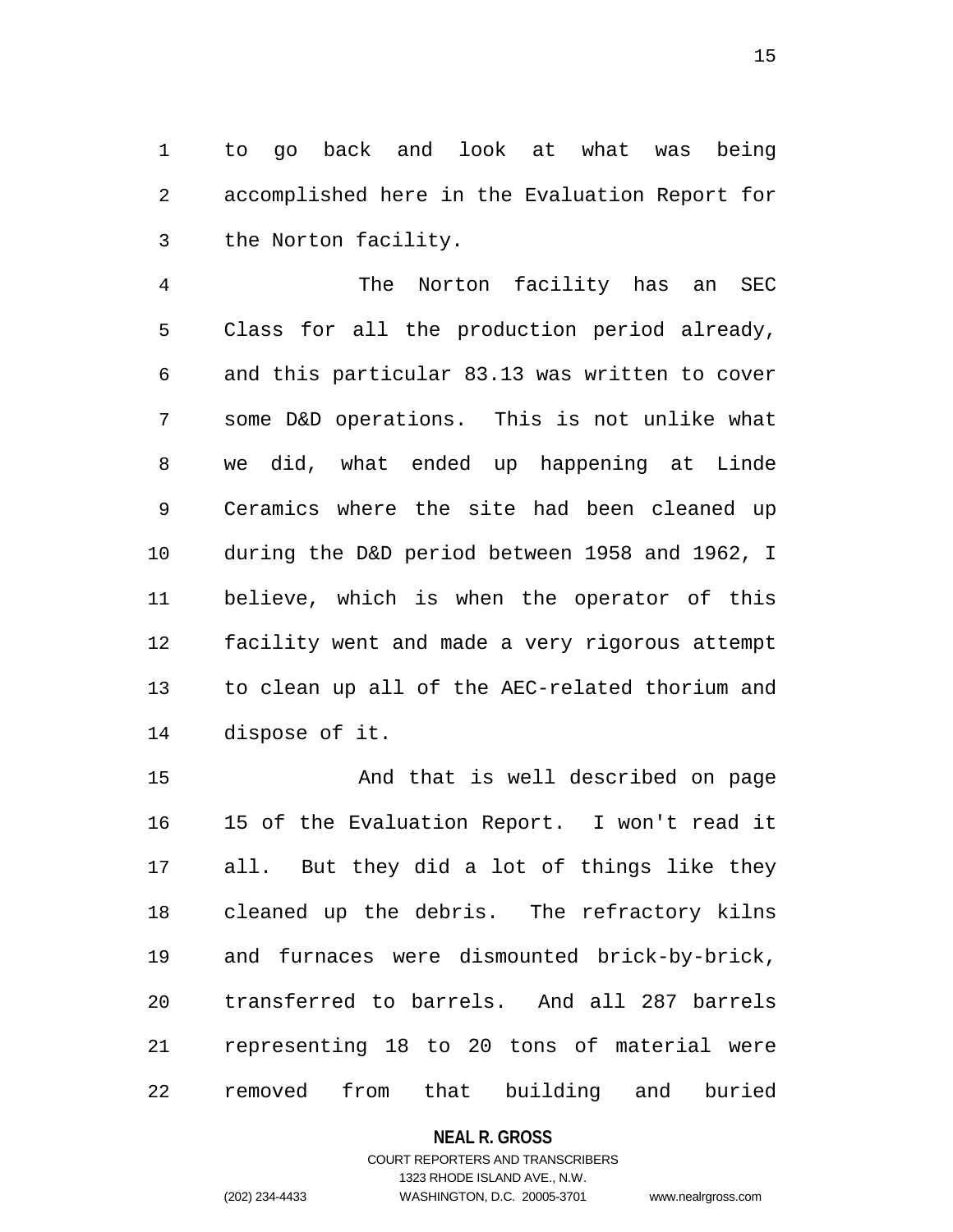somewhere offsite or somewhere a far distance from the original building.

 We had a situation here where we could not with any confidence reconstruct the exposure that occurred during the D&D operations, but we knew very well that they had made some very rigorous attempts to clean it. So that is why this SEC was added and the Board voted on that at the last meeting and it is going to be added for that purpose.

 Now you come to the situation starting in 1962 where the facility had been cleaned. Unfortunately though, we have no surveys that were taken to document how clean is clean at that time. So what we did to bound the exposures was to use air samples that were taken during the operational period and said it certainly can be no higher than what was measured during the operational period. That is somewhat consistent with the Act that says if you can't distinguish between the two, you have no way of distinguishing,

#### **NEAL R. GROSS**

# COURT REPORTERS AND TRANSCRIBERS 1323 RHODE ISLAND AVE., N.W. (202) 234-4433 WASHINGTON, D.C. 20005-3701 www.nealrgross.com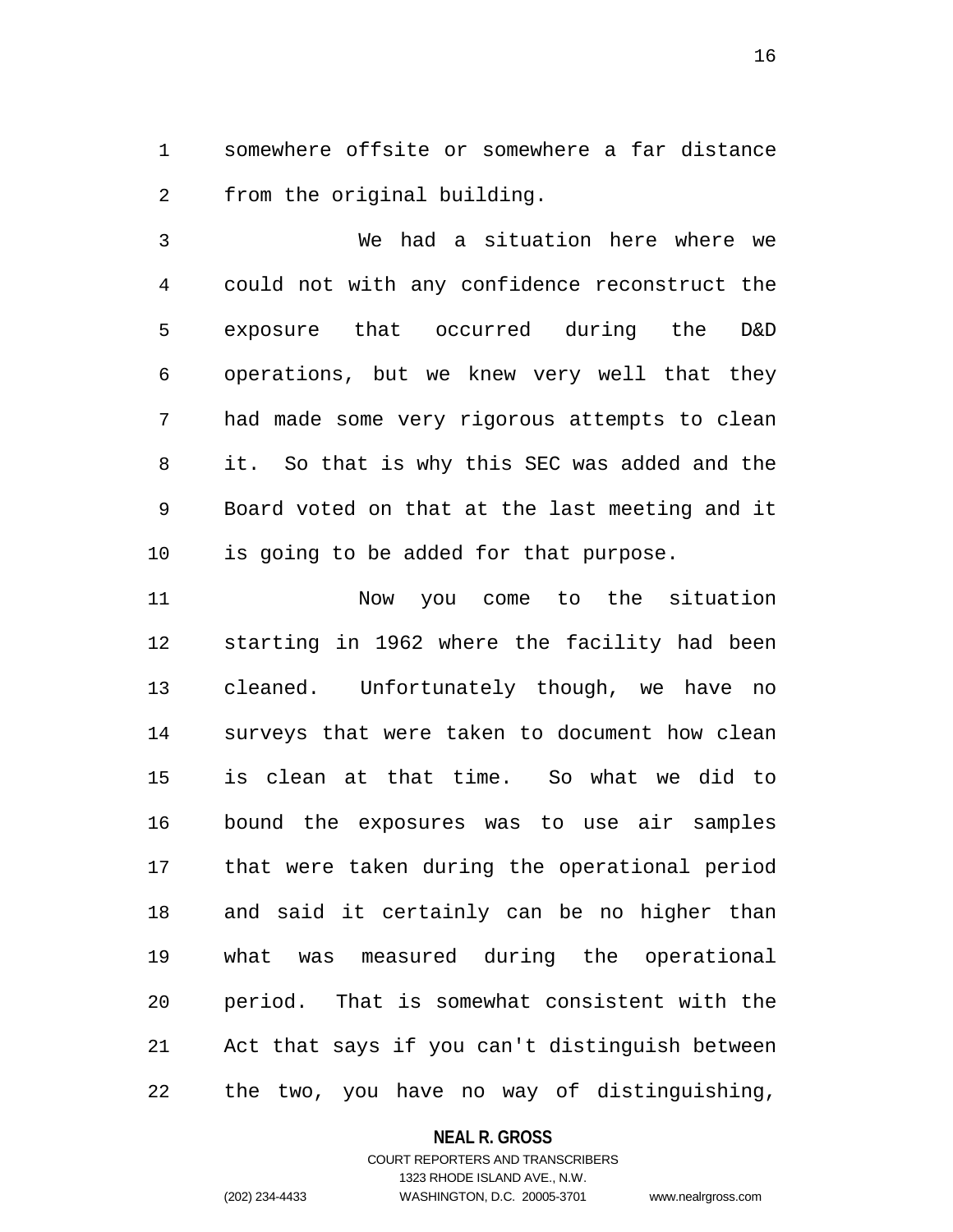you just assume that what was there was all AEC related and that is what we did.

 So we used the air sample data that was taken in 1958 as the starting point for reconstructing or for determining what the upper bound for the air concentration, keeping in mind that all we are really trying to reconstruct is material that had been resuspended from the floor or from deposition at that facility, even though we full well know that it had been very well cleaned.

 So we felt that these air samples that Hans reported in his document that were taken during that operational period were representative of an upper bound. In fact, SC&A knows that in the past we have often used general area air samples that were taken at the facility to represent the starting point for the residual period because you are not really trying to look at what was generated airborne from the product but what was resuspended from the floor, the thinking being

#### **NEAL R. GROSS**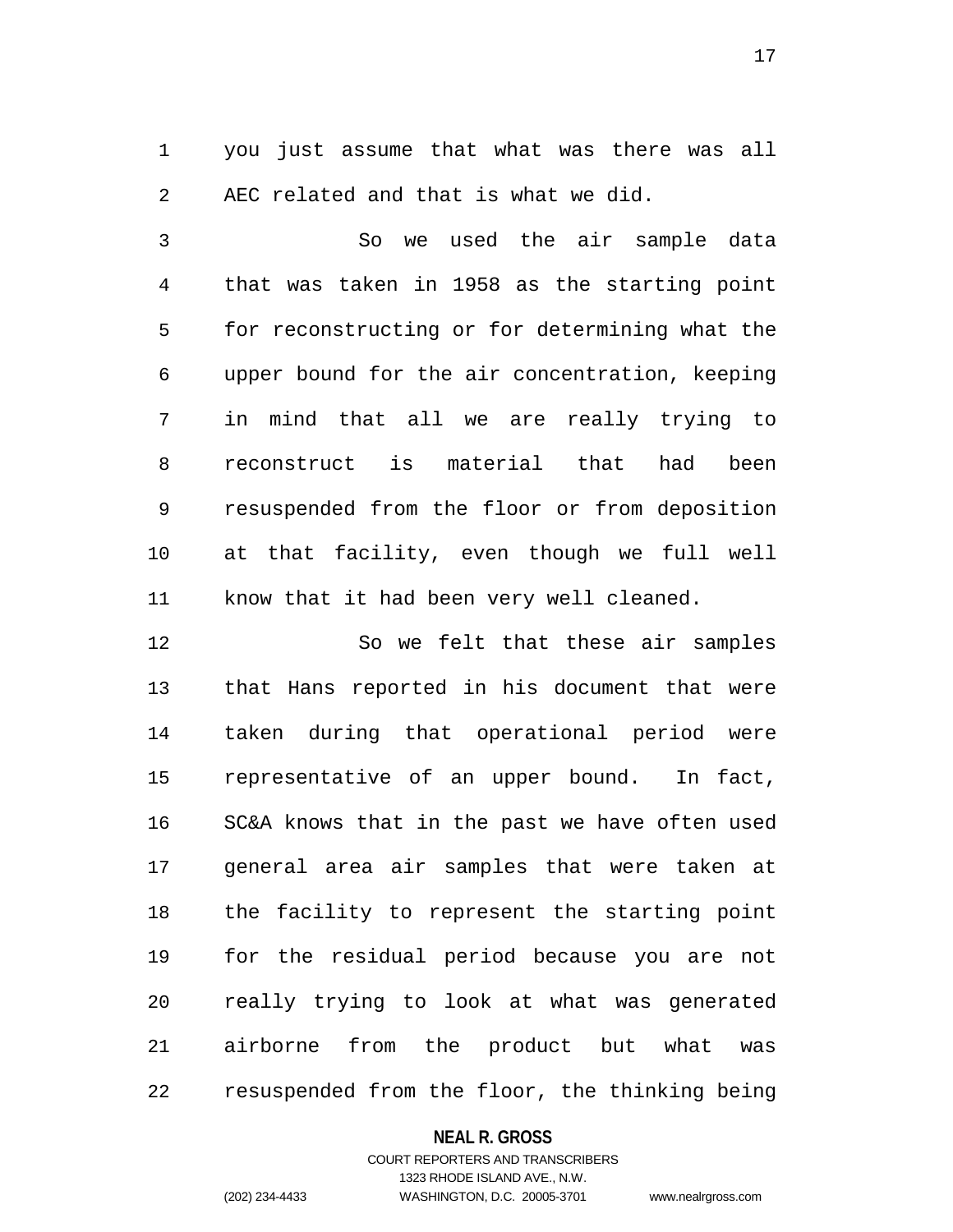that general area samples might be more representative than that.

 But we didn't have that, so we took the eight air samples that were taken in a very confined area it is true, but we are taking an area that in our opinion represent the area with the highest potential for producing airborne activity. I mean, if you look at some of the stations, it was -- air samples were taken by the cutting wheel, thorium-producing area, the thoria area near the hood itself, so they represent to a large extent samples taken near the generator, where the material is generated. I think the fact that the building is a 50,000 square foot building is somewhat irrelevant.

 So we used those to set the bounding value for the start of the SEC period. I think it is totally appropriate. It does provide an upper bound. I think if one wants to do somewhat of a sort of reasonableness check on this, if one takes the

#### **NEAL R. GROSS**

# COURT REPORTERS AND TRANSCRIBERS 1323 RHODE ISLAND AVE., N.W. (202) 234-4433 WASHINGTON, D.C. 20005-3701 www.nealrgross.com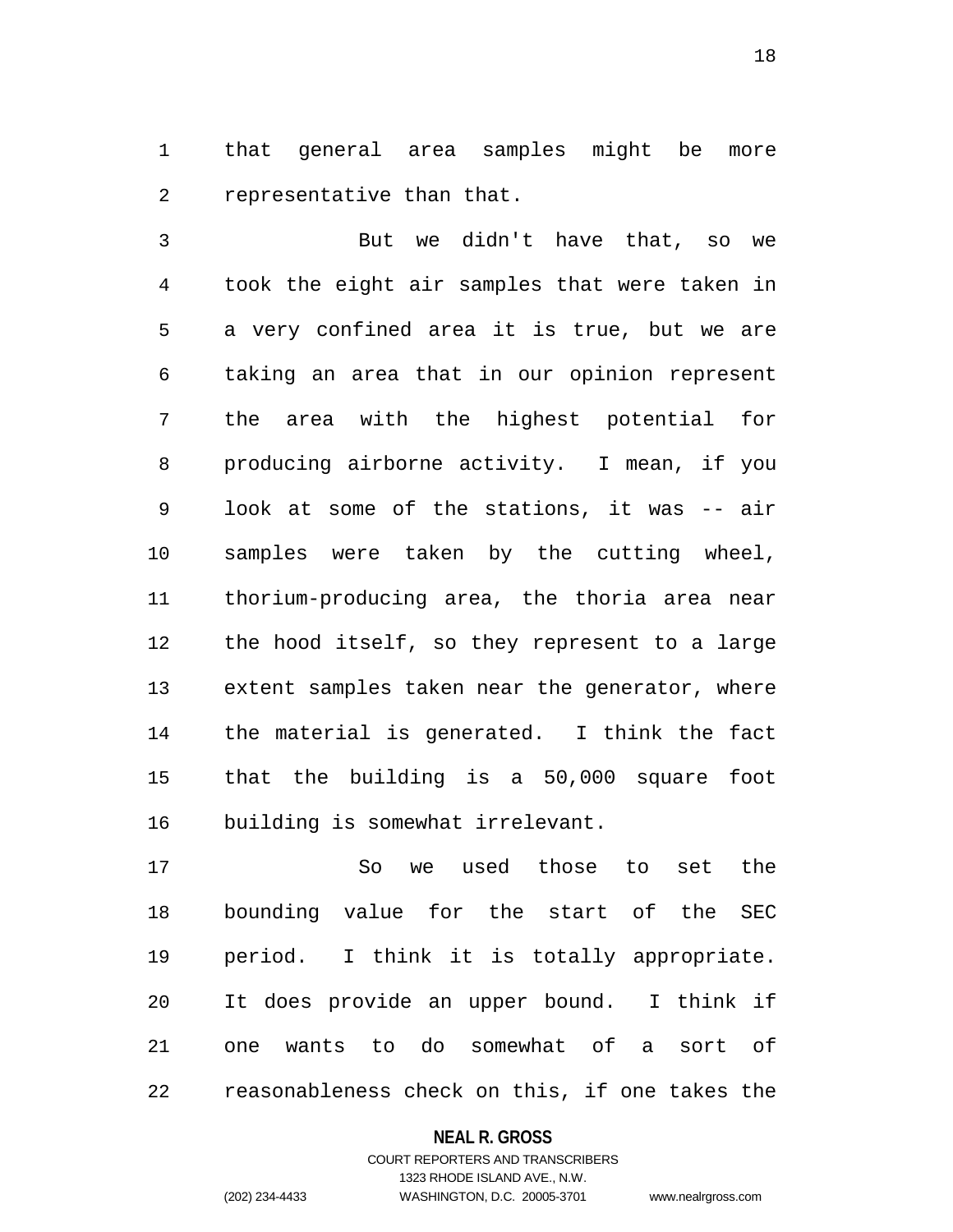4.7 dpm per cubic meter, which was the end result of using those air samples, you end up, if you assume, and I know this is going to be somewhat contentious, but assume a sometimes ten to the minus six resuspension factor, you end up with a predicted surface contamination on the floor of about five million dpm per square meter.

 I mean, so we clearly know that the material, the facility is cleaned up to better to that, I mean, given the nature of the description of the cleanup activity. We don't believe that is unreasonable, though because, again, we can't distinguish between AEC and commercial operations. And these commercial operations, I forgot to mention, continued well into, I think, the early '70s. So they cleaned it up, and then they immediately started doing commercial operations again.

 So that is about all I have to say about those samples. We can talk a little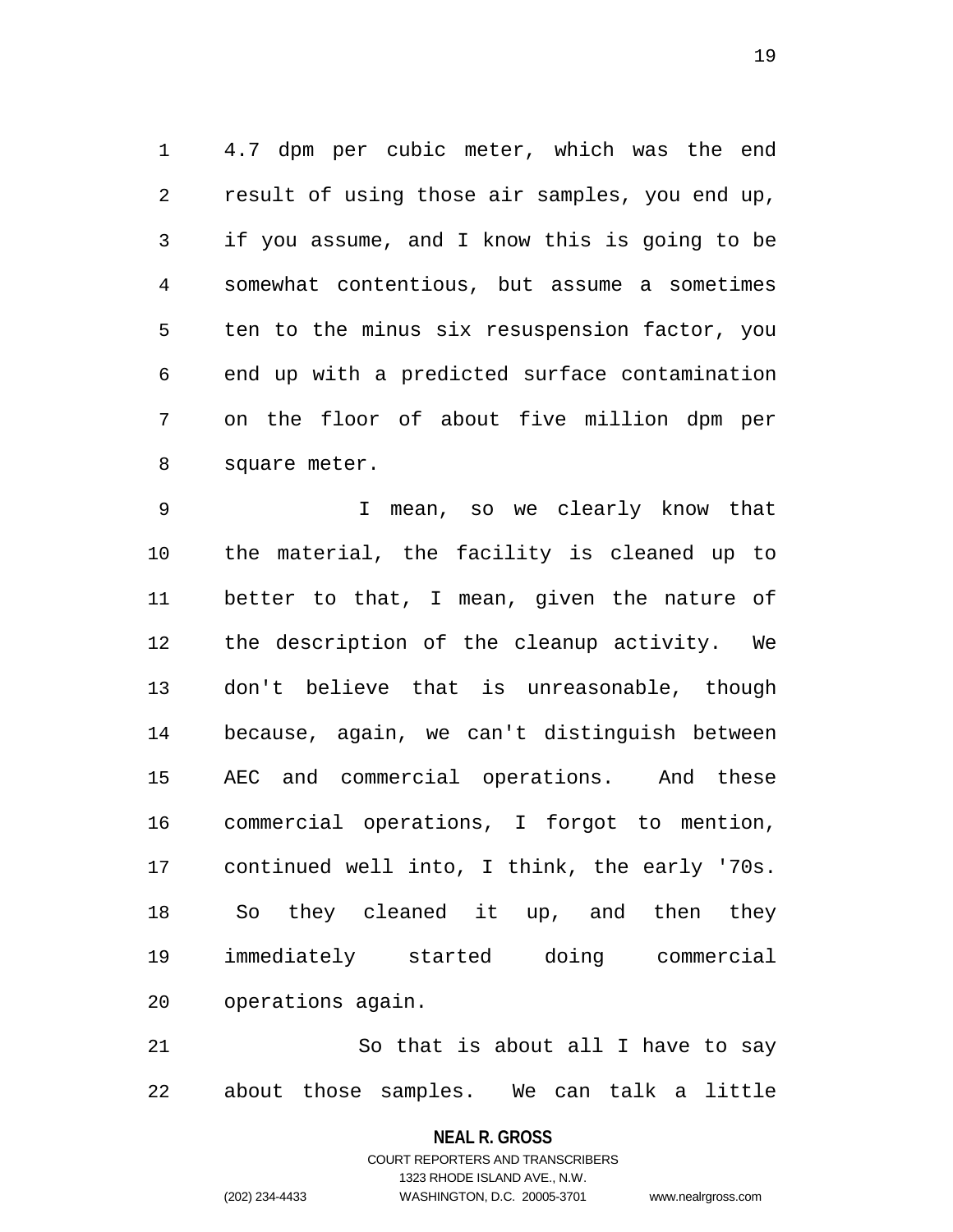more but I would like to get the second point, which was the use of the TIB-70 one percent per day depletion value and the sometimes ten to the minus six resuspension factor.

 We have taken a very close look at this, and after looking at some of the other sites where we had empirical data to derive depletion values, it is now our opinion that the one percent per day is not appropriate. It is too fast for the clearance, based on at least three other sites that we have developed an exponential clearance using data at the facility.

 We looked at Blockson, Dow Madison, and General Atomics. And in fact, at the end of the day if one looks at those, on average the depletion rate that was used for those was 0.06 percent per day, somewhat more than a factor of ten lower.

 So we proposed in moving forward to modify TIB-70 to use an empirically derived depletion rate from the three facilities that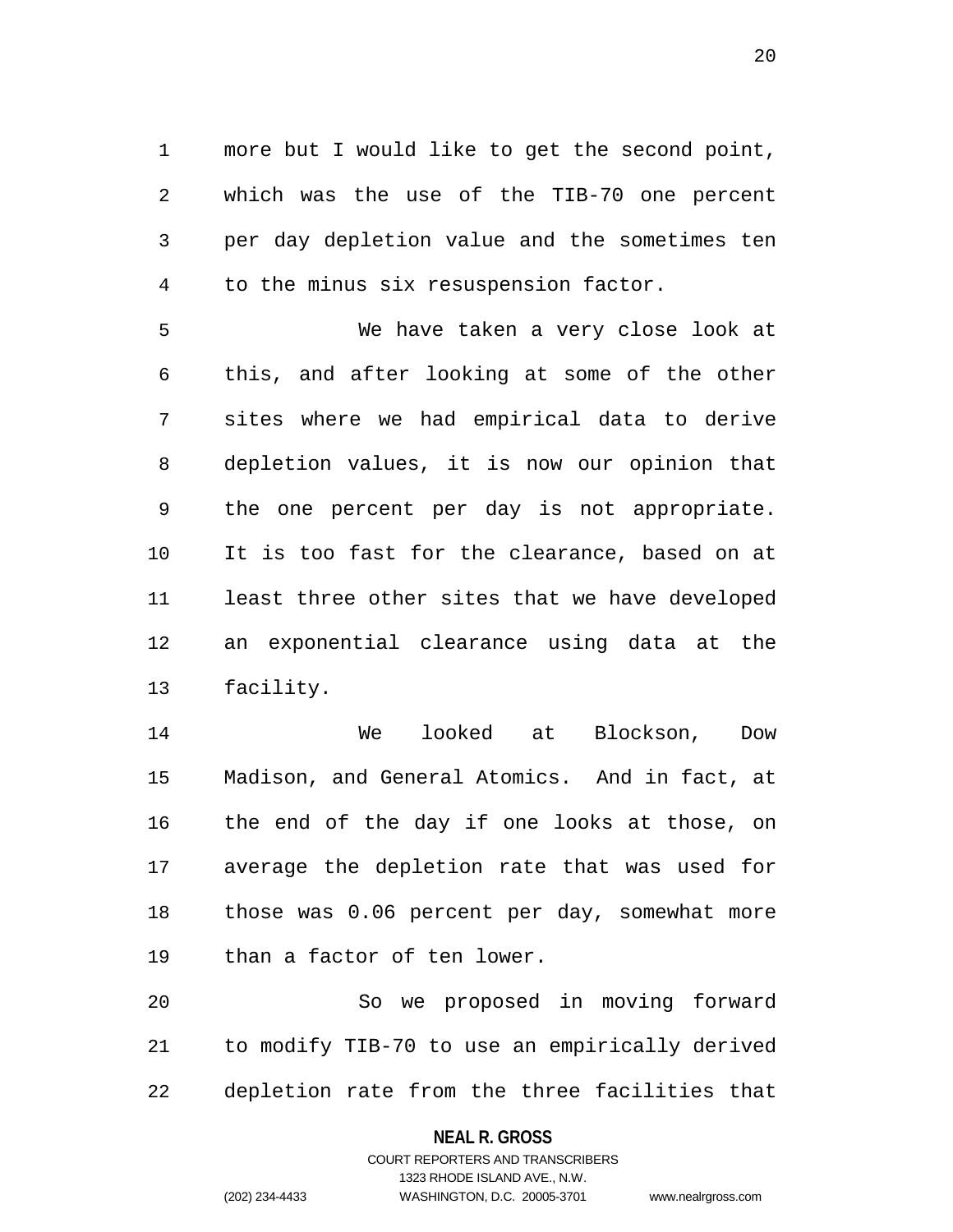we have already looked at and adopt that for situations that make sense, where you have this uranium sort of sitting around and clearing over time. So that is going to help resolve that issue.

 The second issue though, the one times ten to the minus six, we feel very strongly that that still represents, in our opinion, a reasonable resuspension factor. I know that SC&A has commented in the past that the NUREG where we obtained those values was actually written to be used for what is considered to be clean facilities. Well, that may be true, but the data they used were not. In fact, if you look at the values that were relied upon to develop that one times ten to the minus six value in NUREG-1720, three of the five studies that were used were uranium facilities that were in operation during the time and were either shut down on the weekend or were not operating during that period, had not been cleaned up, and they evaluated those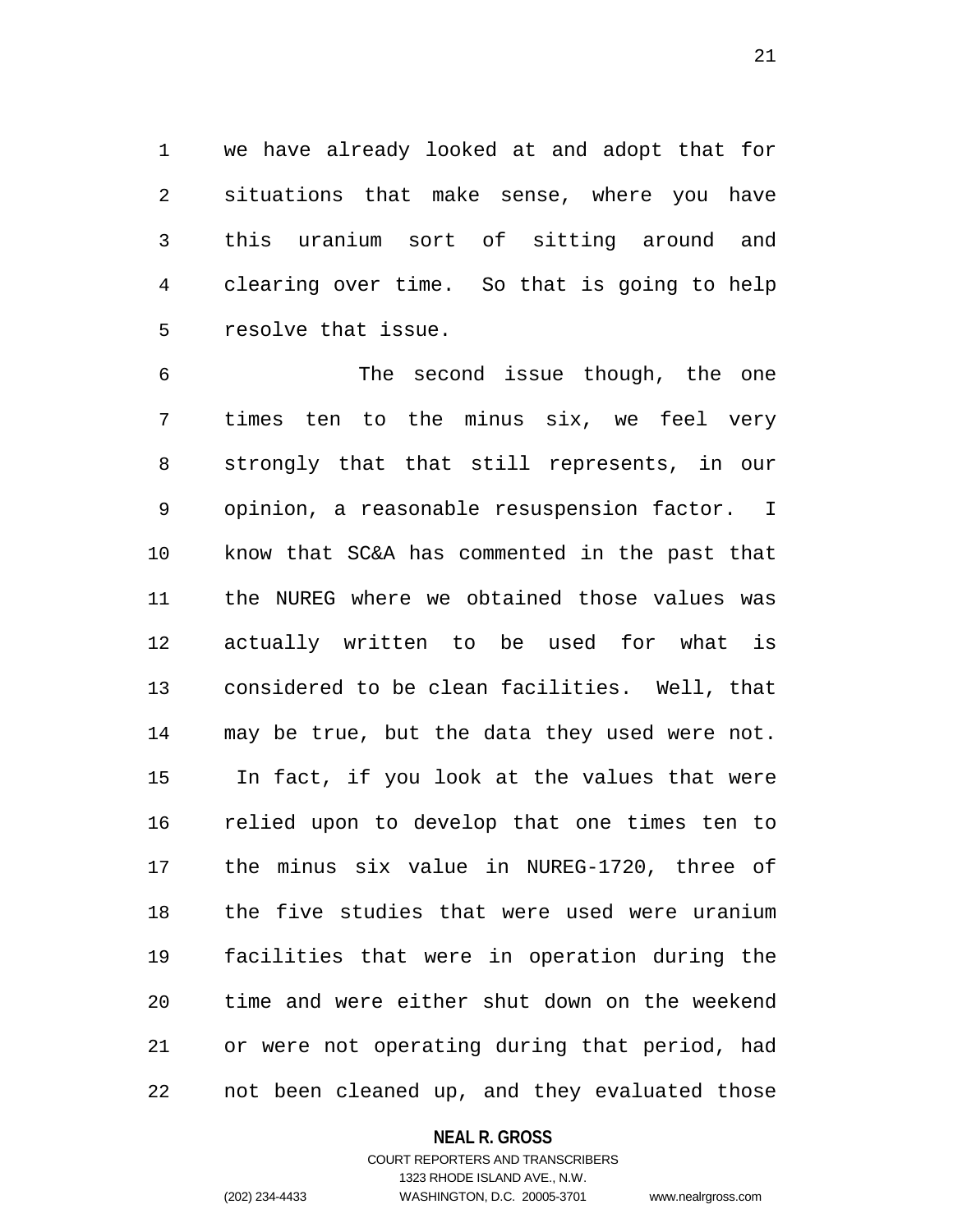facilities. Those specifically are the Breslin study, the Eisenbud study, and the Spangler study. In each of those operations, he derived for what they call aged contamination now. It is a little different. Aged contamination means it is just not freshly deposited, and I submit that that is more like what we have in our AWEs, in each of those cases, the resuspension factor was much less than ten to the minus six. It ranges from 0.3 to 0.4 times ten to the minus six or what we consider to be fairly equivalent uranium operations or very similar operations to what we observed in our AWE. So because of that, I think that we still feel that one times ten to the minus

six is appropriate.

 DR. BEHLING: Jim, can I make a comment?

20 DR. NETON: Sure.

 DR. BEHLING: I agree with it. If you look at page 12 of my report, I will quote

**NEAL R. GROSS**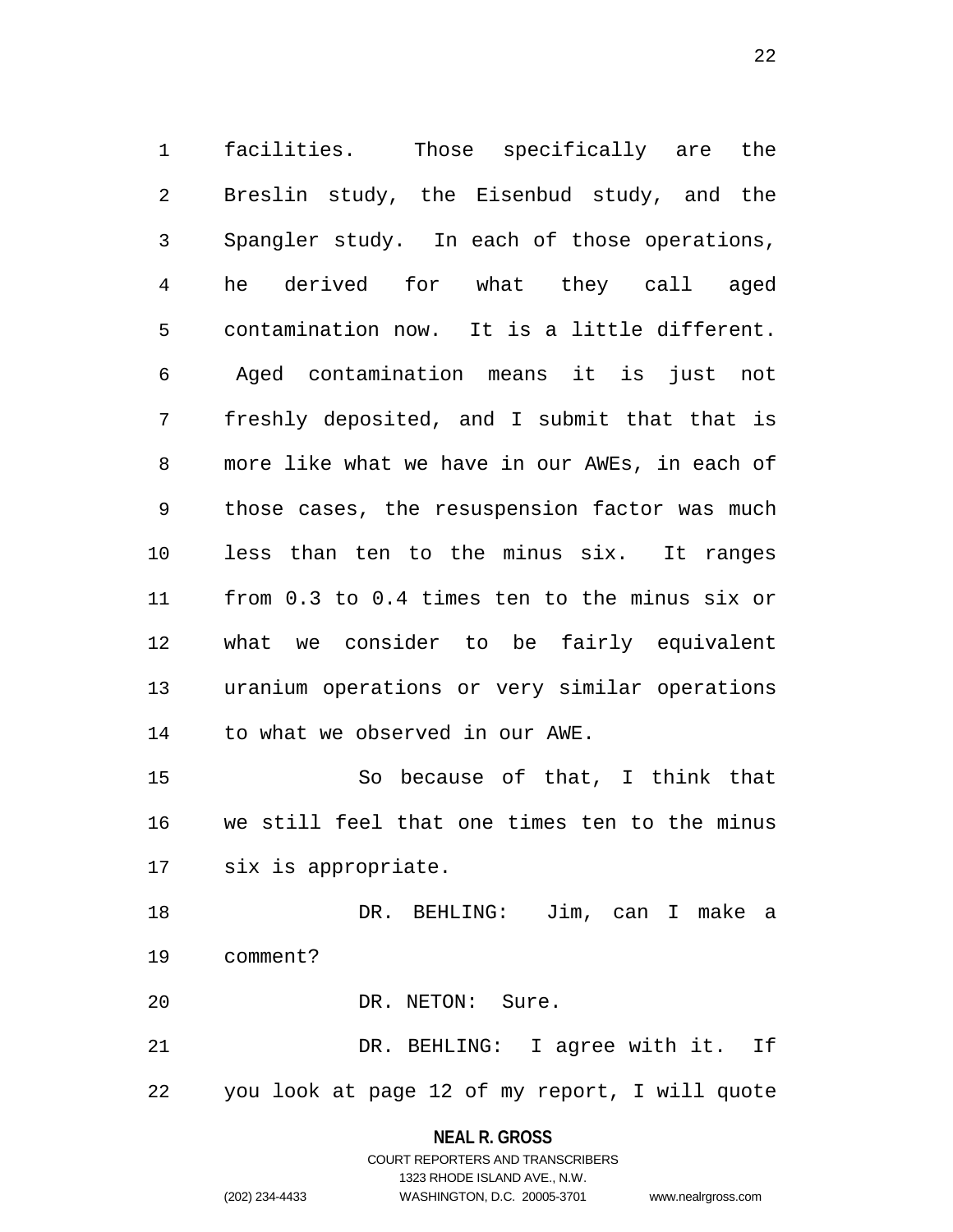to what I wrote. I said in the case of Norton, the resuspension factor of 1E minus six per meter seems more appropriate. I agree with it because of the fact that there was a concerted effort to clean up, which is not consistent with 1E minus six resuspension factor. It is a depletion factor. And you just mentioned that you also agree with that.

 So as far as I am concerned, the issue has been addressed properly.

11 DR. NETON: Well, I think, Hans, I think for Norton that is true. But more generically, I think we would still propose to apply one times ten to the minus six for a facility that had not been cleaned up. And our basis for that is looking at the references that were actually used in NUREG- 1720 to develop the one times ten to the minus six, and those facilities were not cleaned up. DR. BEHLING: Well, there are also other documents where E minus four is commonly observed, especially when there is a lot of

#### **NEAL R. GROSS**

# COURT REPORTERS AND TRANSCRIBERS 1323 RHODE ISLAND AVE., N.W. (202) 234-4433 WASHINGTON, D.C. 20005-3701 www.nealrgross.com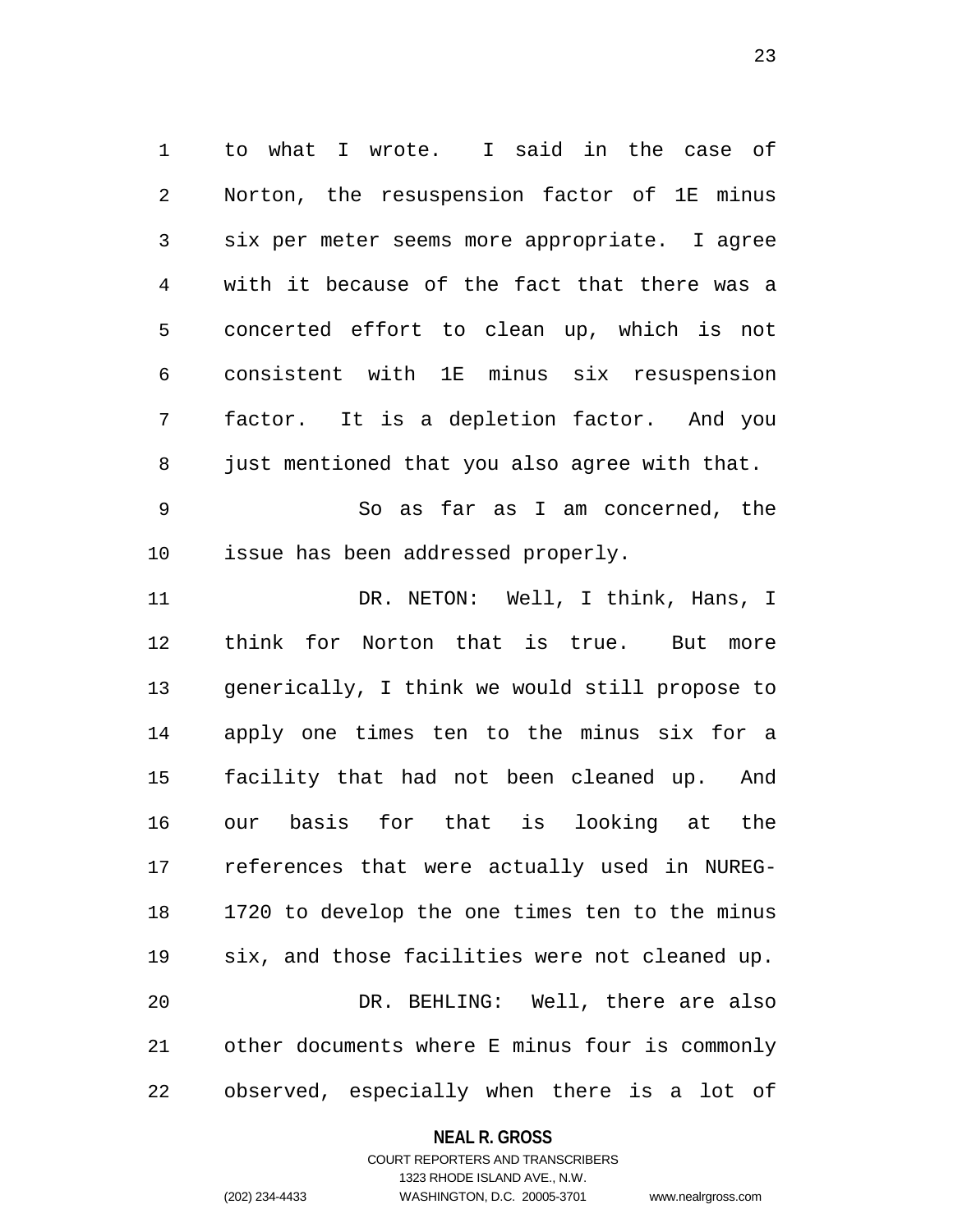activity that may aid in the resuspension such as, obviously, active ventilation systems, foot traffic, other activities that would stir up the contamination levels on floors. I don't know. I am not willing to concede that E minus six is appropriate for every location, but I will say at least for Norton, it appears to be an appropriate value -- DR. NETON: And maybe we should -- DR. BEHLING: -- there was that concerted effort. DR. NETON: Maybe we should focus on the Norton issue at hand because that needs to be decided for the next -- DR. BEHLING: Yes. And as far as 17 I am concerned, what you stated here was that, yes, in order to accommodate the E minus six, we need to at least modify the depletion factor of one percent per day. And as you said, I would agree with that.

DR. NETON: In fact, we have gone

**NEAL R. GROSS** COURT REPORTERS AND TRANSCRIBERS

1323 RHODE ISLAND AVE., N.W.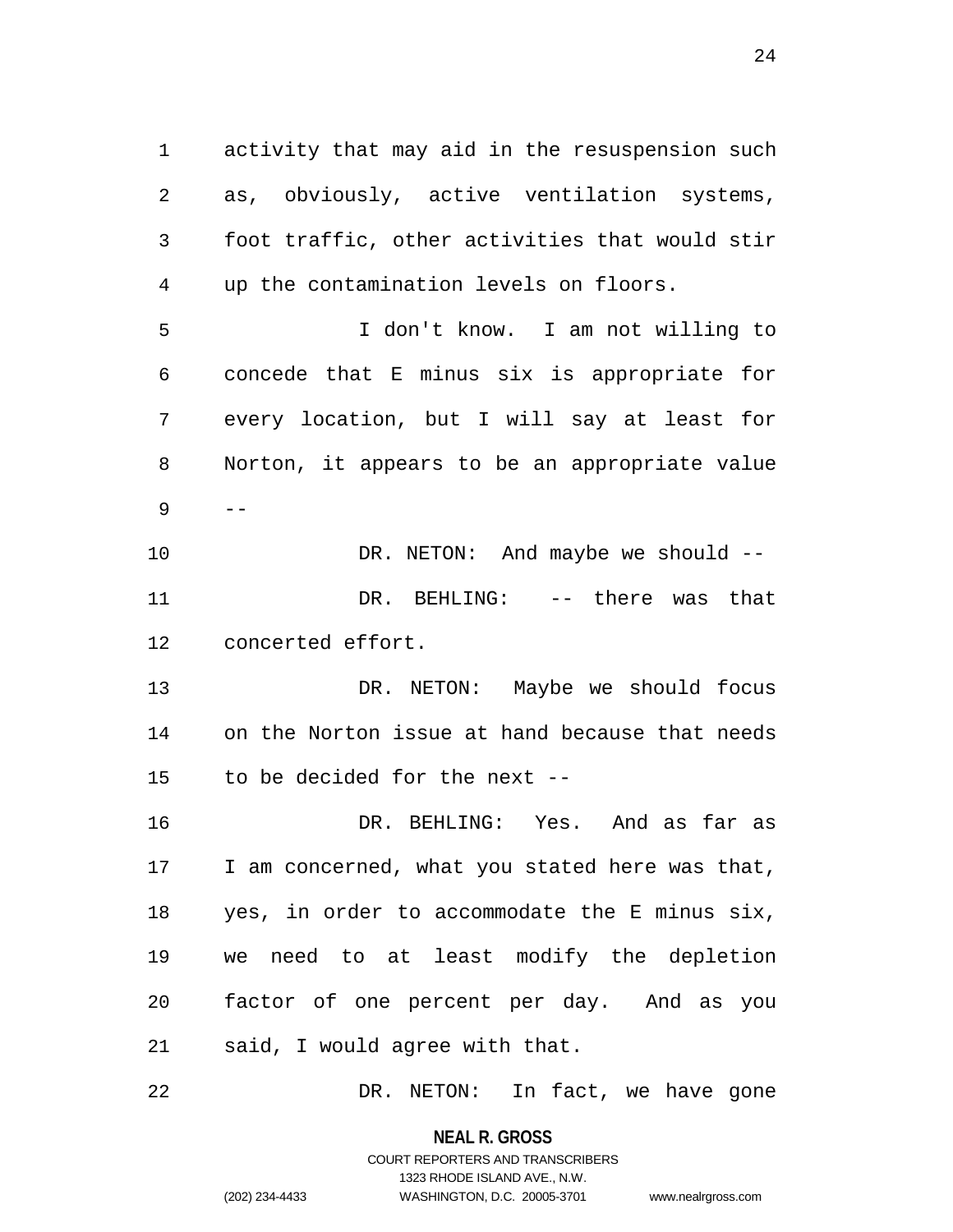back and done sort of a back of the envelope calculation that will formalize where if you use a one times ten to the minus six resuspension factor, given the 0.06 percent per day that we are proposing to use, given certain building ventilation rates, some normal parameters, you end up one times to ten to the minus six is not inconsistent with that type of a depletion.

 DR. MAURO: Jim, yes that is exactly the question I was going to ask. That is good. That answers my question that they are in fact coupled. You know, they are compatible with each other.

 DR. NETON: Yes, you are never going to get the exact --

17 DR. MAURO: Sure.

 DR. NETON: -- solution. But in general, we pick these approximate values and run them through. It is not inconsistent with that at all.

DR. MAURO: I would like to say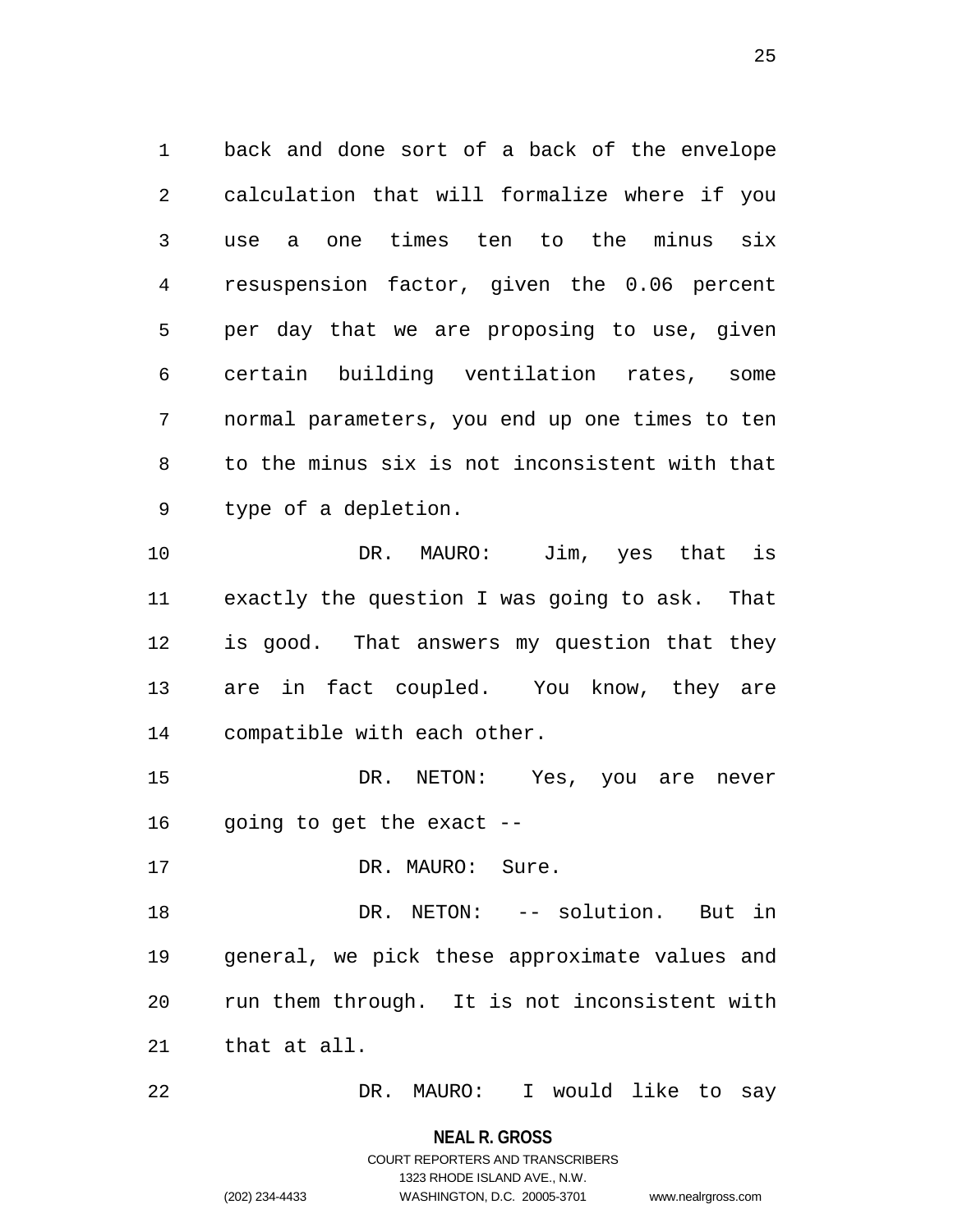one more thing. The other half of the question had to do with the air sample that you use as your starting point. And I think you, from my perspective, certainly anyone else could express their opinion, but it sounded like you made a pretty good case that the air samples that you used as your starting point represented fairly high values during the D&D period. In other words, the samples that were collected, even though they were limited in space and time, what I am hearing is there is a pretty good evidence that they probably represented fairly high-end values that were experienced in that large area during the D&D.

 That being the case, that coupled up with the change in the rate of depletion, in my opinion, sounds like you have hit on the issues that we were concerned with, at least for Norton.

 CHAIR MUNN: Paul, you -- MEMBER ZIEMER: Well I was just

> **NEAL R. GROSS** COURT REPORTERS AND TRANSCRIBERS 1323 RHODE ISLAND AVE., N.W. (202) 234-4433 WASHINGTON, D.C. 20005-3701 www.nealrgross.com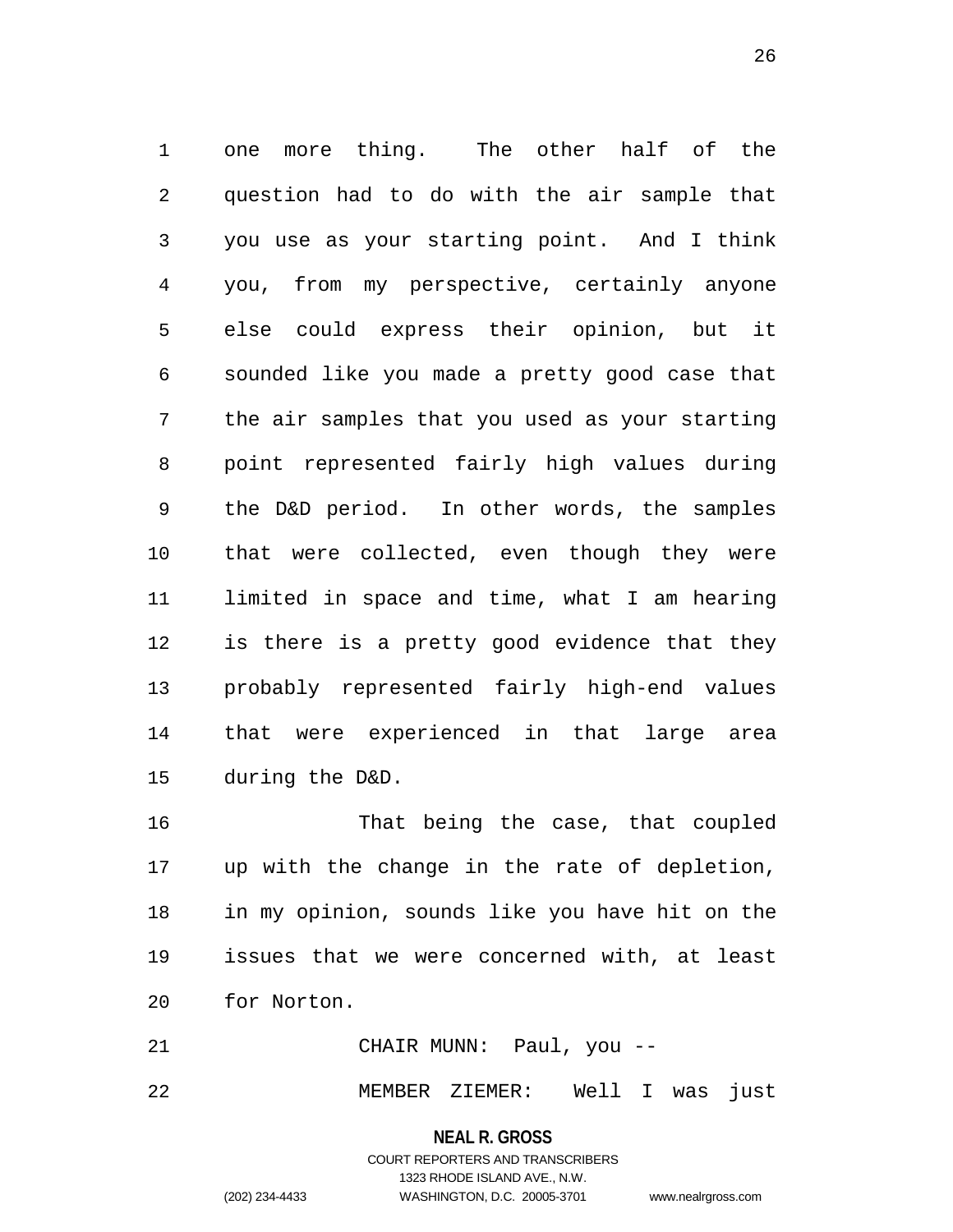going to reinforce. I think Jim is right. We need to focus on this facility because I think the -- is it TBD -- 70 -- DR. NETON: It's TIB-70. MEMBER ZIEMER: -- TIB-70 rather, that is addressing resuspension generically, I believe. And, John Mauro, I think in the past there has been at least one other case where SC&A has agreed, for a cleaned up facility, ten to the minus six, at least, was appropriate. 12 DR. MAURO: Yes. Yes, we have. And I guess we view this facility -- MEMBER ZIEMER: I think on Norton **DR. MAURO:** -- and Hans certainly could confirm this as one of those where ten to the minus six will work, as long as the depletion rate is compatible with that. MEMBER ZIEMER: Right. And since NIOSH now has a new value, which is more than the factor of an order of magnitude less, it

# **NEAL R. GROSS** COURT REPORTERS AND TRANSCRIBERS

1323 RHODE ISLAND AVE., N.W.

(202) 234-4433 WASHINGTON, D.C. 20005-3701 www.nealrgross.com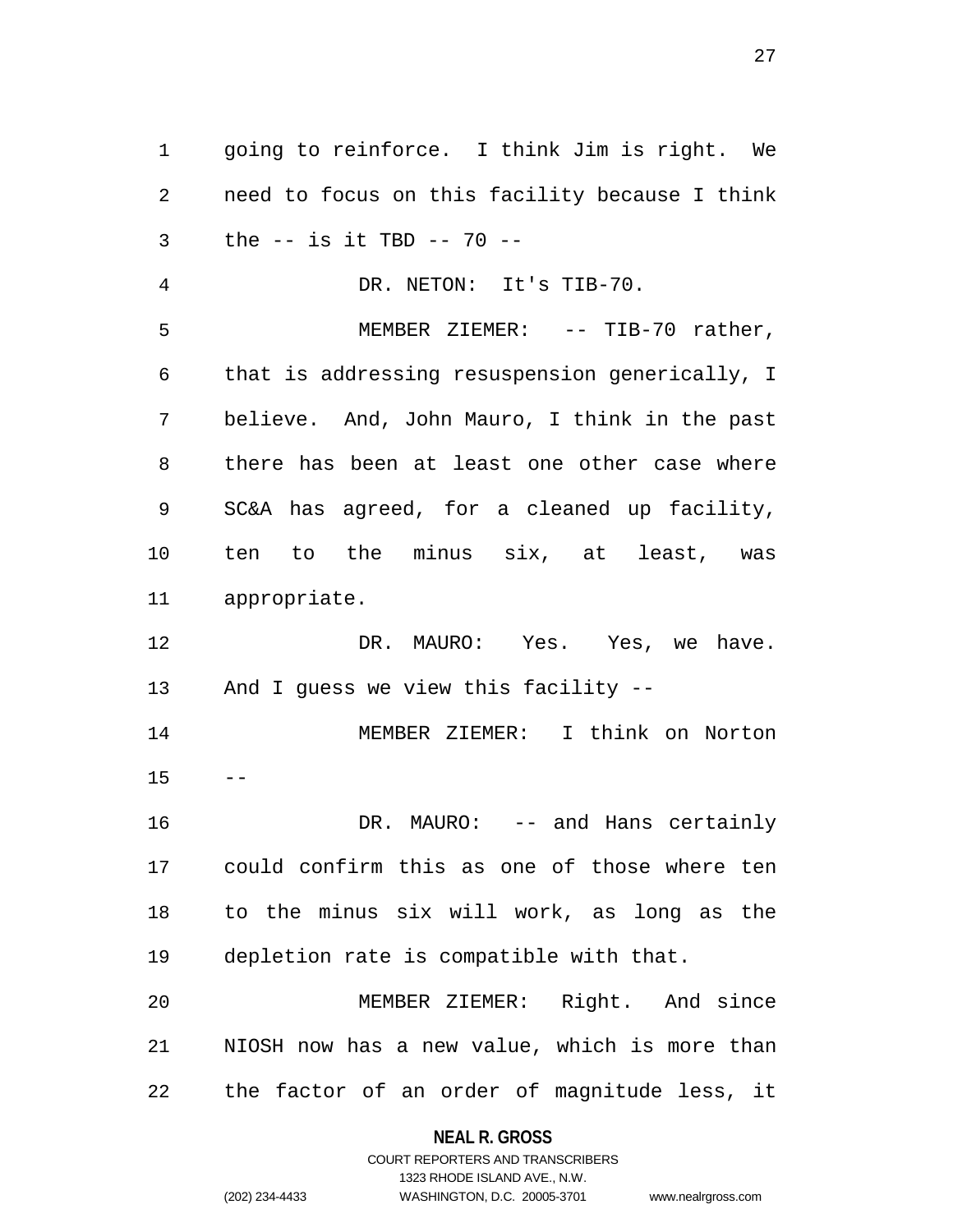seems to me that that's resolved. And if SC&A is willing to agree that air sampling data taken during the active period around the active part of the plant certainly is bounding for the residual period, then it seems to me that we have addressed the three issues that are before us on Norton.

8 DR. MAURO: I agree, Dr. Ziemer. I think that the -- SC&A's position on this is we -- the issues have been resolved, you know, in principle, based on this conversation.

 CHAIR MUNN: So we have no further comment. Anyone else want to weigh in on this? Yes, Paul.

 MEMBER ZIEMER: I don't. We may need to get the other Work Group or Subcommittee Members' input, but it seems to me that we should recommend to the Board that they accept the NIOSH recommendation. I am assuming the change in the depletion rate, Jim, will be incorporated into that.

DR. NETON: That raises a question

**NEAL R. GROSS**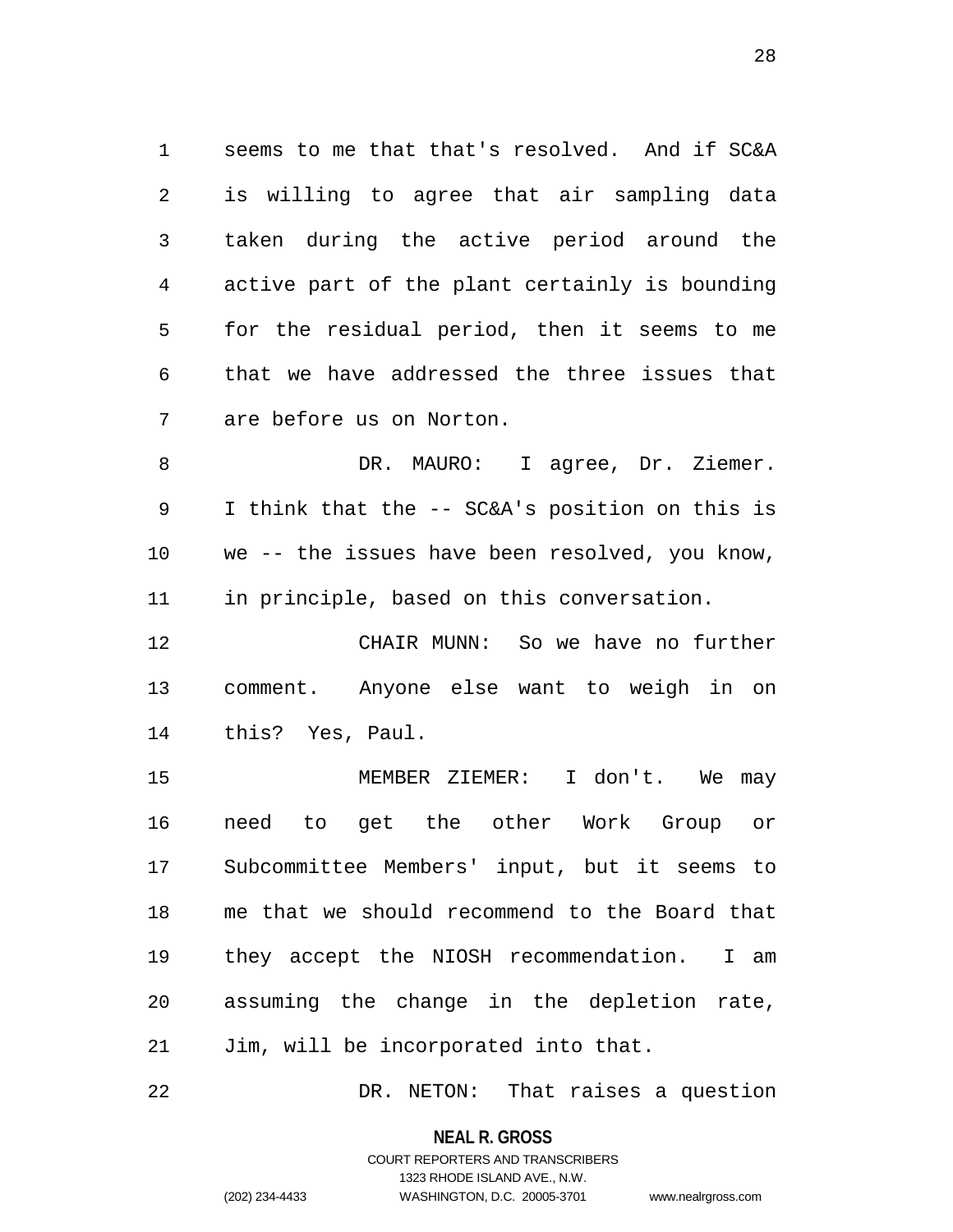in my mind as to how we need to move forward with that, whether we need to revise the Evaluation Report and provide it back to the Board. Stu, you might have -- MR. HINNEFELD: Well, I think we have to check and see what the current, what the Evaluation Report says about that. Does it specifically say -- MEMBER ZIEMER: It uses the one percent per day. 11 MR. HINNEFELD: Okay. DR. NETON: The only change would be -- MR. HINNEFELD: Yes, we need to revise it. We will need to revise that in addition to whatever Site Profile or guidance we have for doing the dose reconstruction. DR. NETON: Yes, it is just not clear in my mind whether it would be a revision or an addendum. I kind of get confused.

MR. HINNEFELD: Well, we will talk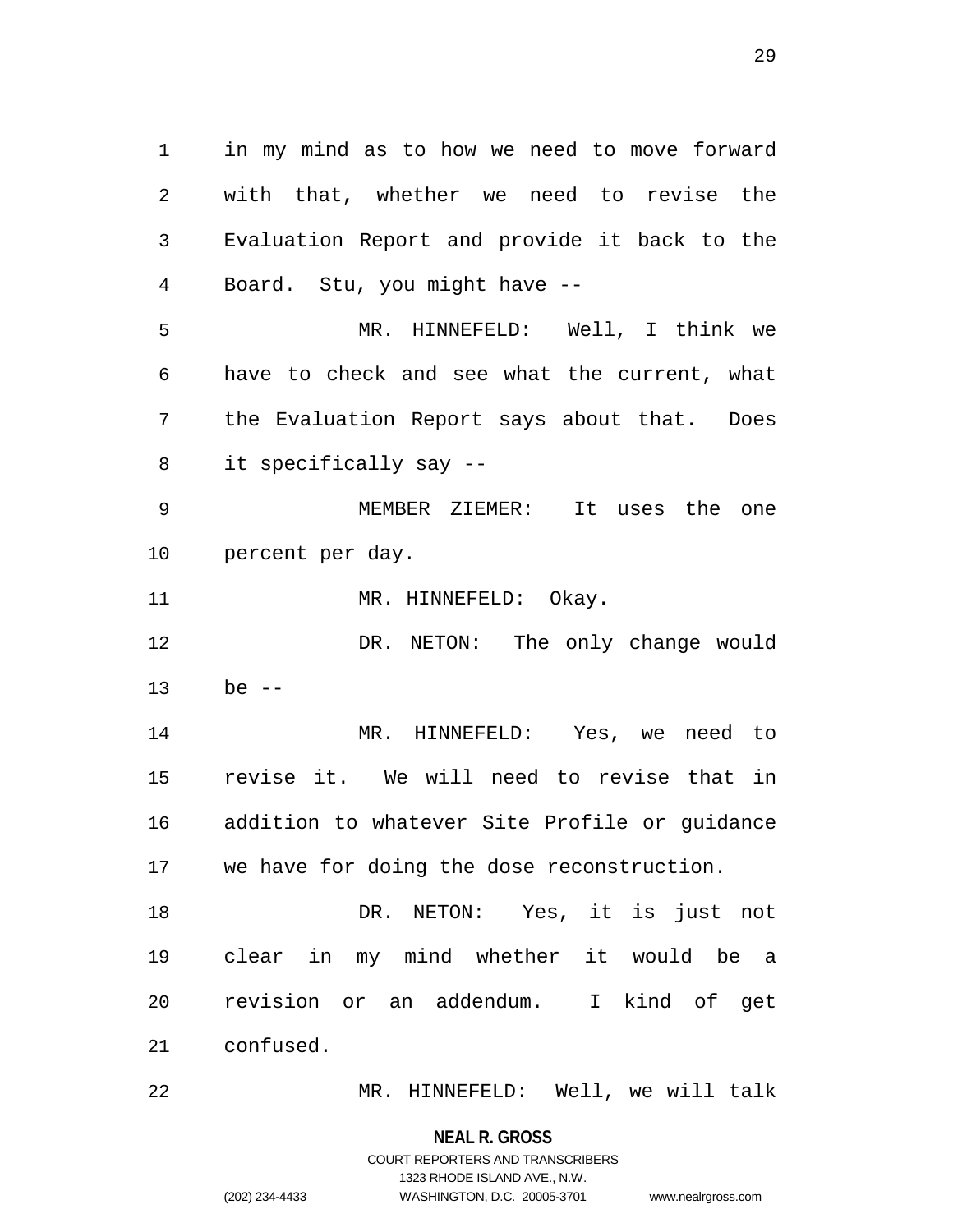to OGC about what specifically. It sounds like a revision to me.

 DR. NETON: But I think that we are going to agree to provide that revision to the Board for the August meeting. Is that correct?

7 MR. HINNEFELD: Well, I --

8 DR. NETON: It shouldn't take much time.

 MR. HINNEFELD: It shouldn't take much time, no.

 DR. NETON: It's a paragraph or two to change.

 CHAIR MUNN: So you are going to change the one percent item in --

 DR. NETON: Yes, we are going to adopt a new depletion rate that I just proposed.

 CHAIR MUNN: That will be a NISOH action item for our next meeting.

DR. NETON: Well it will be for

the Board meeting.

#### **NEAL R. GROSS**

COURT REPORTERS AND TRANSCRIBERS 1323 RHODE ISLAND AVE., N.W. (202) 234-4433 WASHINGTON, D.C. 20005-3701 www.nealrgross.com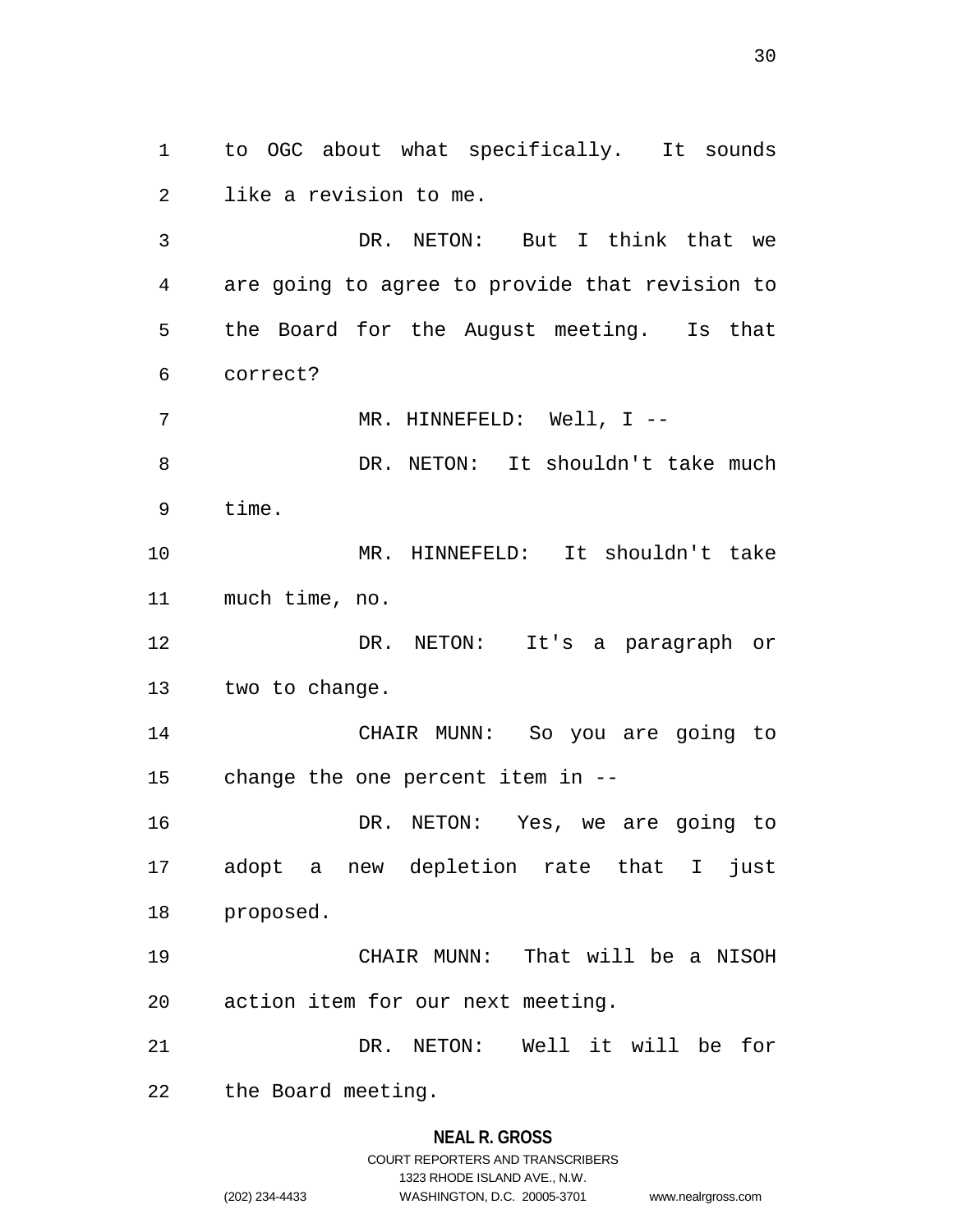CHAIR MUNN: For the Board meeting.

 MR. KATZ: We have scheduled for the August Board meeting you reporting out for the Subcommittee on Norton ER.

 CHAIR MUNN: And, Ted, you will report this to our two missing Subcommittee Members and --

 MR. KATZ: Right. Well, it is a bit of an issue, I think. We are in session and actually there is just two Members here. And it is a Subcommittee; it is not a Work Group. Work Groups are informal. But this is a Subcommittee, and so I believe there is a quorum issue. Right? If you have half membership. Paul, you know Robert's Rules.

 MEMBER ZIEMER: Is it a four-person --

 MR. KATZ: Yes, it is Mike Gibson is on this. Well, you have Bob Presley is an alternate.

MEMBER ZIEMER: Well, my

#### **NEAL R. GROSS**

# COURT REPORTERS AND TRANSCRIBERS 1323 RHODE ISLAND AVE., N.W. (202) 234-4433 WASHINGTON, D.C. 20005-3701 www.nealrgross.com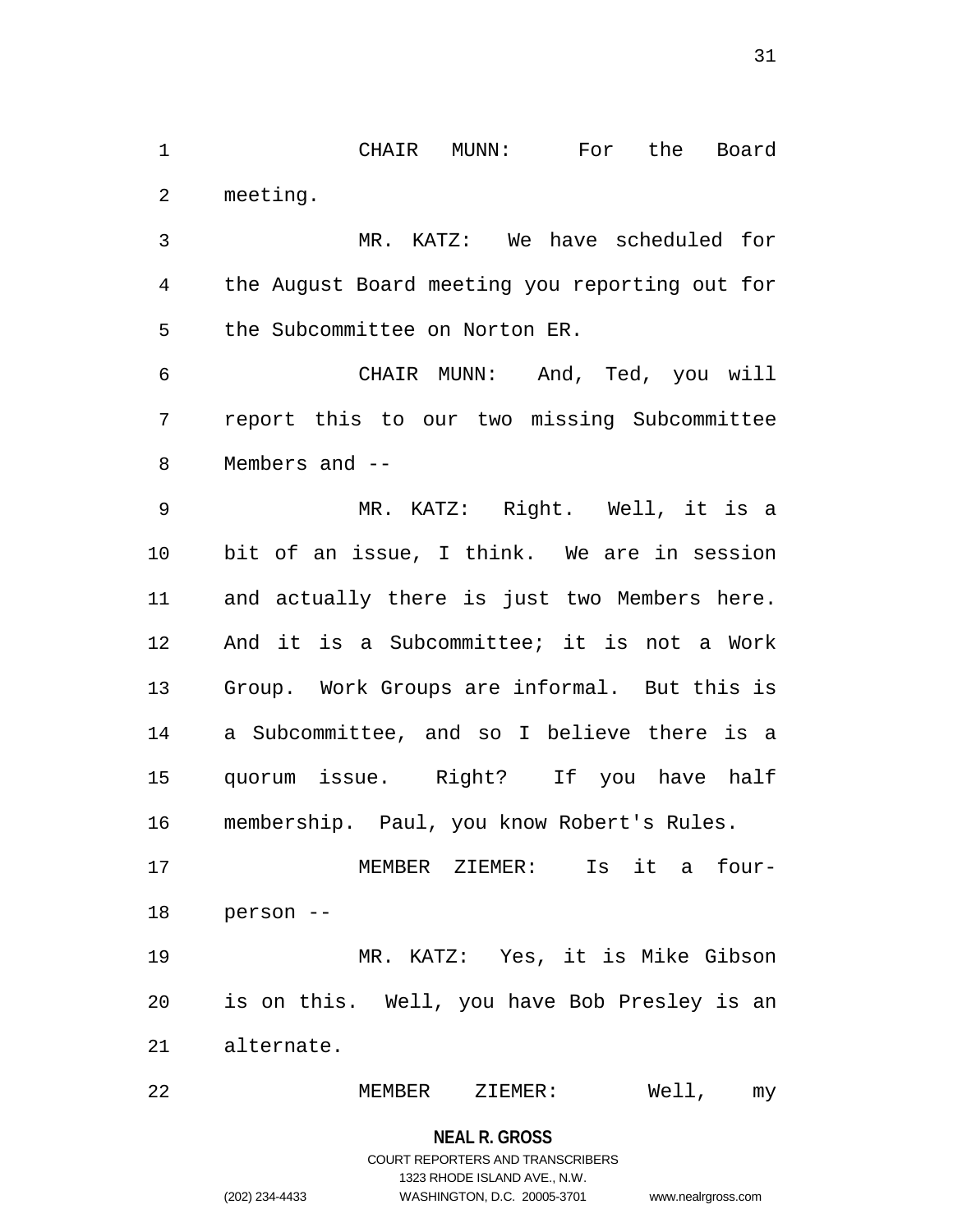suggestion would be that you simply report -- MR. KATZ: And you have Dick Lemen  $3 \qquad --$  MEMBER ZIEMER: -- what we did and indicate that those present supported it. MR. KATZ: Right. Right, so it won't be a formal recommendation, I think, since you don't have a quorum. But you can report out the discussion that was had and the results of that discussion. MEMBER ZIEMER: And indicate that there is agreement between NIOSH and the Board's contractor on these technical issues. MR. KATZ: Right. That will do it. DR. NETON: And then at that time the Board will take up the revised ER. 18 MR. KATZ: Right. And really, the Subcommittee then doesn't need to weigh in further, but the missing Members can weigh in with the rest of the Board on the matter.

CHAIR MUNN: And NIOSH will have

**NEAL R. GROSS** COURT REPORTERS AND TRANSCRIBERS

1323 RHODE ISLAND AVE., N.W.

(202) 234-4433 WASHINGTON, D.C. 20005-3701 www.nealrgross.com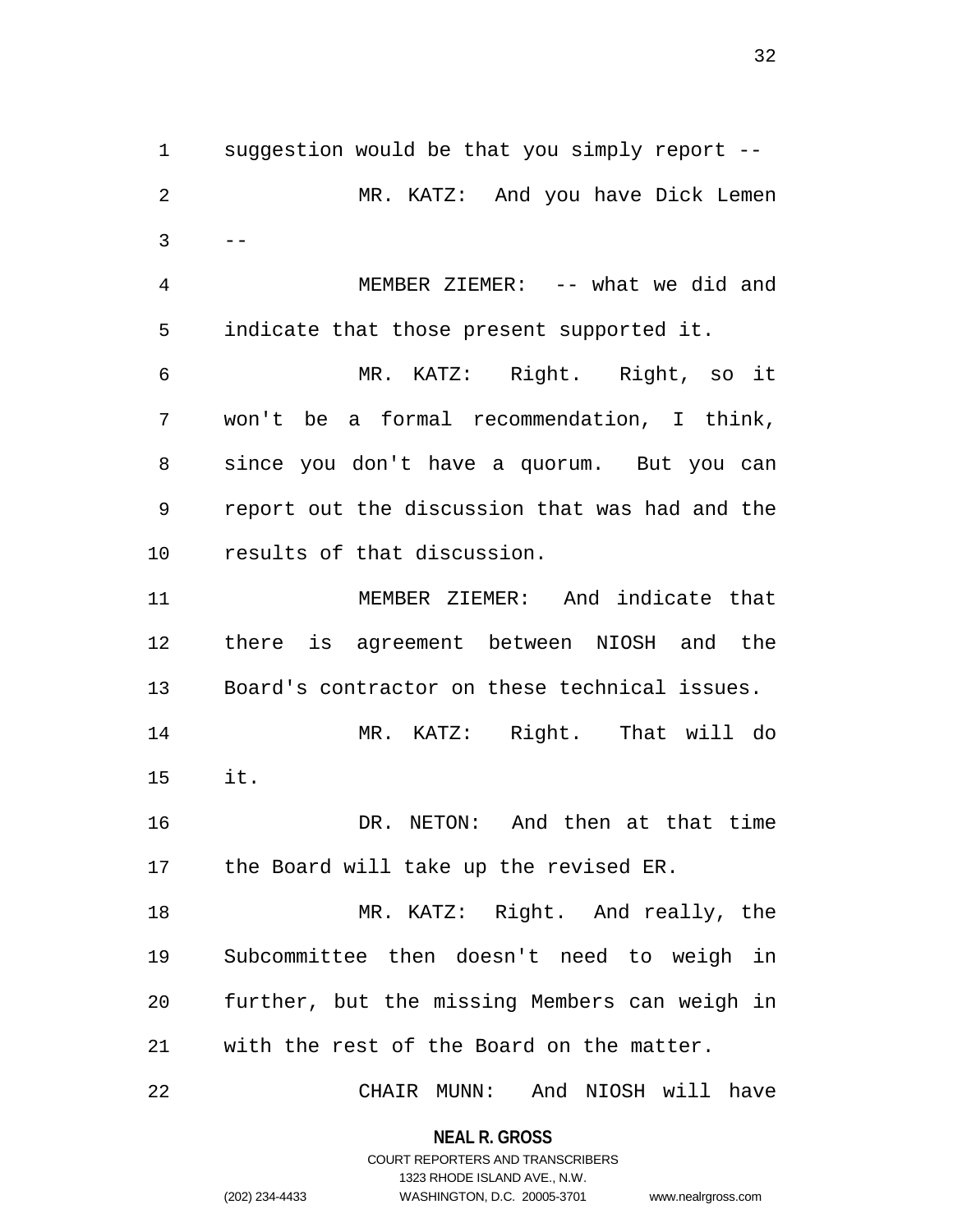the proposed language for the new ER.

 DR. NETON: It will be completely -- it will be revised and reissued as early as possible before the meeting. CHAIR MUNN: All right. MR. MARSCHKE: Wanda? CHAIR MUNN: Yes. 8 MR. MARSCHKE: Just as an administrative type of thing, I don't -- I think you are going to have to track these three issues by hand. I do not think the database is set up to track ER reviews. So you are going to have to do -- MR. KATZ: It is not necessary in this case, Steve. MR. MARSCHKE: Okay. I just wanted to make sure that -- you know, don't expect it. MR. KATZ: Yes. MR. MARSCHKE: We are not going to 21 be able to  $-$ MR. KATZ: No, that's fine, Steve.

**NEAL R. GROSS**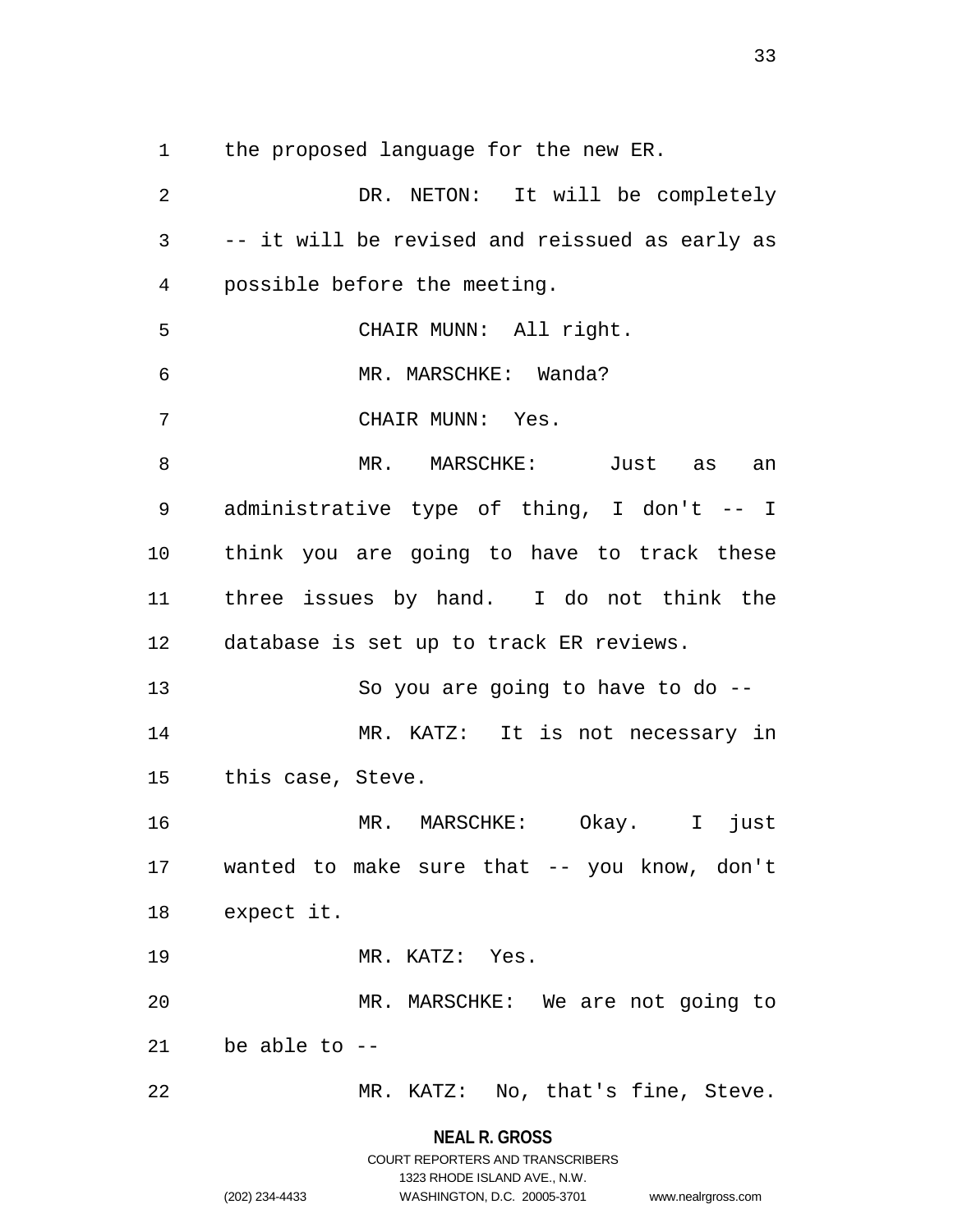You know for the Procedures, that is one thing, but for -- this is an SEC, basically, that this Subcommittee has taken up -- MR. MARSCHKE: Right. MR. KATZ: -- just as a Work Group might take up an SEC. CHAIR MUNN: The timing also is such that since this is an immediate issue that will come before the Board, hopefully there will not be any outstanding issue following the Board's discussion and activity. So we will bring that to the Board in Richland in August. And Ted will see to it that it gets on the -- MR. KATZ: And it is on the agenda. 17 CHAIR MUNN: Good. MR. KATZ: It is on the agenda already. CHAIR MUNN: How are we doing with our database? Are we up and running? MR. HINNEFELD: CITGO is not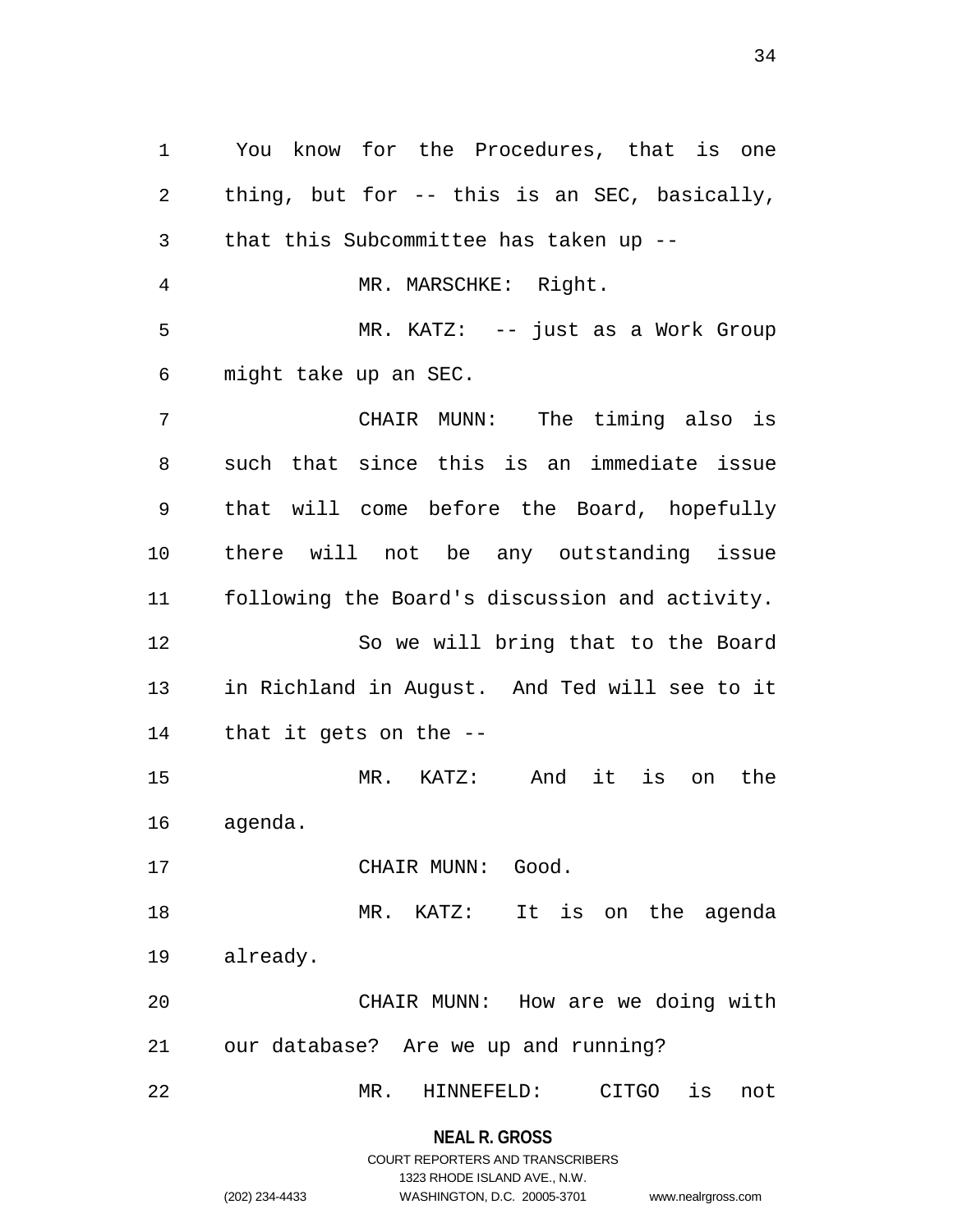opening yet.

 MR. MARSCHKE: I'm on CITGO. I'm in there. (Simultaneous speaking.) CHAIR MUNN: Well as long as the one we have is -- MR. MARSCHKE: I'm in the database right now. CHAIR MUNN: Oh, this is very good. MR. MARSCHKE: I don't know what is the matter with you guys. CHAIR MUNN: Let's hold just a moment and see if we are successful in doing that. Let's see. (Simultaneous speaking.) MR. KATZ: Well, done. Proud moment. CHAIR MUNN: Let's hold just a moment to see if any of the rest of us are able to get in there. MR. KATZ: Well, Jim, does there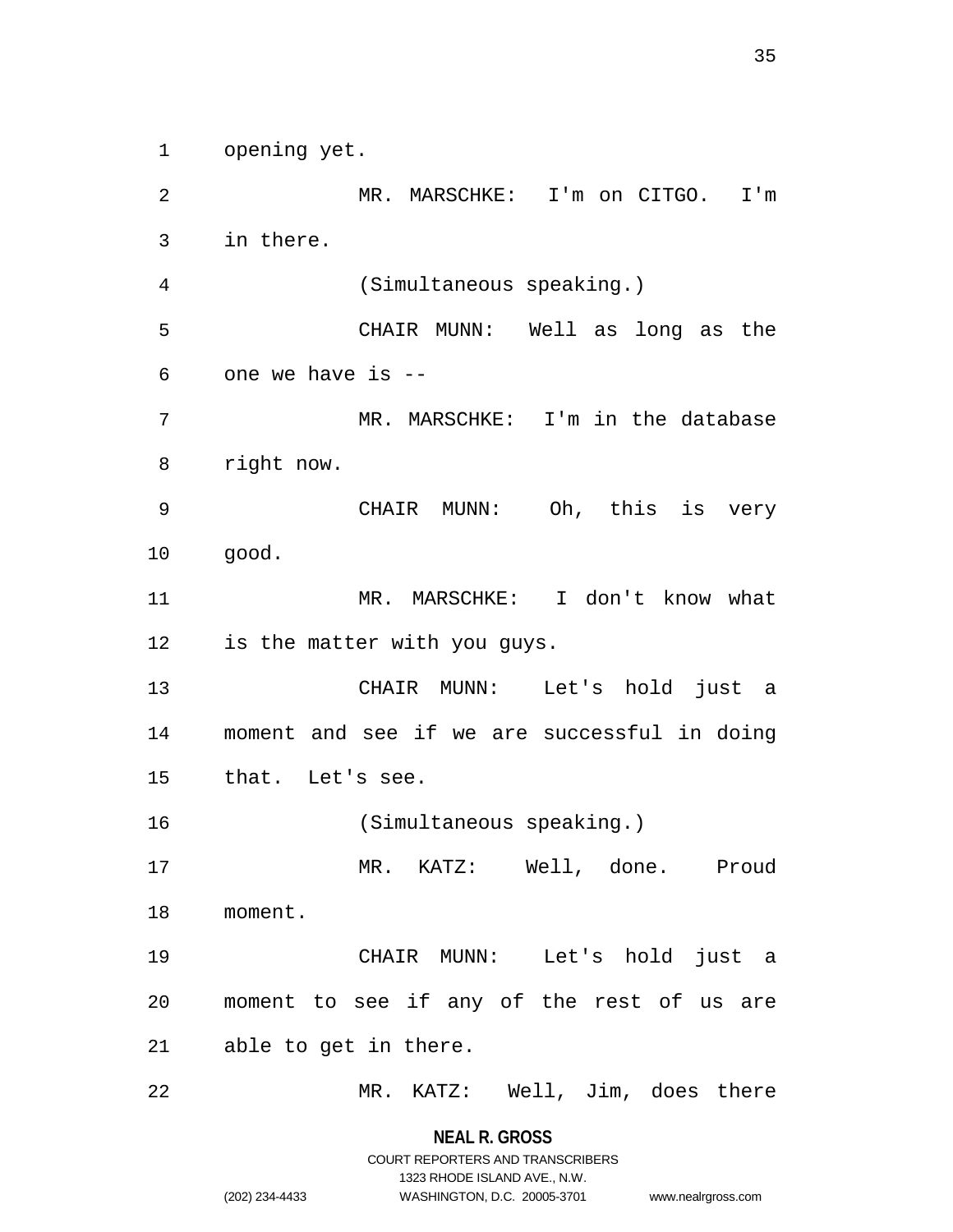need to be more discussion though about the generic OTIB-70 matters?

 DR. NETON: Well, there does, but that will come later. I think what I put on the table is that we are holding firm, I think, with our position that one times ten to the minus six is representative. I think we probably need to put that in writing, rather than just throw it out there.

 We looked at NUREG-1720, and we believe that it supports our use of that value.

 MR. KATZ: So you will be putting 

 DR. NETON: We will be putting a 

 MR. KATZ: You will be revising OTIB-70 or a White Paper or what?

 DR. NETON: Well the one times ten to the minus six is not different. It would 21 just be a defense of the use of that value. But TIB-70 will be revised to incorporate the

# **NEAL R. GROSS** COURT REPORTERS AND TRANSCRIBERS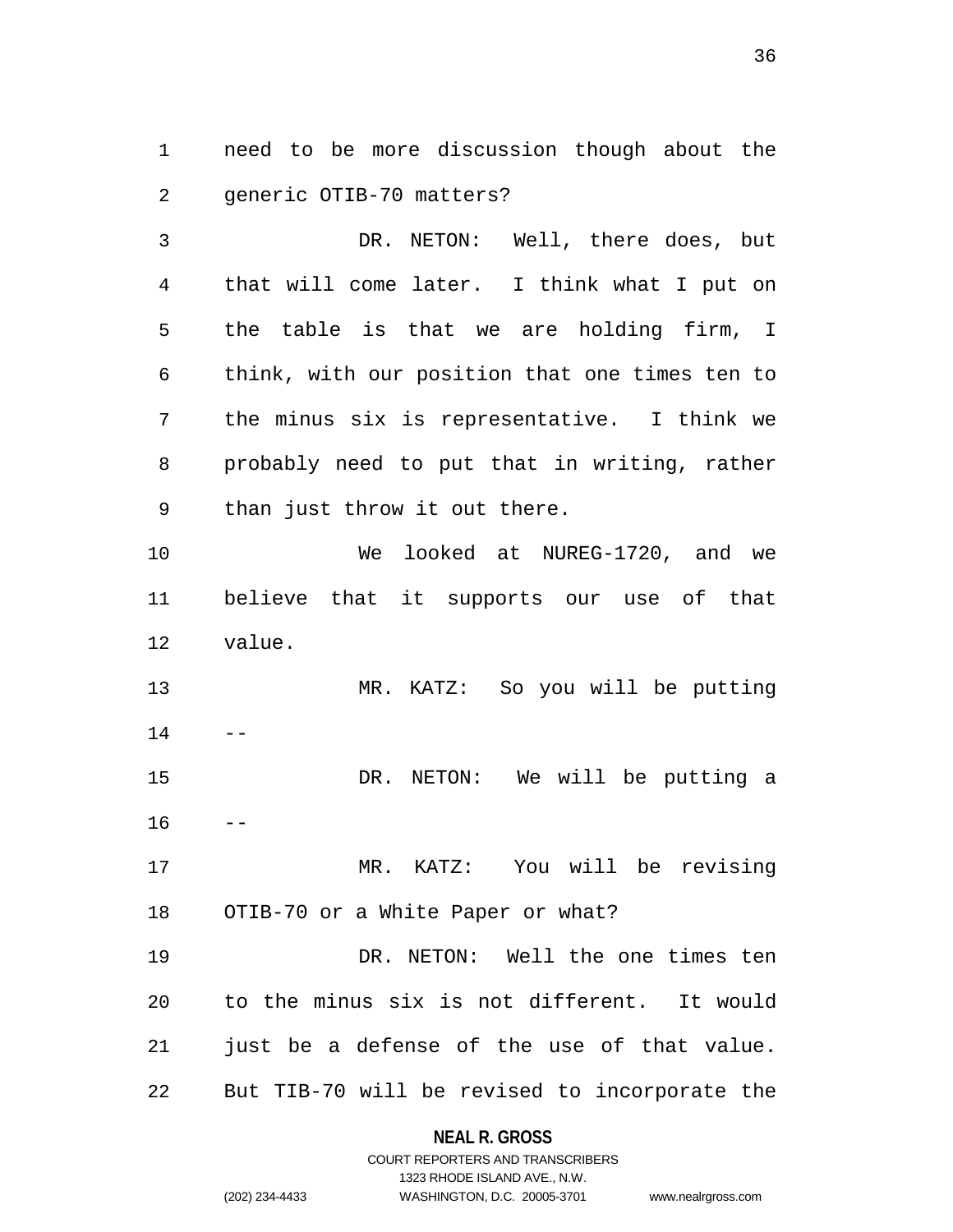change of one percent per day depletion rate to this new value that I proposed. I suspect we will write that up in one document.

 MR. MARSCHKE: I believe there is issues on OTIB-70 and there will probably be a response to one of the issues.

 DR. NETON: Well there's only two outstanding issues that I am aware of. One is the TIB-70, one percent per day, and the other one is one times ten to the minus six.

 MR. MARSCHKE: So as a response to the second issue, you can issue that paper. We can attach it to the database.

 MR. KATZ: Right, and SC&A can respond to it.

 MR. MARSCHKE: We can respond to it. And then, you know, butt heads.

 CHAIR MUNN: This was what I was hoping we could do. I was hoping we could get into the database and take a look at what OTIB-70 had there before you ran away. But we don't need to do that. I think we have

**NEAL R. GROSS**

## COURT REPORTERS AND TRANSCRIBERS 1323 RHODE ISLAND AVE., N.W. (202) 234-4433 WASHINGTON, D.C. 20005-3701 www.nealrgross.com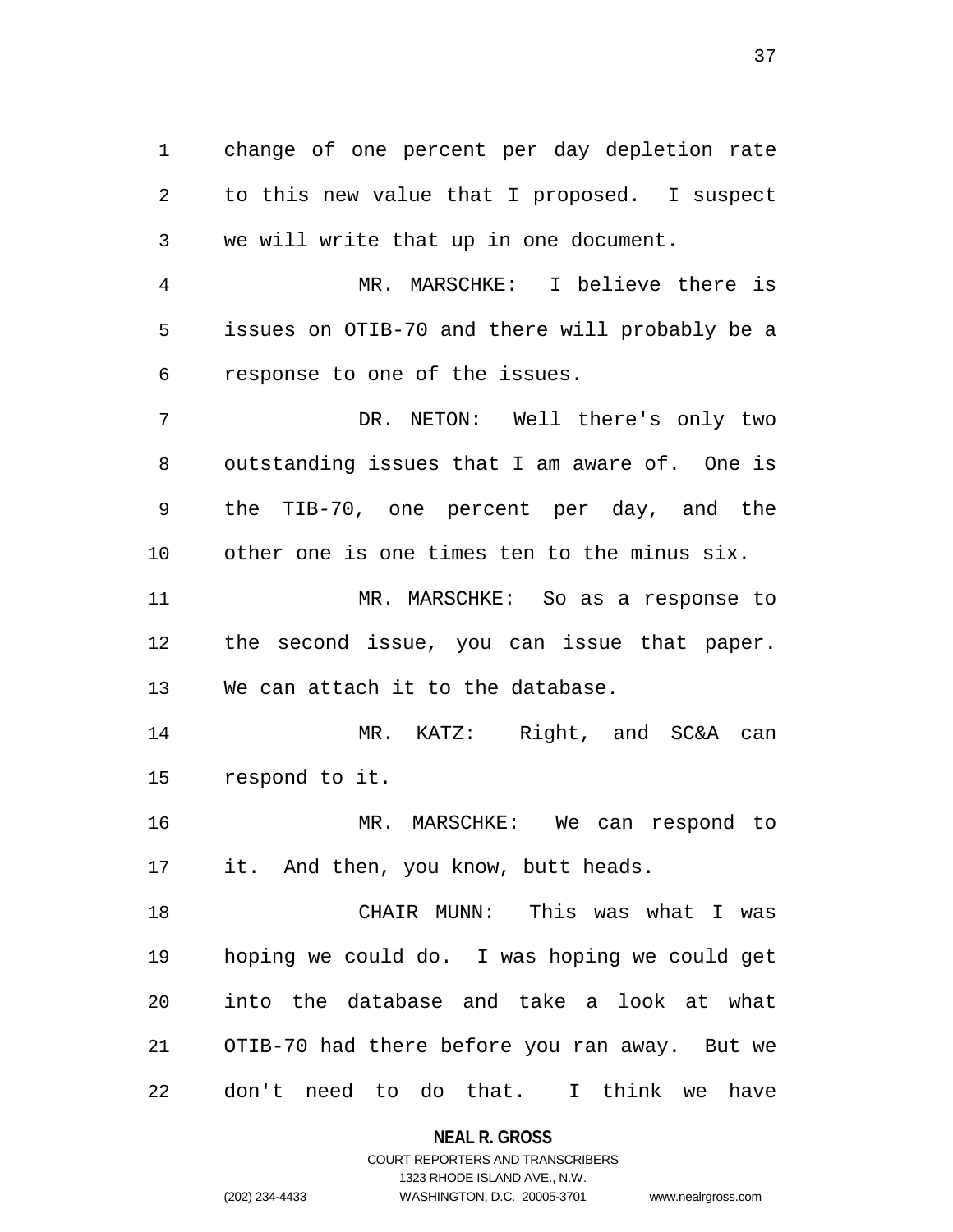resolved what we really need --

 DR. NETON: The ball is in our court to draft a -- I guess I will call it a White Paper on the outstanding TIB-70 issues that I am pretty sure are a path to those two papers. DR. MAURO: This is John. I would like to just point out that I think we are converging nicely. I think the one percent per day issue has now been resolved. The

other issue is ten to the minus six.

 I think that what we are hearing is that there is more nuance to it. That is, as Hans pointed out, we could certainly could point to data where resuspension factors of ten to the minus three are observed in some settings and ten to the minus six, and our original position was well that is certainly appropriate for a site that is cleaned up.

 And what Jim points out now is that well, it may be more than that. The place may still be a little contaminated or

#### **NEAL R. GROSS**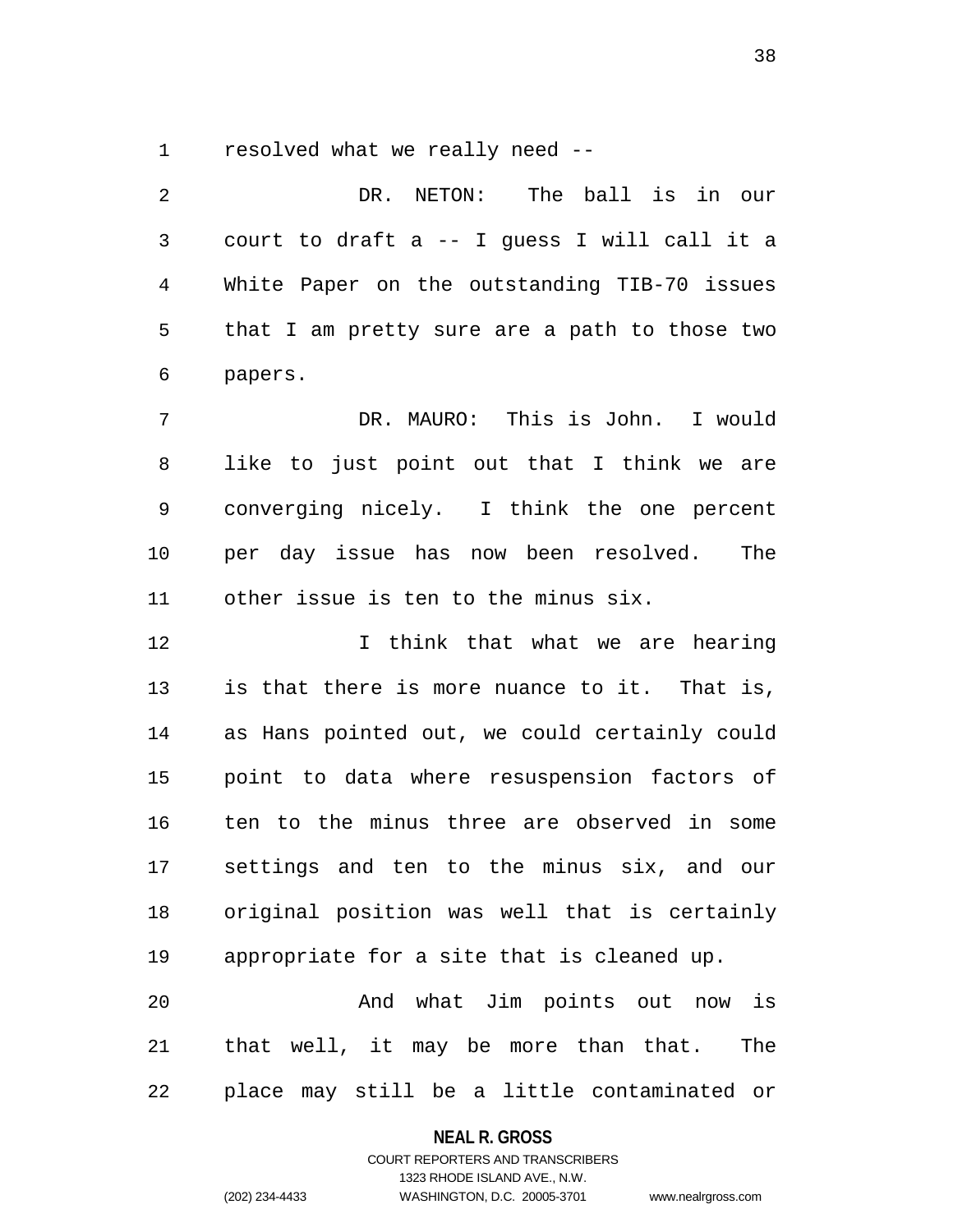somewhat contaminated but it is aged. And as a result, what Jim is saying is you don't really see ten to the minus four or ten to the minus three under those circumstances. Ten to the minus six might work there also.

 And I think that, Jim, when you put your response out on this matter, the second issue related to OTIB-70, you know, if approved by the Subcommittee, we will take a look at that and dive a little more deeply into the original work, the work that you had cited, Eisenbud and the other names.

13 DR. NETON: Breslin.

 DR. MAURO: Yes, and we will take a look at that. And it may be -- I am optimistic that we could converge on a place where we are all comfortable with the approach to resuspension factors.

 DR. NETON: Yes, well I am starting to come to the conclusion now that we need to start talking about effective resuspension rates. I don't deny that if

#### **NEAL R. GROSS**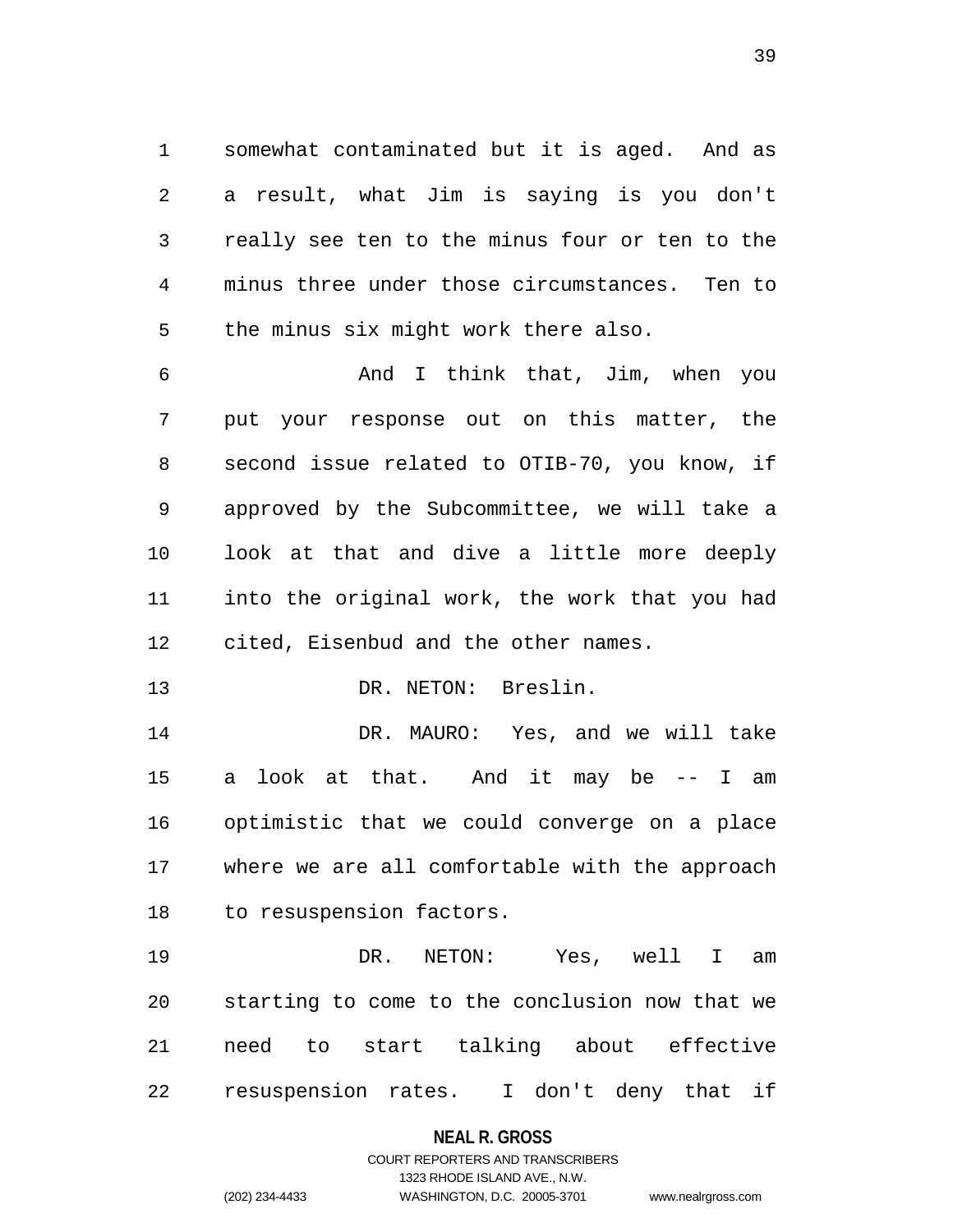you're sweeping, broom sweeping in an area that is highly contaminated, you are not going to get ten to the minus three, ten to the minus four. But the effective resuspension rate I think is about ten to the minus six is about right, given what I have looked at in those references.

8 DR. MAURO: When you say effective, are you referring to breathing zone five micron? In other words, the concern is not with the total mass loading but with the mass loading that is over a protracted period of time and of a particle size that is within the breathing zone, within five microns?

 DR. NETON: I am actually kind of thinking about more like -- more as if this was sort of a time weighted value. In effect, you know, you don't have people broom sweeping an entire ship where you could have ten to the minus three the whole day.

 DR. MAURO: You know, when you put your response together where, you know, it

> **NEAL R. GROSS** COURT REPORTERS AND TRANSCRIBERS

> > 1323 RHODE ISLAND AVE., N.W.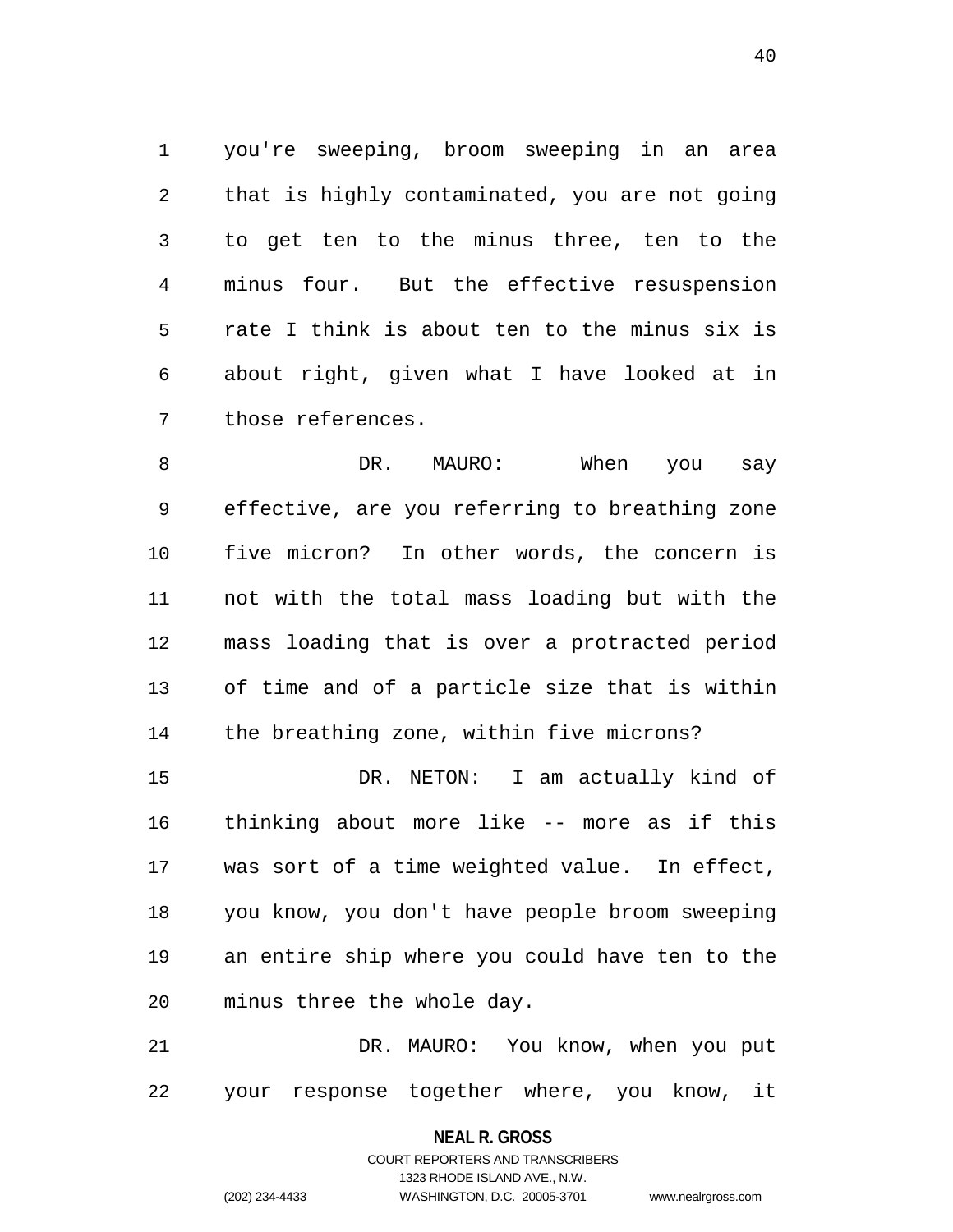certainly is a reasonable thing to look into and, if approved by the Subcommittee, we will take a look at that when it is issued.

 DR. BEHLING: Just to comment in context with what both John and Jim Neton just talked about, I would like to go back and look at, for NIOSH to look back at the table that I believe you cited and I cited as Exhibit 9 in my write-up, which gives you a whole range of resuspension factors. And I am looking at my own write-up here, as defined in Exhibit 9. And when you have things and you already mentioned it, vigorous sweeping, walking, changing, fan only, machining, stacking sheets, and other activities, there are in fact reported resuspension values of ten to the minus three and then a whole range of ten to the minus four and ten to the minus five.

 And so there are various values documented in the scientific literature inclusive of the one citation that NIOSH used, the Stewart 1967 or is it '64, which has

#### **NEAL R. GROSS**

COURT REPORTERS AND TRANSCRIBERS 1323 RHODE ISLAND AVE., N.W. (202) 234-4433 WASHINGTON, D.C. 20005-3701 www.nealrgross.com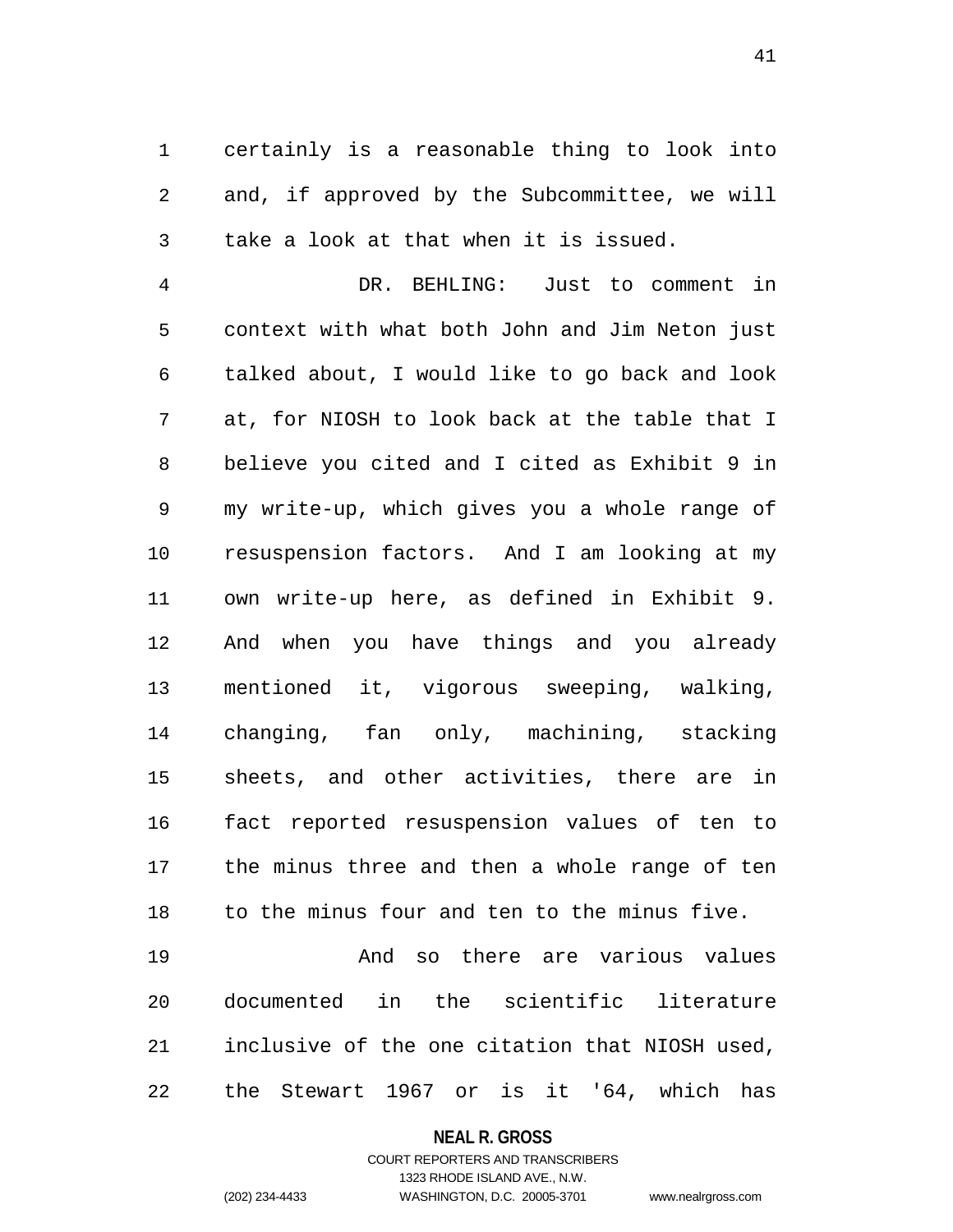resuspension values for a facility that is still operational that certainly is well above the E minus six value.

 So anyway, I would still have some reservations about the universal value of E minus six.

 DR. NETON: Well we will write it up and discuss from there.

 CHAIR MUNN: Any other thoughts? If not, we will let Jim go and we will move backward to our originally scheduled instruction on database, now that Citrix seems to be operating for us, we will see whether everybody can get to our tracking system.

 They are having distributed to us here some basic instructions, which are very helpful for folks who are not on a daily or weekly basis interacting with this database.

19 And I am going to let the experts who are going to lead us through this take the discussion from here. And do we need to start with these instructions? It looks like we do.

### **NEAL R. GROSS**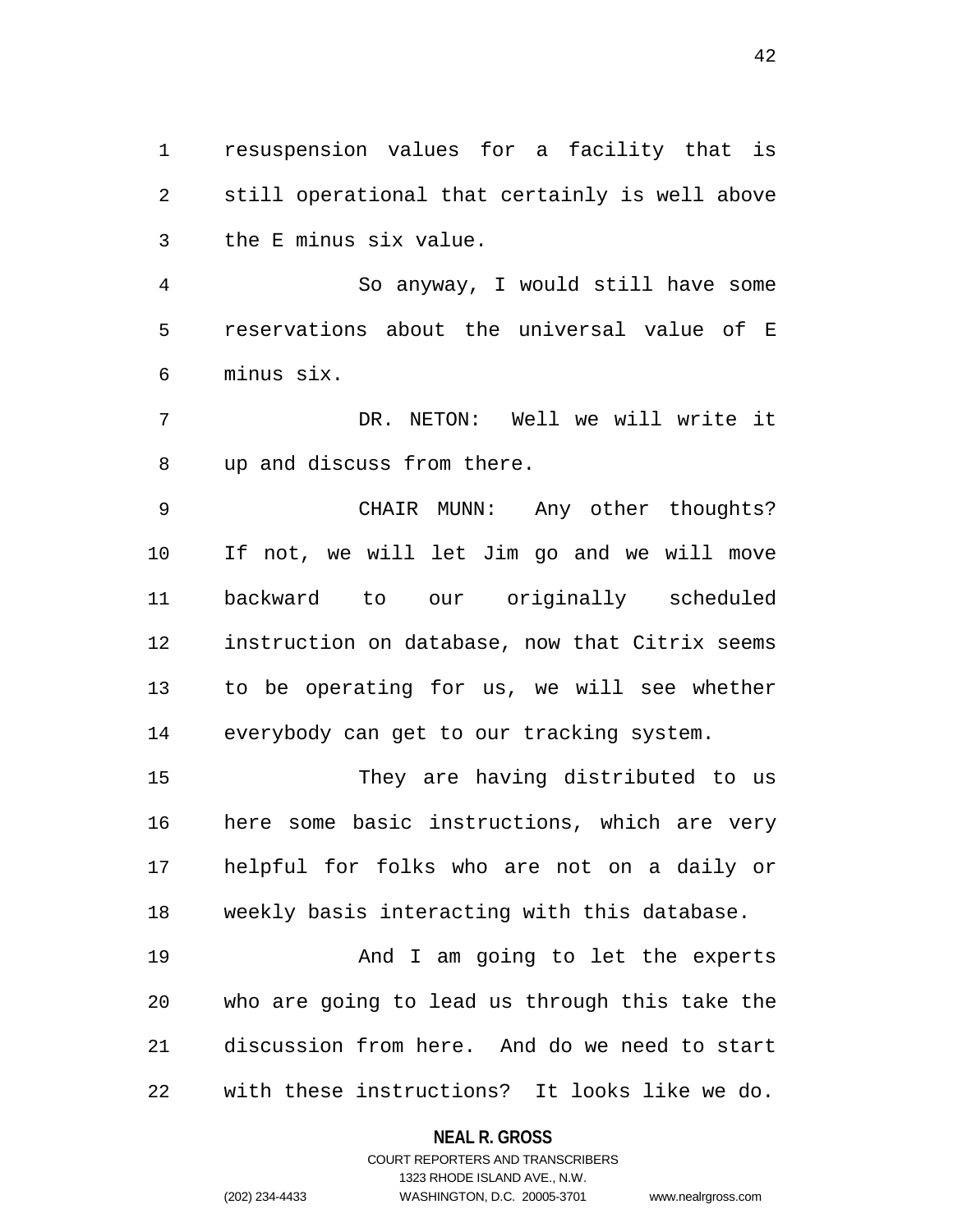DR. ULSH: Well, I will just key it up just a little bit.

 CHAIR MUNN: All right. Thank you.

 DR. ULSH: We have been working on this database for quite some time, and I think we are at a point now where kind of the first major iteration is done. There are still some tweaks to be made, things that we would like to be able to do that we are not quite sure if we know how to do it yet. And that is why Yemi is here. He is the developer of the system.

 Elyse is on the line. I'm here. Steve Marschke is here. We are the main people who troll around in this thing.

 So I think what I would like to do maybe is let Yemi goes through these instructions that he just handed out. And Elyse and Steve and I, maybe if you want to bring up things that we would like to be able to do but we are not quite sure if we are

**NEAL R. GROSS**

COURT REPORTERS AND TRANSCRIBERS 1323 RHODE ISLAND AVE., N.W. (202) 234-4433 WASHINGTON, D.C. 20005-3701 www.nealrgross.com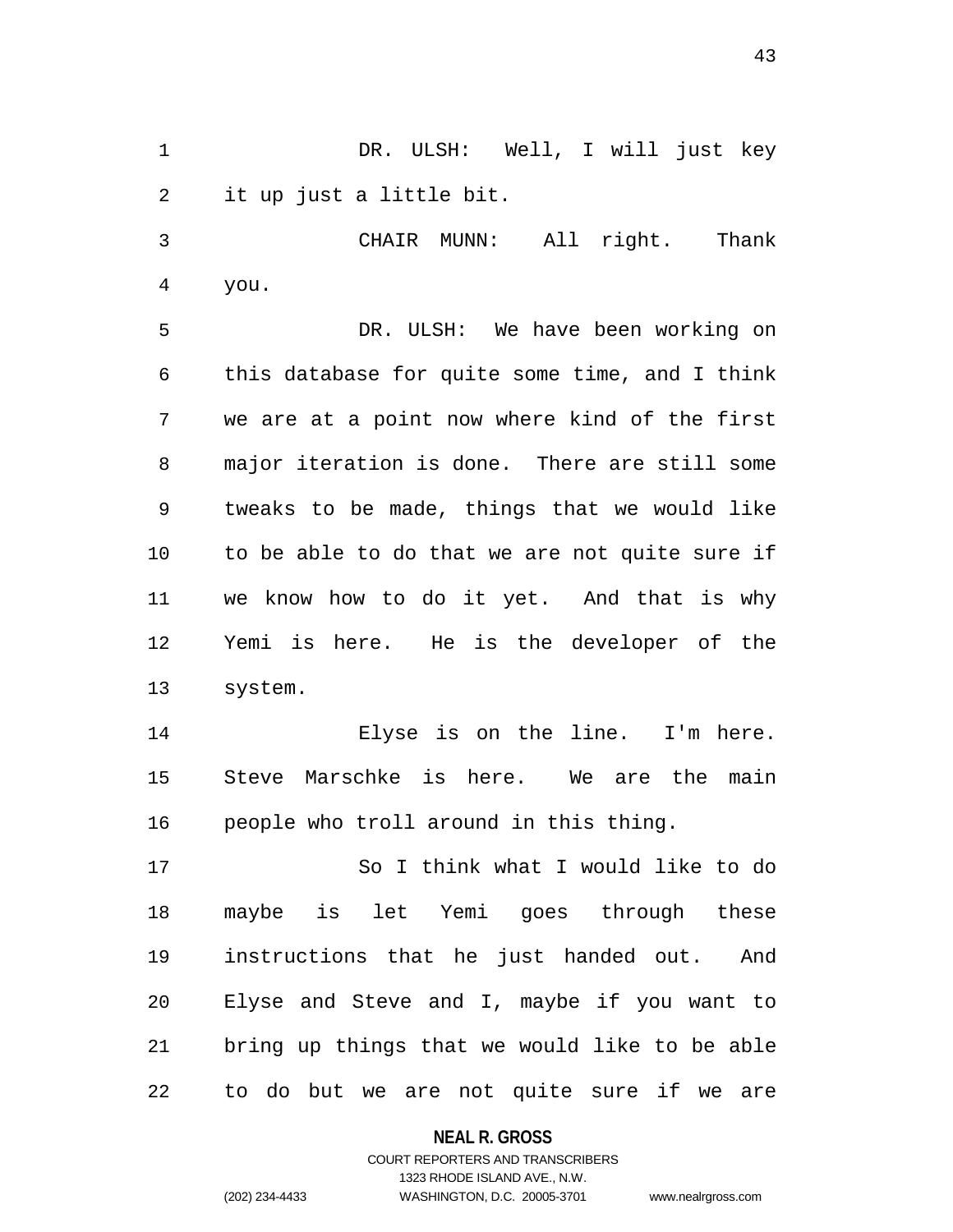there yet, you can bring those up. And we will just drive around a little bit, kind of get a test drive.

 CHAIR MUNN: Thank you very much. And, Yemi, you want to introduce yourself to us? You are new to me. I don't know you.

 MR. OYEDIRAN: Well good morning, everyone. My name is Yemi Oyediran. I have been working on this application for some time, and I am ready to walk you guys through the usage of this application.

 For the record, the term web-based application or application is more precise, just to be pedantic, than database. Just to assist everyone.

 MR. HINNEFELD: See, now only the computer people care about that.

(Laughter.)

 MR. HINNEFELD: I will instruct them not to be offended when we continue to refer to it as a database.

CHAIR MUNN: Please do not be

**NEAL R. GROSS** COURT REPORTERS AND TRANSCRIBERS 1323 RHODE ISLAND AVE., N.W.

(202) 234-4433 WASHINGTON, D.C. 20005-3701 www.nealrgross.com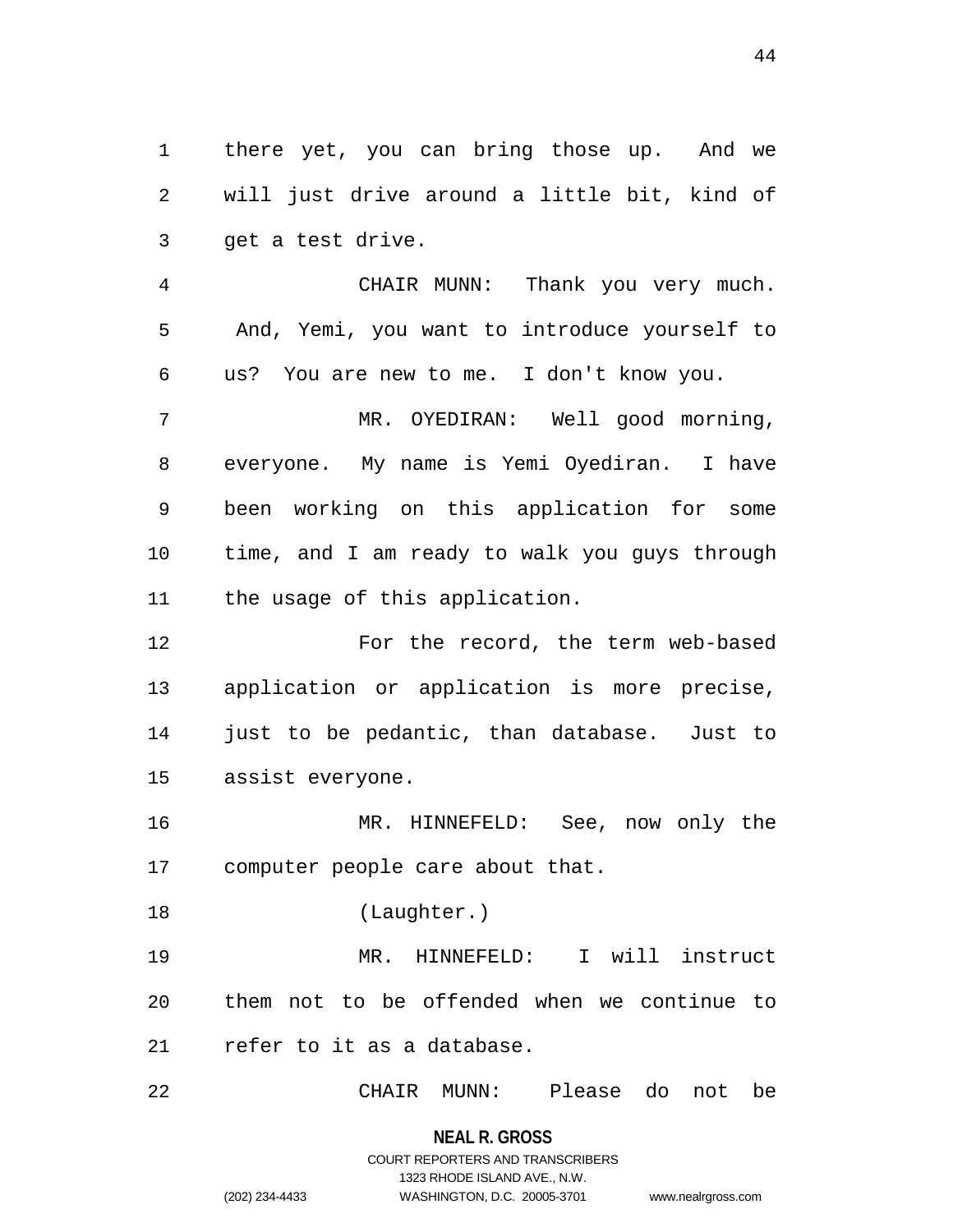offended.

 MR. OYEDIRAN: Oh, I'm not. I just wanted to break off some education. that's all. CHAIR MUNN: You see, we put it together as a database. MR. OYEDIRAN: I'm just very pedantic. CHAIR MUNN: This is fine, as it should be. And thank you very much. And it is wonderful to be able to put a face and a personality behind all of the mystery that has been going on. MEMBER ZIEMER: How do you spell Yemi? MR. OYEDIRAN: Y-E-M-I is how you spell my name. I'm world famous. CHAIR MUNN: Or will be soon. (Laughter.) CHAIR MUNN: Right on cue. MR. OYEDIRAN: Before we proceed, the first thing I want to bring as a point for

## **NEAL R. GROSS** COURT REPORTERS AND TRANSCRIBERS

1323 RHODE ISLAND AVE., N.W.

| 02) 234-4433 |  |
|--------------|--|

(202) 234-4433 WASHINGTON, D.C. 20005-3701 www.nealrgross.com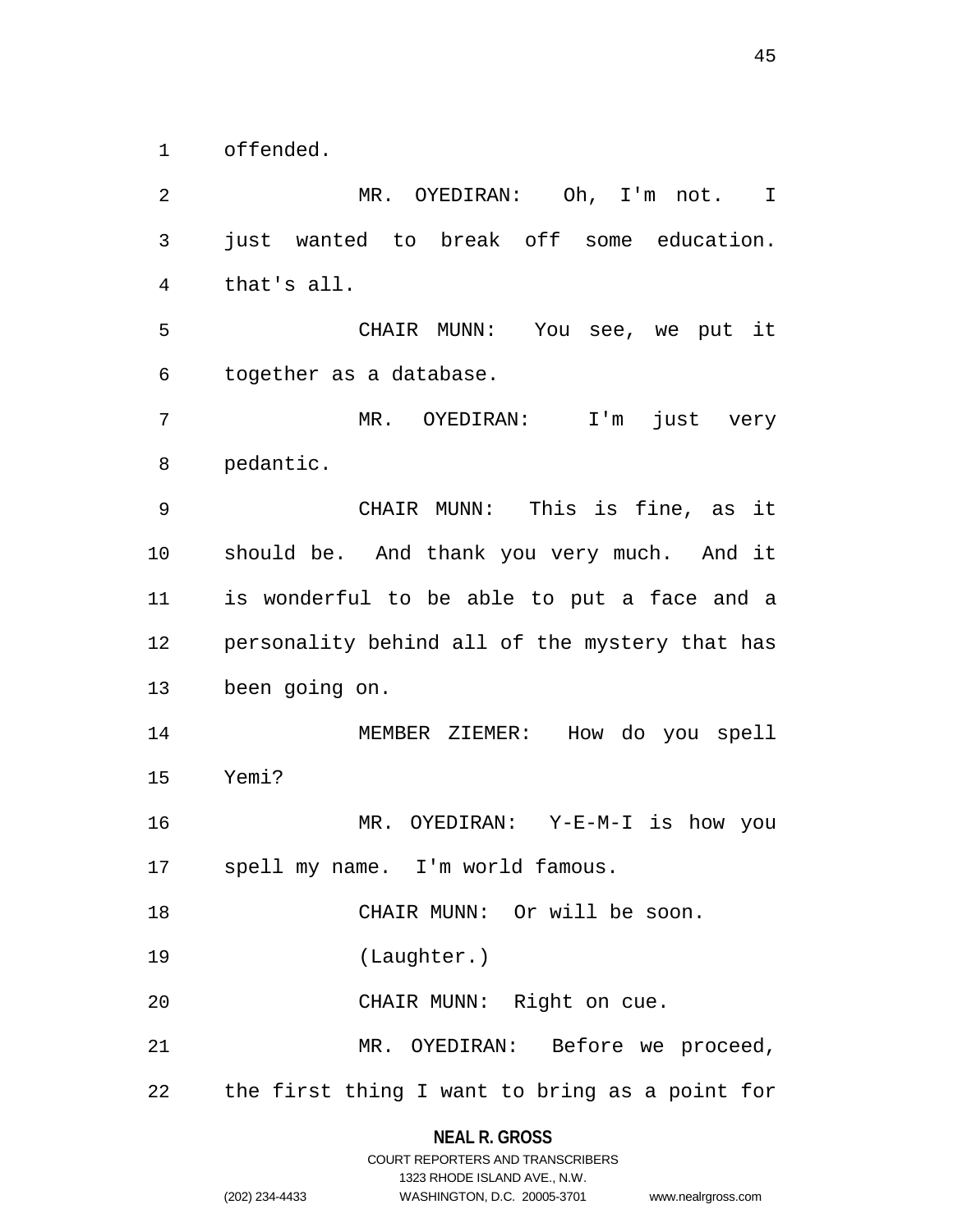everyone to catch is that this application is not very well viewed in what is called compatibility view. And it is the view that Microsoft created for Internet Explorer browser to allow web-based applications to be viewed with standards that were previously -- that work on previous versions of the application.

 So the first thing I always recommend people to do is to first click here, which turns on and off or toggles the compatibility view on and off.

 CHAIR MUNN: Where are we? Let's start from where most of us novices --

 DR. ULSH: The way you are going to get there is go into the --

CHAIR MUNN: Start from the --

18 DR. ULSH: -- staff tool login.

 MR. OYEDIRAN: And my instruction back to -- we will just start with the instructions and I will take you there.

So using the Start Menu, you want

**NEAL R. GROSS** COURT REPORTERS AND TRANSCRIBERS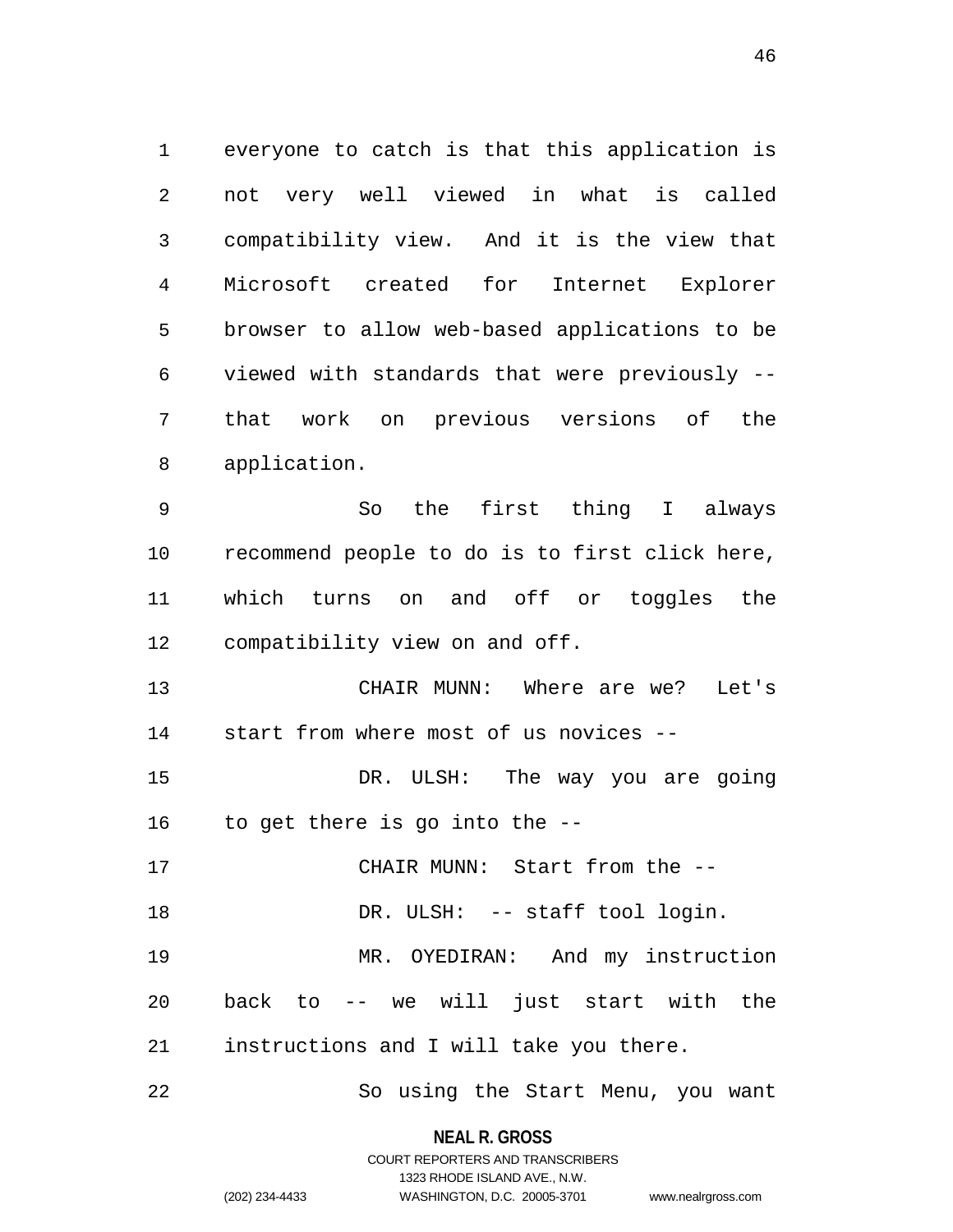to open up the Internet Explorer browser, using the icon that is located generally on the top left-hand side of the menu. I will get confirmation. (Simultaneous speaking.) Okay now is everyone familiar with how to navigate to staff tools? MR. KATZ: Then you might want to save it as your favorite. MR. HINNEFELD: Yes, once the screen comes up, click favorites and save and it will show on the favorites list. MR. KATZ: Yes. CHAIR MUNN: Okay. The screen comes up that tells me you're on sacred ground, and you say okay, I know that. Then we can get -- now that is interesting because I have -- that is not what I just looked at. MR. MARSCHKE: I know they changed it on us on the tools menu, it used to be -- the other thing is further up.

CHAIR MUNN: Yes.

**NEAL R. GROSS** COURT REPORTERS AND TRANSCRIBERS 1323 RHODE ISLAND AVE., N.W.

(202) 234-4433 WASHINGTON, D.C. 20005-3701 www.nealrgross.com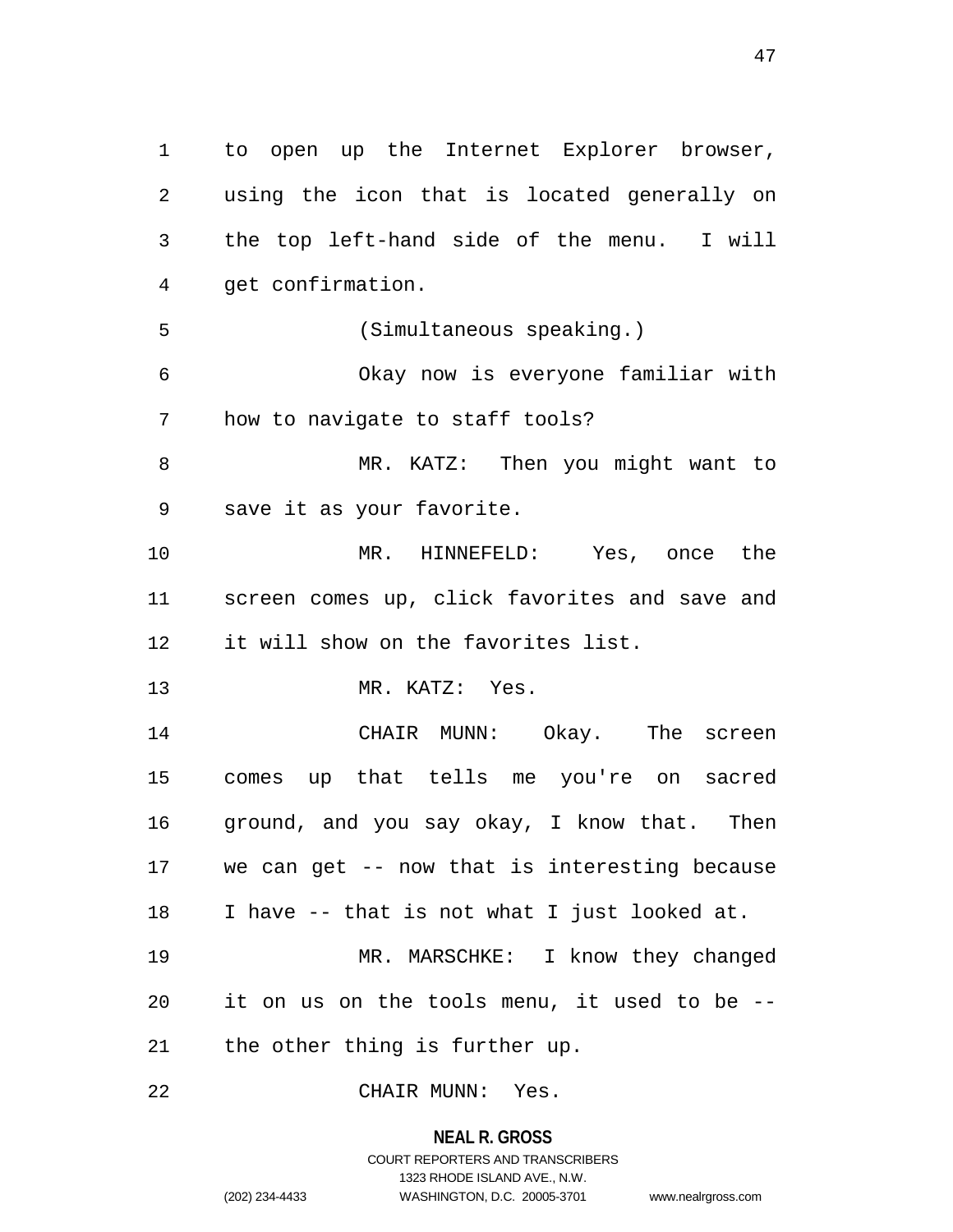MR. MARSCHKE: The document -- MR. HINNEFELD: -- document tracking because we were going to build this - - document tracking. We abandoned that and built our own application. MR. MARSCHKE: So that is still there, so a lot of people are still clicking on that. MR. OYEDIRAN: We have built something very special for you and you alone, Dr. Munn. **Are we ready to proceed?**  CHAIR MUNN: I believe. Is everybody now at the same point that we have gotten to a screen that says Board Review System? MR. OYEDIRAN: I will assume that is a yes. CHAIR MUNN: And the next heading is Documents Under Board Review. MR. OYEDIRAN: So as you see, the first thing that it brings you up to is to

**NEAL R. GROSS** COURT REPORTERS AND TRANSCRIBERS

1323 RHODE ISLAND AVE., N.W.

(202) 234-4433 WASHINGTON, D.C. 20005-3701 www.nealrgross.com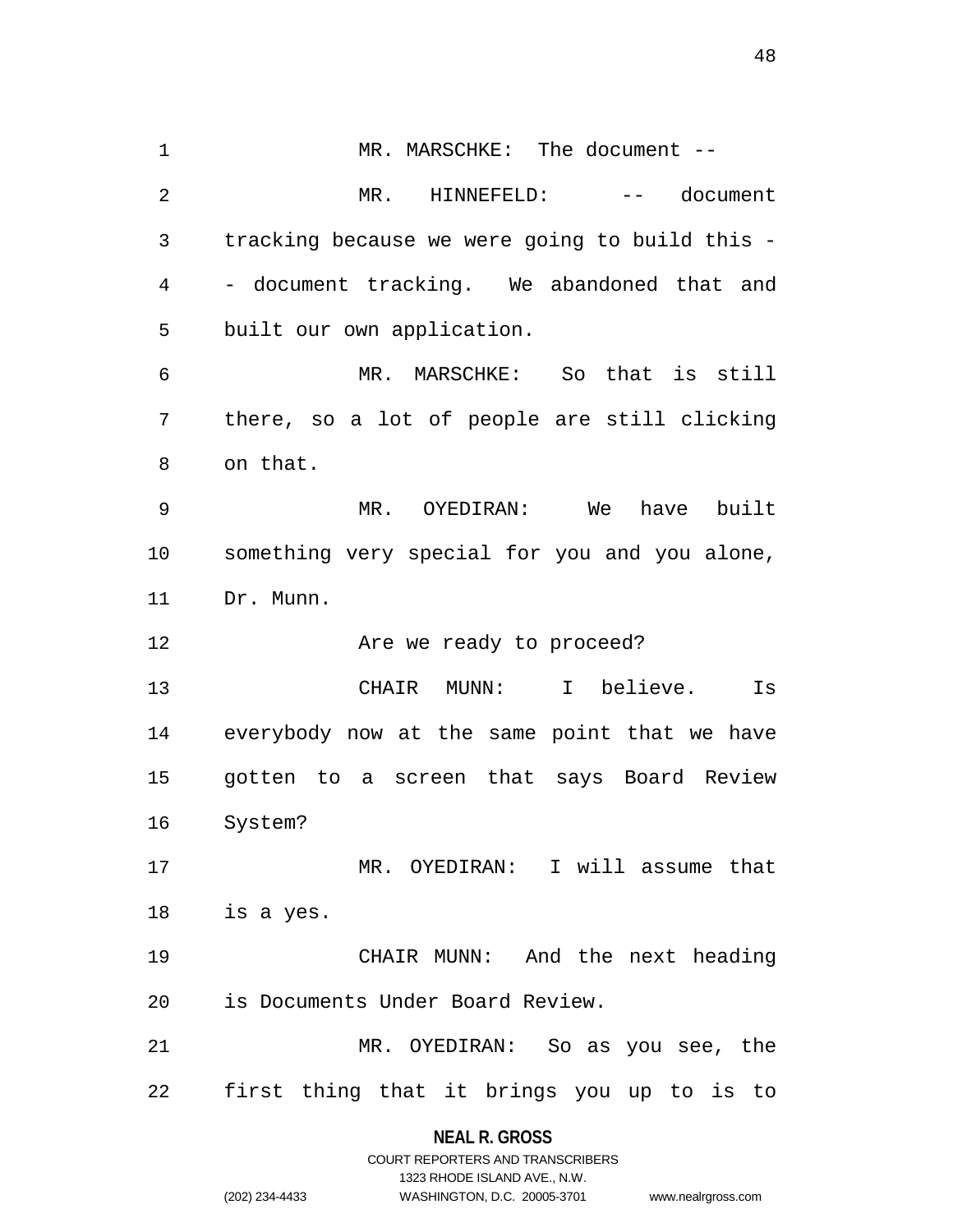what I am referring to as the document list. And it brings up the, in the document list, this document list is by default everything that deals with this particular Subcommittee, Procedures Review. We will go through how we can navigate through other Subcommittees if you would like.

 But in the document list, it can be ordered by title, number, and findings by clicking on the column headers. So these column headers give you the ability to be able to re-order. If you wanted to navigate by document title, it will give you an alphabetical order.

 CHAIR MUNN: So if we click on document title, we get alphabetical.

17 MR. OYEDIRAN: Correct.

CHAIR MUNN: And if we click --

MR. OYEDIRAN: Document number --

CHAIR MUNN: -- document number,

which is the way we were tracking it in the

original.

#### **NEAL R. GROSS**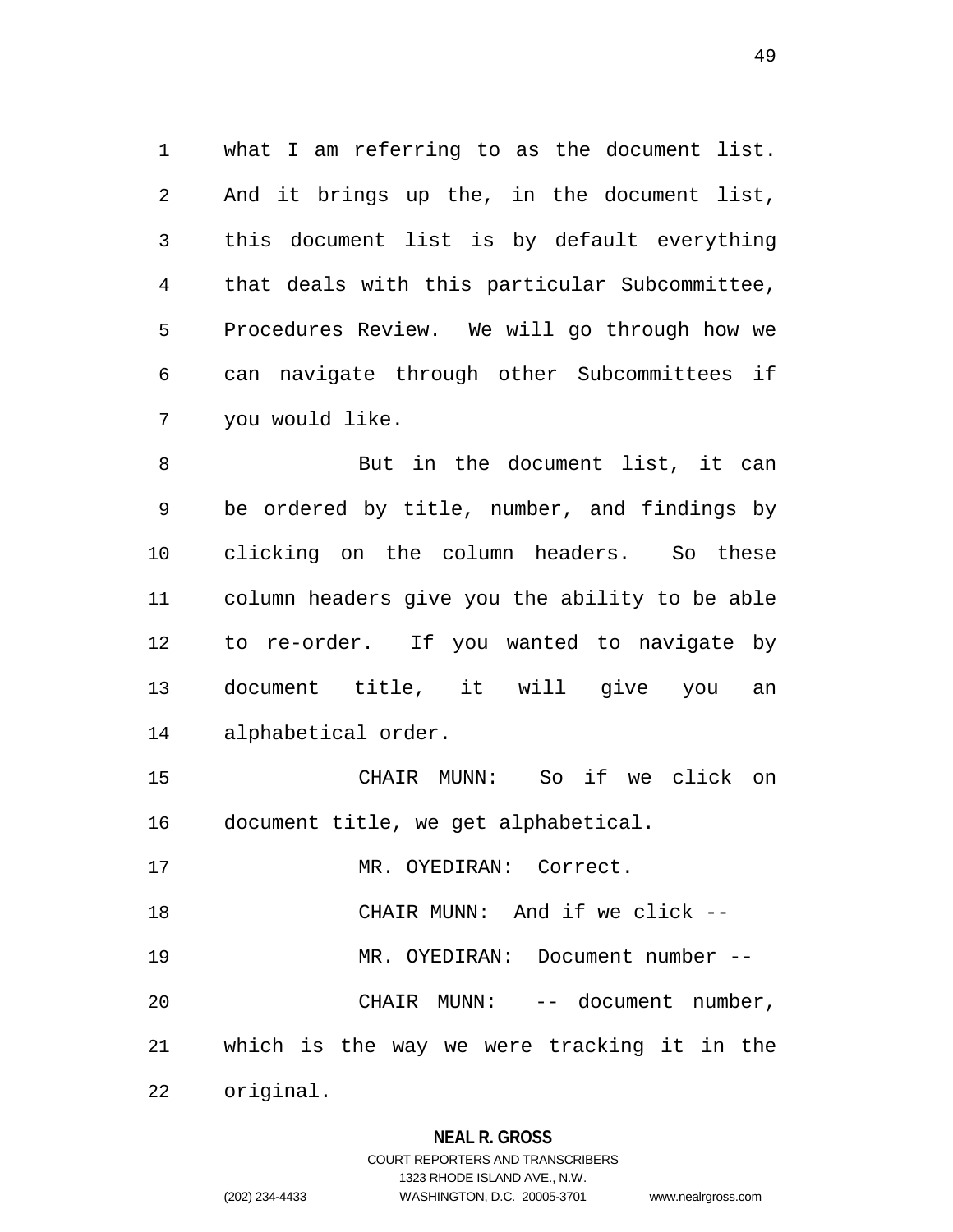MR. OYEDIRAN: It will order the document list for you by document number, by total findings, and also by total active findings.

 CHAIR MUNN: -- by document number and it gives me the same order that I had in previous times, except that OCAS has changed to DCAS. Trying to stay correct in all matters is not easy.

 MR. MARSCHKE: If you click on it once, you get from, well the numbered ones, the findings, the total findings. If you click on it once you get from low to high.

 MR. OYEDIRAN: It will be ascending and then if you click on it twice, it will be descending.

17 CHAIR MUNN: Okay.

MR. MARSCHKE: I find that useful.

 CHAIR MUNN: Yes, I'm sure one could. So --

MR. OYEDIRAN: I am here to be

useful.

# **NEAL R. GROSS**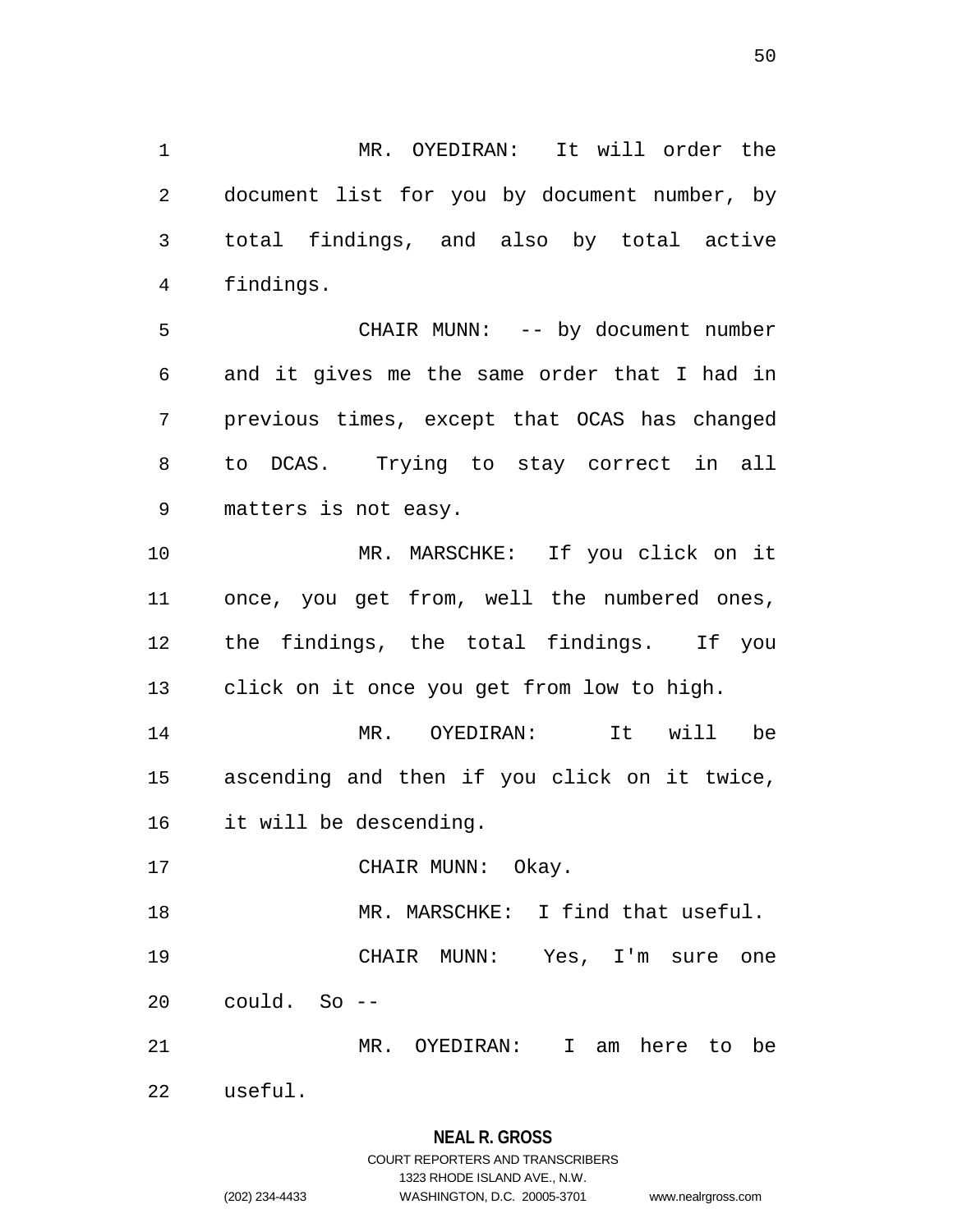CHAIR MUNN: You are already very useful. Thank you, Yemi.

 MR. OYEDIRAN: Thank you, Dr. Munn.

 CHAIR MUNN: So I will let you proceed. Yes.

 MR. OYEDIRAN: Okay. Thank you so much.

 So as you see the documents can also be manipulated by using the two filters located at the top of the document list. And at that top of the document list, you will see the Work Group filter located in the top left- hand side of the list. This Work Group filter allows for the document list to display documents that are associated with a particular Work Group. Right now, it defaults to our current Work Group, but the Work Group filter can allow you to filter by other Work Groups. If you choose another Work Group, it will be empty.

CHAIR MUNN: That is going to be

**NEAL R. GROSS**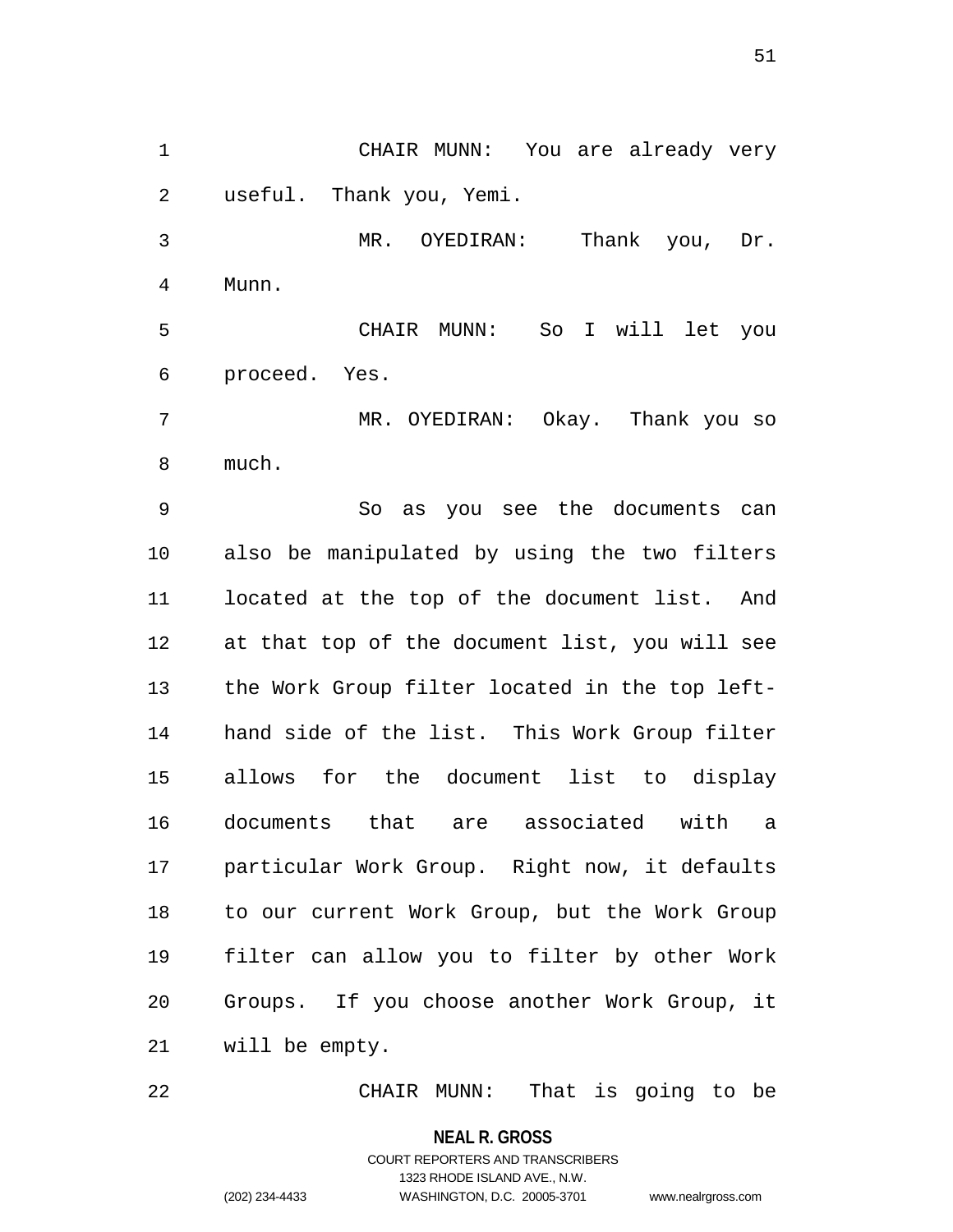very helpful down the road. Thank you.

 MR. OYEDIRAN: It will. To the right of that, you will see that I have a document type filter. CHAIR MUNN: Yes. MR. OYEDIRAN: And it allows for the document list to display documents that meet a type criteria that you have selected. I keep forgetting this is interactive. So here is the Work Group filter, and here is the document filter. So you have Technical Basis Documents. I'll choose one, for instance. CHAIR MUNN: Will the OTIBs be listed under -- as well? MR. OYEDIRAN: Yes. CHAIR MUNN: I just want to make sure, since we have problems with that sometimes in our original set-up. MR. OYEDIRAN: Okay. And -- CHAIR MUNN: I see one thing missing.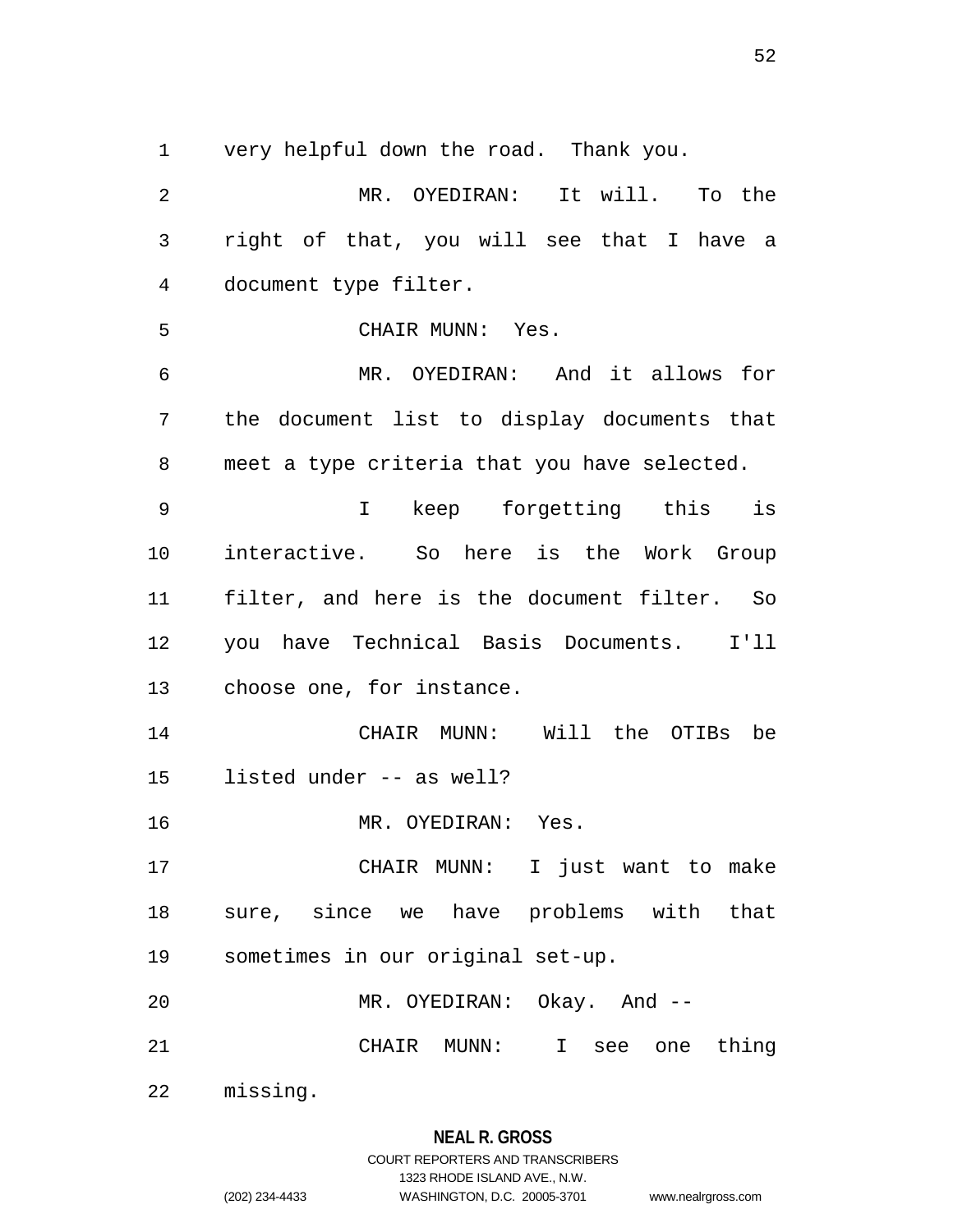MR. OYEDIRAN: Ma'am? CHAIR MUNN: That is a request that we had made previously. I don't see a filter for date. In the past, the report that we have made to the Secretary has been based on groups that we have received in lots essentially, so that we sort of kept track of how well we had done from one group of procedures to another, based on when we got them. 11 We won't use that very frequently, but we have asked, as we were putting this together, that we not lose that ability to track by date of receipt. DR. ULSH: Are you talking date of the actual procedure or the date of the -- CHAIR MUNN: No, we are talking about -- MR. HINNEFELD: The date of the SC&A review, the document that includes the review of that procedure. The SC&A procedure -- come over in a series of large reports,

**NEAL R. GROSS**

COURT REPORTERS AND TRANSCRIBERS 1323 RHODE ISLAND AVE., N.W. (202) 234-4433 WASHINGTON, D.C. 20005-3701 www.nealrgross.com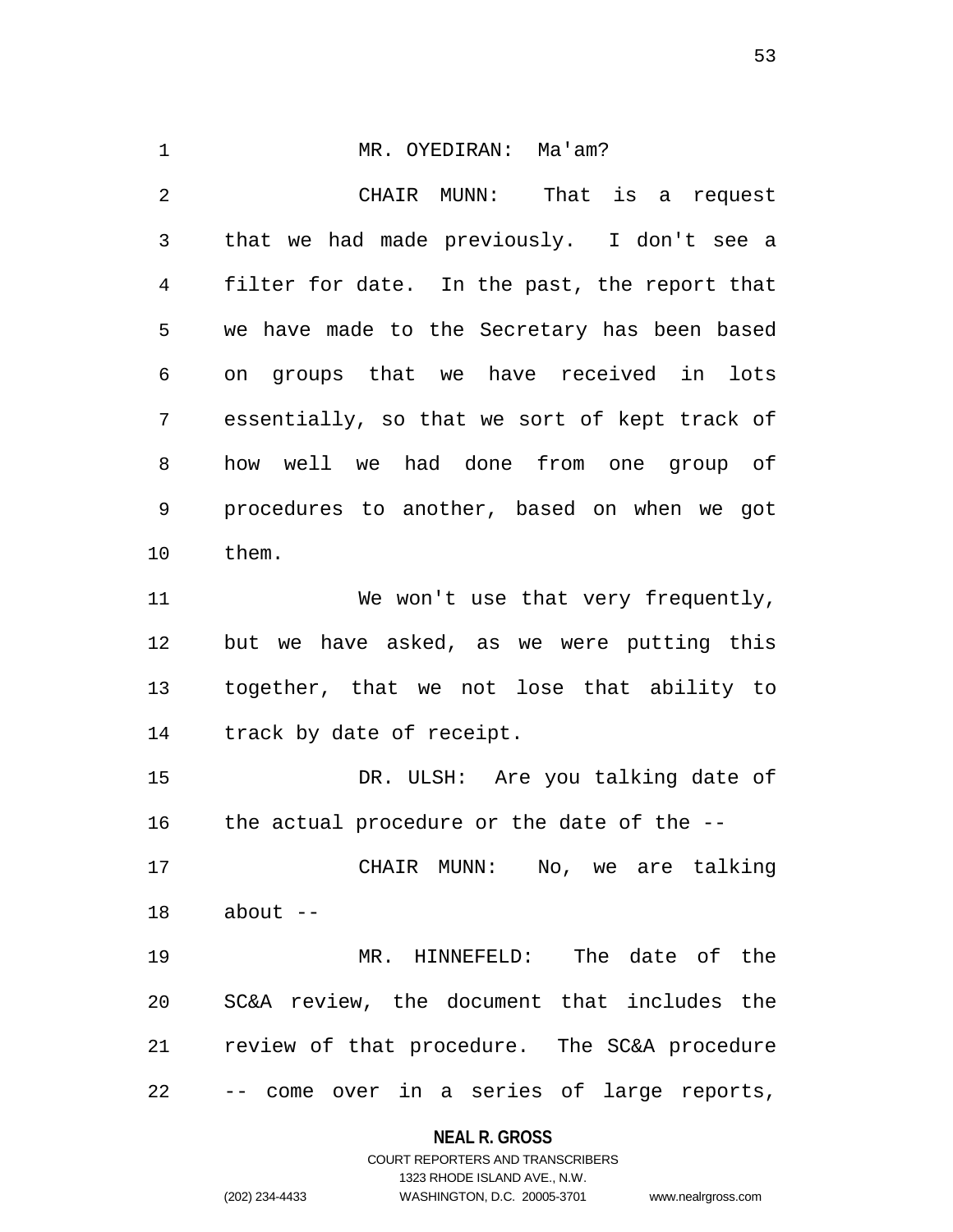that include each one complete and includes very many procedures in it. And so you take the date of that report and you put that in that field for the procedures that are listed in that report.

 MR. MARSCHKE: You cannot really do that on this screen because this screen is a document-driven screen, as opposed to an issues-driven screen.

 Some documents, for example, IG-1 I believe, have been reviewed by SC&A twice. We have reviewed I think Rev. 2 and Rev. 3 of those documents. So there would be two dates associated with IG-1, for example.

 Now the issues themselves, you could be able to do a sort. Eventually when we get to the point -- right now the database, as I understand it, is not set up to generate reports. When we get to the point where we are generating reports, that could be one of the things that we could be looking for a report that covers issues that were generated

### **NEAL R. GROSS**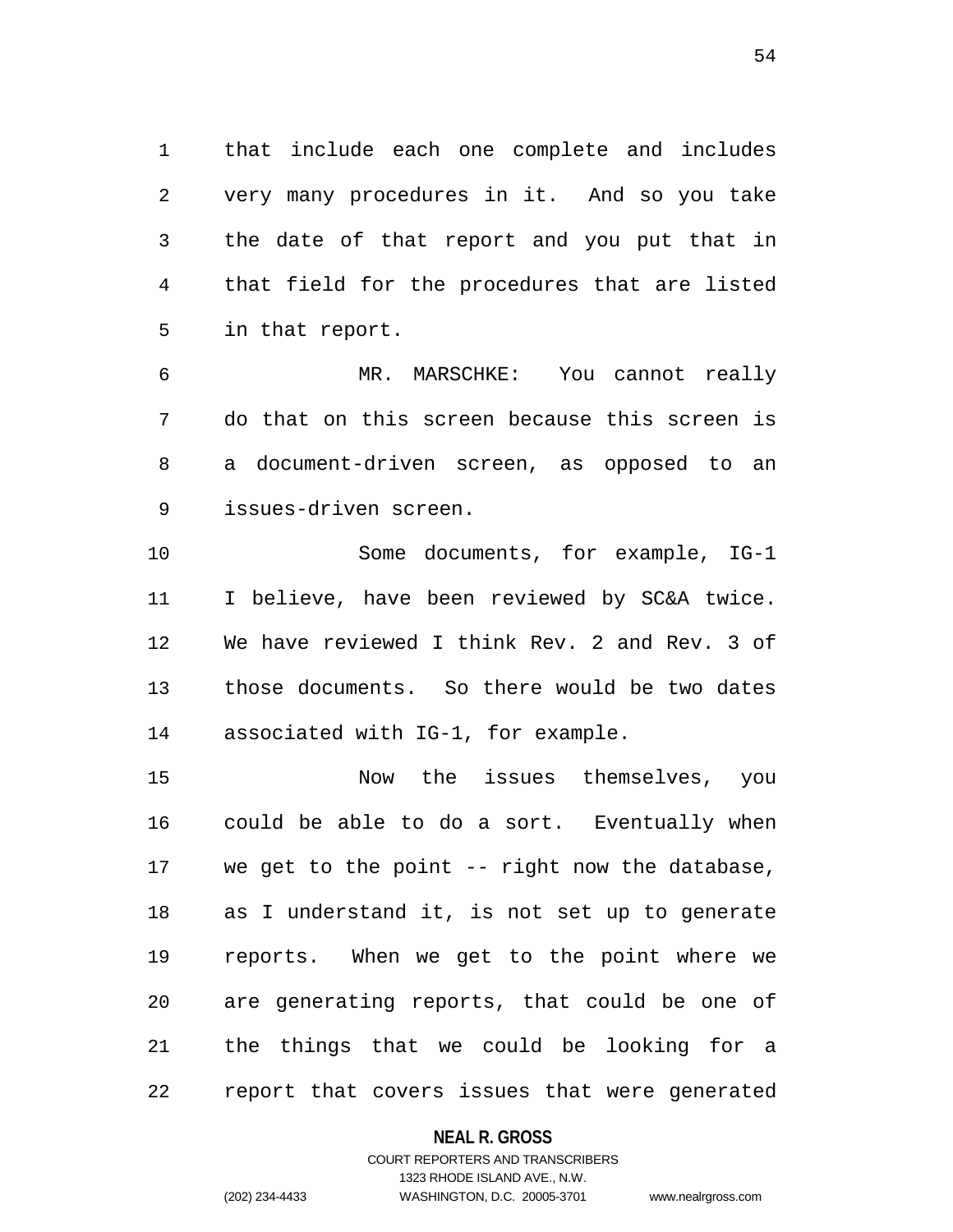between certain time periods.

 CHAIR MUNN: Now the dates that we have been using in the past have been dates when that particular item was assigned to this Subcommittee for work. Our first documents were assigned to us in two different lots. And then we had some miscellaneous ones in- between. And then there were a third group. So we had been tracking, on occasion, by that criterion, that is to say, when we received it, because it gives us a feel for the amount of time that we can report out, do our final closure of these specific items. Of course, each finding is going to -- may be an entirely different thing, but what we are looking at is from the time we get it, how long does it take us to wrap up the entire issue, not just an individual finding. So we have -- I will be glad to get back to you with -- we had Group 1, Group 2, some miscellaneous and Group 3 items that

#### **NEAL R. GROSS**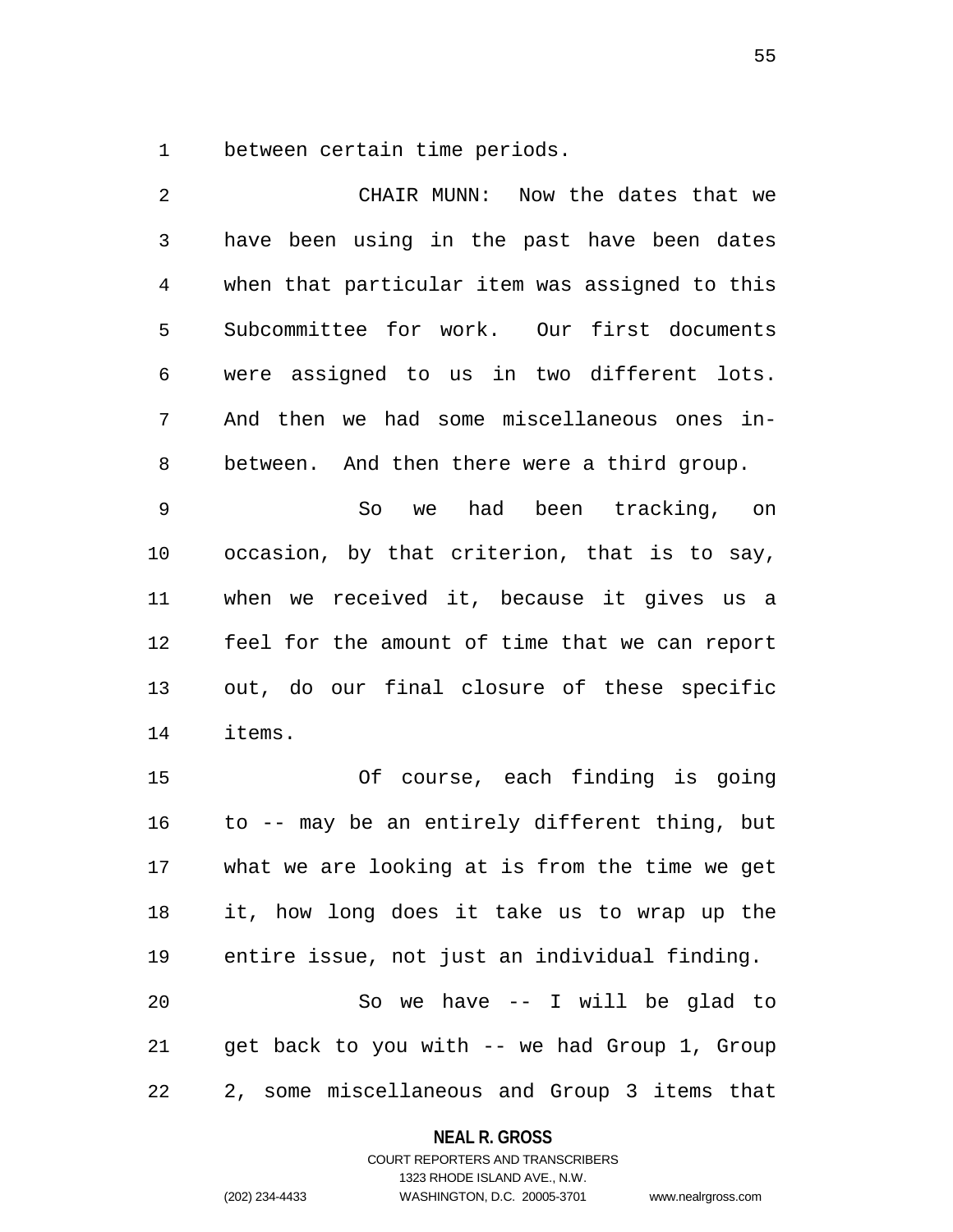we were working on. Some of those have been completely closed out now. And I can see that this is, as we now operate, we think -- we don't get these things in groups so frequently, although as an example we will be -- we received the PERs that we are getting and the two-pagers that we are getting from SC&A, we are having those assigned to us in blocks as well.

 And it's -- I guess this is something which if it is going to be impossible for us to do, then it's impossible for us to do. From my point of view, trying to keep track of when we got things and how well we are doing, it has been useful in the past.

 So if it is something that we can do, fine. If we can't, then -- if you go back to the old, excuse me, database, you will be able to look at it and see that there is a period during a given year when we received, we started to work on 20 items. And that is

**NEAL R. GROSS**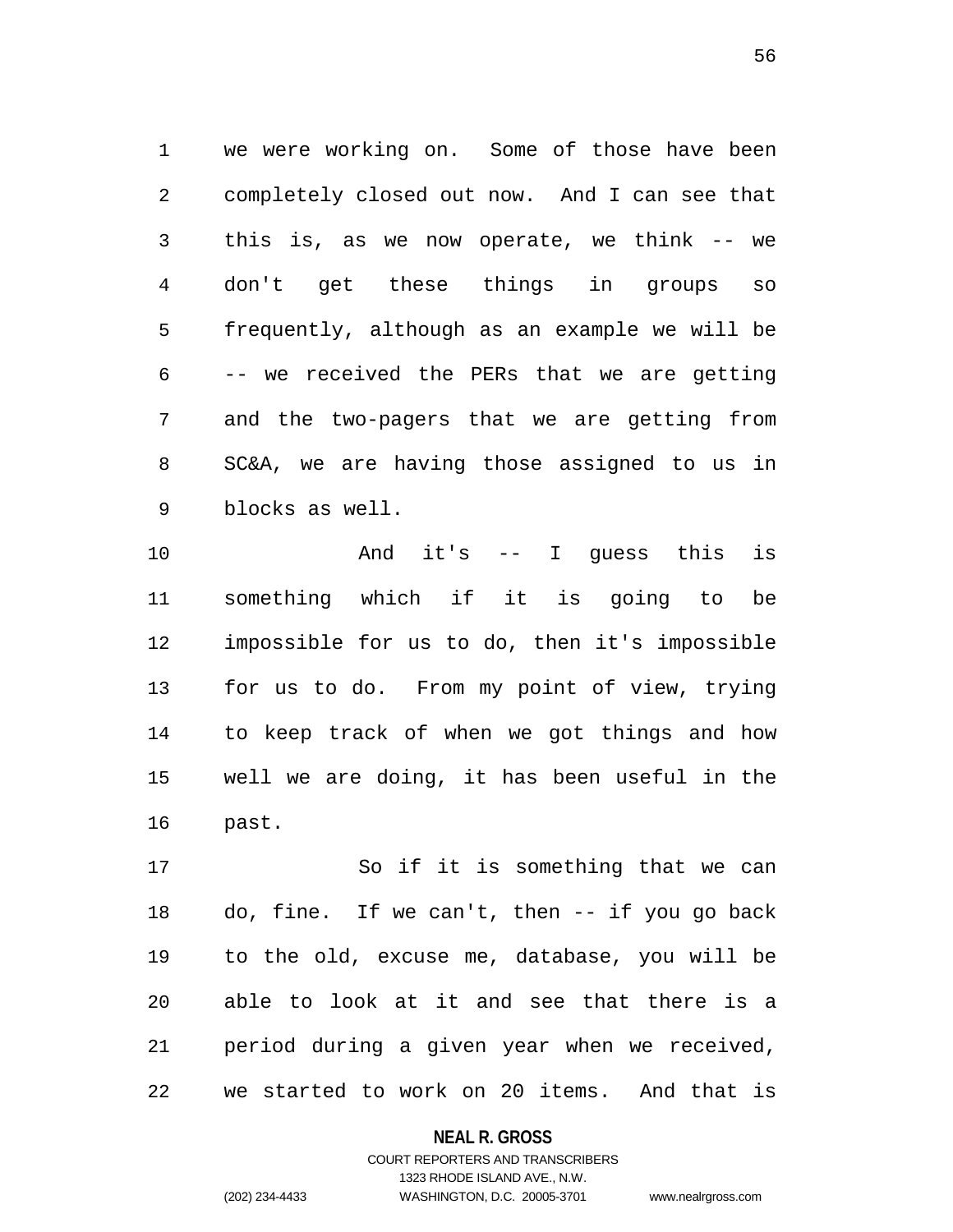the kind of categorization that I am talking about. It doesn't matter to anybody anytime except pretty much to me when I start to report to those in power over us. Paul? MEMBER ZIEMER: Well under the search part up there in the corner, do we have the ability to search the date that we received the SC&A review? MR. OYEDIRAN: Currently that was not a requested feature. MEMBER ZIEMER: What are the features of search? What is it looking for, key words? MR. OYEDIRAN: We will get into that. MEMBER ZIEMER: Oh, okay. I'm getting ahead. I was just thinking if you could search for a date, the date of the SC&A report, then you can say okay, or maybe all reports received up to a date or something like that, then you could do that without

### **NEAL R. GROSS**

COURT REPORTERS AND TRANSCRIBERS 1323 RHODE ISLAND AVE., N.W. (202) 234-4433 WASHINGTON, D.C. 20005-3701 www.nealrgross.com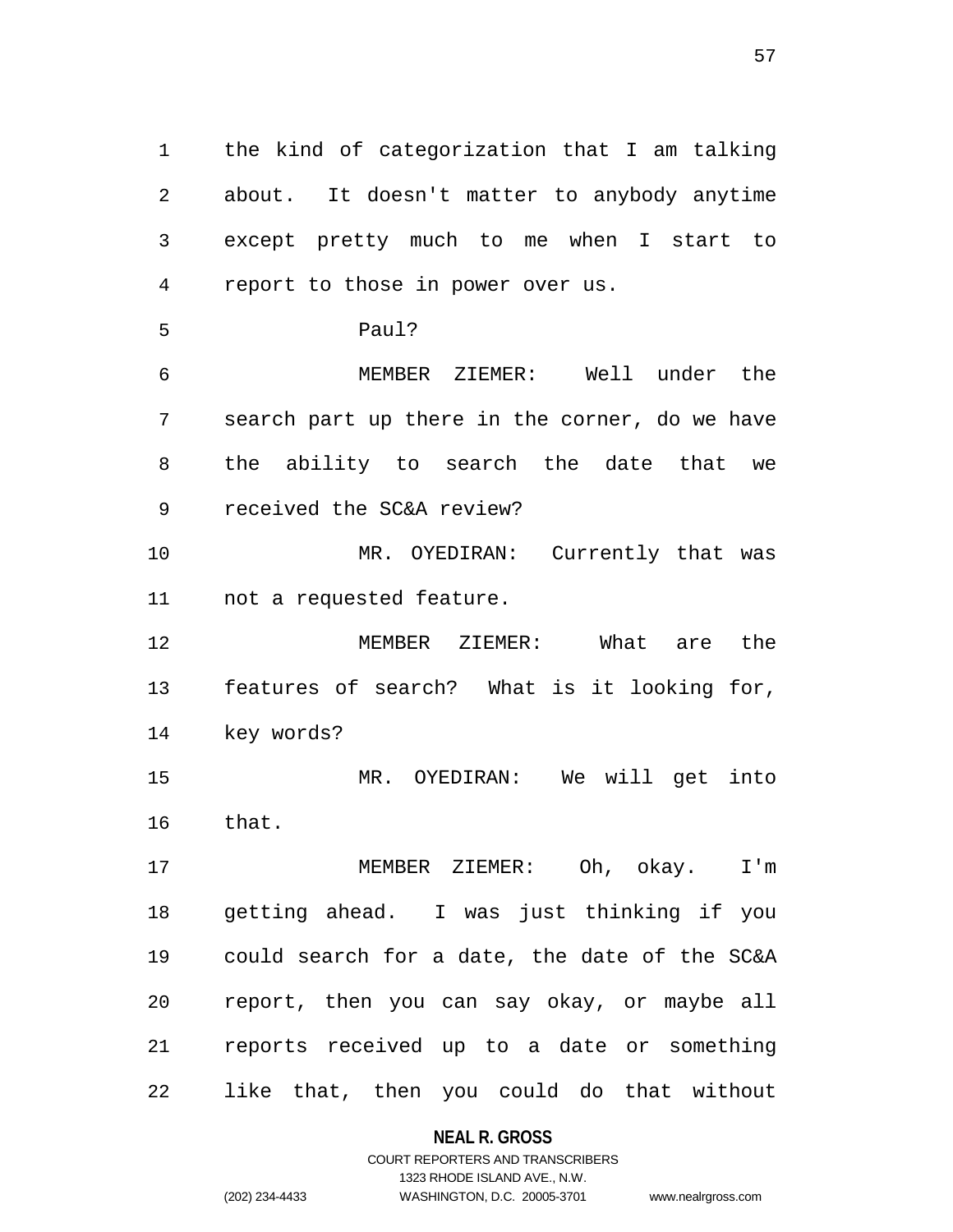having a new field or something.

| 2              | CHAIR MUNN: Well, I'm sorry. I                |
|----------------|-----------------------------------------------|
| 3              | have thrown a monkey wrench in Yemi's         |
| $\overline{4}$ | presentation. I didn't mean to do that.       |
| 5              | MR. MARSCHKE: I think you can do,             |
| 6              | Wanda, I think you can do what you want to do |
| 7              | and get the information you need for your     |
| 8              | report. I just don't think you can get it on  |
| 9              | this particular screen.                       |
| 10             | CHAIR MUNN: Okay. Let's just                  |
| 11             | keep going with the hard work that has been   |
| 12             | done up to this point. And I will try not to  |
| 13             | interrupt you again.                          |
| 14             | MR. OYEDIRAN: Oh, no. Feel free.              |
| 15             | I am here for you. So whatever questions at   |
| 16             | whatever time you want to ask them.           |
| 17             | CHAIR MUNN: All right.                        |
| 18             | MR. OYEDIRAN: So after the                    |
| 19             | document type filter, to the right of that,   |
| 20             | you will see that there is a clear button,    |
| 21             | which allows you to clear out those filters   |
| 22             | and set them back to their initial states.    |

**NEAL R. GROSS** COURT REPORTERS AND TRANSCRIBERS

1323 RHODE ISLAND AVE., N.W. (202) 234-4433 WASHINGTON, D.C. 20005-3701 www.nealrgross.com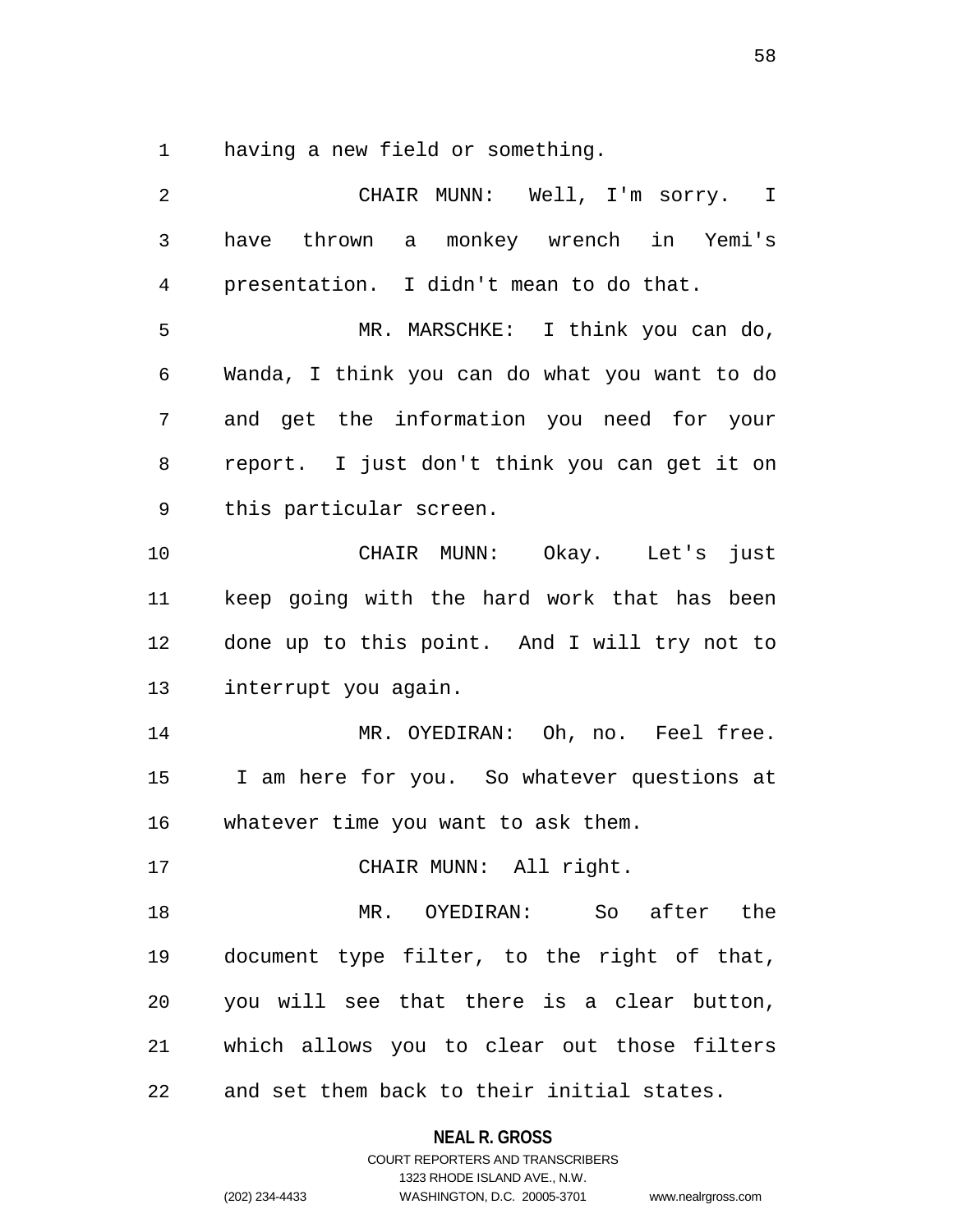If you scroll down to the bottom of the screen, you will see that there -- to the bottom of the document list, you will see that there is a sequence of numbers that allow for pagination of the document list. So we are currently on page one. We can navigate to page two. CHAIR MUNN: All right now, let me

 ask you something before we leave the filters issue.

11 MR. OYEDIRAN: Okay.

12 CHAIR MUNN: If I ask for reports, what kind of reports am I going to get? I just click and find out.

 MR. OYEDIRAN: The reports functionality is currently -- we are currently awaiting to proceed on working on the reports, once SC&A has given us the go ahead to continue. We are kind of going through first just kind of managing the documents and kind of the crux of the application before we move on to the document -- to the reports portion.

**NEAL R. GROSS**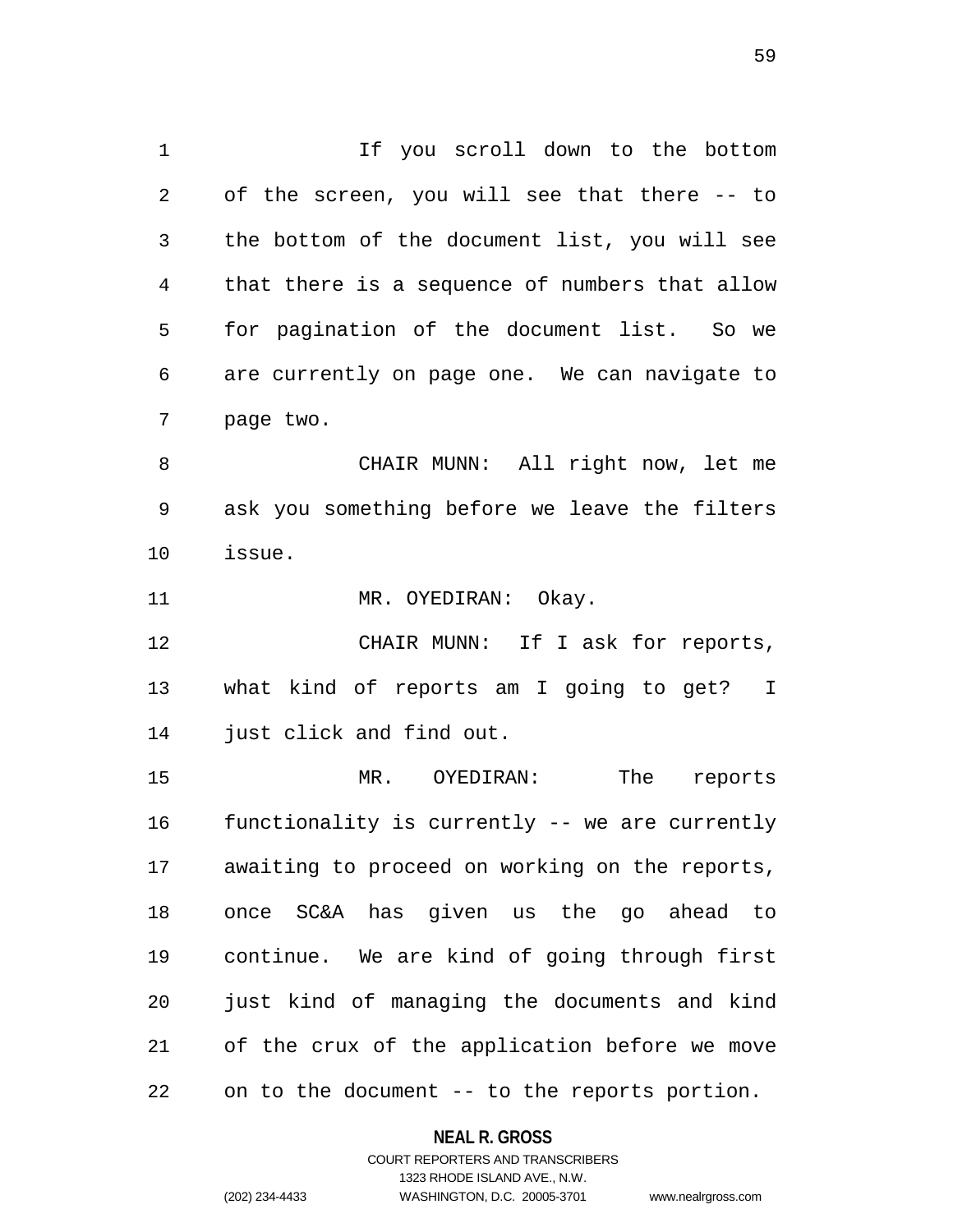DR. ULSH: I think we're talking about different things. If you click on document filter type, the dropdown -- CHAIR MUNN: See, I understand TBDs, TIBs, forms, Implementation Guides, policies, procedures, but I don't understand what reports -- MR. MARSCHKE: RP, RPRT, like Report 44, we reviewed Report 44. 10 CHAIR MUNN: Okay, thanks. DR. ULSH: Yes, we have got two different definitions of report floating around here. What Wanda, I think, is asking about is the type of document that we have already generated, kind of like a TIB but now this is a different type. It is called an RPT, I think. CHAIR MUNN: Right. It would help me if that said RPT rather than report. Because the heading of the entire list is reports. And if under reports we have another

**NEAL R. GROSS**

COURT REPORTERS AND TRANSCRIBERS 1323 RHODE ISLAND AVE., N.W. (202) 234-4433 WASHINGTON, D.C. 20005-3701 www.nealrgross.com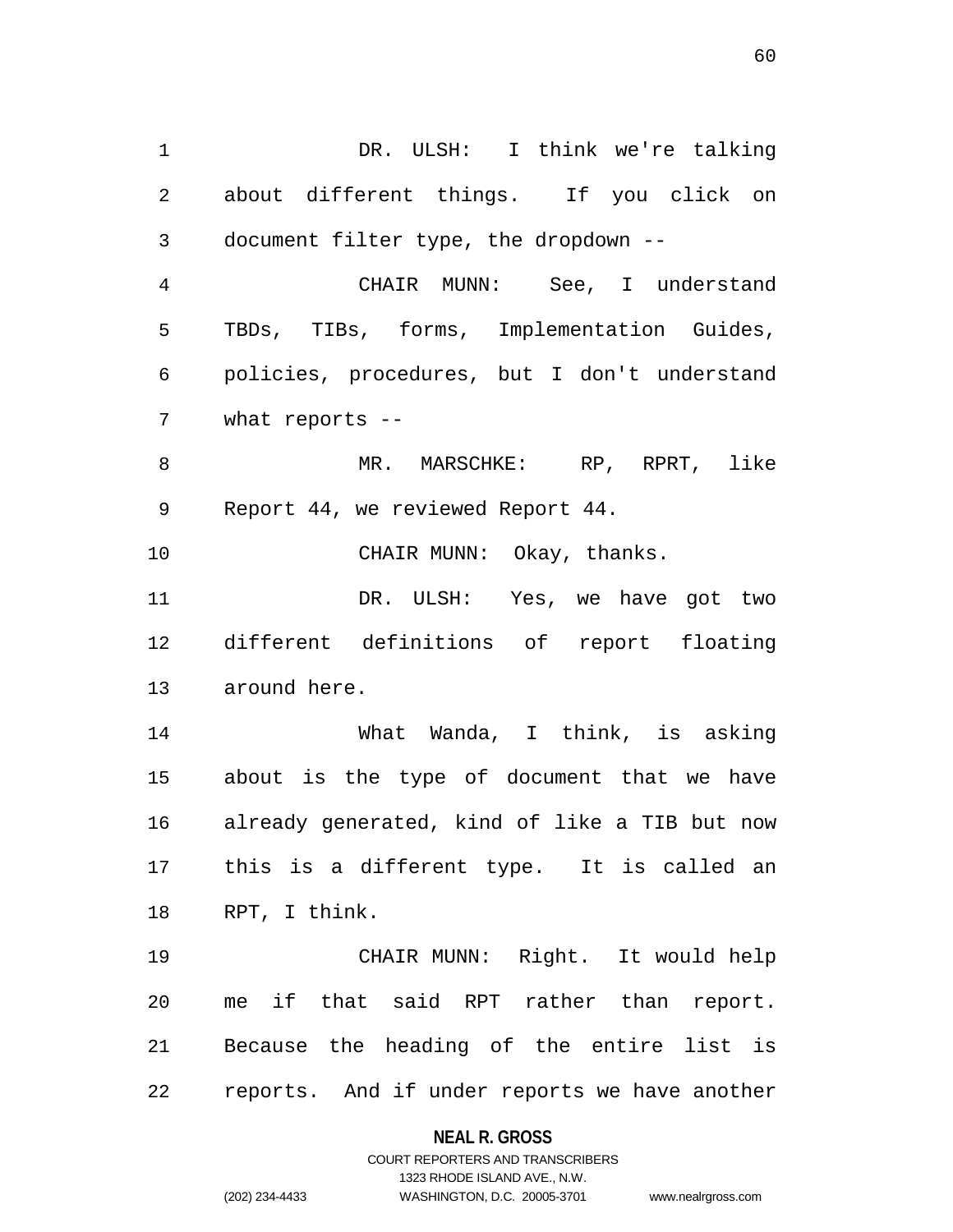**NEAL R. GROSS** says what kind of reports. RPTs would be -- just as we have say TIBs. That would be helpful in addition. MR. HINNEFELD: Well if we made it again, this TIB, what we would just do is put in parenthesis after report -- (Simultaneous speaking.) MR. HINNEFELD: If you just put on this menu here, after the word report, if you just put in parenthesis RPRT. I think most of them are RPRT. MR. MARSCHKE: It's both. OCAS is RPT, ORAU is RPRT. 15 MR. HINNEFELD: Okay. MR. MARSCHKE: So you might want to put RPT comma RPRT. CHAIR MUNN: Yes. MR. HINNEFELD: Just put in there the way you had these parentheticals up here. MR. OYEDIRAN: Okay. MR. HINNEFELD: Just put it in

item that says reports, this simplistic mind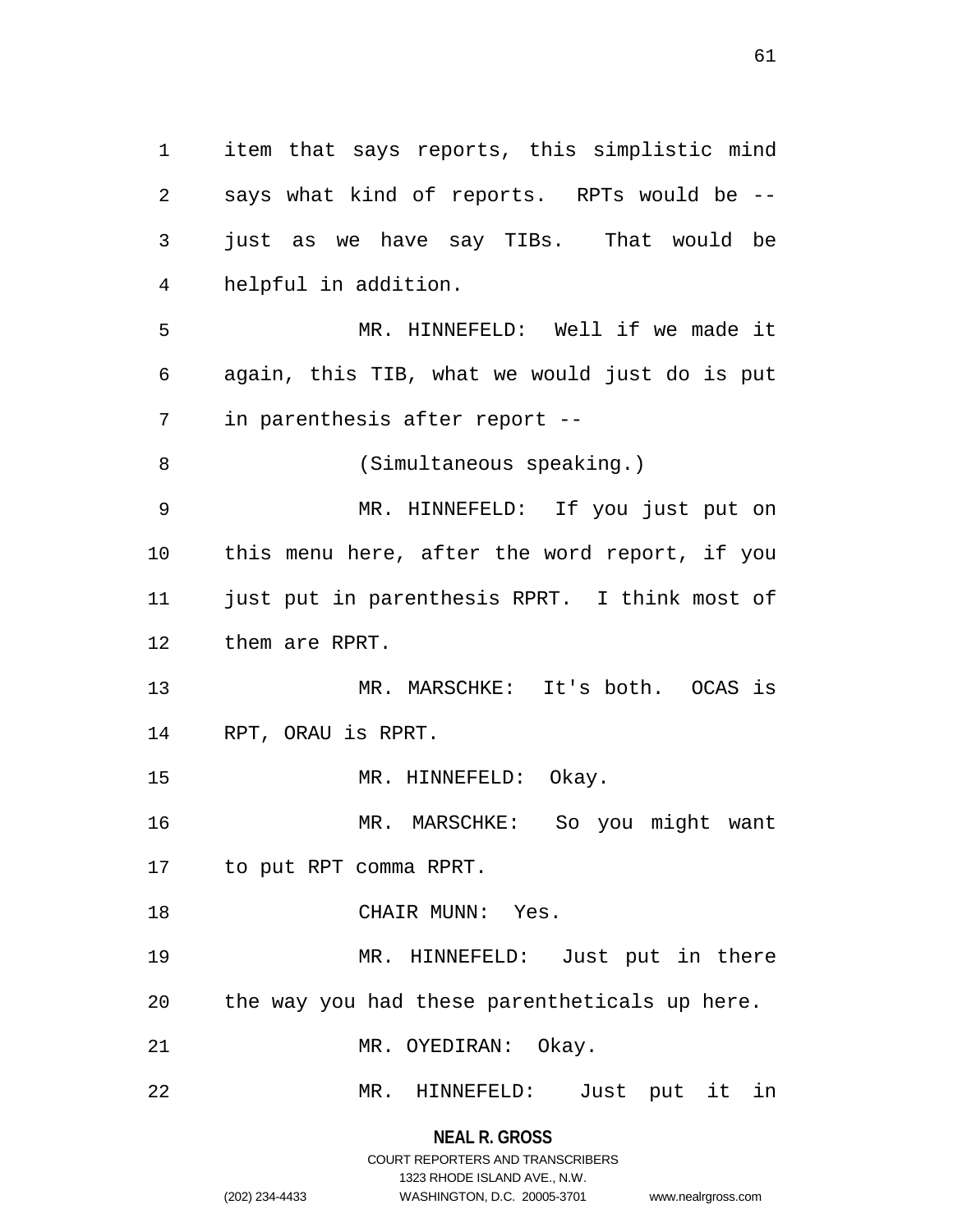there like that and that will, I think -- CHAIR MUNN: Thank you. MR. OYEDIRAN: Is there anything else you see on the filters that is not clear? CHAIR MUNN: No, but I haven't worked with them yet. (Laughter.) 8 CHAIR MUNN: Thank you. MR. OYEDIRAN: Oh, no problem. So with the pagination, one thing that is interesting about the pagination is that whatever filter that you applied to, we decided to go by alphabetical order, and you continue to paginate, it will keep your alphabetical order as you move on. One thing I wanted to bring to you, I want to move on to viewing the document, if that is okay. CHAIR MUNN: Yes. MR. MARSCHKE: You didn't talk about the search capability. MR. OYEDIRAN: I won't get to that

**NEAL R. GROSS**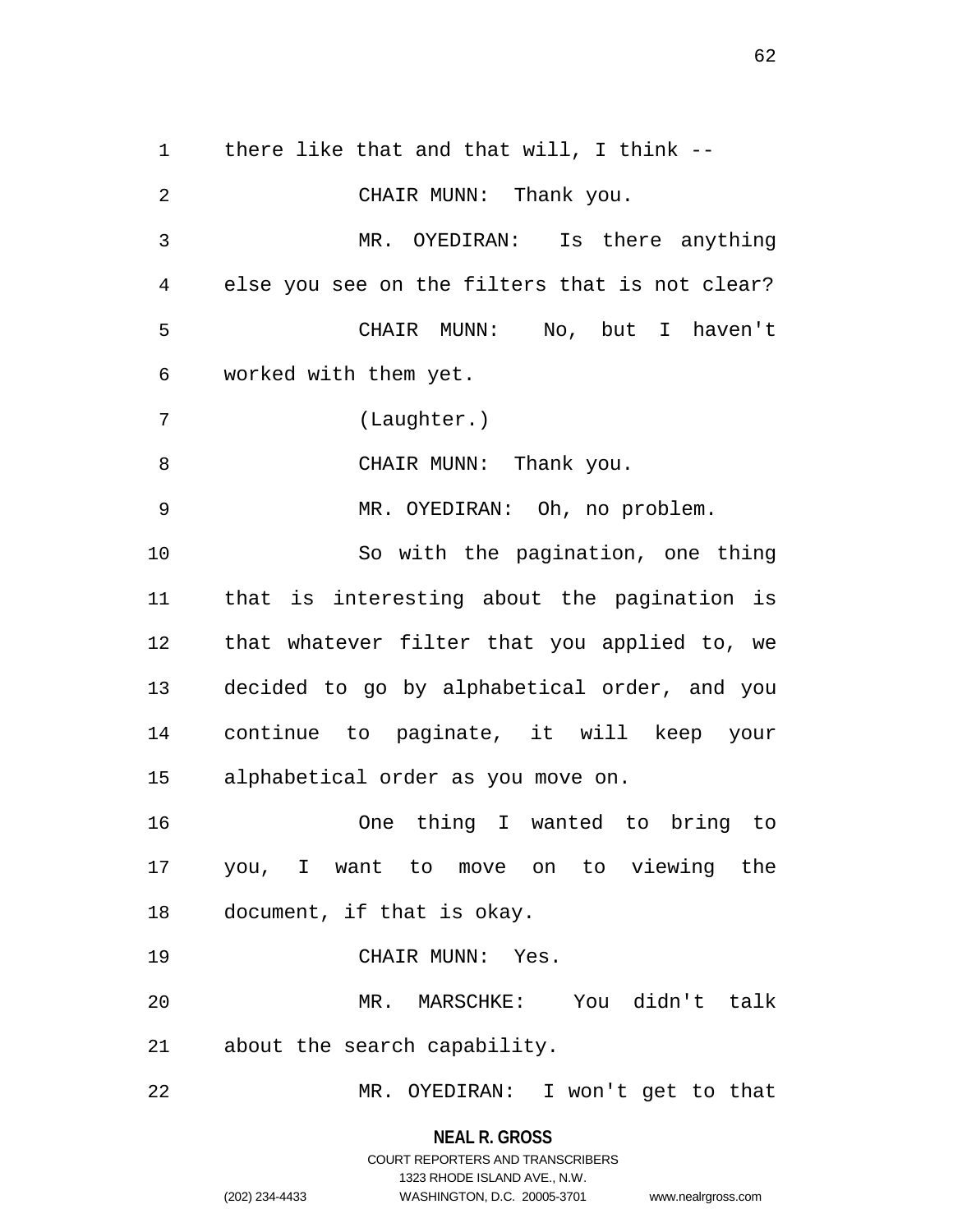quite yet. Search capability is on all the pages, and it is the last thing to touch on. MR. MARSCHKE: Okay. MR. OYEDIRAN: To be able to view the document information, there are two issues I wanted to bring up. First when you click on that plus, it gives you what Subcommittee, the document that you are discussing is currently involved is what it is currently referring to. So in this case, it is the Subcommittee on Procedures Review. To be able to view the rest of the information about the document, you just click anywhere in this row, and it will take you to this page, which is where the document, in essence, lives. To view the actual documents, what

 you need to do is you come to the title, and it will display the actual document in a pop- up screen, individually. And here is the document of which we are referring to.

 So there is a PDF icon. Do you see the red PDF icon?

## **NEAL R. GROSS**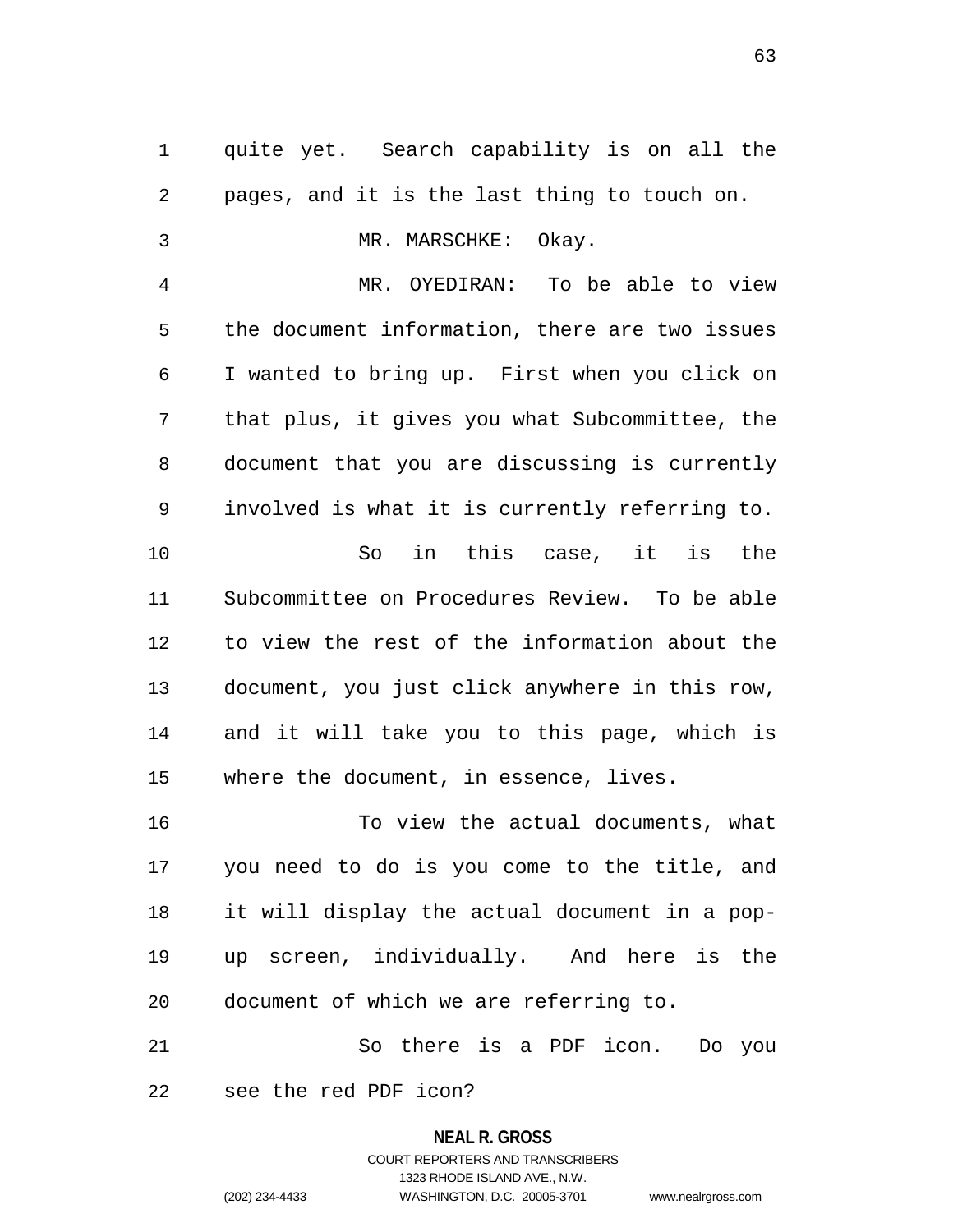| 1  | CHAIR MUNN: Yes.                              |
|----|-----------------------------------------------|
| 2  | MR. OYEDIRAN: To the right of the             |
| 3  | icon, you will see the title of the document. |
| 4  | (Simultaneous speaking.)                      |
| 5  | If it looks a little odd, it is               |
| 6  | because you are in compatibility view. And to |
| 7  | the right of the address bar on the           |
| 8  | application, just click right there. It will  |
| 9  | be over here where my mouse is on the screen. |
| 10 | Clicking that button will normalize your page |
| 11 | for you.                                      |
| 12 | CHAIR MUNN: So there is<br>the                |
| 13 | magic, the document is there.                 |
| 14 | (Simultaneous speaking.)                      |
| 15 | MR. OYEDIRAN: Hit enter, please,              |
| 16 | sir.                                          |
| 17 | CHAIR MUNN: Oh, that is going to              |
| 18 | be so helpful.                                |
| 19 | MEMBER ZIEMER: Got you. Okay.                 |
| 20 | have literally<br>CHAIR MUNN:<br>$\mathbf{I}$ |
| 21 | spent hours searching for a document.         |
|    |                                               |
| 22 | MR.<br>HINNEFELD:<br>If you<br>have           |

**NEAL R. GROSS** COURT REPORTERS AND TRANSCRIBERS

1323 RHODE ISLAND AVE., N.W.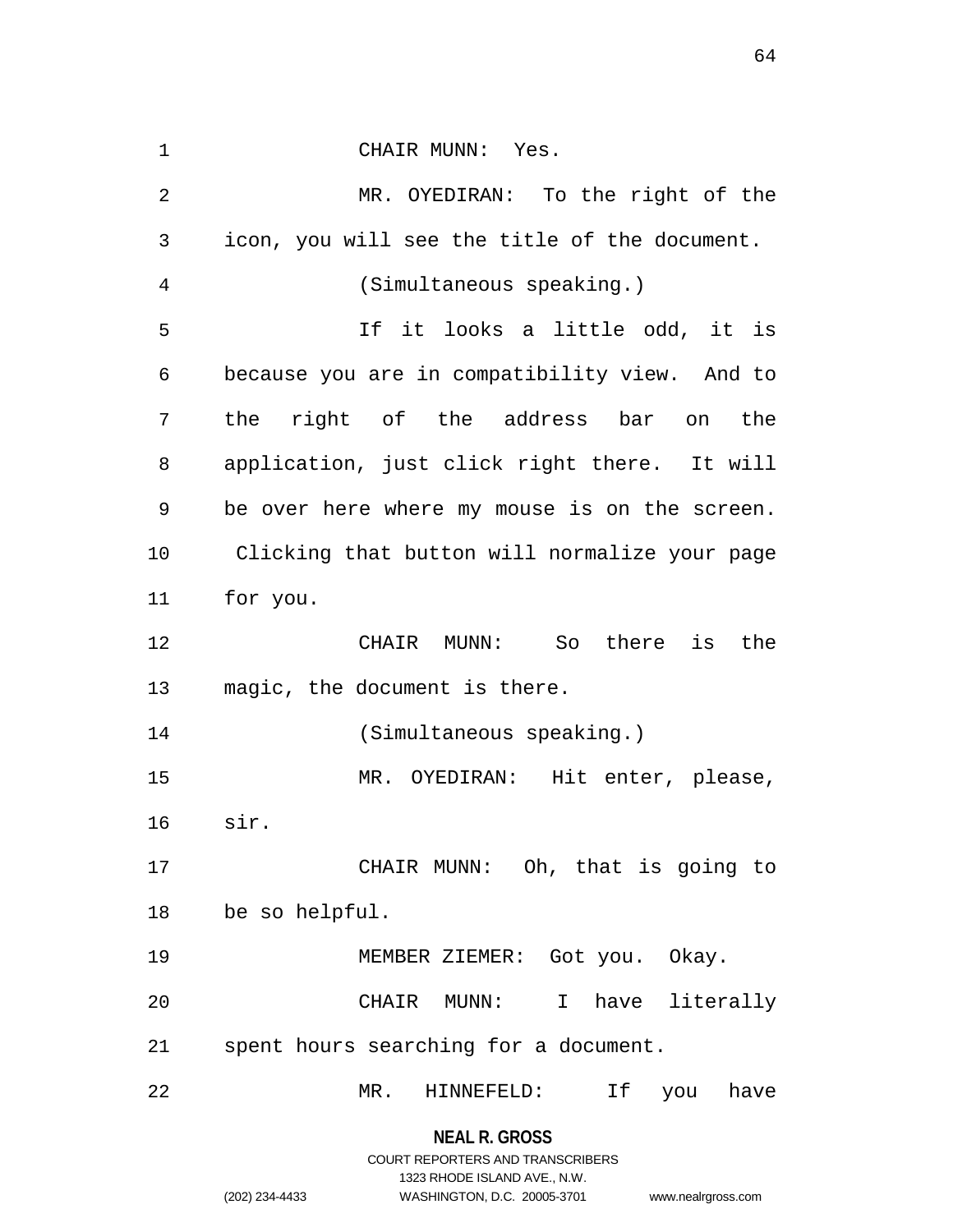reviewed it, it is there now.

 MR. OYEDIRAN: It will be right there for you. CHAIR MUNN: Thank you. MR. OYEDIRAN: Oh, no problem. So that is how you will view the document. 7 To view the finding, as you see, it will have a list of findings that are there for you to see below the document title. In the message area, the blue icon represents the user who initiated the finding with her name below it. Also as a quick note, findings are also displayed in the order of which they came in. To the right of that name, you will see the title, date, and the finding details which will appear in this comments bubble. So we have a comment bubble, and we have a user. We kind of wanted to set up this up similar to forms you might see on other websites.

To be able to -- I apologize. To

**NEAL R. GROSS**

COURT REPORTERS AND TRANSCRIBERS 1323 RHODE ISLAND AVE., N.W. (202) 234-4433 WASHINGTON, D.C. 20005-3701 www.nealrgross.com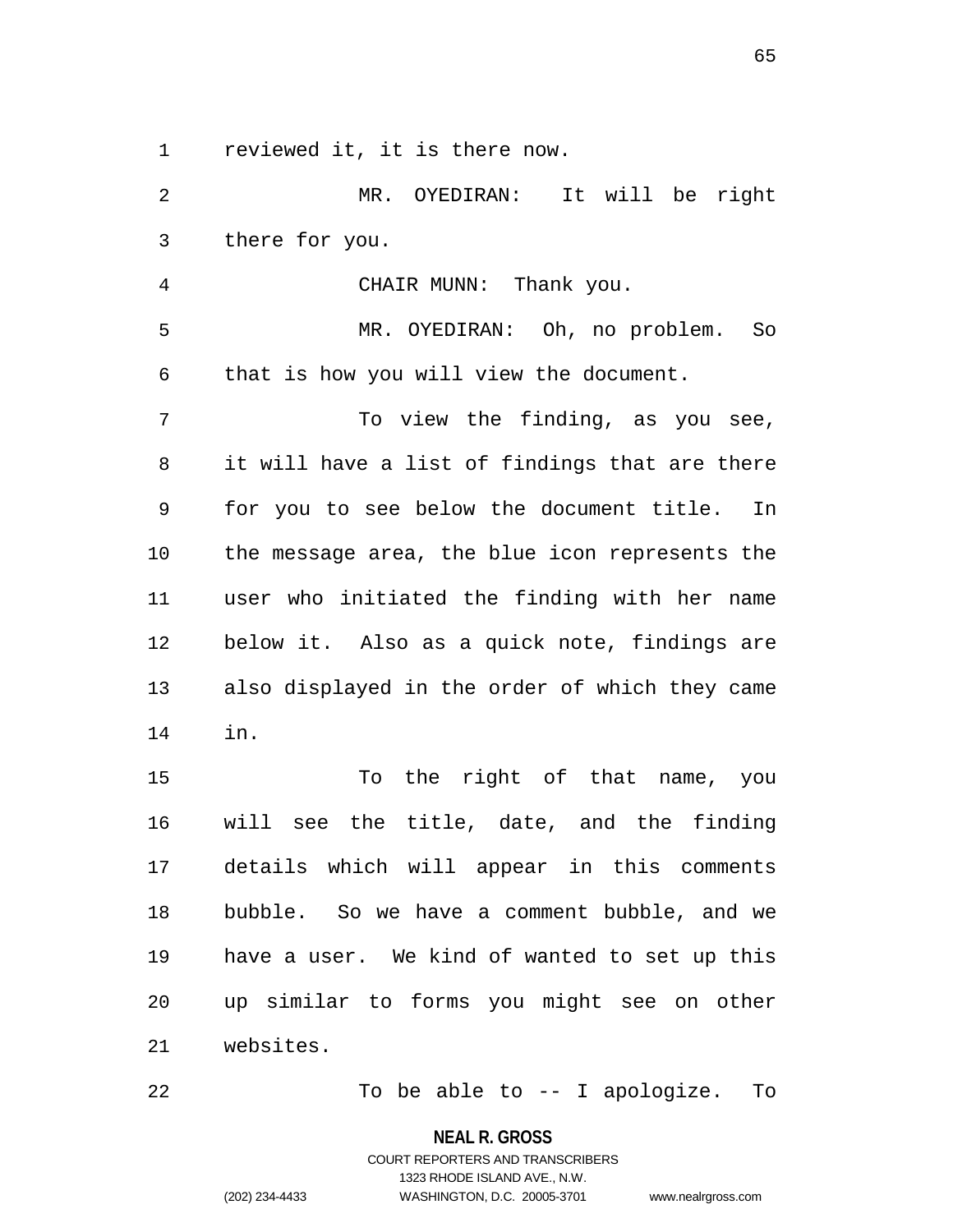view the current status of the finding, it will be up here on the bottom right-hand corner. So in my example here, you see that it is in abeyance, which has a blue dot by it. If I scroll down further, you have another one that the status is closed, which has red. Each status has a different color dot to help you specify that.

 CHAIR MUNN: Oh, that is helpful, too. Thank you very much.

MR. OYEDIRAN: Oh, no problem.

 CHAIR MUNN: I love those red buttons.

 MR. OYEDIRAN: Now to view the actual responses, click on the blue plus sign, which is going to be on the bottom left-hand corner of the message area. And you will see some animation, which will bring down the responses that you see from the application.

 The responses will appear with the corresponding user's name in the top left-hand side of the response. So in this example, you

## **NEAL R. GROSS** COURT REPORTERS AND TRANSCRIBERS

1323 RHODE ISLAND AVE., N.W.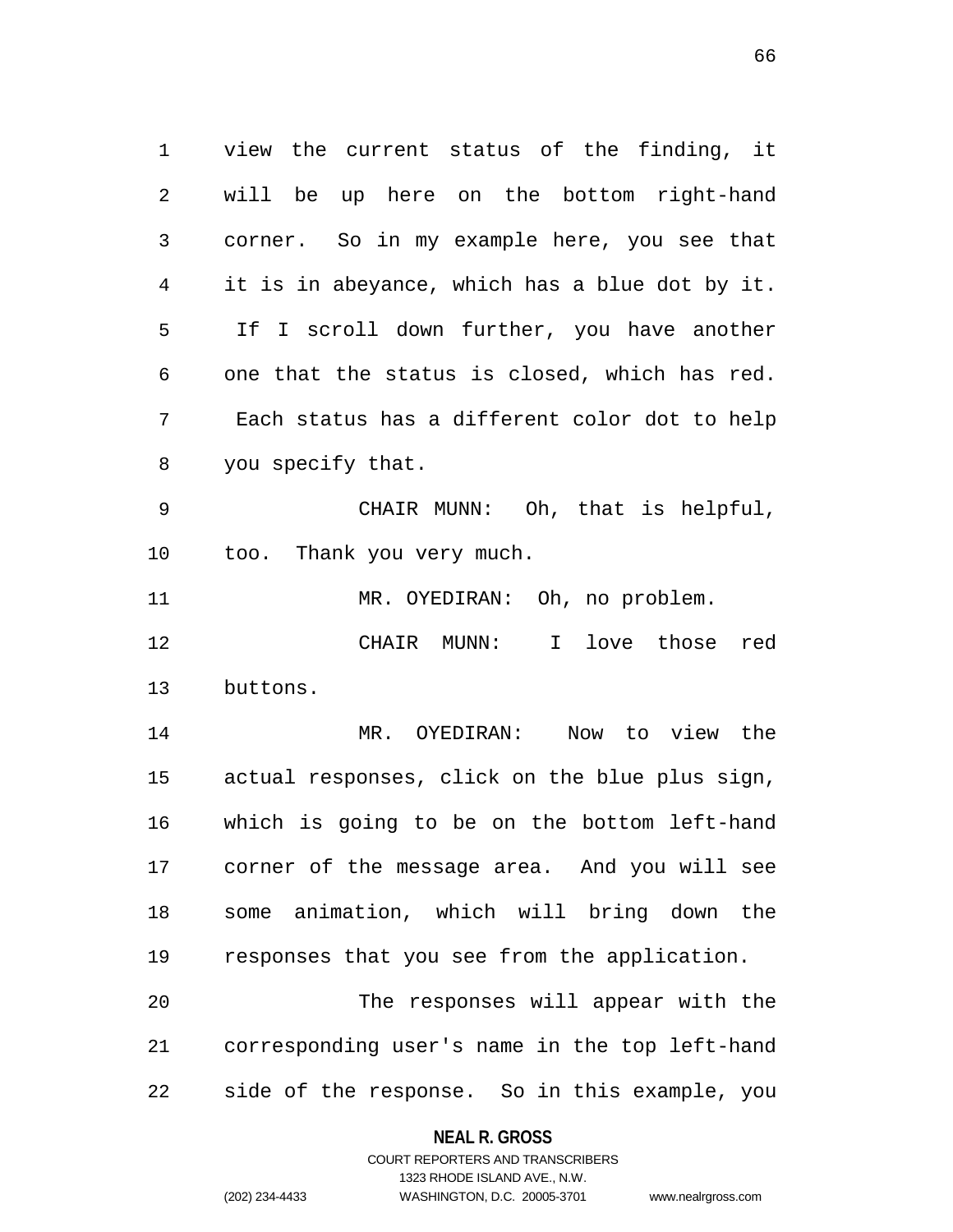will see the unspecified OCAS, OD user. Also, as a note to also bring up, every response has a different color based on its response type. So there is a highlighted area around here. We have a blue highlighted area. Here we have something that is a little bit more gold. This lets you know that you have a different response type for each one of these response. It is just to give a little difference just for viewability.

 Now this is where the general based information kind of stops. There are some -- for certain users with certain permissions, they have ability, as you can see in this example, to edit a status, edit a response. They are given extra -- add a finding is another one that some of you might see on your screen, and some of you might not see. These are given to particular users that have been given the permissions to be able to do some of these things. Your standard users -- and we are not going to cover what those

#### **NEAL R. GROSS**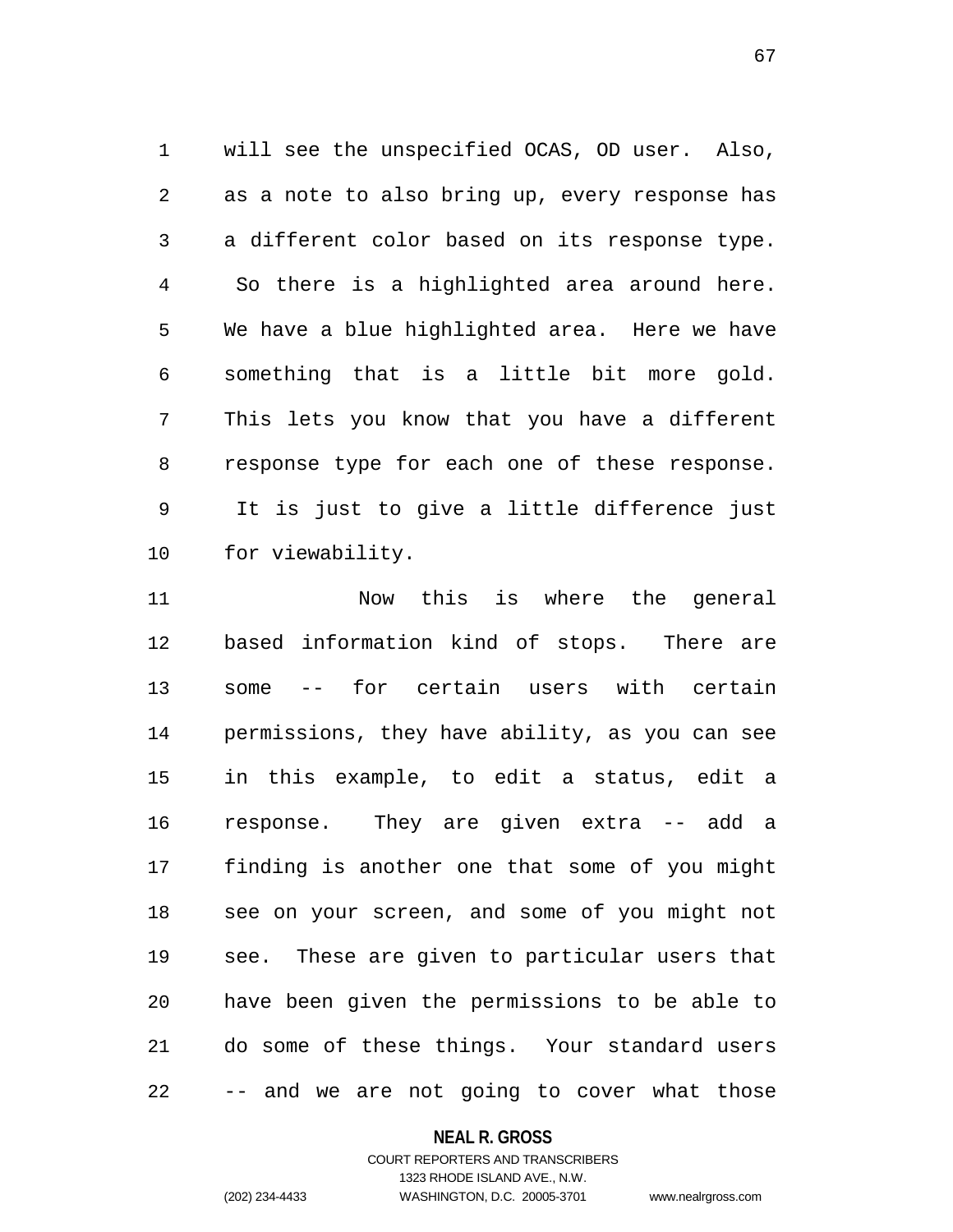things are since it doesn't cover all of our users. But I am just bringing that up to let you know when you see this on my screen, this is really given to Brant, who has those permissions. DR. ULSH: Steve and Elyse should have those permissions. MR. OYEDIRAN: They do have those permissions. (Simultaneous speaking.) MR. OYEDIRAN: John has those permissions. CHAIR MUNN: Okay, if I say add finding here, it's going to tell me that I can or can't? MR. MARSCHKE: Add findings is up on some of the wrong screens. MEMBER ZIEMER: The coveted add finding status. CHAIR MUNN: I just want to see -- I'm sorry. MEMBER ZIEMER: Well we are taking

**NEAL R. GROSS**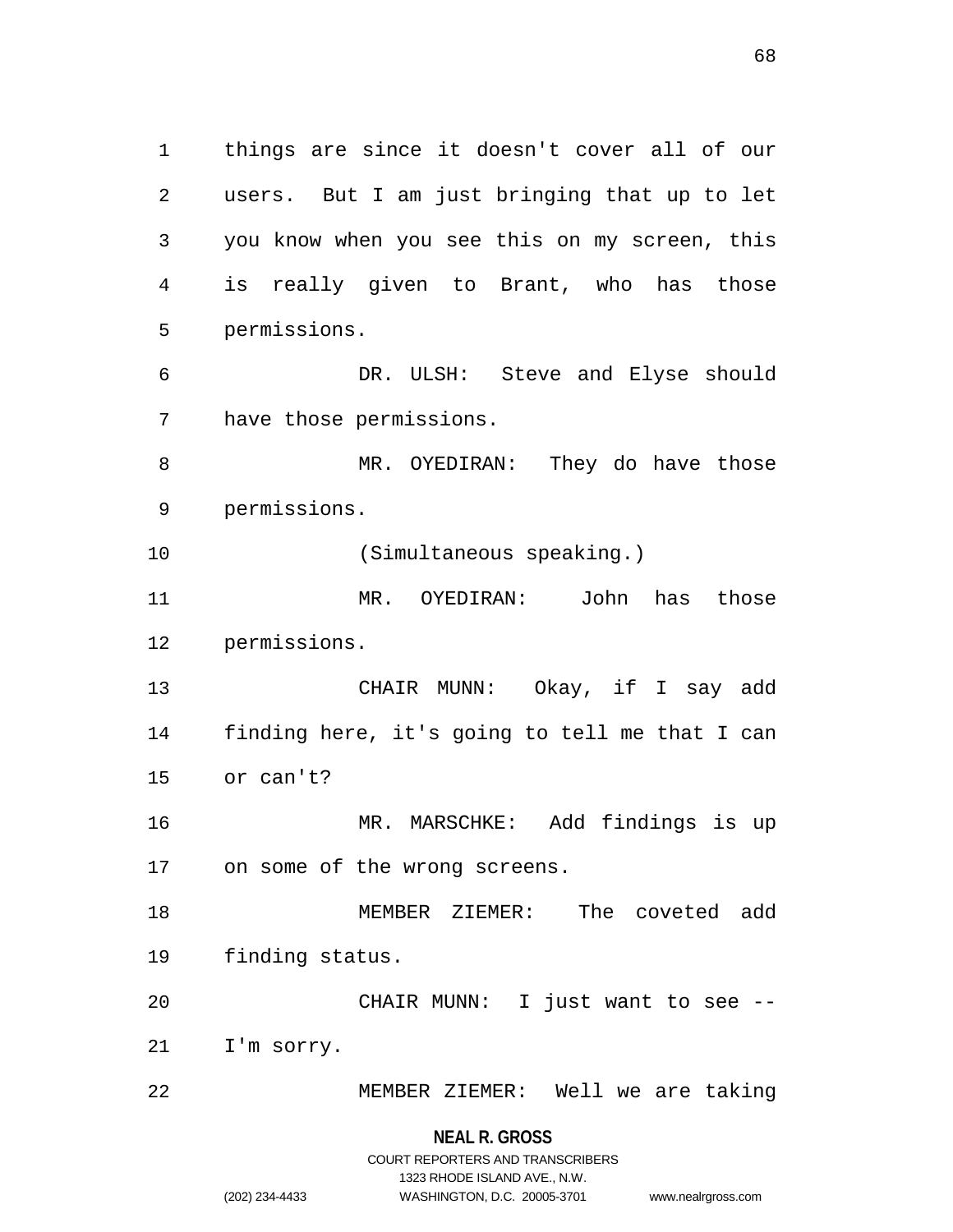your status away then.

 CHAIR MUNN: Thank you very much. I guess I can go home now. MR. OYEDIRAN: You do have these permissions. CHAIR MUNN: Yes, I understand. I just wanted to see if it told me. MR. OYEDIRAN: She is the chair. CHAIR MUNN: I wanted to see if it told me that other people -- (Simultaneous speaking.) MR. HINNEFELD: I believe I was involved in the discussion from the very start of permission and I believe that we decided, we being, I think, Tom James and me, or I decided and I told Tom that let's give the permissions to the chairman. CHAIR MUNN: Yes. MR. HINNEFELD: Wanda, did you hear me? I said let's give the -- well we picked out several people. I think I have got these permissions, although I don't use them

**NEAL R. GROSS**

COURT REPORTERS AND TRANSCRIBERS 1323 RHODE ISLAND AVE., N.W. (202) 234-4433 WASHINGTON, D.C. 20005-3701 www.nealrgross.com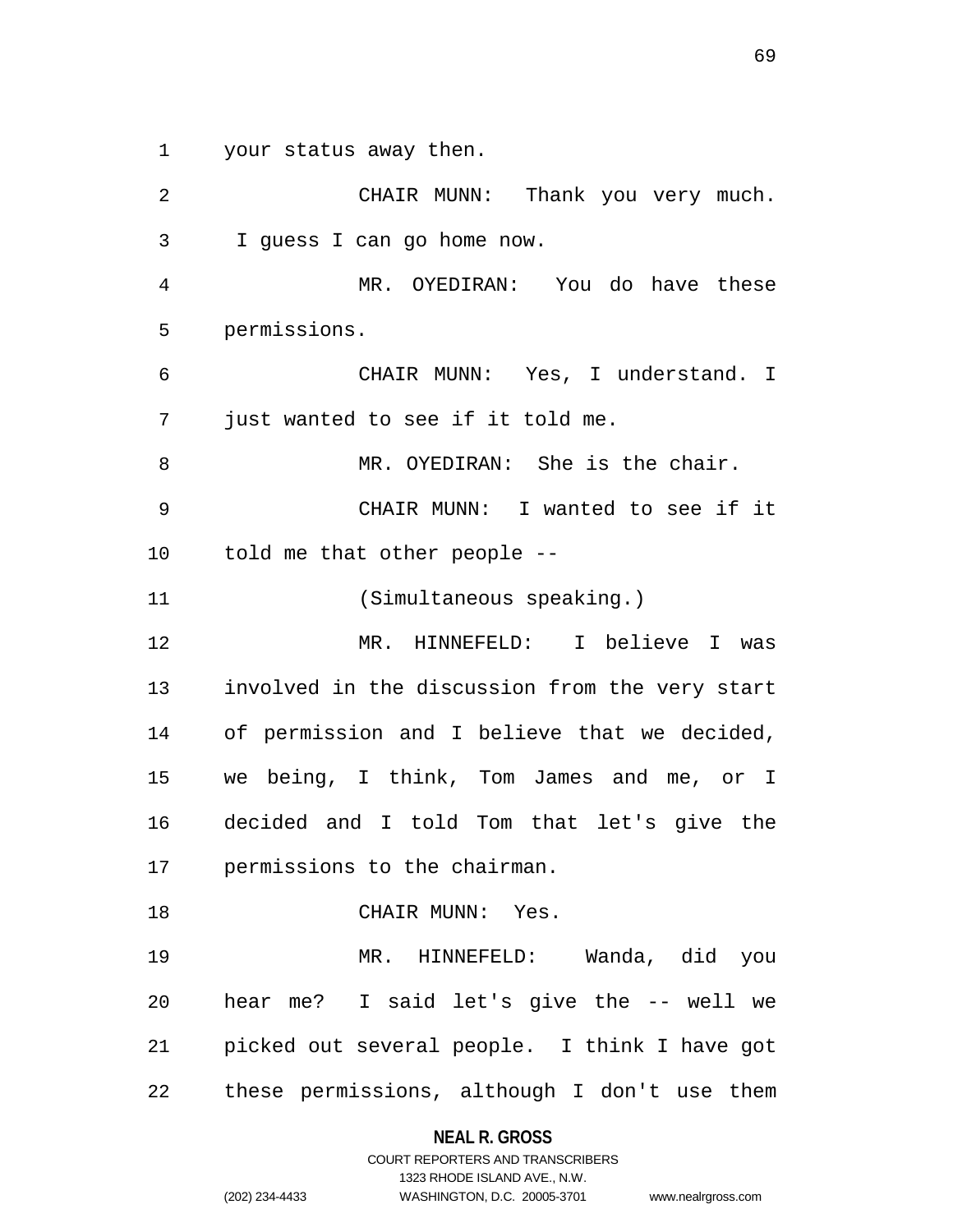really at all.

 CHAIR MUNN: Yes, I had assumed that I would have. MR. HINNEFELD: Yes, and I think we decided to give it to the chairman of each Work Group and Subcommittee. CHAIR MUNN: Yes, we had discussed that earlier, and that is what we had agreed upon. Yes. MR. MARSCHKE: Wanda has kind of a half permission. She has a permission to add findings, but she does not have permission to edit findings or edit status. DR. ULSH: I think that is in line with what we discussed when you came to Cincinnati that you would kind of be Wanda's designee. But we can change that if you want to do that. MR. MARSCHKE: No, I just want to make sure that that is -- you know, so there's really three levels here that we are talking about. One level is you can't do anything but

> **NEAL R. GROSS** COURT REPORTERS AND TRANSCRIBERS

> > 1323 RHODE ISLAND AVE., N.W.

(202) 234-4433 WASHINGTON, D.C. 20005-3701 www.nealrgross.com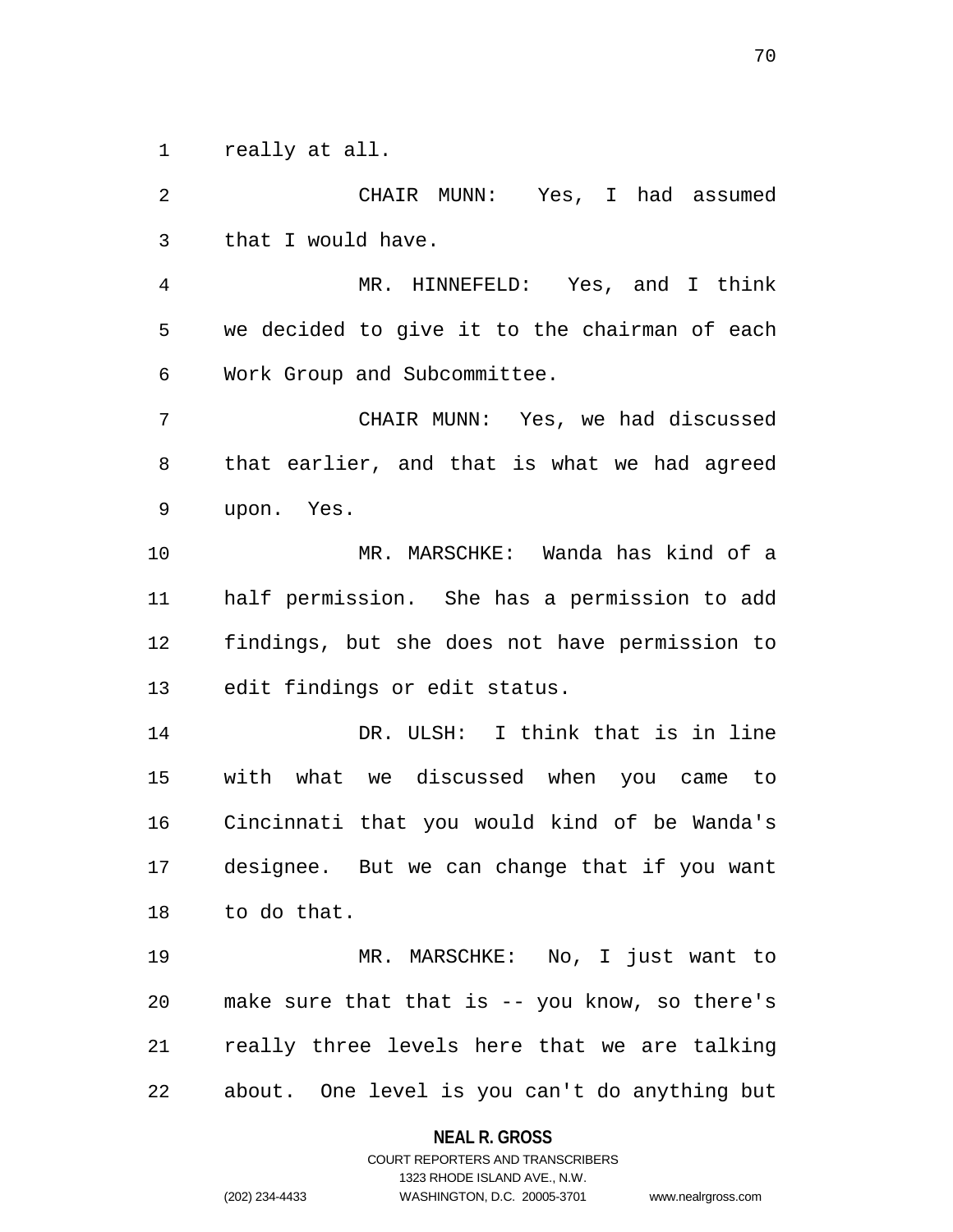view it. And actually, that should be available to anybody --

 CHAIR MUNN: To anybody. MR. MARSCHKE: -- in NIOSH, in SC&A, anybody who can get to the tools. Anybody who can get on to the OCAS or the DCAS tools screen and click on that button, should be able to see what is out there. And then the second level is, I

 guess, like Wanda has, where she can add findings but she can't edit anything.

 CHAIR MUNN: But I can't mess with anything. Yes.

 MR. MARSCHKE: And then the third level is --

 CHAIR MUNN: Is people who actually work it.

 MR. MARSCHKE: Screw up everything.

(Laughter.)

 MR. OYEDIRAN: That is by design. Where was I? I am so sorry. I apologize.

## **NEAL R. GROSS**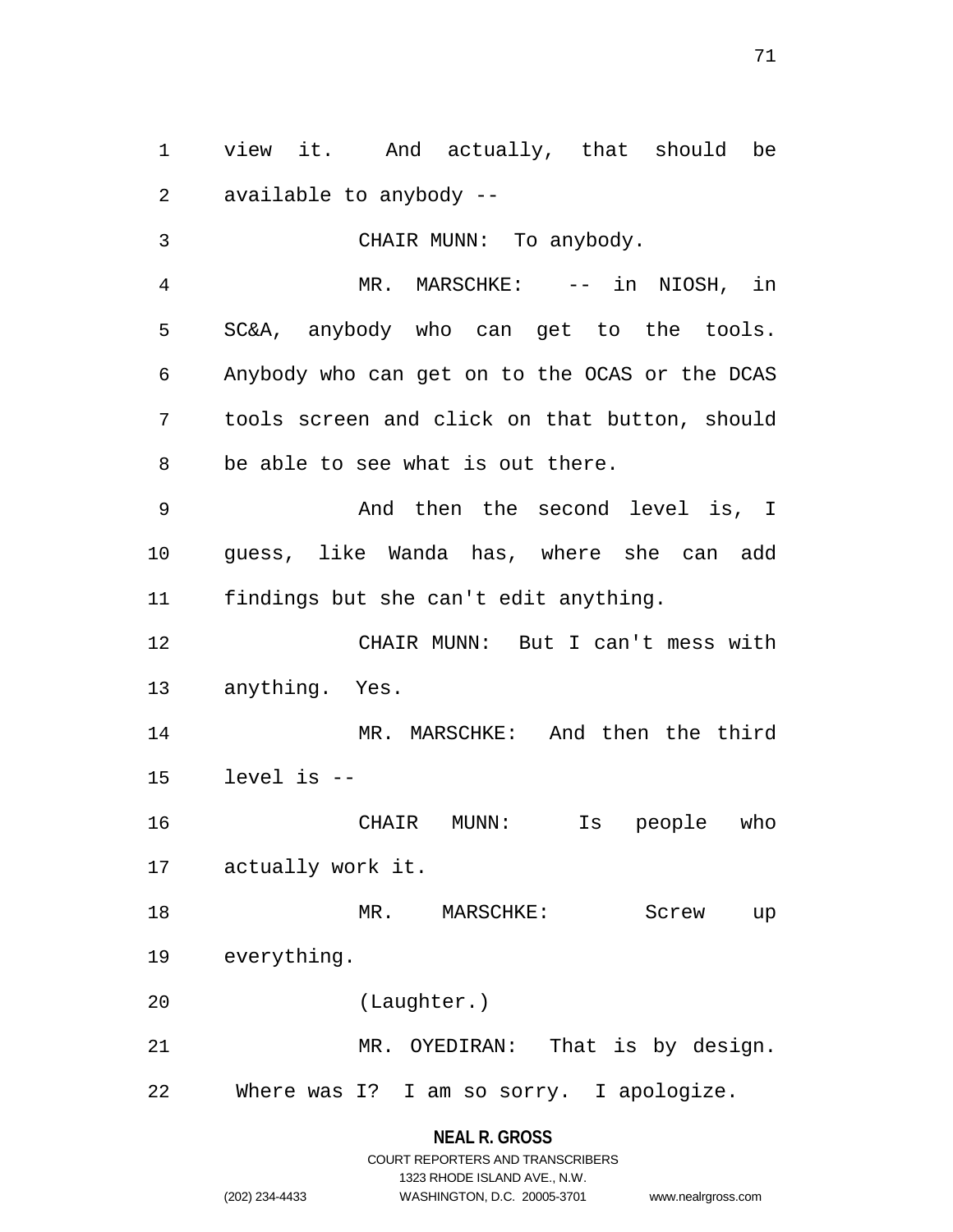CHAIR MUNN: Before I interrupted you. DR. ULSH: Well is that kind of the way the status -- the capability of the database to set status -- MR. OYEDIRAN: Pardon? DR. ULSH: The capability you just described, is that the way it is now? MR. OYEDIRAN: Yes, that is the ordering that is, in essence, the ordering. 11 DR. ULSH: Okay. MR. OYEDIRAN: Let's briefly kind of talk about the search. Okay? MR. MARSCHKE: That's not quite the way we described it. Basically we described it as I should be the only one that has the capability to set status. And then I should have that capability only when I am working under the -- as a representative of the Subcommittee. DR. ULSH: See, I think that might

have caused some problems.

# **NEAL R. GROSS** COURT REPORTERS AND TRANSCRIBERS 1323 RHODE ISLAND AVE., N.W. (202) 234-4433 WASHINGTON, D.C. 20005-3701 www.nealrgross.com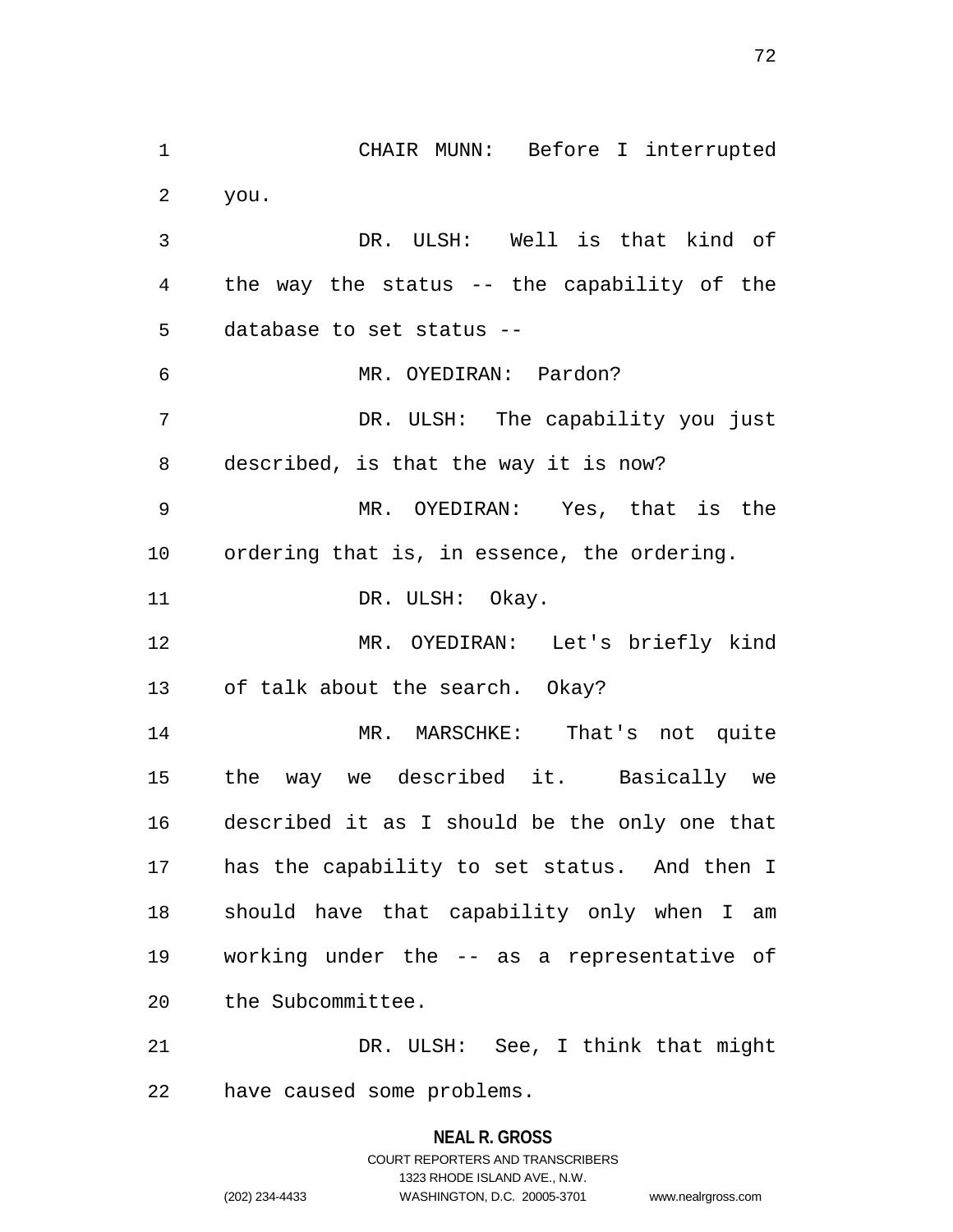MR. MARSCHKE: Yes, this will be a logic -- there is going to be logic problems there. I understand that. But you know, I could see John Stiver here has the capability to edit status as well, which may not be a bad thing because maybe I want John to do it, but I don't know that that is what we agreed to. Right now we just wanted to basically be able to change the status when we are in this room meeting together as a Subcommittee and not, you know, SC&A can't go back and start closing out all these issues on their own. CHAIR MUNN: We wanted to be able to sit around the table and watch the status change. MR. MARSCHKE: And watch the status change. MR. KATZ: You can handle that administratively. You don't need to reprogram to do that. MR. MARSCHKE: We can. If you

> **NEAL R. GROSS** COURT REPORTERS AND TRANSCRIBERS 1323 RHODE ISLAND AVE., N.W. (202) 234-4433 WASHINGTON, D.C. 20005-3701 www.nealrgross.com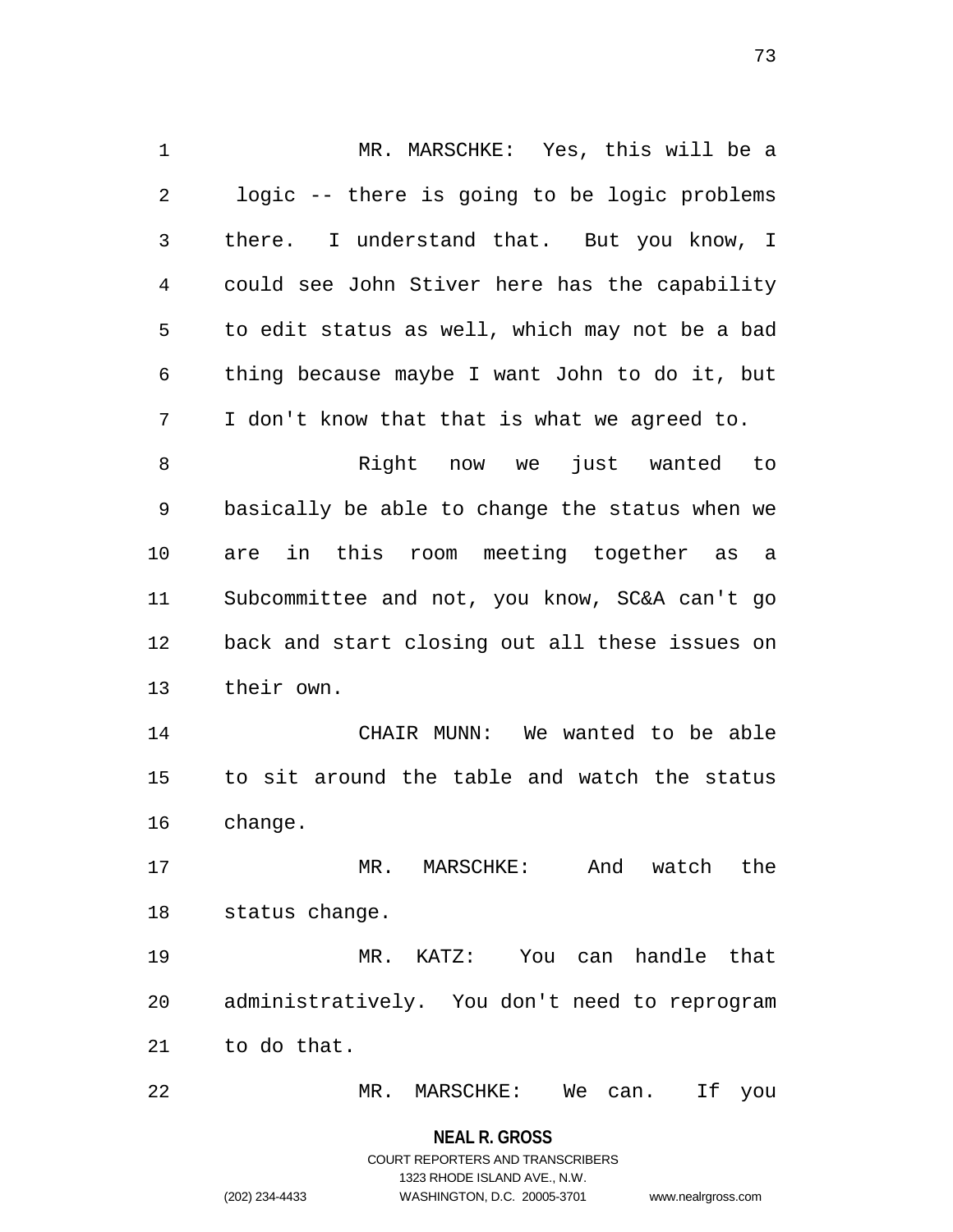trust us to basically go that route, then we can handle it that way.

 MEMBER ZIEMER: Well in fact when you change it, there is a tracking of the dates and times somewhere in the system. So if you fiddled around with this between meetings, it would show up. Right?

 MR. STIVER: Sure, you would be able to see who made the change.

 MR. OYEDIRAN: Okay? So we'll talk. I will take you guys through the edit status approach, and I will explain to you what is going on here. But I think there has been some misunderstanding in how this process works and it is a bit obfuscated.

 When you want to change the status of a user, you will be given the ability to be on behalf of another user while you are doing this. Because of authentication, you cannot, in the way that you are thinking of how you would be on behalf of somebody else, that is not actually legal to the way that we operate

#### **NEAL R. GROSS**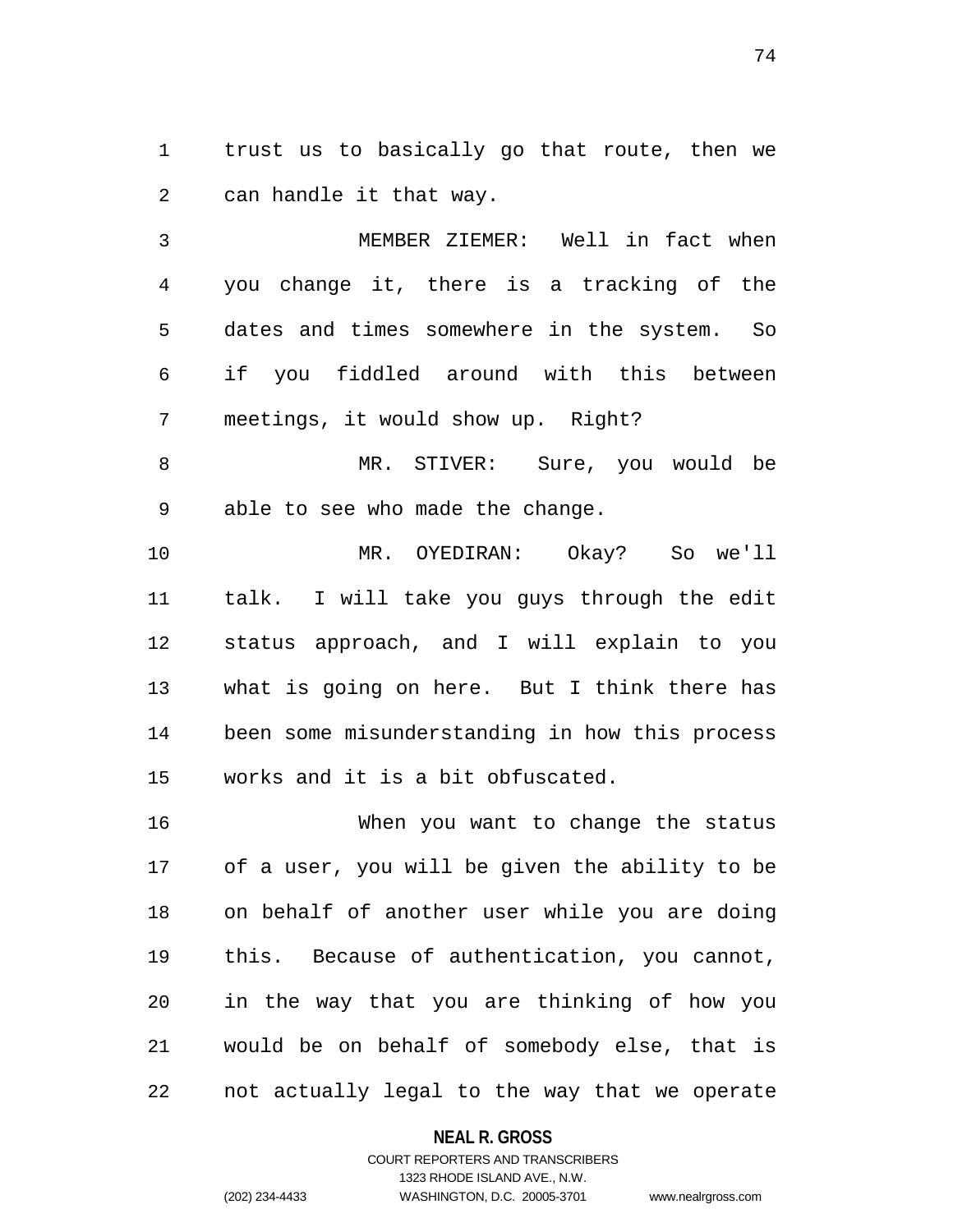with our applications. No application actually allows you to log in as another user. You have to be logged in as yourself. And the way that we have -- the only solution we have for that is giving you the ability to be on behalf of another user when you are entering this information.

8 So for instance, I want to be on behalf of my fearless leader, Mr. Leroy Turner. This now gives me the ability to now edit the status because I am now working on behalf of him when I am entering this particular piece of information.

 MR. MARSCHKE: Why does that give you the authority to edit the status?

MR. OYEDIRAN: Pardon?

17 MR. MARSCHKE: Why does that give you the -- I don't see the logic behind that.

I don't understand the logic.

 Why should Leroy Turner have the ability, the authority to allow you to change

the status?

### **NEAL R. GROSS**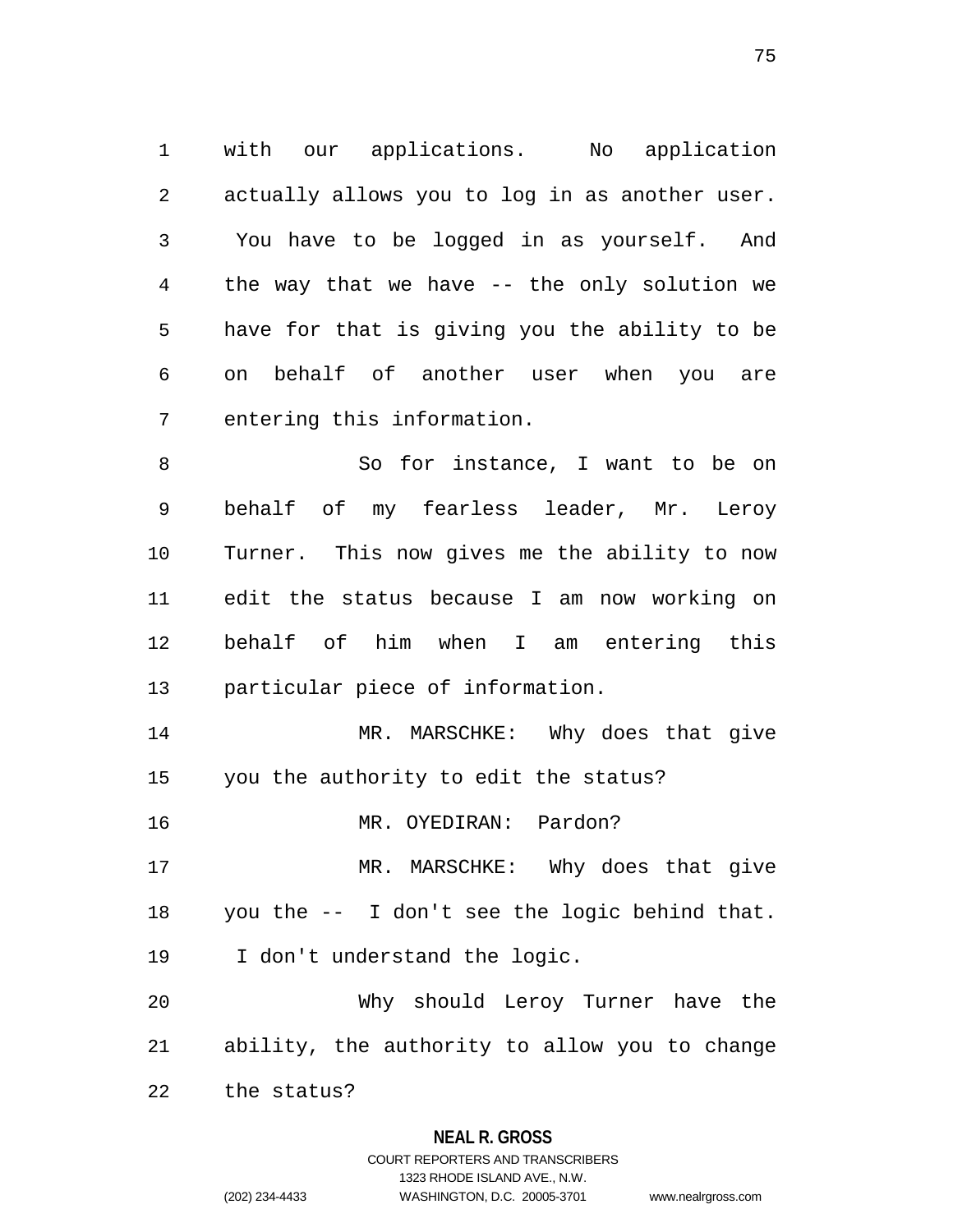DR. ULSH: Okay, here's why. Because you sent a list of comments some time ago, and I think number 9 was I should only be able to change -- I, Steve Marschke, should only be able to change the status when I am acting for Wanda, when I am acting as the designee for the Committee Chair. The way that that request is interpreted is what Yemi has just said. 10 Now maybe that is not what we

 intended, but that is the way it was interpreted. That was the response to that particular comment. Right?

 MR. MARSCHKE: Then Wanda should be the only one that is in the on behalf drop-down box.

 DR. ULSH: What Steve is saying is that the only thing that should be able to change status, according to the way he is thinking is if it says from Steve Marschke acting on behalf of Wanda Munn. That is the only combo that would let you change the

#### **NEAL R. GROSS**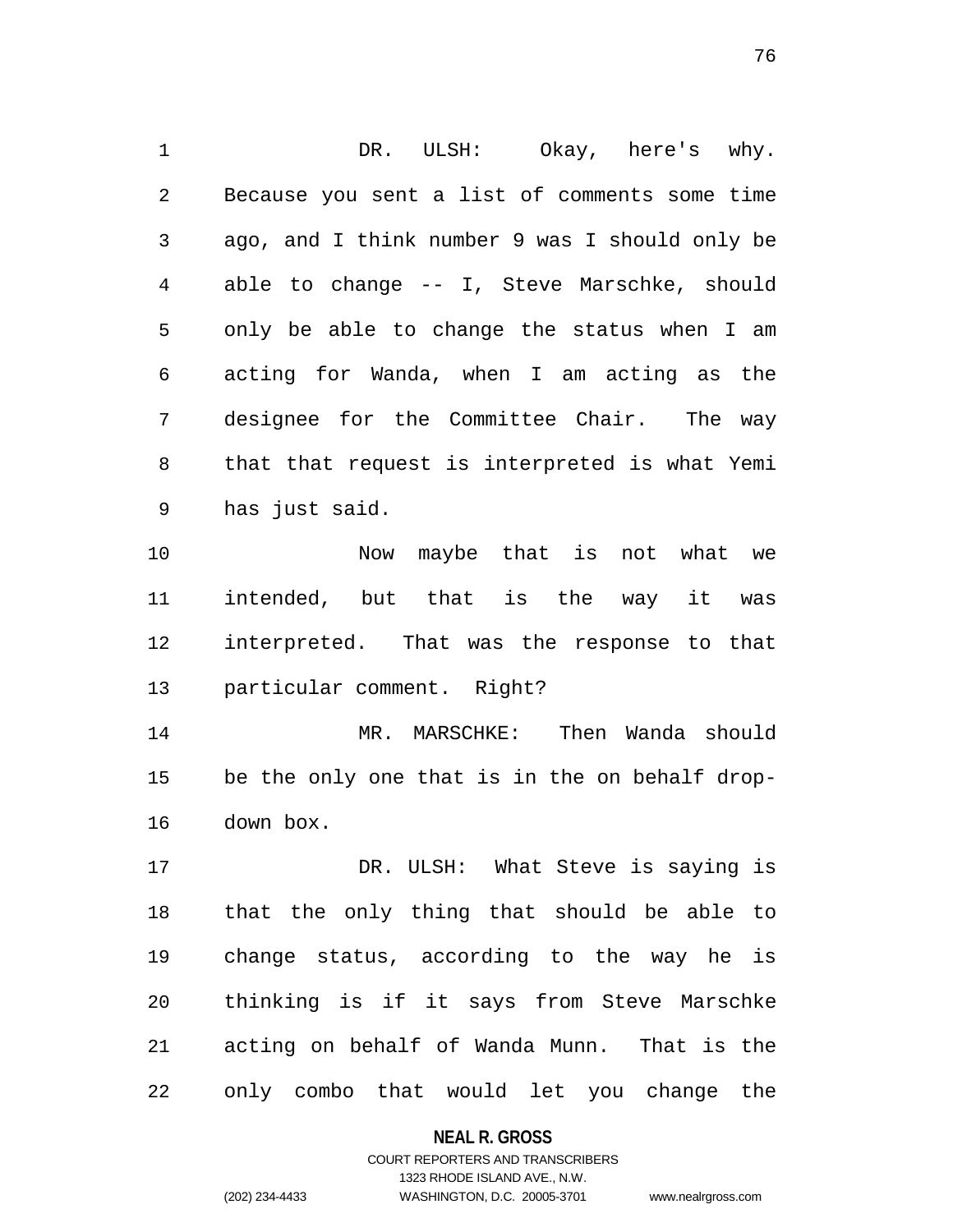**NEAL R. GROSS** MR. MARSCHKE: That is what I am thinking. DR. ULSH: Now, we can talk about whether we want to do it that way, but that is kind of what you are saying. MR. MARSCHKE: Yes, that is the way I was thinking it was going to operate. DR. ULSH: I know. I think we -- MR. HINNEFELD: As a practical matter, we're not going to build a system that we don't have complete control over. 14 CHAIR MUNN: Yes. MR. HINNEFELD: I mean we are just not. We are not going to set up an authorization for a Chairman that we cannot in our developing process -- MR. MARSCHKE: Well I know that the developer will be able to change the status. Yemi will be able to do anything he wants to the data.

status. Right? Is that what you are

thinking?

# COURT REPORTERS AND TRANSCRIBERS 1323 RHODE ISLAND AVE., N.W. (202) 234-4433 WASHINGTON, D.C. 20005-3701 www.nealrgross.com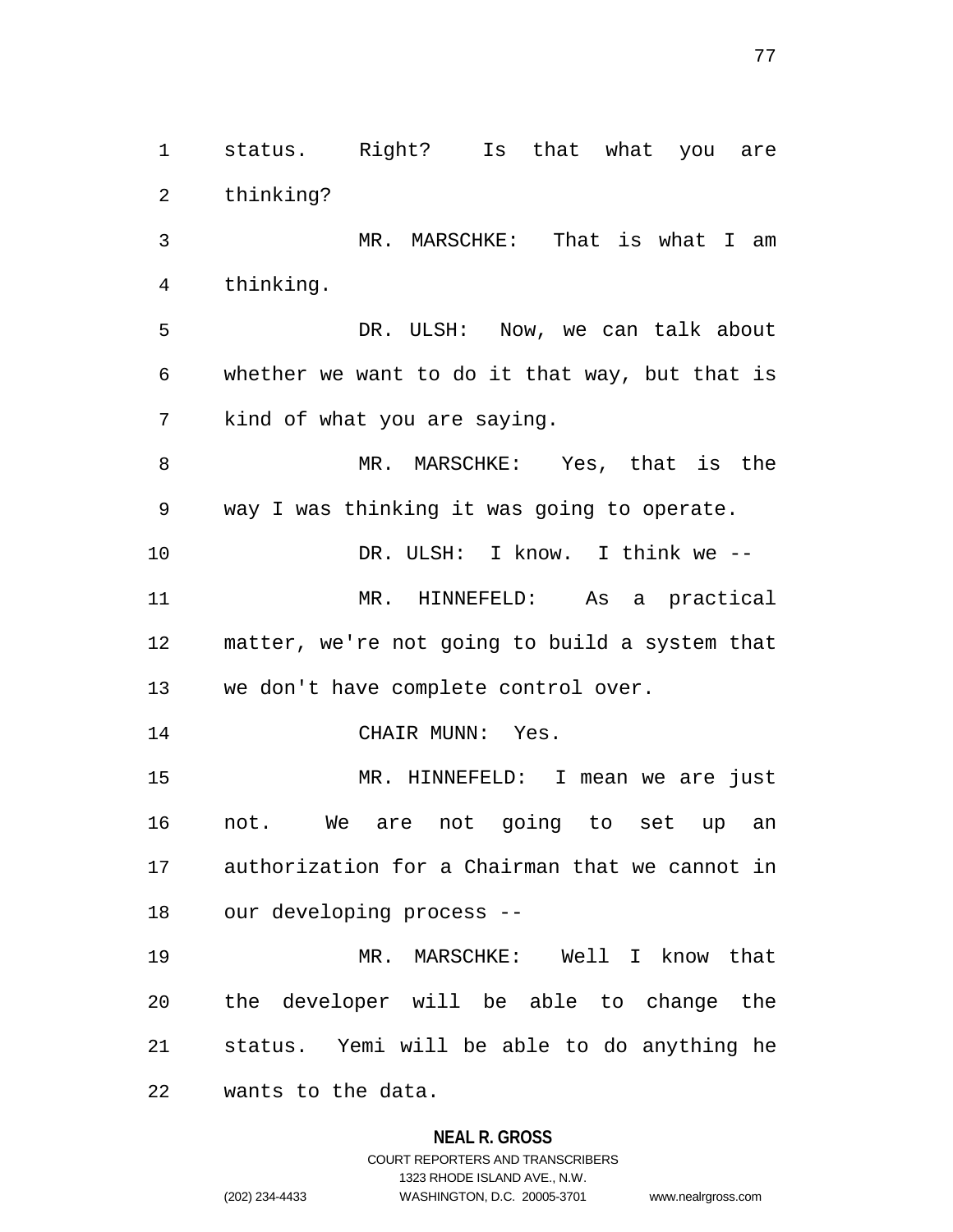MR. HINNEFELD: So what you are saying, though, is that now -- well, here is an issue, Steve.

 We could conclude that we want to enter a particular finding. We want to edit it. So we NIOSH want to enter a particular thing in the database. And I don't want to mess with it. Brant is on vacation. I give it to somebody else and say this is all you have got to do because we are going to get more people familiar with the database. You clip this response from Word and you stick it in the database. That is all you have got to do, and you can act on my behalf when you do it.

 MR. MARSCHKE: I have no problem with that, Stu. On editing responses and bringing it -- now you are talking about -- but this is something we are talking about changing the status.

 MR. KATZ: That is my point. We don't need to design a software specific only

**NEAL R. GROSS**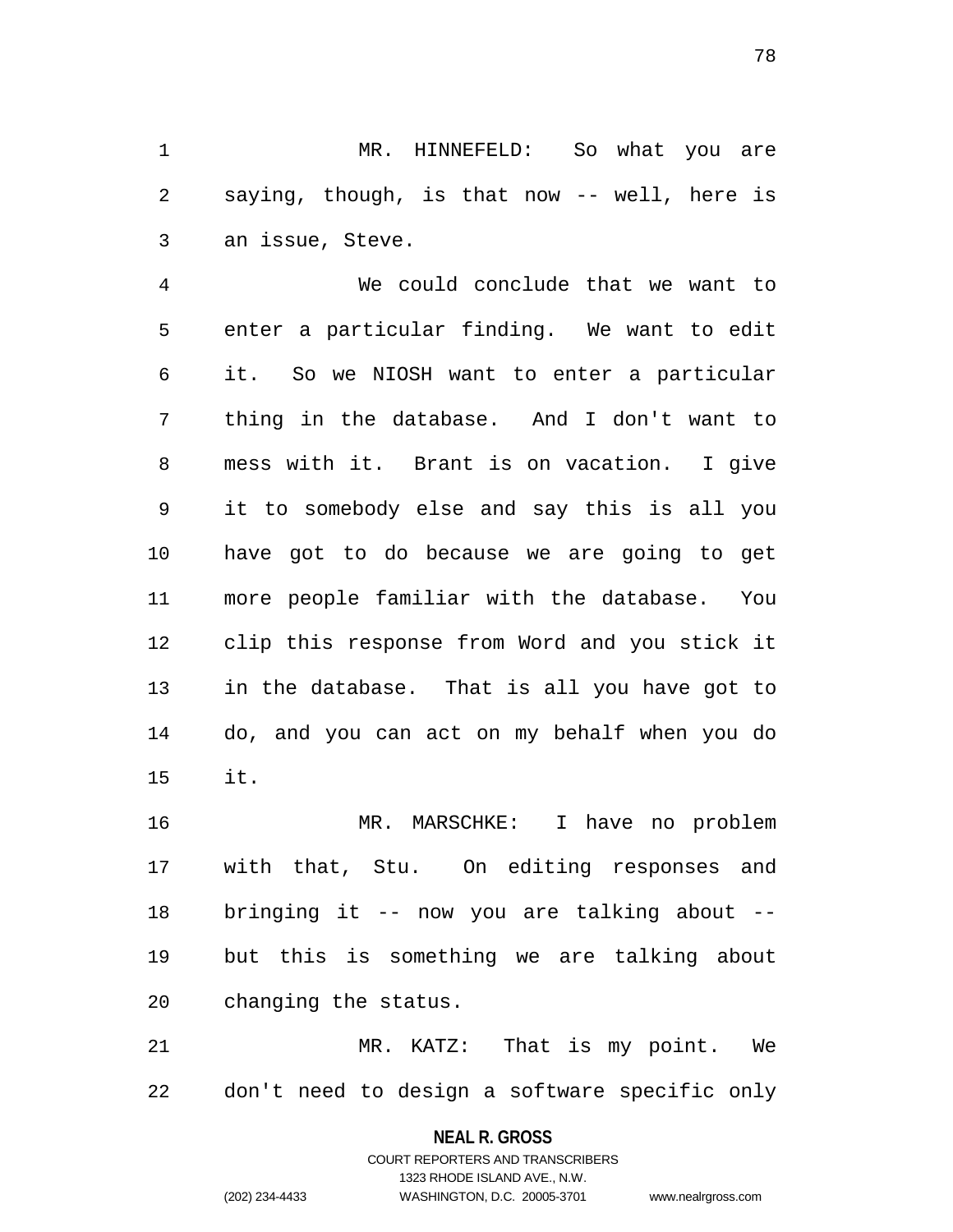to the needs of this one Subcommittee and its very narrow approach. We can deal with that with administrative procedures, whatever the Subcommittee wants to do administratively, in terms of who has authority to do what, we can establish that and everyone will behave accordingly. And we can trust everyone. We don't need to build a system that is Fort Knox to prevent people from doing things that they are not allowed to do. Because I am not really worried about people behaving badly or whatever you want to call it.

 DR. ULSH: So moving forward, if everyone agrees with what Stu and Ted have just said, moving forward, is there any continuing need for this on behalf of, or can we just make that go away and say who is making these changes and, like you said, deal with it administratively?

 MR. HINNEFELD: Well is it built in there yet? Do we have it in there now? If we have got the capability in there, let's

**NEAL R. GROSS**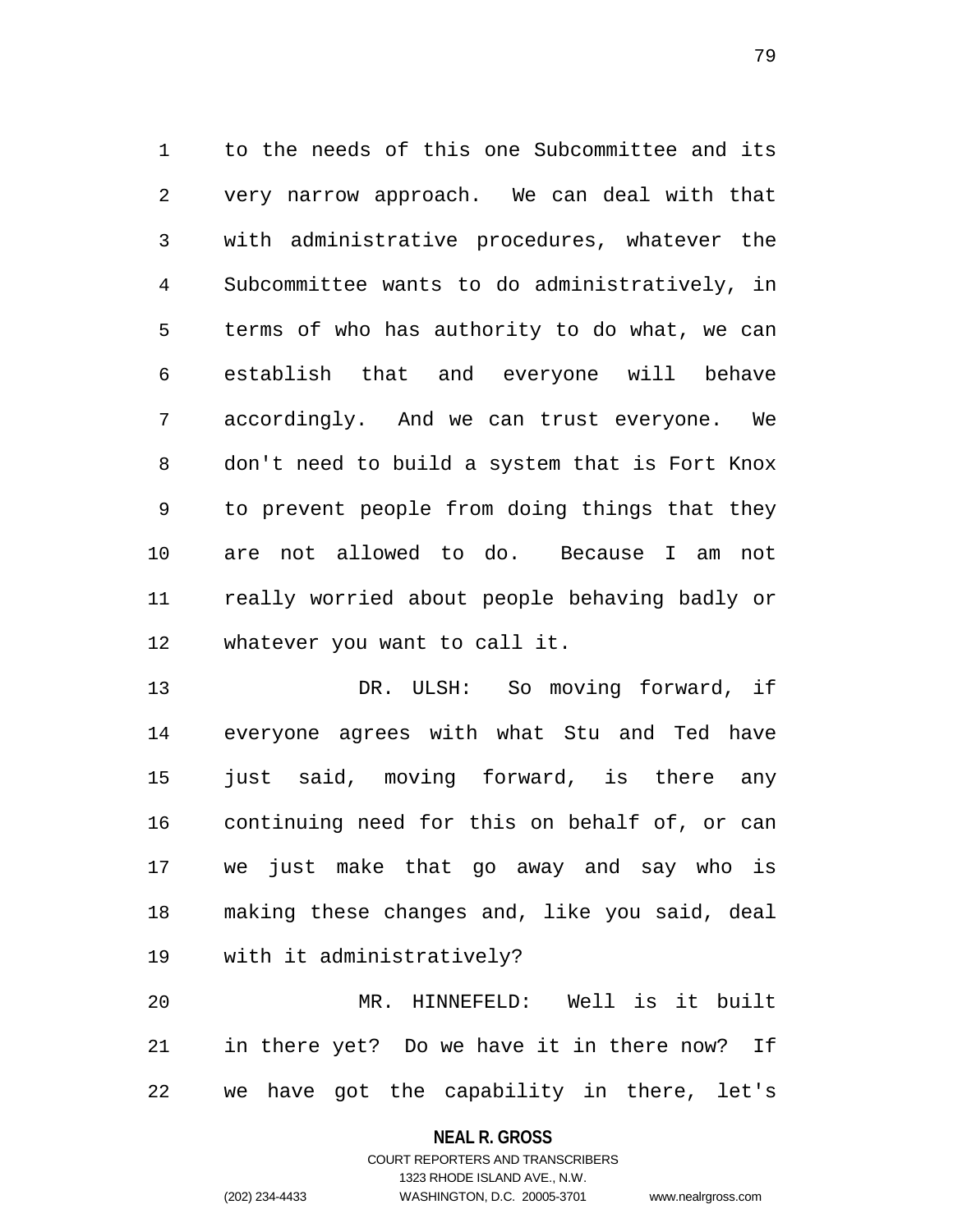don't take it out.

 MR. MARSCHKE: Basically, this comes into more -- again, this is another thing. This comes in when you start editing the messages and adding responses. I think this same screen is more important then. Because as we talked back in whenever it was we came down, a lot of times somebody like myself is going to be entering the stuff, the responses into the database, but I did not generate the response. Maybe Bob Anigstein generated the response. And so I am going to be -- that is where I thought that this was coming from. I am going to be the person entering it. It will be from Steve Marschke on behalf of Bob Anigstein.

17 And so from that point of view, I think it is important to keep the on behalf of. In fact, I think it is important to expand the on behalf of because right now we have it limited to whoever is on that drop-down menu, but in reality it could be anybody.

#### **NEAL R. GROSS**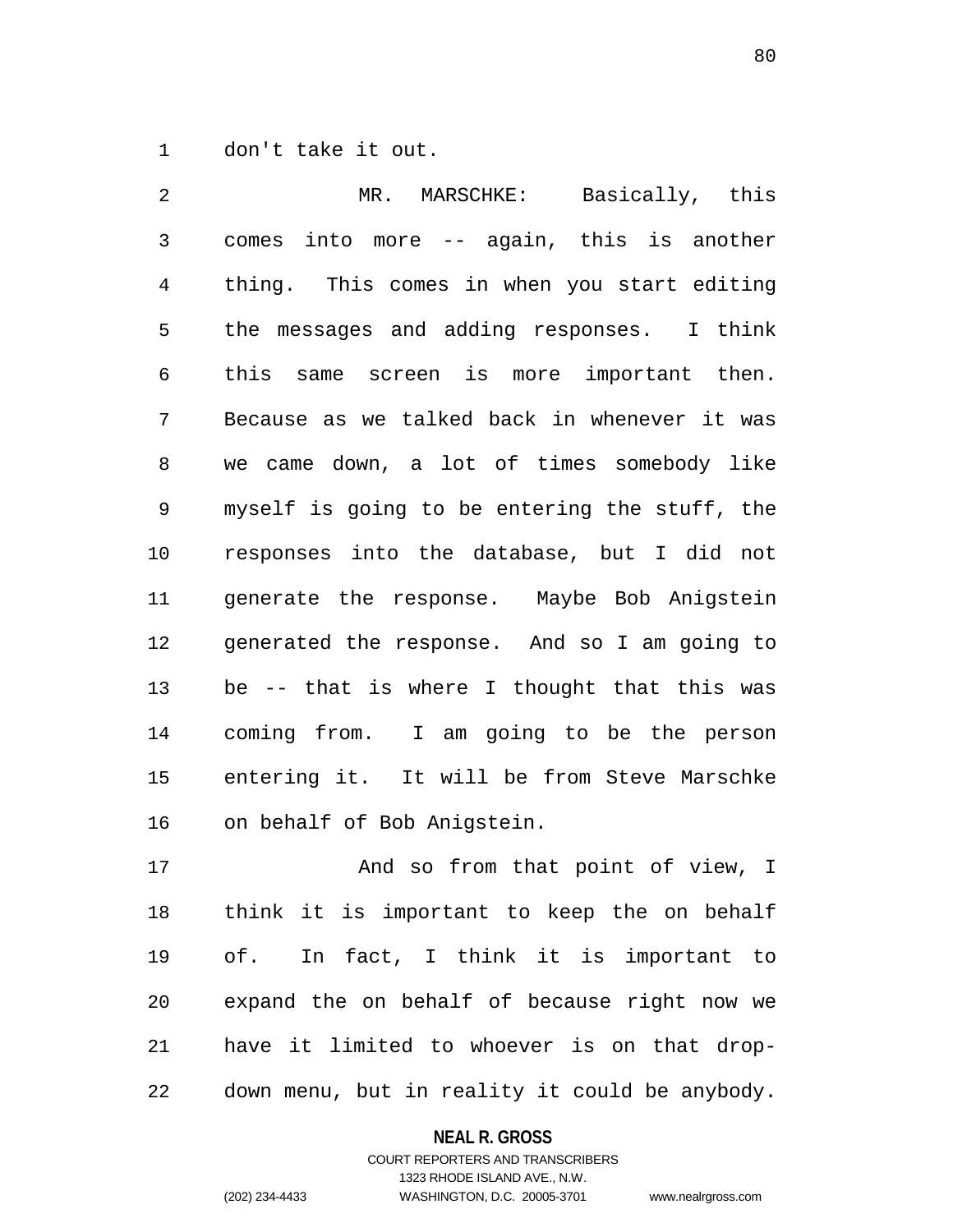SC&A could generate a response. Anybody at NIOSH could generate a response.

 So there should probably, there can be a drop-down menu, but there should also be an overwrite capability so that you can put in names of people who generate responses who don't happen to be on that drop-down menu.

 CHAIR MUNN: Yes, and we have already had the experience of having a response in an exchange that is going back and forth between the Agency and the contractor. And we have had a response which was not entirely accurate; it needed to be edited. And it was edited by someone else, but in order for that edit to be made, an entirely new -- it was not possible to edit what was there. It was necessary to make an entirely new response.

 MEMBER ZIEMER: Just replace the old one.

 CHAIR MUNN: But it didn't even replace the old one. It was in addition to.

#### **NEAL R. GROSS**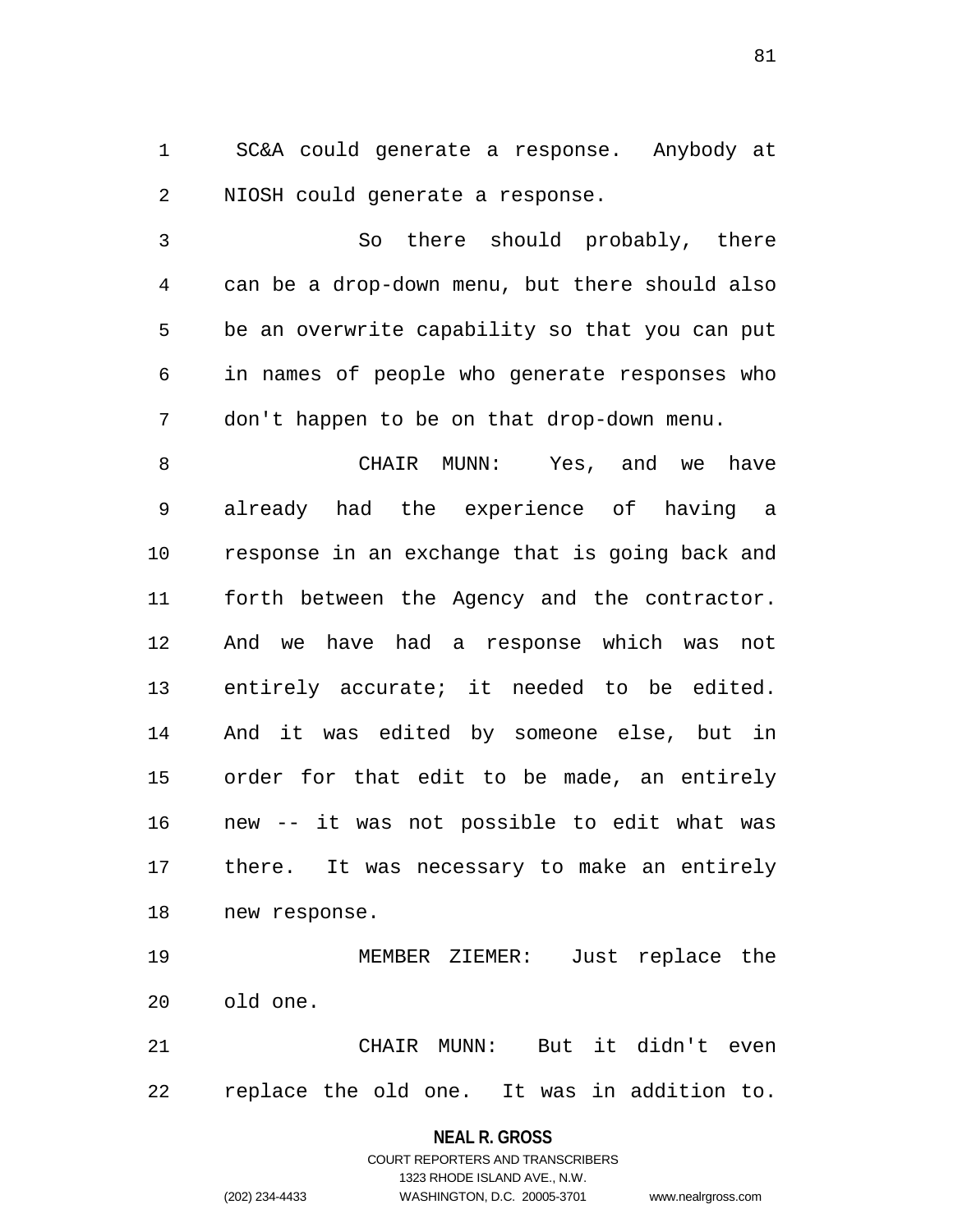So we had this continual list of minor corrections to edit.

 MR. MARSCHKE: Wanda, I think they have taken care of that. I think Yemi has taken care of that. Right now we are looking at the edit status menu, but there is also an edit message menu, where you can go in and actually do what you are asking for.

 CHAIR MUNN: Okay. Let's just keep looking at the status menu until we come to a conclusion.

 Purely from an administrative point of view for the Subcommittee, our key issue is to assure that there is someone sitting around this table anytime the Subcommittee meets that has the authority to enter in real time comments and to change status. That is our administrative glitch here, is we want to make sure that is what can happen.

 DR. ULSH: Most commonly, that is going to be Steve acting on behalf of you.

**NEAL R. GROSS**

COURT REPORTERS AND TRANSCRIBERS 1323 RHODE ISLAND AVE., N.W. (202) 234-4433 WASHINGTON, D.C. 20005-3701 www.nealrgross.com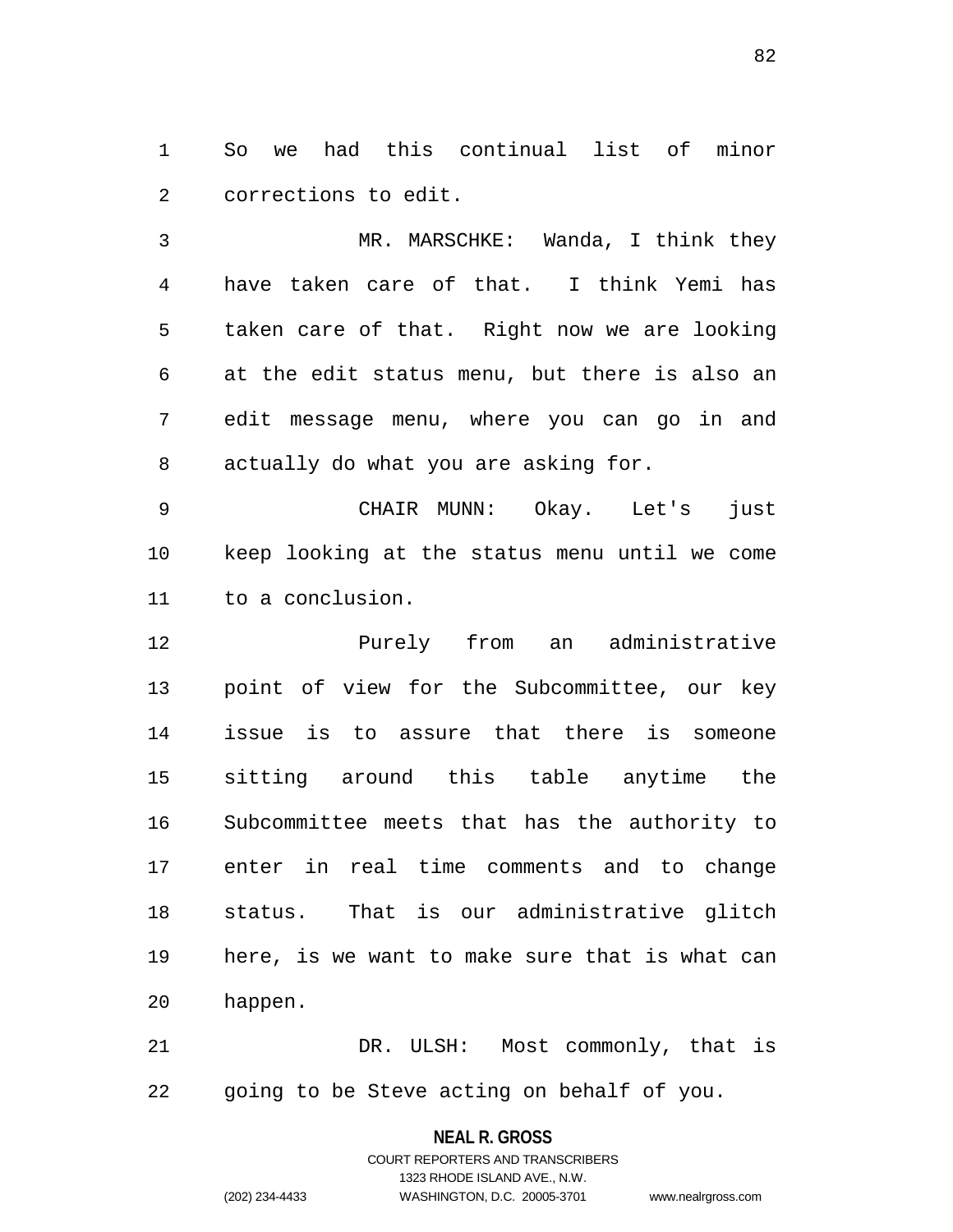CHAIR MUNN: Right, as it has been in the past. Paul?

 MEMBER ZIEMER: Well and I like Steve's comment. The other Subcommittees, not Subcommittees, Work Groups, really do not have Steve's equivalent.

 So for example, if Bob Anigstein does develop something, say, for General Steel Industries, I would want the record to show that Steve entered it on his behalf. And that would show up, I guess. Wouldn't it?

 DR. ULSH: It looks like it would now. I mean, that is the way it is set up right now.

 MEMBER ZIEMER: Yes, and I think that also, in a sense, protects Steve. He is SC&A's guy to enter the stuff, but he is not working on all these other Subcommittees. So it's other people generating this stuff, and the record needs to show who generated the material.

CHAIR MUNN: Right.

#### **NEAL R. GROSS**

# COURT REPORTERS AND TRANSCRIBERS 1323 RHODE ISLAND AVE., N.W. (202) 234-4433 WASHINGTON, D.C. 20005-3701 www.nealrgross.com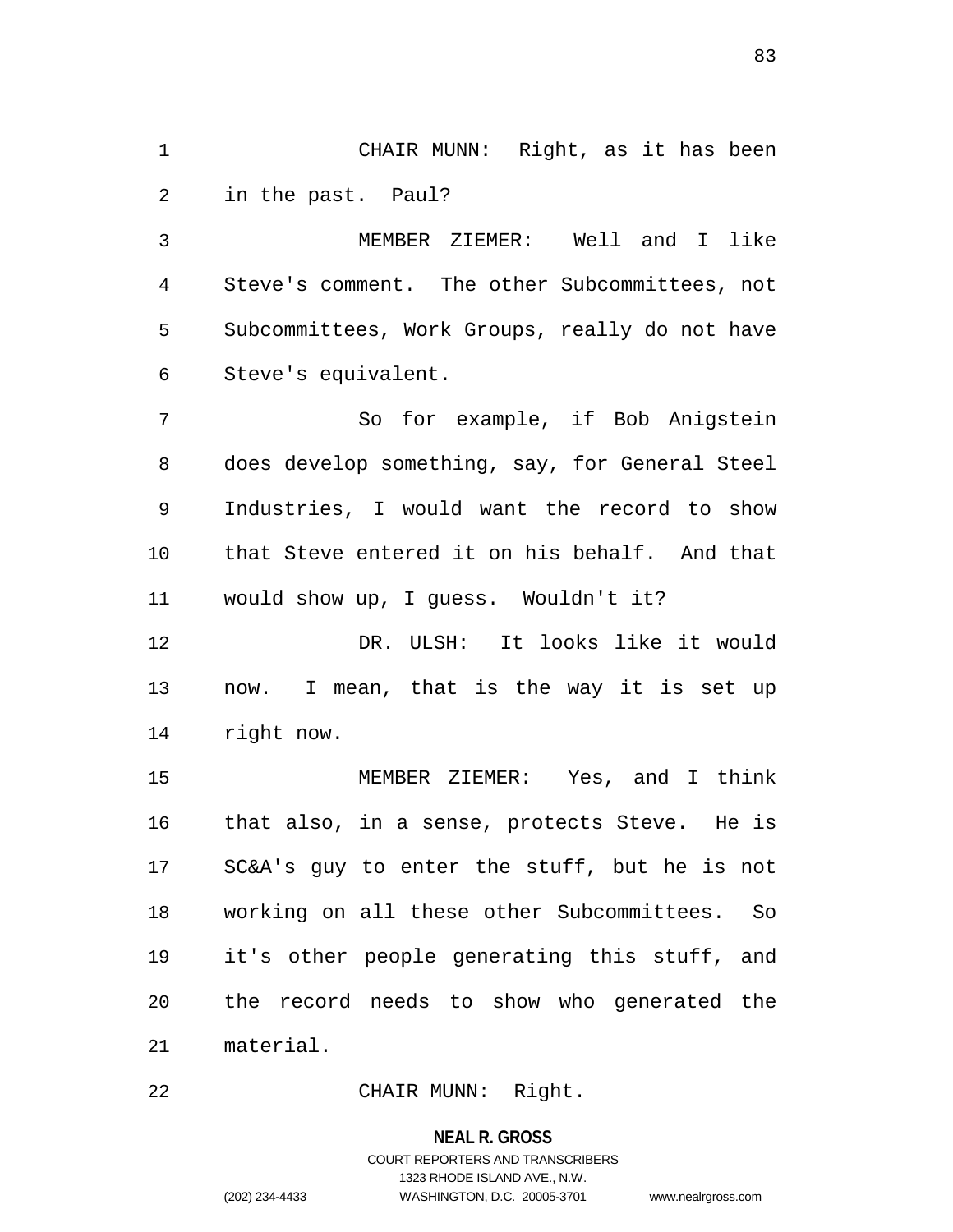DR. ULSH: So I think, to summarize, we are not requesting a change in the application for this issue right now. Is that correct? CHAIR MUNN: Not at this moment. It looks like we may need to expand it a little. But I didn't hear a request for any - - MR. OYEDIRAN: For the on behalf of, to come to that really quickly, you can only be on behalf of a user that is in your group. So currently, I am Brant. Pretend I am Brant. Brant can only see other NIOSH people. Everybody on this list is a NIOSH person. If you are an SC&A person, you can only see SC&A people. MR. MARSCHKE: But I can't see all the SC&A people. I mean, I can only see the SC&A people who -- MR. KATZ: So we can put in more names. MR. MARSCHKE: I mean, if you want

> **NEAL R. GROSS** COURT REPORTERS AND TRANSCRIBERS 1323 RHODE ISLAND AVE., N.W. (202) 234-4433 WASHINGTON, D.C. 20005-3701 www.nealrgross.com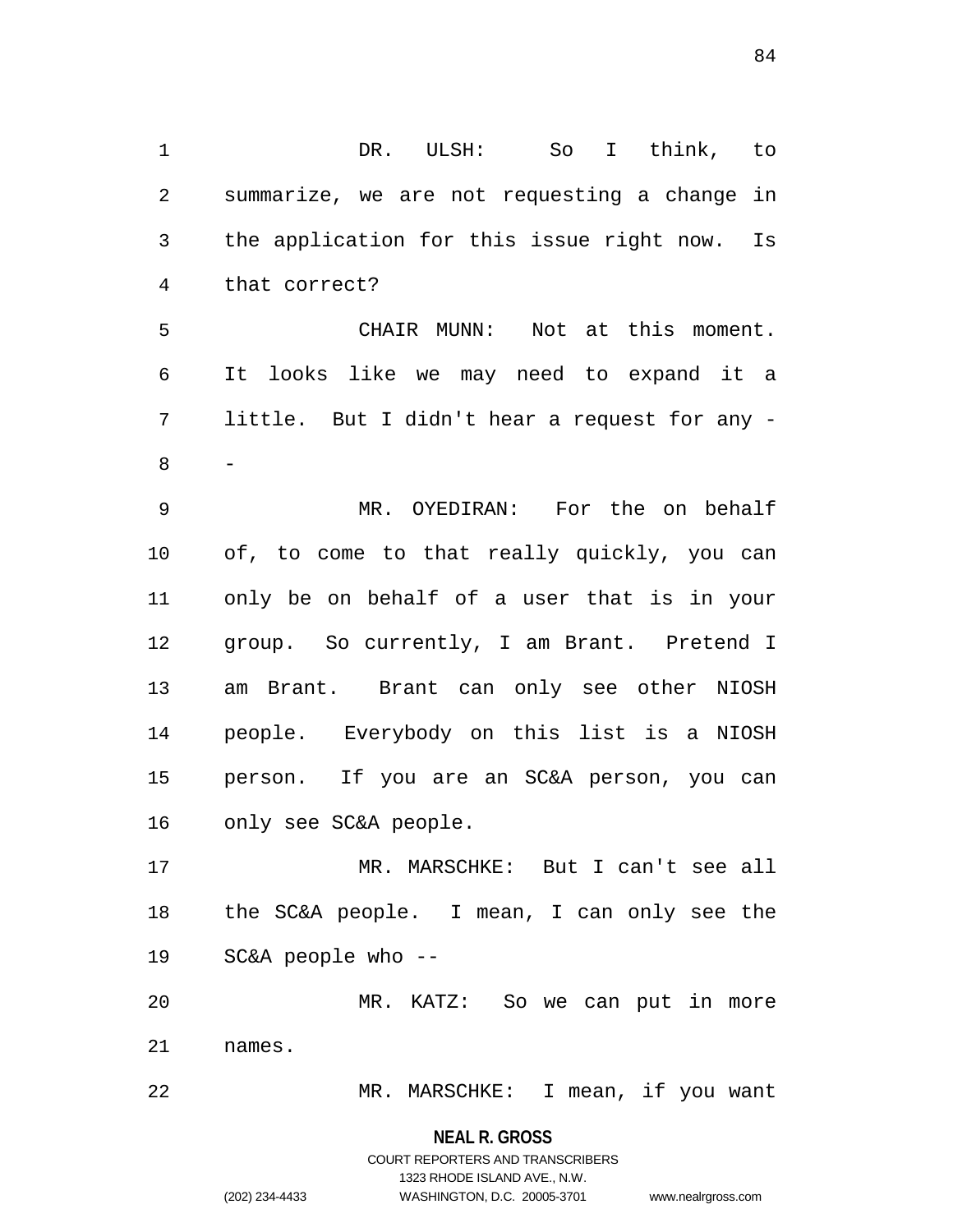to put in the whole SC&A directory, that is what you are going to end up doing.

 MR. KATZ: Well the whole SC&A directory doesn't -

 DR. ULSH: We'll put in the authorized users.

7 MR. MARSCHKE: It is not really authorized users. That is what we are getting at. Not all the authorized users -- not only the authorized users are going to be generating responses to findings. Like Ron Buchanan might generate a finding. Joyce Lipsztein may generate a finding. You know, anybody who works for SC&A can generate a finding, and they are not necessarily going to be an authorized user of this database.

 MEMBER ZIEMER: Well everybody can use the database.

 MR. STIVER: I'm not sure that -- (Simultaneous speaking.)

CHAIR MUNN: Wait. Everybody is

talking at the same time.

# **NEAL R. GROSS**

COURT REPORTERS AND TRANSCRIBERS 1323 RHODE ISLAND AVE., N.W. (202) 234-4433 WASHINGTON, D.C. 20005-3701 www.nealrgross.com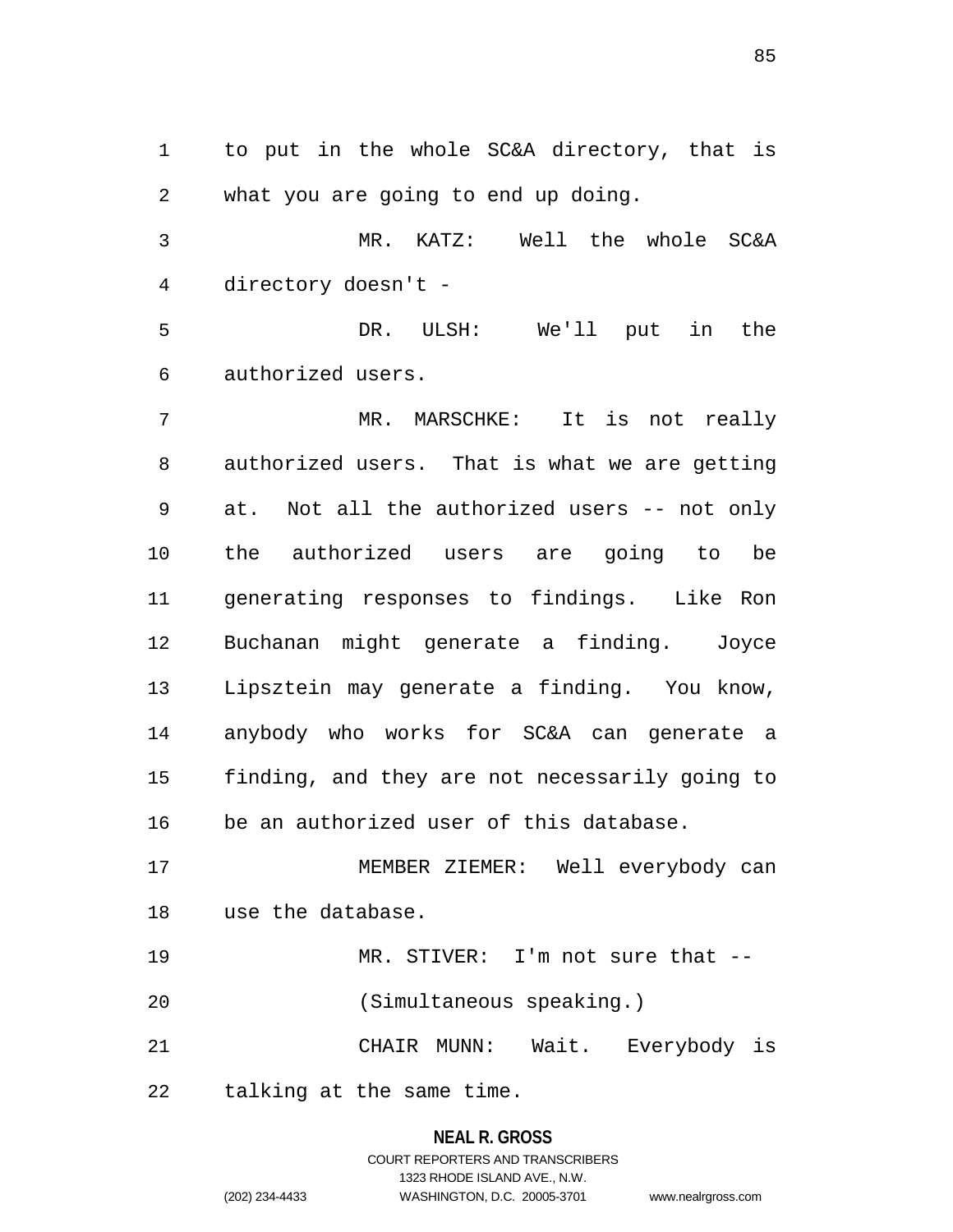MR. HINNEFELD: What are we trying to indicate by an on behalf of? You know, what is that?

 MR. MARSCHKE: It indicated who wrote the response.

 MR. HINNEFELD: Well now that is your take. There are kind of two different approaches. When you are changing a status and the meat and you are doing that on behalf of Wanda, you are essentially doing it on her authority.

 In other words, you have the authority to do that action because she gave you the authority to do that action. That's the way I used it a while ago. I said I want this response to go in the database. I ask an employee, put this in the database on my behalf. And so I gave them the authority to enter that.

 What you are talking about is identifying the commenter, filling in the name of the person who wrote the comment, who

#### **NEAL R. GROSS**

### COURT REPORTERS AND TRANSCRIBERS 1323 RHODE ISLAND AVE., N.W. (202) 234-4433 WASHINGTON, D.C. 20005-3701 www.nealrgross.com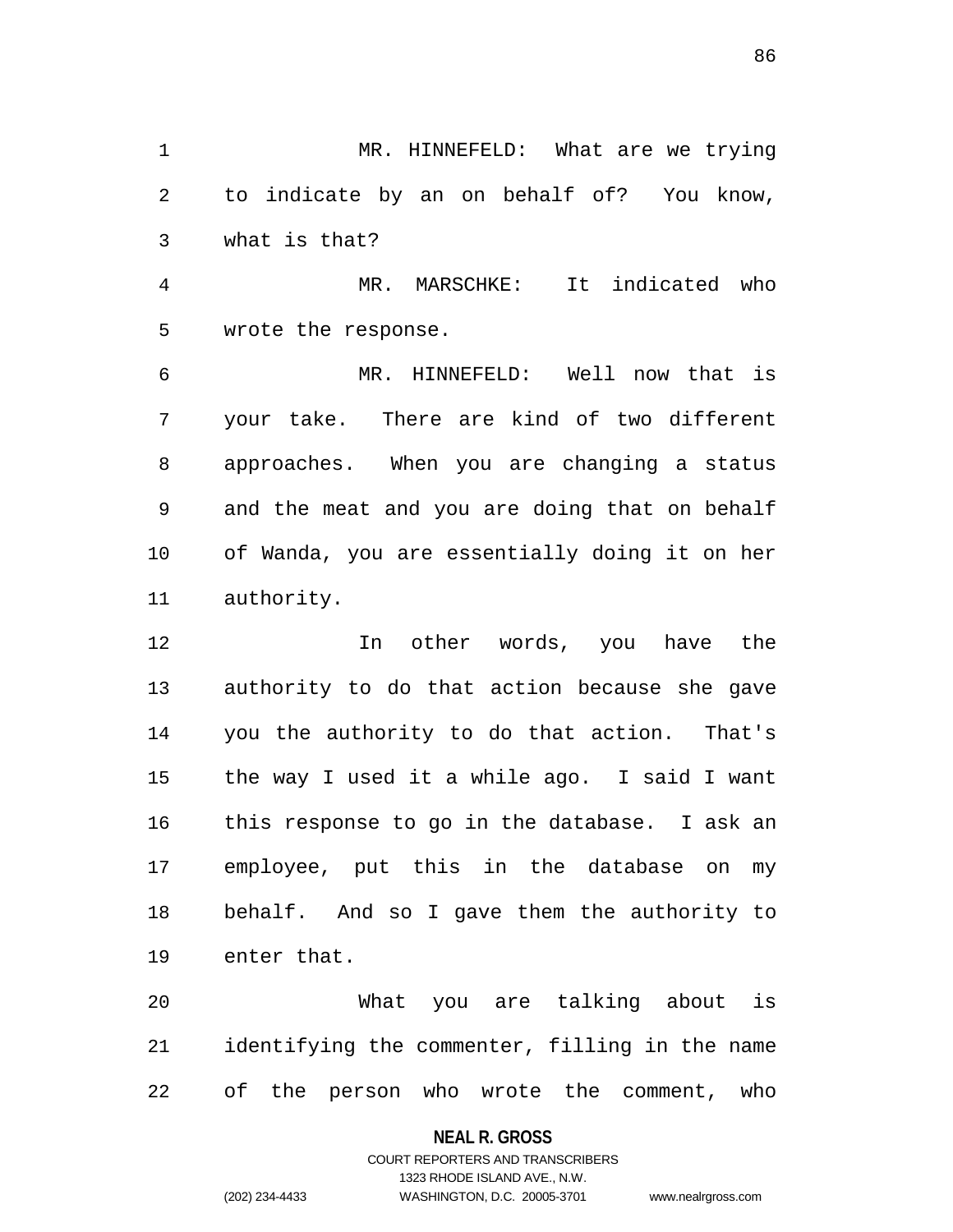originated the comment because presumably, I would think that presumably there is this a sort of SC&A imprimatur on the responses that go into the database, either because John said this one is good to go or because they said I feel like Hans is capable of writing a good response and so whatever Hans says is good to go.

 So presumably, there is a sort of institutional support for those items. So what we are getting here is in order to facilitate the discussion and resolution is to have the name of the commenter, which is a little different than, in my view, of on behalf of. Because to me on behalf of speaks of that person has given me the authority.

 MR. MARSCHKE: Well, let's go back. I mean, I am not talking really about this status change screen. I am talking really more about the comment change screen and entering the comments. I agree with you

CHAIR MUNN: The authority, yes.

#### **NEAL R. GROSS**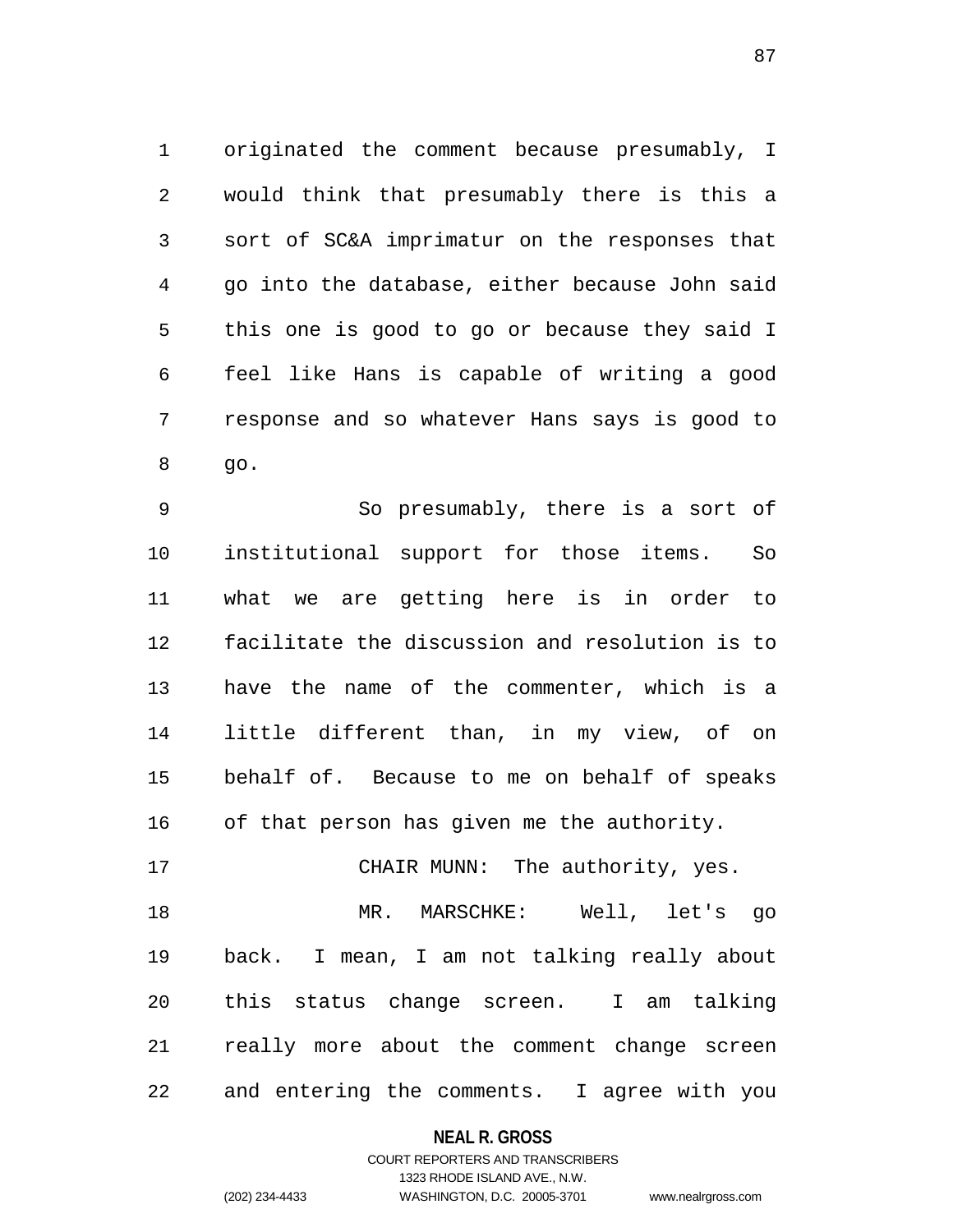wholeheartedly on the status change screen it should be on behalf of Wanda or somebody else on the Subcommittee.

 I mean, the original intent of having two individuals identified was to identify who actually put it into the database and who actually made the comment. And that was what came out at the database development meeting that we held back in March.

 MR. HINNEFELD: I missed that. MR. MARSCHKE: And you -- which you weren't -- now your interpretation is a different interpretation, but it really wasn't the, if you will, the design spec.

 MR. HINNEFELD: Well, then I should have just kept my mouth shut.

(Simultaneous speaking.)

 DR. ULSH: We talked about it in both contexts. So we need to sort it out and interpret it in terms of how do you want the database to act. I mean, if there is an issue here that needs a change to the database, then

**NEAL R. GROSS**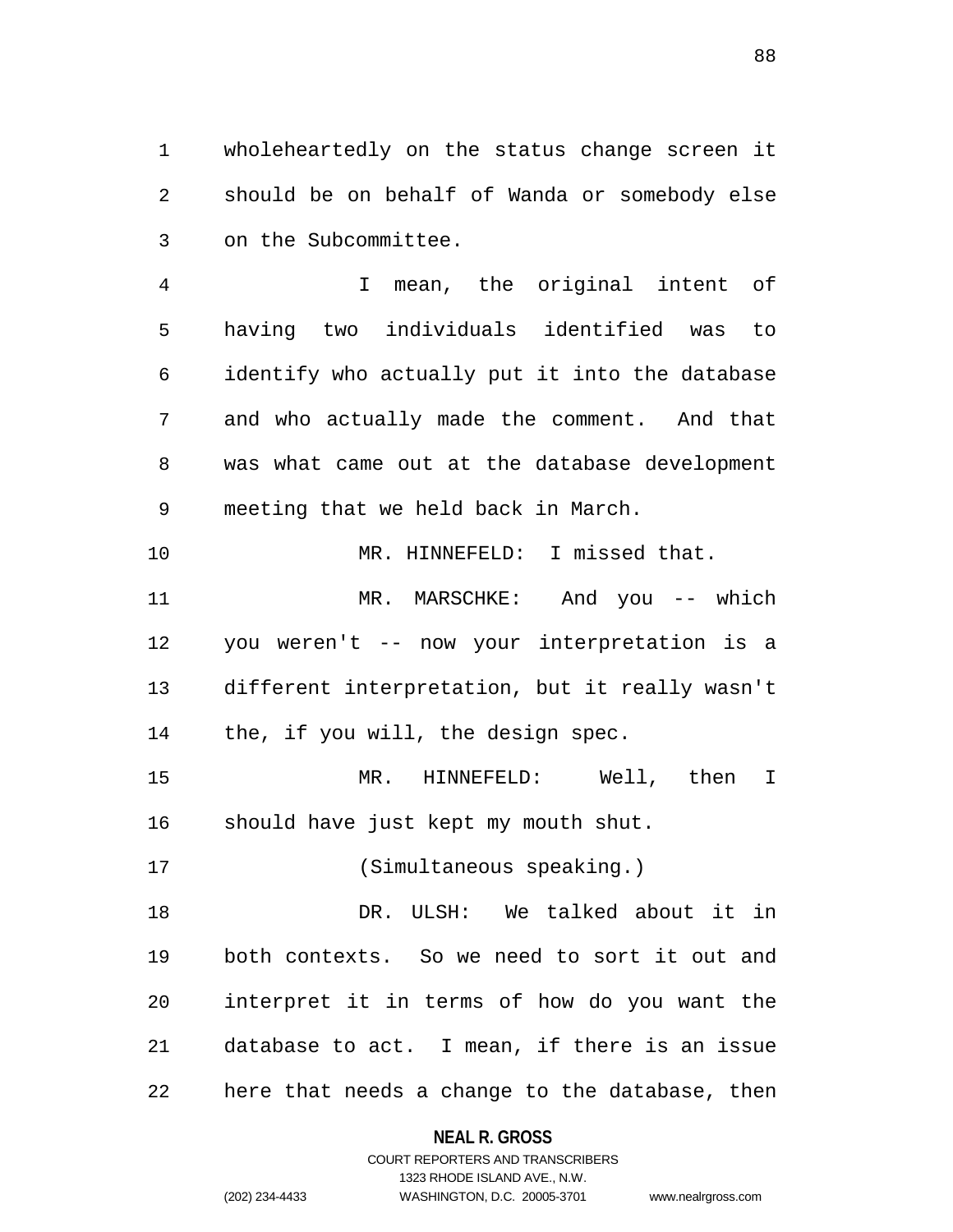let's figure out what it is and get it done.

 CHAIR MUNN: There is an article that you have on the screen right now, which is a good example, I think. That gives us the name of the author of the information that has gone onto it. And it also gives us the name of the person who put the information on there. It says Brant put the information on there, and it says the data is from Anigstein. So if we use that particular format, it should clarify our issue. Shouldn't it, Steve? Don't you think? MR. MARSCHKE: If you want to go with that format, that is kind of the way we had been doing it, you know, previously. And that is basically just typing it in, brute force typing it in every time. And that is the way we have been doing it. And if we want to go that way, then really you don't need an on behalf of. I mean, from that perspective, you don't need an on behalf of identifier.

MR. STIVER: Steve, at the front

**NEAL R. GROSS**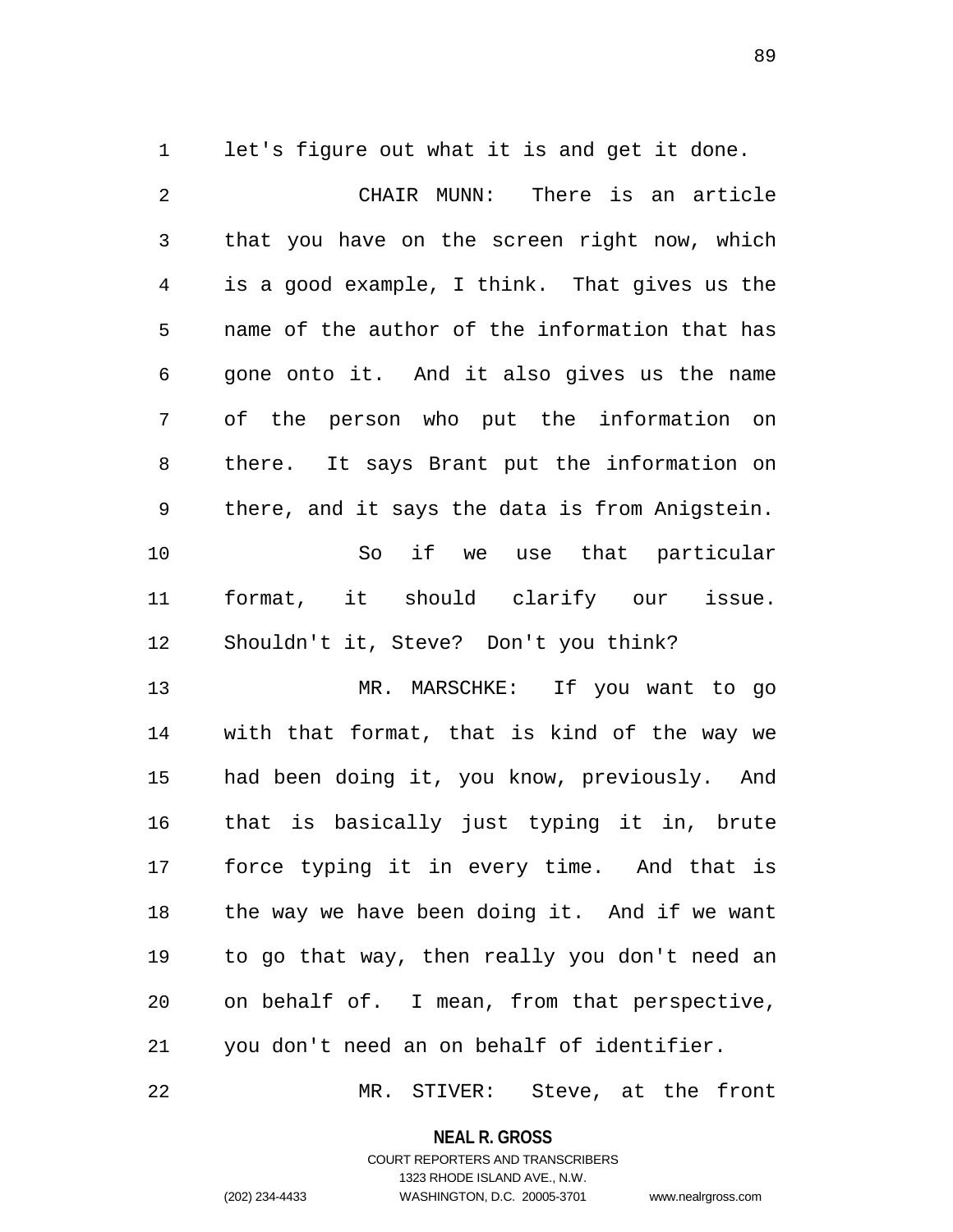of the meeting, as I recall, this was kind of a QA issue. Sometimes that information was being put in, and other times it wasn't. MR. MARSCHKE: That's right. MR. STIVER: So we wanted to have some kind of methodology where you could identify, in this case, the permissions, the authority but also who the original commenter  $9 - -$  MR. MARSCHKE: If you have it like it is up there on the screen now with Bob Anigstein in parentheses in the message field, there is no guarantee that somebody is going to always write that in to the message field. 15 CHAIR MUNN: Right. MR. STIVER: And at the time, we didn't have identified users. It was just an unidentified SC&A user or unidentified OCAS user, and so you didn't really know who was putting those in. MR. MARSCHKE: So a lot of times when you would find out somebody would, you

> **NEAL R. GROSS** COURT REPORTERS AND TRANSCRIBERS

1323 RHODE ISLAND AVE., N.W. (202) 234-4433 WASHINGTON, D.C. 20005-3701 www.nealrgross.com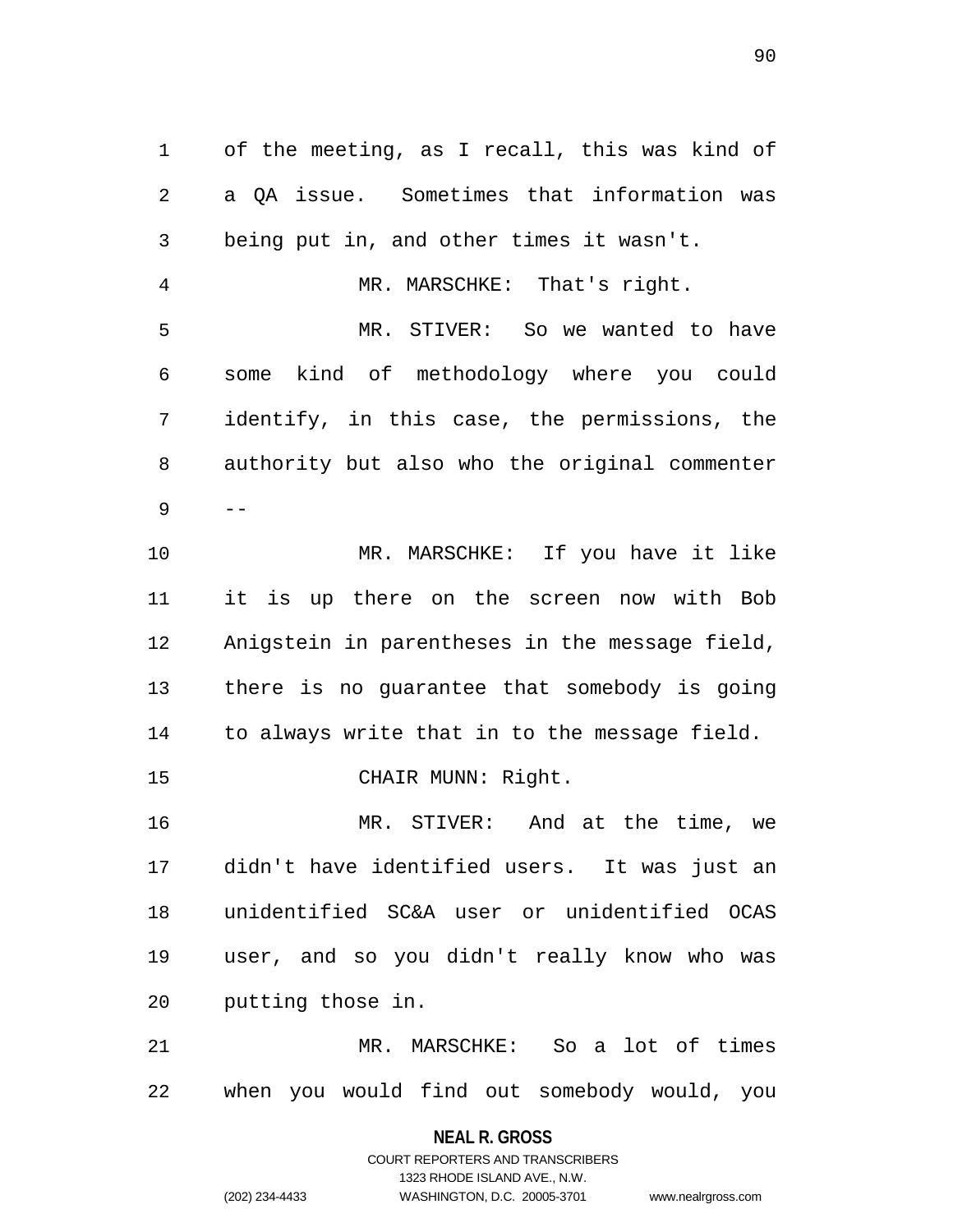know whoever enters this then would end up being like we would think that Brant was responsible for this because it is basically from him. But in reality, it is not. It is not his response. He just happened to type it in.

CHAIR MUNN: Yes, Paul?

 MEMBER ZIEMER: Well there are really two issues I think that Stu kind of clarified that. Who is giving the authority to put the data in?

 For example, if Bob generated something, initially someone at SC&A must have authorized that. That becomes SC&A's position. Right?

 So the authorization has to do with something about by whose authority something was done, as opposed to the information about who generated the material. When you are here in the meeting and you enter something on Wanda's authority, it still might be something generated by maybe Dick

### **NEAL R. GROSS**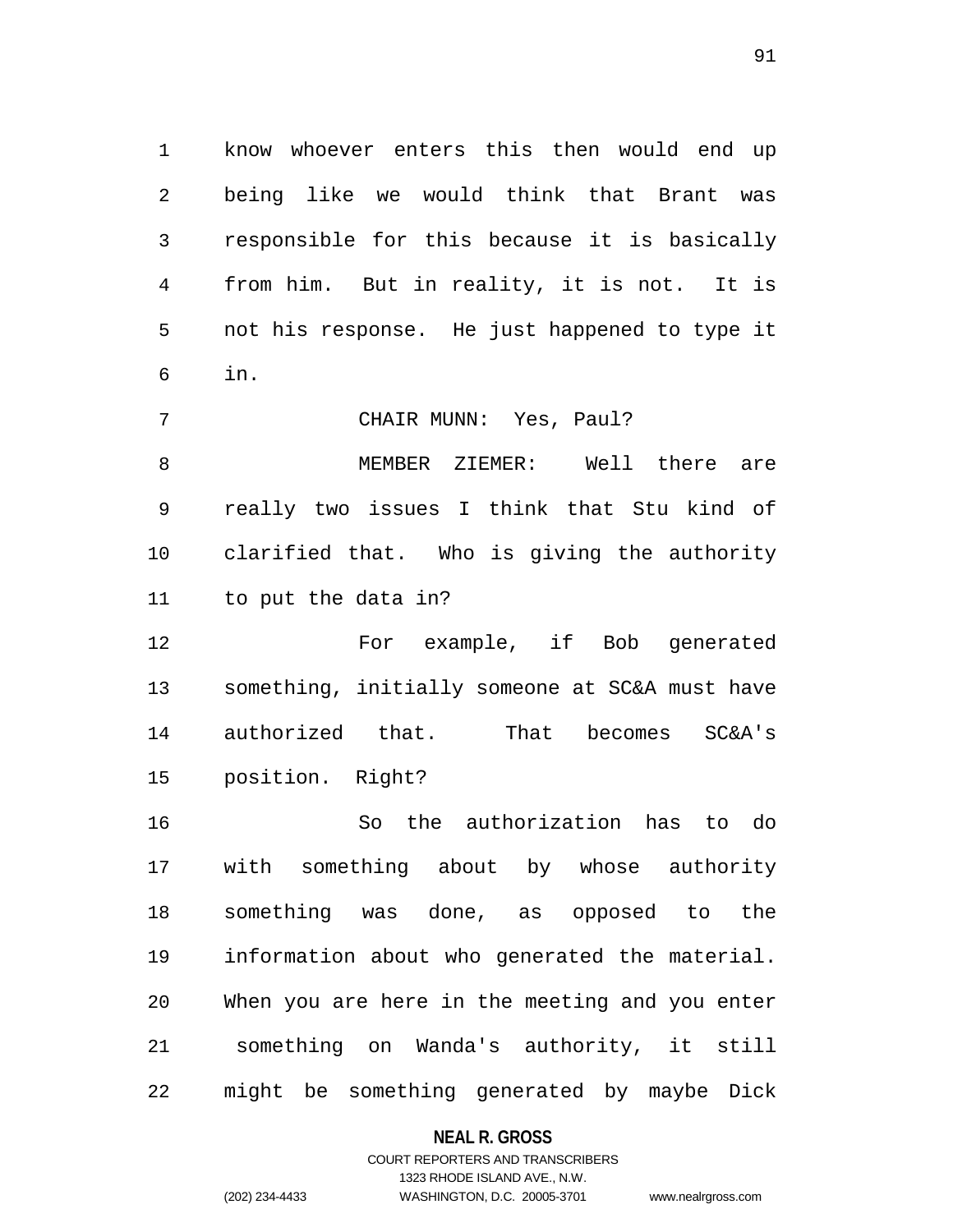Lemen had some wording and we adopted it and Wanda gave you the authority to put it in.

 So there is a difference between by whose authority and who generated the information.

 CHAIR MUNN: Well there is also the fact that often you encounter a situation where the comment that is going in there has not been generated by a single person. It is the result of much conversation that has gone on and it is the general consensus of, for example, SC&A. It is the general consensus of the Subcommittee It is the general consensus of the Agency. In which case, no specific name is required.

 But in cases where we are essentially reporting out from some authority's White Paper, for example, as to what the resolution or what the issue happens to be, then it seems to be not a necessary thing but an advantageous thing to have that individual's name there. I would not think

#### **NEAL R. GROSS**

## COURT REPORTERS AND TRANSCRIBERS 1323 RHODE ISLAND AVE., N.W. (202) 234-4433 WASHINGTON, D.C. 20005-3701 www.nealrgross.com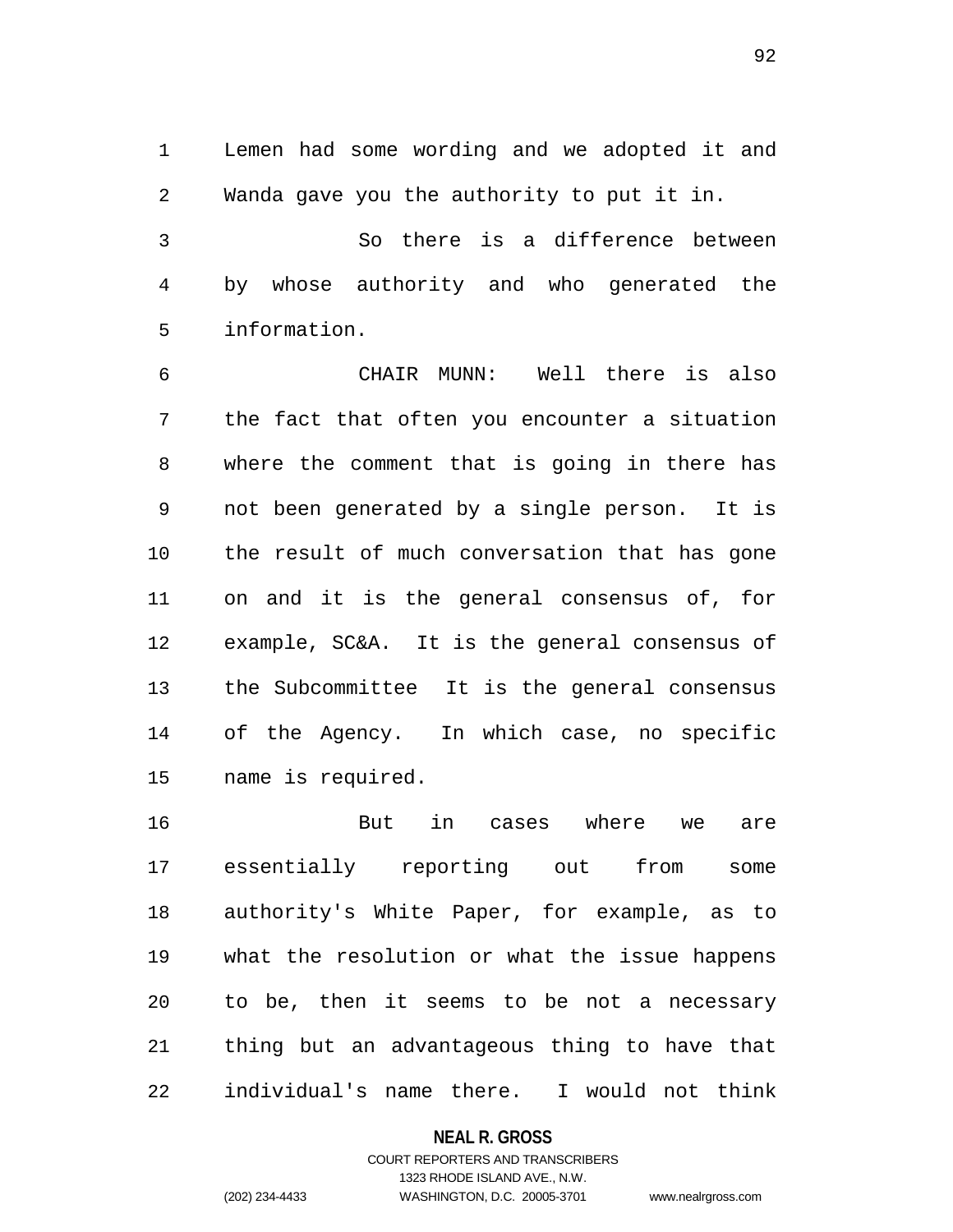that would ordinarily be the case.

 I would think it would ordinarily be SC&A says this. NIOSH says this.

 MR. MARSCHKE: But the thing though, Wanda, that is why we usually start off with SC&A and then we put in parentheses, you know, Steve Ostrow, or Bob Anigstein or Steve Marschke or whoever because it is SC&A's position. But it really comes more down to a tracking point of view is, you know, I want to be able to look at the comments or look at the messages and be able to say, oh, okay. The one I happen to show on the screen now is Steve Ostrow. So when I get a response back from NIOSH, I know to go to Steve Ostrow to say look at this response and see whether or not it addresses your concern. If he is not identified in the previous SC&A interchanges, if he is just identified as SC&A, I am sometimes scratching my head saying well who made the original finding and who is responsible for this.

#### **NEAL R. GROSS**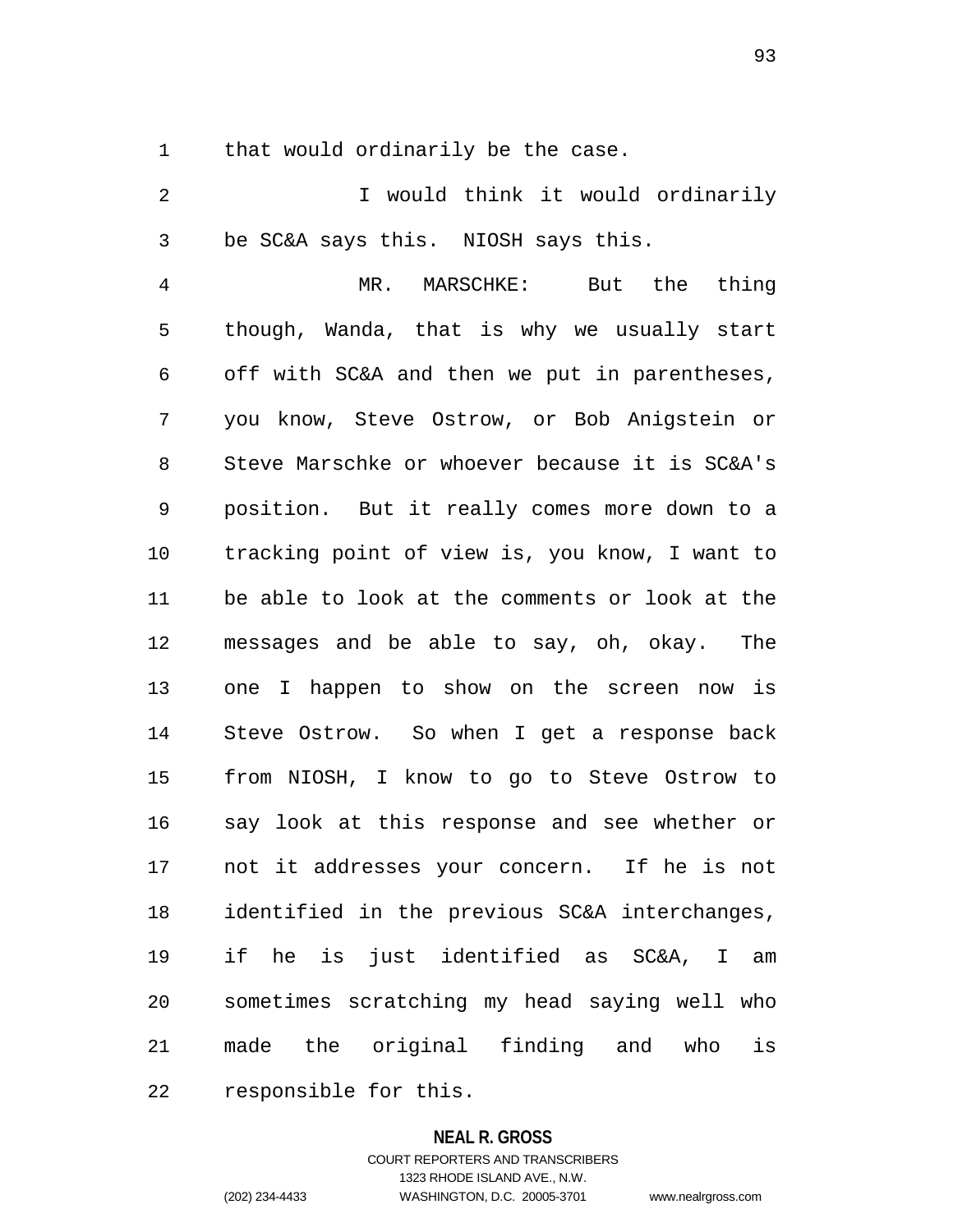So it is more -- it kind of grew out of just for my own convenience, I wanted to be able to keep track of who is making these responses so I can go back to them. Because sometimes there is a great deal of delay between the time the finding is opened and the finding is finally closed. So it could be a couple of years and during that time period, we want to keep track of who wrote the initial finding. DR. ULSH: And it seems to me that that is really going to be the most appropriate use for the on behalf of feature.

 Because anytime a status changes, it's going to be on behalf of the chair of the --

 MR. STIVER: You never really need to keep of track of it. It is understood that the authority is coming from --

 DR. ULSH: The way this is going to play out in practice is SC&A has a lot of people who generate comments but not all those people are going to know how to use this

#### **NEAL R. GROSS**

COURT REPORTERS AND TRANSCRIBERS 1323 RHODE ISLAND AVE., N.W. (202) 234-4433 WASHINGTON, D.C. 20005-3701 www.nealrgross.com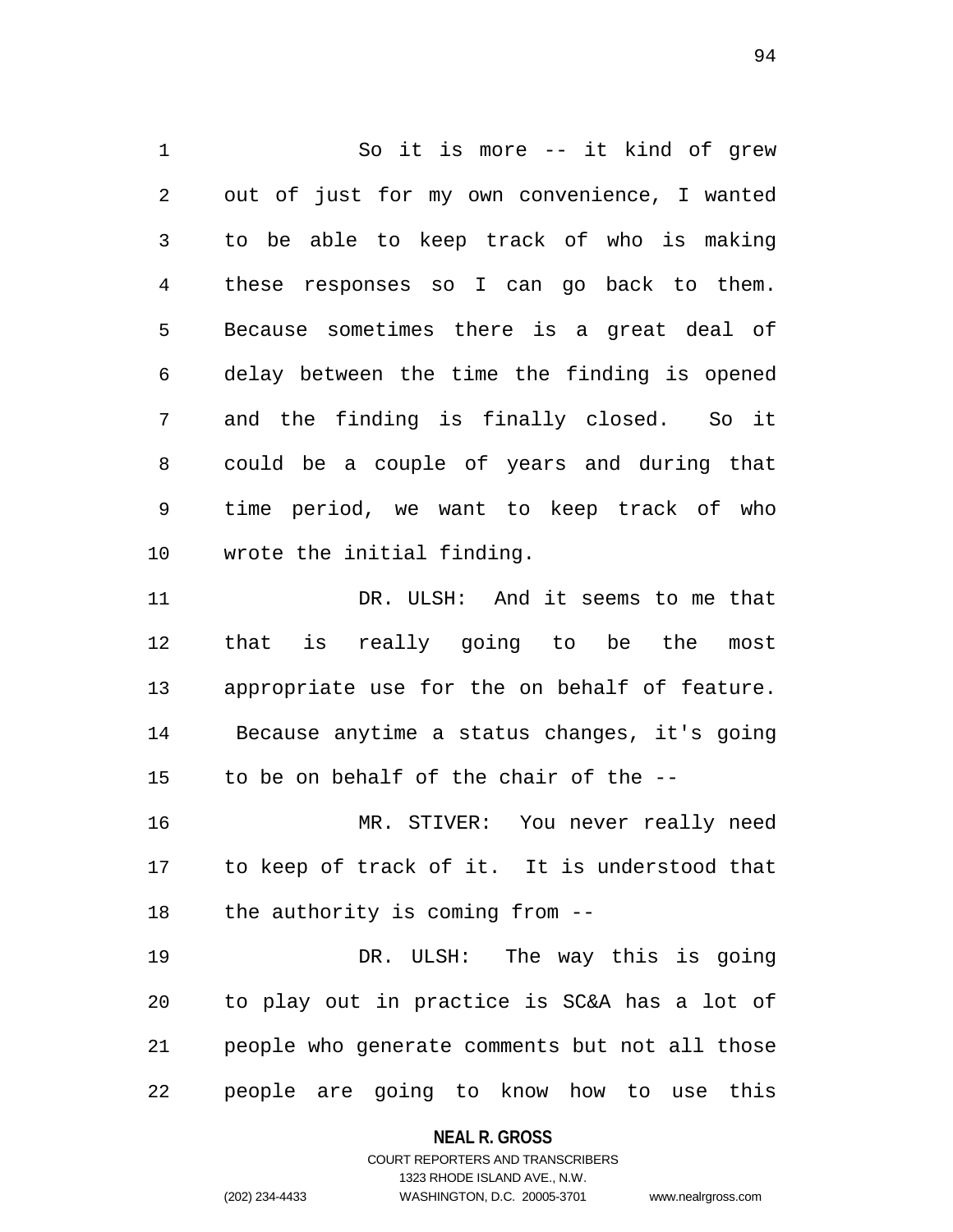database and they are going to come to Steve and say hey, put this comment in. And Steve will type it in.

 The same thing on the ORAU side. Elyse Thomas is going to know how to do this and someone is going to make a response. She can put it in and track who the originator was. That is the way it is going to play out. So maybe that on behalf of, if Bob Anigstein comes to Steve Marschke and says here is my comment, then Steve will log in as him, type in a comment on behalf of Bob Anigstein. That seems to me the way this will work.

 MR. STIVER: Seems reasonable. The only problem I see is that just to have a complete listing available for Bob and people to be commenters. So maybe we should have some ability to write in a name for somebody. MR. KATZ: It's easy to solve. We can get a complete listing in there as a drop-down list so you don't have to write it in.

> **NEAL R. GROSS** COURT REPORTERS AND TRANSCRIBERS

1323 RHODE ISLAND AVE., N.W. (202) 234-4433 WASHINGTON, D.C. 20005-3701 www.nealrgross.com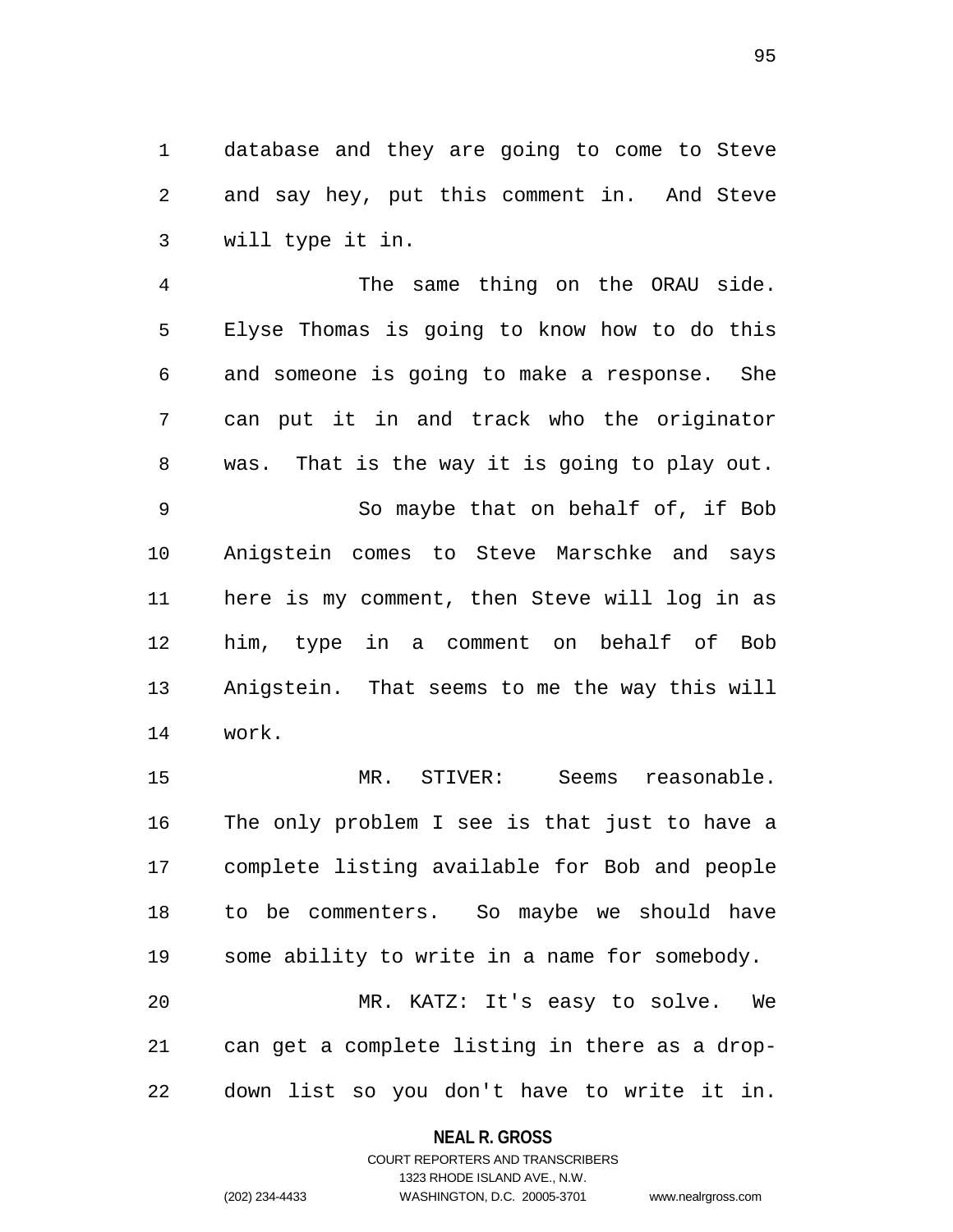Right?

| 2  | MR. OYEDIRAN: Right.                          |
|----|-----------------------------------------------|
| 3  | MR. KATZ: So you supply a list of             |
| 4  | everyone who writes technical comments. It's  |
| 5  | not all of SC&A. It is actually a subset of   |
| 6  | SC&A, and we will have that list in there.    |
| 7  | MR. HINNEFELD: It can be fixed at             |
| 8  | the time. A new person makes a comment who    |
| 9  | hasn't before, you just let us know and we'll |
| 10 | add that name.                                |
| 11 | MR. KATZ: We'll add that name.                |
| 12 | MR. STIVER: Call or whatever and              |
|    |                                               |
| 13 | say we have got to add this person to the     |
| 14 | list.                                         |
| 15 | MR. HINNEFELD: Sorry I caused a               |
| 16 | problem.                                      |
| 17 | Okay, everybody<br>CHAIR MUNN:                |
|    | 18 understands what we are doing except me.   |
| 19 | That's good. That means we are clear. Okay.   |
| 20 | MR. OYEDIRAN: Okay, I wanted to               |
| 21 | go to the search. The search is very similar  |

# **NEAL R. GROSS**

|                | COURT REPORTERS AND TRANSCRIBERS |                    |
|----------------|----------------------------------|--------------------|
|                | 1323 RHODE ISLAND AVE N.W.       |                    |
| (202) 234-4433 | WASHINGTON, D.C. 20005-3701      | www.nealrgross.com |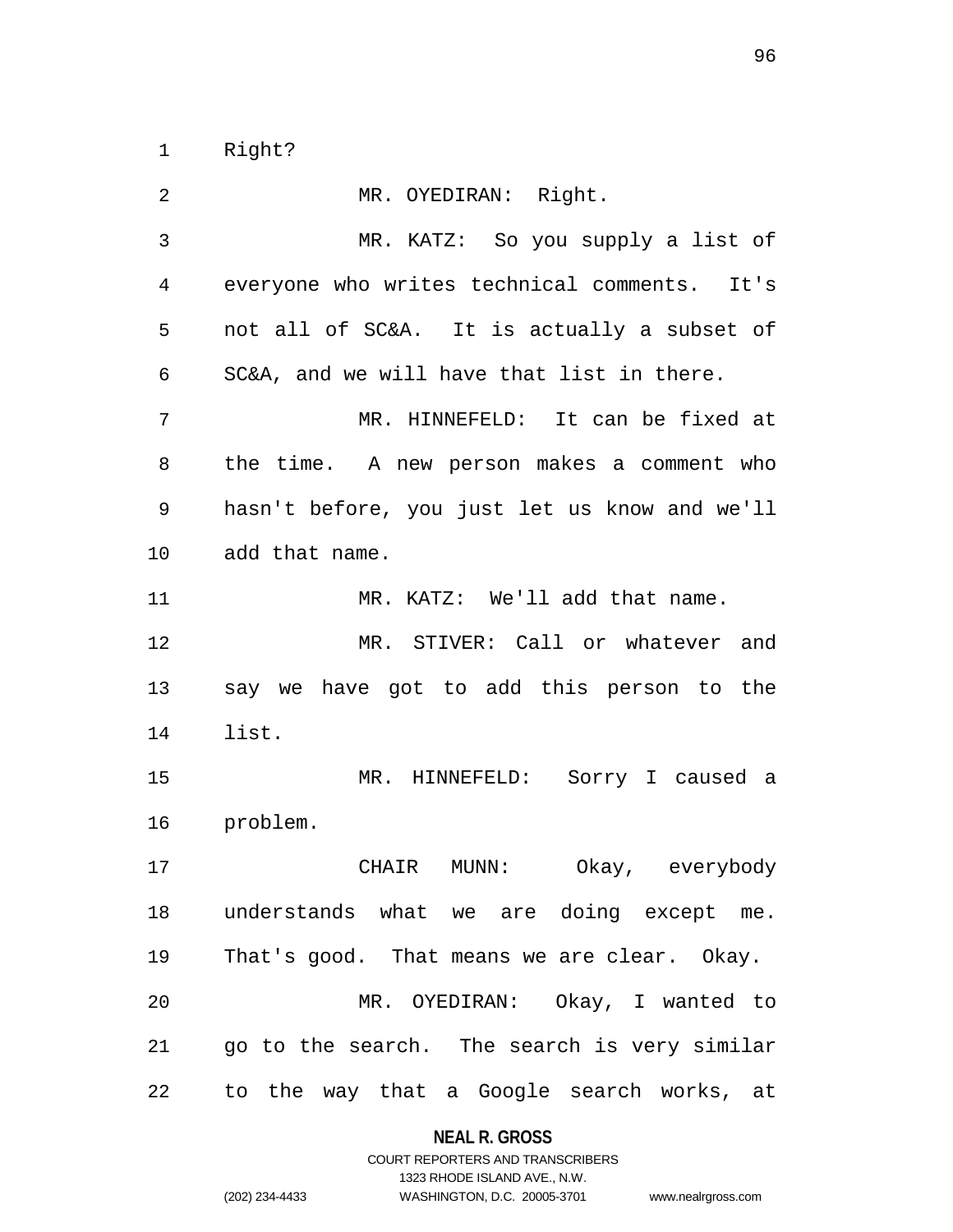least the way I wrote it, but it currently only -- I believe I wrote this two months ago, so some of these things are not completely on the top of my head.

 The search items it allows you to search on are the title and anything that is part of the message or comments in there. So for instance if I wanted to search, this will bring us back up for us. But just this phrase right here, it will take me to a search screen that brings me to -- this looks a little weird because of the resolution. To make it larger up there, I had to zoom in. This will take you to -- I'll show you what -- a better example of what it looks like. This is a better example of what it looks like normally. It will take you to the message or the documents that has that information in it.

 So as I said before, it takes us to the place where we found that text in there. You can also search by the title. So let's say we wanted to search on this, this

#### **NEAL R. GROSS**

COURT REPORTERS AND TRANSCRIBERS 1323 RHODE ISLAND AVE., N.W. (202) 234-4433 WASHINGTON, D.C. 20005-3701 www.nealrgross.com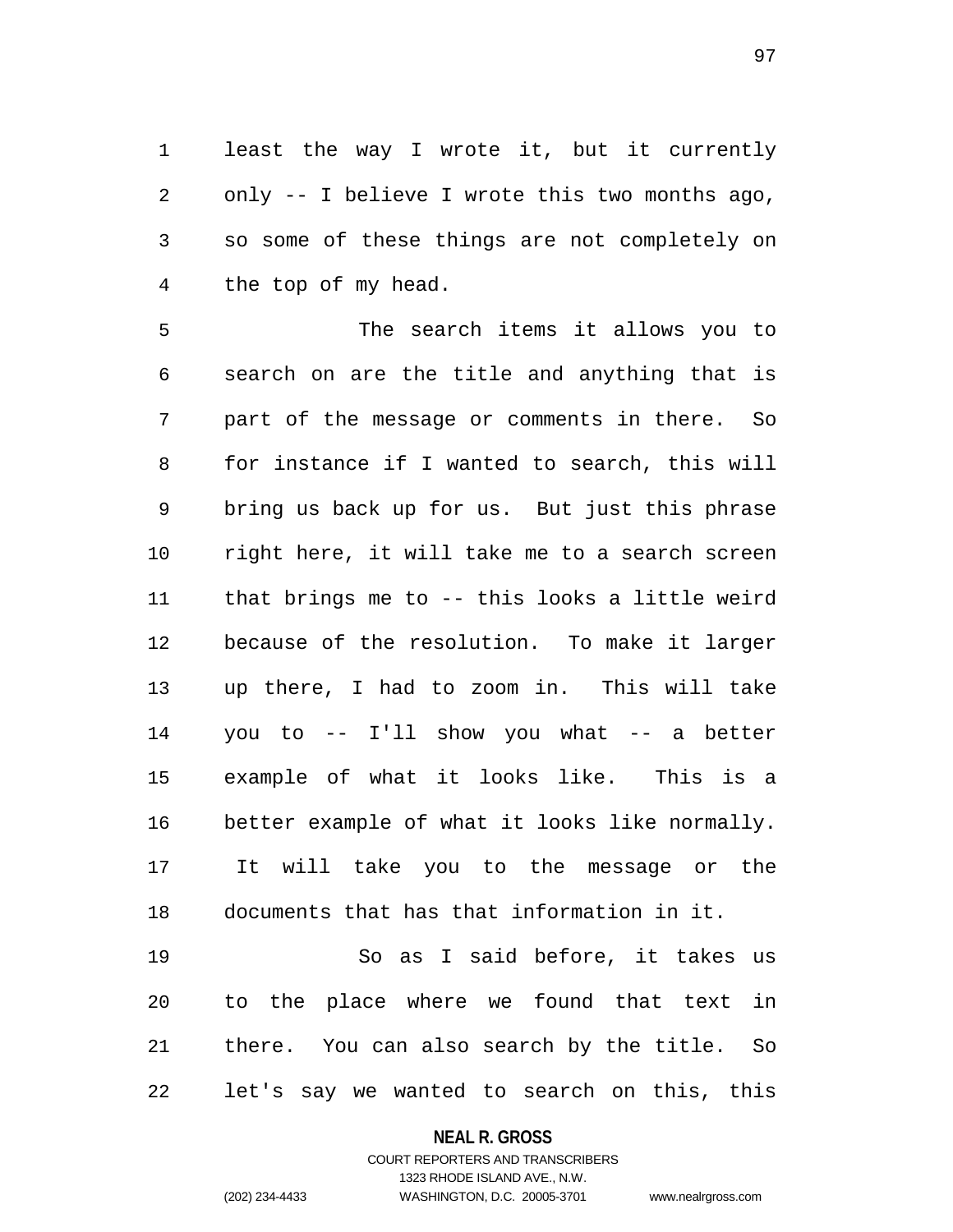TBD. It will bring us to this, and it will bring us anyplace that information is -- that document's name is in.

 And it will also give you a message search. It gives you two different searches. So it allows you to give a message search and lets you search anything that is relating to that document.

 So if you ever do run into some issues and a name is mentioned, the gentleman's name --

MR. STIVER: Anigstein.

 MR. OYEDIRAN: How do I spell that?

MR. STIVER: A-N-I-G-S-T-E-I-N

MR. OYEDIRAN: S-T-I-E-N?

17 MR. STIVER: No, E-I-N.

 MR. OYEDIRAN: E-I-N. Believe it or not, it -- I cannot find -- well maybe it is in the message. And it is mentioned in the message. And it is mentioned in these two messages and somewhere in here. After digging

**NEAL R. GROSS**

### COURT REPORTERS AND TRANSCRIBERS 1323 RHODE ISLAND AVE., N.W. (202) 234-4433 WASHINGTON, D.C. 20005-3701 www.nealrgross.com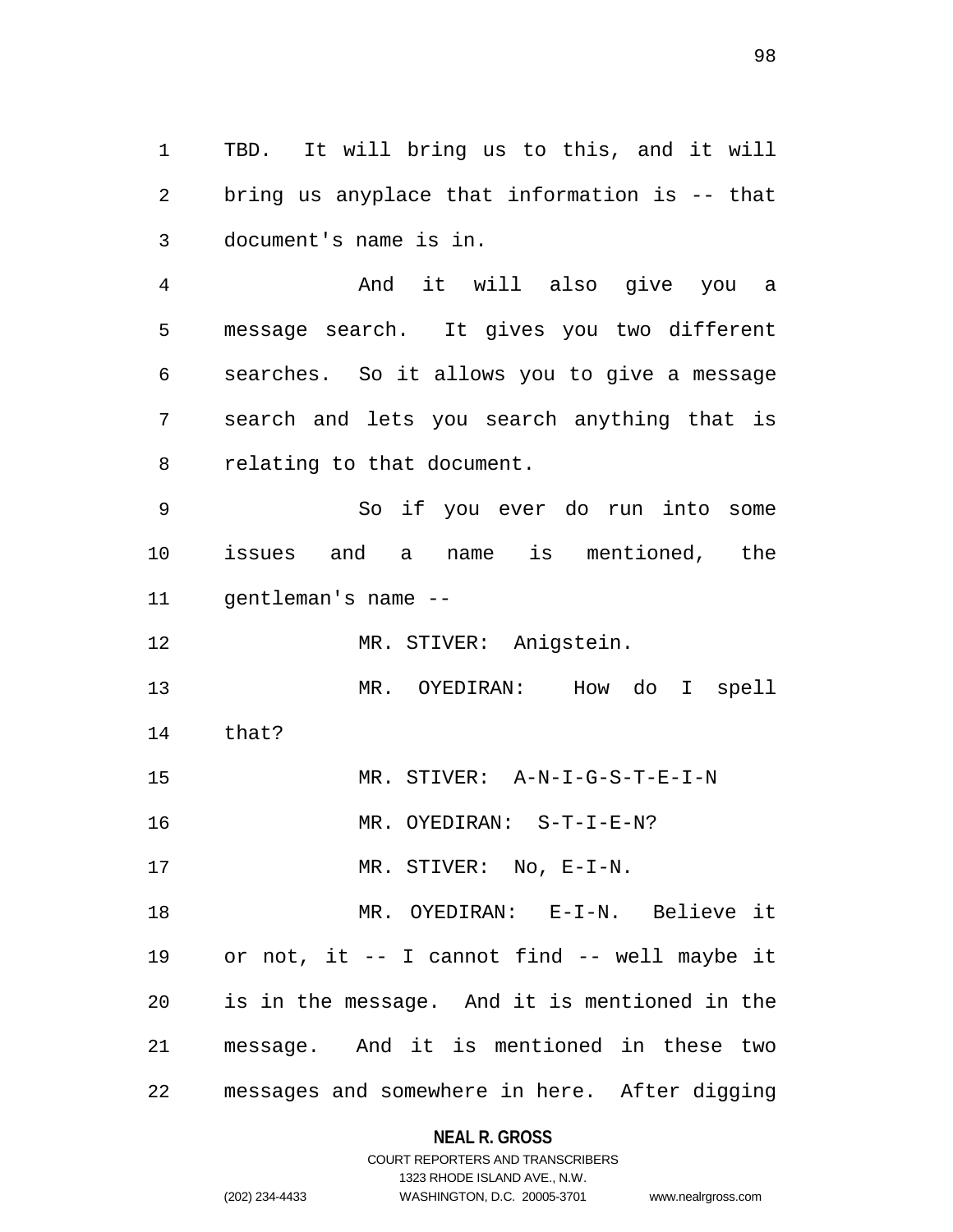through for a while it will lead you to where you are looking for.

 That is how the search works. The search is just very similar to Google search, but it only does it for messages and document information. It also can let you do partial document information. So if I wanted to do TIB-010, I don't believe that actually exists, but it gets everything in there that has that TIB-010 in it and any messages that are dealing with that as well.

 So you can also search because here is we have an OTIB that is TIB-0010 but it will help you along the way.

CHAIR MUNN: That's great.

 MR. STIVER: That's kind of interesting. I typed in TIB-24 and I get some other things that don't seem to be related here.

 MR. OYEDIRAN: There is going to be -- what it is going to have to do because algorithmically it is going to have to try to

#### **NEAL R. GROSS**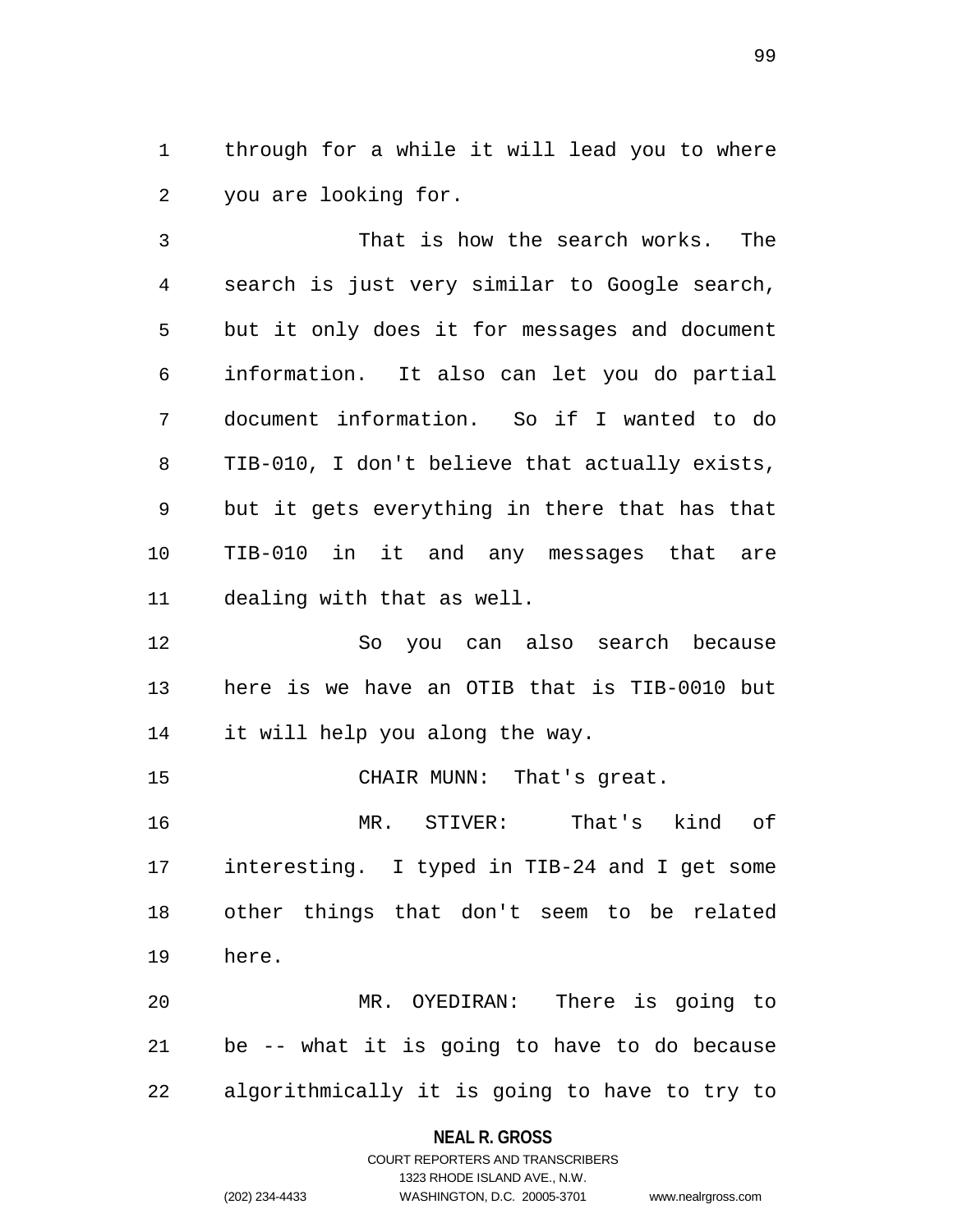guess what the statistical likelihood of what you're aiming for. So it is going to grab a lot of information. And some of that information may be necessary and some of it might not be.

 The better, the more clear and the more exact you are, the better your searches are going to be, just as -- like as in Google. But the more broad you are, the less precise it is going to be.

 MR. STIVER: Because I get something -- PER-011, which has nothing whatsoever to do with TIB-24 in terms of the characters.

 MR. OYEDIRAN: Well you are going to have those characters mentioned somewhere in the message or --

 MR. STIVER: In the title there is MR. KATZ: It could be in the body

of the document, though. Right?

MR. OYEDIRAN: Right.

**NEAL R. GROSS**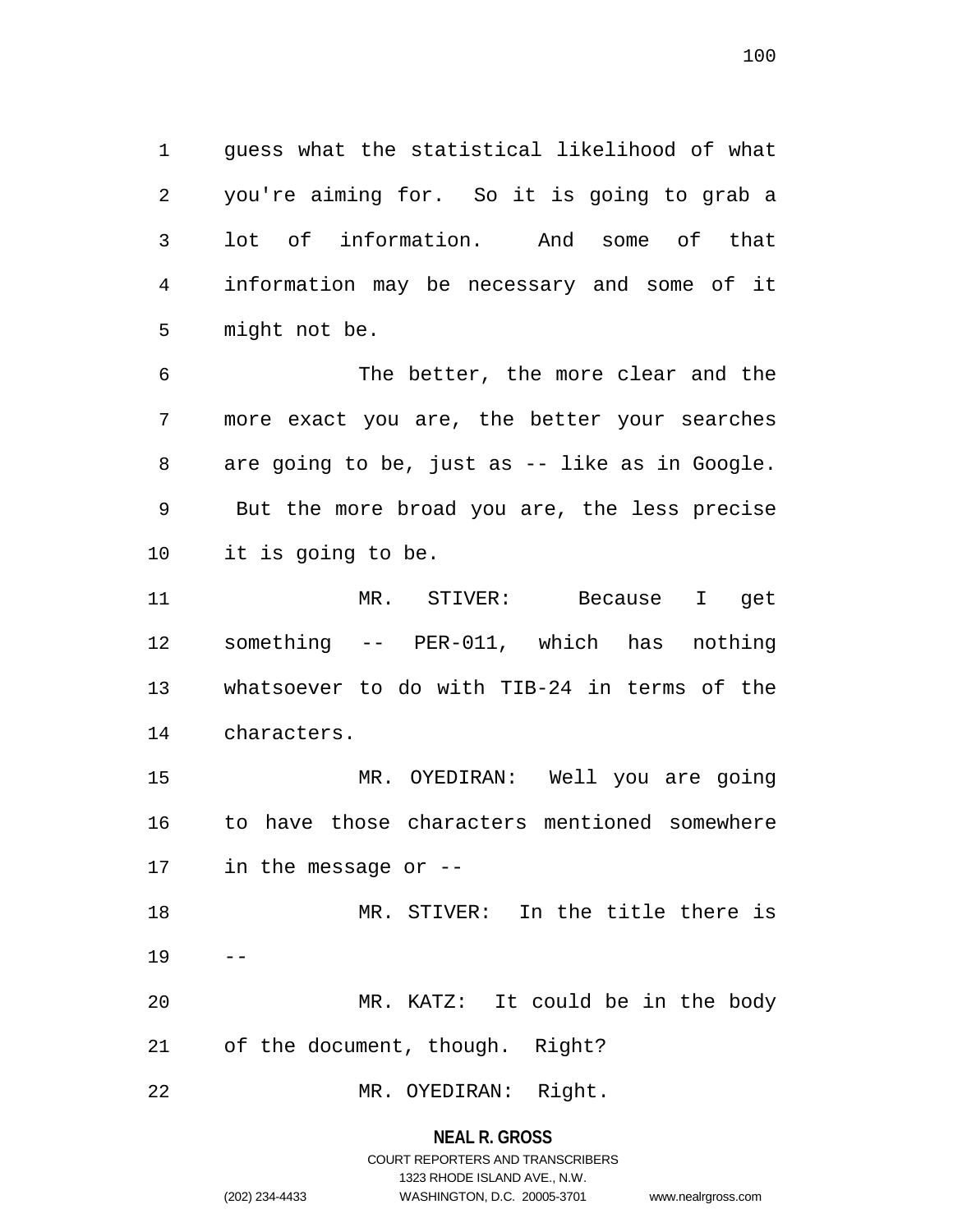MR. KATZ: Yes, you have to open it up and look.

 MR. STIVER: All right, that makes sense then.

 MR. OYEDIRAN: So I mean, it just gives you a robust search. One is honed towards the documents, and the other one is honed towards the messages and responses. So that is just where it gives you that.

10 So somewhere in there it is going to give you something that will pull information that may or may not be relevant, but it also ranks your relevance. So your most relevant, based on what you were searching, goes to the top and disambiguation from there.

 MR. STIVER: So now we know how Google does their search engines.

 MR. OYEDIRAN: I am actually doing my graduate research on Google search engine right now. So I decided to bring in a little of that. Sorry.

### **NEAL R. GROSS**

COURT REPORTERS AND TRANSCRIBERS 1323 RHODE ISLAND AVE., N.W. (202) 234-4433 WASHINGTON, D.C. 20005-3701 www.nealrgross.com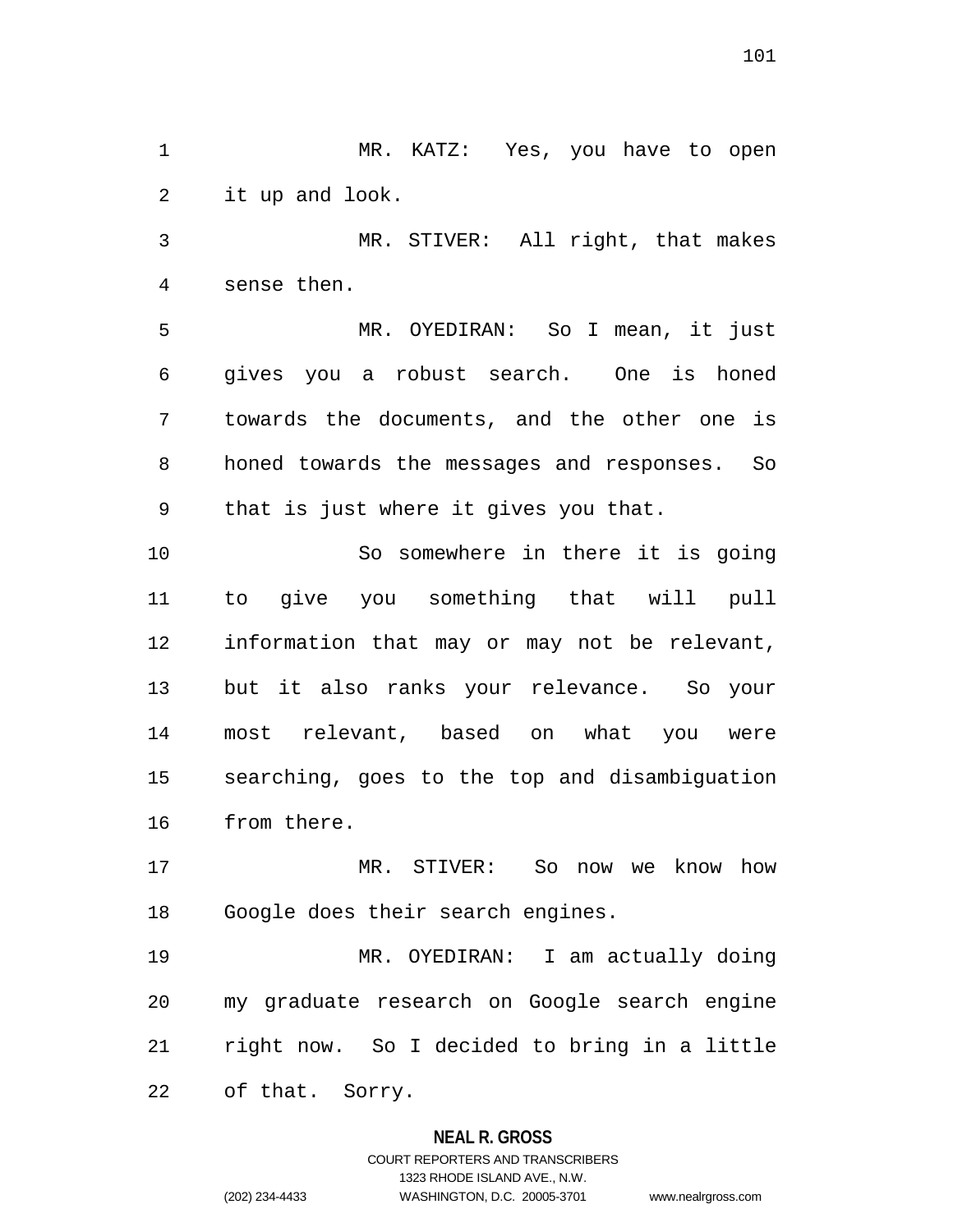CHAIR MUNN: Great. Well done. MR. OYEDIRAN: The other thing I will bring to your attention. I guess since we are covering, we have talked about editing statuses. We have talked about editing responses, I believe. Adding a finding, just to show you, the edit status, edit message, and all of these, basically all work off the same piece of information, the same page, which allows you to give the relevant information. It gives you a Rich Text box so you can format it very similar to Word documents. It even allows you to copy and paste from Word and then format it, based on your Word documents. It allows you to attach attachments to responses and messages, if necessary.

 MR. KATZ: So can you copy and paste from other compatible --

MR. OYEDIRAN: Yes.

MR. KATZ: -- like Excel or

whatever?

### **NEAL R. GROSS**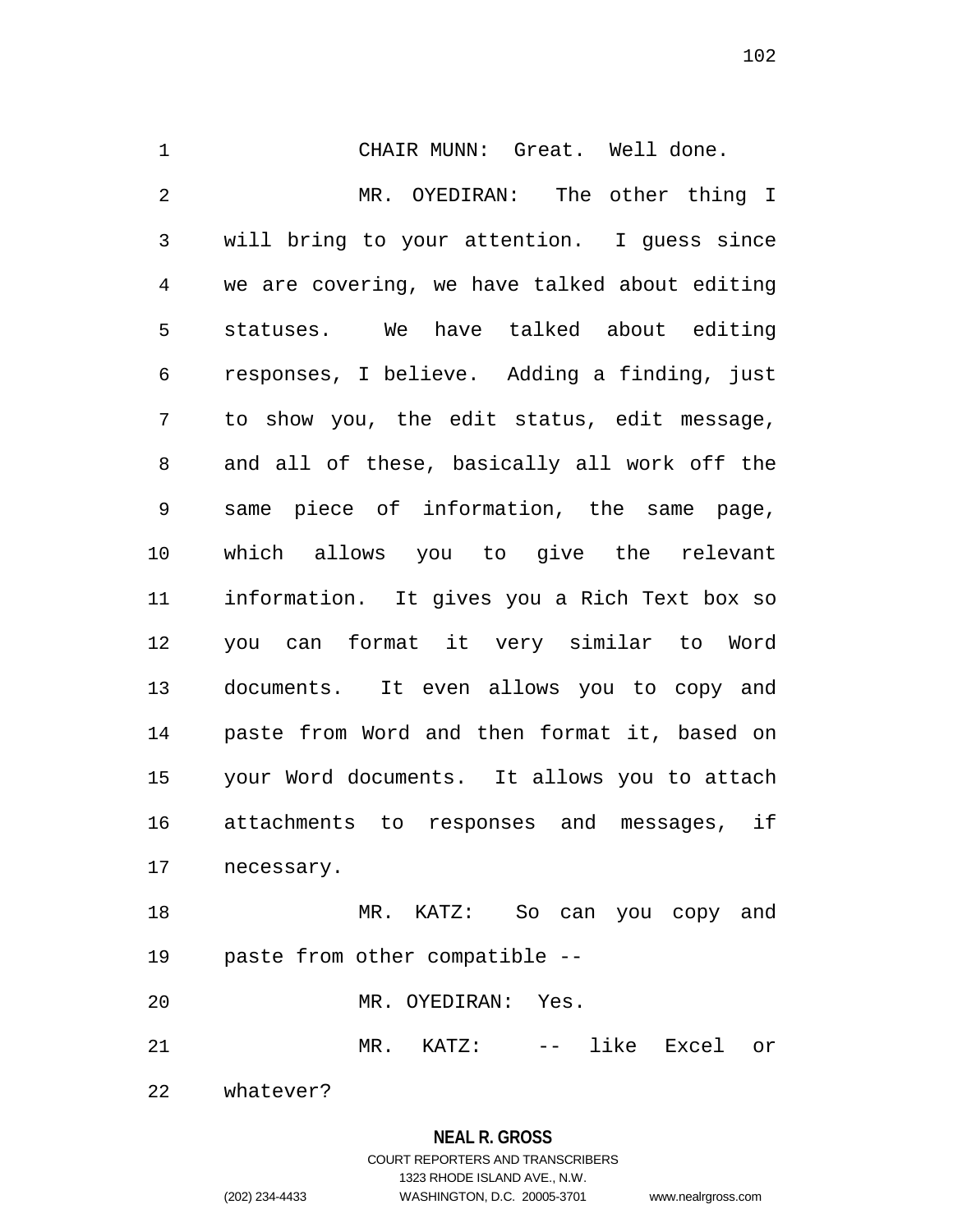MR. OYEDIRAN: I'm not sure about Excel, but you can do it from Word. I did not kind of optimize for Excel, but you can make it work, if you want to put in a table. MR. KATZ: Great. MR. OYEDIRAN: I have a zoom in and zoom out for text. So if you needed to be able to read better -- MR. STIVER: Is there any way to put a link in to an Excel spreadsheet? MR. OYEDIRAN: If you attach it as a file to a response. MR. STIVER: Oh, you said put it under attachments. But you couldn't just put it in the finding like a little hyperlink? MR. OYEDIRAN: That is another thing you can do as well. So we have seen the documents and the Board reviews. This is also for the Work Group administration, and this gives you Work Group administration for every one of the Work

Groups for the Subcommittee on Procedures

**NEAL R. GROSS** COURT REPORTERS AND TRANSCRIBERS

1323 RHODE ISLAND AVE., N.W.

(202) 234-4433 WASHINGTON, D.C. 20005-3701 www.nealrgross.com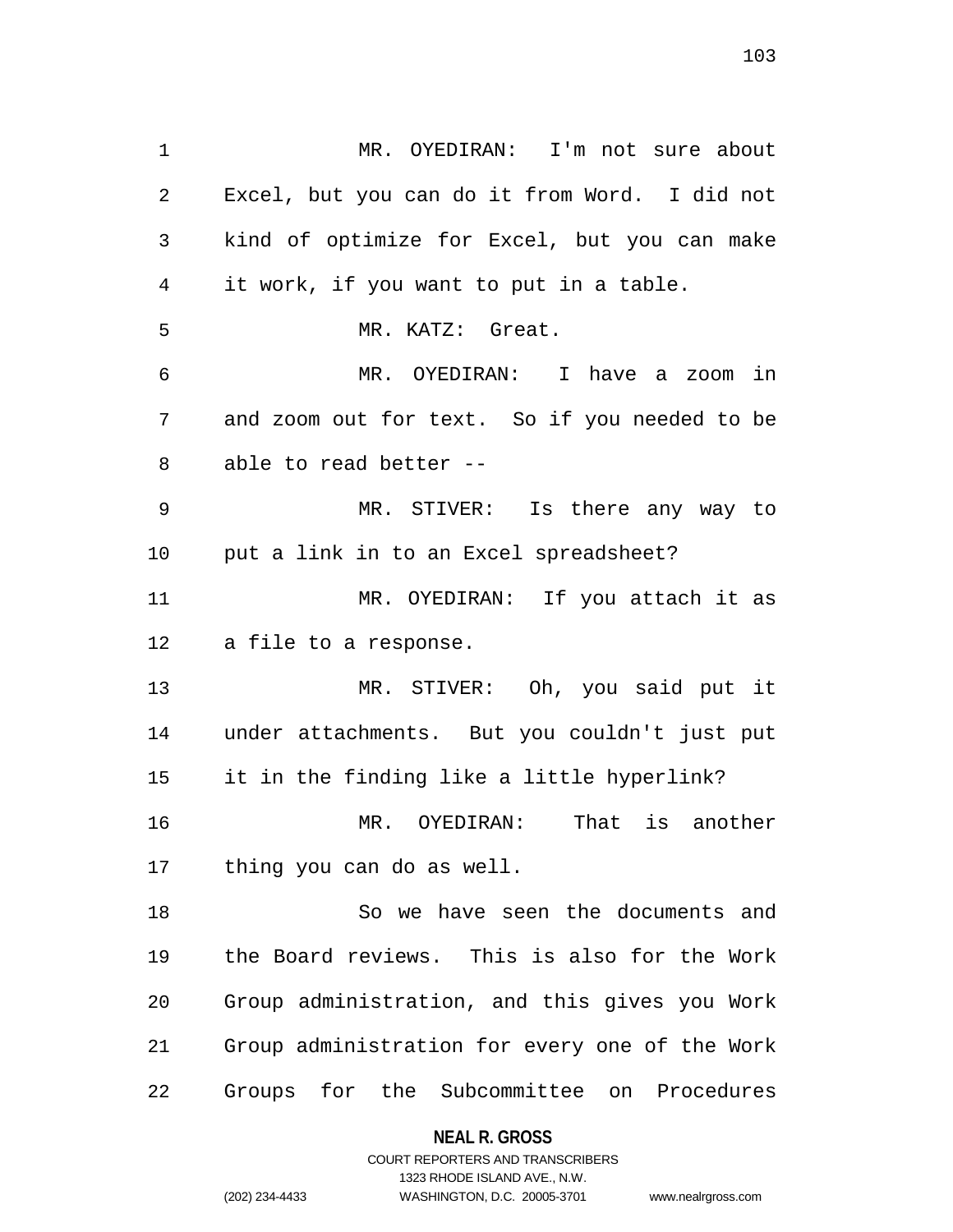Review. You will see all of the people associated.

 MEMBER ZIEMER: Where is this? MR. OYEDIRAN: Oh, I apologize. If you go to the menu --

 MR. HINNEFELD: Main menu and then Work Group administration.

 MR. OYEDIRAN: I didn't plan on going over some of these items, so we're kind of ad hoc here.

 Going to the Board Review, Ms. Munn, my example up top, if you go to this menu right here, the Board Review Menu and you will have three choices, unassigned, queued documents under Board review, and Work Group admin. The Work Group admin will lead you to 17 the Work Group administration page.

 CHAIR MUNN: Since I don't have permission.

 MR. HINNEFELD: Wanda doesn't have permission to go to that.

MEMBER ZIEMER: Yes, it says we

**NEAL R. GROSS**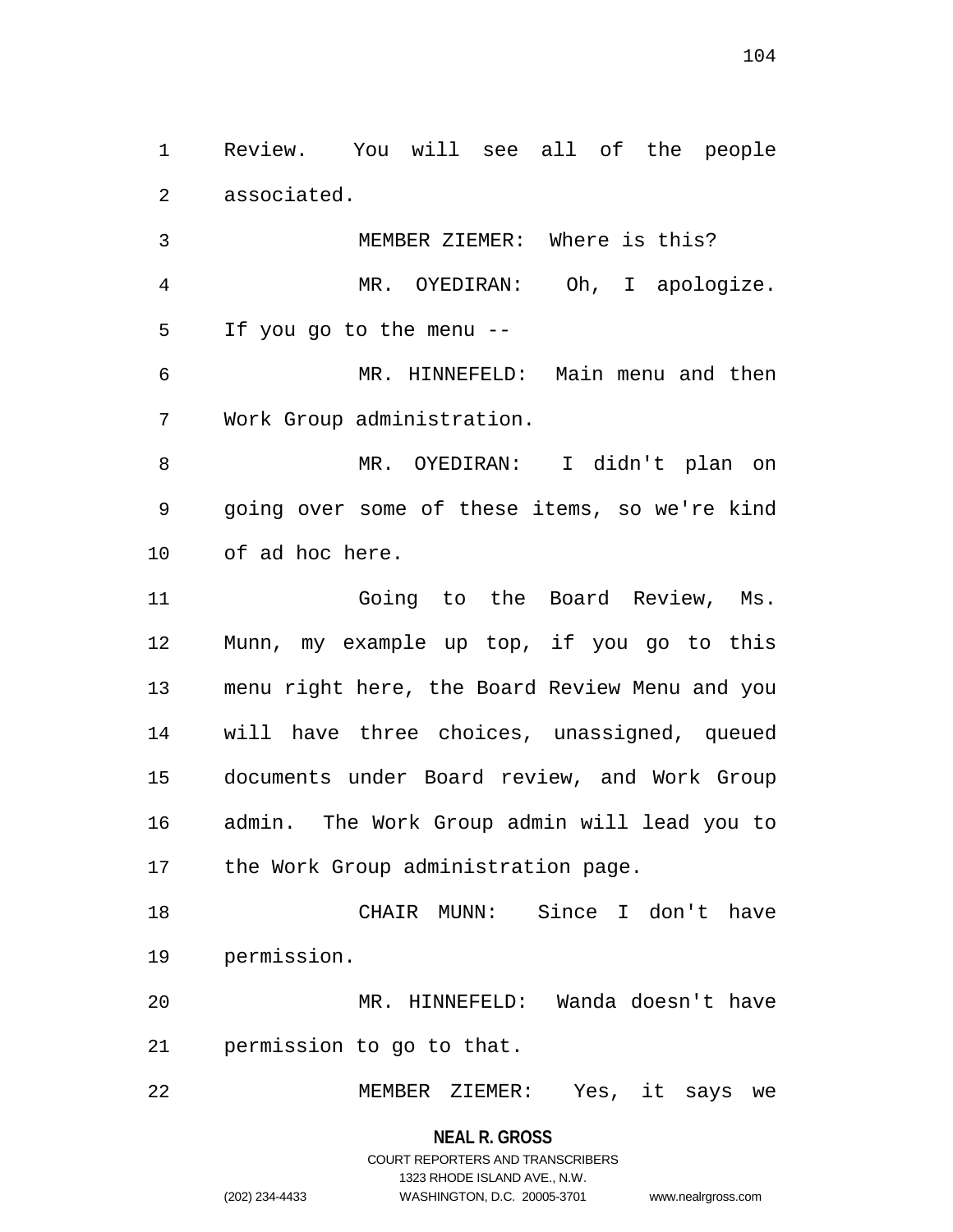can't see that.

| 2              | MR. OYEDIRAN: And that is where I              |
|----------------|------------------------------------------------|
| $\mathfrak{Z}$ | was going. This is why I didn't plan on going  |
| 4              | over this part because some people have the    |
| 5              | ability and some people don't.                 |
| 6              | MEMBER ZIEMER: No, I was going to              |
| 7              | say that it would be -- why can't we see this? |
| 8              | There were<br>MR. OYEDIRAN:<br>some            |
| 9              | people that were decided to be administrators. |
| 10             | This was in a list of requirements and I just  |
| 11             | associated the list of requirements with       |
| 12             | roles.                                         |
| 13             | Members and alternates and Chairs              |
| 14             | do not get the ability to administrate.<br>The |
| 15             | administrators are given to Steve Marschke and |
| 16             | SC&A users, as well as OCAS users and ORAU     |
| 17             | Board review members.                          |
| 18             | So the particular -- and those are             |
| 19             | some things that you might want to hash out in |
| 20             |                                                |
| 21             | MR. MARSCHKE: Well what is the                 |
| 22             | purpose of this menu? What does this do?       |
|                |                                                |

**NEAL R. GROSS** COURT REPORTERS AND TRANSCRIBERS

1323 RHODE ISLAND AVE., N.W.

(202) 234-4433 WASHINGTON, D.C. 20005-3701 www.nealrgross.com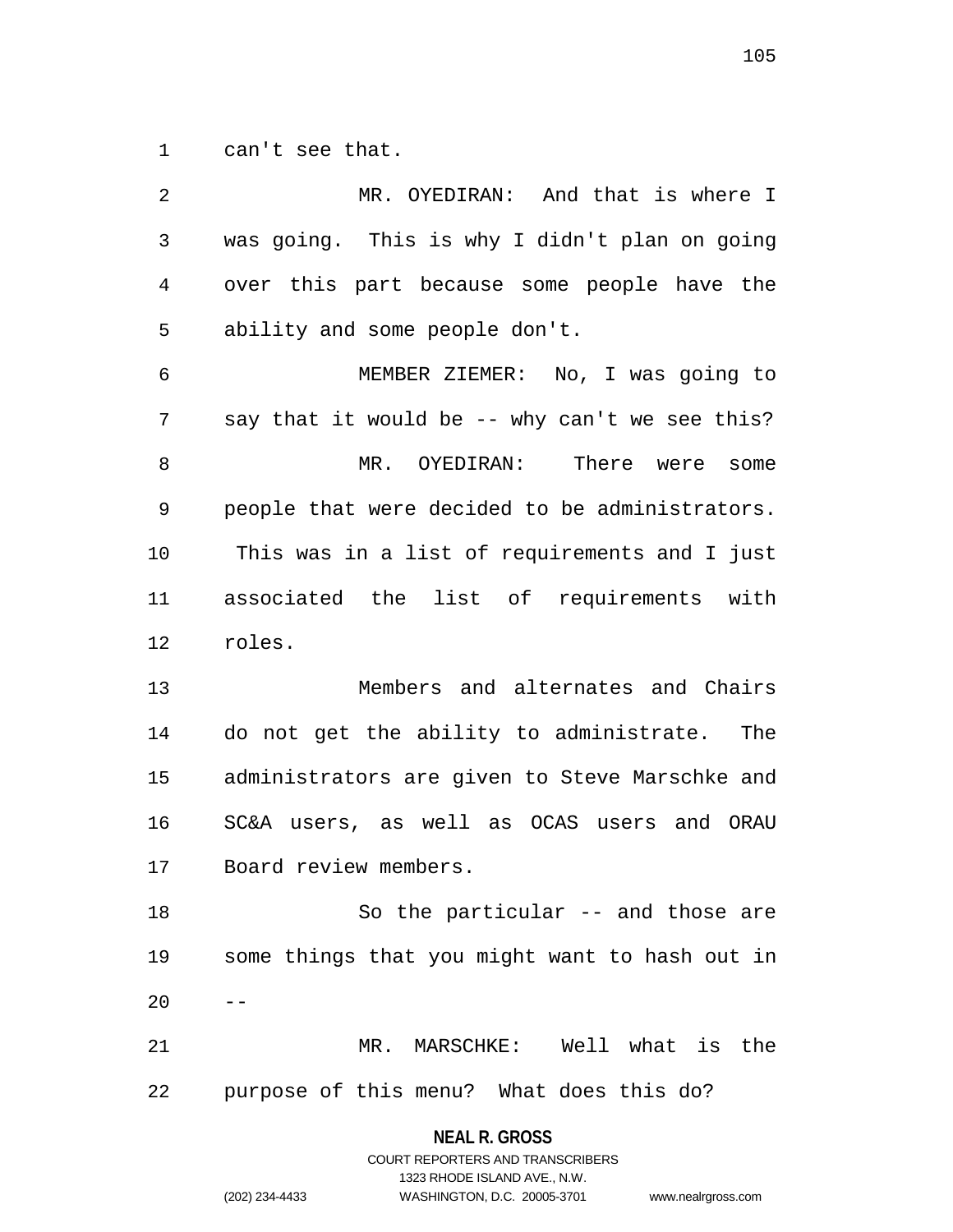MR. OYEDIRAN: This gives you the ability to administrate permissions.

 MR. MARSCHKE: What do you mean administrate permissions? What permission? I mean, I guess you mean permissions, this tells you who can --

 MR. OYEDIRAN: You have a selected group of users you can decide on, and they have roles that you can use. And each role has permissions.

 MR. HINNEFELD: The role, the list of roles there on that, Steve.

 MR. OYEDIRAN: These are the roles that I was given. So your role is your permission.

 MEMBER ZIEMER: Well if you can get to this page, you can change things.

 MR. OYEDIRAN: You can change these --

 DR. ULSH: Okay, I can't change anything. So only you can or Steve can?

MR. OYEDIRAN: I was given a list

### **NEAL R. GROSS**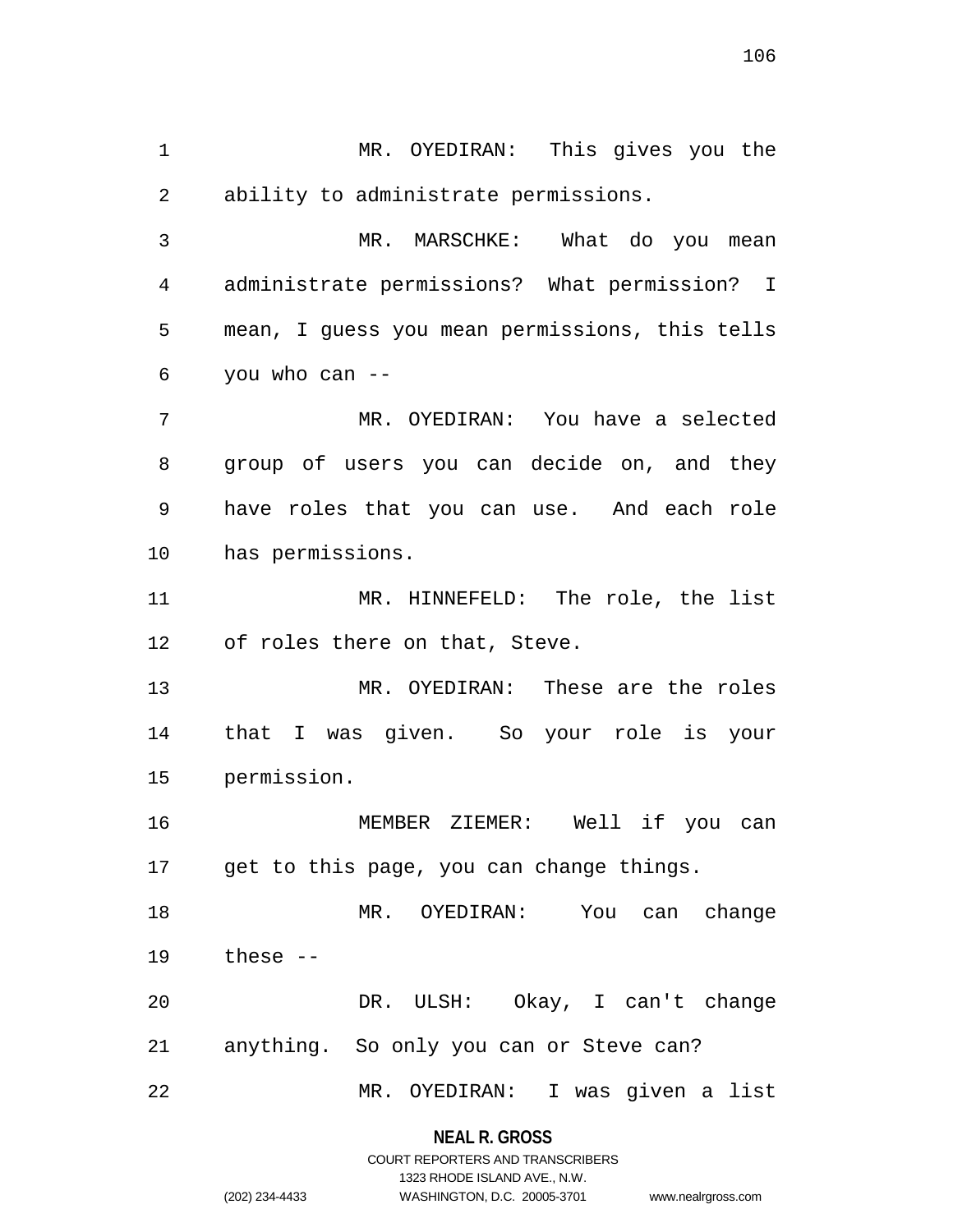of names that should have this ability.

 MEMBER ZIEMER: Just a comment, though. It would be useful, I think, to all Board Members to have access to the list -- MR. OYEDIRAN: You don't want too many people having administrative permissions. MEMBER ZIEMER: Not administrative, to be able to see - MR. OYEDIRAN: To be able to see the list -- MR. HINNEFELD: What if any user could just see the list. MR. OYEDIRAN: We can -- but that can be worrying. Because if you can get on -- his example, he doesn't have the ability to remove users. MR. HINNEFELD: So I think it would be fine for all the Board Members to have this authority, just to be able to look at it. MR. OYEDIRAN: Right. On this portion, I think this was just really an old

> **NEAL R. GROSS** COURT REPORTERS AND TRANSCRIBERS

> > 1323 RHODE ISLAND AVE., N.W.

(202) 234-4433 WASHINGTON, D.C. 20005-3701 www.nealrgross.com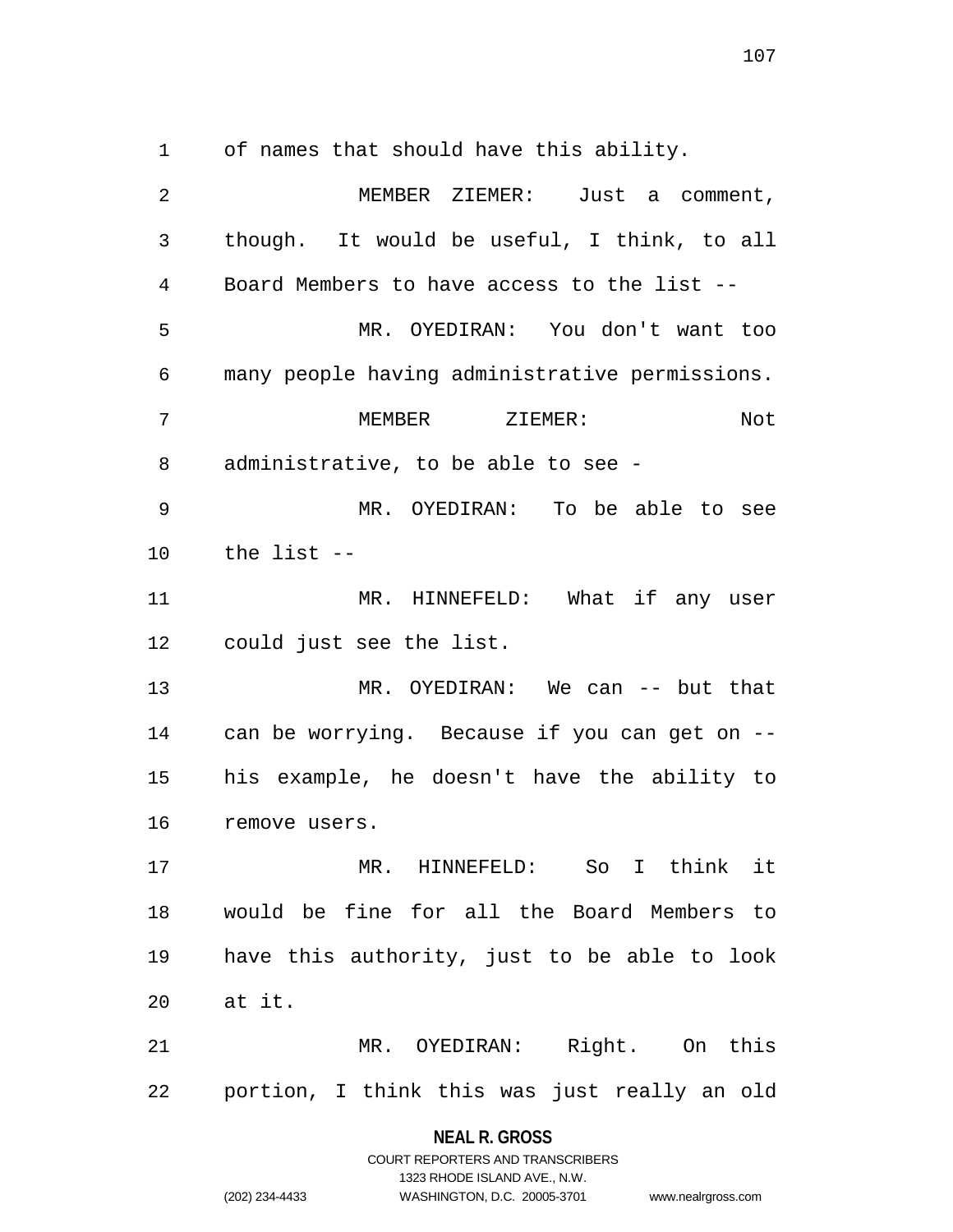list from when this was probably back in DCTA. So there are things that haven't been -- since we are, we might as well bring it to your attention as to one of those things that you might want to pass on to my task monitor if you are interested in it working differently. MR. HINNEFELD: Why don't you make a note of that. Let's make sure we work -- MEMBER ZIEMER: Because otherwise, Zaida ends up having to send out current Work Group lists. This would be a good way to -- who is on a Work Group. MR. OYEDIRAN: It's very simple. 15 DR. ULSH: So one change is to -- MR. HINNEFELD: Let everybody be able to read that sheet. MR. OYEDIRAN: That is a very minor detail. It is not very big The application also for user ability, we did our best to kind of have icon sets that give you obvious things. If you see

#### **NEAL R. GROSS**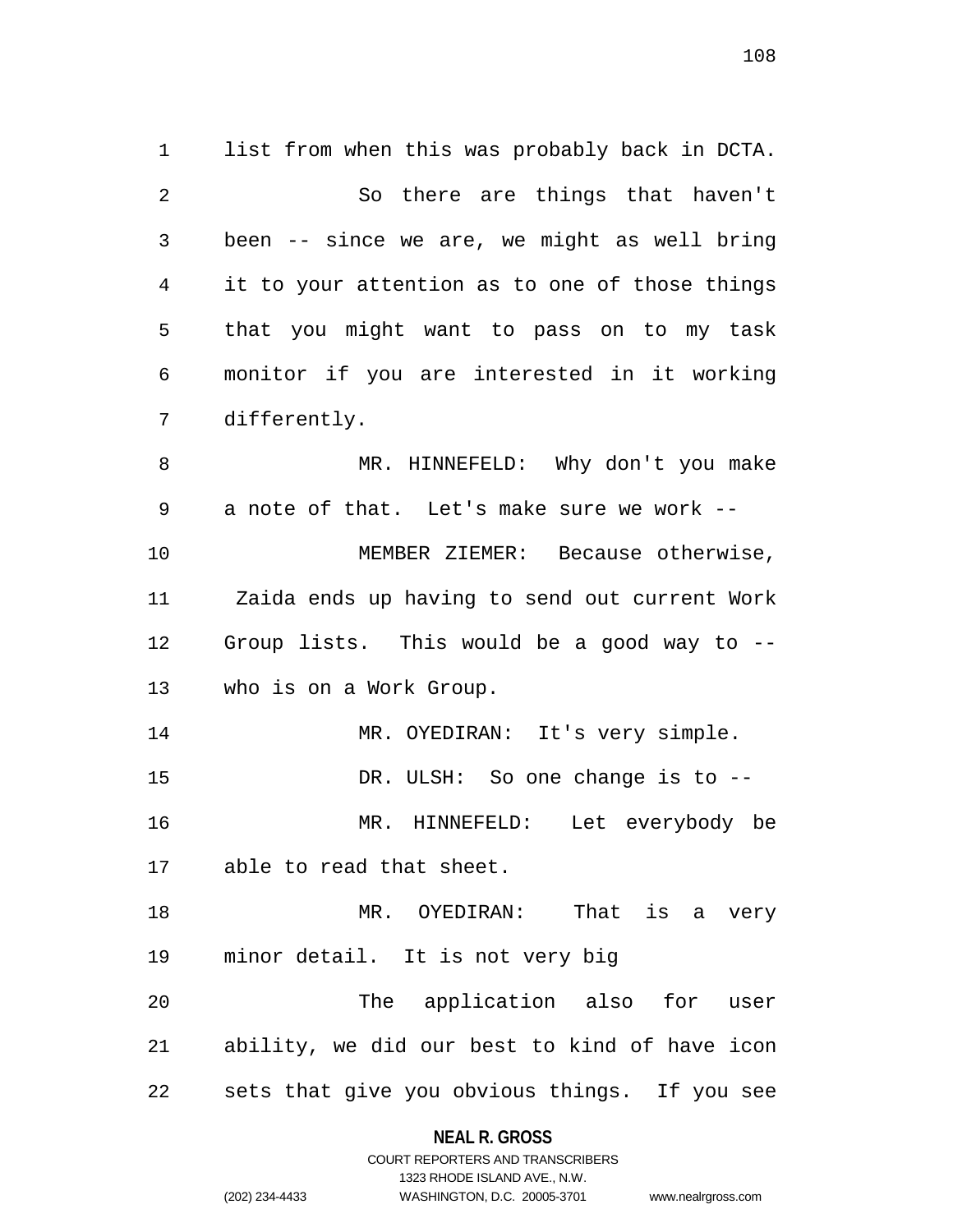a red X, it is to cancel, close or delete. If you see a green check button, it is to accept. Green is good. Red is bad.

 DR. ULSH: Wait, red is close. That's good.

 MR. OYEDIRAN: That brings attention to the fact of don't do anything else to this. Move on.

 So and if there are other things in the user ability and the usability that may make it easier for you to use, please let us know.

 MR. MARSCHKE: I just see that a lot of the SC&A people that I mentioned before like Joyce are on this list. So I can basically add her to -- and I can give her permission --

MR. OYEDIRAN: Yes.

 MR. MARSCHKE: -- if I wanted to? And then her name would add to that drop-down menu when I am editing on behalf of?

MR. HINNEFELD: Is Joyce an

**NEAL R. GROSS**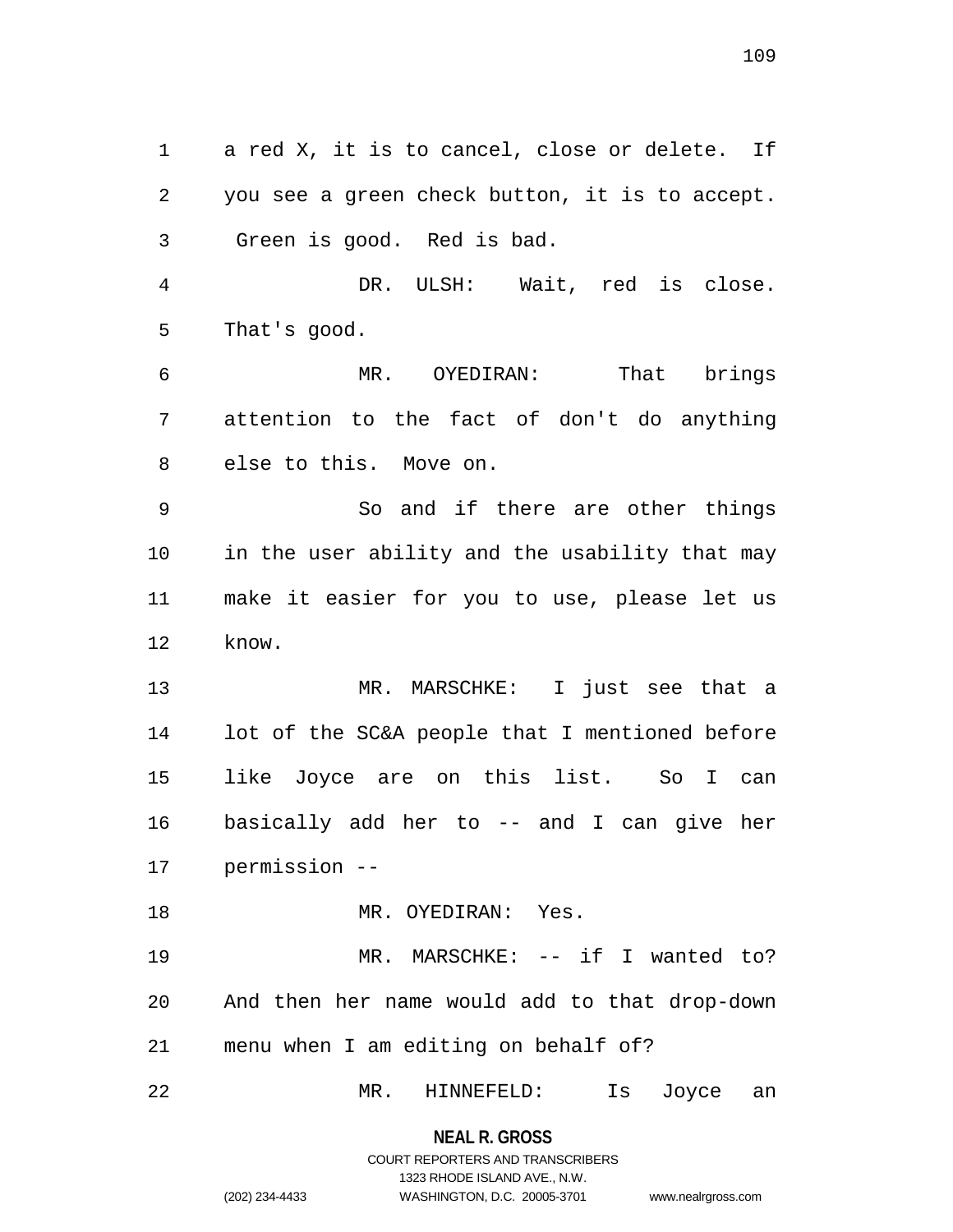authorized user?

 MR. KATZ: No, she is not. MR. MARSCHKE: Well that is what I am just saying. It is on the list here that I  $5 - -$  MR. KATZ: It is on the list, but she doesn't have even internet access, I don't believe. MR. MARSCHKE: I don't care. I don't care. If she really ever gets on. I want her name to show up on the drop-down menu  $12 - -$ 13 MR. KATZ: Sure. MR. MARSCHKE: -- so that when I  $15 - -$  MR. HINNEFELD: Yes, Steve was going to take care of that. Well, not Steve. John was going to take care of just getting the roster of the people -- MR. KATZ: You are going to -- SC&A has an action item just to submit all of the people who potentially could provide

#### **NEAL R. GROSS**

COURT REPORTERS AND TRANSCRIBERS 1323 RHODE ISLAND AVE., N.W. (202) 234-4433 WASHINGTON, D.C. 20005-3701 www.nealrgross.com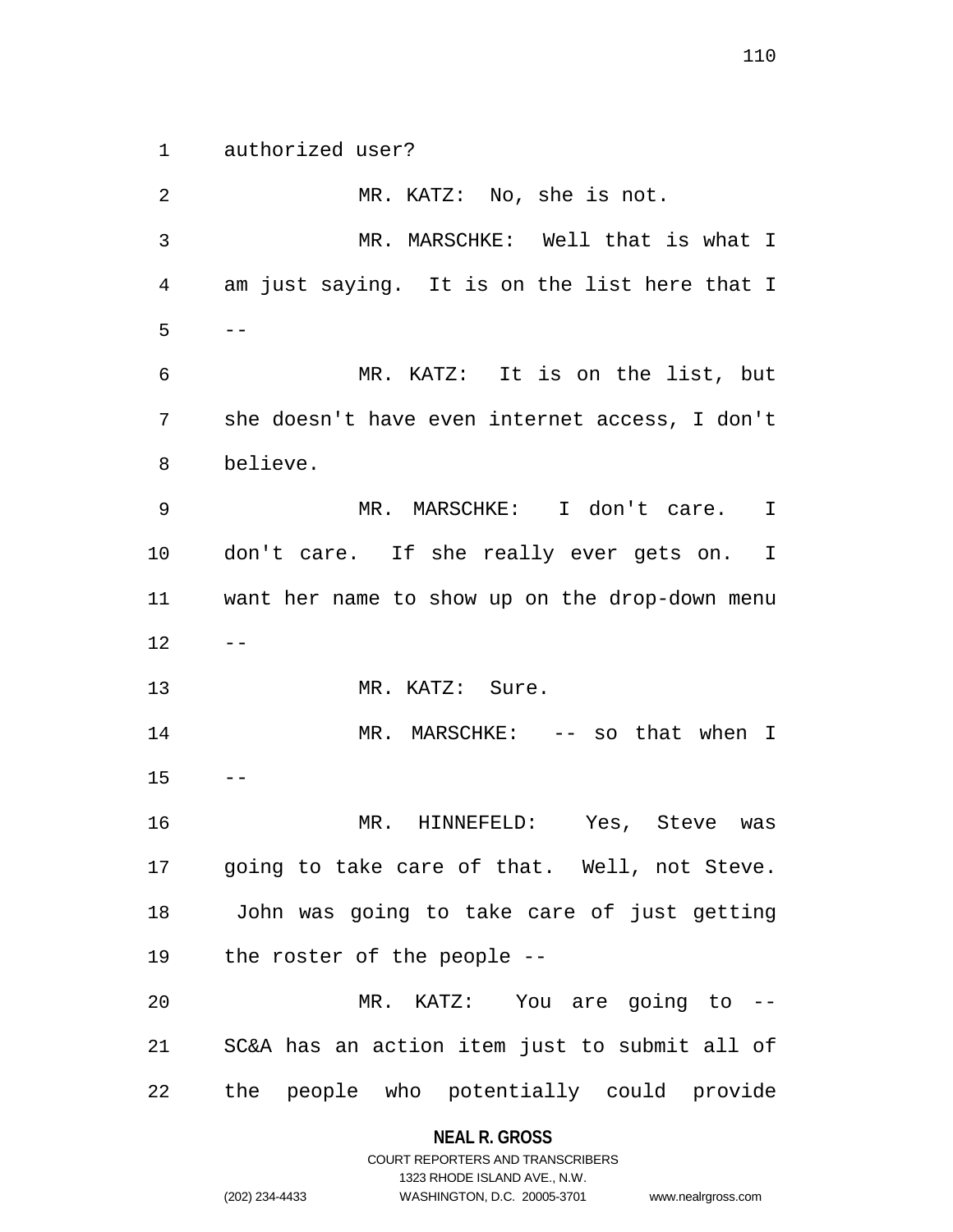technical comments. Those will go in the drop-down.

 MR. MARSCHKE: I'm just saying it is already here. It may already be here in this drop-down list.

 MR. OYEDIRAN: That's a minor augmentation.

 MR. MARSCHKE: I will let Yemi do it.

 DR. ULSH: So, Yemi, can we right now, if I said to you I want to see all of the in-progress findings. I don't care what document it is attached to. Just show me that.

 MR. OYEDIRAN: Okay, the status, that status filter was just brought to our attention this week. We have been waiting for -- we finished work on this in April, and we have been waiting to hear back on some feedback.

 DR. ULSH: Okay. So I'm making a list now of action items going forward. So it

### **NEAL R. GROSS** COURT REPORTERS AND TRANSCRIBERS

1323 RHODE ISLAND AVE., N.W.

(202) 234-4433 WASHINGTON, D.C. 20005-3701 www.nealrgross.com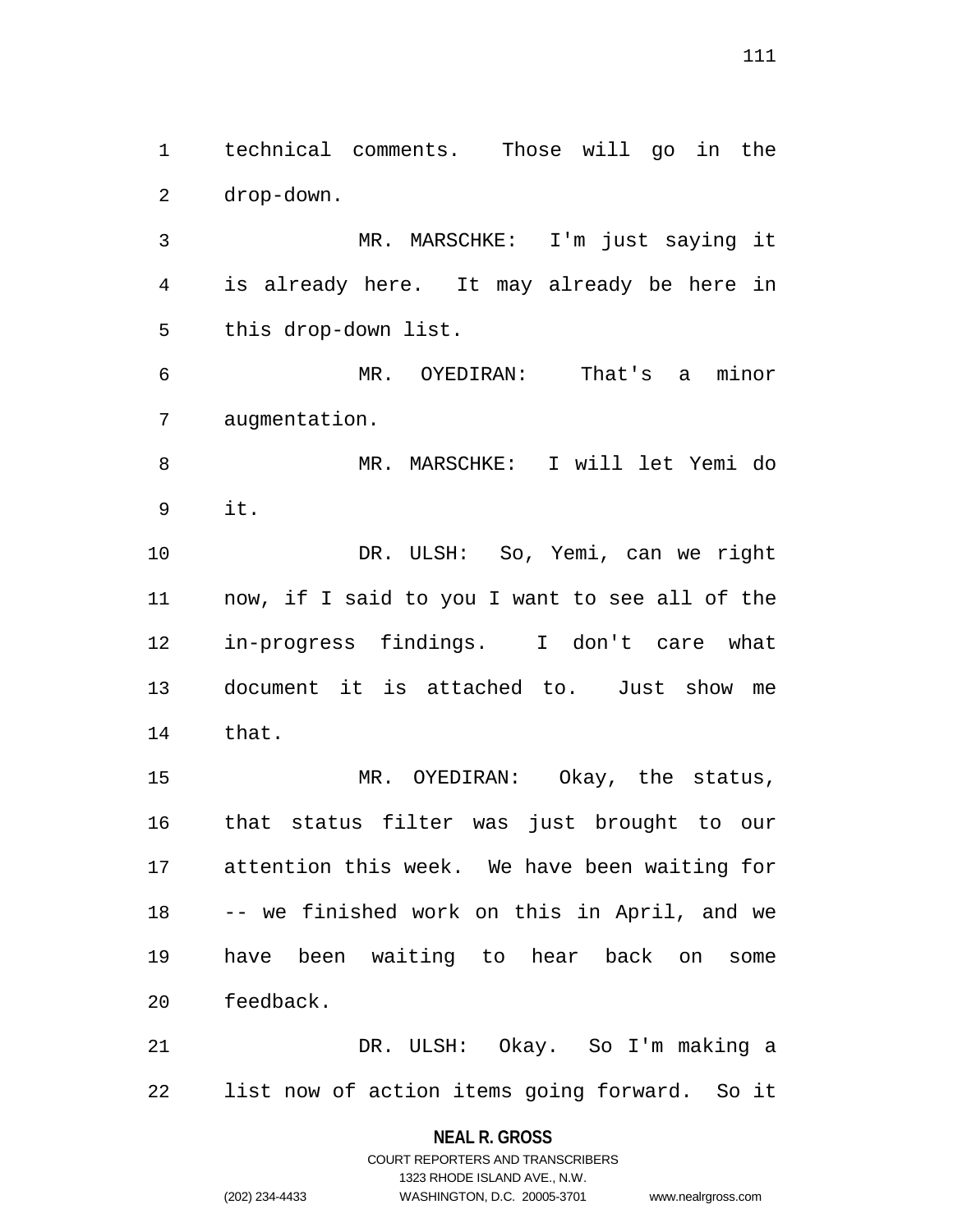is not a criticism that it's not here but the one thing that we are going to want relatively rapidly is the ability to do that.

 CHAIR MUNN: Absolutely. That is a key ability for us here when we are sitting around the table.

 MR. OYEDIRAN: That is going to have to be discussed with my task monitor. I am a contractor, and I just do as I am told. DR. ULSH: All right. Well, we will work that out. MR. OYEDIRAN: I prefer to dance for my dinner. I don't get paid to think or make decisions. I just get told what to do. I

prefer it that way.

 MR. HINNEFELD: Brant, you are going to take that up with Tom then?

DR. ULSH: Yes.

 MR. STIVER: I guess so far we have a  $-$ 

 DR. ULSH: Sorry. Well this doesn't have to be an exhaustive list right

### **NEAL R. GROSS**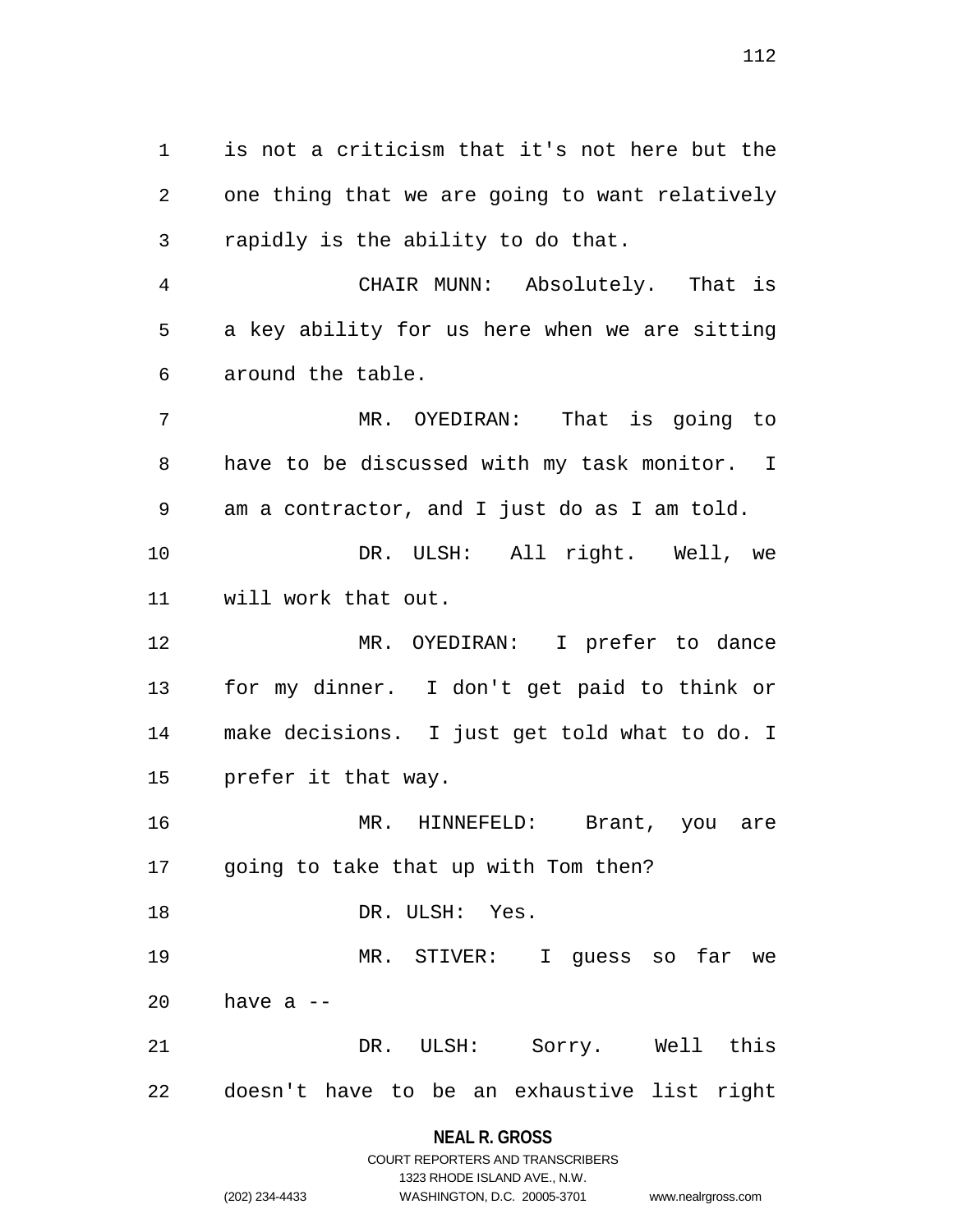now. You are going to have to take this and think about it and play around with it. But is there any other burning feature that you would like to have that occurs to you right now? MR. NEELY: Did Steve say he wanted to expand the on behalf of lists? MR. HINNEFELD: Yes, the SC&A list. MR. KATZ: SC&A is going to provide a list. 12 MR. NEELY: Okay. DR. ULSH: So John will send that to me, and I will get it to whoever it needs to go to on our side. MR. OYEDIRAN: Yes, the more lead time that you give us, the more we will be able to get these things done. CHAIR MUNN: Being able to sort on status is important. MR. STIVER: And also by time, weren't you interested?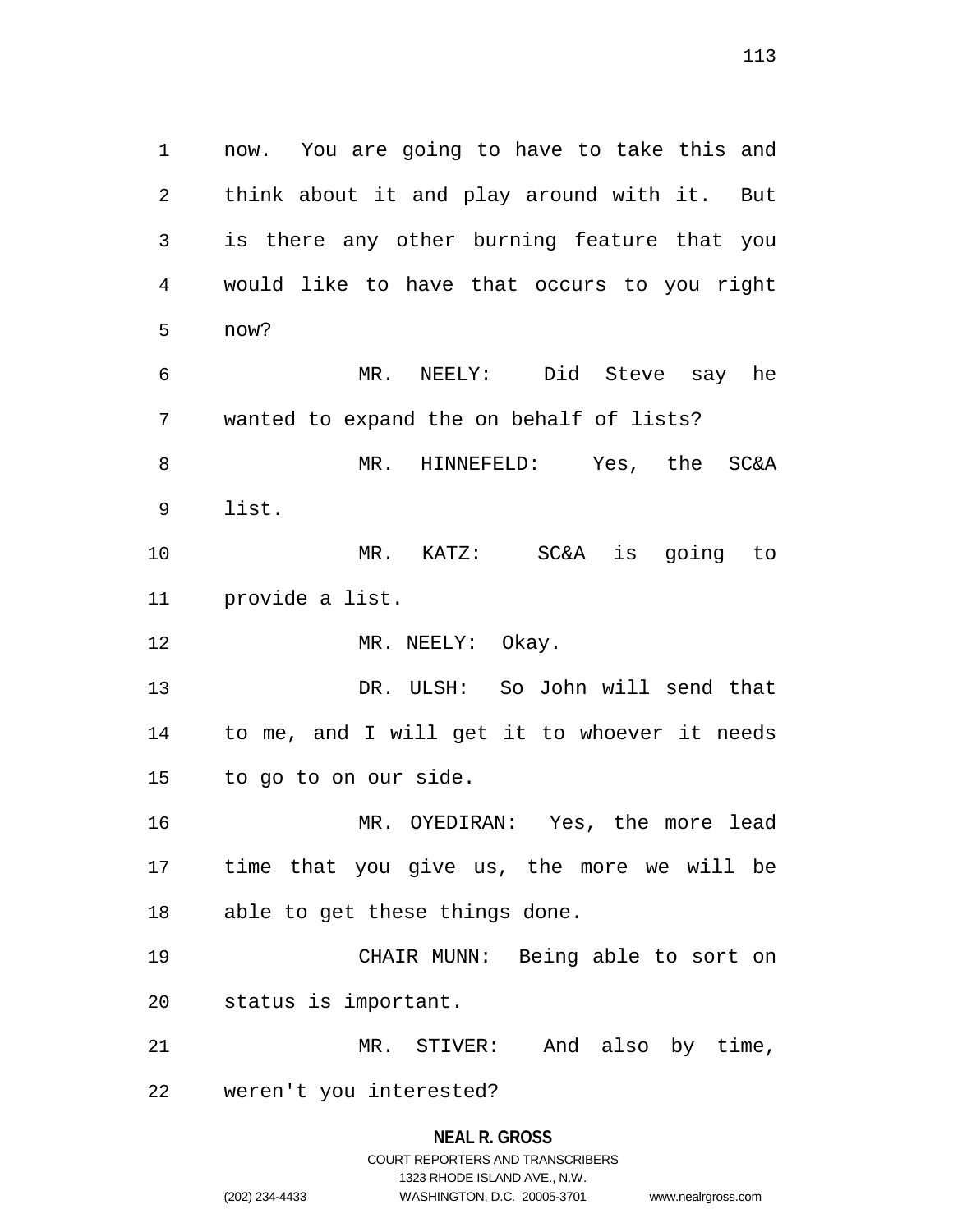1 CHAIR MUNN: Yes. MR. MARSCHKE: I will show you what we really want. I can't put it up on the screen. Oh, shoot. DR. ULSH: Yes, that is going to be one, sorting by time, that is going to be one that we are going to have to discuss a little bit to nail down exactly what we want to do. But I will put it on the list here. CHAIR MUNN: Yes, if look back at our old reports, where we used to be able to 12 just print out exactly what we were looking at and when we got it. MR. HINNEFELD: A thought occurs to me in terms of being able to put a date on there and still use a document-driven screen is a different -- when a document's been reviewed more than once it's a different revision. And so you would have a Rev. 0 and then you would have a rev one at the end of the title -- it is just part of this document title and then you would have a different

### **NEAL R. GROSS**

### COURT REPORTERS AND TRANSCRIBERS 1323 RHODE ISLAND AVE., N.W. (202) 234-4433 WASHINGTON, D.C. 20005-3701 www.nealrgross.com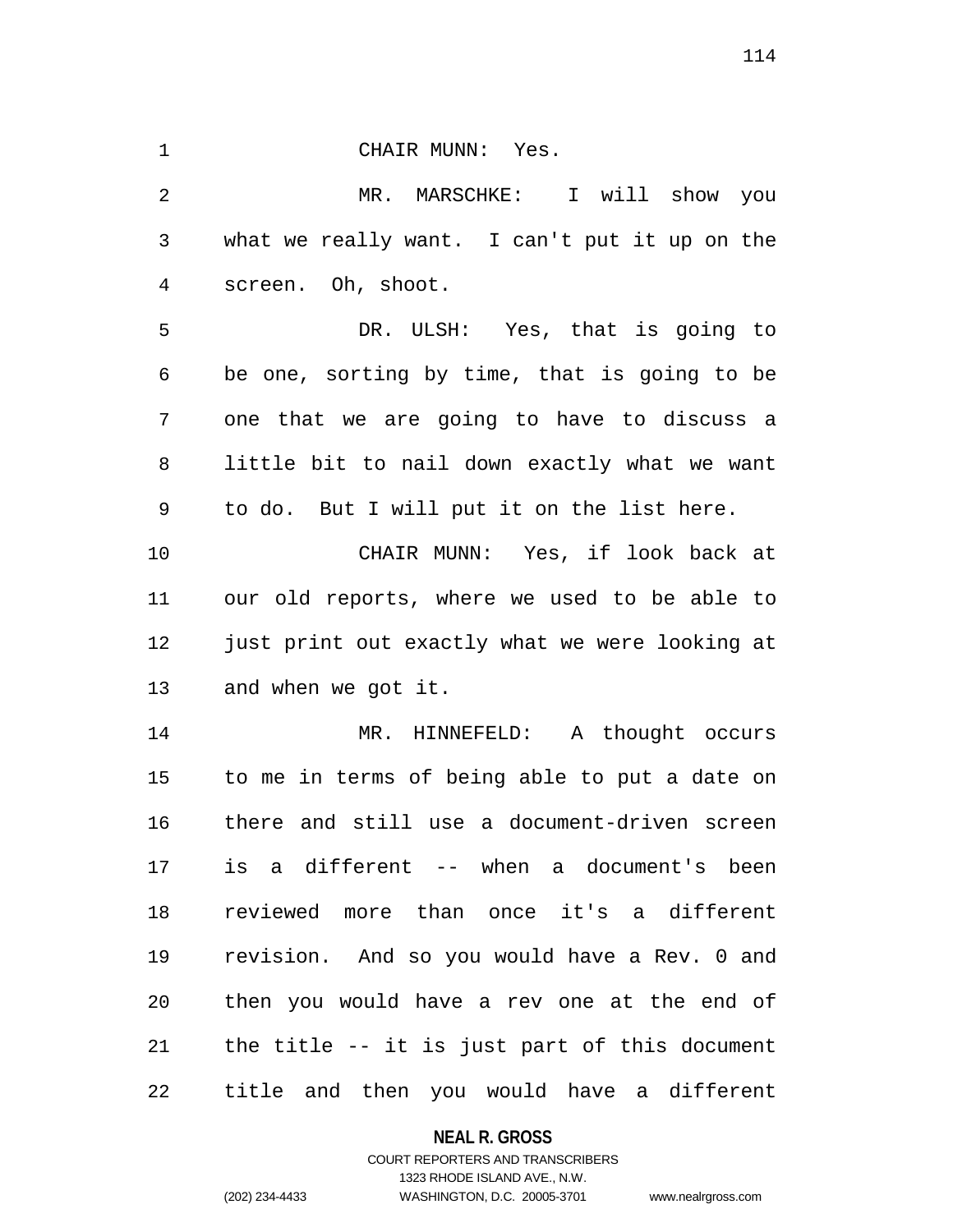date. That just occurred to me as a way to do it on a document-driven -- DR. ULSH: Is there ever a situation where one document would be reviewed by two different Working Groups or Subcommittees or -- MR. HINNEFELD: Well, they will be referred back and forth. 9 CHAIR MUNN: Yes. MR. STIVER: -- some that become overarching -- MR. HINNEFELD: Yes, and some will -- go to overarching. 14 MR. KATZ: But not simultaneously, really. DR. ULSH: No. We were trying to sort by date. For instance if there was a -- a Norton Working Group? 19 MR. HINNEFELD: No. DR. ULSH: Okay, well let's just pretend -- MR. MARSCHKE: Norton's not going

> **NEAL R. GROSS** COURT REPORTERS AND TRANSCRIBERS

> > 1323 RHODE ISLAND AVE., N.W.

(202) 234-4433 WASHINGTON, D.C. 20005-3701 www.nealrgross.com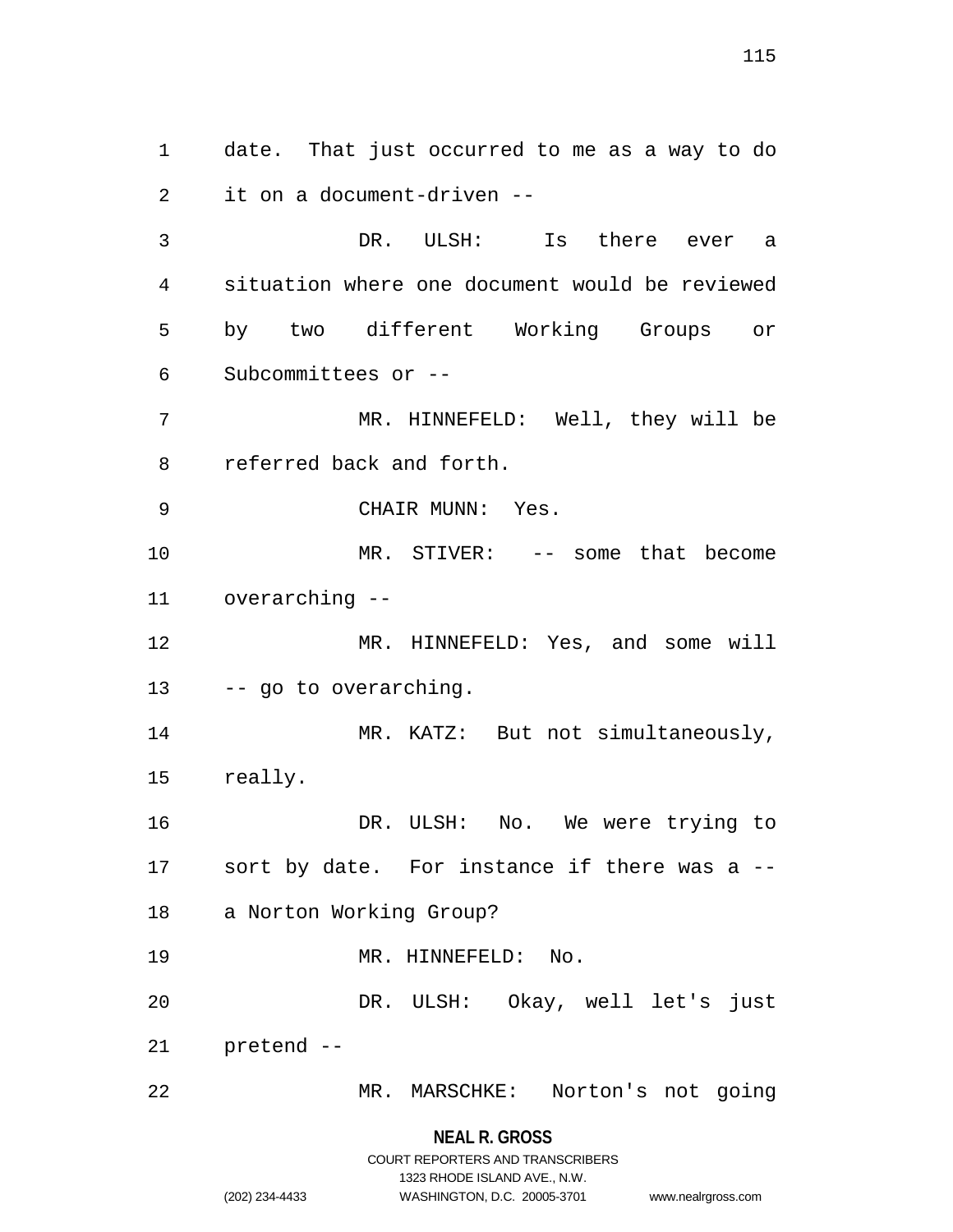to be in here.

| 2              | MR. HINNEFELD: Pick Rocky Flats.               |
|----------------|------------------------------------------------|
| $\mathfrak{Z}$ | DR. ULSH: Rocky Flats. So Rocky                |
| 4              | Flats, what, ER or TBD is reviewed by the      |
| 5              | Rocky Flats Working Group, but then at a later |
| 6              | time it is picked up by Procedures or somebody |
| 7              | else. If we have a date, one date that it is   |
| 8              | assigned for review, there might be more than  |
| 9              | one of those, depending on which --            |
| 10             | MR. HINNEFELD: Well but the date               |
| 11             | doesn't go with that document. The date goes   |
| 12             | with the review of that document. That is the  |
| 13             | date that goes in the data field.              |
| 14             | So I don't see -- I don't know.                |
| 15             | We'd have to talk about -- later on we'll have |
| 16             | a conversation about it. I don't see this as   |
| 17             | being too difficult. Because really what       |
| 18             | kicks these things off is not that we publish  |
| 19             | a document. What kicks these things off is     |
| 20             | that SC&A publishes a review of the document.  |
| 21             | That is what kicks off this whole discussion.  |
| 22             | If<br>MR.<br>MARSCHKE:<br>look<br>you          |

**NEAL R. GROSS**

## COURT REPORTERS AND TRANSCRIBERS 1323 RHODE ISLAND AVE., N.W. (202) 234-4433 WASHINGTON, D.C. 20005-3701 www.nealrgross.com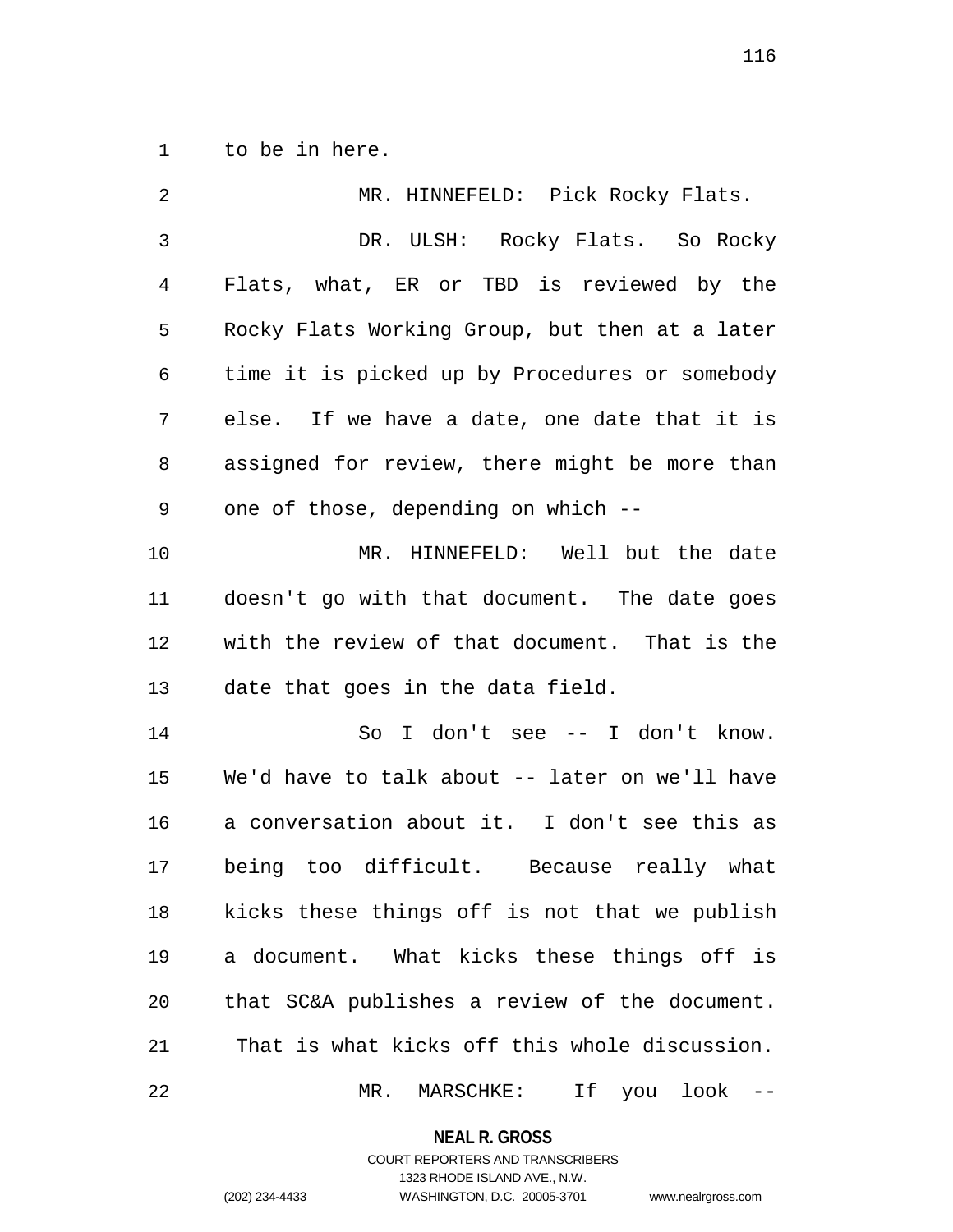Sorry.

| 2  | CHAIR MUNN: Yes, go ahead.                     |
|----|------------------------------------------------|
| 3  | MR. MARSCHKE: If you look at this              |
| 4  | old screen, basically this is what used to be  |
| 5  | generated from, if you go back to the Access   |
| 6  | database. And over here we have the dates      |
| 7  | when SC&A published their findings. This is    |
| 8  | basically the total number of findings. And    |
| 9  | this then is the current status of each one of |
| 10 | those findings.                                |
| 11 | I mean, you could generate<br>So               |
| 12 | this. I believe you could generate this        |
| 13 | screen by just going through all the           |
| 14 | documents, looking at all the findings and     |
| 15 | just binning them into these different bins.   |
| 16 | CHAIR MUNN:<br>Yes.                            |
| 17 | So it would be<br>DR. ULSH:<br>a               |
| 18 | summary report, basically.                     |
| 19 | MR. MARSCHKE: And it would be a                |
| 20 | summary report. This is what Wanda, I think,   |
| 21 | is getting at.                                 |
| 22 | This is what I<br>CHAIR MUNN:<br>am            |

**NEAL R. GROSS** COURT REPORTERS AND TRANSCRIBERS 1323 RHODE ISLAND AVE., N.W.

(202) 234-4433 WASHINGTON, D.C. 20005-3701 www.nealrgross.com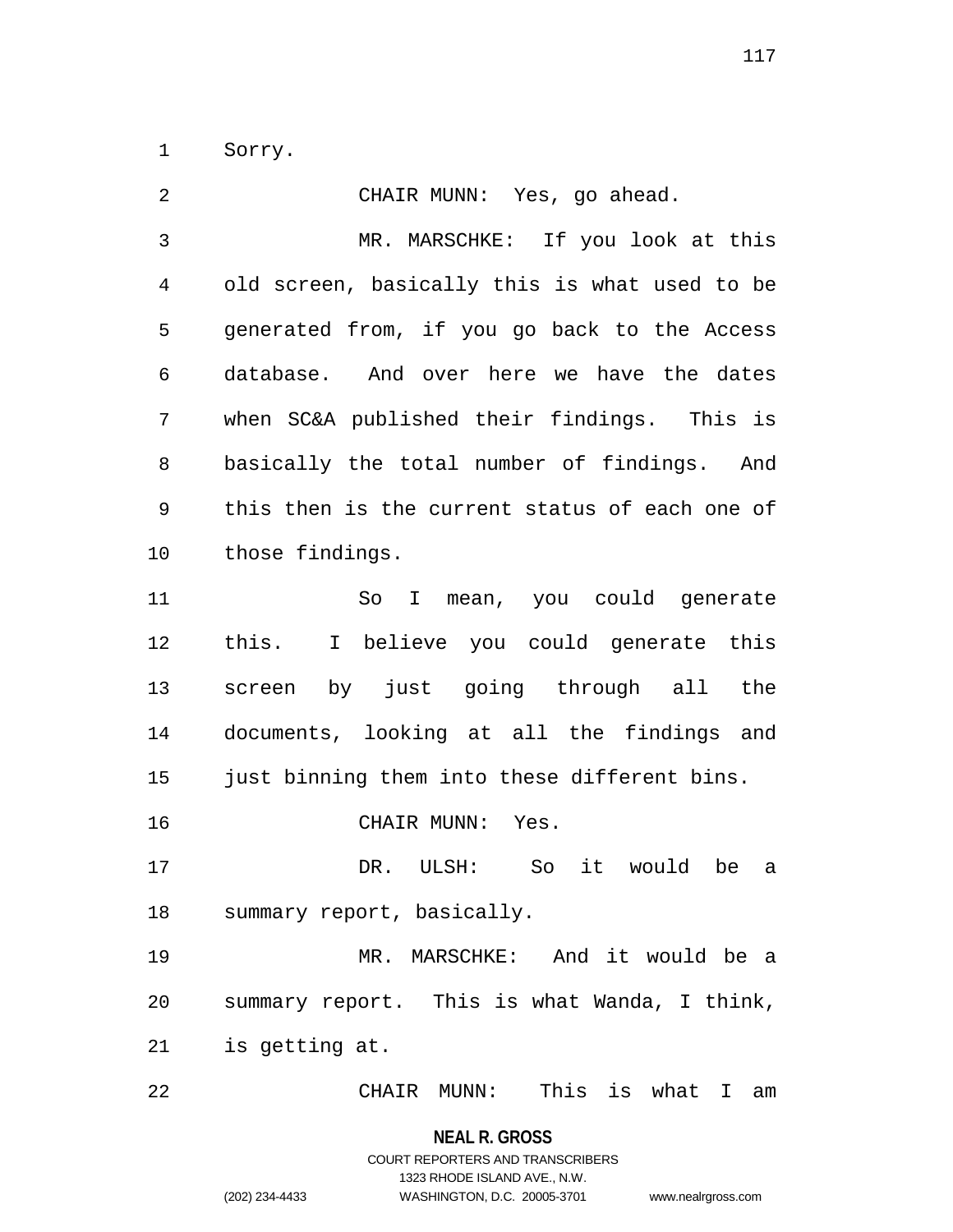getting at. The first finding date there, for example, says 1/17/2005. And it says the total number of findings is 183. Now that tells you instinctively we are not talking about a single report here. That was a group of reports that we received that was dumped in our lap to begin with. This is what you have to work with. Go forward and do good things.

 And each of those dates there, there are two or three of them that are only one single document that was assigned to us. But the date that we were working from in the past and the date that I have used in previous reports to others outside of our immediate Board has been a listing of how many of those findings were closed. It makes a difference from my perspective as to how long we have had them.

 DR. ULSH: Okay. So going forward, I want to make sure that I understand what you are asking for and then I can work with Yemi after this meeting to accomplish it.

#### **NEAL R. GROSS**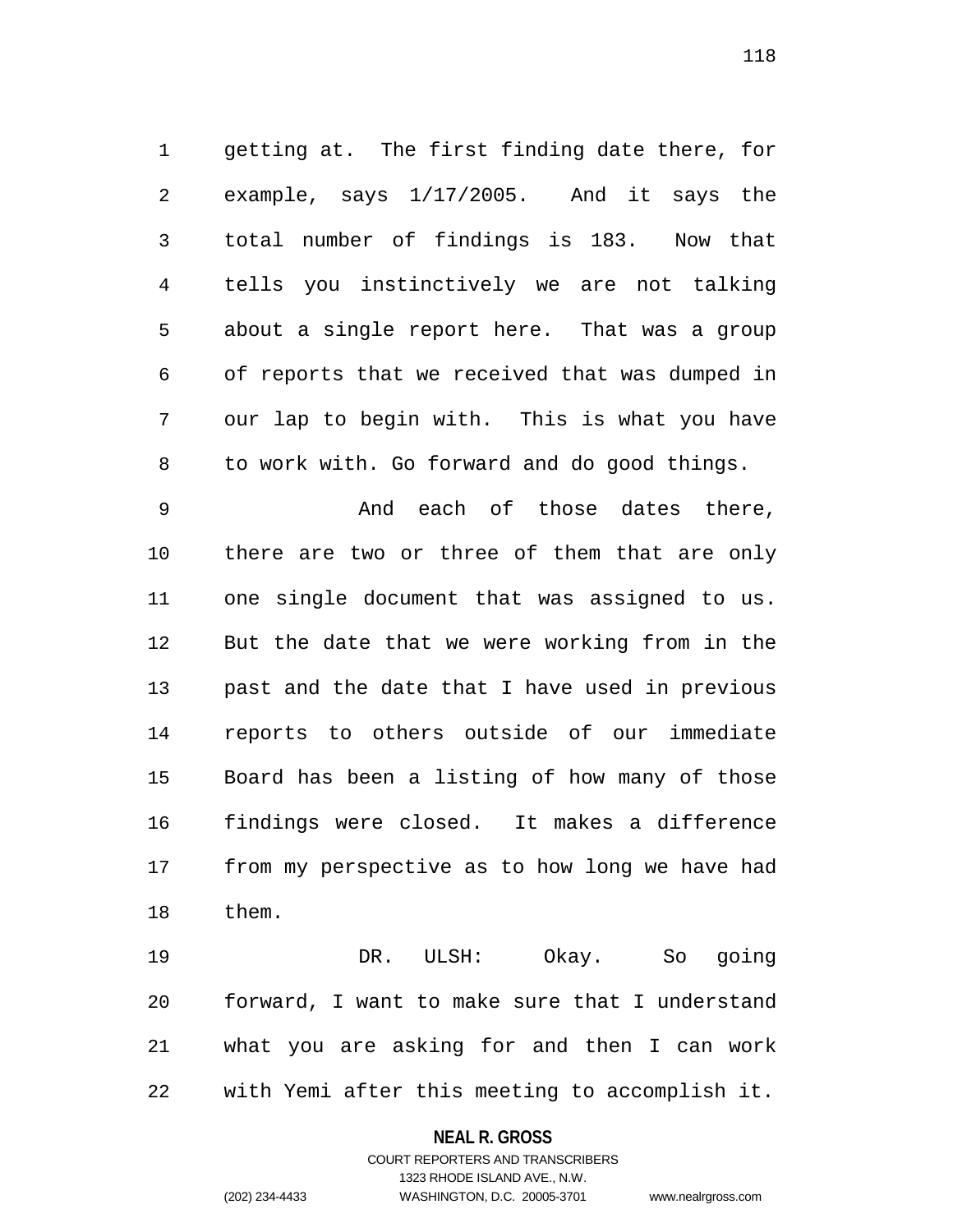SC&A is assigned, let's say, a group of five documents to review. And they issue a report that says here is our findings for document one, two, three, four, five, and there is multiple findings in there. That is the date that would go in for whatever we are going to call this field, date reviewed or whatever. And that date would be attached to all the findings as well. CHAIR MUNN: Yes, absolutely. DR. ULSH: Okay, I think I understand what you want. CHAIR MUNN: When we get it. MR. KATZ: I mean, SC&A completes a review of each document individually. So even if they got assigned a number, each document, whether it is a TIB or whatever that they review, there will be ten findings for that TIB. They all have the same date because it is when they reviewed the TIB. DR. ULSH: Right. I mean, the

report that you would issue, might there be

**NEAL R. GROSS** COURT REPORTERS AND TRANSCRIBERS

1323 RHODE ISLAND AVE., N.W.

(202) 234-4433 WASHINGTON, D.C. 20005-3701 www.nealrgross.com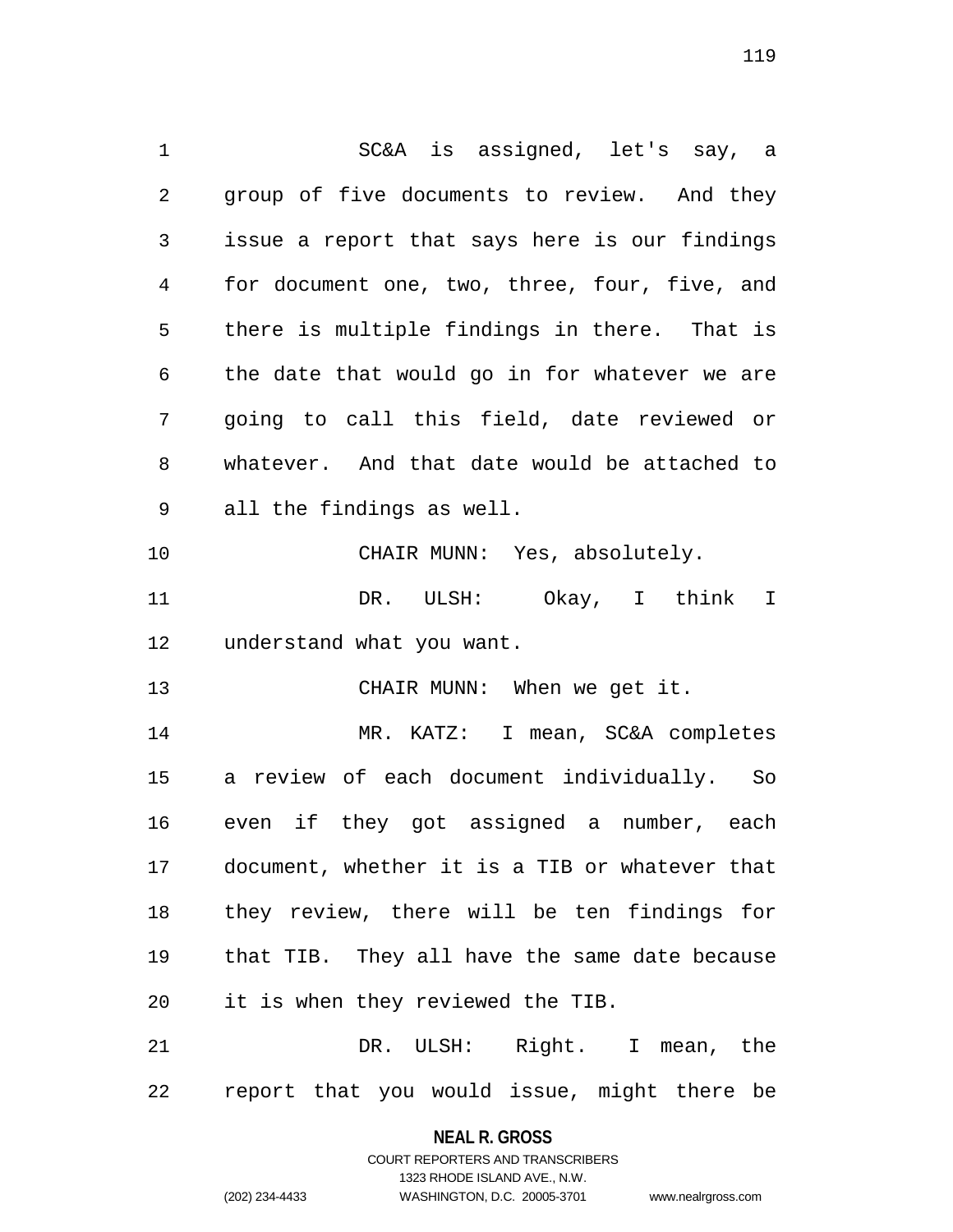more than one TIB in the same SC&A report? CHAIR MUNN: Yes, absolutely. We could have a batch. DR. ULSH: All right. I think I understand. MR. MARSCHKE: Some of these have up to 45. MR. STIVER: It basically is for tracking purposes. MR. OYEDIRAN: We hadn't focused on the reports yet because we had been waiting for many of these items to be checked off and looked at. And that was about six to eight weeks about. And many of these things we just recently started finding out about. So it is going to take us a lot of time to kind of work through all of these issues because these aren't trivial issues. 19 CHAIR MUNN: Understood. MR. OYEDIRAN: And being able to get through them, which we can do and we will

do, but we kind of have to go through a

**NEAL R. GROSS**

COURT REPORTERS AND TRANSCRIBERS 1323 RHODE ISLAND AVE., N.W. (202) 234-4433 WASHINGTON, D.C. 20005-3701 www.nealrgross.com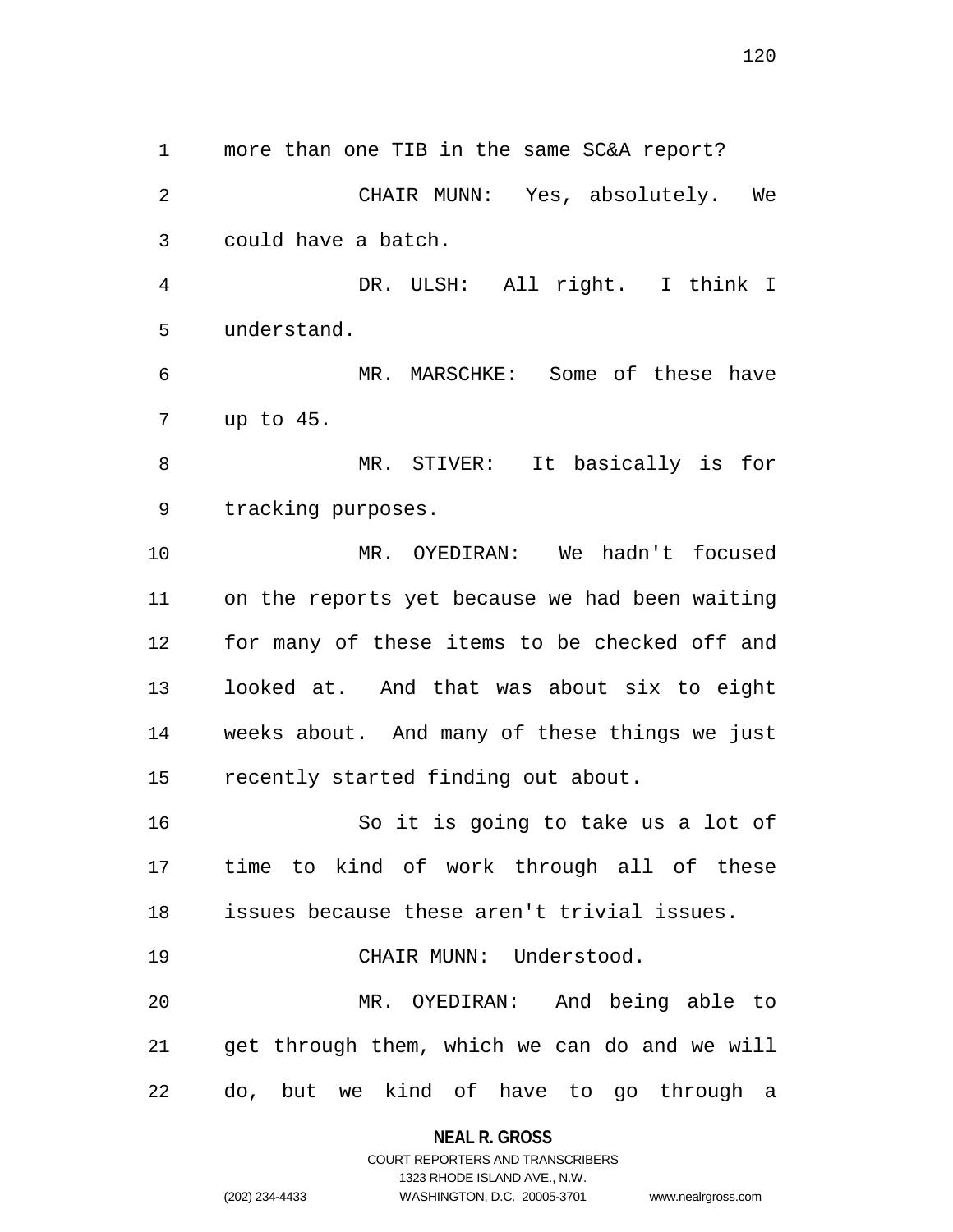process we have been working through to get there.

 MEMBER ZIEMER: I want to emphasize one thing. This is analogous to the dose reconstructions. You know, we have had this tracking of early dose reconstructions. Have we gotten everything done on the first thousand, the second thousand. We have had two reports to the Secretary on closing out these findings, and one of the issues is what about those early X-hundred findings. Are they still sitting there, or have they been closed out? And that is where the importance of these dates comes in. So that when we go to the Secretary, we can say, yes, we don't have some findings that are seven years old that we haven't dealt with yet. So that is where it becomes important to track, is for what we tell the Secretary we have done in terms of closing out issues that are particularly older issues.

DR. ULSH: Okay.

# **NEAL R. GROSS** COURT REPORTERS AND TRANSCRIBERS 1323 RHODE ISLAND AVE., N.W. (202) 234-4433 WASHINGTON, D.C. 20005-3701 www.nealrgross.com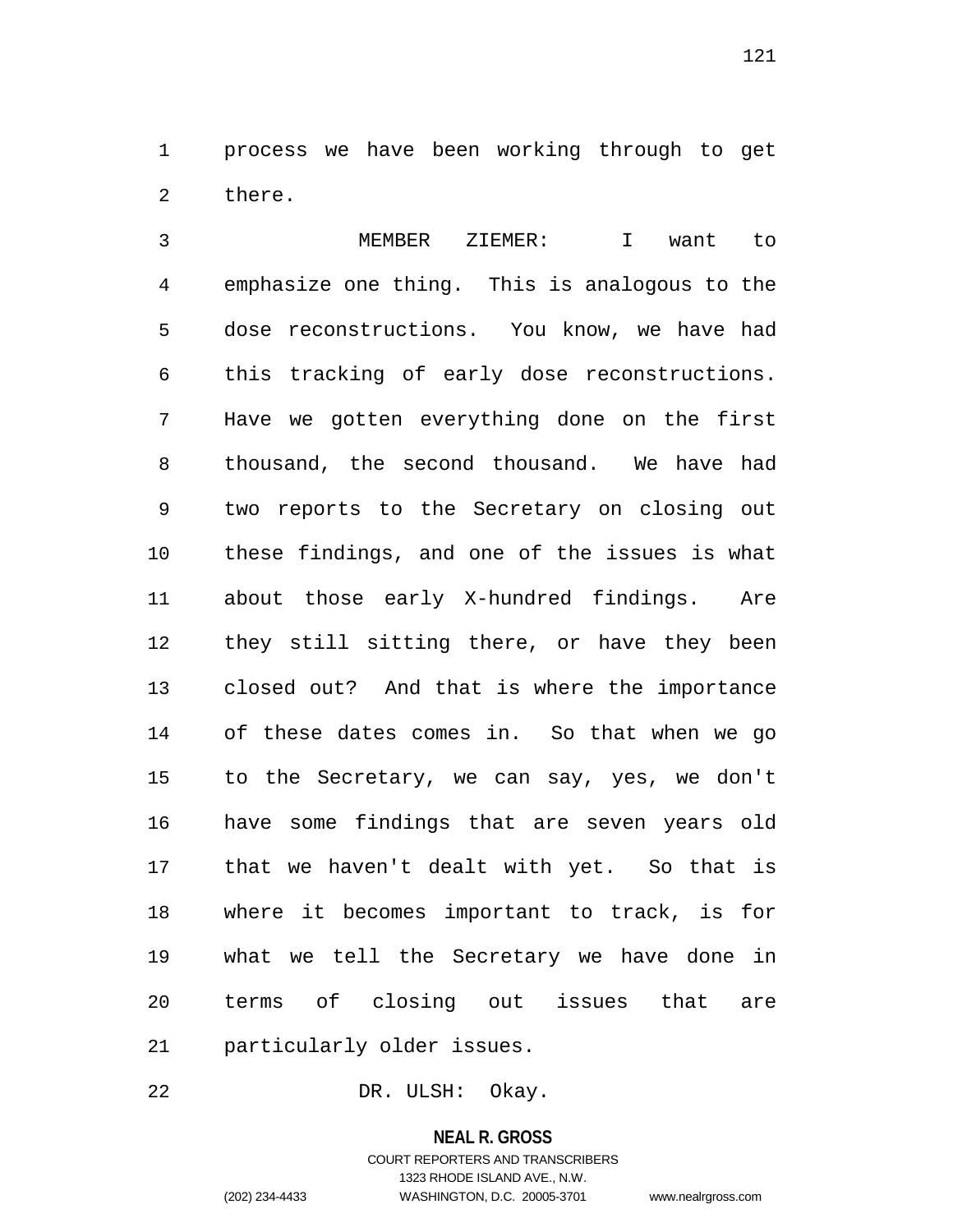MR. OYEDIRAN: That makes perfect sense.

 DR. ULSH: I envision going forward that other things are going to occur to you after this meeting. Just email them to me. I will work with Yemi to make sure that we understand them. It is going to be an iterative process. We are going to be tweaking this for a bit.

 MR. HINNEFELD: Yes, and the database is generally available. So if you are authorized to use it, you can use it anytime.

 CHAIR MUNN: Thank you. At first glance and at first explanation, this is impressive. And it has incorporated many of the things that will help us, I think, segregate what we want to focus on from one meeting to the next.

 So, Yemi, to you and your colleagues who have worked on it, thank you very much. We appreciate we are creating

#### **NEAL R. GROSS**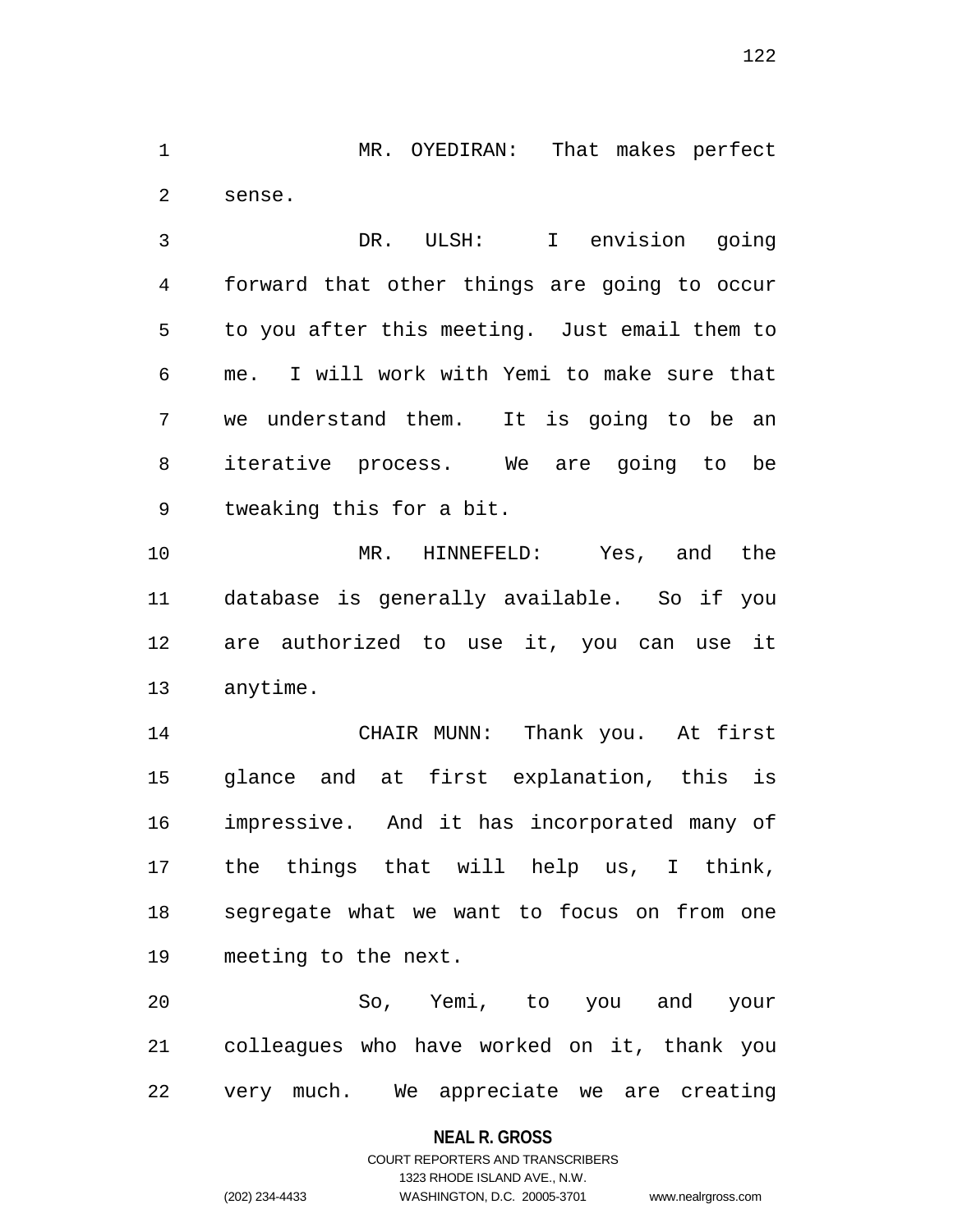headaches for you, but we do appreciate what you have done, and it is looking good so far. Yes, Steve? MR. MARSCHKE: John was just looking. When you click on the edit status button, like you did before -- MR. STIVER: It kicks me into the new findings screen. Is that because I don't have permissions for that? MR. MARSCHKE: It goes to a new finding screen. Does it really come as a new finding or does it come as a -- MR. OYEDIRAN: You have to enter -- this was also in our meeting. I do remember this being specified in our meeting in February, February 17th, that if you were to change status, you have to enter in some information. That is how it works. MR. MARSCHKE: I have no problem with that. But up in the upper left, it says finding. It doesn't basically generate a new finding. This is entered as a message under

#### **NEAL R. GROSS**

COURT REPORTERS AND TRANSCRIBERS 1323 RHODE ISLAND AVE., N.W. (202) 234-4433 WASHINGTON, D.C. 20005-3701 www.nealrgross.com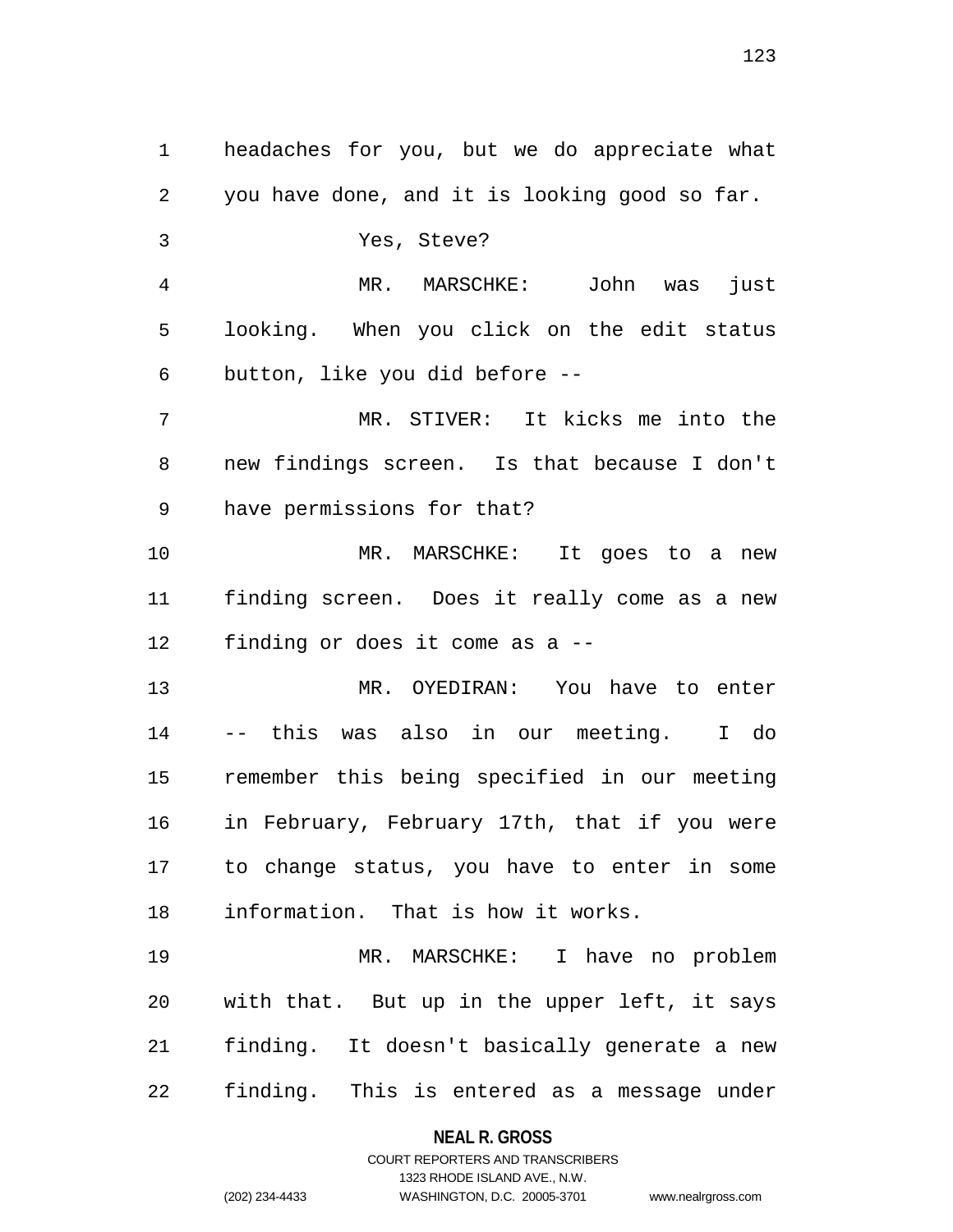the existing finding.

 MR. OYEDIRAN: That is simple to fix. It is just the text. MR. MARSCHKE: It is just an editorial thing? MR. OYEDIRAN: That is just copy. MR. STIVER: Well as it stands right now, it allows you to put in some comment, but I don't see where you can change it from in abeyance to resolved or in progress. MR. OYEDIRAN: Once you change who your on behalf of is, it will then give you a list of the current status -- MR. STIVER: Okay. All right. MR. OYEDIRAN: Because you have to do it on behalf of somebody else to change the status. MR. STIVER: Okay. All right. MR. MARSCHKE: Now, let's go back to the -- let's go at the edit message screen. MR. OYEDIRAN: Do you want to edit

**NEAL R. GROSS**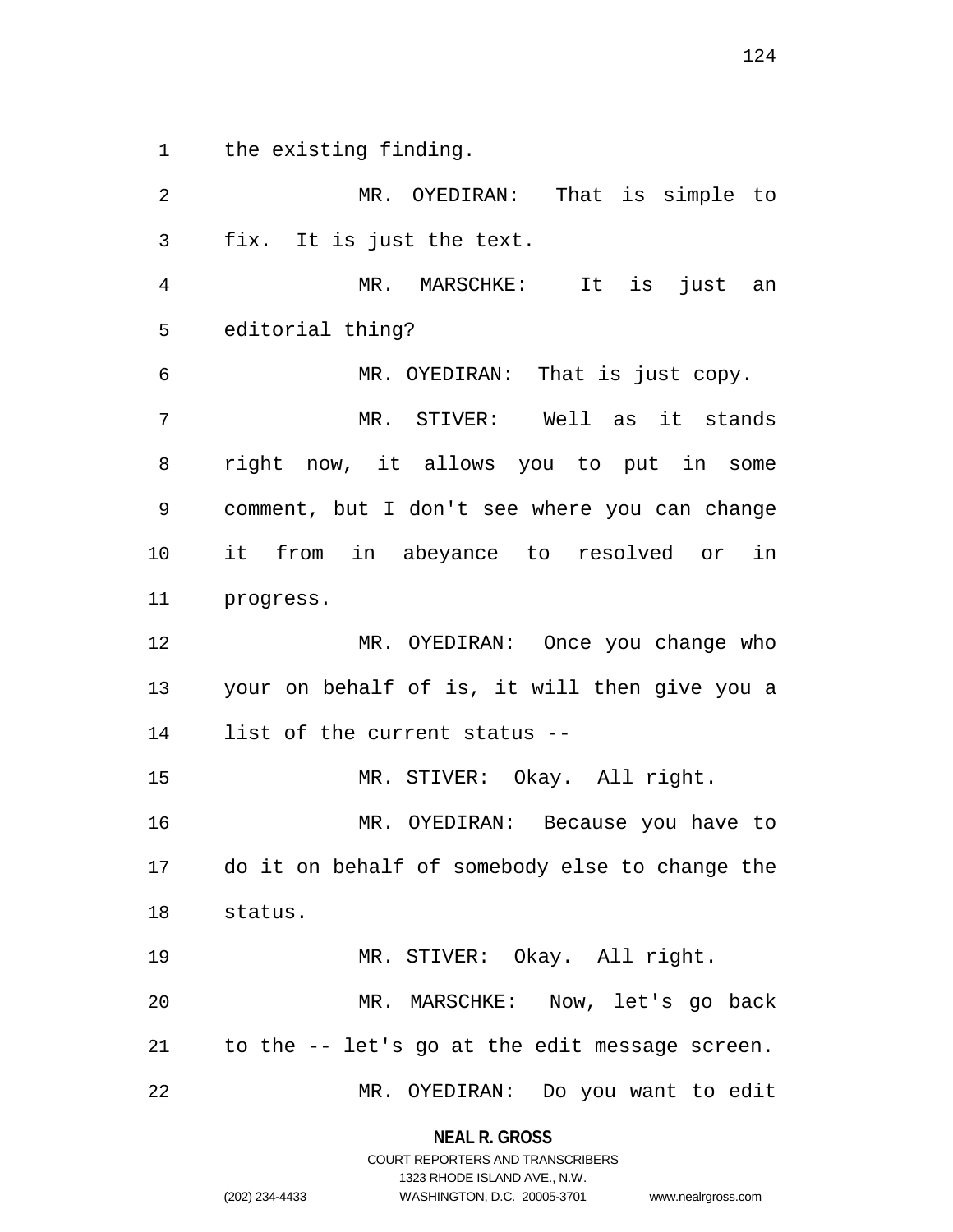a response?

 MR. MARSCHKE: I want to edit a response. Edit response would be fine. Okay, it doesn't have an on behalf of. MR. OYEDIRAN: I don't believe that was ever specified to have an on behalf of for editing responses. But it was for editing on or creating a new finding. MR. MARSCHKE: Someplace else where that came, where the closed came up. Wait a minute I have to find it. (Sound of a siren.) 14 MR. OYEDIRAN: That's my cue. I've got to go. (Laughter.) MR. KATZ: Someone on the line has a siren and is not on mute. 19 CHAIR MUNN: Incoming. MR. MARSCHKE: Maybe it is when you add response. When you hit the add response you get the same kind of screen that

### **NEAL R. GROSS**

|                | COURT REPORTERS AND TRANSCRIBERS |                    |
|----------------|----------------------------------|--------------------|
|                | 1323 RHODE ISLAND AVE N.W.       |                    |
| (202) 234-4433 | WASHINGTON, D.C. 20005-3701      | www.nealrgross.com |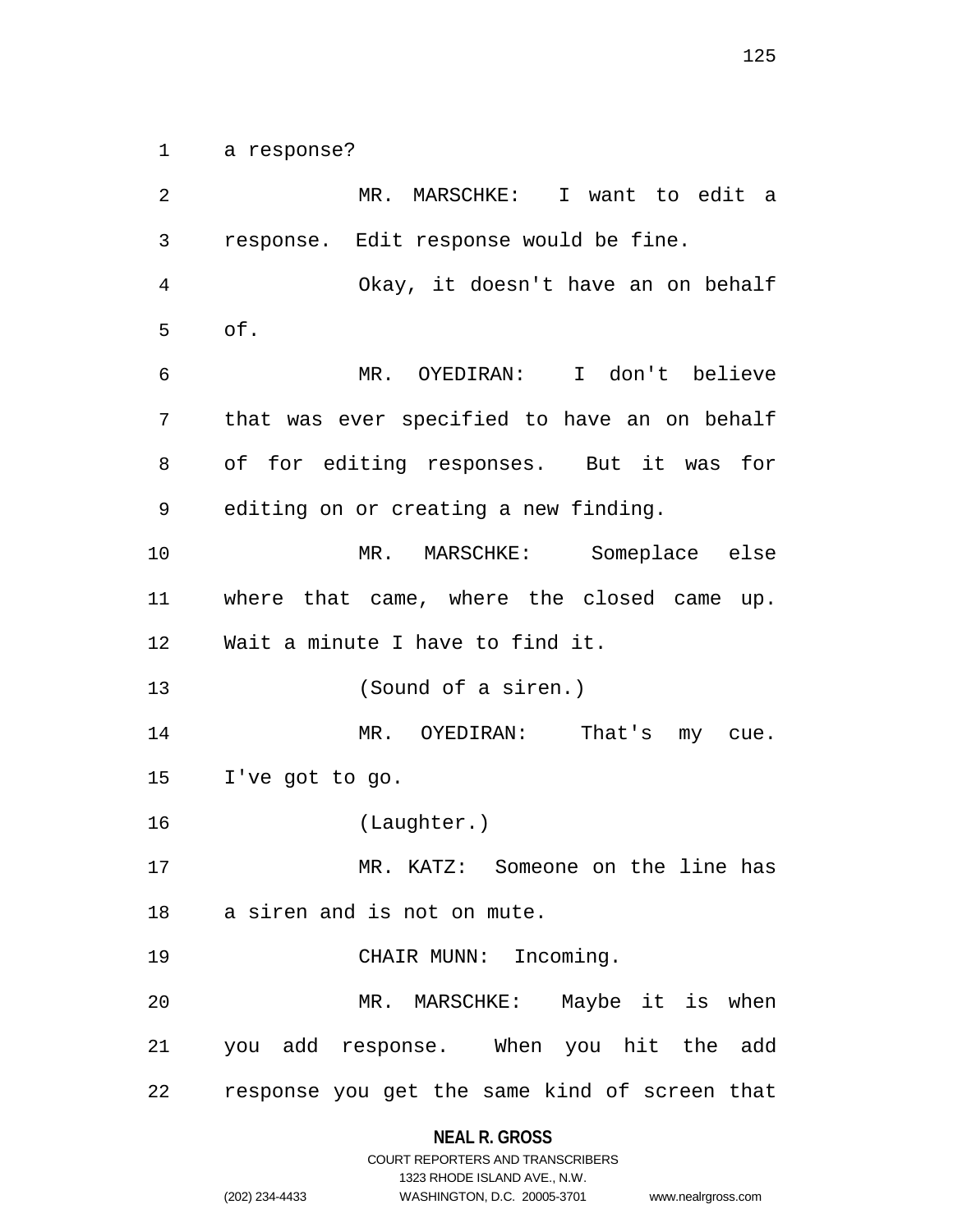you get -- you get the same screen that you get when edit finding.

 But add response also including, I believe --

 MR. OYEDIRAN: Editing, you can't edit on behalf of somebody else. You're just editing.

 MR. MARSCHKE: You can't edit on behalf of someone. You are just editing. Right. Well you can. Actually you can but don't change it.

 But when you add a response, you get the same screen that you get with change status. And including the capability to change the status when you add a response.

MR. OYEDIRAN: Okay.

 MR. MARSCHKE: Which I am not sure that you want to be able to do that.

 MR. OYEDIRAN: Okay, that is something we can resolve quickly.

 MR. OYEDIRAN: Yes. Once you find some things, please feel free to send them to

> **NEAL R. GROSS** COURT REPORTERS AND TRANSCRIBERS

> > 1323 RHODE ISLAND AVE., N.W.

02) 234-4433 **WASHINGTON, D.C. 20005-3701** www.nealrgross.com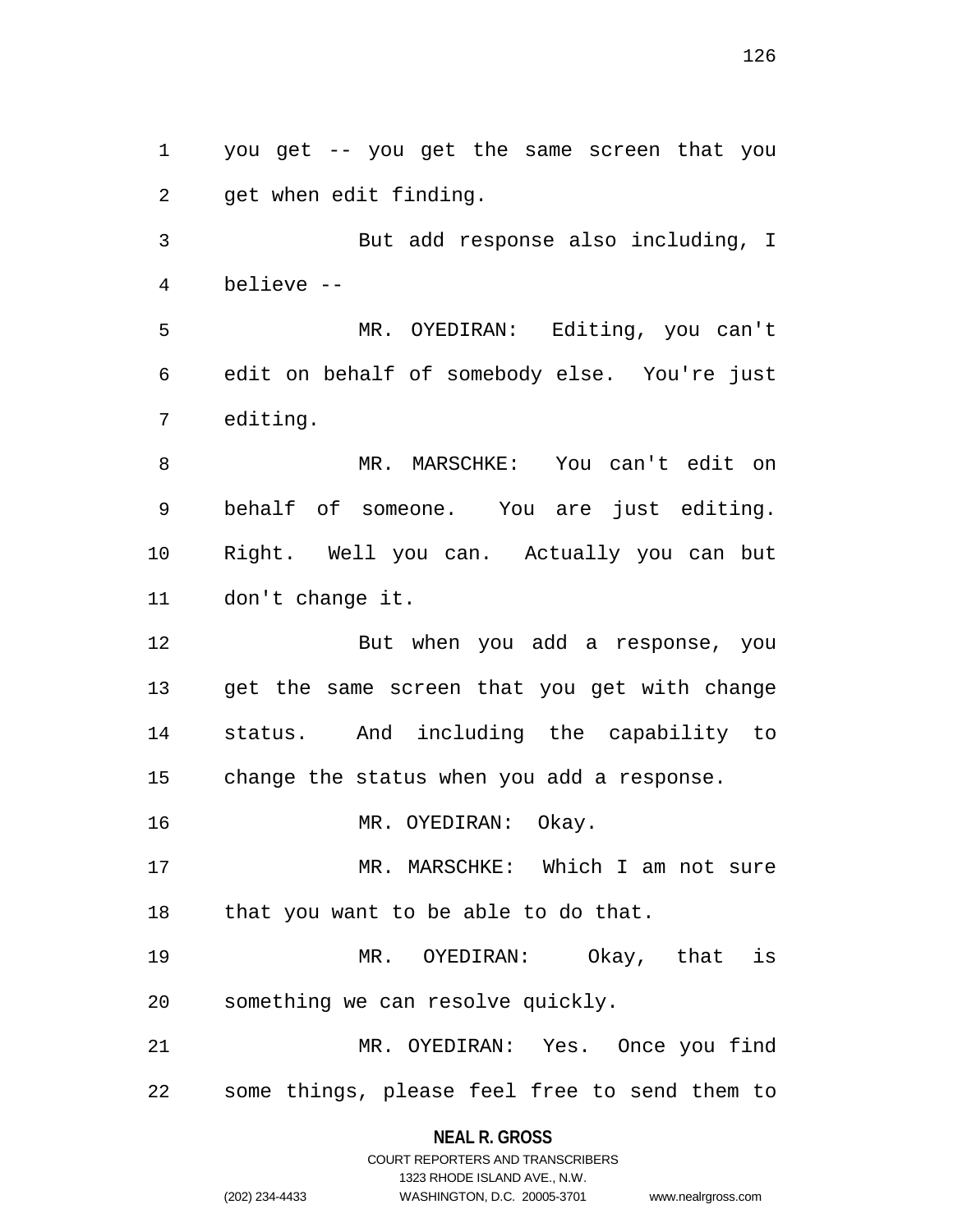the NIOSH email.

 DR. ULSH: Send them to me. I just want to keep track of them. MR. OYEDIRAN: Some of these things are going to be easy to be fixed. MR. NEELY: Does that complete your presentation? MR. OYEDIRAN: That does complete my presentation. I would like to thank you guys so very much for taking the time to have me out here. If you have any questions, please send them to Brant. I am sure he will be more than willing to pass them on to me. CHAIR MUNN: We thank you very much for taking the time to come and do this for us. We know it is not an easy task. Even for the gee whiz guys, this is no easy task. So thank you very much. MR. MARSCHKE: And I would second that, Wanda. I think this is a far -- great strides have been made. And this is a very

> **NEAL R. GROSS** COURT REPORTERS AND TRANSCRIBERS

> > 1323 RHODE ISLAND AVE., N.W.

(202) 234-4433 WASHINGTON, D.C. 20005-3701 www.nealrgross.com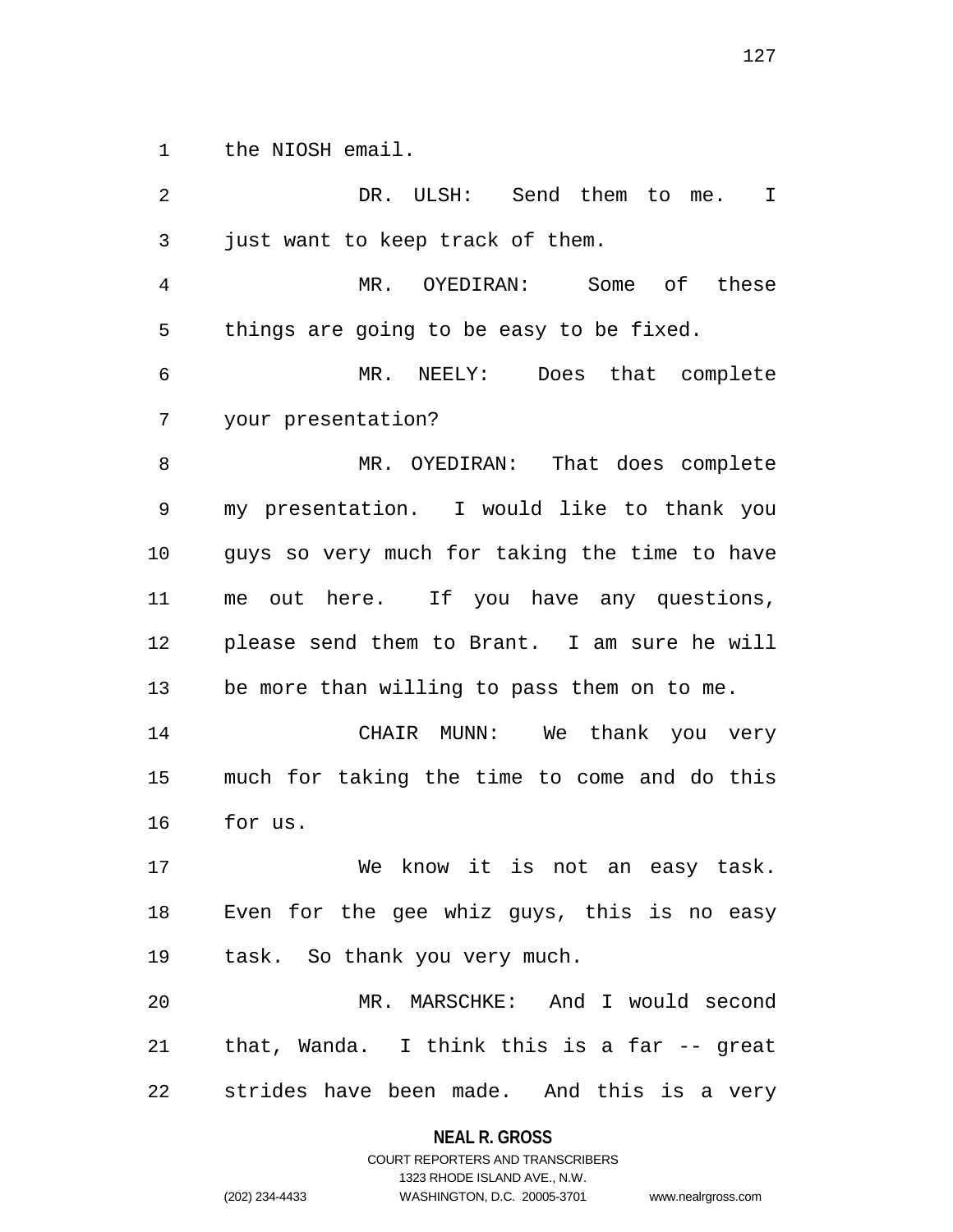good database. I know it is not a database but -- CHAIR MUNN: It certainly is. Yes. MR. MARSCHKE: It is a very good database/application. And I think you have done a very good job. 8 MR. OYEDIRAN: Thank you so much. MR. MARSCHKE: My comments, you know -- MR. STIVER: Everything we talked about at meetings all fell into place. MR. MARSCHKE: Hopefully you were not put off by what I have been saying. It is just I think it is very good. CHAIR MUNN: Much more flexible than we originally hoped for and I think it will be most useful for us. So thank you. MR. OYEDIRAN: You are very welcome. CHAIR MUNN: And we will talk to

**NEAL R. GROSS**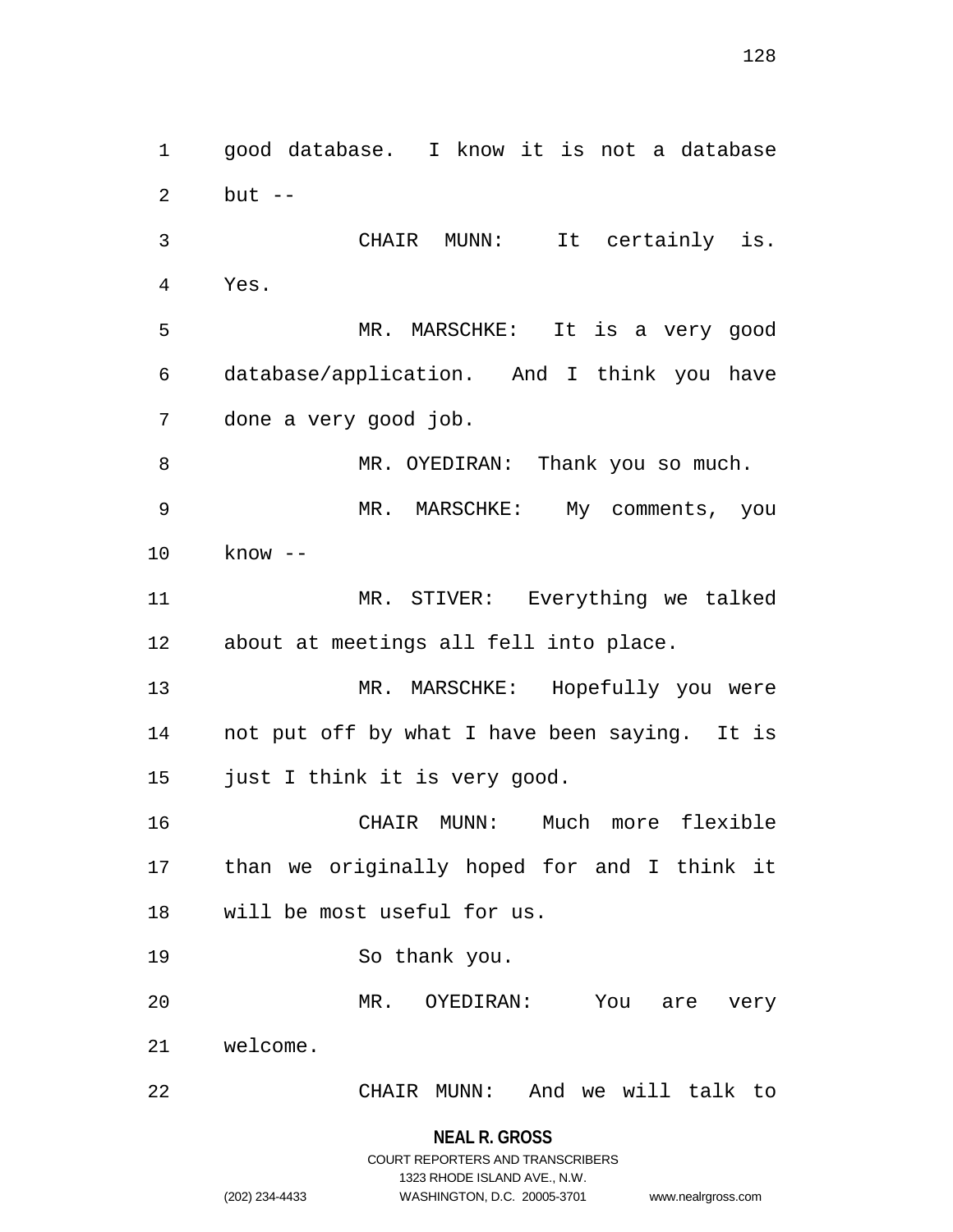you again the next time we meet, no doubt.

 MR. OYEDIRAN: I look forward to that, Ms. Munn.

 CHAIR MUNN: All right. MR. OYEDIRAN: The pleasure was absolutely mine.

 CHAIR MUNN: Thank you. It was a pleasure to meet you. Thank you both for coming.

 MR. OYEDIRAN: Oh, these. I'm actually in the process of creating screen casts that will take you through a video and show you step by step of how to go over these things. And I will also have this this text, as well as the screen casts on the application for you to do.

 MR. MARSCHKE: The one thing we didn't talk on and touch on is how to get a PDF file or a hard copy of this information because a lot of times --

 MR. OYEDIRAN: What information? MR. MARSCHKE: All this

**NEAL R. GROSS**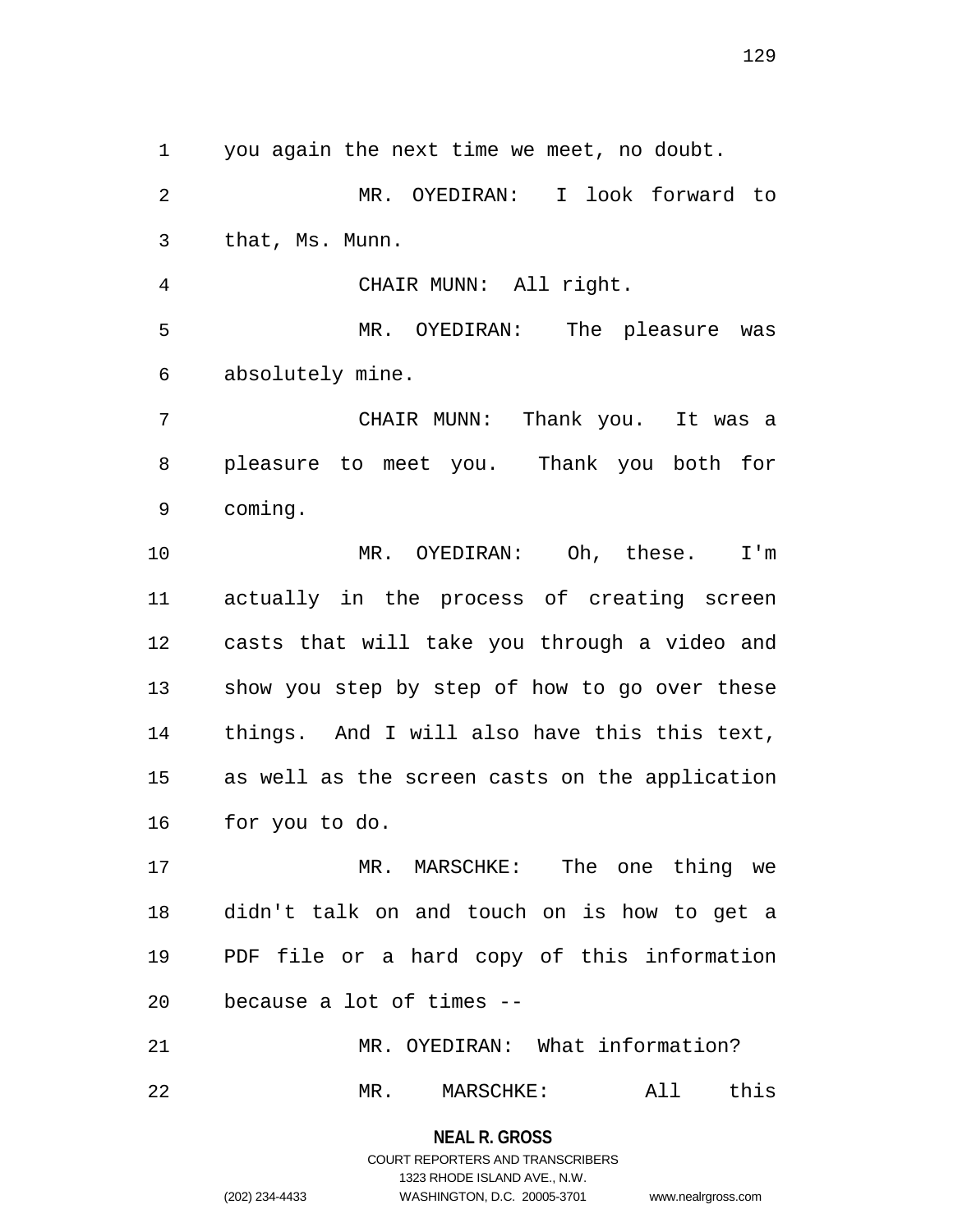information.

| $\overline{2}$ | MR. OYEDIRAN: To create a PDF?                 |
|----------------|------------------------------------------------|
| 3              | MR. MARSCHKE: Maybe for example,               |
| 4              | you know, if I got -- if we get responses from |
| 5              | NIOSH on one of these documents, IG-2 or       |
| 6              | something like that, and I want to send those  |
| 7              | responses to, whoever at SC&A is working on    |
| 8              | IG-2. Sometimes they may not have              |
| 9              | capabilities or authority to get into this     |
| 10             | database or they may not even just have the    |
| 11             | inclination to get into the database.          |
| 12             | MR. OYEDIRAN: Okay.                            |
| 13             | MR. MARSCHKE: So a lot of times                |
| 14             | what I will do is in the past I could generate |
| 15             | a PDF file of say for example all the history  |
| 16             |                                                |
| 17             | MR. OYEDIRAN: I see where you are              |
| 18             | going. I think once you get all of your        |
| 19             | requirements together, because what it sounds  |
| 20             | like, you are kind of giving me a<br>new       |
| 21             | requirements list for the applications.        |
|                |                                                |

MR. MARSCHKE: I have talked about

**NEAL R. GROSS** COURT REPORTERS AND TRANSCRIBERS

1323 RHODE ISLAND AVE., N.W.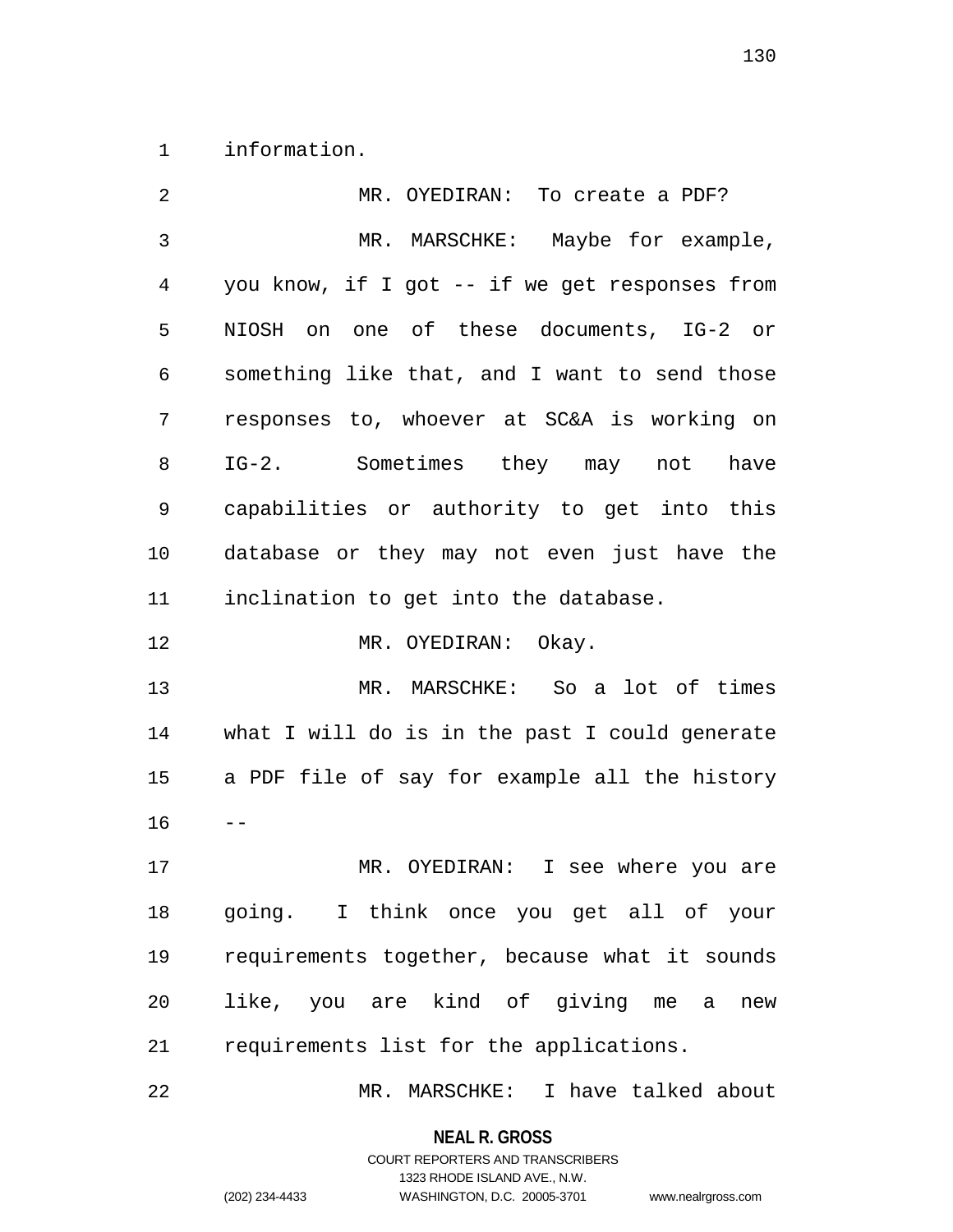this before.

 MR. OYEDIRAN: Since I have been working on this application, I haven't gotten -- MR. HINNEFELD: We're not going to get into it. Brant, take it down. It would be the history. MR. MARSCHKE: The history of the file. MR. HINNEFELD: What it would it would print would be the history. And it was actually very easy to navigate from one finding of a document to the next finding. But I think you printed them one at a time. Right? MR. MARSCHKE: You printed them one at a time or we could print a group of them. But I would be satisfied with just one document at a time and every finding would be on a new page. MR. HINNEFELD: Right. Each finding would be on a new page and you could

#### **NEAL R. GROSS**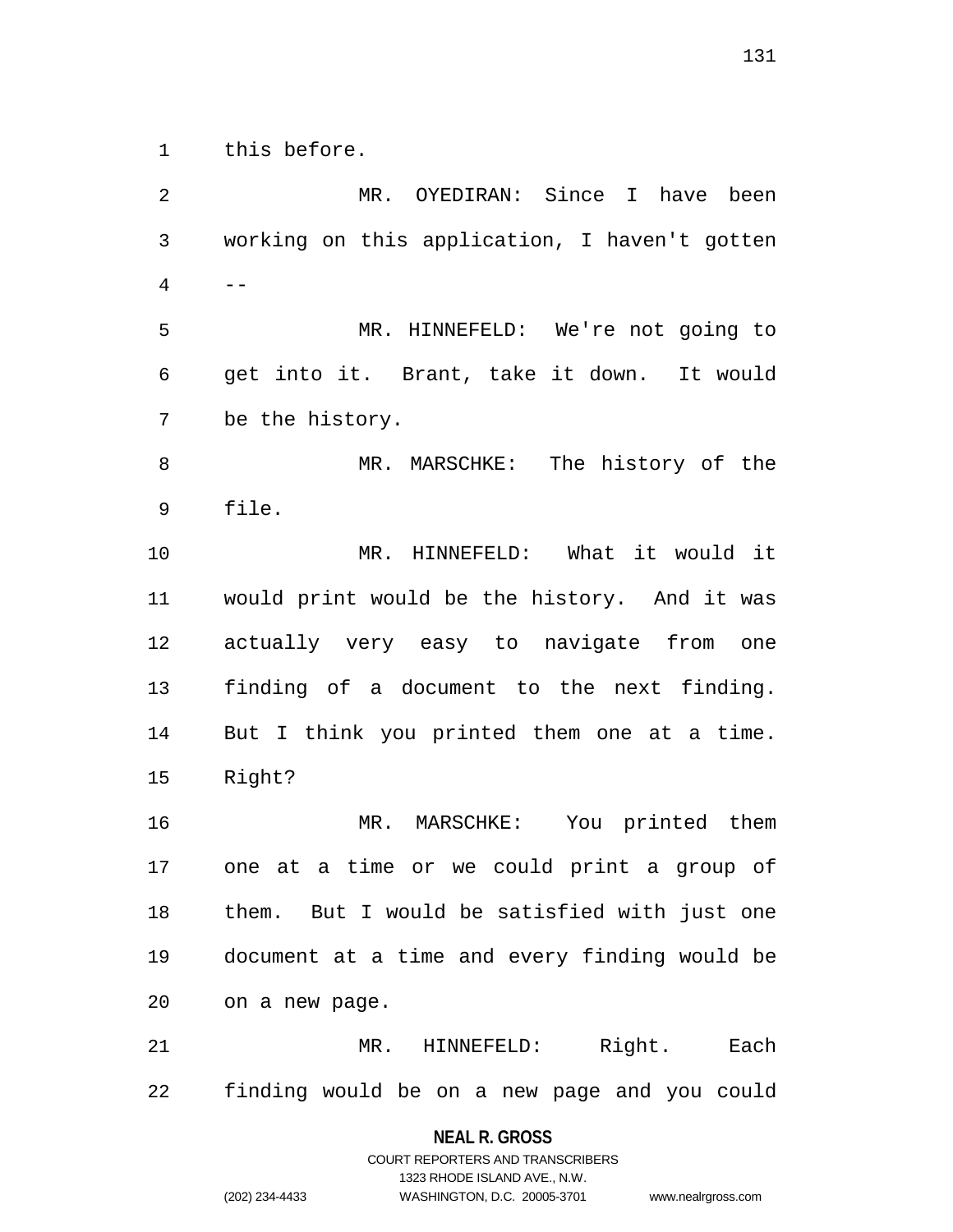print the history of the findings and all the various --

 MR. MARSCHKE: And all the responses and back and forth between SC&A and NIOSH and the Subcommittee.

 MR. HINNEFELD: Yes, what you had was a PDF.

 DR. ULSH: That was going to be the next step that we do once we set it up. MR. MARSCHKE: All right, I just wanted to get it on the -- MR. HINNEFELD: It kind of falls under the reporting bin.

 MR. MARSCHKE: It is in the reporting bin.

 MR. OYEDIRAN: I'll talk to your task manager.

 MR. HINNEFELD: That's good enough. CHAIR MUNN: This was particularly

 important for us as we transfer responsibility for these files from our Subcommittee -

#### **NEAL R. GROSS**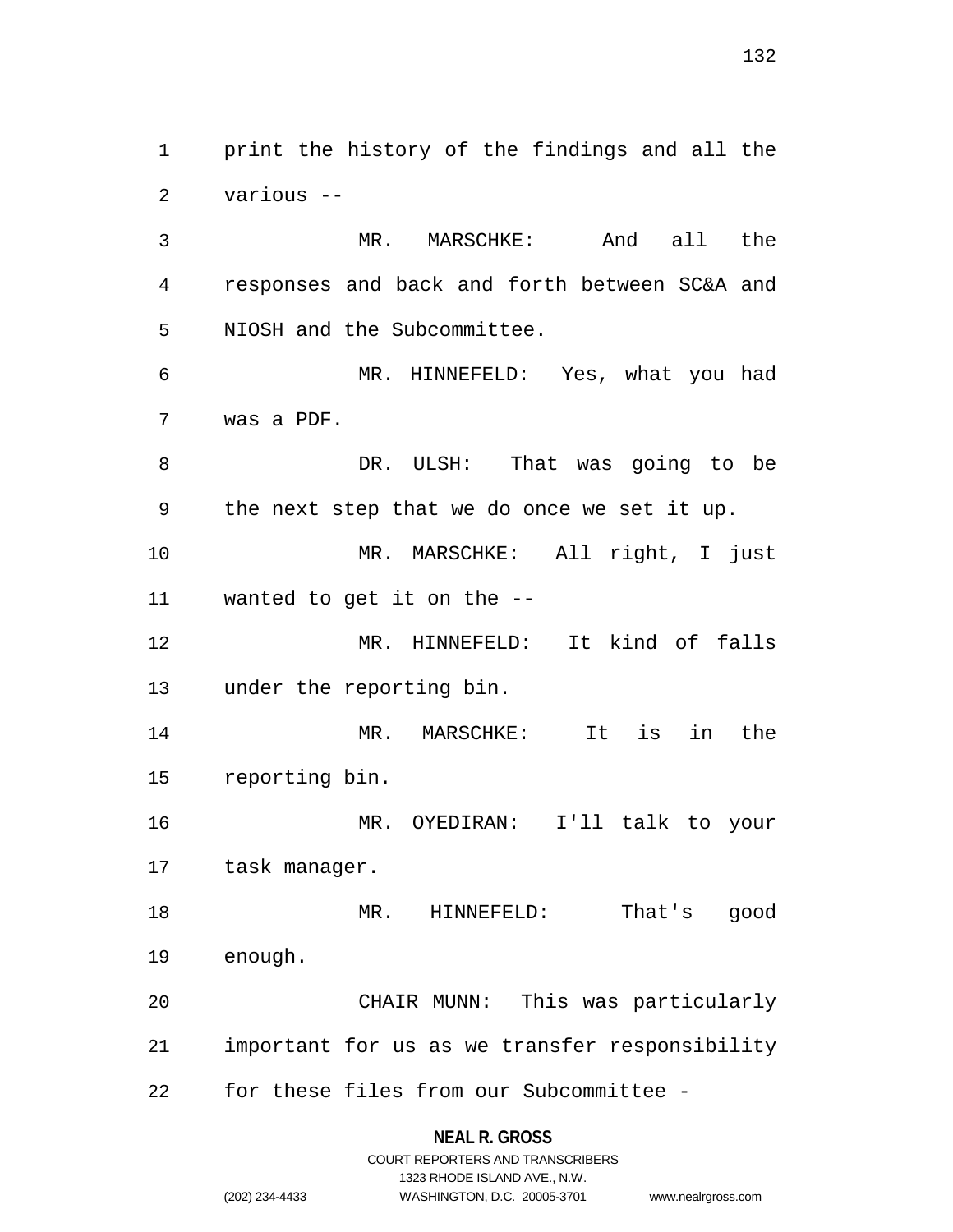MR. HINNEFELD: From the most sophisticated users to less sophisticated users.

 CHAIR MUNN: From sophisticated users and workgroups and back and forth. Yes, we need a way to make sure that information transmits completely.

 MR. HINNEFELD: Yes, it can go in writing and it can also be moved on here.

 CHAIR MUNN: Good. Again, thank you. And I think we have beaten ourselves up adequately this morning in time for a brief coffee break for 15 minutes.

 (Whereupon, the above-entitled matter went off the record at 11:05 a.m. and went back on the record at 11:20 a.m.)

 MR. KATZ: Okay. So we are restarting after a short break. This is the Subcommittee on Procedures Review, Advisory Board on Radiation and Worker Health.

Wanda?

CHAIR MUNN: We covered the Norton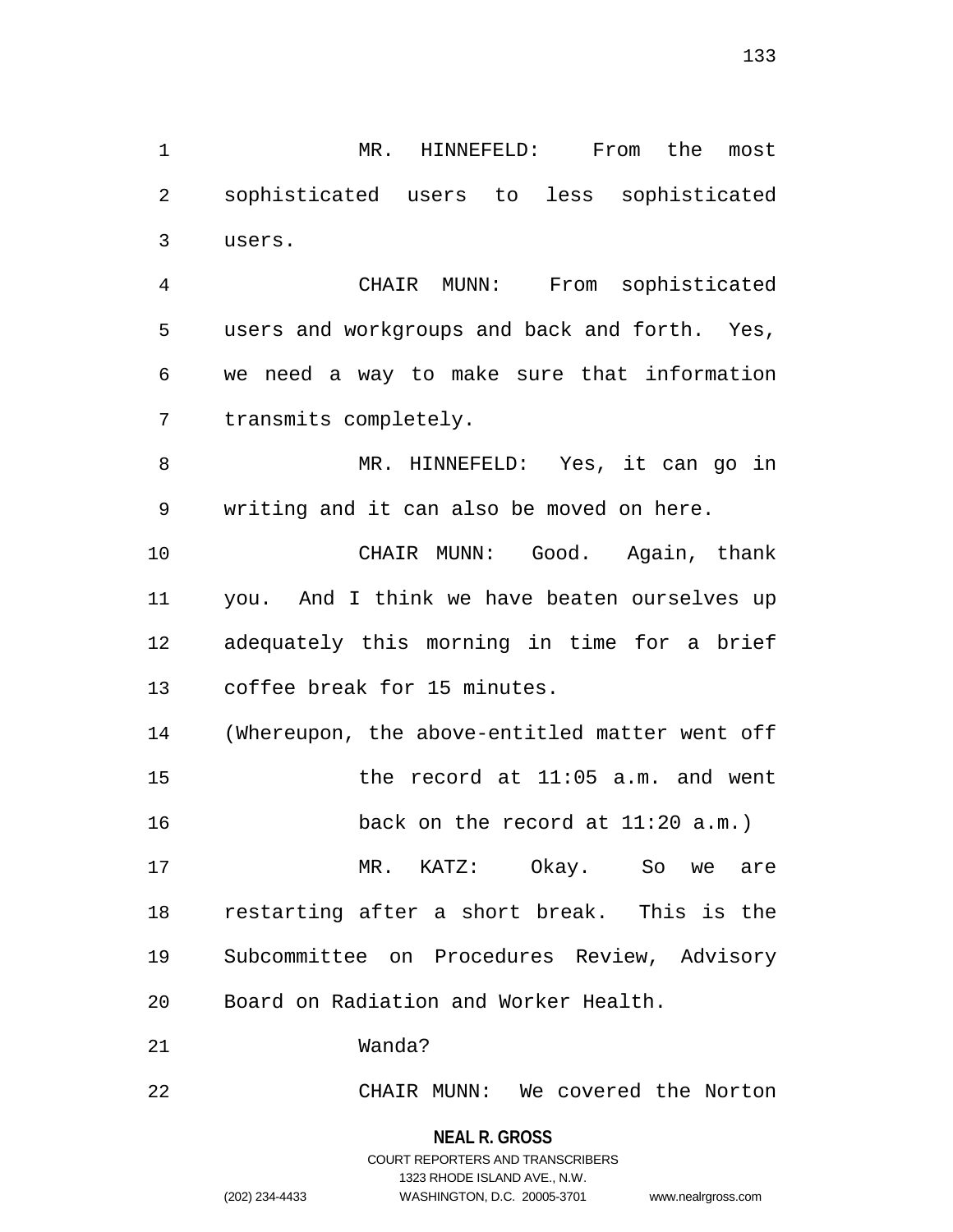issue and our instruction period for our new - - Should I continue to call it database? That's the way it comes up in our Board Review system electronically.

 The one thing that we had scheduled for the pre-break period that we didn't close up for sure was our discussion of the outstanding OTIB-0070 issues, even though we touched on them during the Norton discussion.

 Let's take a look at what our current system tells us about OTIB-0070 and the items that are in progress to see if we are where we need to be.

 MR. MARSCHKE: Well the first thing, Wanda, I would like to apologize, I guess. As I recall, we did work on OTIB-0070 in one of the preceding Subcommittee meetings. I think it was a meeting or two ago, maybe back in January or March. I'm not sure which one.

We, I believe, at that time made

**NEAL R. GROSS**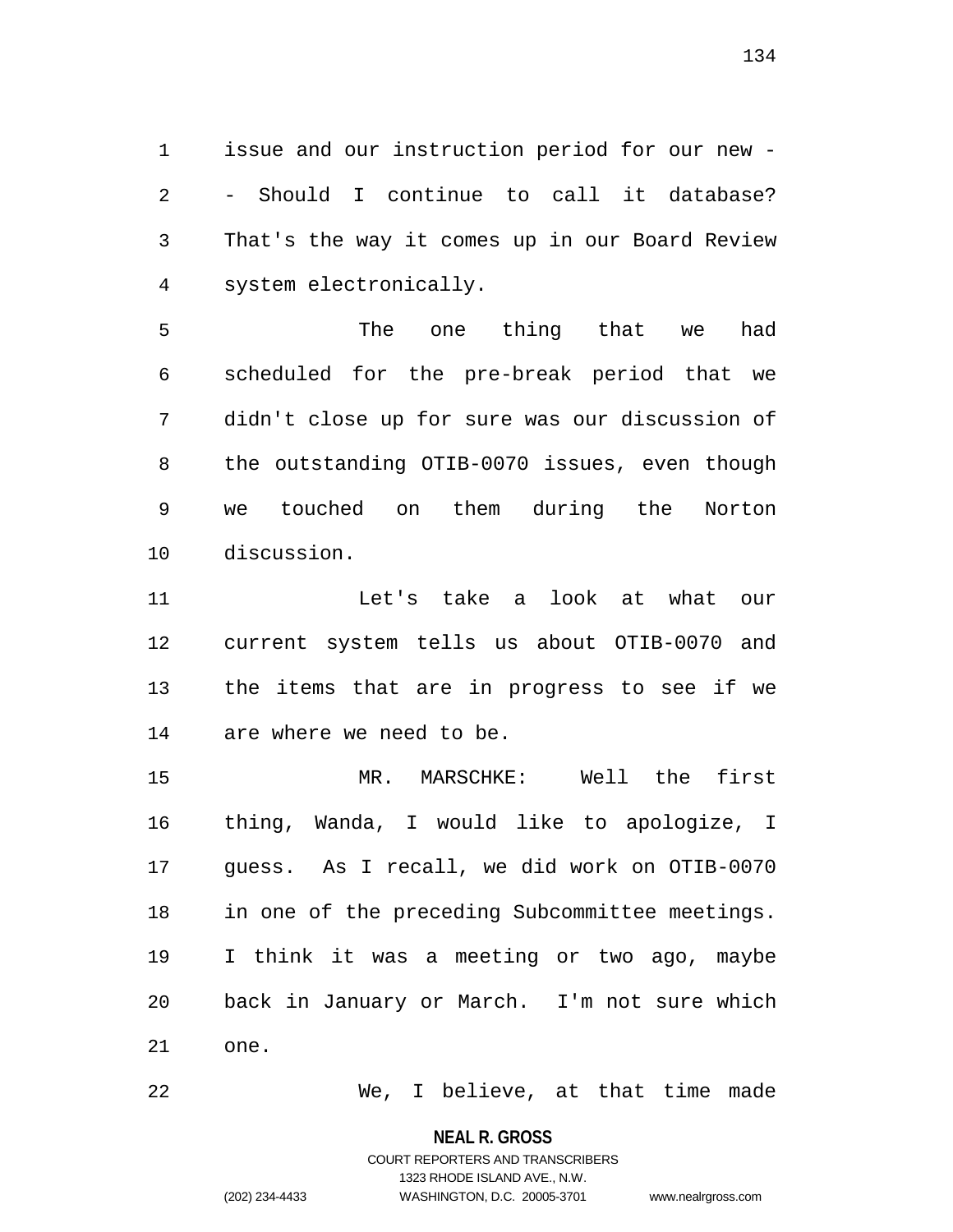some changes to the statuses and the database has not been updated to reflect the results of that meeting. So looking at the database is not going to give you, in its current form, is not going to give you the current status of OTIB-0070 issues.

 CHAIR MUNN: So we are not accurate with where we are.

MR. MARSCHKE: That's correct.

 CHAIR MUNN: Let's run down what this shows just to see if we can reconstruct, perhaps in your mind, Steve, where we ought to be and what the action item will be in regard to this item for our next meeting.

 This one shows Finding 1 in progress; Finding 2 in progress; Finding 3 in progress; 4 is closed; 5 in progress; 6 in progress; 7 closed; 8 closed; 9 in abeyance; 10 in progress; 11 in progress; 12 addressing another Finding; 13 in progress; 14 in progress; and 15 in abeyance. And then memory tells me, not actual documentation but memory

#### **NEAL R. GROSS**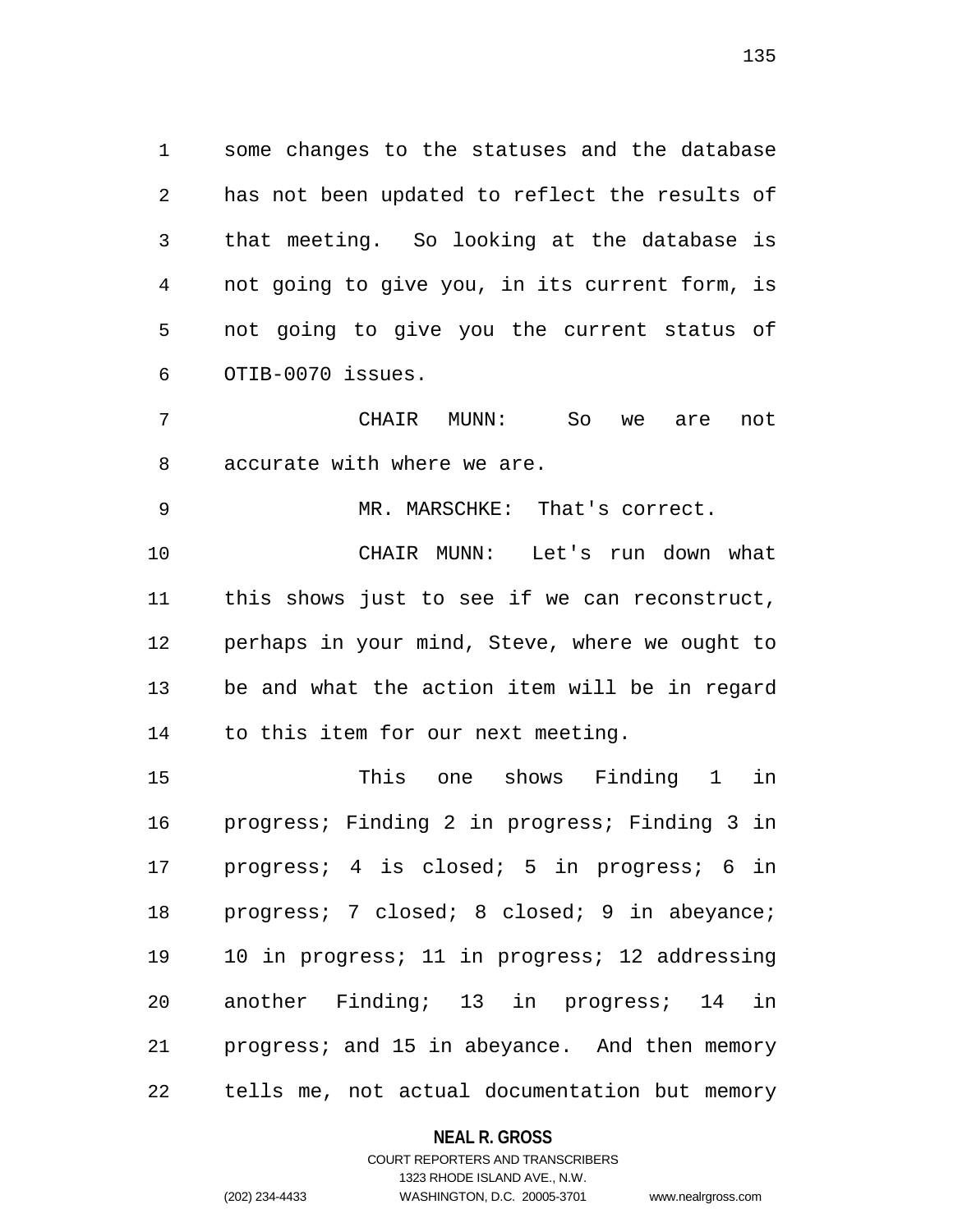tells me that we may have a couple still outstanding. Does your memory tell you the same thing? MR. MARSCHKE: I believe so and that is what Jim Neton also said this morning. CHAIR MUNN: I thought we only had two -- 8 MR. MARSCHKE: Two. CHAIR MUNN: -- but my memory was that the resuspension factors, there are two of those, were the only ones that were outstanding. But will it be your action then to verify for our next meeting that we have -- MR. MARSCHKE: Now that we have been trained in the operation of the database, we might continue to call it database, we would have taken an action item, SC&A, I believe I speak for John Mauro and John Stiver both of them, that we will update the database to reflect the activities in the meetings that we had when we did not have the database

**NEAL R. GROSS**

COURT REPORTERS AND TRANSCRIBERS 1323 RHODE ISLAND AVE., N.W. (202) 234-4433 WASHINGTON, D.C. 20005-3701 www.nealrgross.com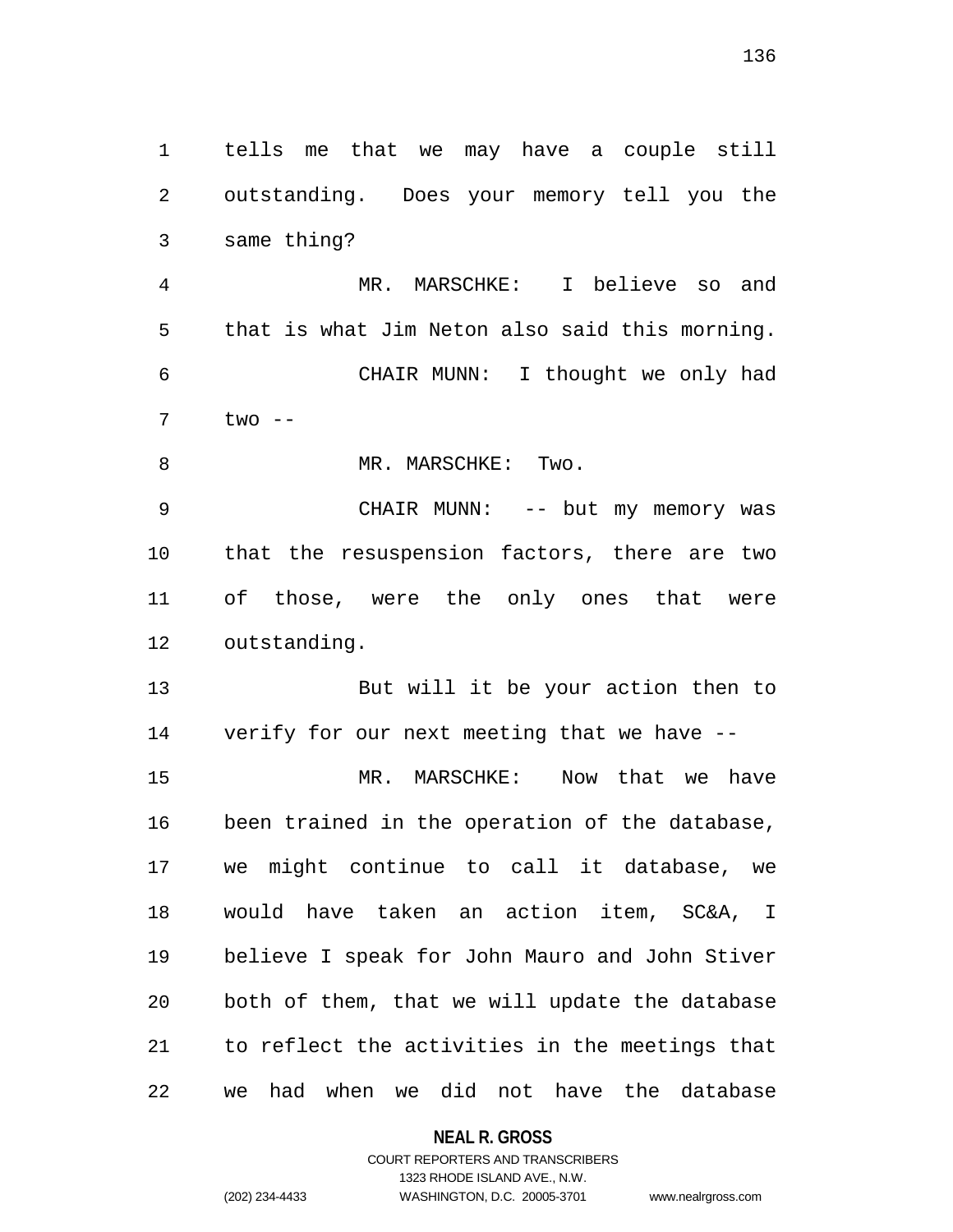available to us. I think that is like just about three or four meetings.

 CHAIR MUNN: That's three or four meetings. Yes, it is. So that would be great.

 MR. MARSCHKE: So we will go through the meeting minutes. We might have to contact Ted to make sure we have copies of all the meeting minutes, if they are not already on there.

 CHAIR MUNN: They are already posted.

 MR. MARSCHKE: Okay. All the way up to the last one?

CHAIR MUNN: Yes.

 MR. MARSCHKE: So then we will basically go through the meeting minutes to make sure that whenever the Subcommittee has posed an issue or made a change to an issue, it is reflected in the database.

 MR. KATZ: And Steve you can just notate at the end of all that what happened

> **NEAL R. GROSS** COURT REPORTERS AND TRANSCRIBERS

> > 1323 RHODE ISLAND AVE., N.W.

```
(202) 234-4433 WASHINGTON, D.C. 20005-3701 www.nealrgross.com
```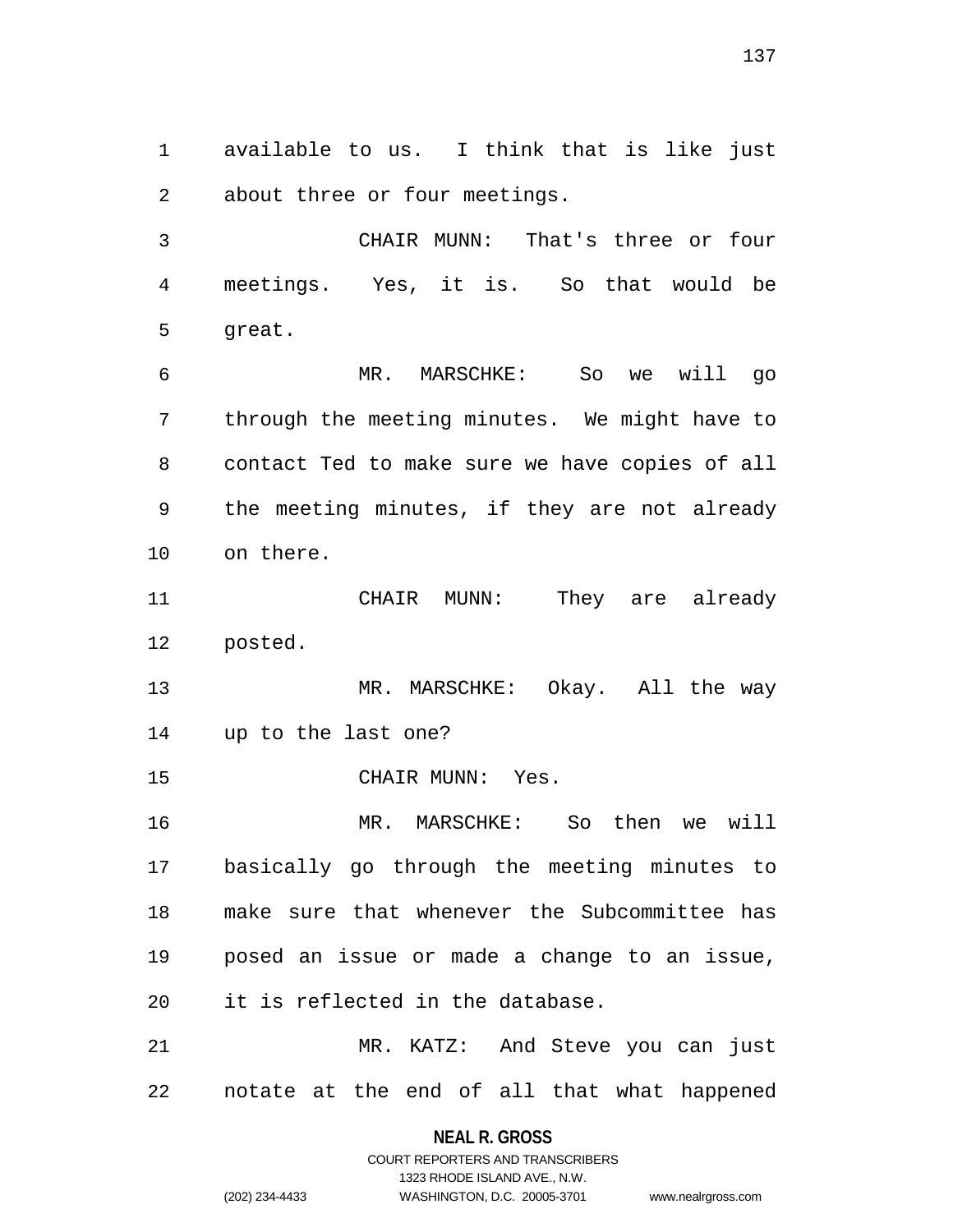today since Jim committed to a White Paper to close out the last two issues.

 MR. MARSCHKE: Yes, for OTIB-0070. CHAIR MUNN: That's good. All right, we will look forward to seeing that at our next meeting. The sooner the better. The next item that we have on our agenda is -- MR. HINNEFELD: Actually, I think what Jim committed to was revising the Evaluation Report rather than actually a White Paper. MR. KATZ: But he said that -- What he said was that the Evaluation Report doesn't need much revision but he needs to write a paper related to some of that that is not in the Evaluation Report, some of the details that he was talking about. 19 MR. HINNEFELD: Okay. MR. KATZ: That is what I wrote in real time as he was speaking.

MR. MARSCHKE: The justification

**NEAL R. GROSS**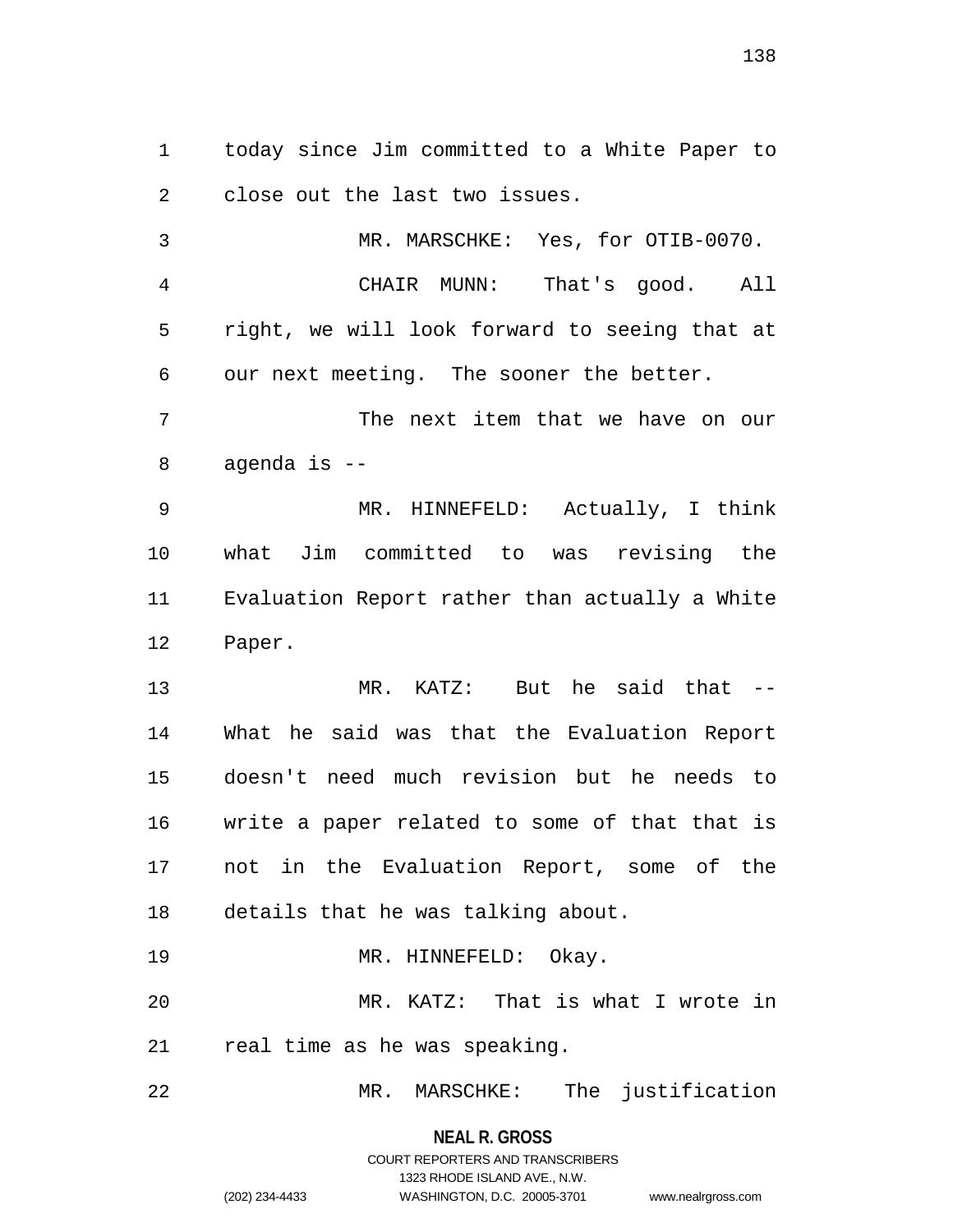of the ten to the minus six.

 DR. ULSH: He didn't use the words White Paper. He said we need to write up what we are  $-$  MR. HINNEFELD: He needs to do some writing. MR. KATZ: He needs to do a White Paper. He may not want to call it that but that is what he said. I was writing as he was speaking. CHAIR MUNN: Now it was my understanding we would have that before the Board meeting. MR. HINNEFELD: That is our intention, to have an amended Evaluation Report and supporting information. MEMBER ZIEMER: But remember the Evaluation Report that is going to be amended is the Norton. MR. HINNEFELD: Yes. CHAIR MUNN: It is not this document.

1323 RHODE ISLAND AVE., N.W.

(202) 234-4433 WASHINGTON, D.C. 20005-3701 www.nealrgross.com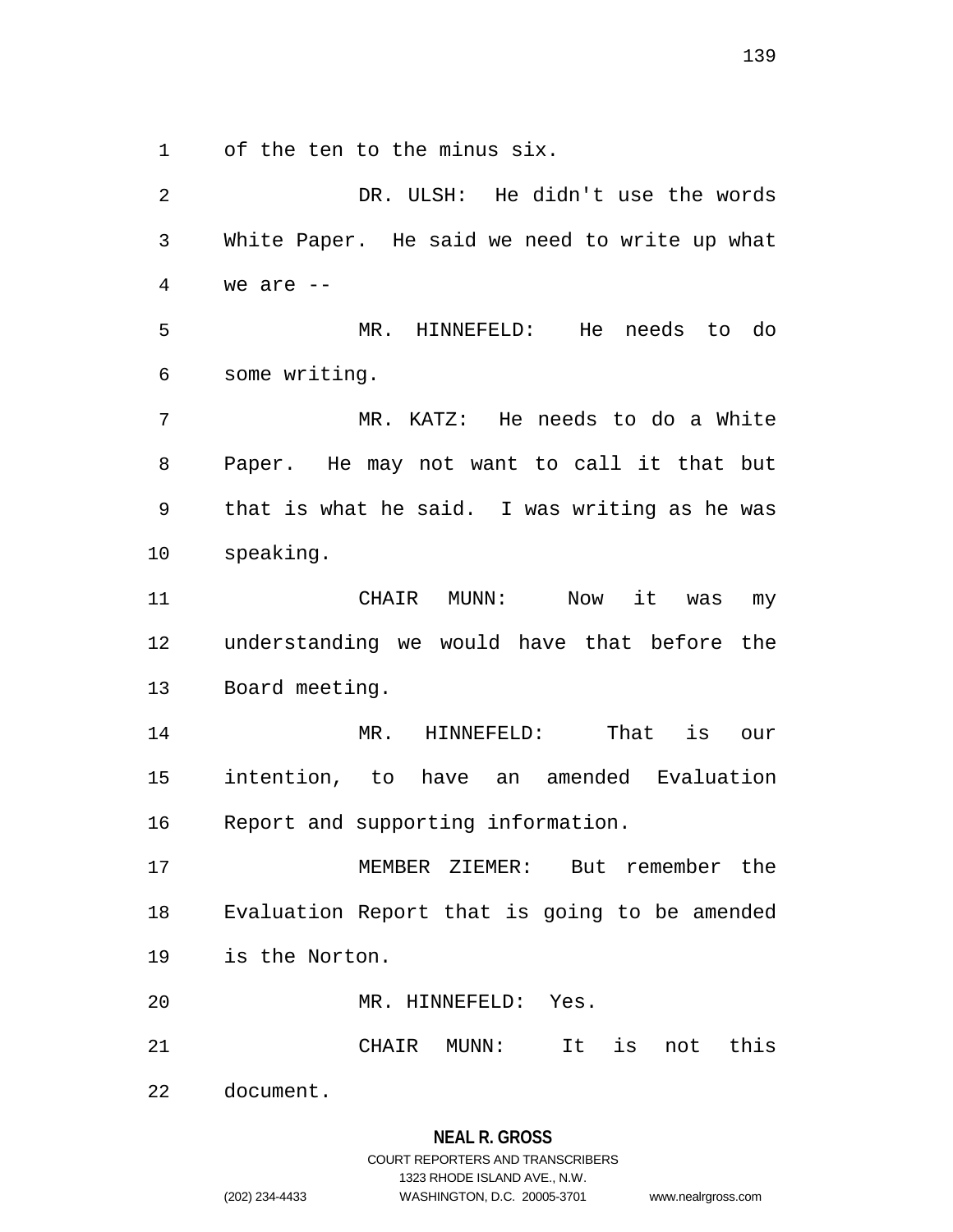MR. HINNEFELD: No. We have got to get something in here. CHAIR MUNN: Yes, we will need to. MEMBER ZIEMER: I don't think this will be ready for the Board. CHAIR MUNN: No. MR. HINNEFELD: No. We will focus on the Evaluation Report. One of my notes is that we need to revise OTIB-0070 for the same thing. CHAIR MUNN: Yes, that's good. Anything else on OTIB-0070? Let's move on to a very brief approved two-pagers for online posting. I was committed to having the clean copies to Ted so that he would be working with the NIOSH folks to get this brand new item online that would allow people to see all of these completed two-pagers that we have. Since I have not provided those to Ted, that makes it impossible for us to move forward on that at this meeting.

### **NEAL R. GROSS**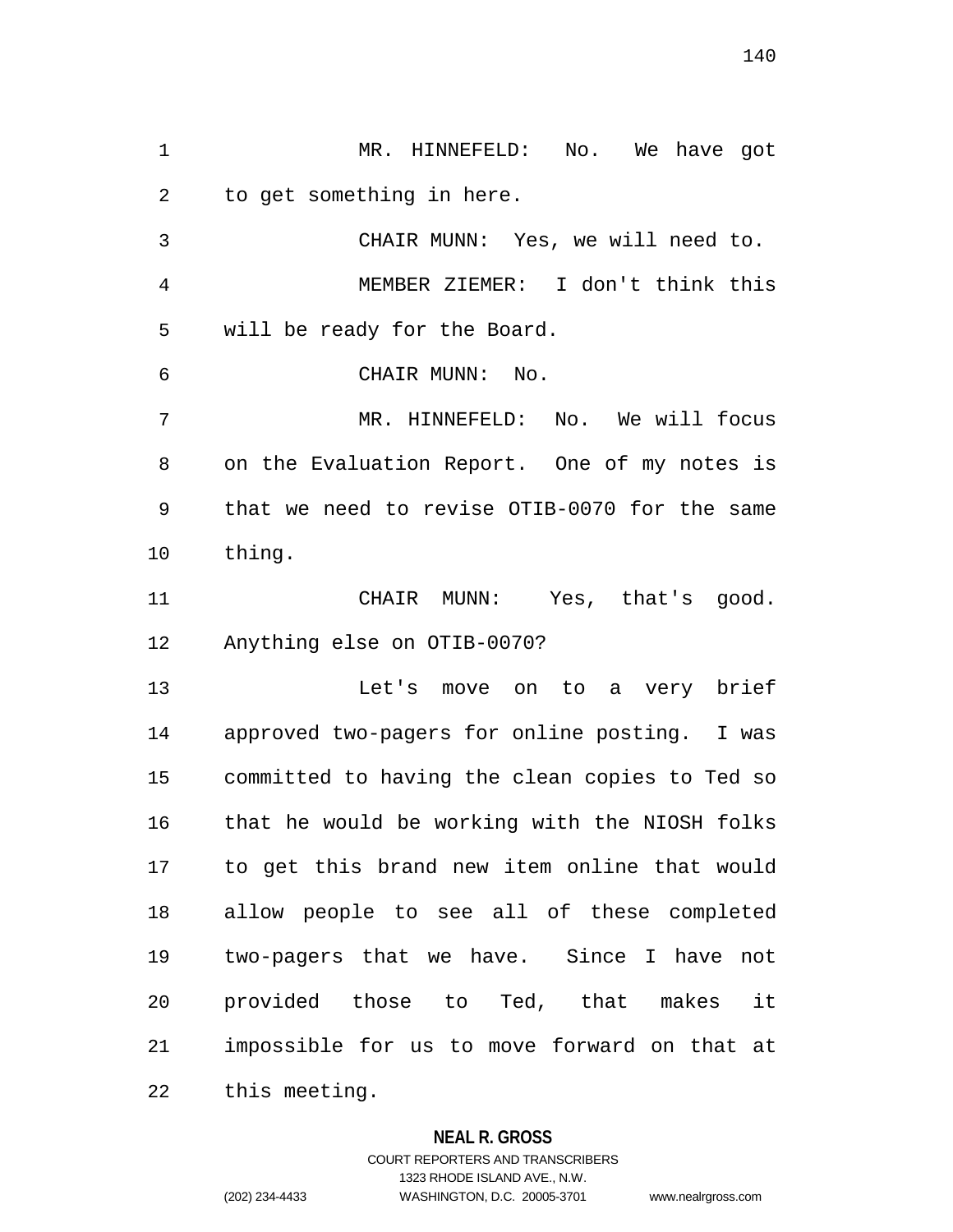My question would be whether there has been any further discussion relative to how that particular new item on our web page list is going to appear. I have been told several times that all we have to do is have the material and then it is easy to get it up there. Someone was going to give some thought, I think NIOSH was going to make the decision or at least make suggestions with respect to nomenclature for that particular bit of the website where we are going to put the two-pagers.

 MR. HINNEFELD: Yes, I don't have anything to report today because there is a broader effort going on to put some of SC&A's original review documents on the website. Whereas, some of the, you know usually the site-specific reviews that SC&A has provided, those usually end up on our website relatively quickly. That has not always been the case with these compendia of procedure requests.

CHAIR MUNN: Right.

**NEAL R. GROSS**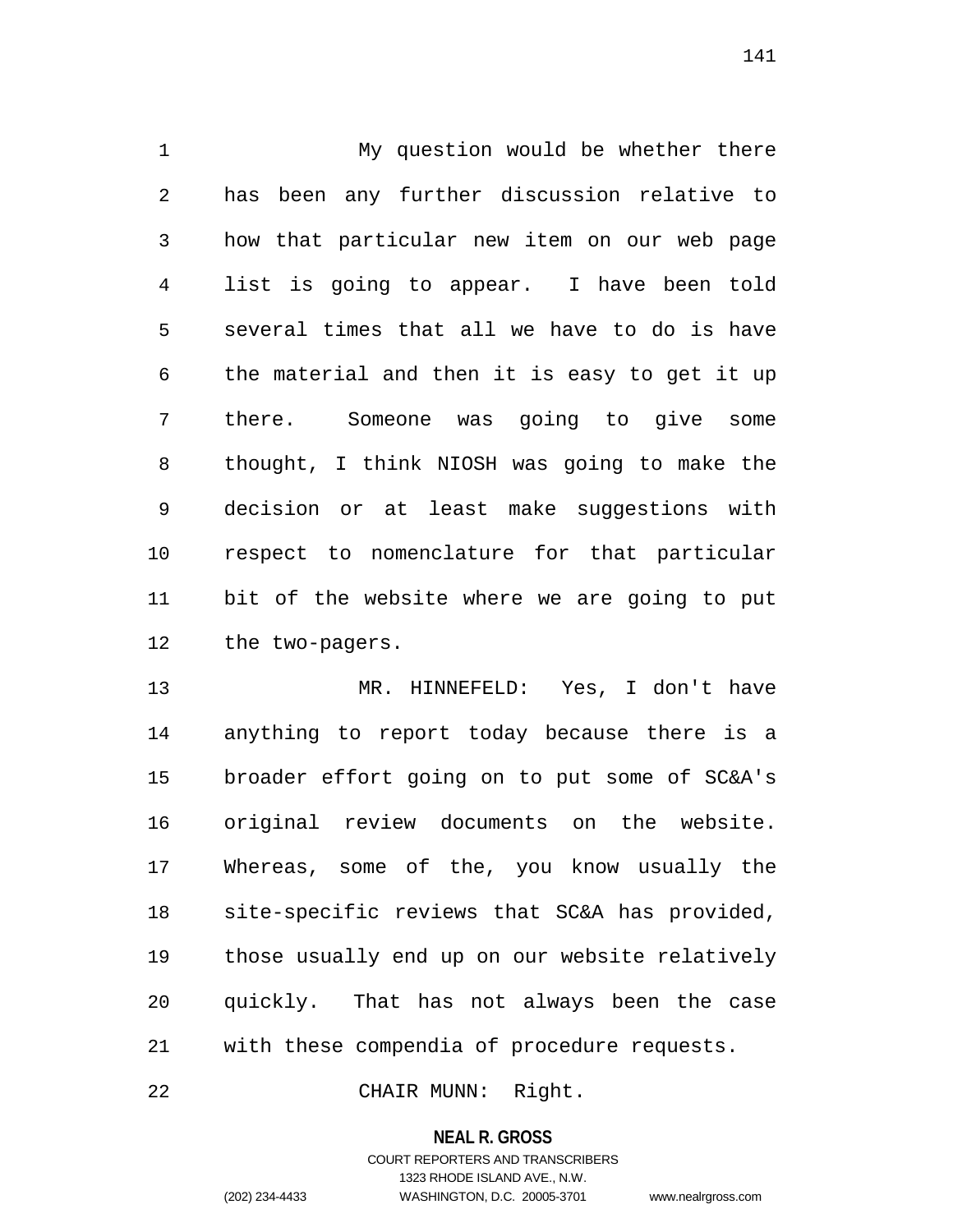MR. HINNEFELD: So the actions that I know of as we are gathering the versions and they have to be what we call 508 compliant, -- CHAIR MUNN: Right. MR. HINNEFELD: -- meaning they have to be readable by people who are blind. And they didn't have to be. You know when these were delivered there was no requirement for that. CHAIR MUNN: Yes, it is my understanding that is a new requirement. MR. HINNEFELD: So part of it is to make versions that are 508 compliant, get them to us. And there are still some decisions on our part about where. You know, I would think they would have their own page

 And in my way of thinking either co-located immediately after a procedure review or very easily linkable to it, is you would link to one of these two, which are

in terms of procedure reviews.

#### **NEAL R. GROSS**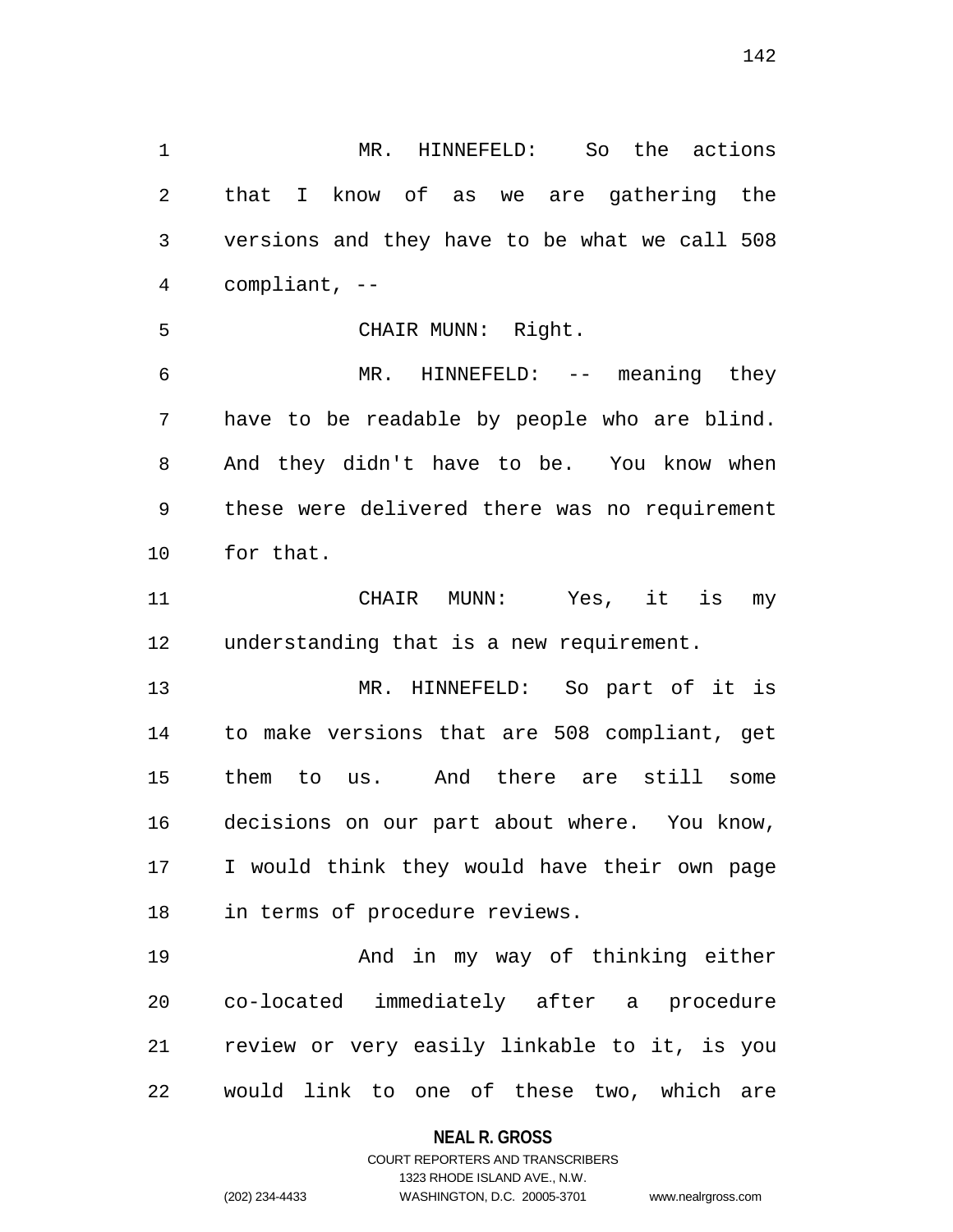essentially the summary of the Board's deliberation of the findings.

 CHAIR MUNN: Not all of them will be included there. So I had envisioned them as having their own web page --

 MR. HINNEFELD: Well I was thinking both.

 CHAIR MUNN: -- so that there is direct access to them.

 MR. HINNEFELD: I was thinking both. If you do, you know, you can see them all in one place but you will also be able to -- I was thinking of a link from the findings, the page where you see the document findings, a link from that page to the how was it resolved.

 CHAIR MUNN: Now, we had originally said that when we did put the web page up that we would have a hotlink on the two-pagers that would make it possible for you to go to the full review if that is in fact what you wanted to see.

# **NEAL R. GROSS** COURT REPORTERS AND TRANSCRIBERS 1323 RHODE ISLAND AVE., N.W. (202) 234-4433 WASHINGTON, D.C. 20005-3701 www.nealrgross.com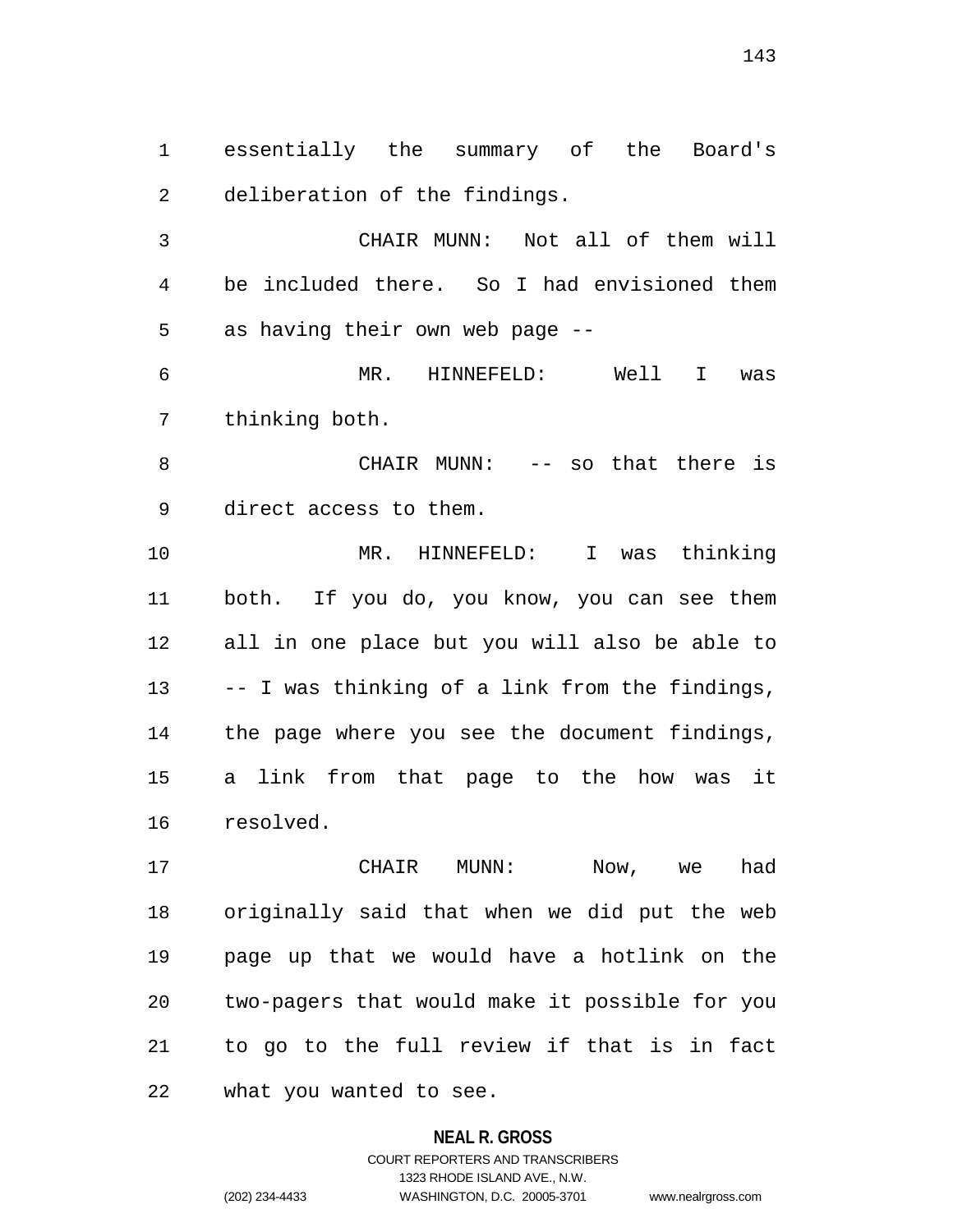But with any luck at all by the time we get to our next meeting Ted will have a, hopefully we will all have a better idea of where it is going to go and someone will have suggested a title for what we are going to use.

 The next item on our agenda is review of OTIB-0002 open items, that everything that is relevant is addressed in the replacement procedures. Well I think everybody knows what that means. If that needs further explanation, let me know. And in any case, I am now going to make a brave effort to use our new system to pull up OTIB-0002 to see what we had to say.

 Sure enough. Have we all been able to find it? And we see we have two in abeyance. This is a NIOSH action, I believe.

 DR. ULSH: Yes. Wanda, I think we had some questions about exactly what the resolution would look like here. Elyse, are

you online?

### **NEAL R. GROSS**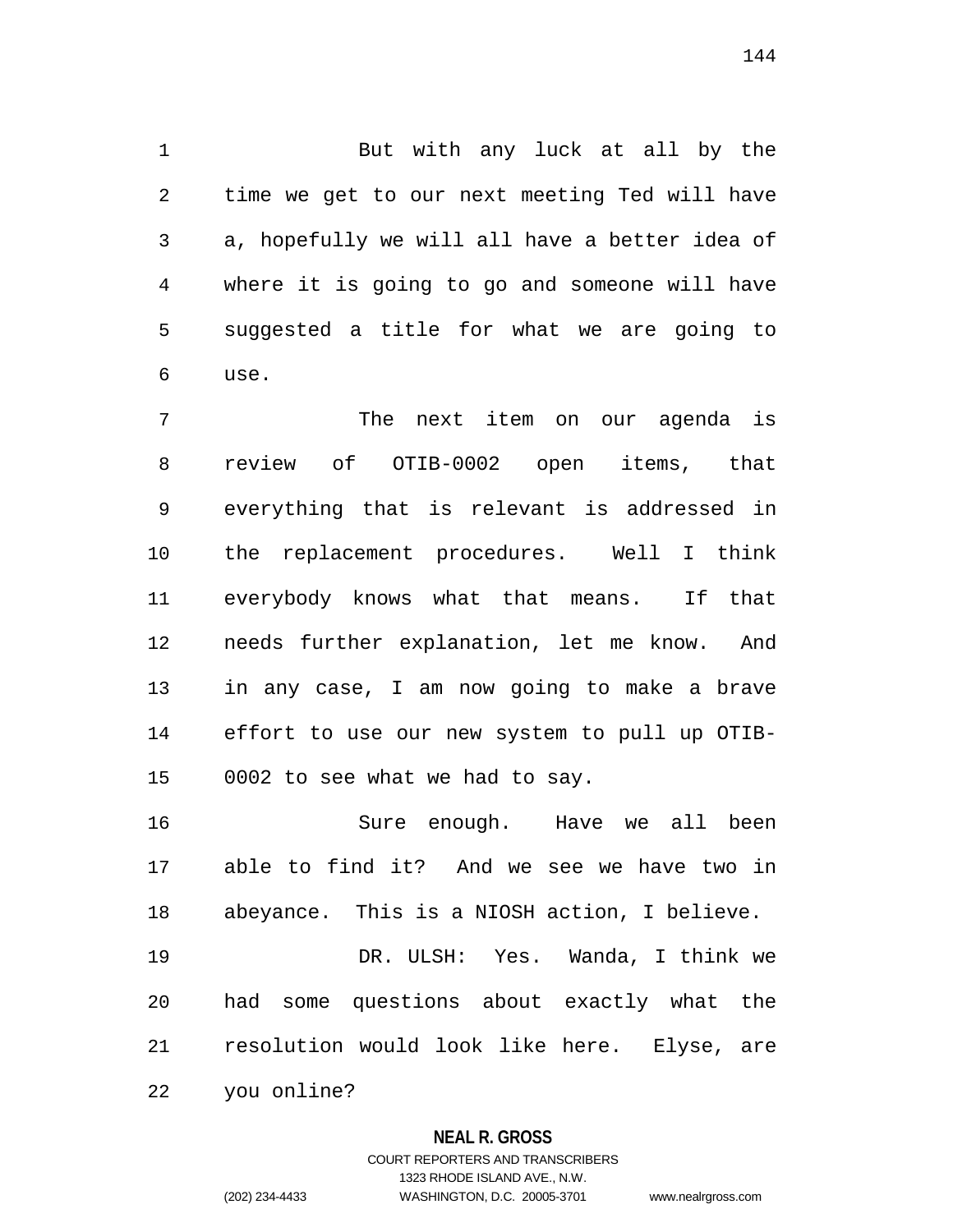MS. BRACKETT: I think she wants me to handle it. This is Liz.

 DR. ULSH: Oh, Liz. Okay. MS. BRACKETT: That's all right. Go ahead. I really don't have a clear understanding of what specifically is wanted for this action item to address the issues here.

 The OTIB was canceled and I think there was some direction to address these issues and how they were addressed in other documents. But the documents that are used instead are very different approaches. And so I don't understand what specifically is the direction.

 CHAIR MUNN: Let me see if my memory serves me well enough to be able to explain it a little better.

 It was our concern that these two items that are in abeyance here waiting for procedural incomplete references. I see RP-30 and 66 were mentioned in the text but not

## **NEAL R. GROSS**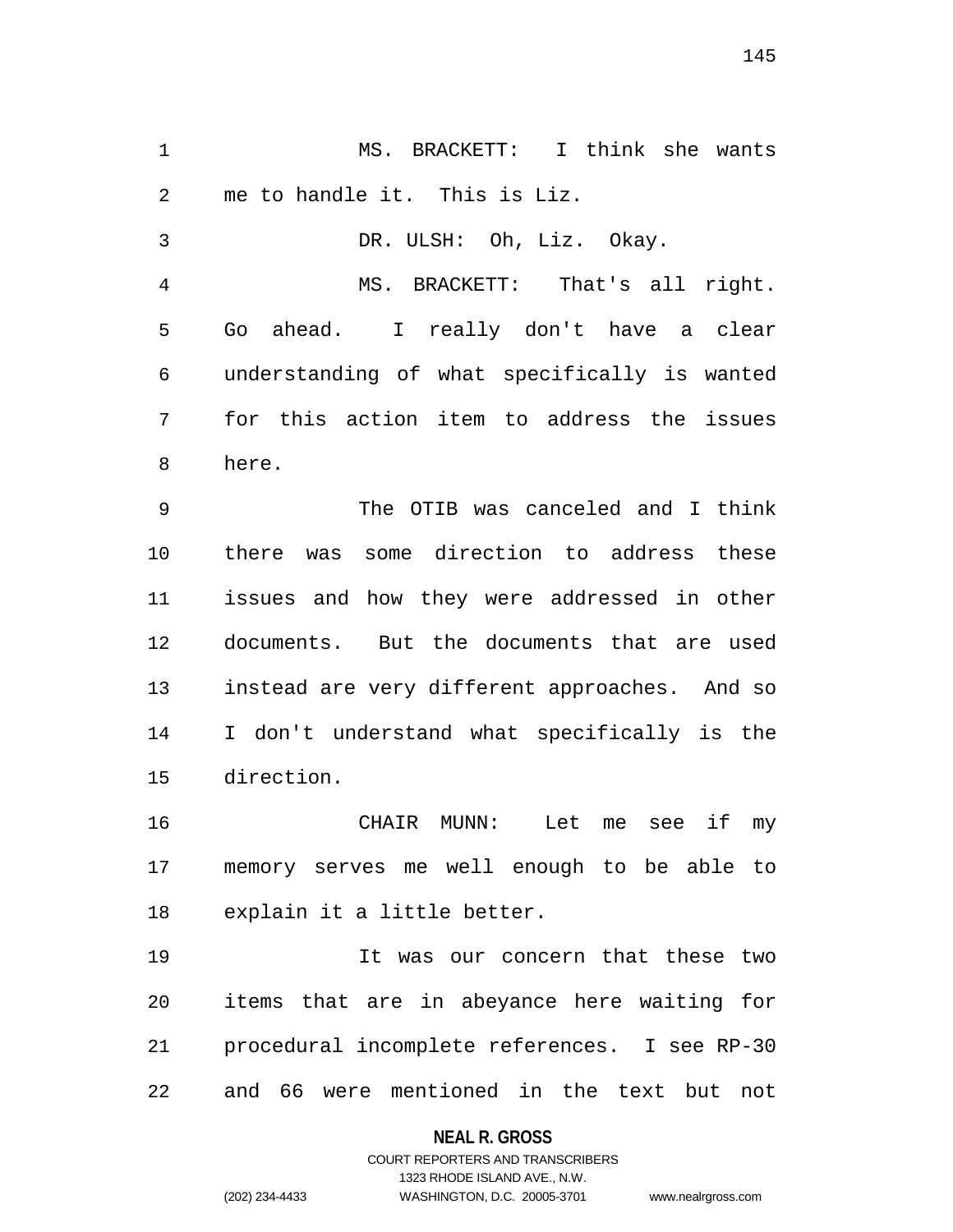listed in the references and technical issue ratings.

 It was our understanding that OTIB-0002 had been replaced primarily, is my memory correct, with OTIB-0018? Is that right?

 MS. BRACKETT: It is an indirect replacement. The two of them were in use at the same time for quite some time and then OTIB-0002 was canceled as it was slowly phased out. So OTIB-0018 would be something that could be used for the same types of cases.

 CHAIR MUNN: Right. I think the concern of the Subcommittee was that to assure that all of the items that had previously been listed in OTIB-0002 did in fact find a home in the appropriate way and other procedures that had succeeded it. And I recall our primary discussion centered around OTIB-0018, I believe, to see whether 18 adequately addresses the issues that were put forth in these findings.

## **NEAL R. GROSS**

COURT REPORTERS AND TRANSCRIBERS 1323 RHODE ISLAND AVE., N.W. (202) 234-4433 WASHINGTON, D.C. 20005-3701 www.nealrgross.com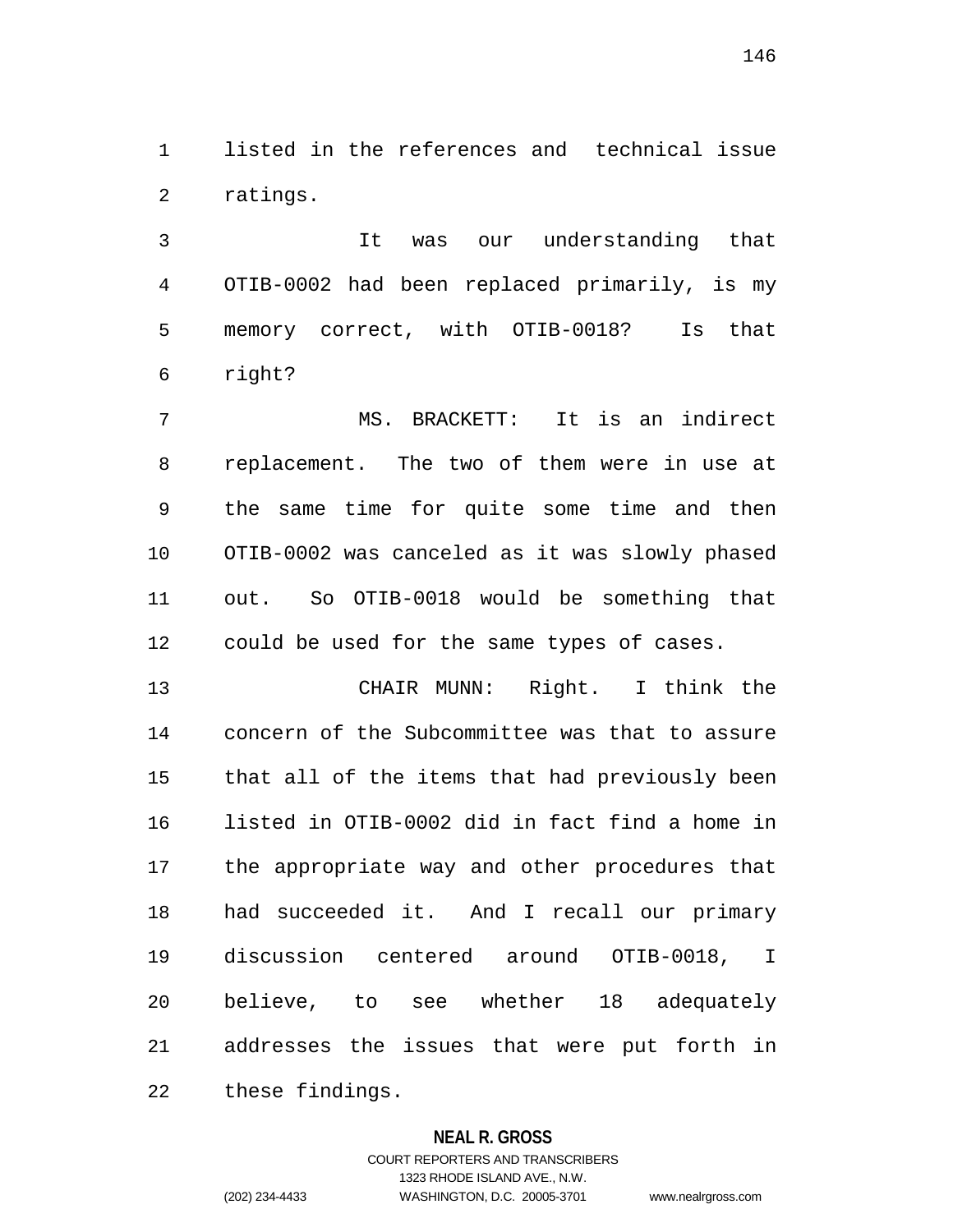1 1 Is that more clear or am I just refusing the issue?

 MS. BRACKETT: Well, can I give you an example and see if this is the kind of thing you are looking for? Because I am not quite clear.

 But I think one of the issues that was listed for OTIB-0002 was the material types that were chosen. And in OTIB-0002 we use whatever is the most claimant favorable material type. Would be that the kind of thing that is being looked for or something different from that?

 CHAIR MUNN: Possibly so. Do you have this finding in front of you, Liz?

 MS. BRACKETT: No. I have the two-page document, the overview of OTIB-0002. But I don't have -- what is the title of that one?

 CHAIR MUNN: It's Tritium Calculation with IMBA.

MS. BRACKETT: Oh, tritium

**NEAL R. GROSS** COURT REPORTERS AND TRANSCRIBERS

1323 RHODE ISLAND AVE., N.W.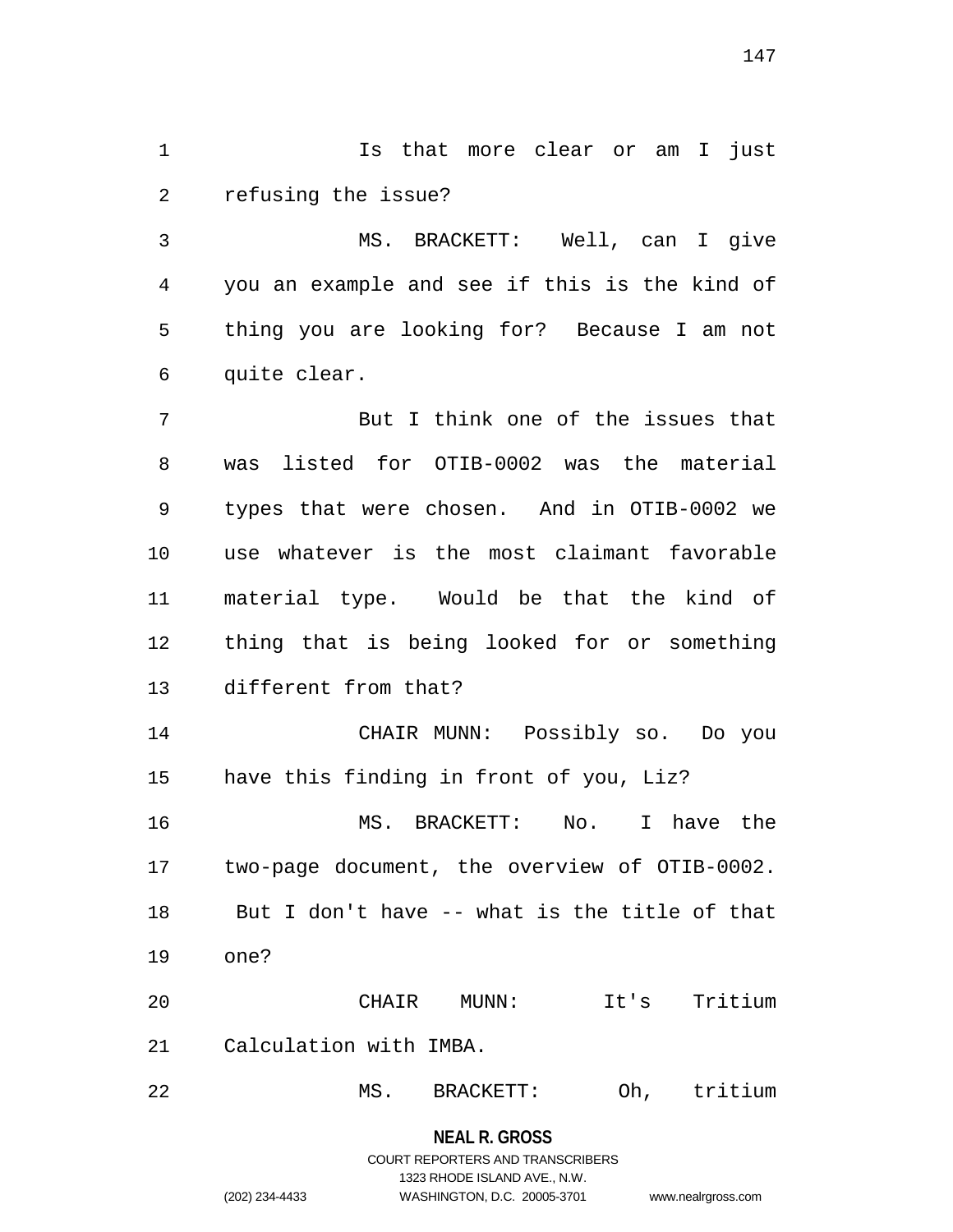calculation with IMBA.

 MR. HINNEFELD: That's not OTIB- 0002. CHAIR MUNN: Oh, sorry. I pulled up the wrong thing. MR. STIVER: This is John Stiver. I have the transcript in front of me from the last meeting and on page 48, Stu had some comments here. They had two action items. The first one being specific findings to provide our take on whether they are relevant at all. And so were they addressed. 13 But the one I remember, the second finding is to decide to take a look at the alternative approach, the approaches in OTIB- 0018 and be sure that the doses that are calculated from OTIB-0018 would not be higher than those calculated in OTIB-0002. Because OTIB-0002 was this kind of a super maximizing approach, the gigantic intake at one time and whereas 18 is much more refined. The feeling was that the doses calculated using OTIB-0018

## **NEAL R. GROSS**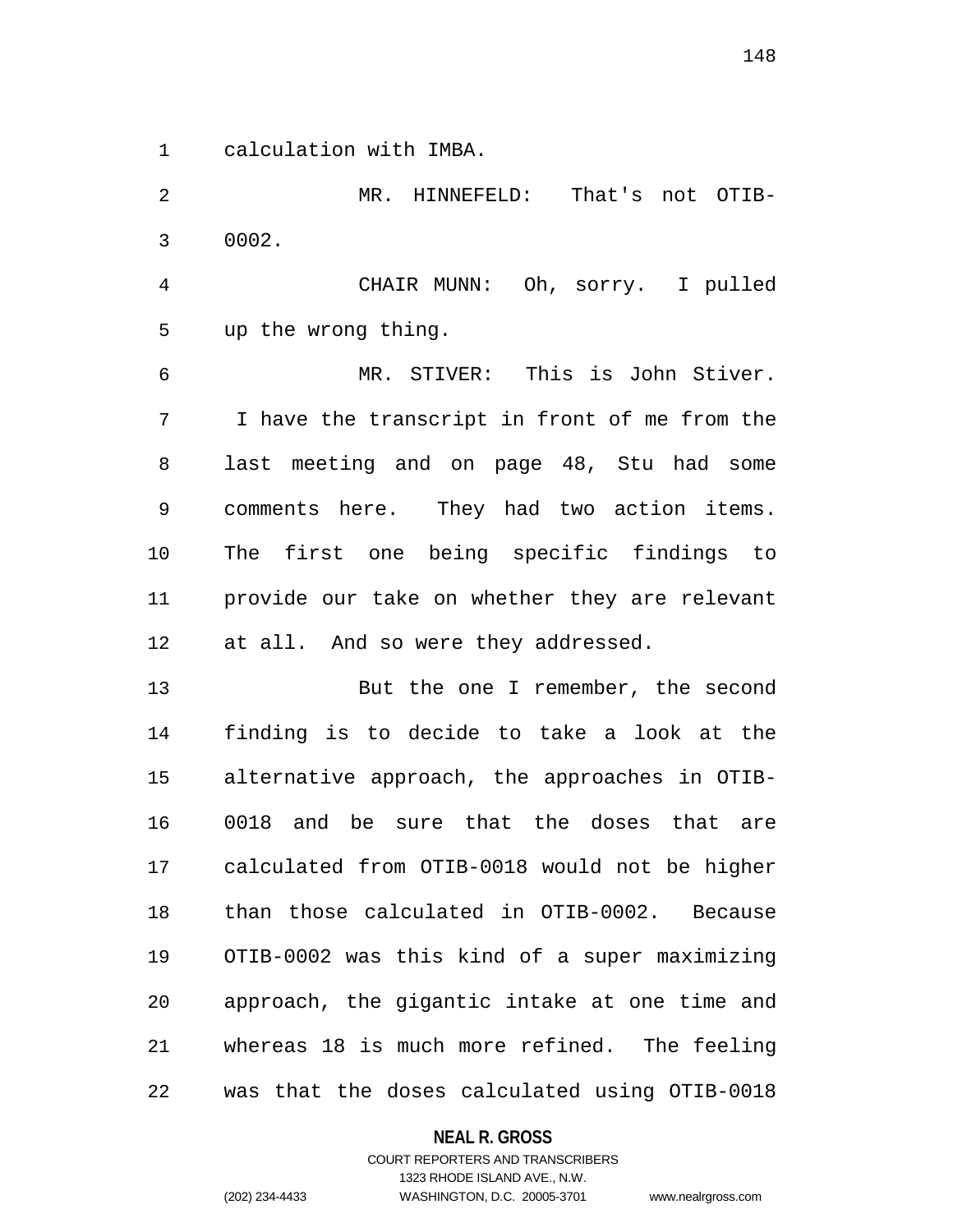would be much lower. And so it was going to be to go and verify that that was indeed the case. There wouldn't be situations where you could have had a higher dose using OTIB-0018 as with OTIB-0002.

 MS. BRACKETT: I guess I don't understand why it would be a problem if they were larger, since it is supposed to be an overestimate in either case. But it is going to be on a case-by-case basis. It is not something that we could do through a calculation and say yes this would be the case for all circumstances. It would have to be, we would have to look at each individual case to determine if OTIB-0018 was larger or smaller.

 MR. MARSCHKE: From a purely administrative point of view, if you look at I guess there were 18 findings associated with OTIB-0002, right now a number of them that have been closed. There are a number of them that are in abeyance and there still are a

#### **NEAL R. GROSS**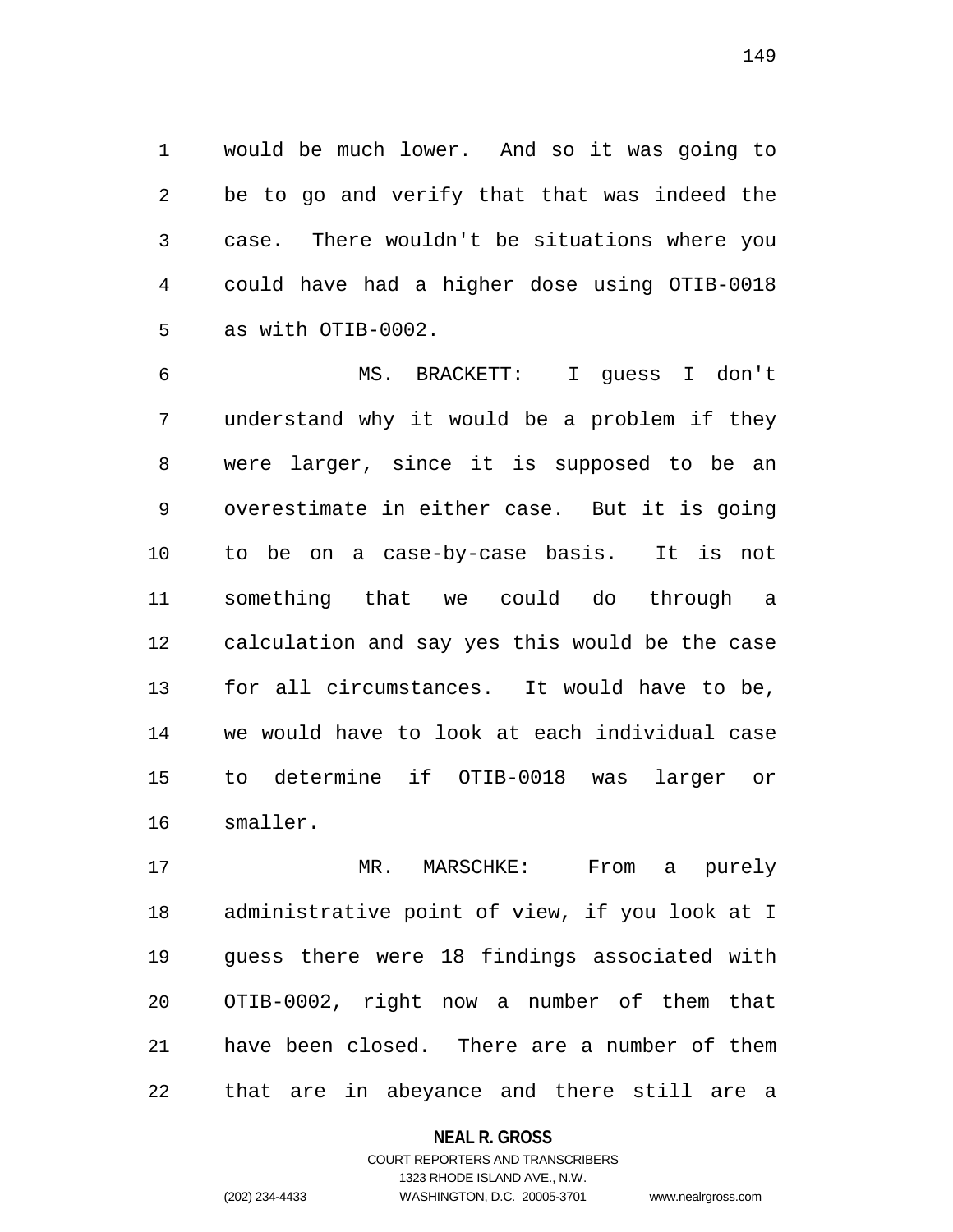number of them that are identified as being open.

 Eventually, we are going to want a disposition all those findings to closed for some reason. And I think really it is more of an exercise of going to and looking at the particularly the open findings and seeing whether or not the finding is applicable to maybe OTIB-0018 or some other OTIB or basically it is no longer applicable for such and such a reason and then we can close that finding. Maybe the same is also true for the ones that are in abeyance. Because in abeyance, we have kind of come to a meeting of the minds as to, well, this should be the solution. NIOSH really hadn't implemented that solution in OTIB-0002 but did they implement that solution in some other OTIB or again, is that solution no longer relevant.

 Again, so we can go through them and get rid of those and close out those in abeyance findings. That is from looking at it

#### **NEAL R. GROSS**

# COURT REPORTERS AND TRANSCRIBERS 1323 RHODE ISLAND AVE., N.W. (202) 234-4433 WASHINGTON, D.C. 20005-3701 www.nealrgross.com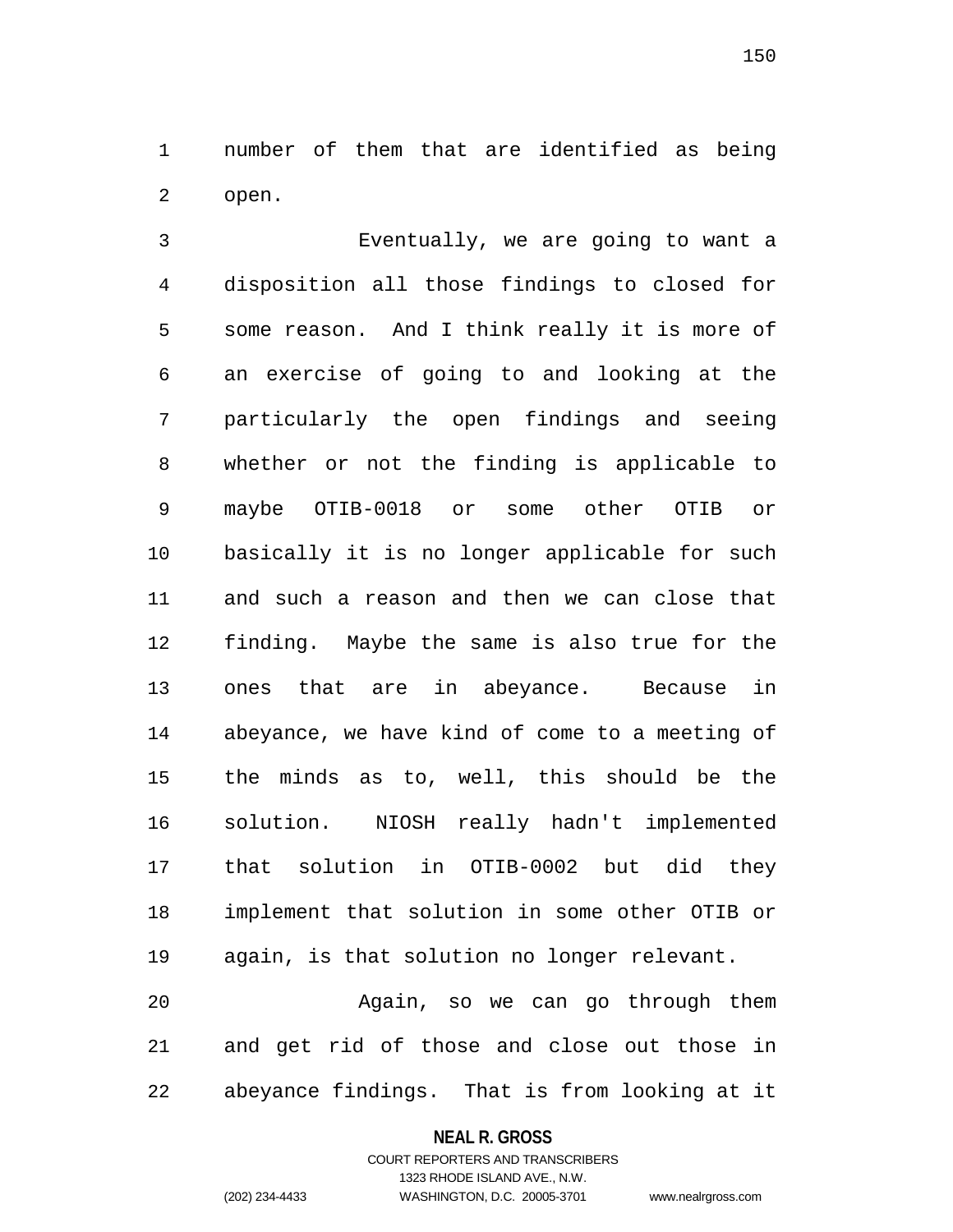from an administrative point of view and not really a technical point of view.

 MS. BRACKETT: Okay. I noticed that on the document that was sent out summarizing it, some of the findings are the same. Findings 8 and 18 are identical and there is at least two others that were the same thing.

 MR. MARSCHKE: That is a good point. We can clean it up.

 MS. BRACKETT: Okay, I think I have a better understanding now of what is being looked for.

 MR. HINNEFELD: Here is the -- I have a question. I mean a lot of these things refer to things that were done in OTIB-0002 that just aren't done anymore. So I mean is it as simple as putting in a statement in our response field that this practice, you know this decision on fraction and fractional retention values is not utilized in any --

CHAIR MUNN: Is no longer used.

**NEAL R. GROSS**

COURT REPORTERS AND TRANSCRIBERS 1323 RHODE ISLAND AVE., N.W. (202) 234-4433 WASHINGTON, D.C. 20005-3701 www.nealrgross.com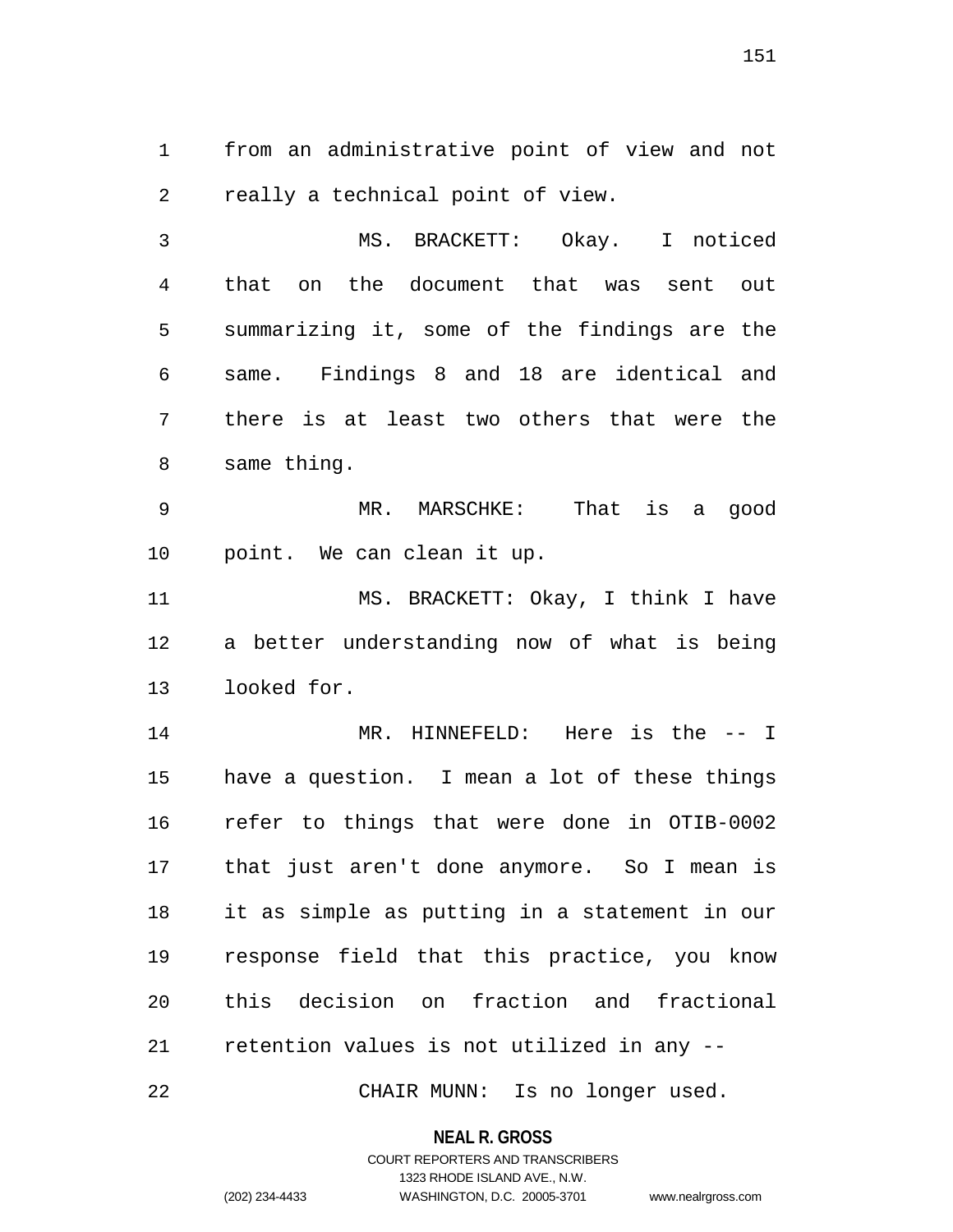MR. HINNEFELD: Is no longer used by any other or in any approach. CHAIR MUNN: Absolutely. MR. HINNEFELD: And that can be closed. CHAIR MUNN: Absolutely. MR. HINNEFELD: Okay. So our action here is to put stuff in the database. Because I was looking through these and a lot of these, it seems to me, they just automatically are going to fall off. CHAIR MUNN: Yes, I think most of them are. 14 MR. HINNEFELD: Okay. CHAIR MUNN: I somehow had the idea from our previous discussions that there were only two or three in here that we needed to make sure were covered by other documents. And as we have already discussed, OTIB-0018 was the one most frequently mentioned as having replaced some of these items. But if they are no longer used, then all we need to

#### **NEAL R. GROSS**

COURT REPORTERS AND TRANSCRIBERS 1323 RHODE ISLAND AVE., N.W. (202) 234-4433 WASHINGTON, D.C. 20005-3701 www.nealrgross.com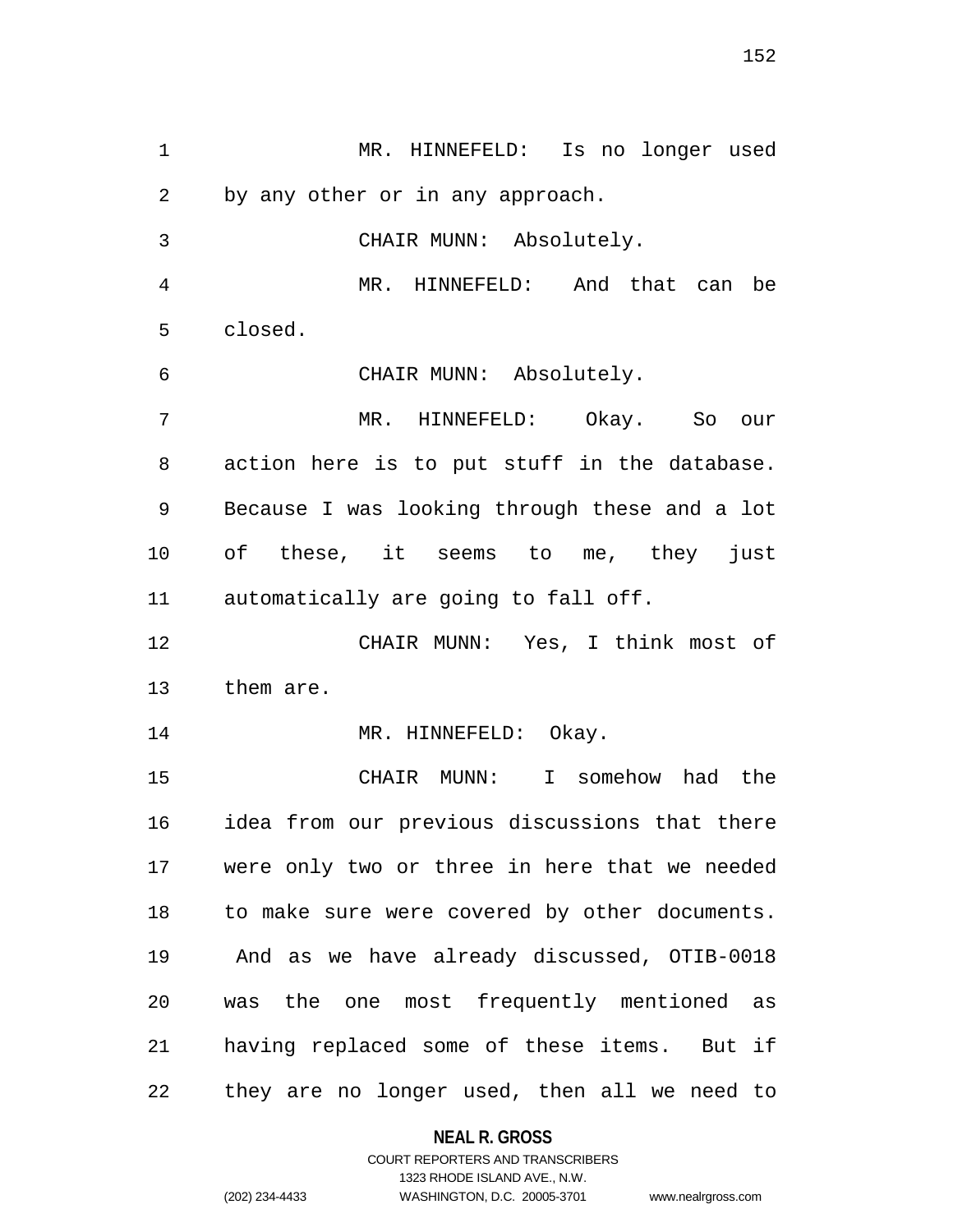say is the practices are no longer applicable to  $-$ 

 MS. THOMAS: Yes, this is Elyse. Stu, I did -- I don't see it here. I remember entering that comment into the database when we canceled OTIB-0002. And I am thinking I entered them into what was DCTA at that time. So I am not sure why they aren't showing up here.

 The comment was just a generic one about OTIB-0002 has been canceled because it is no longer used.

 CHAIR MUNN: Pardon me. That was not the concern of the Subcommittee. The concern of the Subcommittee was that the finding was covered in whatever disposition was made. So if the finding is covered in some other document, we need to say so.

MS. THOMAS: Yes.

 CHAIR MUNN: And it may be that what you have entered previously falls in that well that we have between our old system and

**NEAL R. GROSS**

COURT REPORTERS AND TRANSCRIBERS 1323 RHODE ISLAND AVE., N.W. (202) 234-4433 WASHINGTON, D.C. 20005-3701 www.nealrgross.com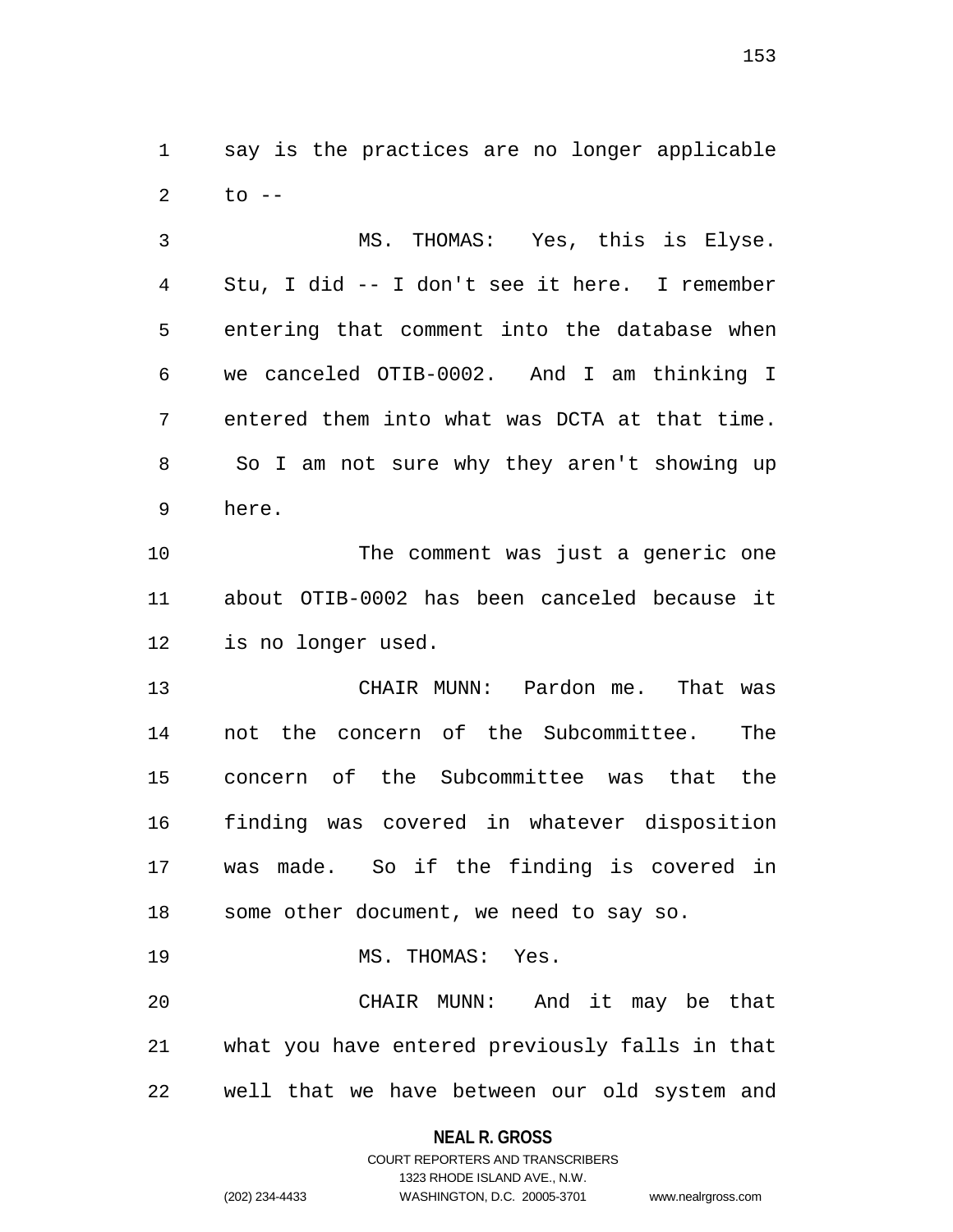our new system of tracking things.

 DR. ULSH: It sounds like the NIOSH action item for the next meeting on these particular items associated with OTIB- 0002, to go through and make sure that the database is updated with things that have happened. But if we have a comment that even if we made it before and it got lost in the cracks somewhere between DCTA and whatever we are calling this, we will just put it back in. And that response shouldn't be OTIB-0002 was canceled. It should be the technical content of this comment is no longer relevant because this approach is no longer used. CHAIR MUNN: Exactly. Paul? MEMBER ZIEMER: And I'm looking back at my own notes from that meeting. And

 one of the action items I jotted down was NIOSH was to look at the open items and see if any of those are still relevant.

21 1 I think the abeyance items are ones that we have agreed have been taken care

## **NEAL R. GROSS**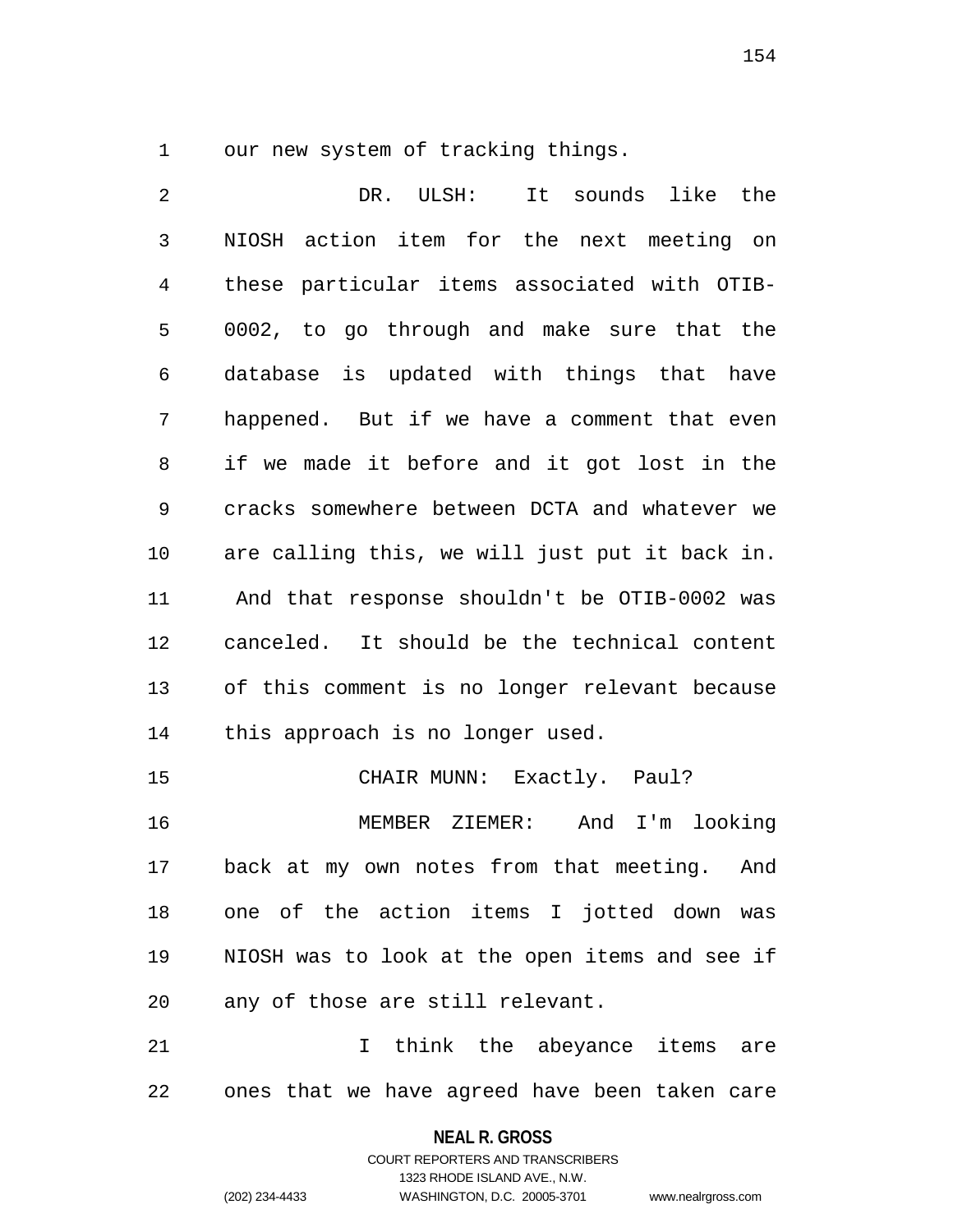of in one way or the other but we may not -- I guess we would have to look at them one by one.

 DR. ULSH: Yes, we have agreed on a path forward but they haven't been open --

 MEMBER ZIEMER: And with these open items, the question is, are they relevant. And I don't know if we do that here or whether NIOSH has to ask itself is it relevant or is it closed out by the fact that we don't use it anymore or something like that.

 DR. ULSH: I think we are at a stage now where the database, it is not perfect but it is up and running to the point where a lot of time over the next meeting, maybe two meetings, are going to be making sure we have caught up with all of the status and all the developments that have happened. A lot of these things are going to be closed out because they were just hanging out there to verify that.

## **NEAL R. GROSS**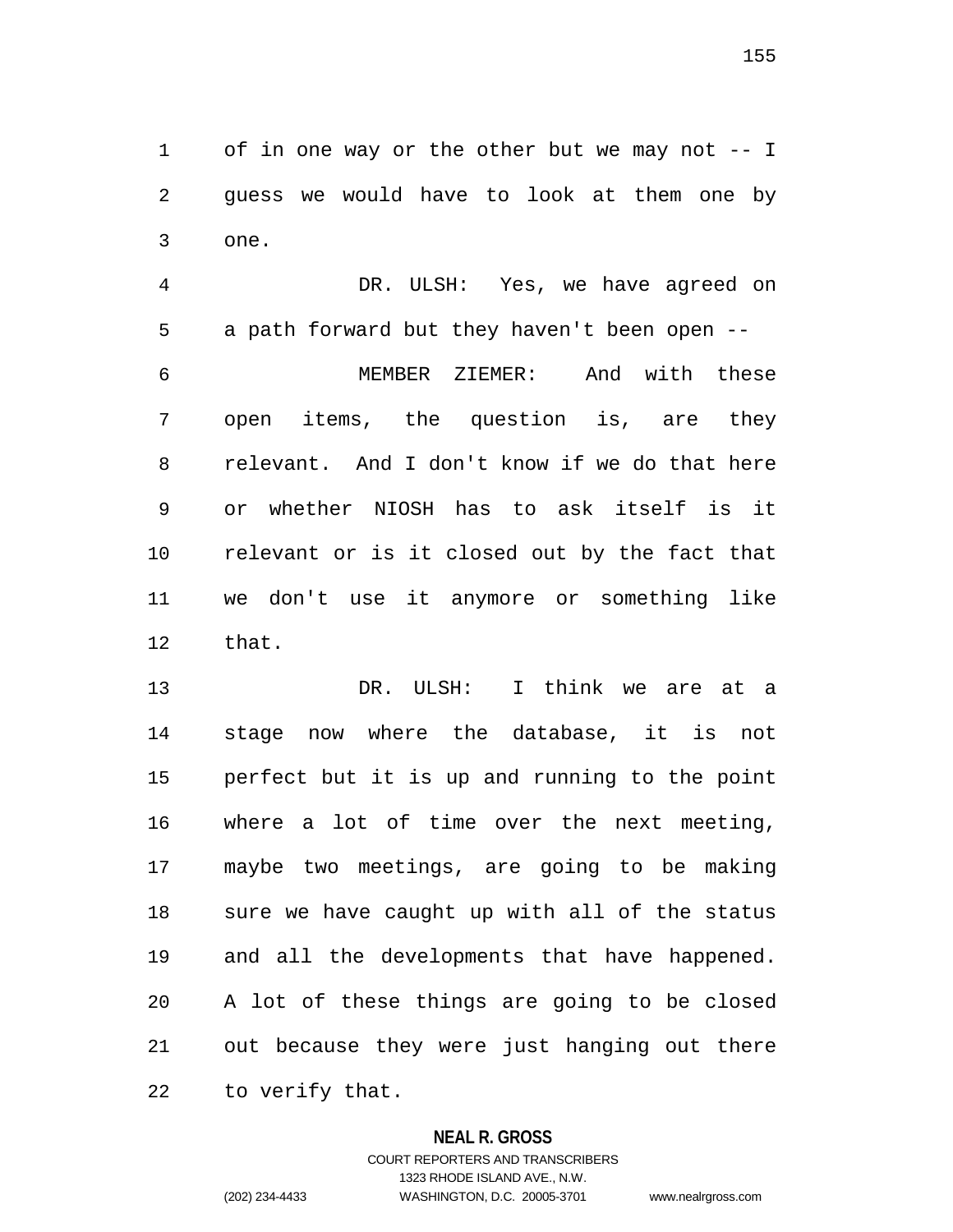CHAIR MUNN: And there have been some concerns raised over the maximizing approach and how that water was not covered appropriately in other documents.

 MEMBER ZIEMER: I had also made a note that NIOSH was also going to consider whether a PER was needed. And I guess that arose out of the fact that a lot of the early cases were done with this one.

 MR. HINNEFELD: Well the only time we would do that would be --

 MEMBER ZIEMER: Right. I understand. Because presumably, this always gave a larger dose.

MR. HINNEFELD: Yes.

 MEMBER ZIEMER: And that is why that question came up is it always true.

 MR. HINNEFELD: That's why we asked that question.

 MEMBER ZIEMER: You asked the question and Liz has said that it is a case-by-case basis. And it raised the question of

## **NEAL R. GROSS**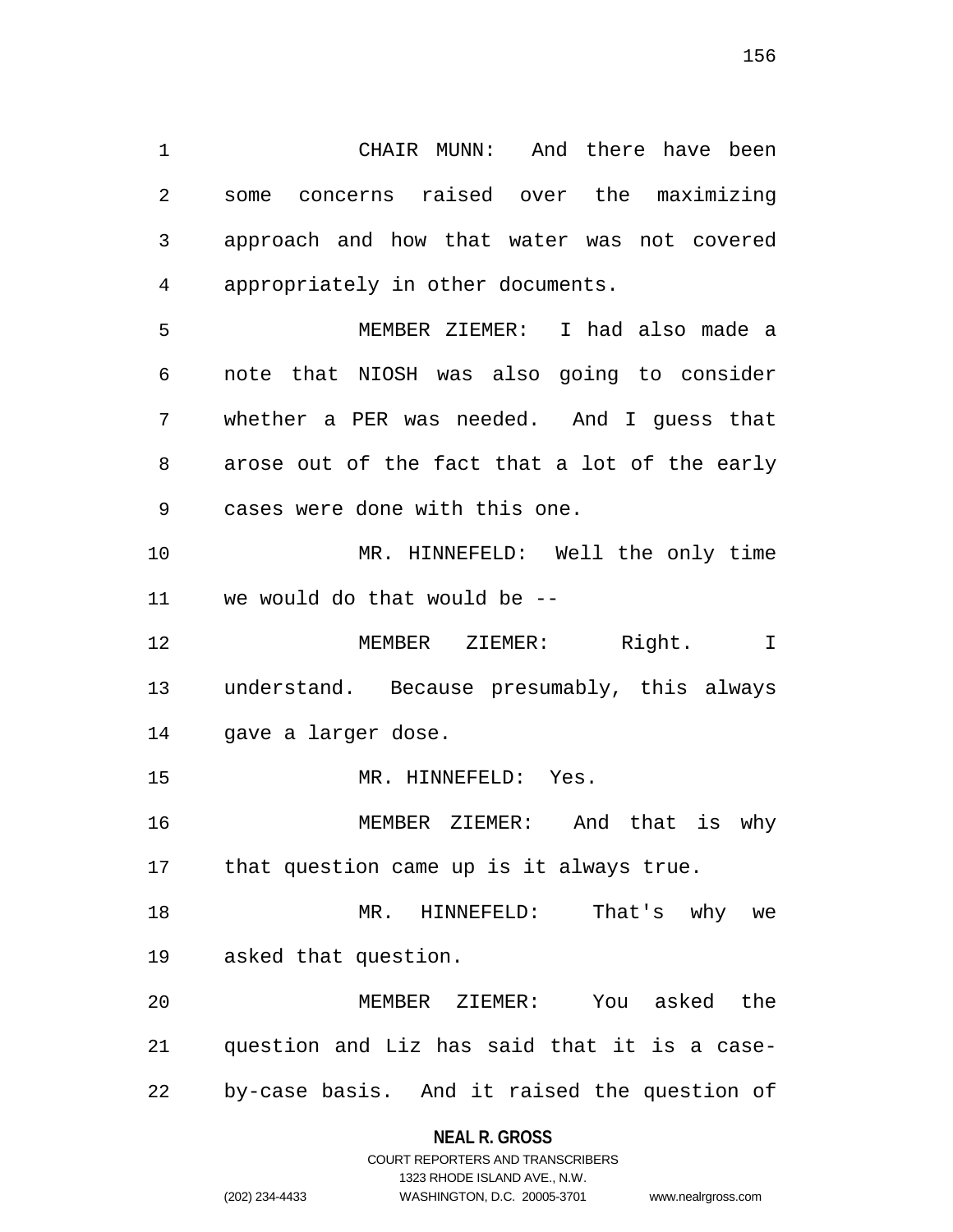were there cases under this approach that would get a higher dosage with a new approach. In other words, we were assuming the new approach actually gave somewhat lower maximizing doses. And the question was, is that always the case. Liz, I think that was the context before where we were wondering. Since it is a case-by-case basis, does NIOSH have to consider whether or not a PER is needed by dropping the 0002 and going to the 0018? **I** think that was the issue. MR. KATZ: But if OTIB-0018 is a maximizing -- MEMBER ZIEMER: They are both maximizing. MR. STIVER: OTIB-0002 was maximizing and OTIB-0018 was a little more of a realistic approach. MR. KATZ: Is OTIB-0018 being used? MS. BRACKETT: Well, they are both

> **NEAL R. GROSS** COURT REPORTERS AND TRANSCRIBERS

> > 1323 RHODE ISLAND AVE., N.W.

(202) 234-4433 WASHINGTON, D.C. 20005-3701 www.nealrgross.com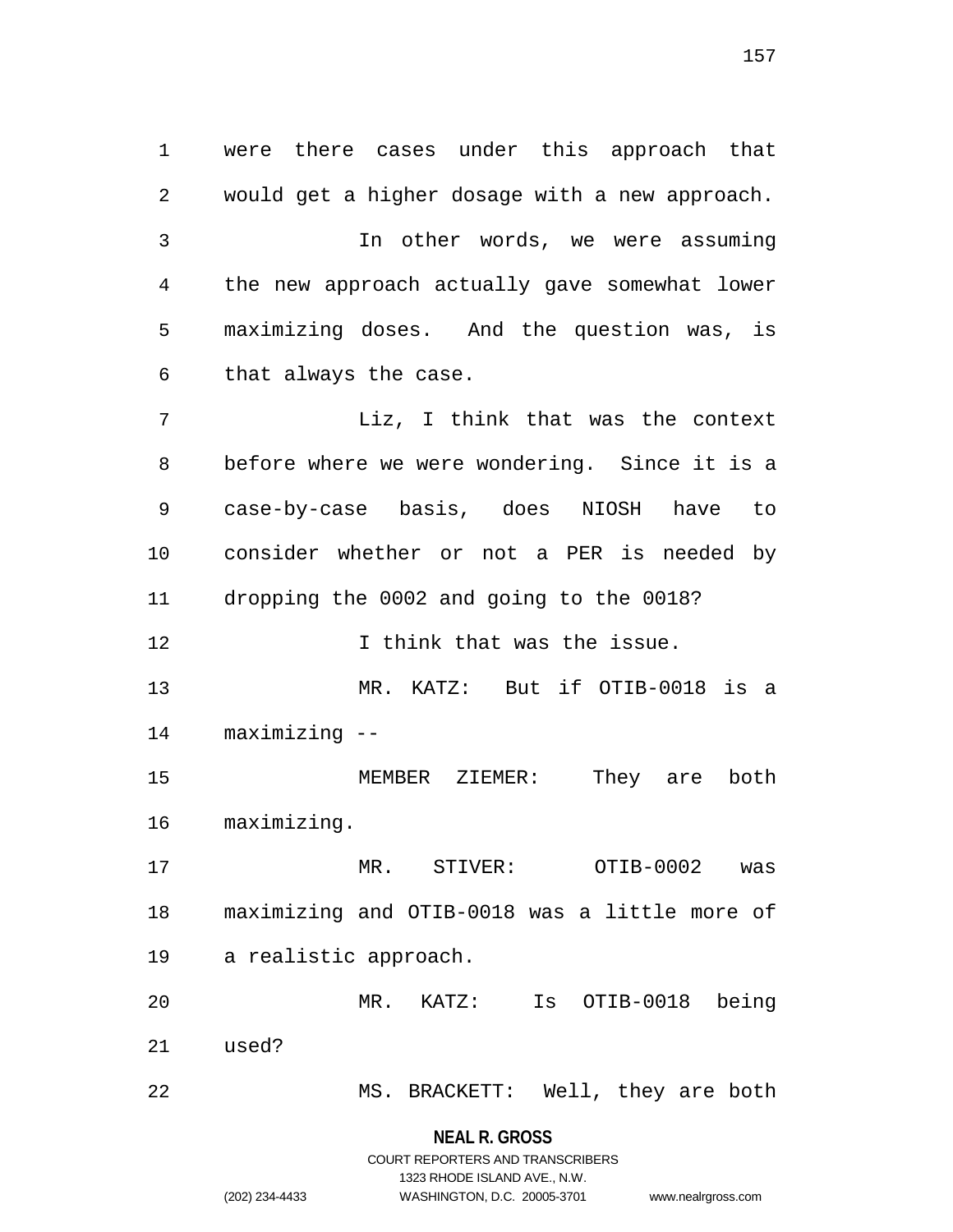overestimates.

 MEMBER ZIEMER: They are both overestimates. MS. BRACKETT: I don't know if maximizing is an appropriate word but they are both overestimates. So if OTIB-0018 was larger than -- Well I mean they are only used for noncompensable cases. MR. HINNEFELD: If it is an overestimate, it really doesn't matter. MEMBER ZIEMER: Yes. 13 MS. BRACKETT: Right. MR. HINNEFELD: You would never get to a PER. MS. BRACKETT: Right. Well, if it made it compensable, -- MEMBER ZIEMER: Then you would go back and do it. MS. BRACKETT: -- then you would have to do a best estimate. MEMBER ZIEMER: A best estimate

**NEAL R. GROSS**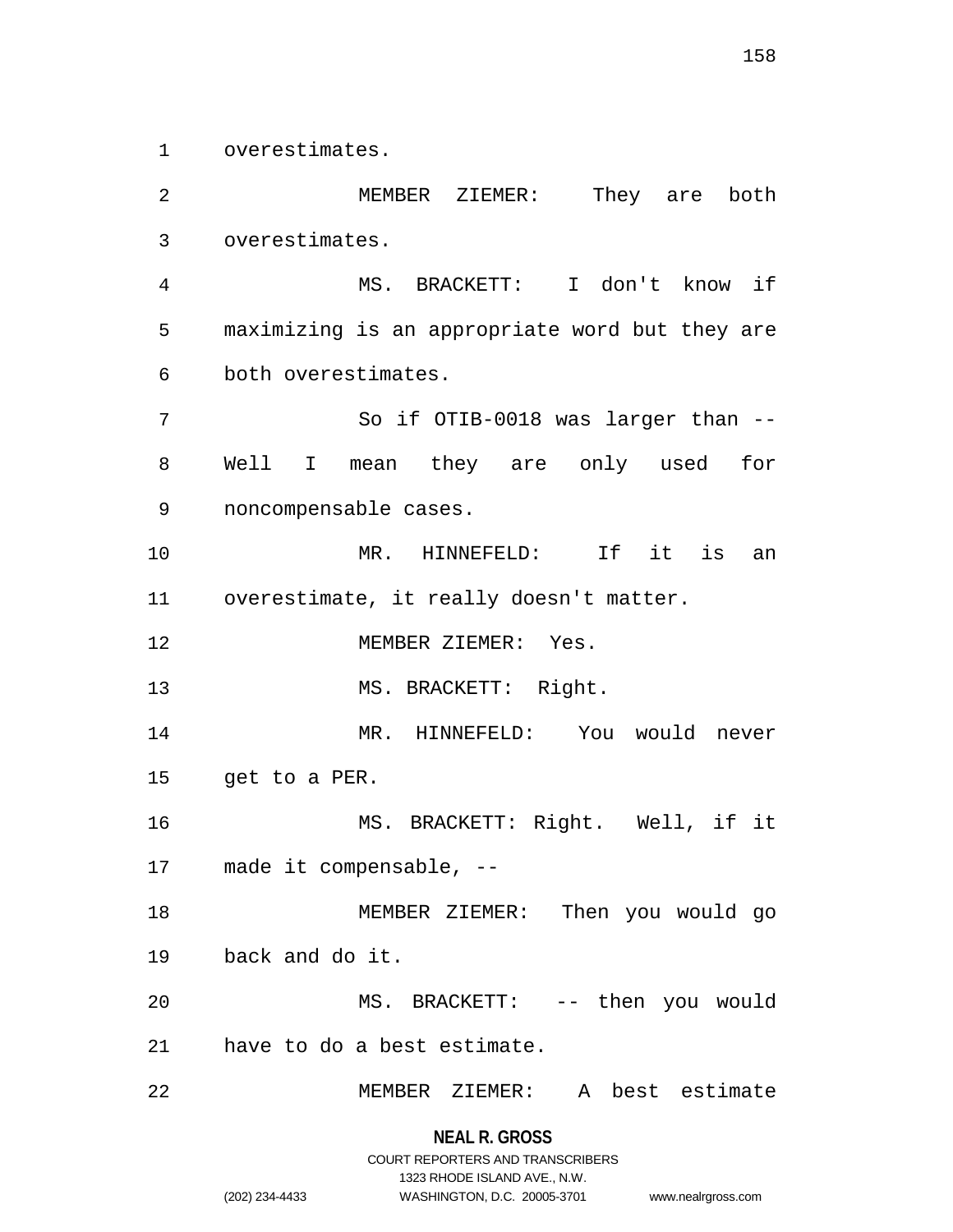anyway.

 MR. HINNEFELD: So does that action drop off then, that compares? CHAIR MUNN: Does what action drop off? MR. HINNEFELD: The action to sort of make some sort of a decision about is there a case or would there be a set of circumstances where OTIB-0018 would create a larger or smaller -- MEMBER ZIEMER: A larger estimate. MR. HINNEFELD: -- a larger estimate than OTIB-0002. MR. STIVER: Really all it is going to do is trigger a best estimate calculation. MR. KATZ: So it makes no difference. DR. ULSH: Right. So it sounds like we might have committed to that last meeting or maybe the meeting before and now we are saying there is no point.

#### **NEAL R. GROSS**

COURT REPORTERS AND TRANSCRIBERS 1323 RHODE ISLAND AVE., N.W. (202) 234-4433 WASHINGTON, D.C. 20005-3701 www.nealrgross.com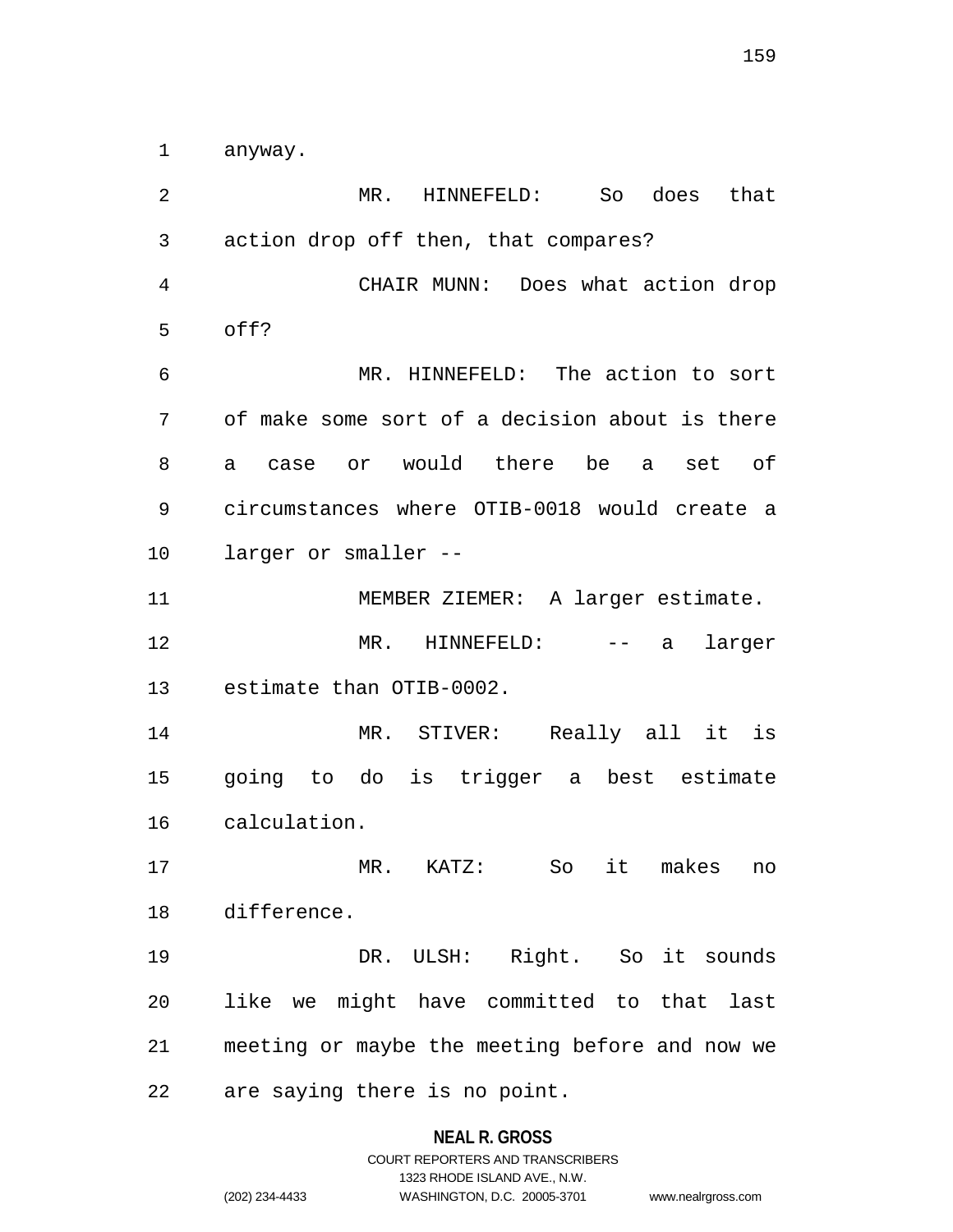CHAIR MUNN: Well what we had said last meeting is that there are pieces of OTIB- 0002, even though it has been canceled, if we have any piece of that that is still an action that needs to be pursued, is that properly incorporated in another document. That is the bottom line. 8 MR. KATZ: And they have that as an action item already to figure out which are obsolete and which might still have relevance because they are an element of some other procedure. CHAIR MUNN: Yes, that is the bottom line, I think. So we know what we are doing here. MEMBER ZIEMER: Does that include

 the abeyance side of things, you will take a look at them as well?

 MR. HINNEFELD: Yes. A lot of those are in abeyance but the document doesn't explain things very clearly.

MEMBER ZIEMER: Right.

**NEAL R. GROSS**

COURT REPORTERS AND TRANSCRIBERS 1323 RHODE ISLAND AVE., N.W. (202) 234-4433 WASHINGTON, D.C. 20005-3701 www.nealrgross.com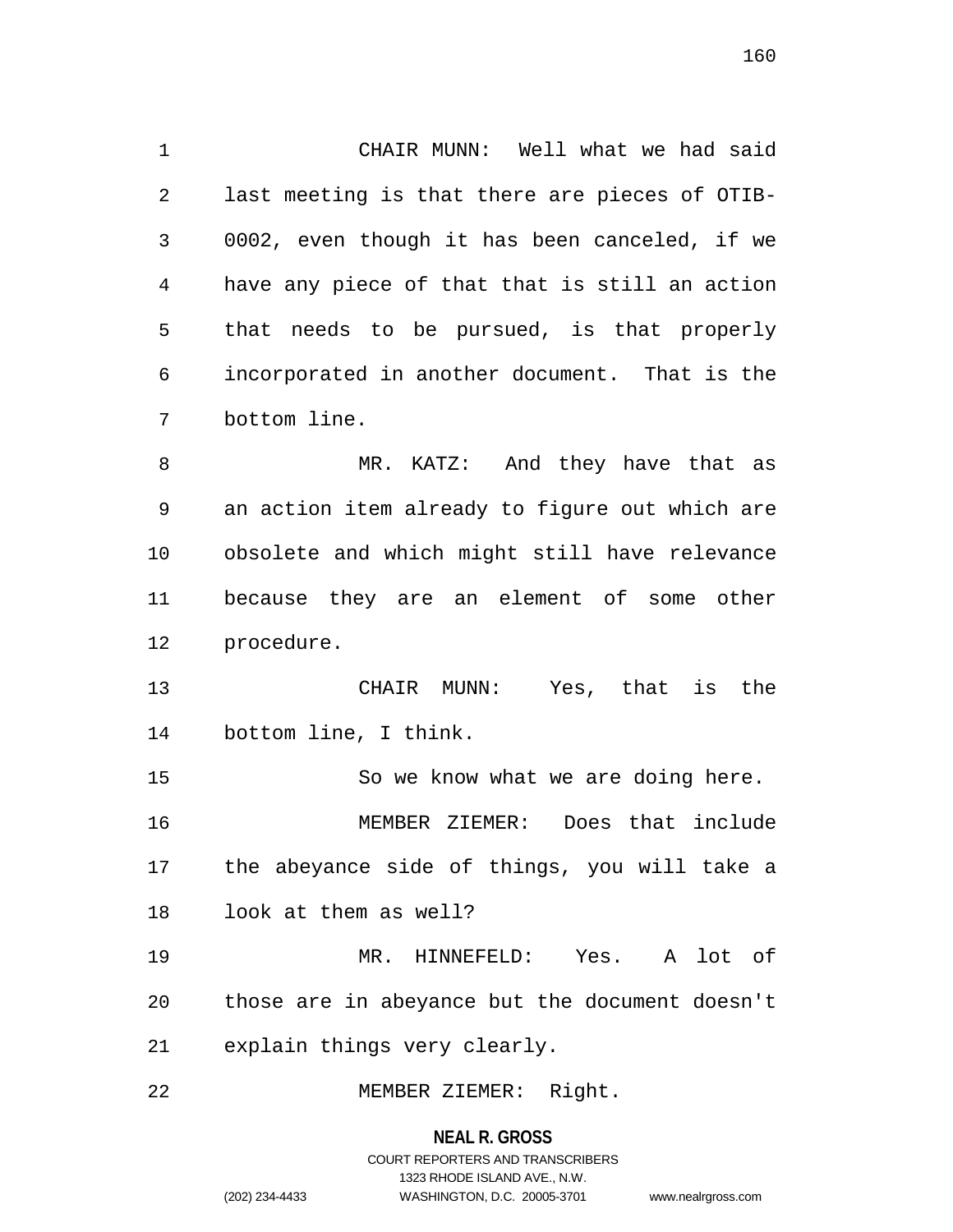1 DR. ULSH: But even with those, the next development on that is for us to go in and say this is no longer an issue. MR. KATZ: Exactly. MR. MARSCHKE: I think what we hoped to do, I don't want to put words in the Subcommittee's mouth, but I think what we hope to do is at a future meeting of the Subcommittee, go through the OTIB-0002 findings and close them all out. CHAIR MUNN: That is what we all want to do. DR. ULSH: The next two developments are for us to go in and say here is what we think. This is no longer relevant or here is where it has been dealt with. And then at the next meeting of this committee, you pick up those responses and say yes we agree or there is another action. CHAIR MUNN: We agree, closed, closed, closed. That is what we hope to do.

MR. MARSCHKE: The other things

**NEAL R. GROSS** COURT REPORTERS AND TRANSCRIBERS

1323 RHODE ISLAND AVE., N.W.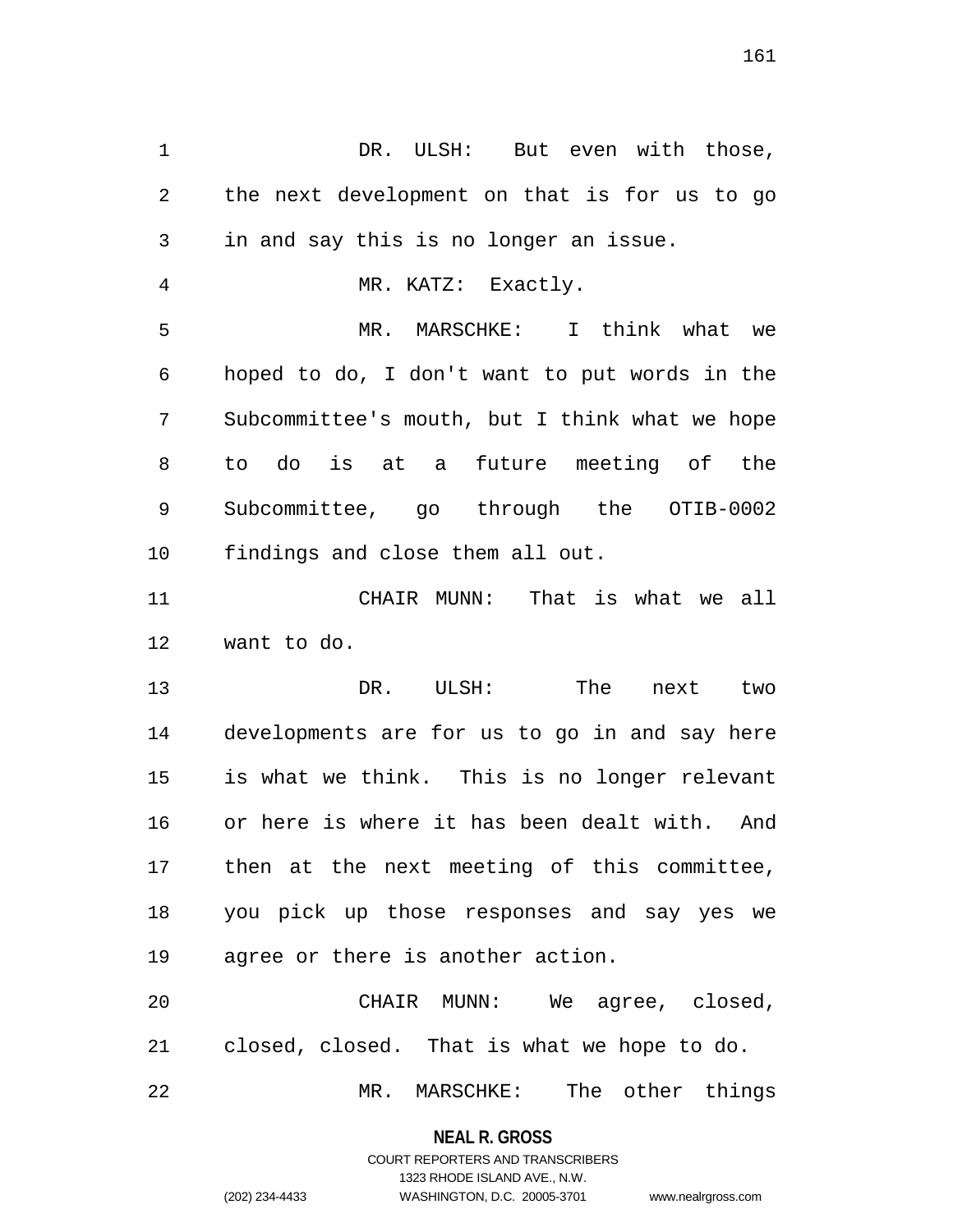is, if you just look at the name of the two documents we have been talking about OTIB-0002 and OTIB-0018, you can see that OTIB-0002 is called a maximum internal dose and OTIB-0018, if you look at it is called internal dose overestimates. So there is, you know, they are both overestimates but one of them is a little bit --

 DR. ULSH: It has been tapped down a bit in comparison.

 MS. BRACKETT: Well, I think that is more a function of when they were written. Early on in the project we were talking about maximizing approaches and that terminology changed.

 MR. MARSCHKE: So it is really a terminology change than it is a technical difference.

 MS. BRACKETT: The methodology is different and that is part of it. It is a result of things changing over time. OTIB-0002 is based on acute intakes; whereas over

## **NEAL R. GROSS**

# COURT REPORTERS AND TRANSCRIBERS 1323 RHODE ISLAND AVE., N.W. (202) 234-4433 WASHINGTON, D.C. 20005-3701 www.nealrgross.com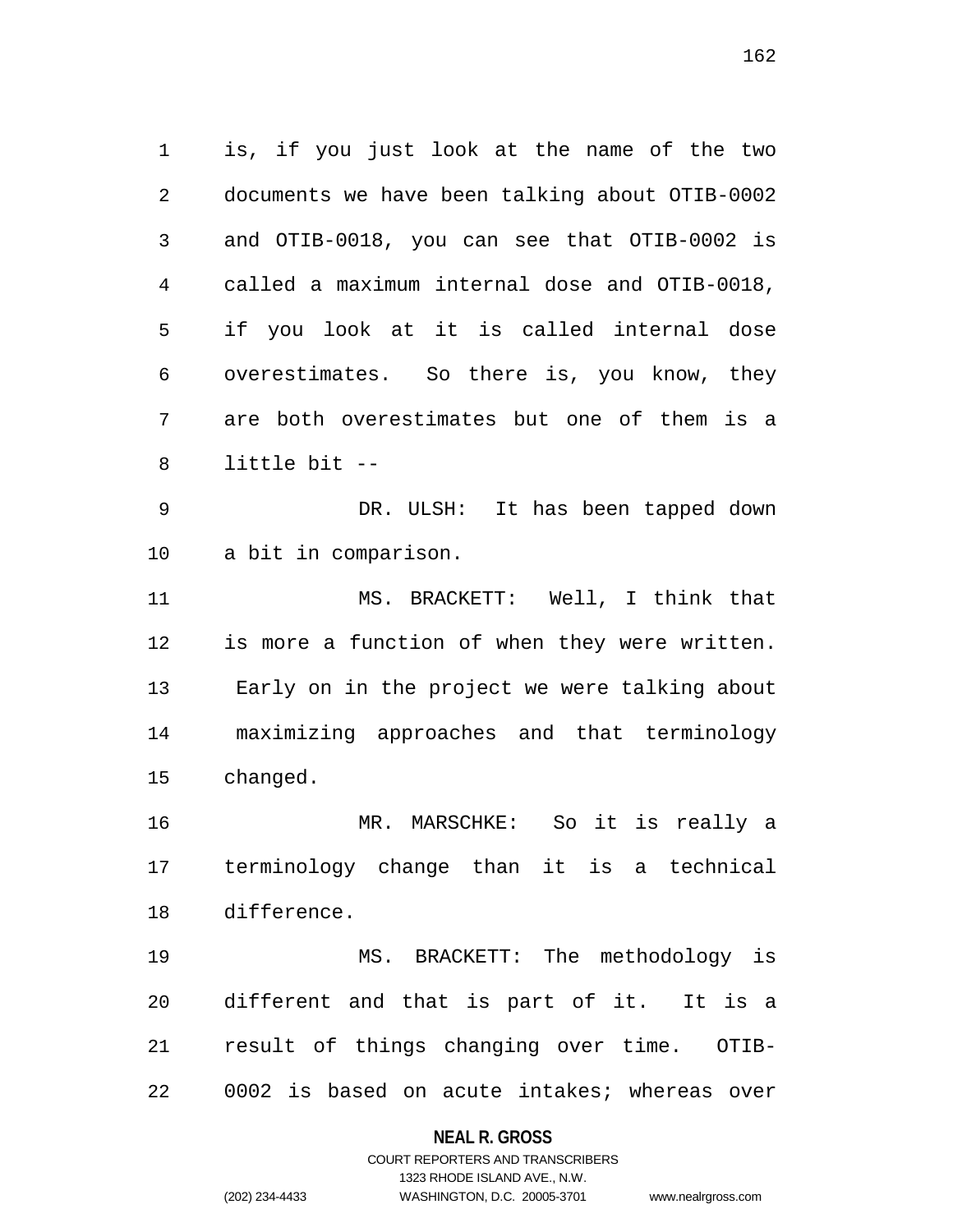time the process became to assign chronic intakes and that is what OTIB-0018. So it is just kind of an evolution over the lifetime of the project as to see what was decided to be a better method. MR. MARSCHKE: Right. CHAIR MUNN: And anything else on that issue? Everybody understands what we are doing this time. All right. The next item is OTIB- 0010. We were going to review all the items. NIOSH apparently was going to use the MCNP runs to show that we were able to close out all the items here. John Mauro, are you on line? CHAIR MUNN: I recall John had something to say about OTIB-0010 last time we talked about it. MR. MARSCHKE: Oh, OTIB-0010 is not in the database. Look at the email I sent you.

MR. HINNEFELD: It's DCAS-0010.

**NEAL R. GROSS** COURT REPORTERS AND TRANSCRIBERS

1323 RHODE ISLAND AVE., N.W.

(202) 234-4433 WASHINGTON, D.C. 20005-3701 www.nealrgross.com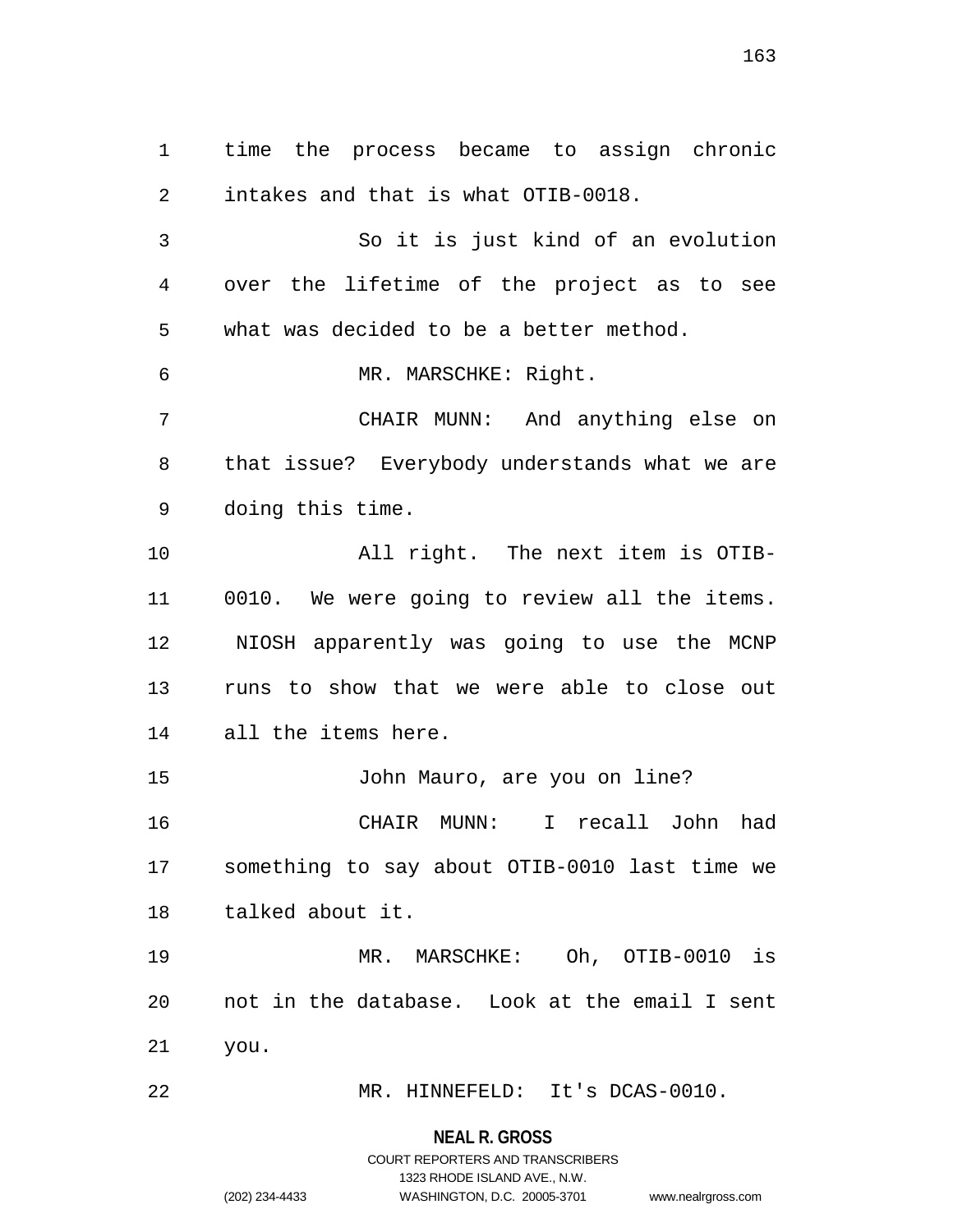**NEAL R. GROSS** has nothing in it. MEMBER ZIEMER: Are they all switched to DCAS now instead of OCAS? Yes, here it is. MR. MARSCHKE: DCAS-0010 and there is nothing in the database. So the findings that were associated with OCAS TIB-0010 did not get carried over into DCAS TIB-0010. MEMBER ZIEMER: I wonder if that is because of the title change. Are the old OCAS numbers still in here? MR. MARSCHKE: No. I couldn't find it. Let's put it that way. CHAIR MUNN: We didn't have ten TIBs? We had eight items apparently, at least. We talked about -- hold on. MEMBER ZIEMER: I have a note that we closed Finding 1 at the last meeting but the other findings were made in abeyance. And NIOSH to respond to Bob's analysis. MR. MARSCHKE: Yes. Yes, I

MR. MARSCHKE: Yes, but DCAS-0010

COURT REPORTERS AND TRANSCRIBERS

## 1323 RHODE ISLAND AVE., N.W. (202) 234-4433 WASHINGTON, D.C. 20005-3701 www.nealrgross.com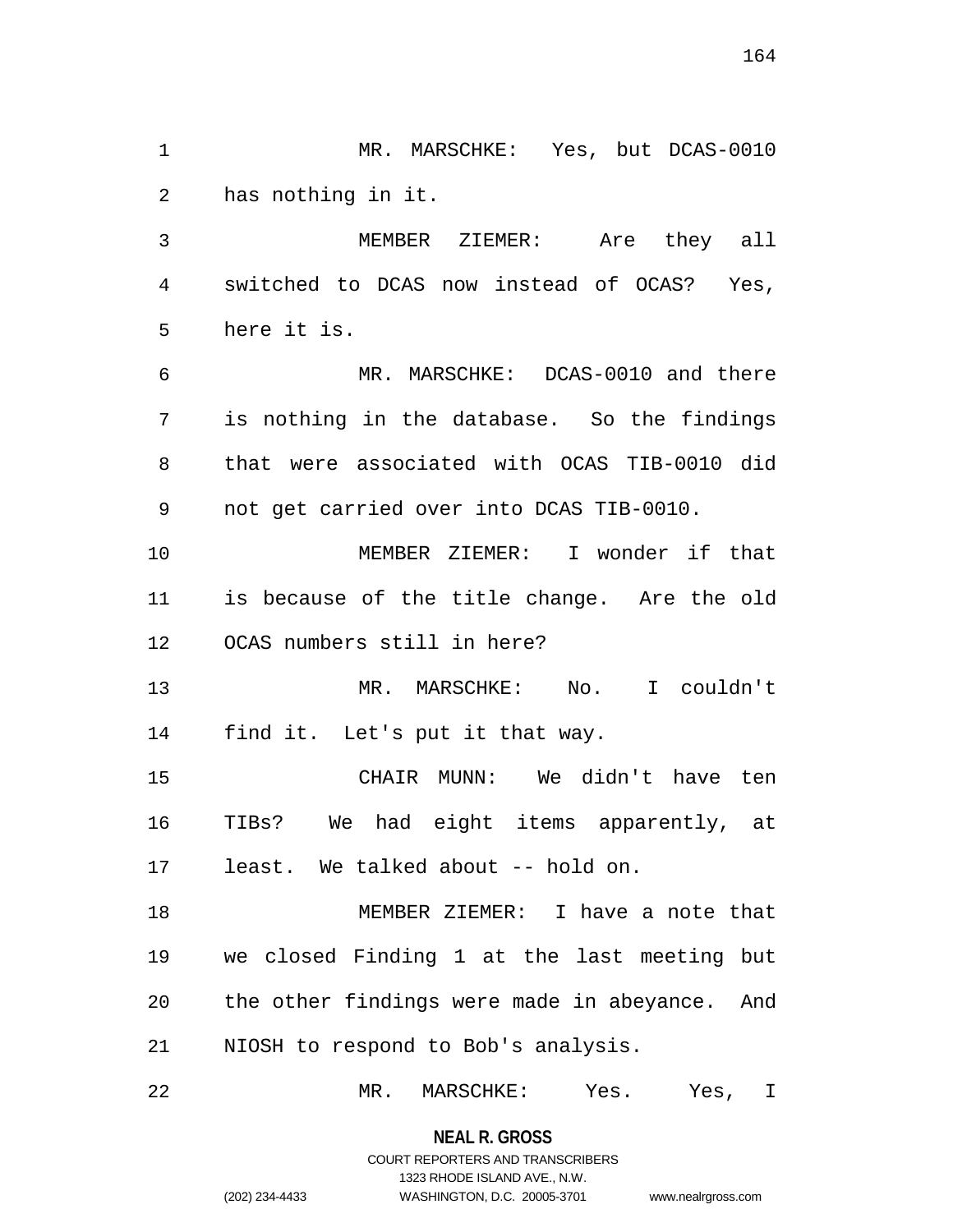believe that is right. Prior to the last meeting, NIOSH gave us the -- is Bob Anigstein on the phone?

 CHAIR MUNN: This is the Attila. MR. MARSCHKE: Yes, this is the Attila thing. Prior to the last meeting, NIOSH gave us the Attila runs or they gave us Revision 1 to TIB-0010 and we looked at -- it had an appendix that had all the Attila input not the MCNP input. Bob looked at it and we could not duplicate the MCNP runs. We couldn't get the input to work in MCNP.

 So I think we asked for the runs. I'm not sure if NIOSH gave us the runs. Perhaps they did.

 DR. ULSH: We did and I think Bob did some runs of his own. And I talked to -- MR. STIVER: Bob is going to be calling in.

 DR. ULSH: Well this is going to be very simple. I talked to Greg Macievic and basically in order to see what Bob's comments

## **NEAL R. GROSS**

# COURT REPORTERS AND TRANSCRIBERS 1323 RHODE ISLAND AVE., N.W. (202) 234-4433 WASHINGTON, D.C. 20005-3701 www.nealrgross.com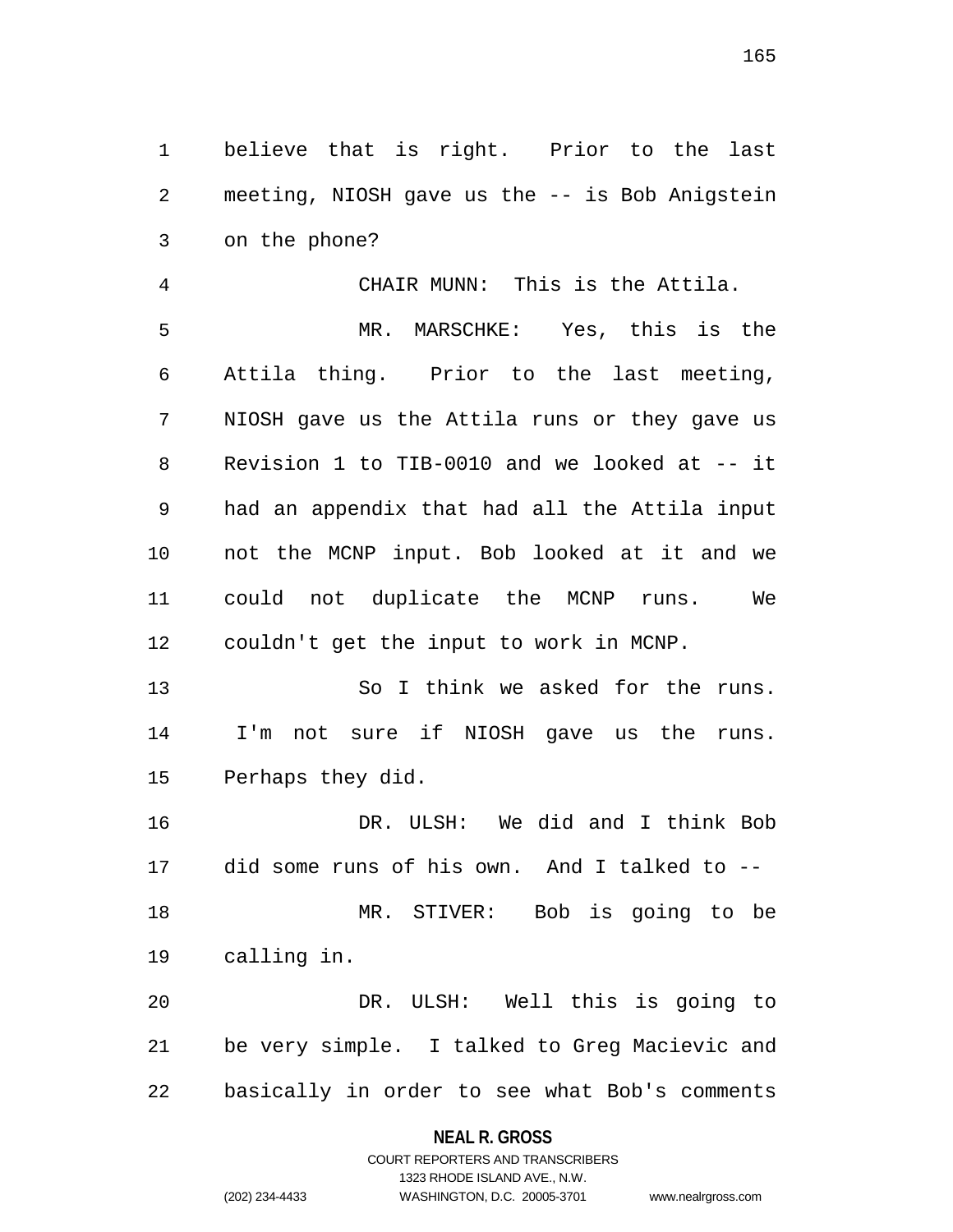are, we need to get the input decks that he ran.

MR. MARSCHKE: Oh, okay.

 DR. ULSH: Yes, we just need to get those inputs so we can see what it is that exactly he did and what the discrepancies were.

8 MR. STIVER: I had in the excerpts from the transcript that you guys had an action item to verify what Bob had done when we come back. So I guess that is where we are at this point.

 MEMBER ZIEMER: Well, did he still get different results? Is that what you are saying?

 DR. ULSH: At the last meeting, Bob said he did some MCNP runs and got different results than what we got.

 DR. ANIGSTEIN: By the way, this is Bob Anigstein, I am here now.

 DR. ULSH: So in order to address that, we are going to need to see the inputs

## **NEAL R. GROSS** COURT REPORTERS AND TRANSCRIBERS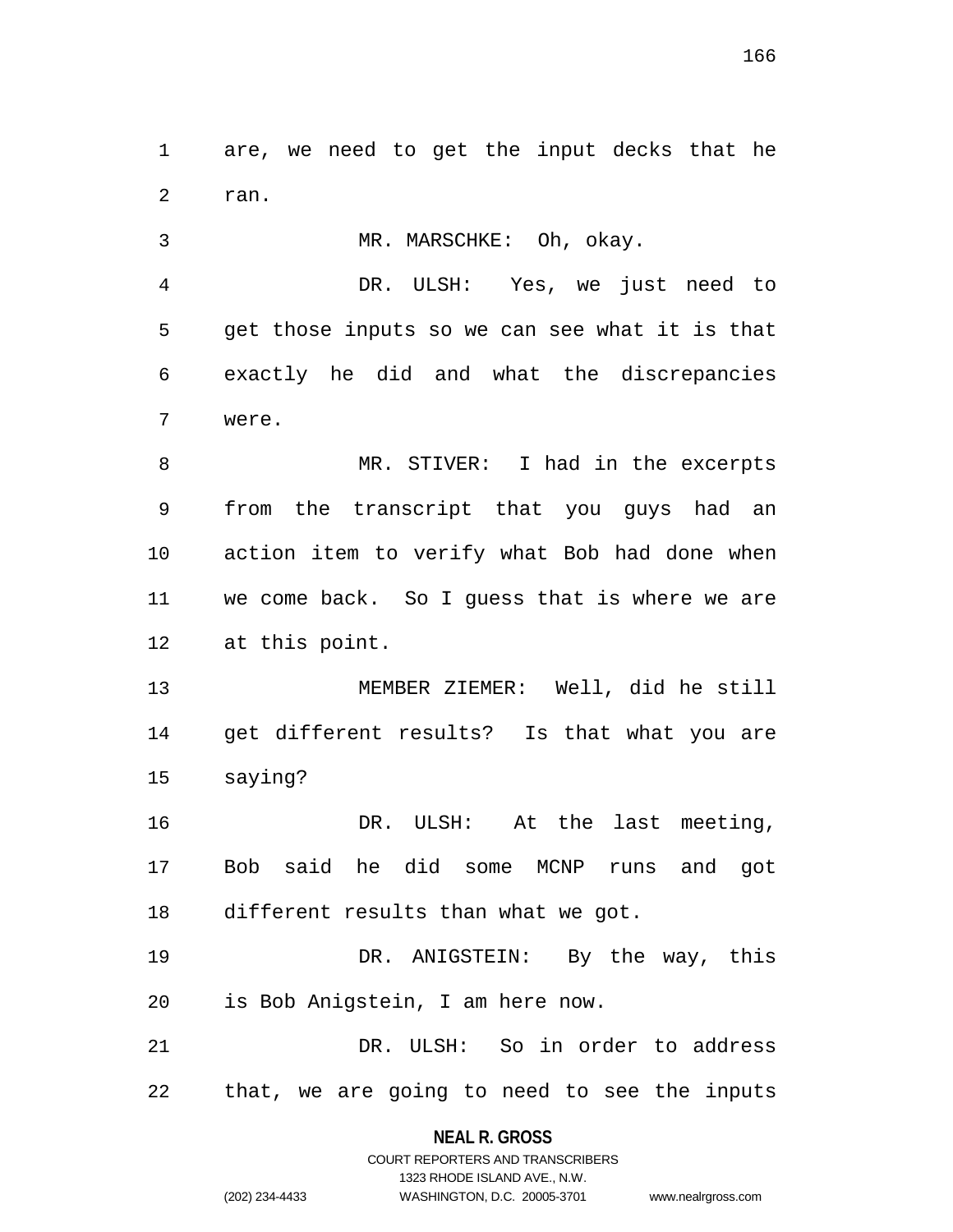that you used Bob. If we could get those from you, we will run them. We will compare them to see what we did and see where the differences come from. DR. ANIGSTEIN: I'm sorry. You are wanting our MCNP runs? DR. ULSH: Yes. 8 DR. ANIGSTEIN: Okay. DR. ULSH: The input decks so that we can run them and see what -- 11 1 I mean obviously, if you got different results from what we got, the difference comes from the -- DR. ANIGSTEIN: Well, if you reviewed my -- I prepared a report. I assume it was circulated. I don't know. Steve, was this report circulated that I prepared, Resolution of SC&A findings on DCAS TIB-0010. DR. ULSH: I think it was because that is what I gave to Greg Macievic. He said in order to address it, he needs to get the

input.

## **NEAL R. GROSS**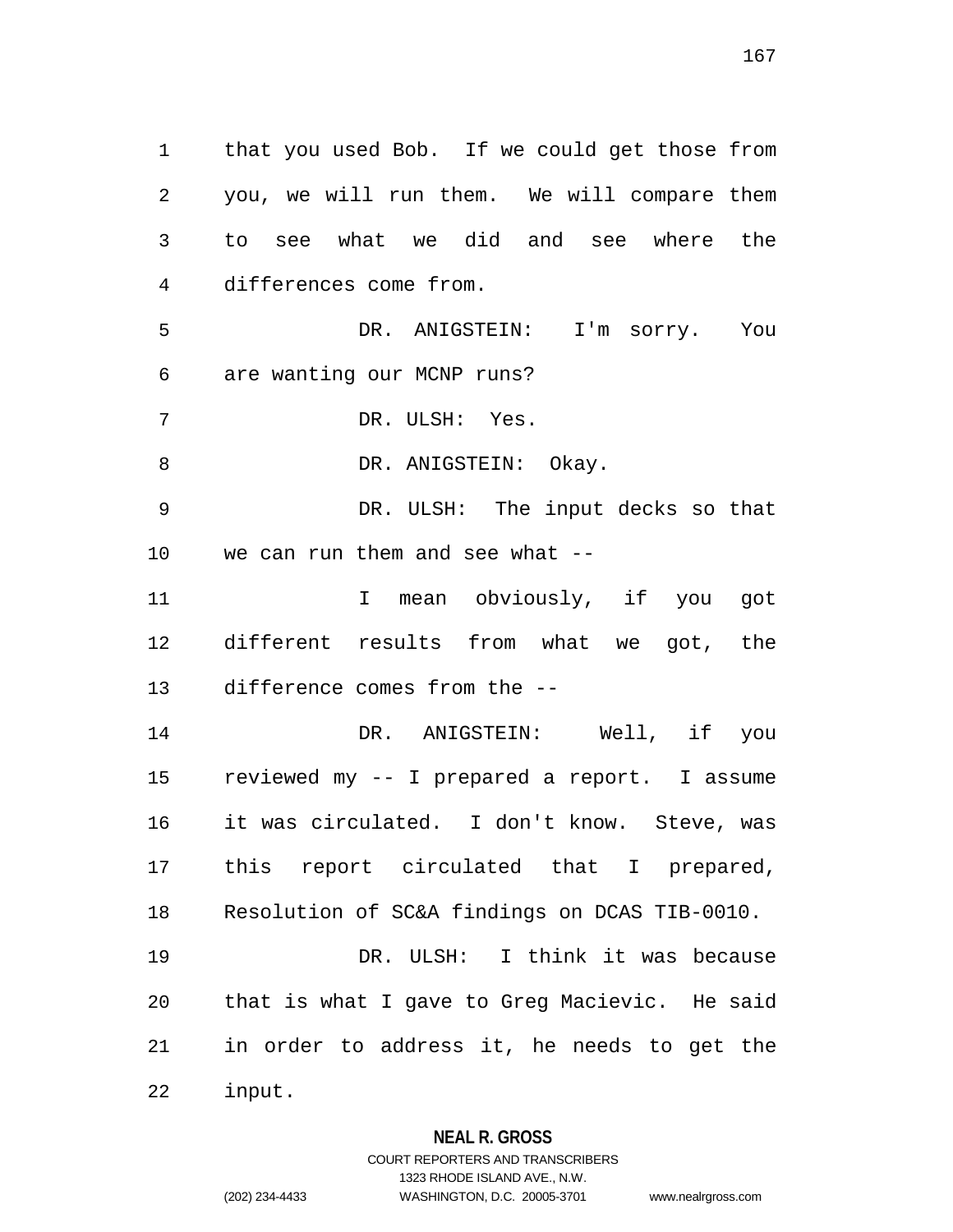MR. MARSCHKE: That was the last meeting.

 DR. ANIGSTEIN: Let me see what the date on this was. This was March 21st and there were nine findings, some of which were editorial and then a number were substantive. And the reasons I mean, I explained the reasons why we got different numbers. So it is not some MCNP magic. DR. ULSH: I'm not implying that that is the case. It is just -- 12 DR. ANIGSTEIN: Excuse me? DR. ULSH: I'm not staying that it is MCNP magic or anything like that. DR. ANIGSTEIN: No, no. I'm sorry. I didn't mean to be flippant. What I

 meant was we use different physics. So I can certainly send you the input files.

 DR. ULSH: Yes. DR. ANIGSTEIN: But I think the report clarifies that when we ran your files we got the same results. We made some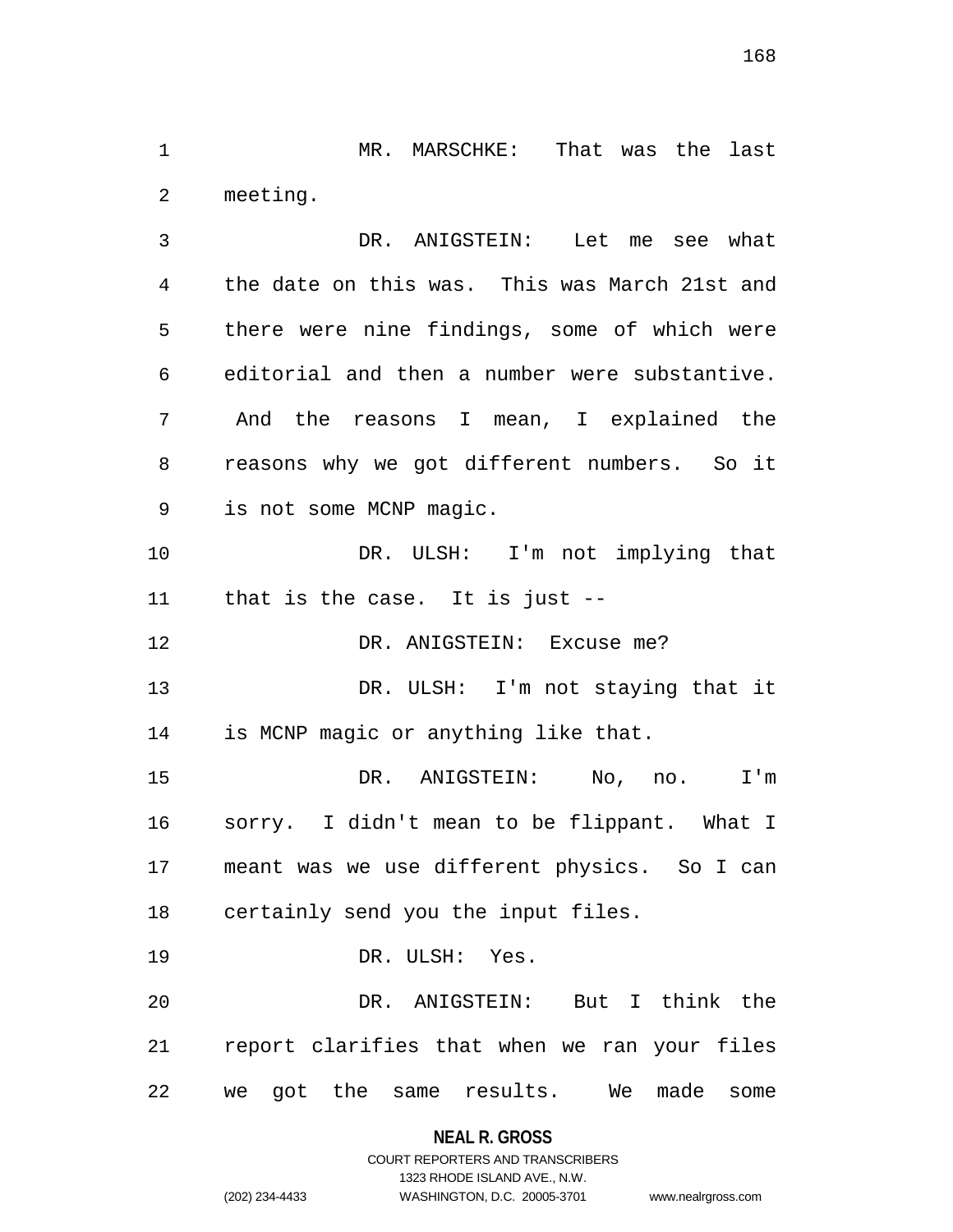improvements and various reductions, some little technical refinements working with sort of a professional perfectionist on this. But the results were, you know, within a couple of percents. There was no difference in the way you ran it and the way we ran it. However, we then said we don't agree with the geometry and we ran what we consider a more realistic geometry and we got very different results. 10 So if we are not -- I mean, I don't know if it would make sense for me to go over the differences and then I can just -- 13 DR. ULSH: No, we got your report and Greg has that. And in order to write up a response to that report, we would just like to have the input decks that you ran so that we can -- DR. ANIGSTEIN: Okay. Not a problem. DR. ULSH: And then we will do whatever we want to do with that but then we

will write up a response to your technical

#### **NEAL R. GROSS**

## COURT REPORTERS AND TRANSCRIBERS 1323 RHODE ISLAND AVE., N.W. (202) 234-4433 WASHINGTON, D.C. 20005-3701 www.nealrgross.com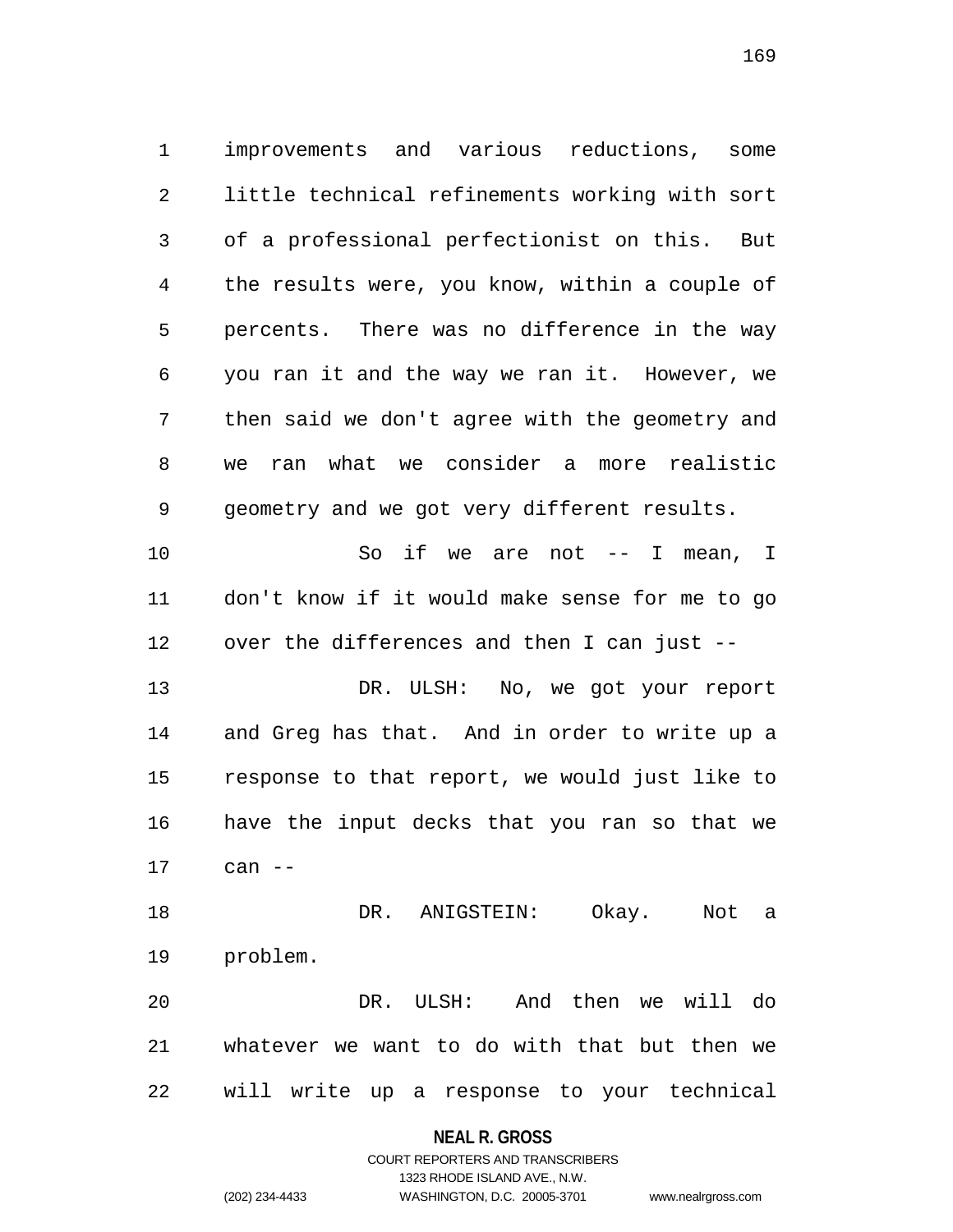report of March 21st.

 DR. ANIGSTEIN: Okay. So we will provide you with the input decks for -- Okay. Probably I will try to write up a little memo to tell you which geometry. DR. ULSH: Okay. DR. ANIGSTEIN: I will key it into the report so that it will -- DR. ULSH: Yes, that would be helpful. DR. ANIGSTEIN: Or maybe the simplest thing I will just take the report and simply insert into it the name of the MCNP file for each run. I will refer to it we did a run doing such and such and we did so. So I will simply put in the name of the MCNP file into the report. I think that will be the easiest, if that is agreeable to everyone. And then I will -- And of course, I will append the report. Yes, we can get those out to you probably today. So who should this be

**NEAL R. GROSS**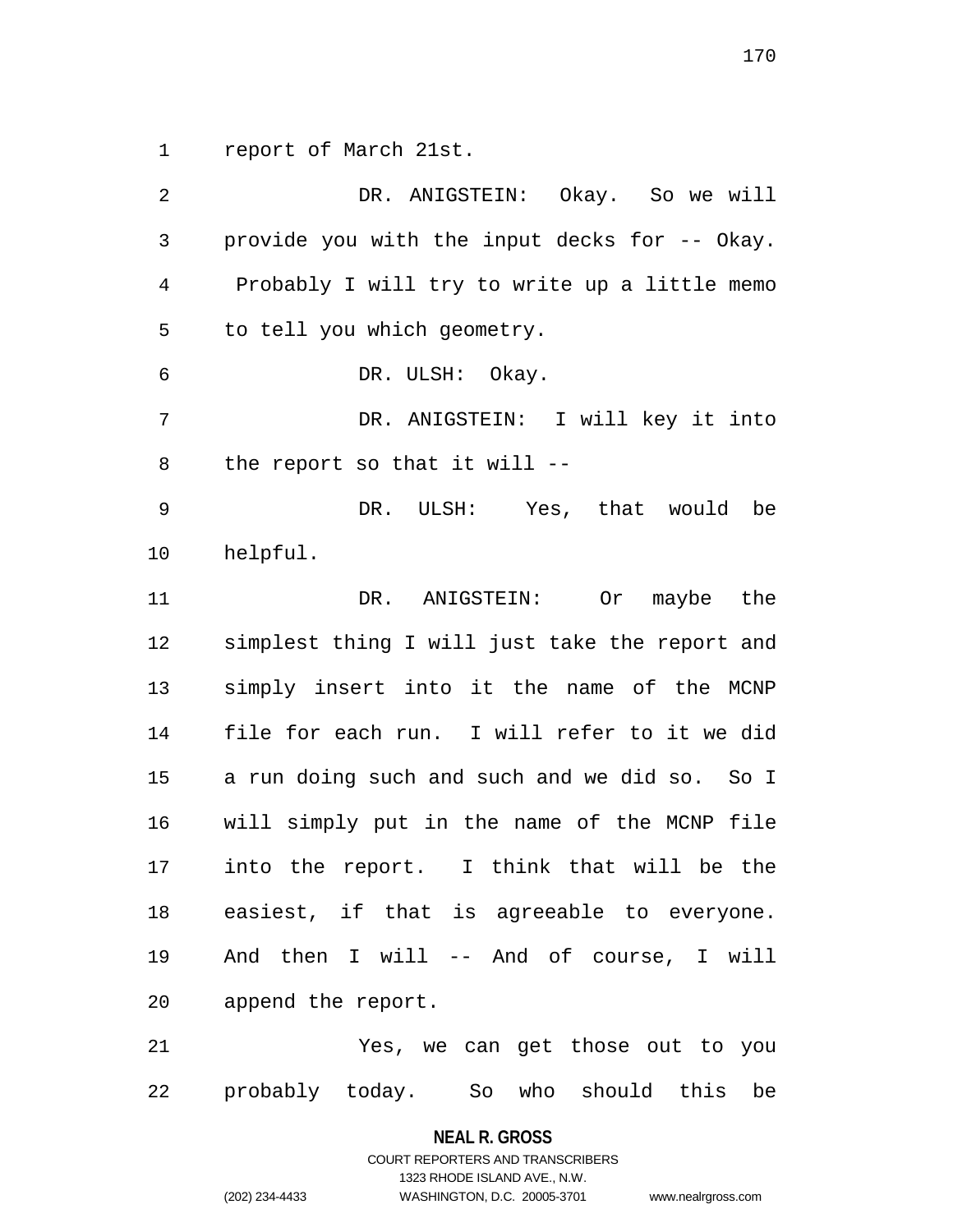distributed to?

 DR. ULSH: Just send it to me and I will get it to Greg. This is Brant Ulsh. DR. ANIGSTEIN: Okay. DR. ULSH: I think that -- DR. ANIGSTEIN: We have a distribution list that we put everyone on copy as a procedure. So people will be getting it whether they want it or not. DR. ULSH: That will be fine. I think that these are relevant to Findings 8 and 9. DR. ANIGSTEIN: Let's see. Finding -- yes. Findings 8 -- MR. MARSCHKE: I've got Finding 9 being closed. DR. ANIGSTEIN: Yes, I would agree with that. Let's see. If I can just ask a procedural question of Ted Katz. MR. KATZ: Yes. DR. ANIGSTEIN: Is it okay for me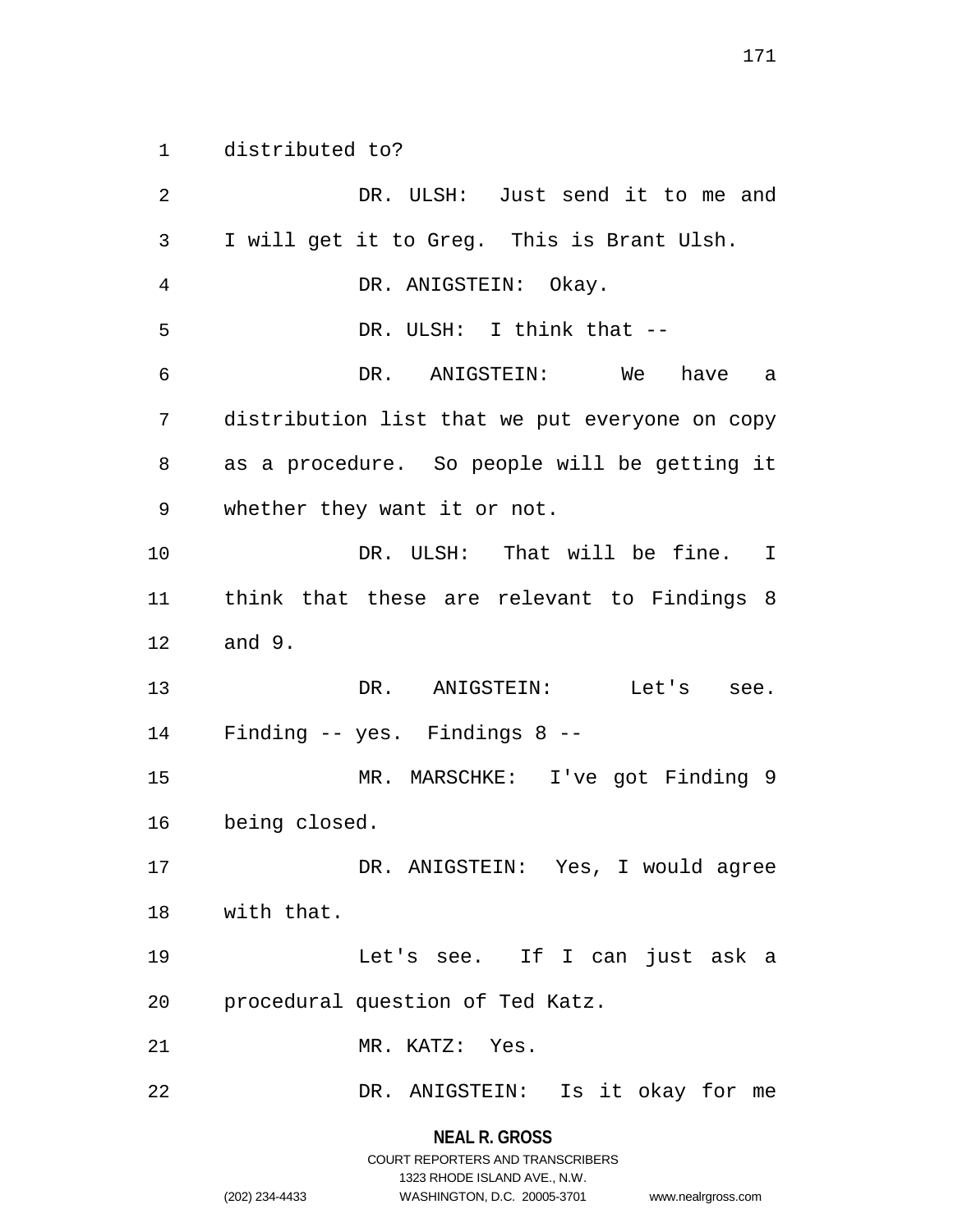to send it immediately without going through channels? MR. KATZ: Absolutely. That is not a problem. DR. ANIGSTEIN: That is fine? MR. KATZ: Yes. DR. ANIGSTEIN: Good. Will do. Okay, yes, exactly 8 and 9. Okay, you will be getting that before the end of the day. 10 DR. ULSH: Thank you. CHAIR MUNN: So I have as action items that SC&A is going to provide their documentation and NIOSH will then review and respond back to us at our next meeting. Correct? 16 MR. HINNEFELD: Correct. CHAIR MUNN: Very good. It is exactly 12:00 o'clock and the agenda says lunch. Is it your hope that we can go to lunch now or would you like to forge on for a little bit? MR. HINNEFELD: I always like to

# **NEAL R. GROSS**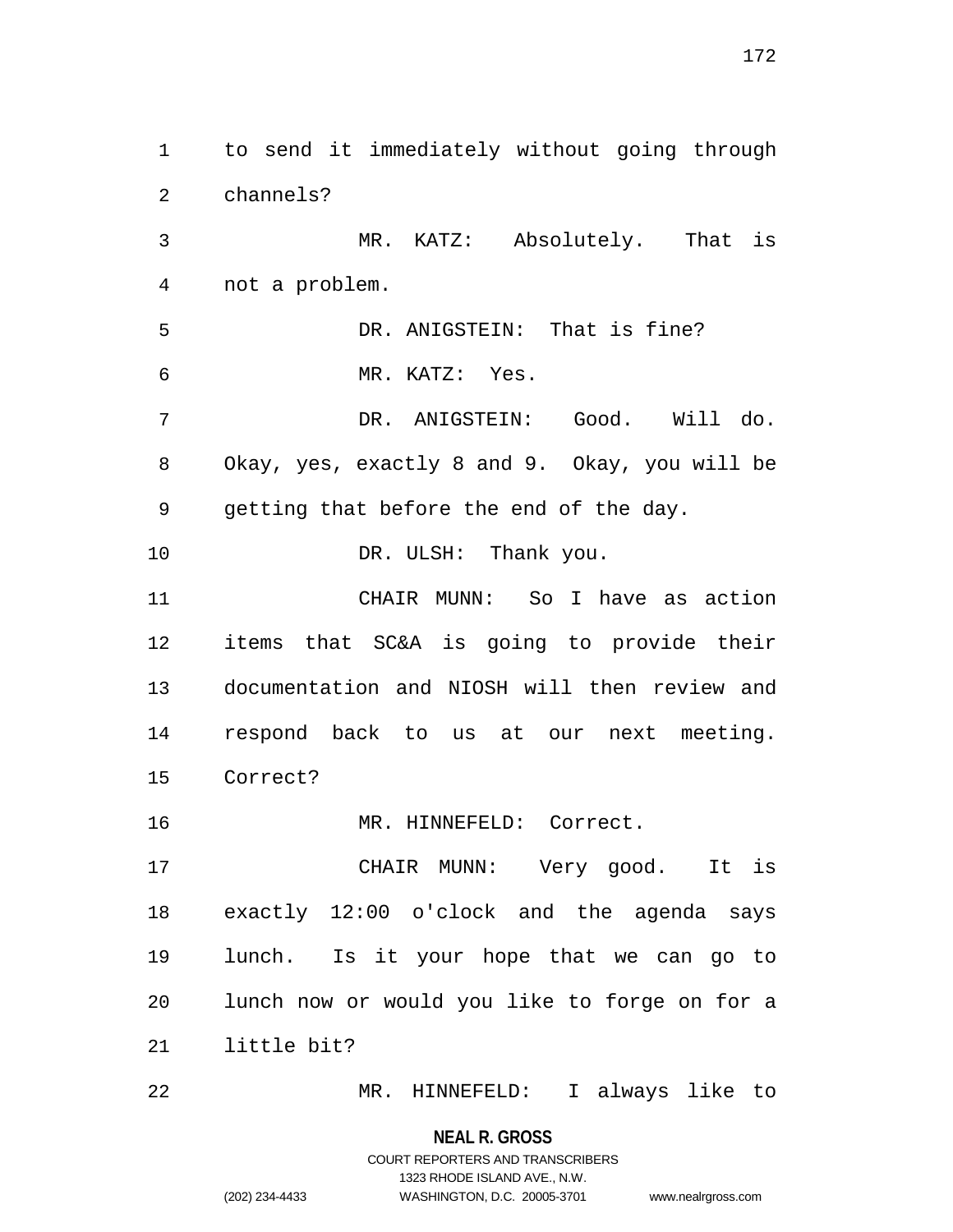eat lunch.

| $\overline{2}$ | CHAIR MUNN: I'm always ready for            |
|----------------|---------------------------------------------|
| $\mathbf{3}$   | lunch myself. So unless I hear any contrary |
| $\overline{4}$ | remarks to that suggestion, we will adjourn |
| 5              | for one hour for lunch and be back here at  |
| 6              | $1:00$ o'clock.                             |
| $\overline{7}$ | (Whereupon, at 12:00 p.m. a lunch           |
| $\,8\,$        | recess was taken.)                          |
| $\mathsf 9$    |                                             |
| 10             |                                             |
| 11             |                                             |
| 12             |                                             |
| 13             |                                             |
| 14             |                                             |
| 15             |                                             |
| 16             |                                             |
| 17             |                                             |
| 18             |                                             |
| 19             |                                             |
| 20             |                                             |
| 21             |                                             |
| 22             |                                             |

1323 RHODE ISLAND AVE., N.W.

(202) 234-4433 WASHINGTON, D.C. 20005-3701 www.nealrgross.com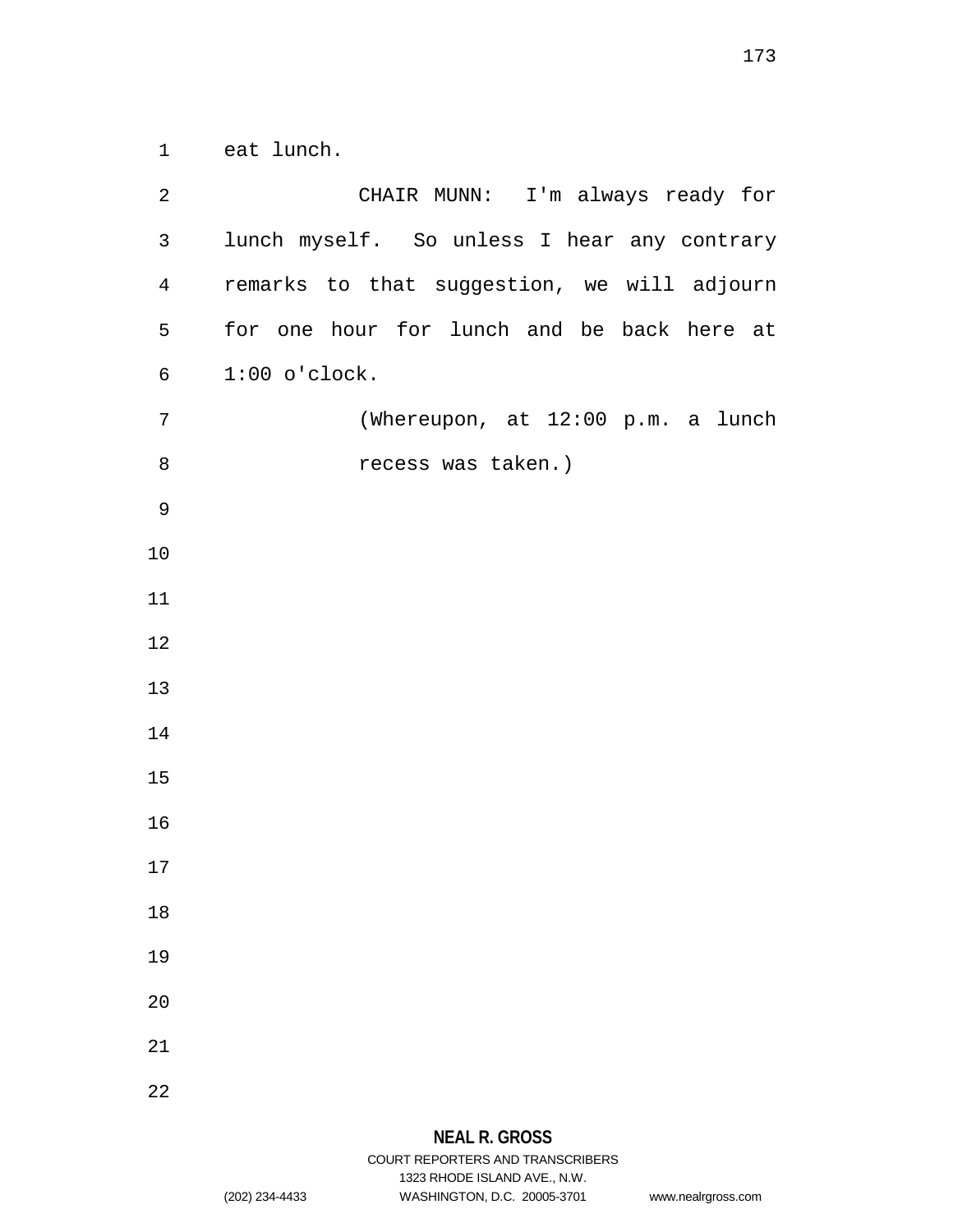A-F-T-E-R-N-O-O-N S-E-S-S-I-O-N (1:09 p.m.) MR. KATZ: Good afternoon. This is the Subcommittee on Procedures Review Advisory Board on Radiation and Worker Health. We are just getting going again after a lunch break. 10 Let me just check on the line. I got an email from one Board Member saying he might be joining us. Do we have any Board Members on the line? (Pause.) MR. KATZ: Okay, not at this point. Wanda, it is your agenda. CHAIR MUNN: We will continue our after lunch menu with the carry-over items that we show on our agenda. The first one of which is OTIB-21-04, responses due on the partial issue -- partial year issue from NIOSH.

# **NEAL R. GROSS**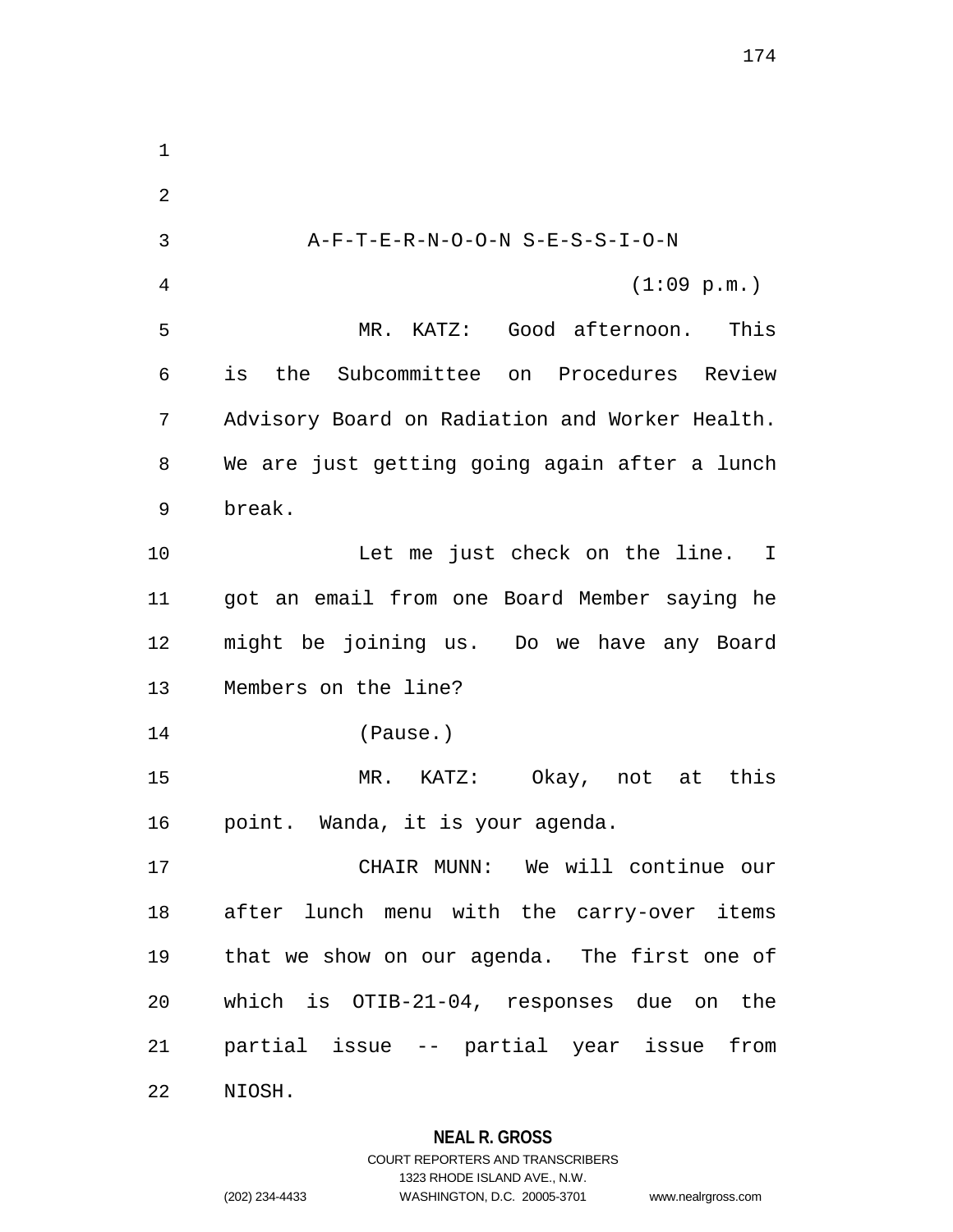Let's just for the fun of it take a look at how our new material is presented to us on the electronic database. Have we all reached OTIB-0021 External Coworker Dosimetry Data for the X-10 Site. Are we all on? And tracking just for the record, we are showing the first finding to be in abeyance; the second finding to be in progress; the third one to be closed; and Finding 04, which is the one which we are to address today is in progress, which explains why it is a NIOSH item.

Brant?

 DR. ULSH: Yes, this is one where we actually had a bit of a lengthy response and we could only fit part of it into the database at the time of the last meeting. I have now sent up the full response. I sent that out on the 11th, which is only a few days ago. It is a pretty long response, so I don't anticipate that anyone has had any time to really digest it.

## **NEAL R. GROSS**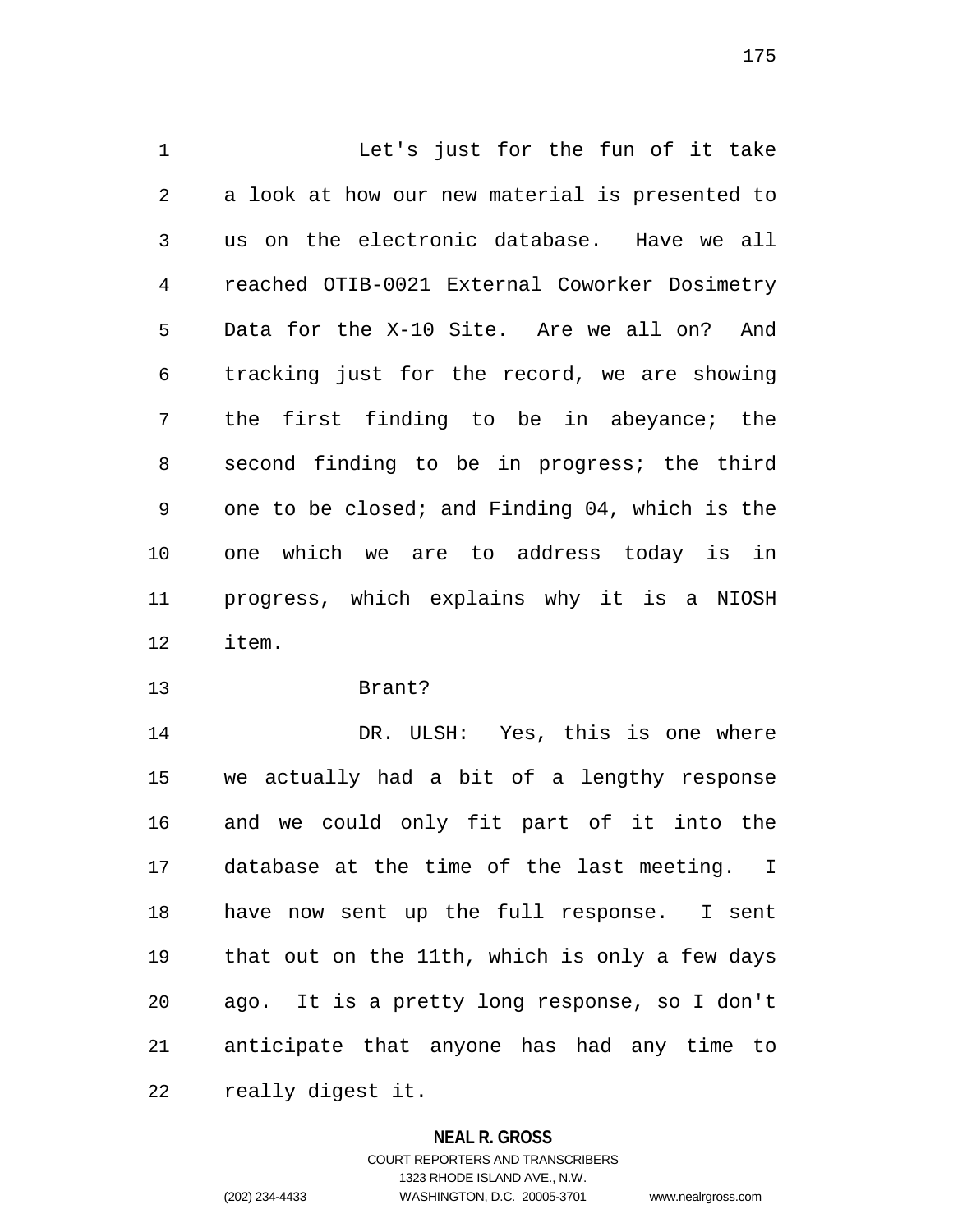Elyse, is anyone on the line? Is Scott maybe on the line to kind of walk us through this?

 MR. SIEBERT: I am on here, however I don't have the information on this.

 DR. ULSH: Oh, that's right. I'm sorry. I remember now. In the email when I sent this out, Matt Smith is the author of this. He is out on medical leave. In the short term anyway, I figured people would want some time to review it. So a response has been provided now. I think the next step would be probably for SC&A to review our response and weigh in.

 MR. MARSCHKE: That was an email that you sent?

17 DR. ULSH: On  $7/11$ , July 11th.

 MR. MARSCHKE: 7/11 21-04. Okay, yes we did receive it. We have not.

 CHAIR MUNN: So we should have the response.

DR. ULSH: And we will be putting

**NEAL R. GROSS**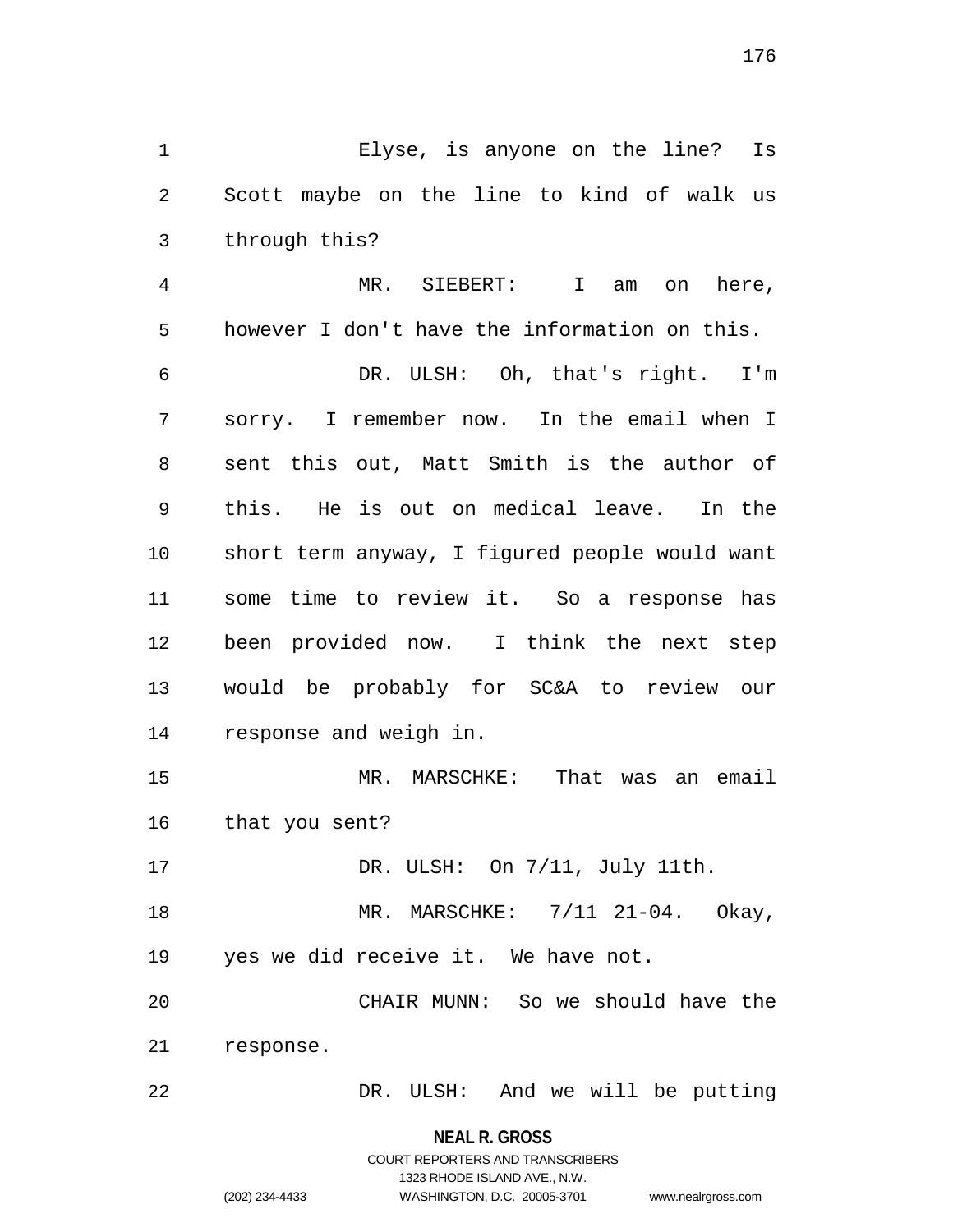the full response into the database, now that it is accessible. I can do that.

 CHAIR MUNN: Seven when? DR. ULSH: The 11th. It would have been Monday.

 CHAIR MUNN: I think I saw it but did not put it anywhere. Okay. So it is now in SC&A's hands to see and respond to next time. Right? Do you want, for the sake of this record, tell us, give us a brief summary of what the response is?

 DR. ULSH: Well, I can only tell you what it is about. It has to do with partial year and external dosimetry results and how we deal with partial years for X-10.

 MR. HINNEFELD: That's because the X-10 coworker data came out of a particular database. CEDR. And so you get these CEDR data fields. The issue was that with some of these people, there is more than one entry per year. So how do you know that you have covered the whole year? There might be other

## **NEAL R. GROSS**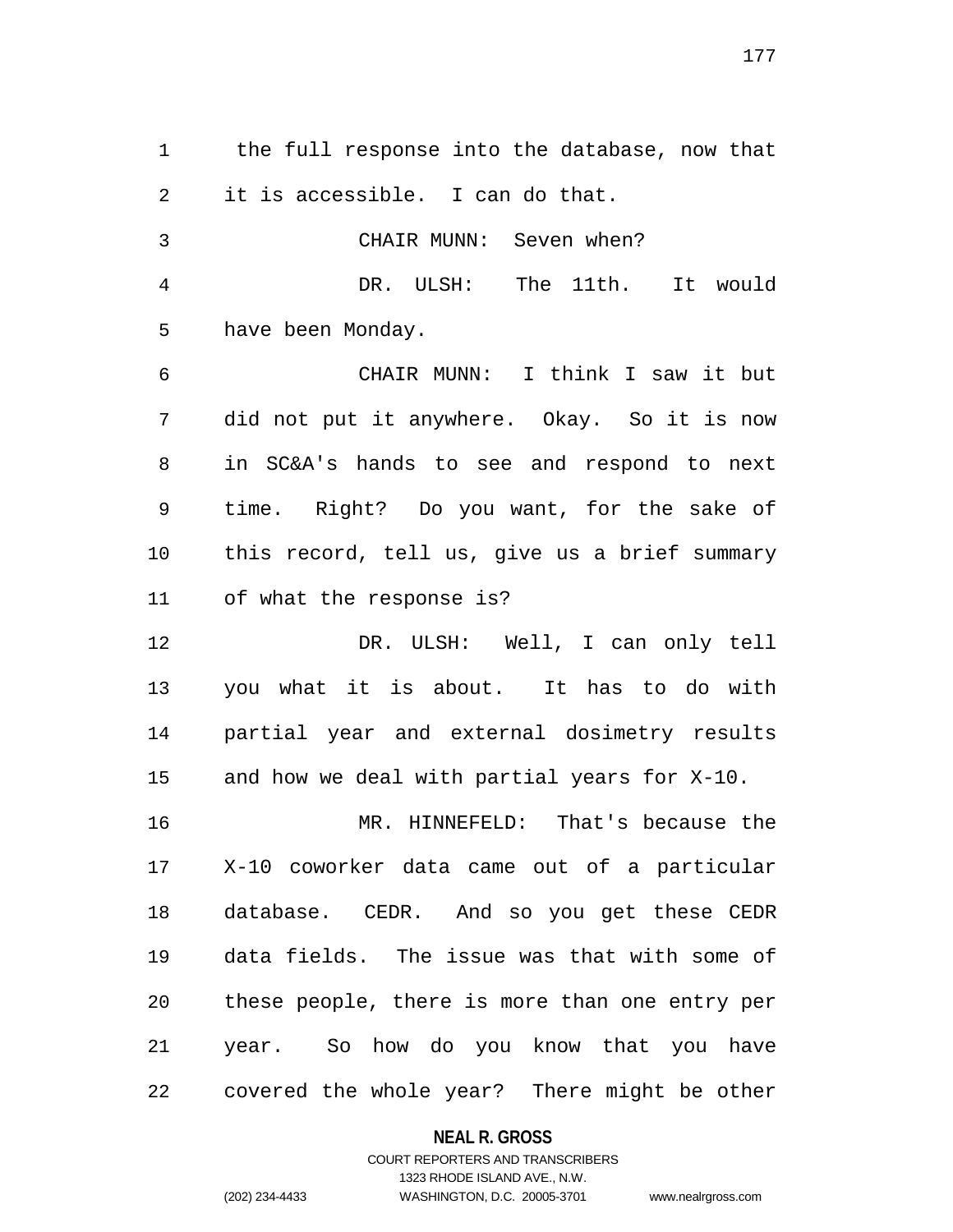parts that are not monitored. How do you know you have got the correct interpretation of what these data say?

 MR. STIVER: I think our concern was -- I wasn't involved in this before but from what I am reading our concern was that the values reported were considered to be full year, 12-month doses and we were concerned there might situations where someone might leave early, you know retire or for whatever reason would have a partial coverage and that would be assigned for the full year when really they may have had, they might not have covered the actual --

 DR. ULSH: Yes, and I think the response -- We talked about this at the last meeting, somewhat. And I think the response said something to do with how we assigned missed dose.

CHAIR MUNN: Yes.

 DR. ULSH: And at the time, it sounded like, I think you indicated it sounded

#### **NEAL R. GROSS**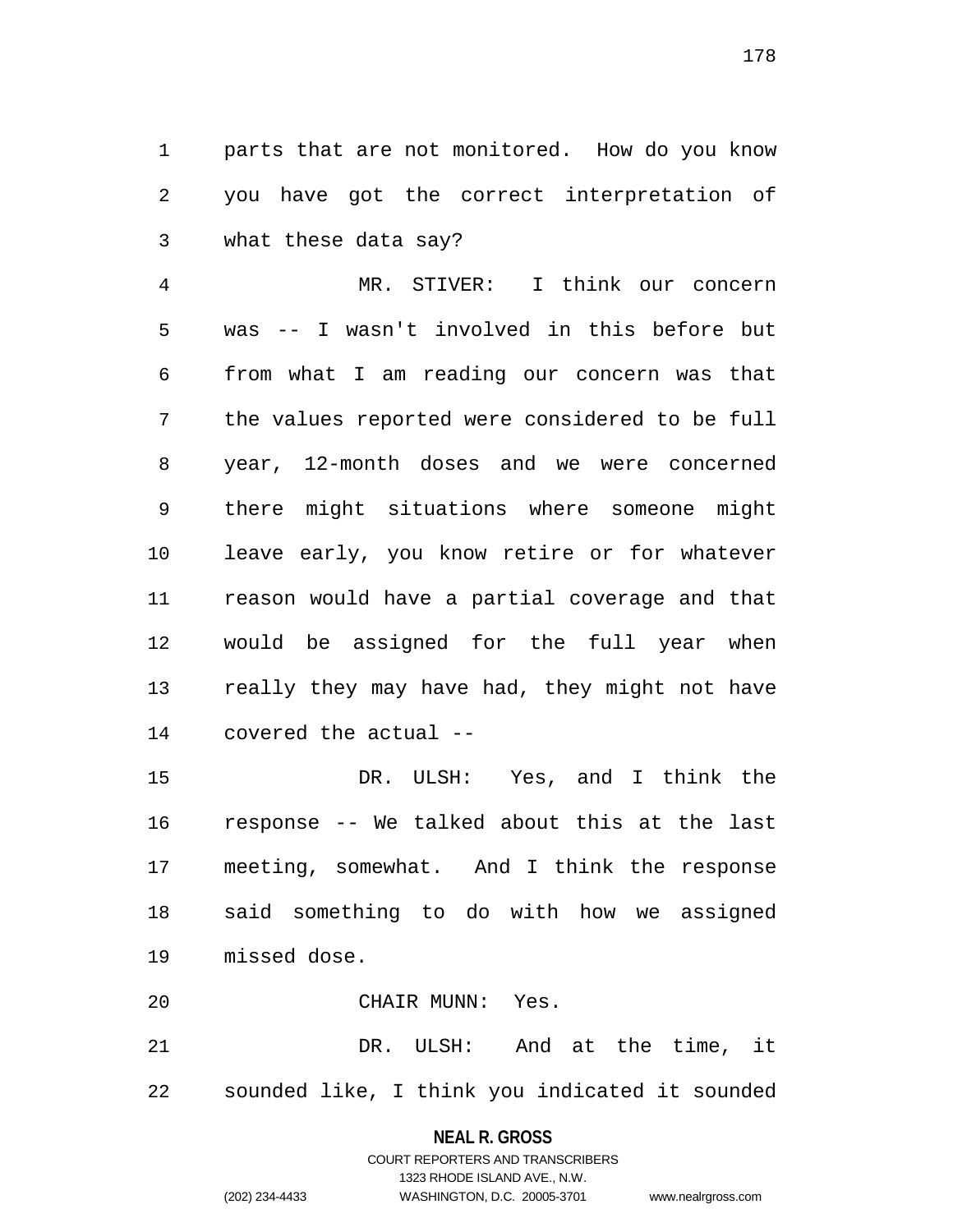reasonable but that is not the finding, of course.

 MR. STIVER: Yes, I think we would have to sometime put together a formal response.

 CHAIR MUNN: All right. These are now on our carry-overs for our next meeting.

 The next item that we have would be OTIB-0051, item 01.

 DR. ULSH: All of these items and the next three or four, 51-01, 47-02, and OTIB-0019 are similar in that they are database linking issues. We really made an effort to get that done in the last foray before this meeting but we weren't able to do that.

17 That is going to be real quick. It is one of those items that we have essentially closed but we just wanted to verify that the link is made in the database. So that is going to be pretty quick to do, now that the database is up and running. We

## **NEAL R. GROSS**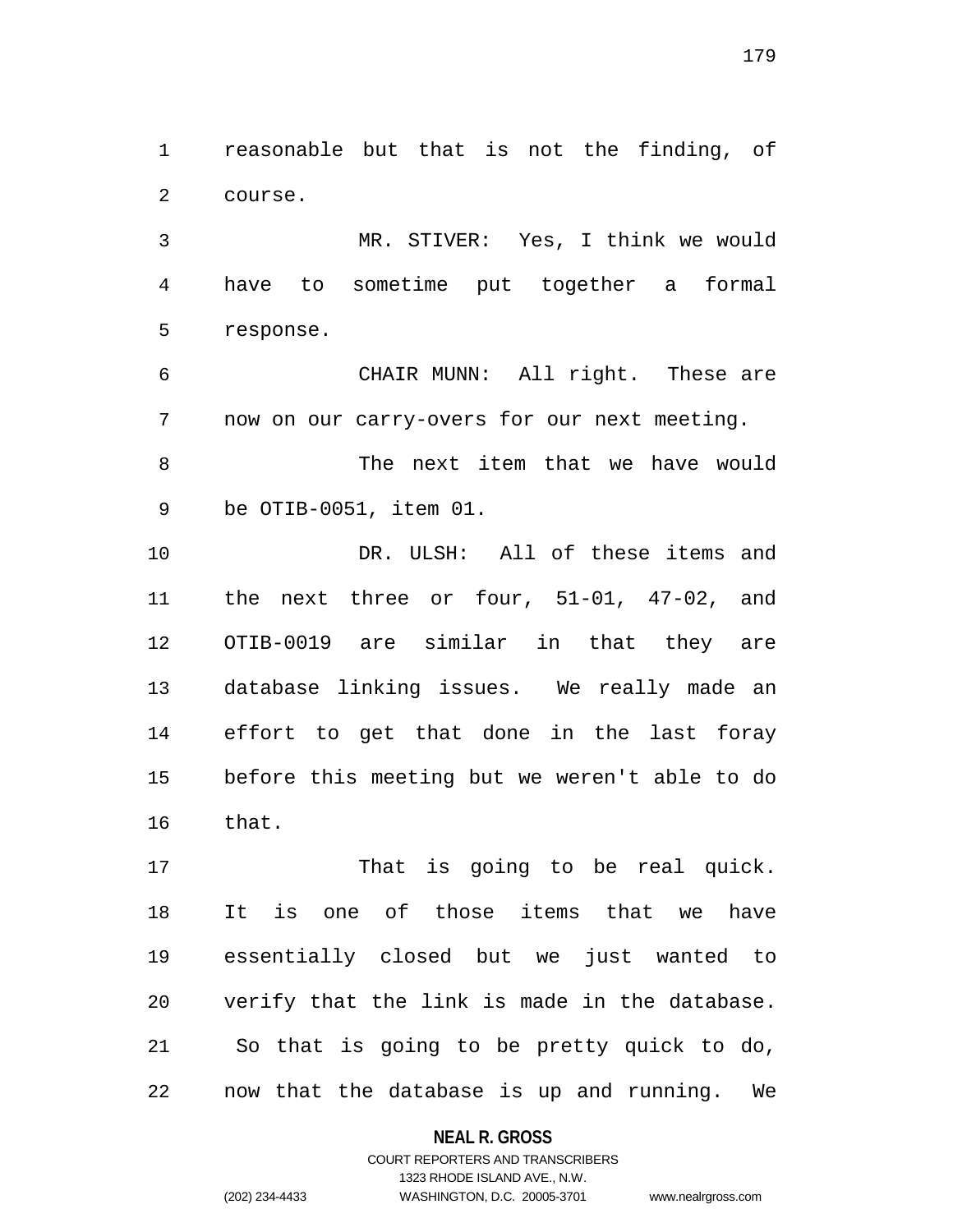just weren't able to get it done before this one. But you will probably be getting an email from us within the next week or two that says okay, it has now been linked. Here is how you check it out. And it will be a pretty simple matter to close.

CHAIR MUNN: All right.

 MEMBER ZIEMER: And that covers all four of those, 51-01; 47-02; and 19? Just those three?

11 DR. ULSH: Just those three, yes. 12 MEMBER ZIEMER: Okay.

 CHAIR MUNN: They are essentially done but not linked properly.

 DR. ULSH: Right. We just wanted to close the loop on the linking issue.

 CHAIR MUNN: All right. Then we have now, much sooner than expected, arrived at TIB-0013, which we were going to have some information on the rewrite of Findings 3 and 4. I wonder -- do we know if Bob has joined

us yet?

**NEAL R. GROSS**

# COURT REPORTERS AND TRANSCRIBERS 1323 RHODE ISLAND AVE., N.W. (202) 234-4433 WASHINGTON, D.C. 20005-3701 www.nealrgross.com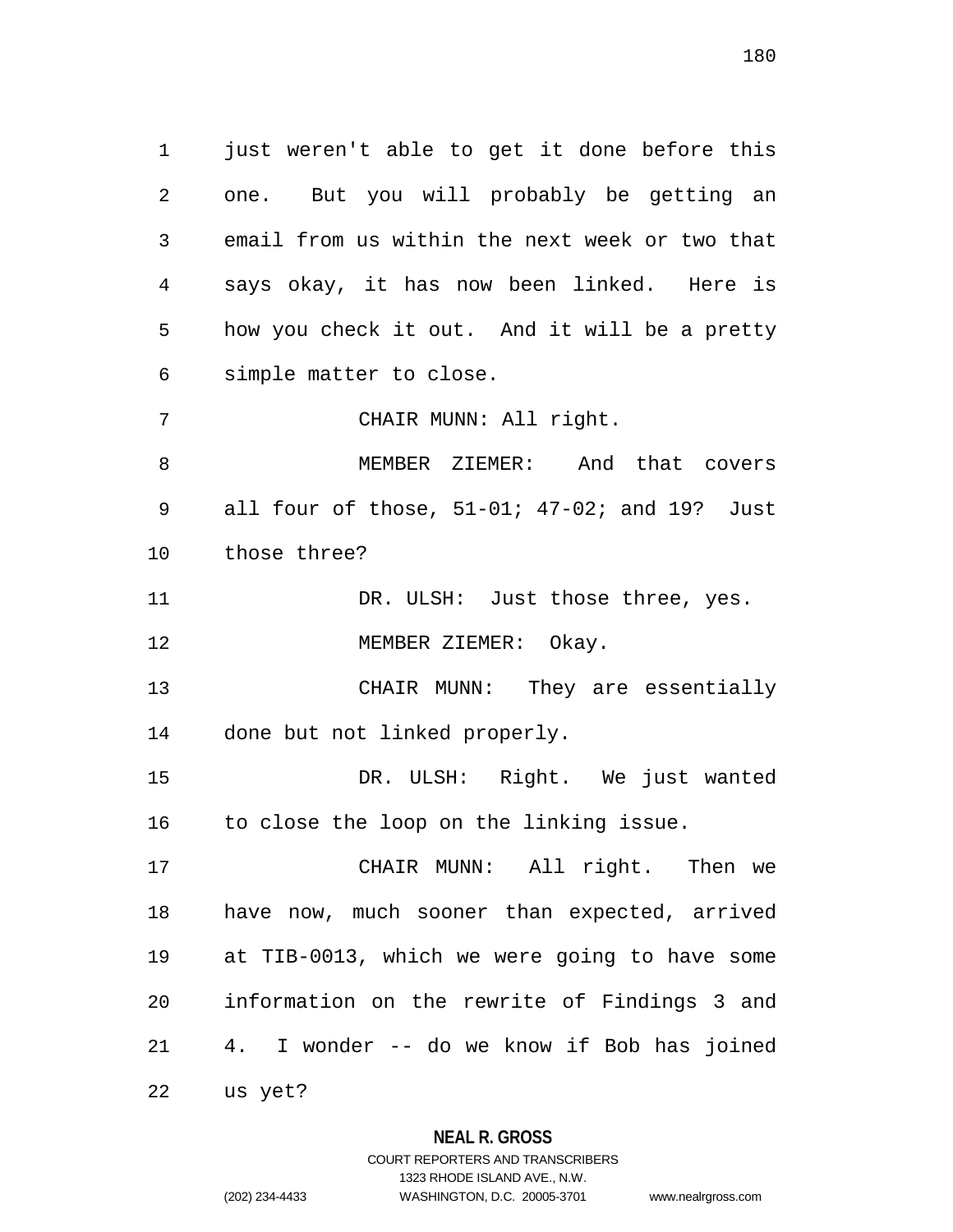MR. KATZ: Bob Anigstein, are you on the line? DR. ANIGSTEIN: Yes. MR. KATZ: Okay, great. CHAIR MUNN: Thank you for being early, Bob. We appreciate it. DR. ANIGSTEIN: Huh? CHAIR MUNN: Thank you for being early. We appreciate it. DR. ANIGSTEIN: Okay. Let's see now. I believe that these three -- Yes, we wrote 3 and 4 and I think they have essentially been resolved. MR. MARSCHKE: We, for the Committee, Bob has rewrote 3, 4, and 5, actually. He has 3, 4, and 5, actually. DR. ANIGSTEIN: You are correct. MR. MARSCHKE: And the revised edits are now in the database. So if you want for example on item number issue 3, I am showing Bob's, up on the screen, edited version of it, based upon the discussion that

### **NEAL R. GROSS**

## COURT REPORTERS AND TRANSCRIBERS 1323 RHODE ISLAND AVE., N.W. (202) 234-4433 WASHINGTON, D.C. 20005-3701 www.nealrgross.com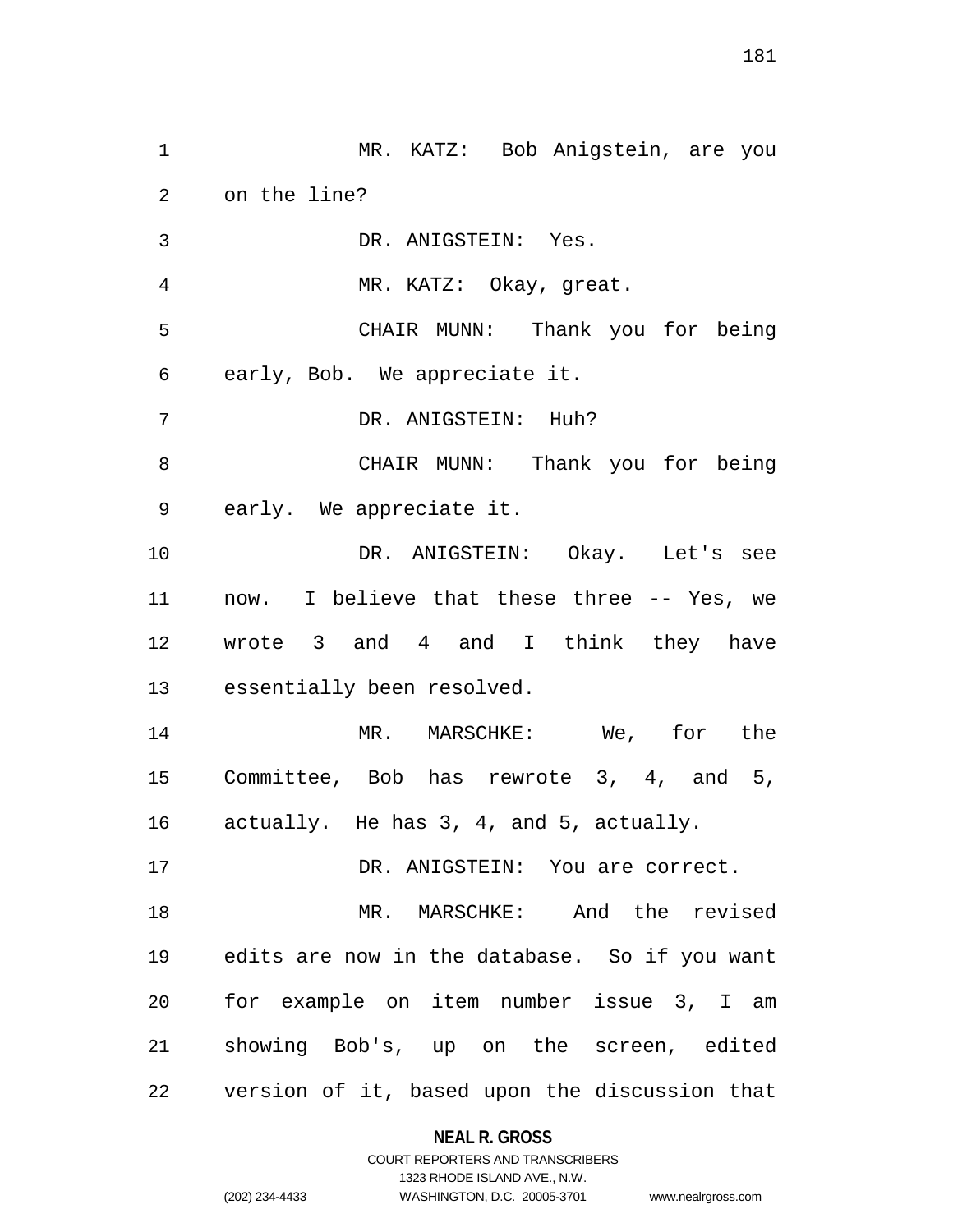took place, I think it was back in January, at the January meeting. DR. ANIGSTEIN: Should I just read that one comment? CHAIR MUNN: Hold on for just a moment, Bob. We are trying to get our personal computers into the right field of information. MEMBER ZIEMER: Mine doesn't show any findings. MR. MARSCHKE: It is OCAS-TIB with one -- I think it is OCAS dash TIB-013. MEMBER ZIEMER: Only one zero? MR. MARSCHKE: Only one zero. And I think there is a duplicate in there OCAS TIB- 0013, which basically a cleanup issue of the database. MR. STIVER: Well I've got 0013 here. MR. MARSCHKE: Yes. Don't look at that one. MEMBER ZIEMER: Don't look at

**NEAL R. GROSS**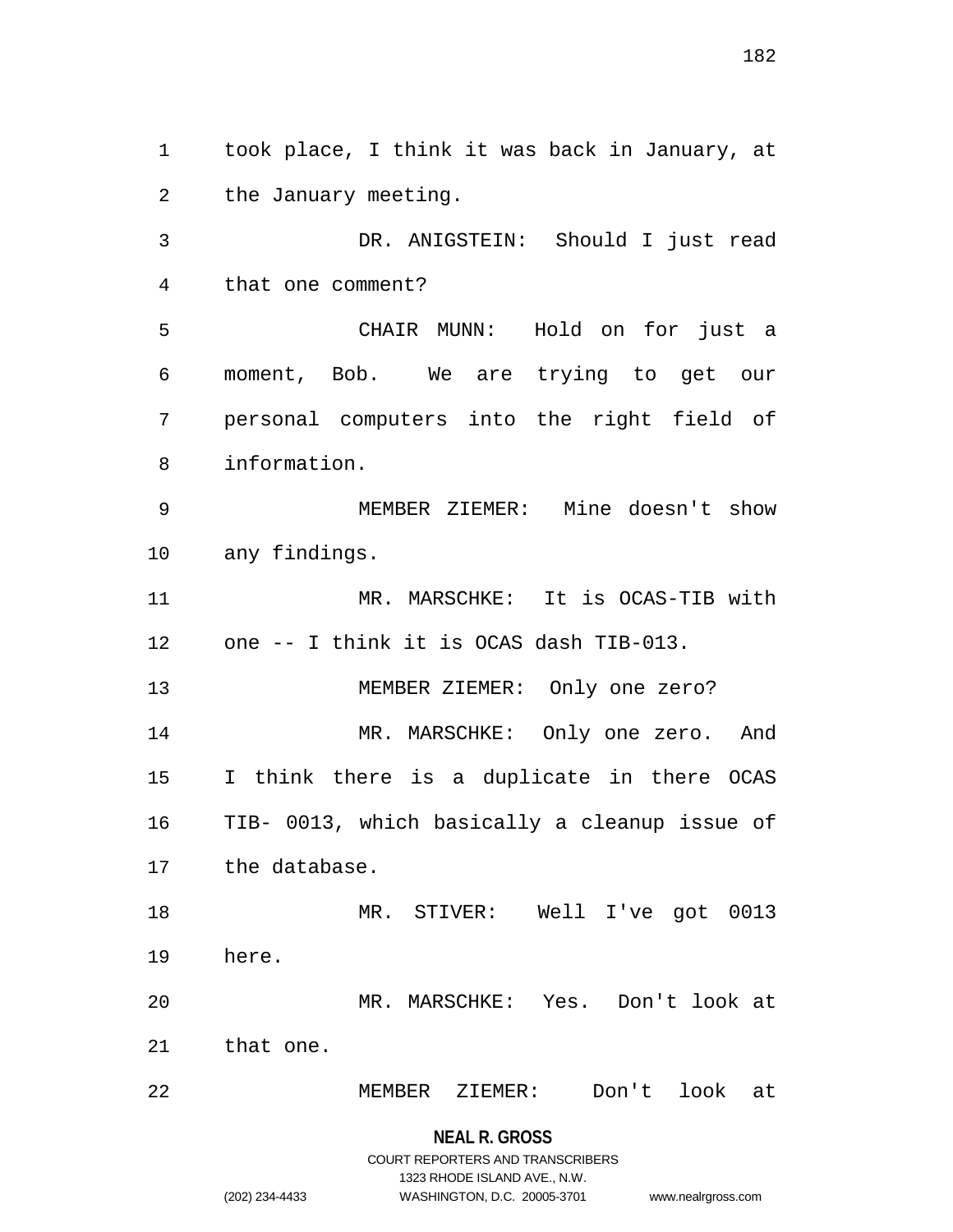that.

**NEAL R. GROSS** COURT REPORTERS AND TRANSCRIBERS MR. MARSCHKE: I think there is an OCAS TIB-013. MR. STIVER: Zero, one, three. Okay, I have zero, one, three. MR. MARSCHKE: Yes, right now, it is listed as in abeyance. I'm not sure that that is the right listing. If you look at the very end, if you look up, I think the status was inadvertently changed to in abeyance. MR. STIVER: It should have been in progress. MR. MARSCHKE: I think it should be in progress. But now that I understand how to -- DR. ANIGSTEIN: I believe that -- Are we talking about issue 3? 18 MR. MARSCHKE: Yes. DR. ANIGSTEIN: Issue 3, I think, was closed. MR. MARSCHKE: It was closed? DR. ANIGSTEIN: Let me just read

1323 RHODE ISLAND AVE., N.W.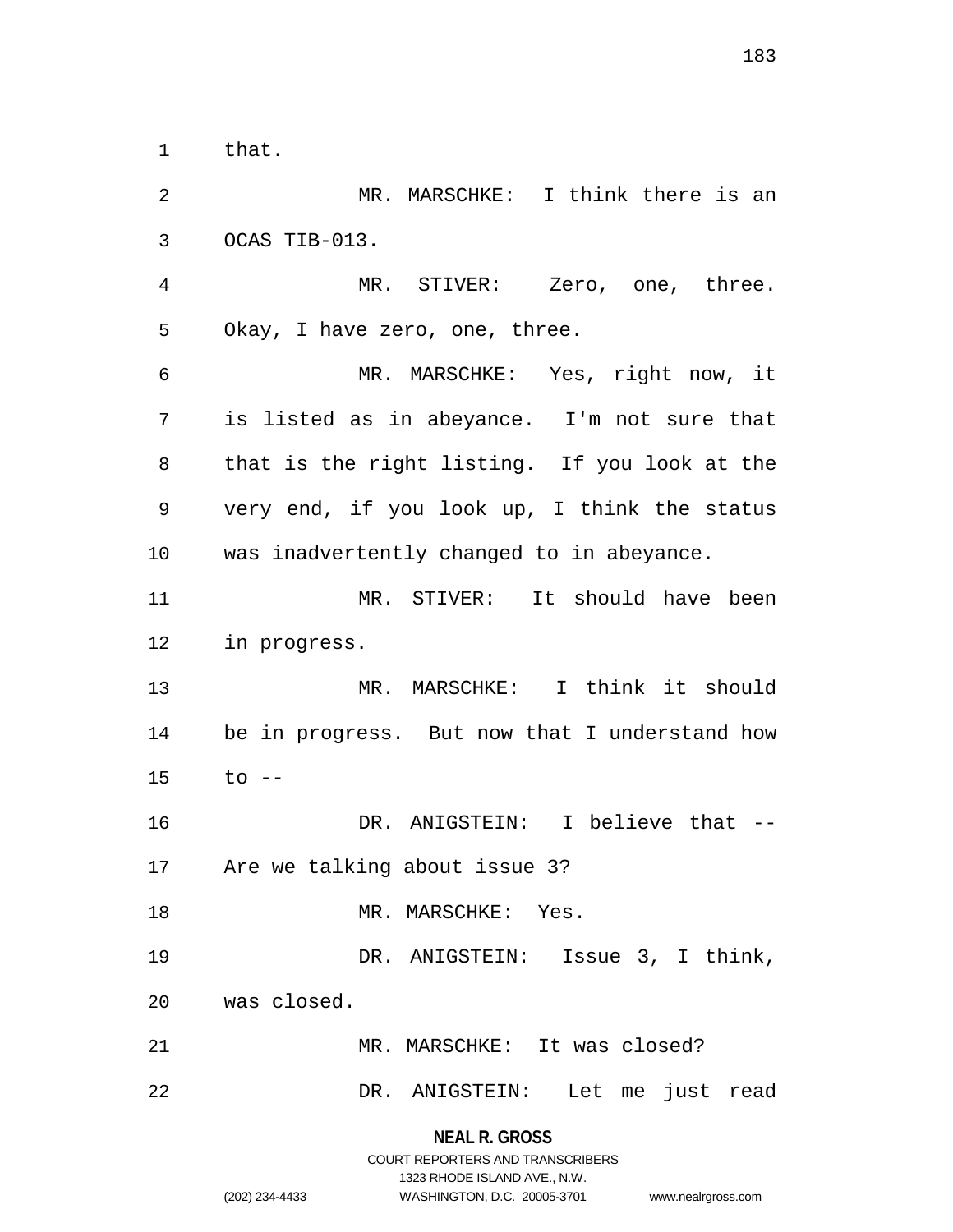the comment. I didn't want to say it is closed. Let the workgroup apprise yourself. The response to issue 3, the final comment of issue 3 was "We wish to recharacterize our findings. Review of objective 1.3 that is part of our procedure asks if the procedure is complete in terms of required data. We construe that to mean is the DR given adequate information to apply the procedure. Under that interpretation, we find that the procedure is complete and we changed the rating from three to five. So that means we no longer have an issue.

14 MR. MARSCHKE: I'm not sure how we handle that, Bob, from an administrative point of view. Because basically what you are saying is SC&A has rescinded that issue because before we had it as a three and now we are basically making it -- in our checklist a five when we make an issue of a five in response to our checklist item, that means there is no issue associated with it.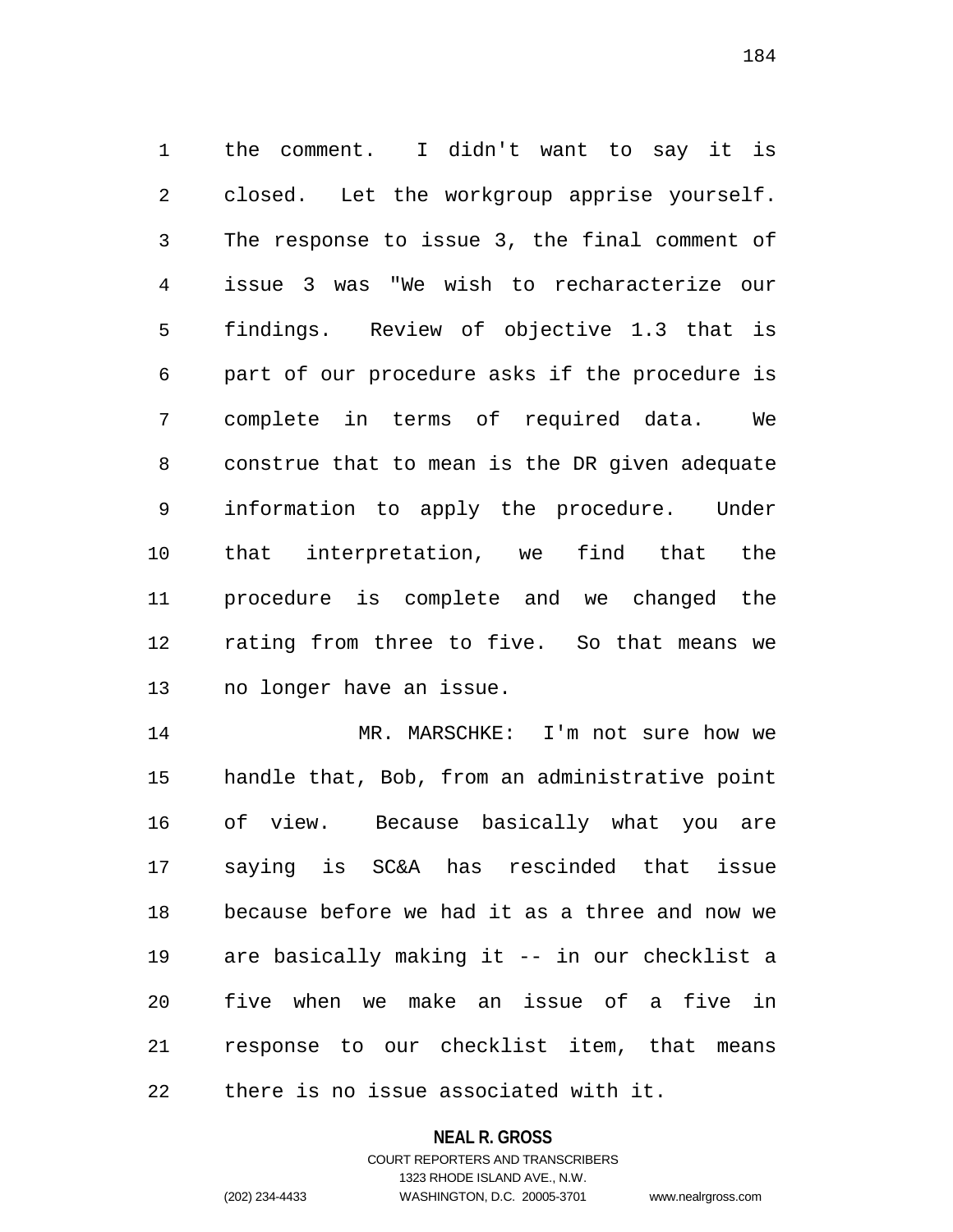DR. ANIGSTEIN: That's right. Five means good.

 MR. MARSCHKE: Right. Now but in the database, we have this issue out there and if you look at the one above it, it says we recommended the last change was to change the status to "in progress." And I am not sure. We would have to go back and look at the minutes of the meeting to see whether or not the Subcommittee actually changed it to in progress or changed it to in abeyance.

 But regardless of what they did in the last meeting, Bob is saying that right now SC&A doesn't feel that there is any problem with this and if the Subcommittees were to agree with that, then we can close this issue. DR. ANIGSTEIN: This goes back to

actually January 7th.

MR. MARSCHKE: Right.

 MR. STIVER: Yes, so that would be -- let's see what we have.

CHAIR MUNN: And now at this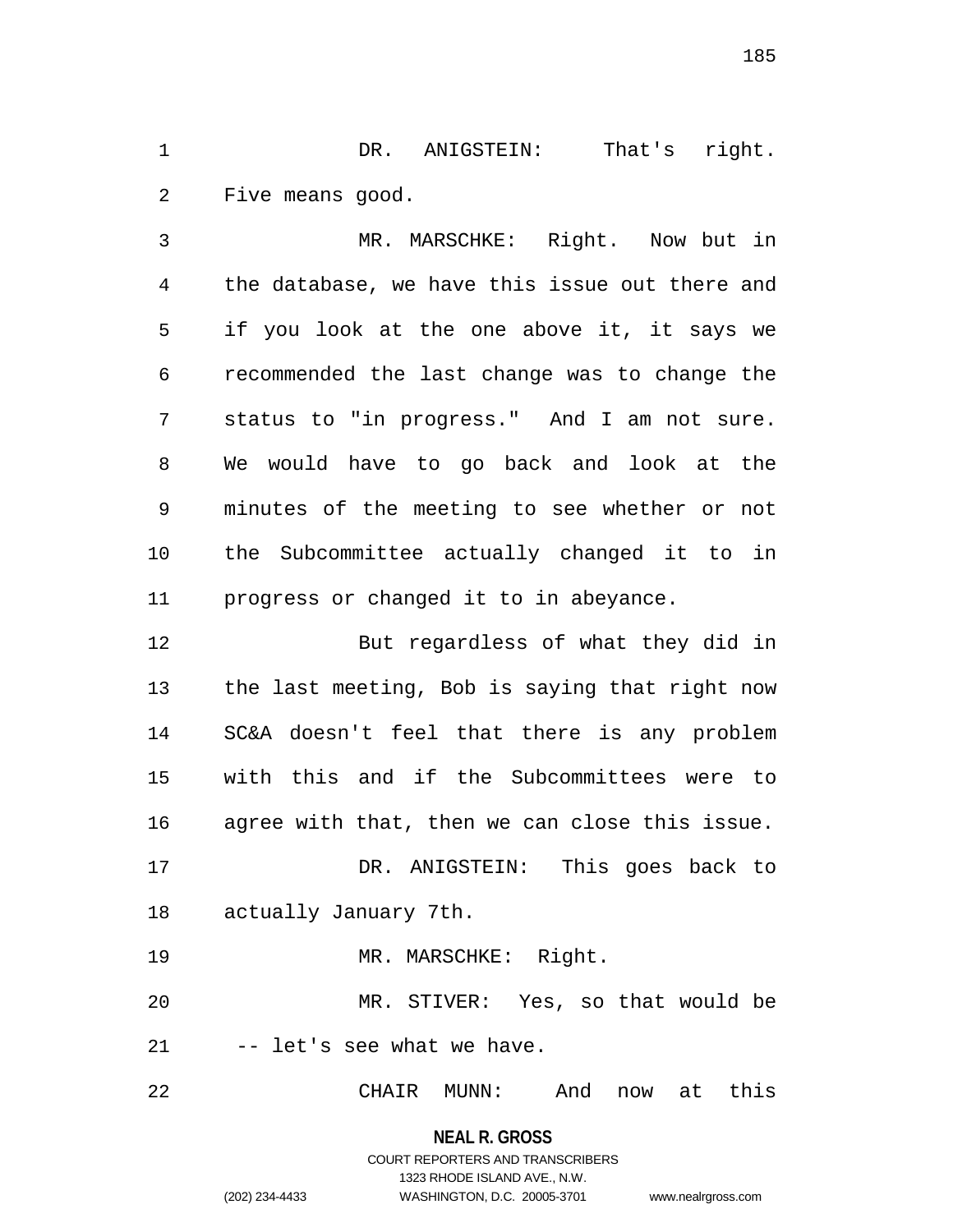juncture we have an opportunity to do our first change of status and added information. Can we do this online where we are right now? MR. MARSCHKE: Well, I will click on the edit status button. And basically I will do this on behalf of myself, I guess, because I can't do it on behalf of Wanda. 8 CHAIR MUNN: Why not? MR. MARSCHKE: Because Wanda's name doesn't show up. 11 CHAIR MUNN: Oh my goodness. MR. MARSCHKE: Maybe I can do it on behalf of John Stiver. Okay and it shows up closed. SC&A has -- MEMBER ZIEMER: What's the finding that we are -- CHAIR MUNN: Finding number 3, that it was about the rating of the finding. And after following things through, they have withdrawn the issue. They felt the rating was 5, which is not a dire consequence to be

carried.

### **NEAL R. GROSS**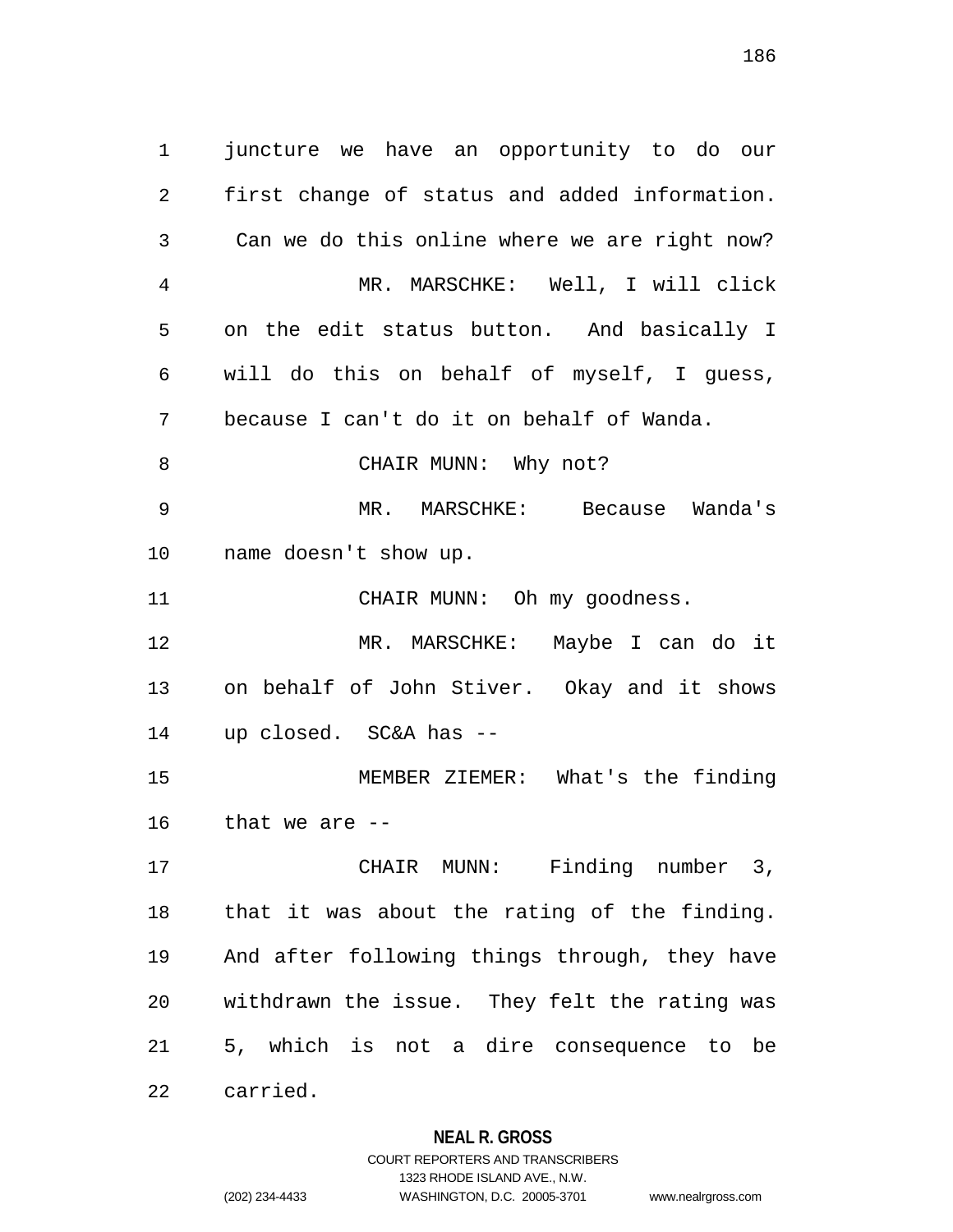MEMBER ZIEMER: I'm looking at what is in here now on yesterday's date. CHAIR MUNN: On yesterday's date. MR. MARSCHKE: I can't show that. MEMBER ZIEMER: The status was inadvertently changed. Am I looking at the right one? MR. MARSCHKE: Yes. Yes, I put that in. 10 MEMBER ZIEMER: Yesterday. MR. MARSCHKE: I was under the impression that it was in progress. That this issue was in progress but I could have been wrong on that. And I will go back in and maybe we can add that statement. MEMBER ZIEMER: Well, I am just reading what is written. When it says it did not work. MR. MARSCHKE: I couldn't -- MEMBER ZIEMER: Oh, I see. MR. STIVER: I think he was just trying to change the status.

#### **NEAL R. GROSS**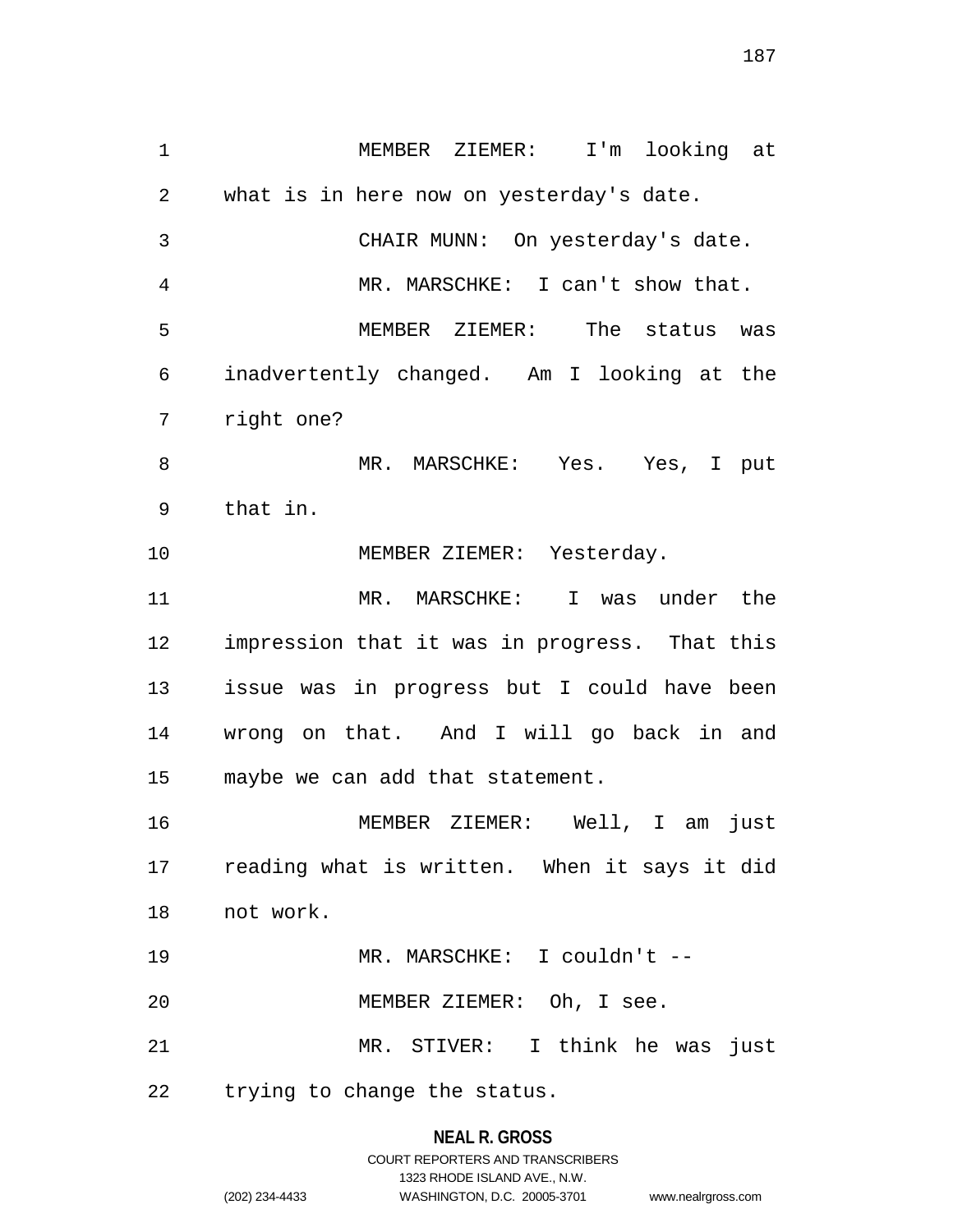MR. MARSCHKE: I tried to change the status. I didn't understand how the database was working.

 MEMBER ZIEMER: So while you are looking at that, why do -- you said this document is actually 013 not 0013. There is an 0013 but each of these sub things are identified as 0013 items. That is confusing me because there is a separate document in our system which is 0013.

 MR. STIVER: I think I have two different entries for the same document and one is complete and the other isn't. I'm not quite sure why that is.

 MR. MARSCHKE: It is a cleanup. We have a  $-$ 

 MEMBER ZIEMER: This document is actually 0013?

 CHAIR MUNN: I thought so. MR. MARSCHKE: Yes, there is only one.

MR. HINNEFELD: Yes, there's only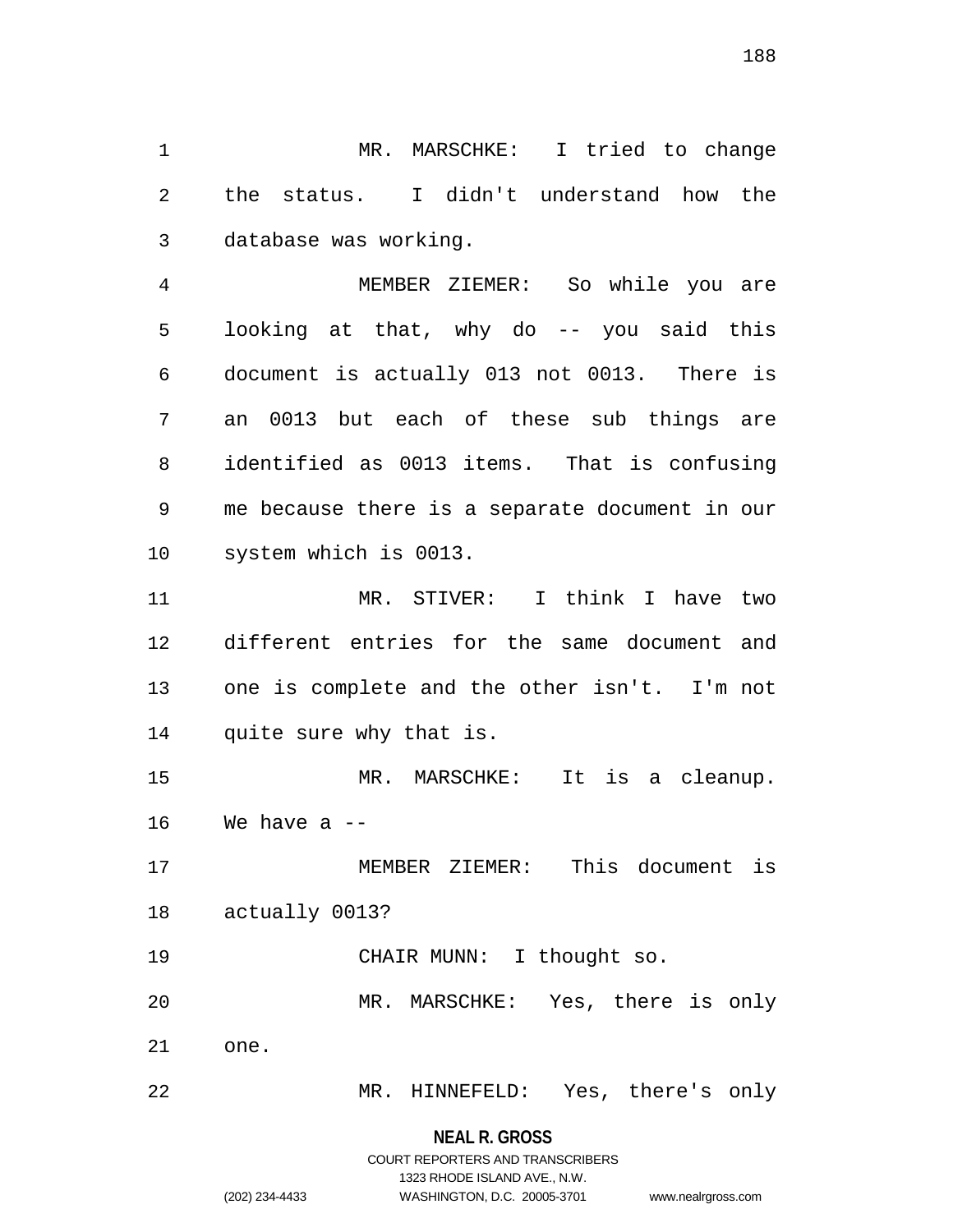one TIB-13.

 MEMBER ZIEMER: But to pull it up, you can't do 0013. You have to pull up 013. MR. HINNEFELD: I think from the way the database is currently structured, yes, you have to go to 013. DR. ANIGSTEIN: This is Bob Anigstein. I just checked on the DCAS website. And on the DCAS website it is listed as DCAS-TIB-0013, Rev 01, just as a point of information. MEMBER ZIEMER: The database here lists both of them. DR. ANIGSTEIN: I understand that. I was just, I thought I would just throw in that additional - MEMBER ZIEMER: If you tried to put 0013 on the database, you don't get the right -- MR. MARSCHKE: There is a whole series of OCAS-TIBs that are entered into the database twice, once as 00 number and once as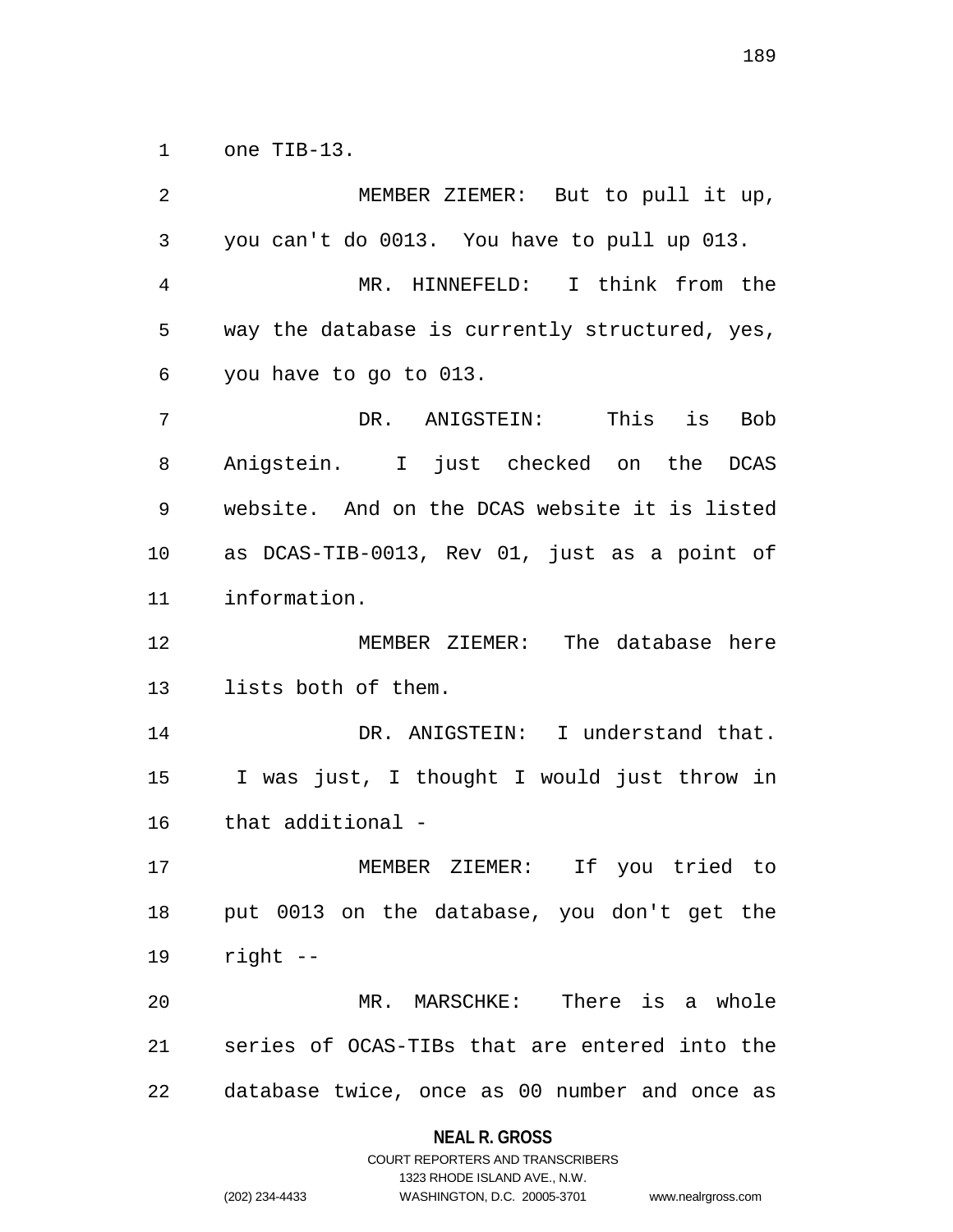the 0 number. So there is a whole series of them.

 MEMBER ZIEMER: Got you. MR. MARSCHKE: So there is a whole series of them. If you look here during the beta testing, if you will, of those database, we have discovered this and they have not had an opportunity, the IT people have not had the opportunity to make the correction yet. But one of them will be removed and the other one  $11 - -$ Right now, the problem is the

 issues are associated with the 013 and not the 0013. So the data is in there for the 013 and so they either have to, you know, --

 MEMBER ZIEMER: You look up 0013 and you don't get anything.

18 MR. MARSCHKE: In the database, you're going to get nothing. Like Bob says, if you looked it up on the NIOSH website, that is the one you would find.

CHAIR MUNN: Well now I have an

**NEAL R. GROSS** COURT REPORTERS AND TRANSCRIBERS

1323 RHODE ISLAND AVE., N.W.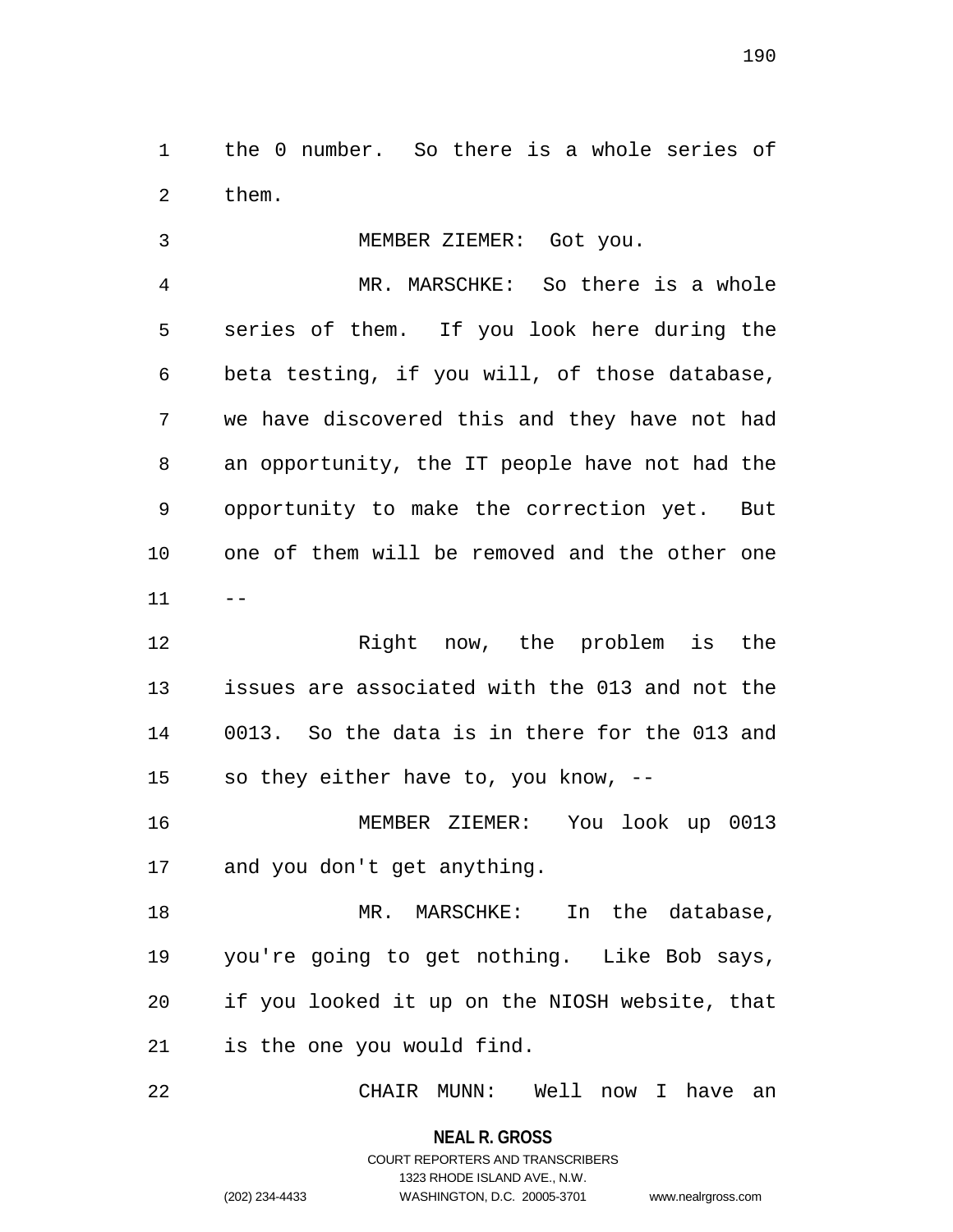entirely different response from my search. My search gives me DCAS-TIB-0013: Selected Geometric Exposure Scenario Considerations for External Dose Reconstruction at Uranium Facilities. And it also gives me ORAUT-OTIB- 0013, which is Individual dose Adjustment Procedures for Y-12 Dose Reconstruction.

 MEMBER ZIEMER: And that is also the wrong one.

 MR. STIVER: The one we are looking at is the Special External Dose Reconstruction Considerations for Mallinckrodt Workers.

 MEMBER ZIEMER: So even though it is in twice, Steve, it has different titles also. That is the confusing part.

 CHAIR MUNN: And neither of those shows on my list as one of the TIB-0013s.

 MEMBER ZIEMER: Now we want the one that is in our database as 013 Mallinckrodt worker one. Right?

CHAIR MUNN: Well, I'm not at

**NEAL R. GROSS** COURT REPORTERS AND TRANSCRIBERS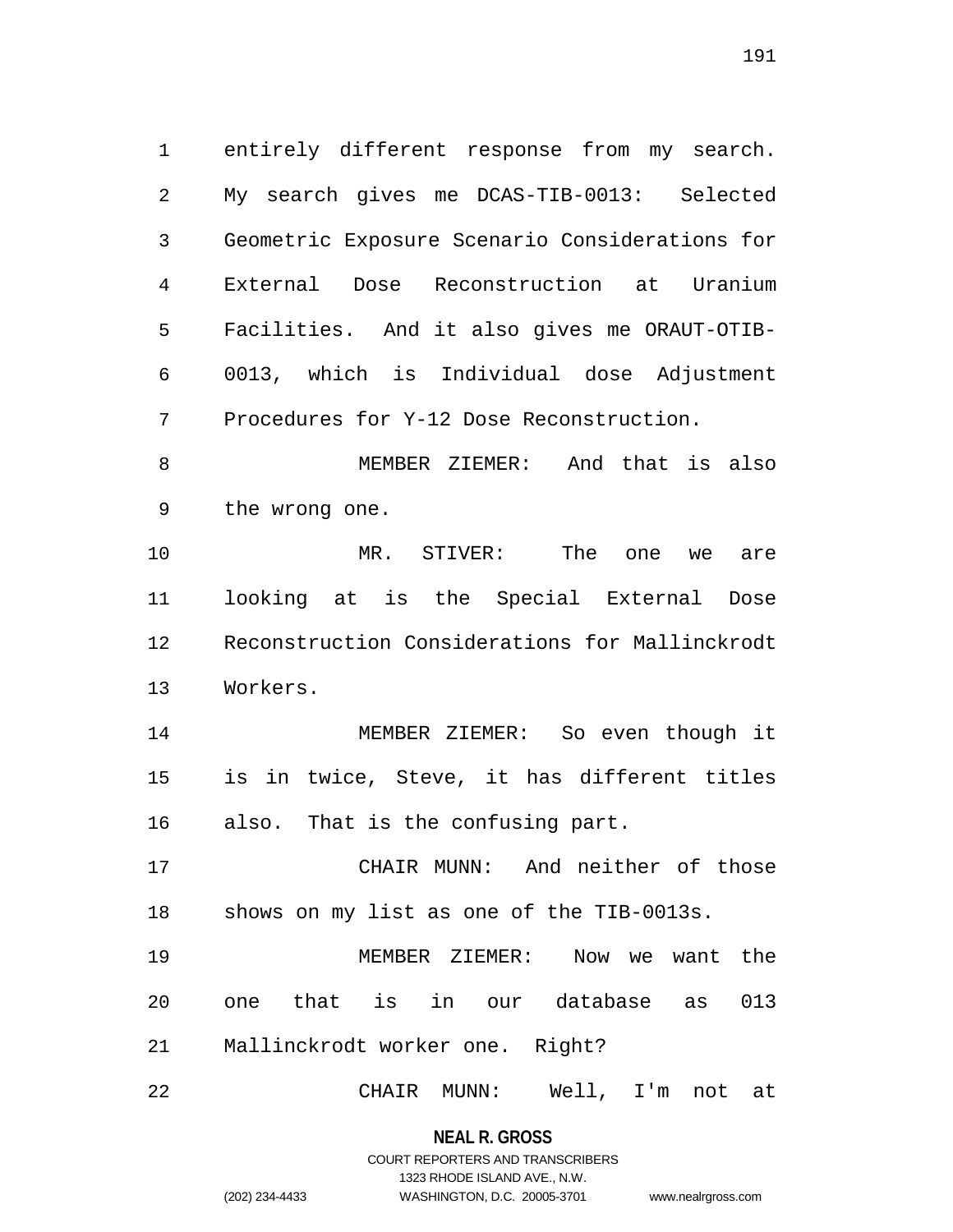Mallinckrodt. I'm at other uranium facilities or at Y-12. MR. STIVER: One way to make it a little easier is you can filter it on TIBs to start with. CHAIR MUNN: That's okay. MEMBER ZIEMER: You have got to pull it up as 013 is the problem. CHAIR MUNN: There it is, Mallinckrodt. That is bad when we have three different 13s. MEMBER ZIEMER: It breeds confusion. CHAIR MUNN: It is a big confusion. MR. MARSCHKE: Okay, now here is the real test because I am going to hit the save button. MR. KATZ: It worked. MR. MARSCHKE: Closed. Great. MR. STIVER: Let me see if I see the same thing you do. And low and behold, it

**NEAL R. GROSS**

|                | COURT REPORTERS AND TRANSCRIBERS |                    |
|----------------|----------------------------------|--------------------|
|                | 1323 RHODE ISLAND AVE N.W.       |                    |
| (202) 234-4433 | WASHINGTON, D.C. 20005-3701      | www.nealrgross.com |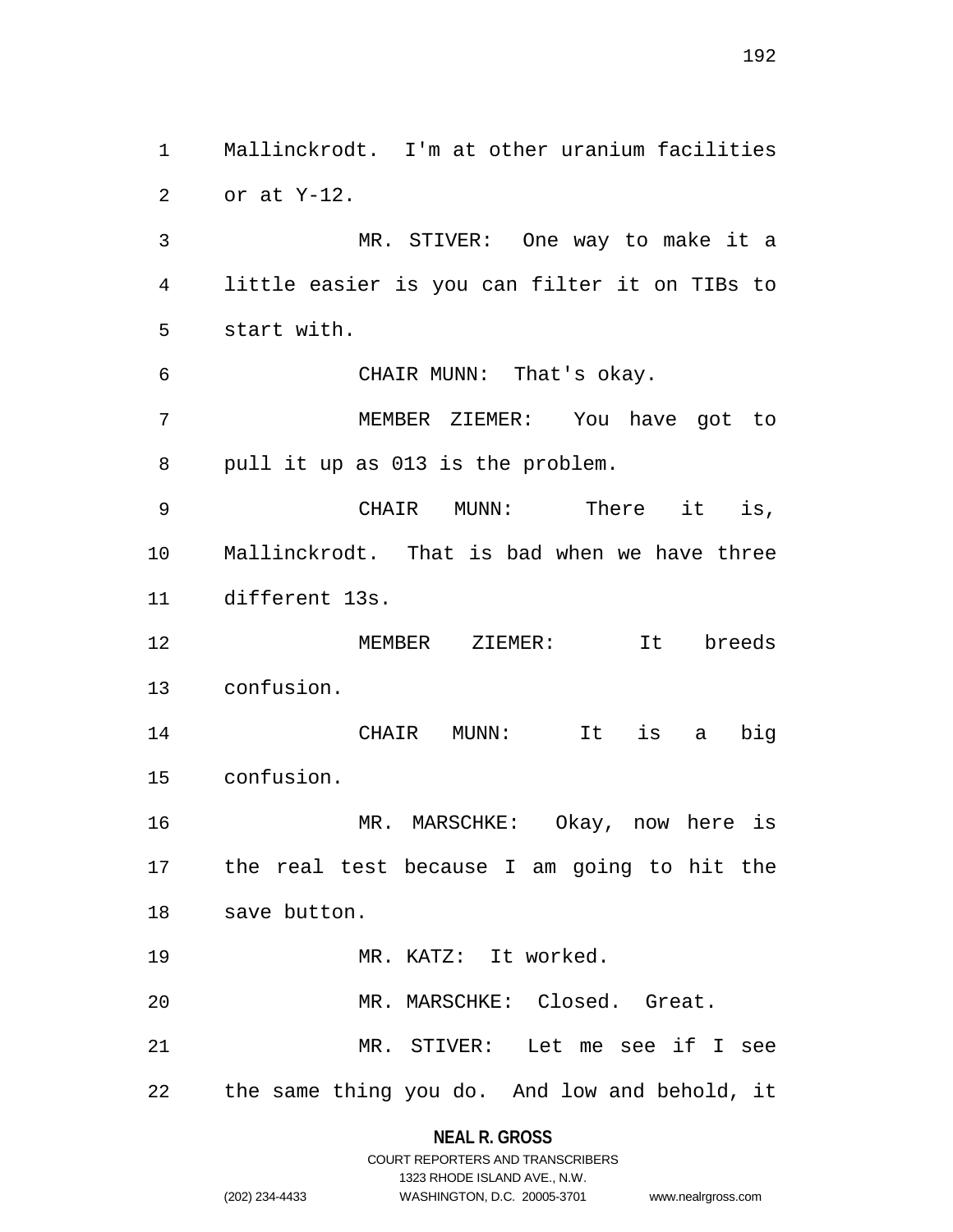comes up closed.

 CHAIR MUNN: And mine still says in abeyance. I'm assuming that digital information is working its way through the system and will eventually appear on my screen. MR. MARSCHKE: You may have to refresh your screen. Go off the screen and then come back on or hit the refresh button. CHAIR MUNN: I just did. Voila! Closed. And the next item would be 04, which is showing as in progress. DR. ANIGSTEIN: Yes, this is Bob Anigstein. What I would suggest, if it is appropriate, that 04 be transferred to 06 because they are one and the same and there seems to be -- it is not our fault. It is the fault of the SC&A review procedure that the same issue was mentioned under two different headings but it is the same issue. And therefore, it would make sense to transfer it to Finding 6, if such a thing is possible. I

**NEAL R. GROSS**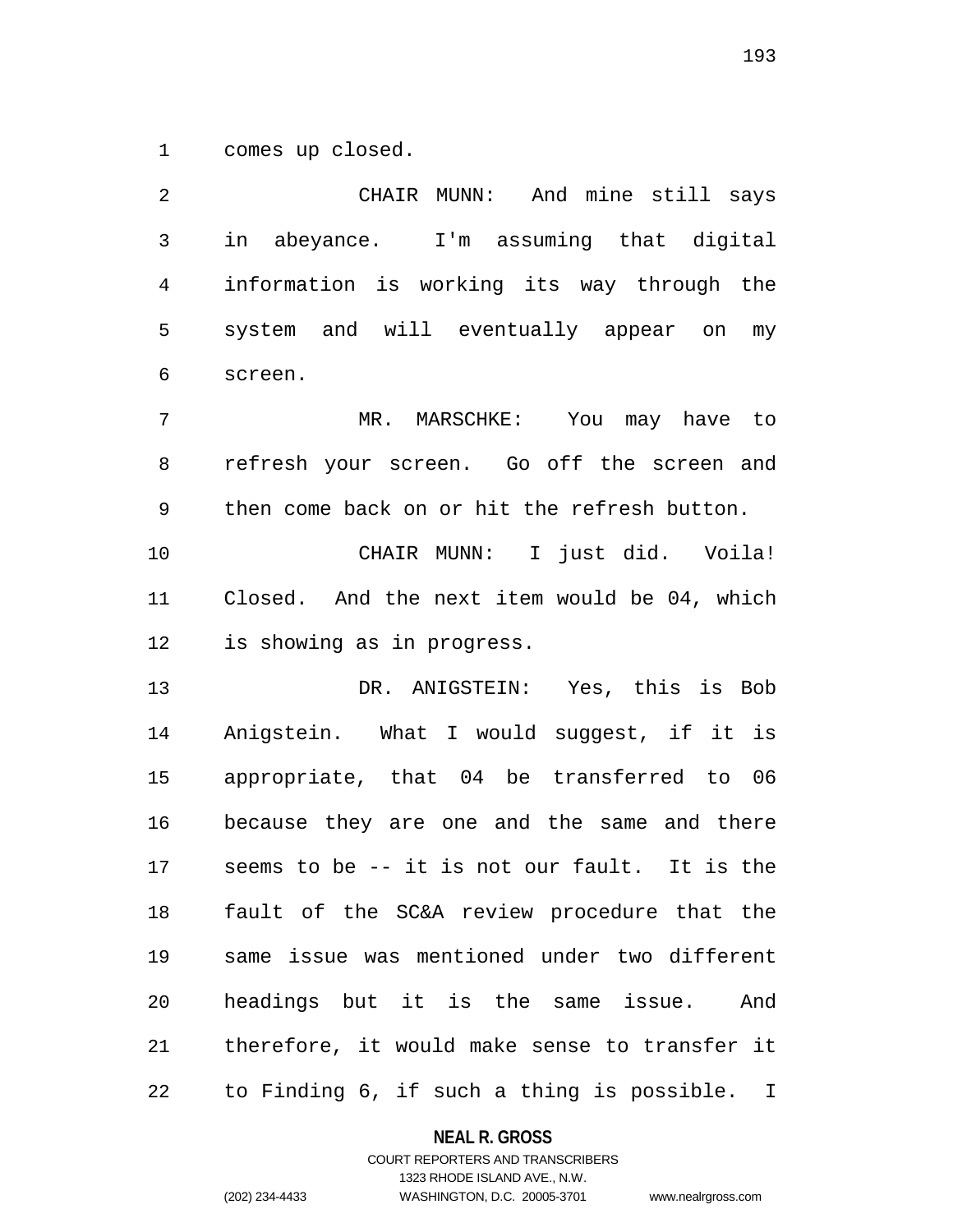know you can transfer issues to different procedures. I don't know if you can transfer issues within a given procedure.

 CHAIR MUNN: Ours currently says that it was addressed in 05.

 DR. ANIGSTEIN: No. No, 05 is totally separate. The insert that I made, which should be presumably transferred to the database on July 14th was -- today is July 14th. Oh, I think I have live Word problem in that I have a volatile date in here, which is whatever the date was then is continued.

 Finding 04 and Finding 06 refer to the same technical issue. That is the response to Finding 04. And Finding 06 I believe NIOSH is working on. So it should be in abeyance or in progress.

 MR. KATZ: So let's just close issue 04 and put notate same as issue 06.

 DR. ANIGSTEIN: No, not 05. We are talking about issue 04 now.

MR. KATZ: Right. That's what I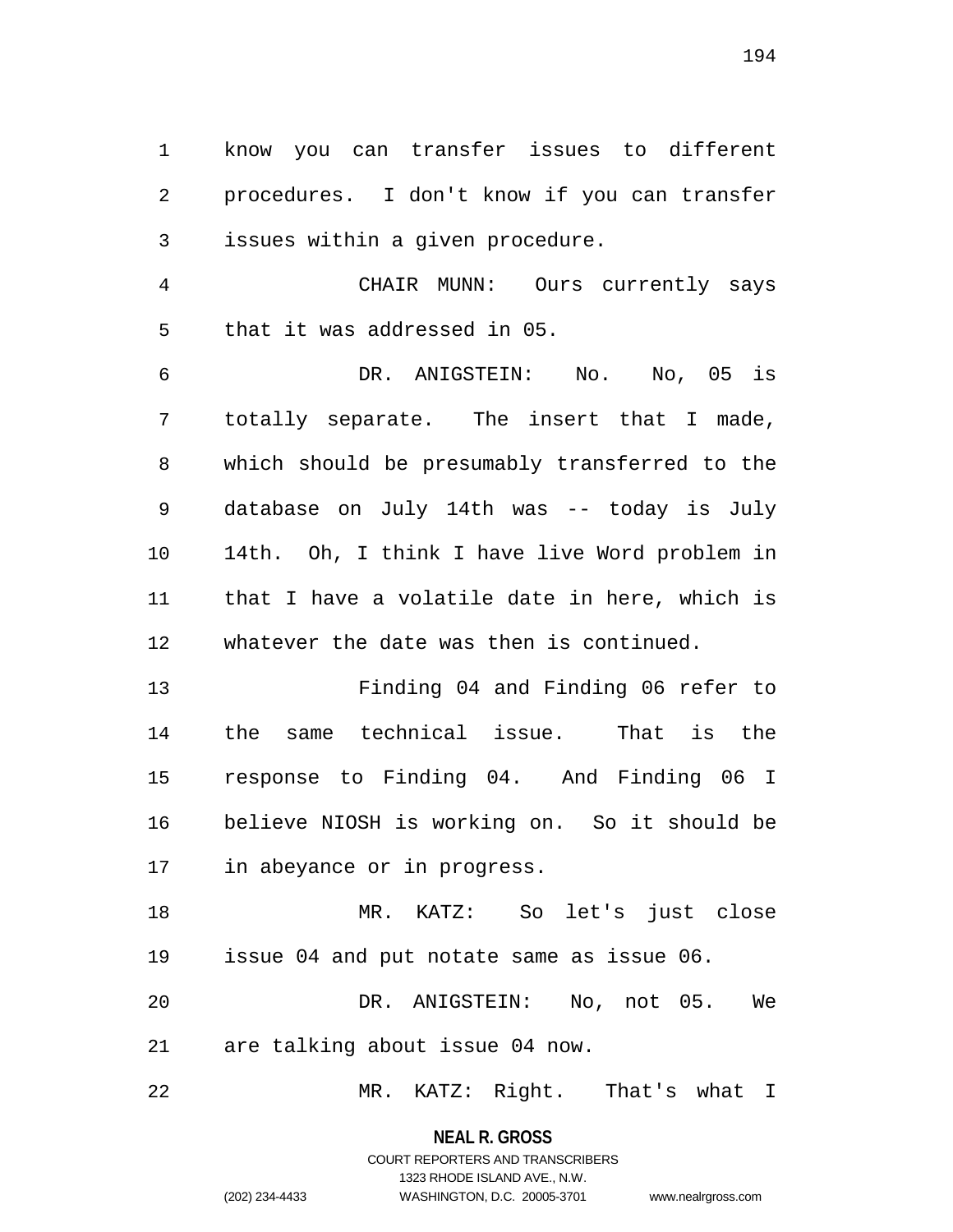said.

 DR. ANIGSTEIN: Oh, I'm sorry. I thought I heard you say issue 05. MR. KATZ: I just said I suggest we just close issue 04 and notate it is the same as issue 06. And then issue 06, once that gets resolved, that takes care of it. 8 DR. ANIGSTEIN: Sounds good. CHAIR MUNN: Logical. MR. STIVER: Okay, right now the status of 06 is kind of an inverse. It says addressed in finding. That probably means finding 04. So that kind of refers to -- (Laughter.) 15 MR. KATZ: That works. MR. MARSCHKE: I think you are right, John. 18 DR. ULSH: Do you want to try changing the status here and get ambitious? MR. MARSCHKE: Well which one do you want to change the status of? This appears to be essentially a restatement of

### **NEAL R. GROSS**

# COURT REPORTERS AND TRANSCRIBERS 1323 RHODE ISLAND AVE., N.W. (202) 234-4433 WASHINGTON, D.C. 20005-3701 www.nealrgross.com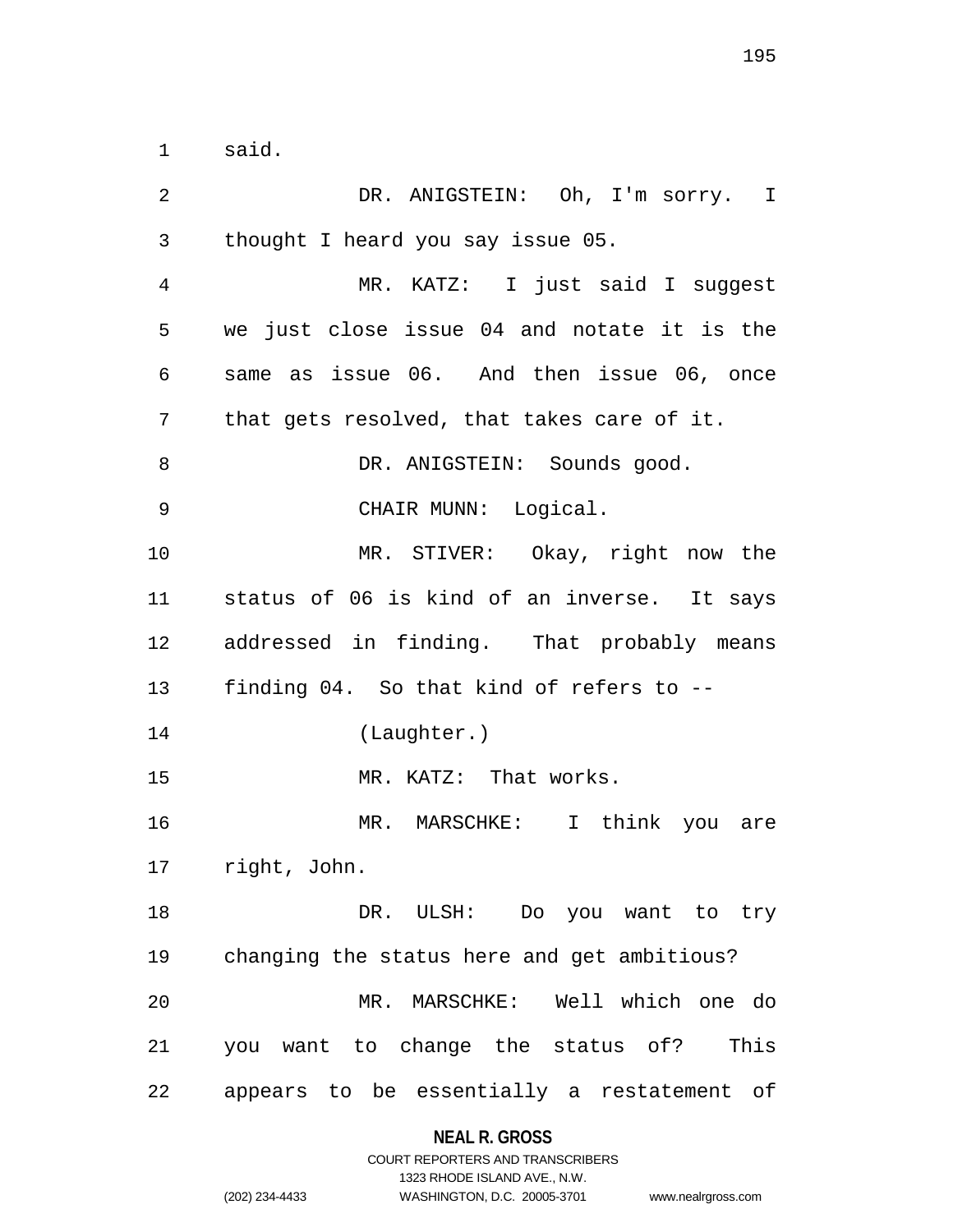this. I am reading the history of issue six. It says NIOSH says this appears to be essentially a restatement of Finding 04. So see response to Finding 04. And then on July 26, 2010 meeting the Subcommittee instructed SC&A to review the initial response and change the progress to in progress. MR. STIVER: So which one do you want to go with? MR. MARSCHKE: Basically I think what we were going with, I think our intent was to go with issue -- Let me see. If we go back to 04 - CHAIR MUNN: I think we were done with 04. MR. MARSCHKE: Yes. MR. KATZ: So we'll close six. CHAIR MUNN: Well essentially it is closed. It says addressed in findings. MR. MARSCHKE: Addressed in findings. MR. KATZ: Okay. So we actually

> **NEAL R. GROSS** COURT REPORTERS AND TRANSCRIBERS

> > 1323 RHODE ISLAND AVE., N.W.

(202) 234-4433 WASHINGTON, D.C. 20005-3701 www.nealrgross.com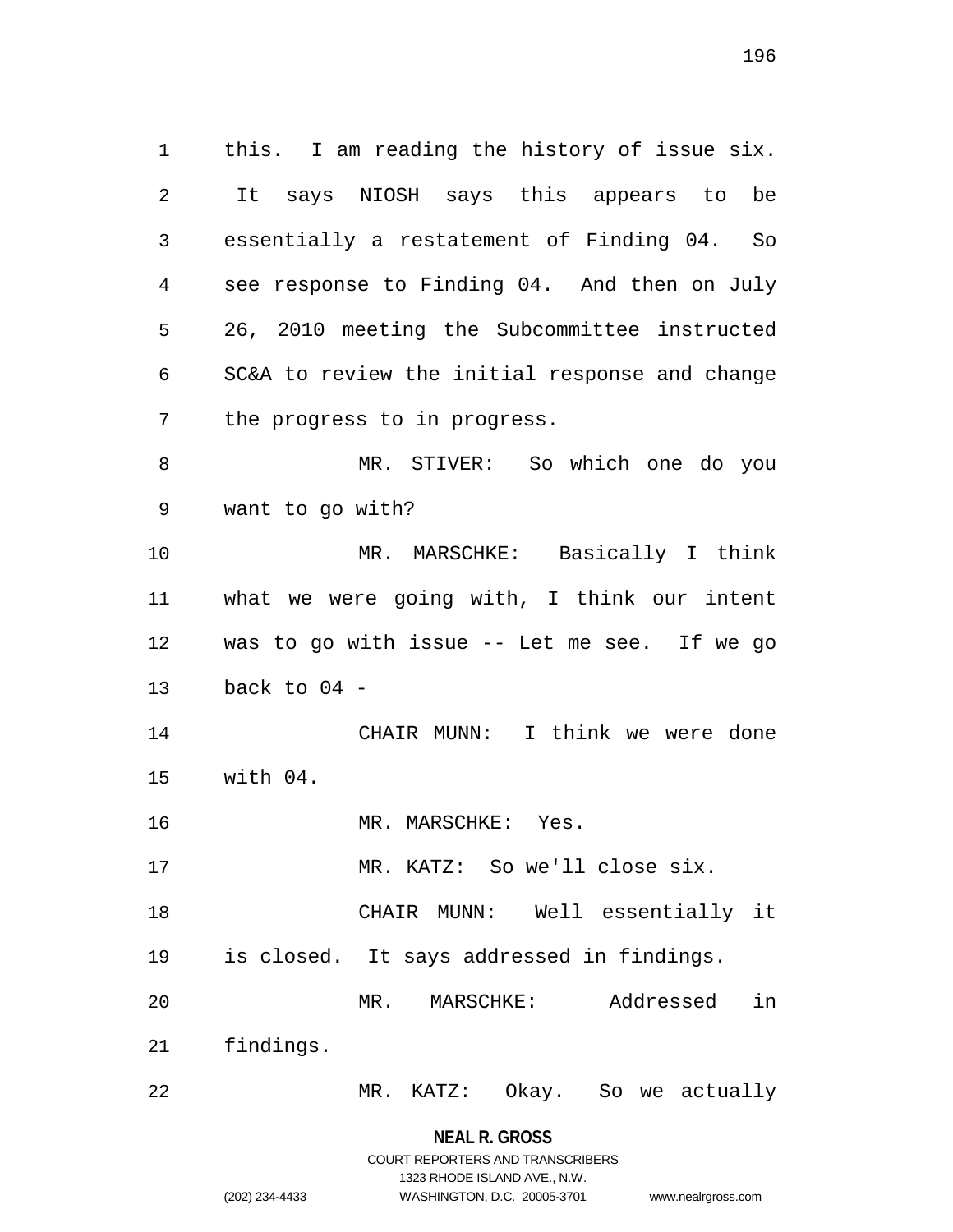closed it. We don't have to close it.

 MR. HINNEFELD: The idea behind that addressed in findings status was that the closure for this, if somebody is looking for the closure for this finding, they would know where to look. I mean, they should be able to find it. I'm not sure what but I guess you can pick it out of the text. You should be able to go to 04 and see the closure. Whereas if you marked it closed here, you would never know, although you can cover that in the comment as well. You can say the closure action for number four will close this one as well. For closure action on this item, see closure of item number 04. And then you can close this. And that way, it is gone.

 It is nice to show closed because that means you don't have to go back and look at it. It is up to the Subcommittee. I am just saying something.

CHAIR MUNN: Well it seems to me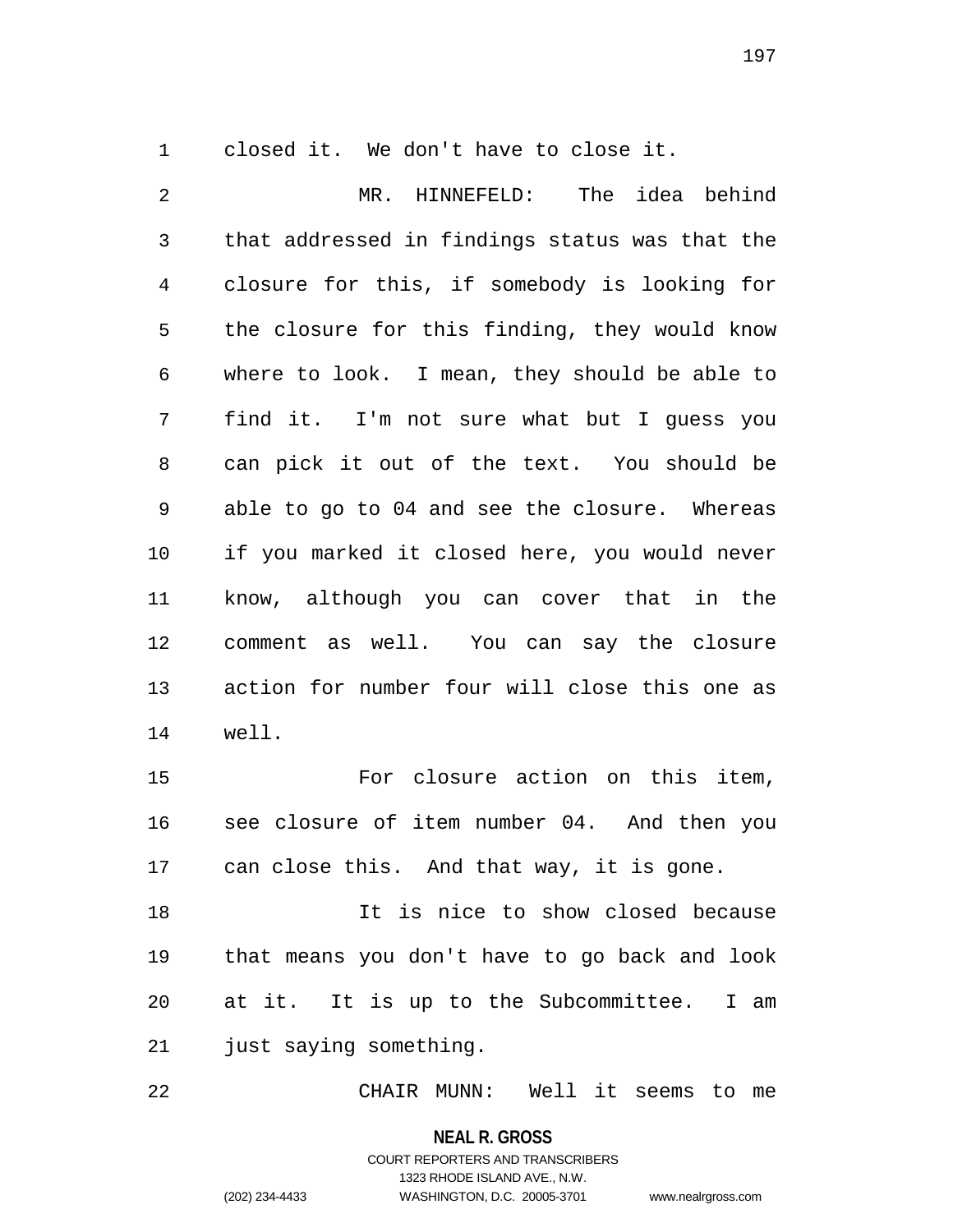that if we close item 04 and say in a part of our closure, this action also closes number 06, then we can leave number 06 as it is. It says addressed in issue 04. MR. HINNEFELD: That's okay with me. So at the time, in the future when we close 04. I don't care. Whatever. 8 And then theoretically when you doing an account of statuses, if you see a count of you have got six that are addressed in some other finding, you count them as closed because they really don't matter. CHAIR MUNN: Yes. For all intents and purposes, for our meetings here, number 06 is already closed because we said it is addressed in another finding. 17 MR. HINNEFELD: Right. CHAIR MUNN: So that is closed to us. MR. HINNEFELD: Right. CHAIR MUNN: So Bob's current comments need to go under item 04.

> **NEAL R. GROSS** COURT REPORTERS AND TRANSCRIBERS 1323 RHODE ISLAND AVE., N.W. (202) 234-4433 WASHINGTON, D.C. 20005-3701 www.nealrgross.com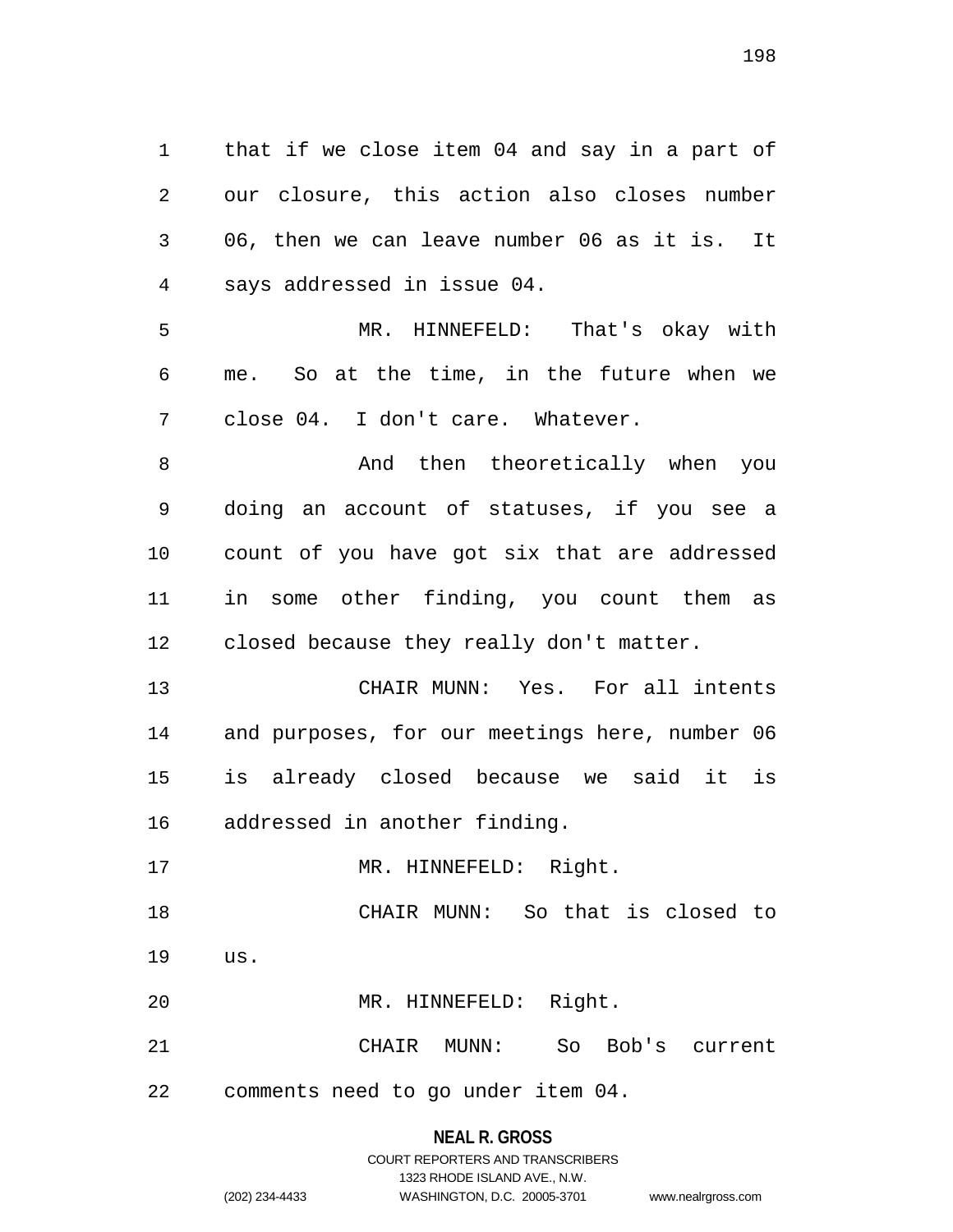1 MR. KATZ: Yes, it is closed. DR. ANIGSTEIN: But 06 is left open. MR. HINNEFELD: We are going to keep one of them open. MR. KATZ: Right, 04 is going to stay open. We are closing 06. MR. HINNEFELD: And we will answer both in one place. 10 MR. KATZ: Right because they are the same thing. MR. HINNEFELD: All the points made in both will be answered in one. DR. ANIGSTEIN: Actually based on what we said earlier, if I can, I think it was in OTIB-0010, if I can restate a better understanding of SC&A or at least for myself, the finding 04 was that it does not provide adequate guidance. Actually it does provide adequate guidance, we just disagree with the guidance. In other words, the technical issue remains but semantically perhaps 04 should not

**NEAL R. GROSS**

COURT REPORTERS AND TRANSCRIBERS 1323 RHODE ISLAND AVE., N.W. (202) 234-4433 WASHINGTON, D.C. 20005-3701 www.nealrgross.com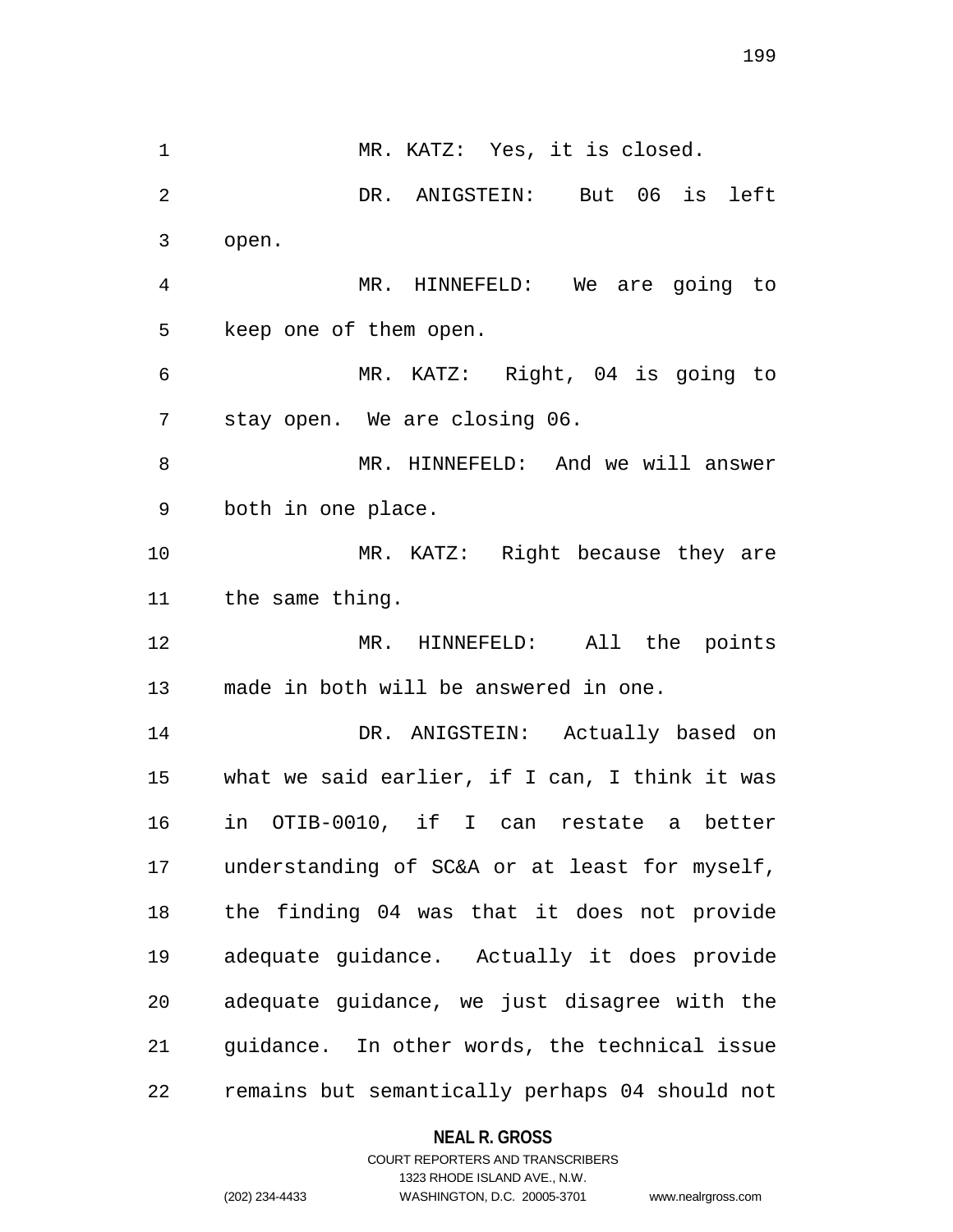be an issue because there is sufficient guidance given. And there is sufficient guidance given. We just don't agree with it. MR. MARSCHKE: Well NIOSH, basically if you go back and look at the history of these two issues, SC&A made two comments, issues 04 and 06. 8 DR. ANIGSTEIN: I know. MR. MARSCHKE: NIOSH came back and they responded to issue 04. Then they came back and then when they got down, they worked their way down to issue 06, they said, this appears to be essentially a restatement of Finding 04, see response to Finding 04. DR. ANIGSTEIN: Okay. MR. MARSCHKE: So I mean, that is kind of the way it evolved and that is why it six says addressed in Finding 04. It has nothing to do with the way SC&A initially made those findings. DR. ANIGSTEIN: Okay. If I had to do it all over again, there would not have

> **NEAL R. GROSS** COURT REPORTERS AND TRANSCRIBERS

> > 1323 RHODE ISLAND AVE., N.W.

(202) 234-4433 WASHINGTON, D.C. 20005-3701 www.nealrgross.com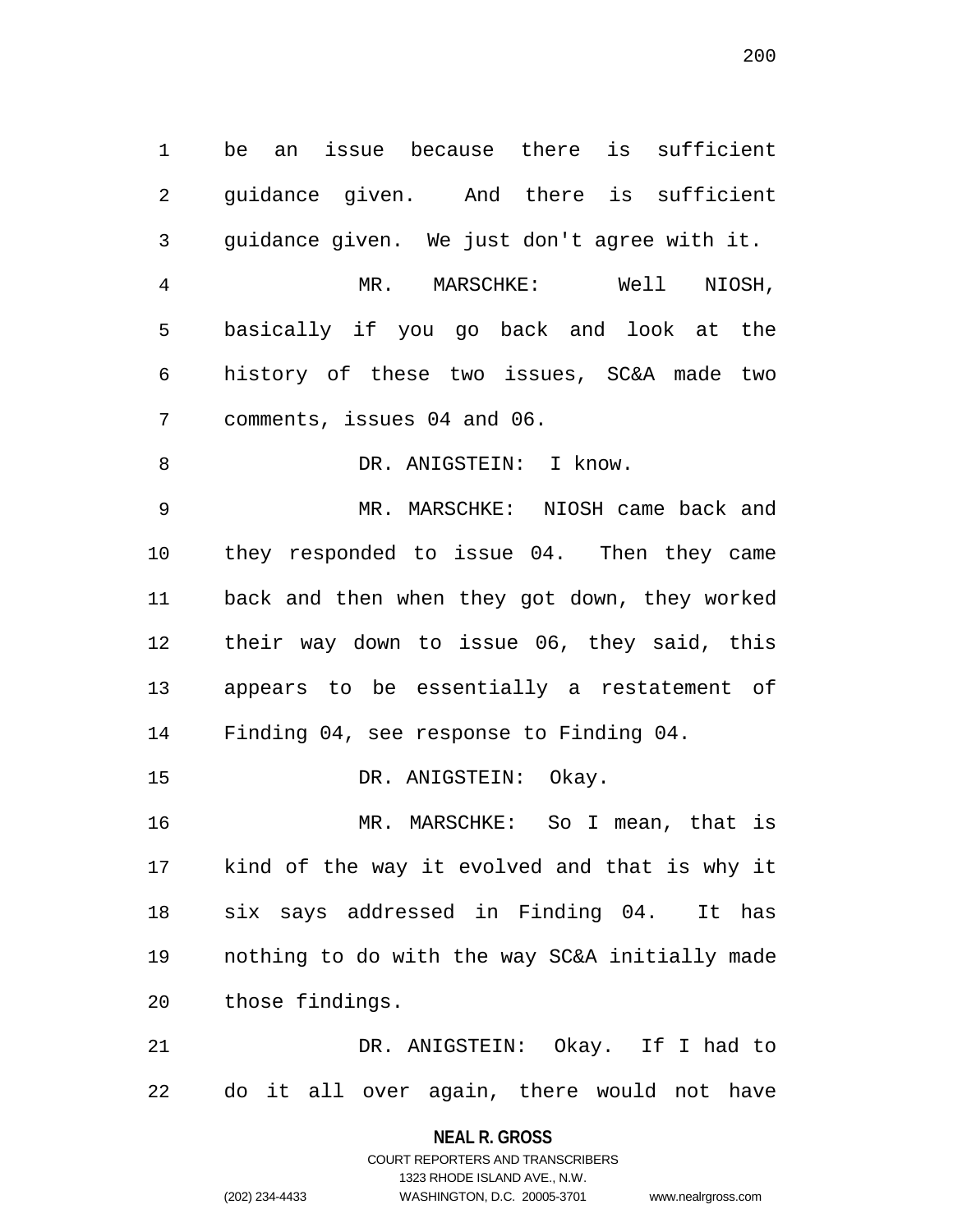been an issue 04. It would have just been 06. But the way it is now, so be it.

 MR. MARSCHKE: So are we going to do anything with them or are we going to leave them the way they are?

 CHAIR MUNN: Let us indicate that what Bob has just told us at this meeting and indicate that we are closing item 6 and continuing to follow it under 04.

MEMBER ZIEMER: Wanda?

11 CHAIR MUNN: Yes.

 MEMBER ZIEMER: I have a question on item 04 though. I am reading back through the initial response that NIOSH made. It looks to me as if we talked about the fact that this was an overarching issue. Now, was that the right one?

 MR. HINNEFELD: Which one are we on now, 06?

 MEMBER ZIEMER: Well this would be 04, which is the same as 06. And then if it is overarching, does it get transferred.

> **NEAL R. GROSS** COURT REPORTERS AND TRANSCRIBERS

> > 1323 RHODE ISLAND AVE., N.W.

(202) 234-4433 WASHINGTON, D.C. 20005-3701 www.nealrgross.com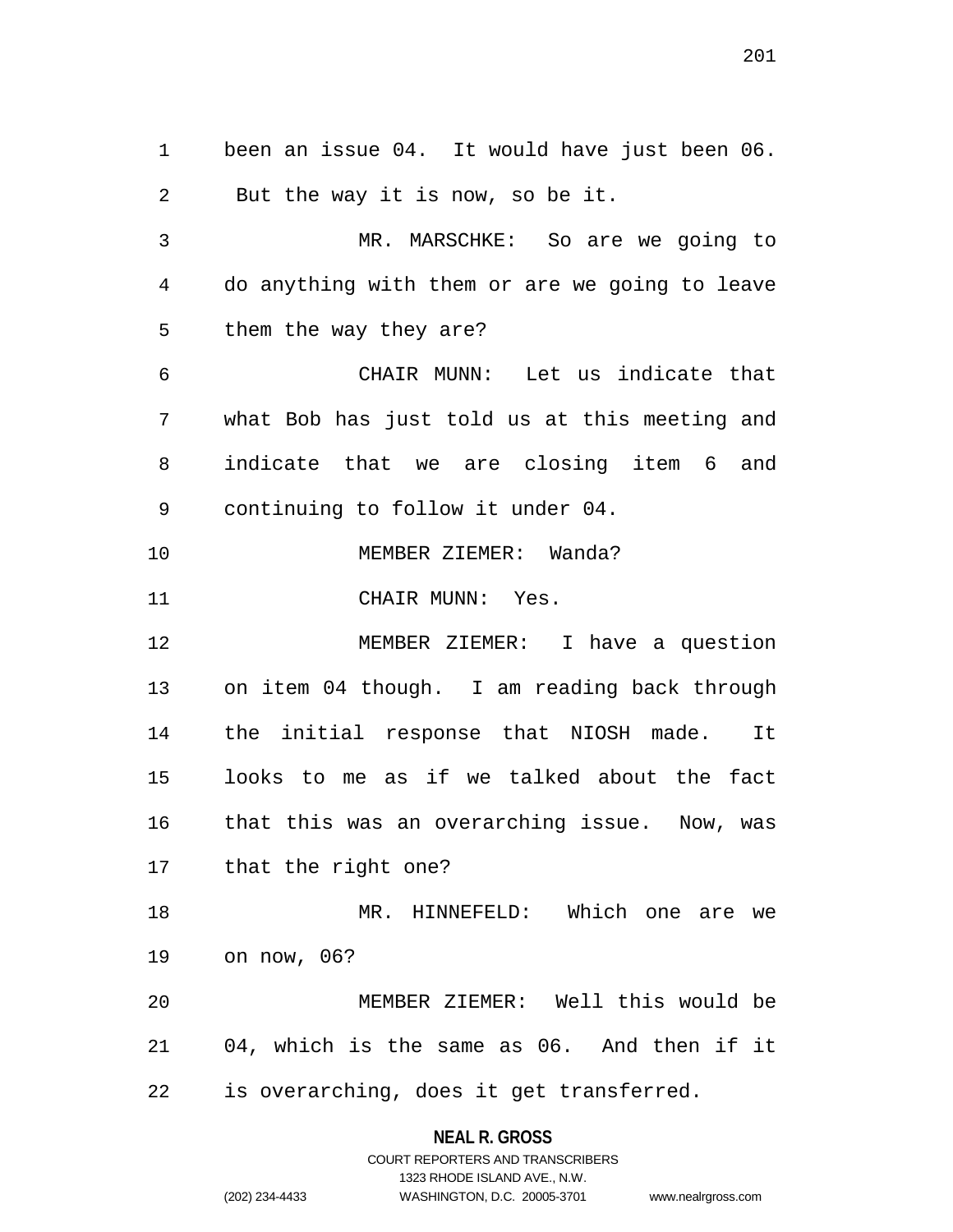Is only part of this overarching or all of it? CHAIR MUNN: Well this particular finding, I think. MR. HINNEFELD: Our interpretation of it, if I recall -- I'm speaking from memory and I'm not sure my memory is correct. I'm not even sure my interpretation was correct. The largest portion of the difference cited between X-10 analysis and ours was based on angular dependence of the badge and angular dependence factors that they had included in their analysis which we had left out of ours. Ours was strictly geometric and did not address angular dependence of the badge. 17 17 If that is correct, I'm not sure

 it is correct, then I think the whole thing to be overarching issue of angular dependence of the badge. Because that has come up a number of times and how are we at the program going to deal with angular dependence of a dosimetry

**NEAL R. GROSS**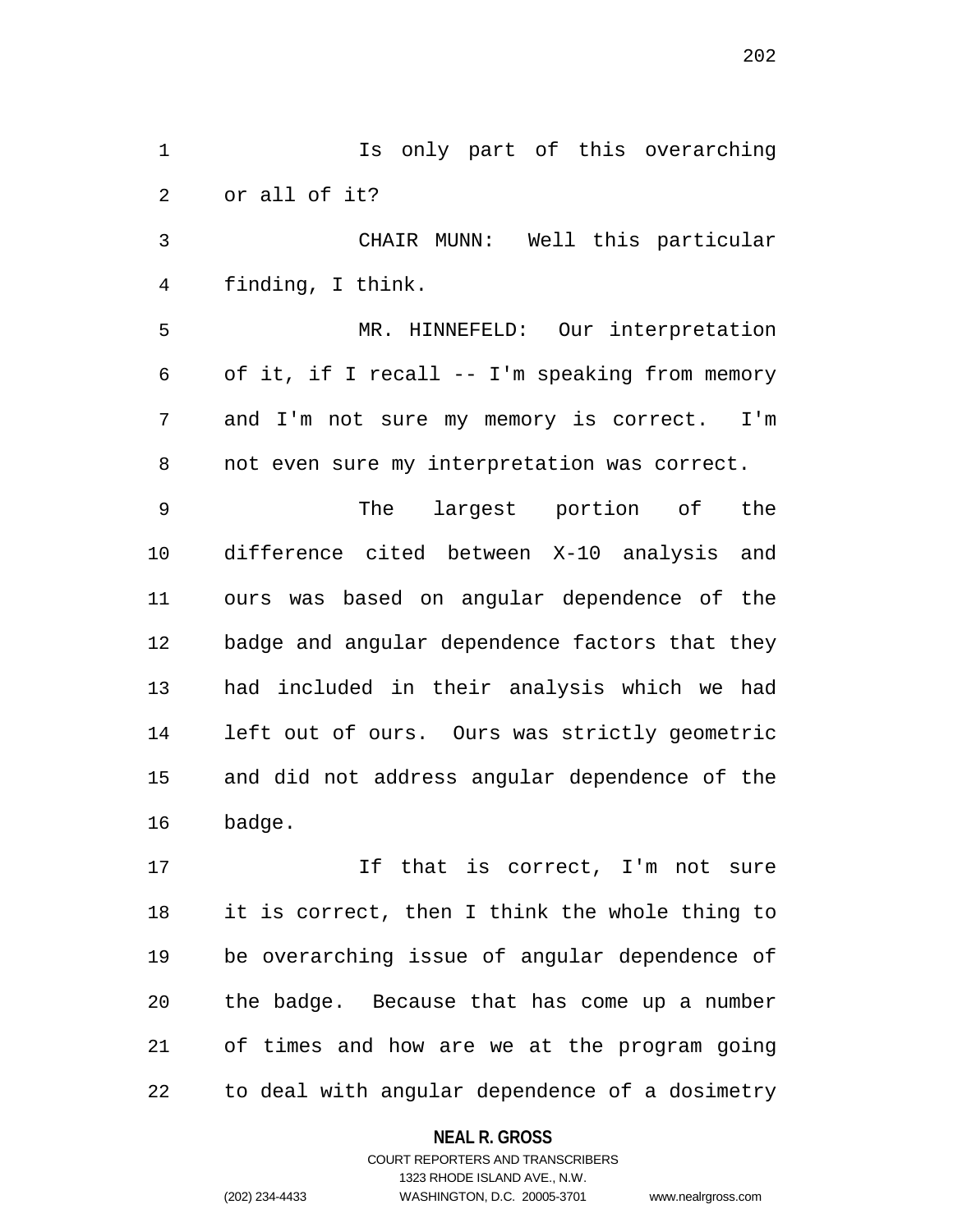badge?

 Now Bob, if there is more to it, then we will keep it open and we will treat one part separately and the other part as an overarching issue, the angular dependence overarching issue. DR. ANIGSTEIN: Can I respond to this now? CHAIR MUNN: Yes, please Bob, do. DR. ANIGSTEIN: We found a ratio of 7.6 between the lower torso and dosimeter inn contrast to a factor of 2.125 reported by NIOSH. That 7.6 does not use angular dependence. The 7.6 was the HP(10,0). The zero -- ten refers to the ten millimeter deep dose. The zero refers to the angle of incidence, which is normal here. There is no angular. In both cases we assume normal incidence. MR. HINNEFELD: Okay. DR. ANIGSTEIN: And so the 7.6 is not based on angular. If you throw an angular

> **NEAL R. GROSS** COURT REPORTERS AND TRANSCRIBERS

> > 1323 RHODE ISLAND AVE., N.W.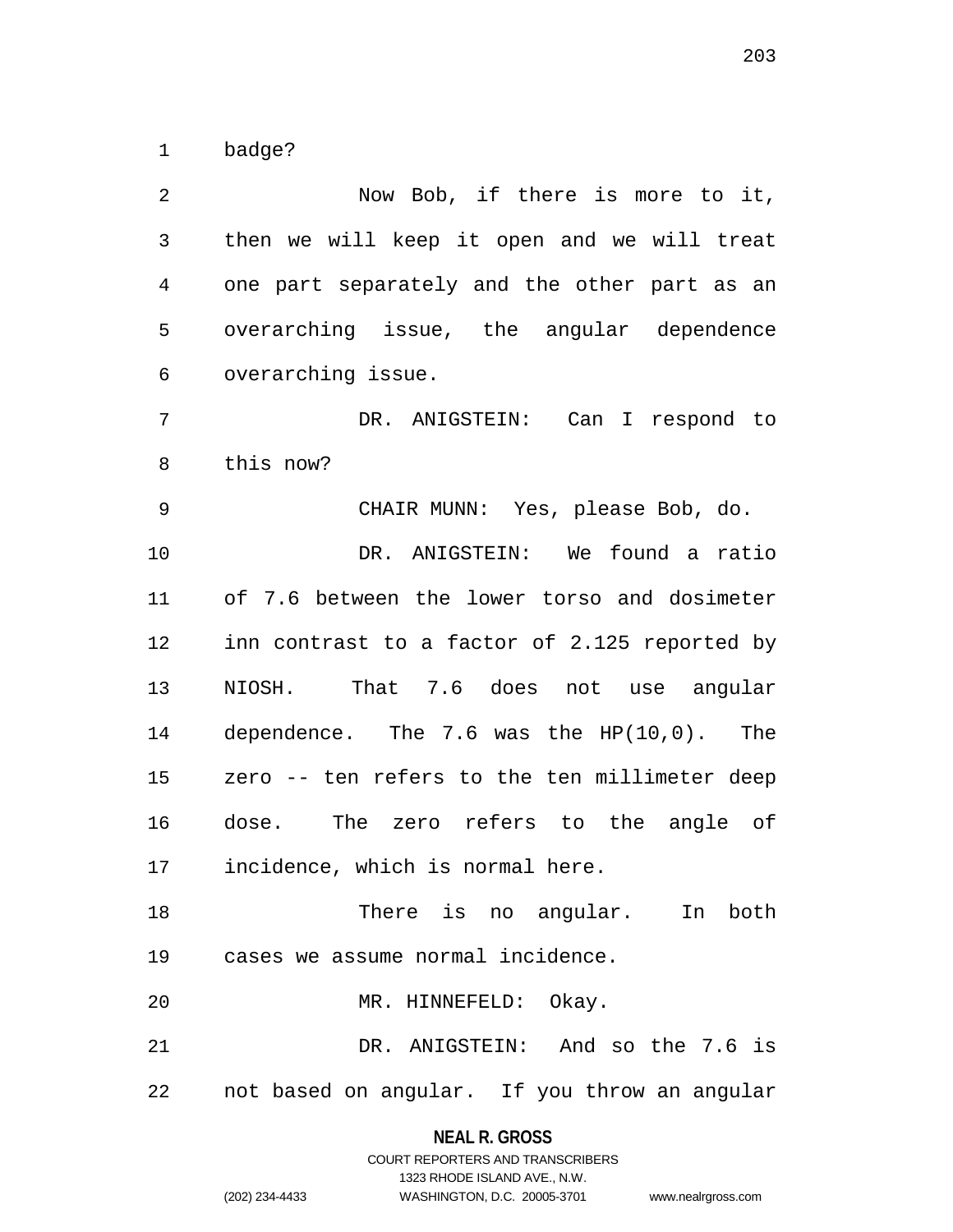dependence, which is not mentioned here but it is mentioned elsewhere, the ratio is 10 point something.

 MR. HINNEFELD: Okay. So it would appear then that this should, that that part of our response should not be there. There does not look to be an angular dependence.

 DR. ANIGSTEIN: The reason, if I can clarify, the reason for the difference is that we calculated the dose to a point on the body just opposite this uranium ingot as that is the most sensitive organ, regardless of which organ it is because we get different organs depending on where this thing was found. And then we calculated the dose at the position of the dosimeter.

 What the NIOSH did using Attila was they got an average of the organ. They got a whole bunch of organ doses or locations in the chest, the upper torso, and then used MCNP sampling using the Crystal Ball program to get a distribution. But the point is, our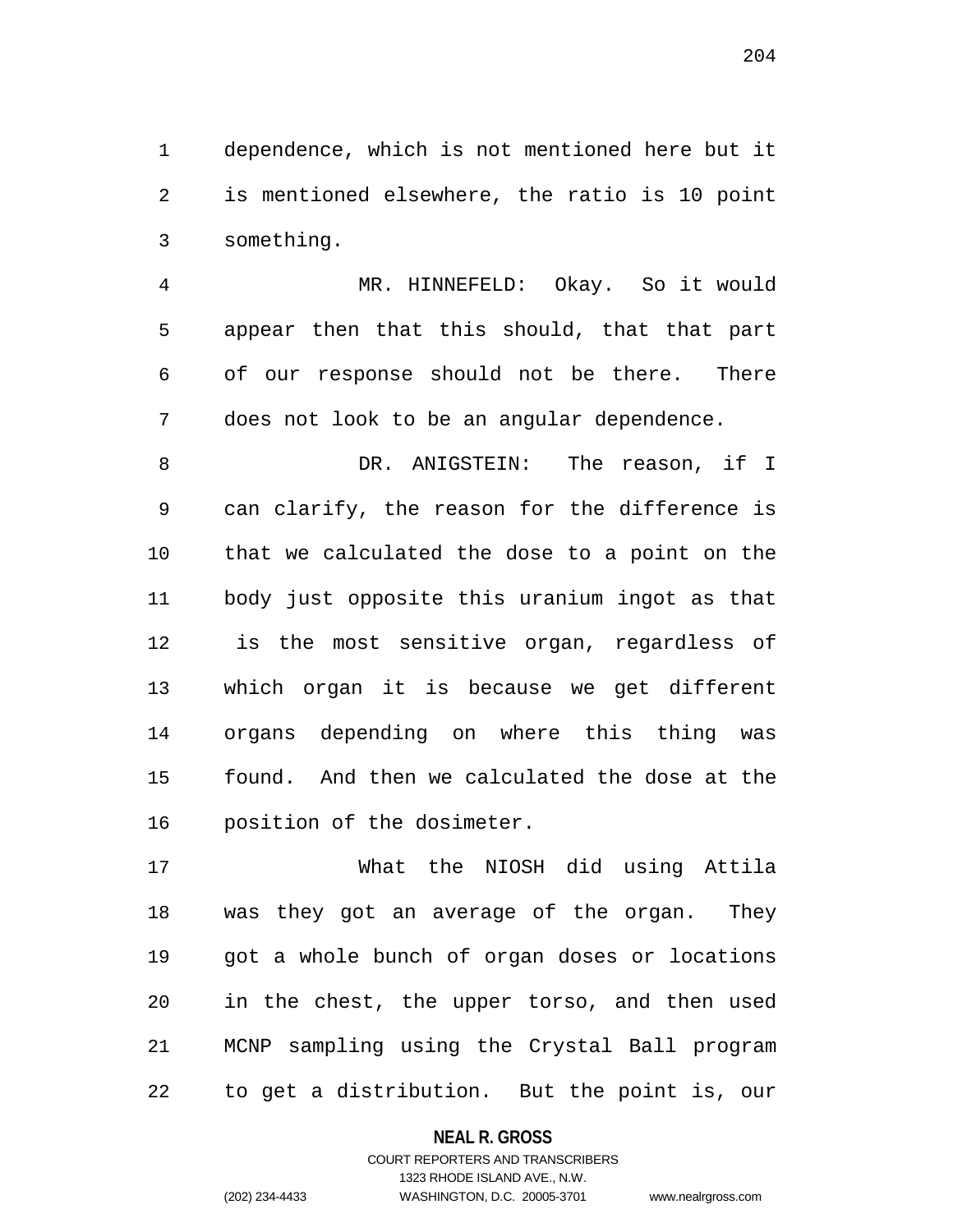point is the claimant does not have a distribution of cancer to the different organs. He has a cancer to a particular organ. And, therefore, it is inappropriate to use a distribution of organs. You should take the most limiting organ or, if they wish to have a different correction factor for each organ, then there would have to be a whole table that is, you know, if it is a cancer of the large intestines, this is the correction factor you use. If it is a cancer of the liver, this is the correction factor you use.

 But barring that, it should be the most claimant favorable. Which means the organ that gets the most dose from the uranium ingot and the ratio of that to the dosimeter on the lapel. We didn't even put it on the lapel. We put it in the center of the chest. When you put it in the lapel, it is off to one side. So again, there is still a slightly increased distance, which is not very big.

That is our point in a nutshell.

**NEAL R. GROSS** COURT REPORTERS AND TRANSCRIBERS

1323 RHODE ISLAND AVE., N.W.

(202) 234-4433 WASHINGTON, D.C. 20005-3701 www.nealrgross.com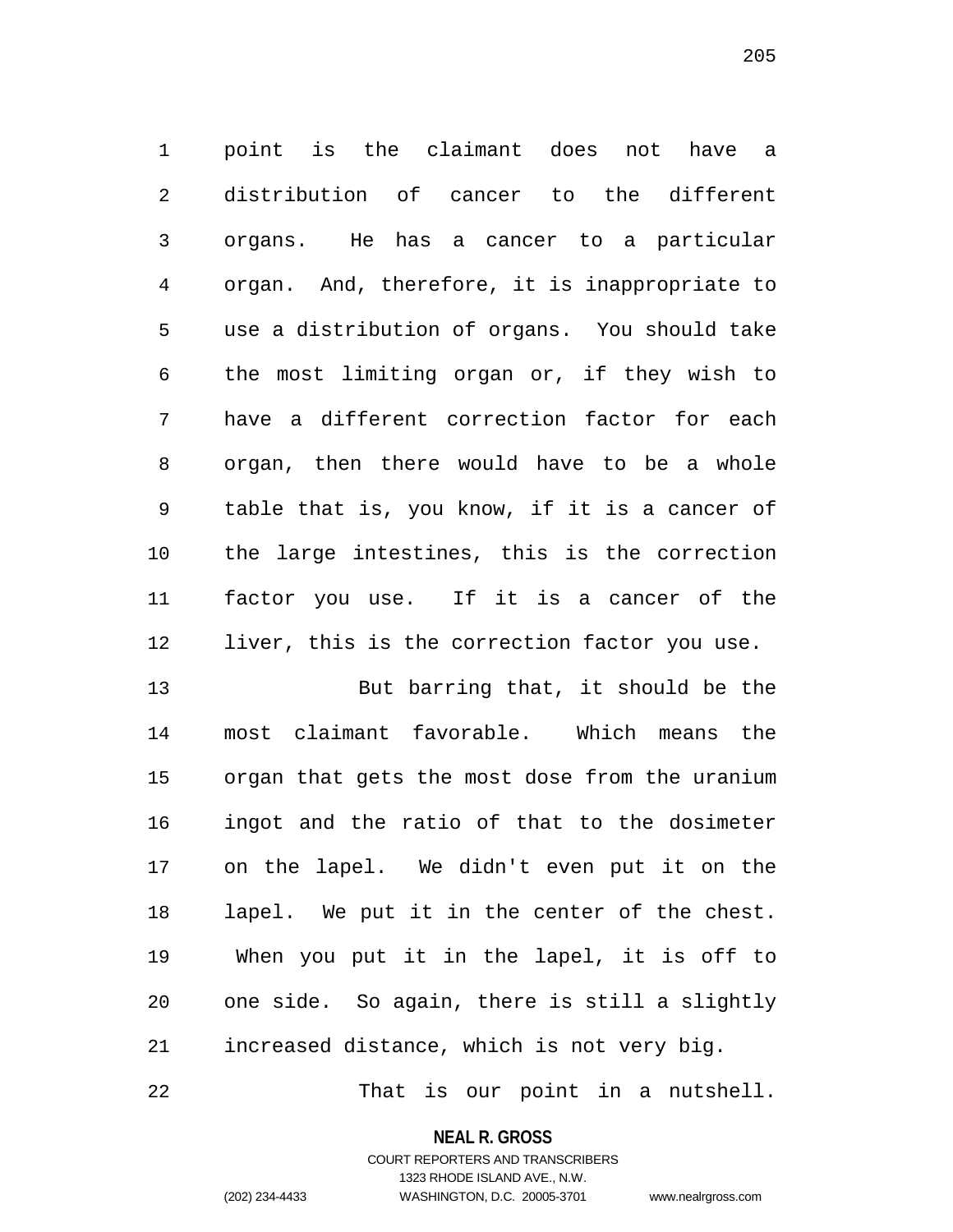We agree, based on other calculations that we have done in the past, we agree that MCNP and Attila probably yield very similar results. But it was the way the Attila results were utilized that is our objection. CHAIR MUNN: Yes, Paul? MEMBER ZIEMER: It doesn't appear to me that that showed up in the list of exchanges here. CHAIR MUNN: No, I'm not getting that from this at all. MR. MARSCHKE: I was just going to make that point. I think, Bob, what we do if we look at the database, we have the NIOSH initial response. And then the next thing we have in here is instructions from the Subcommittee for SC&A to review the NIOSH initial response. And then we just have the small Word that you made the other day saying that 04 and 06 are together.

 I think this is an SC&A action item to respond to the NIOSH initial response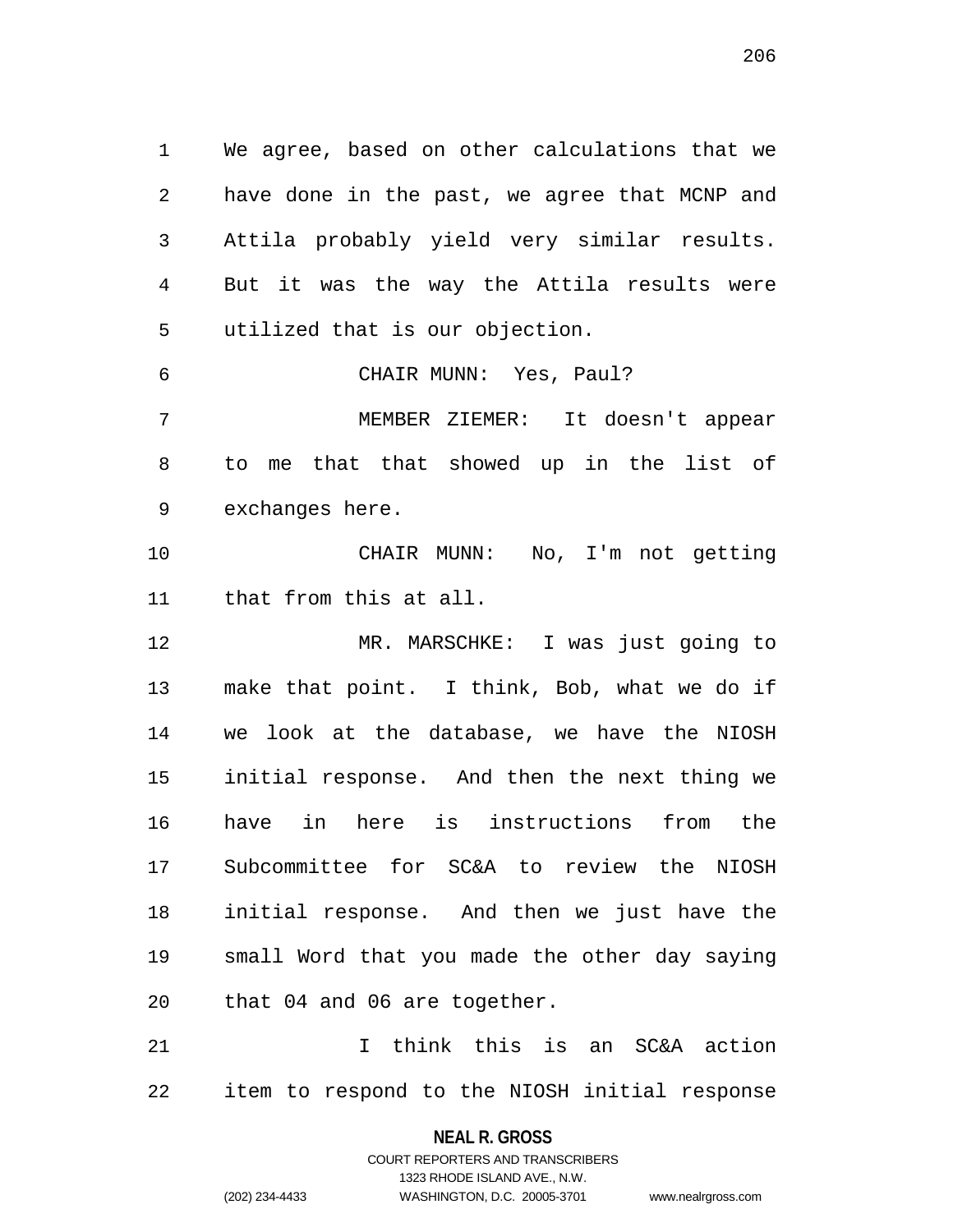with words similar to what you just said.

 DR. ULSH: It might just be -- since the database was down.

 MR. MARSCHKE: It might have been. Yes, you might already have those words someplace and we just couldn't get them into the database. I think we might have had this same discussion back in January.

 CHAIR MUNN: It certainly sounds familiar to me.

 MR. MARSCHKE: A very similar discussion back in January. But that would be -- I mean, it looks like, looking at the history here is the ball is in SC&A's court.

 MEMBER ZIEMER: Yes, there is something missing here. We did, I think we did discuss it and maybe you looked at Bob's paper but it doesn't show up here.

 MR. MARSCHKE: Right, it doesn't show up.

 MR. STIVER: From what it reads, it never made it into the database.

> **NEAL R. GROSS** COURT REPORTERS AND TRANSCRIBERS

> > 1323 RHODE ISLAND AVE., N.W.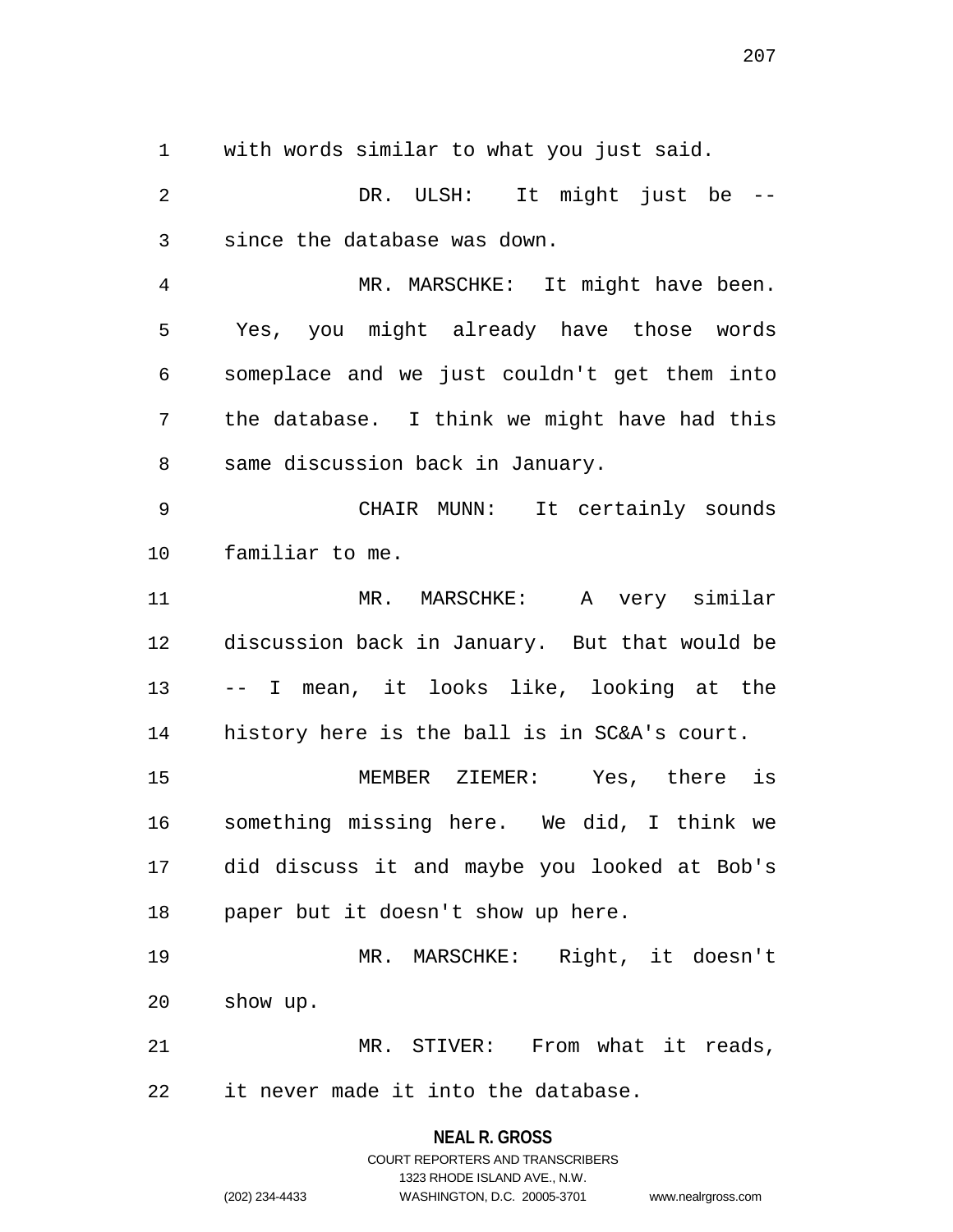MR. MARSCHKE: The first thing I have to do, Bob when I get back to my office tomorrow is look to see whether or not, or you can also look to see whether or not you have written a response to the NIOSH initial response. And if so, then I have to enter that into the database. 8 DR. ANIGSTEIN: When would that have been?

 DR. ULSH: I'm almost certain we discussed it at the last meeting of this Subcommittee, whenever that was. Was that March?

 CHAIR MUNN: March is the last meeting of this Subcommittee. The one prior to that, the one that I expected the field discussion to have taken place would have been the January meeting. Either January or March. Both of them are posted.

 MR. MARSCHKE: The instruction from the Subcommittee to SC&A to review the NIOSH initial response came to us in August of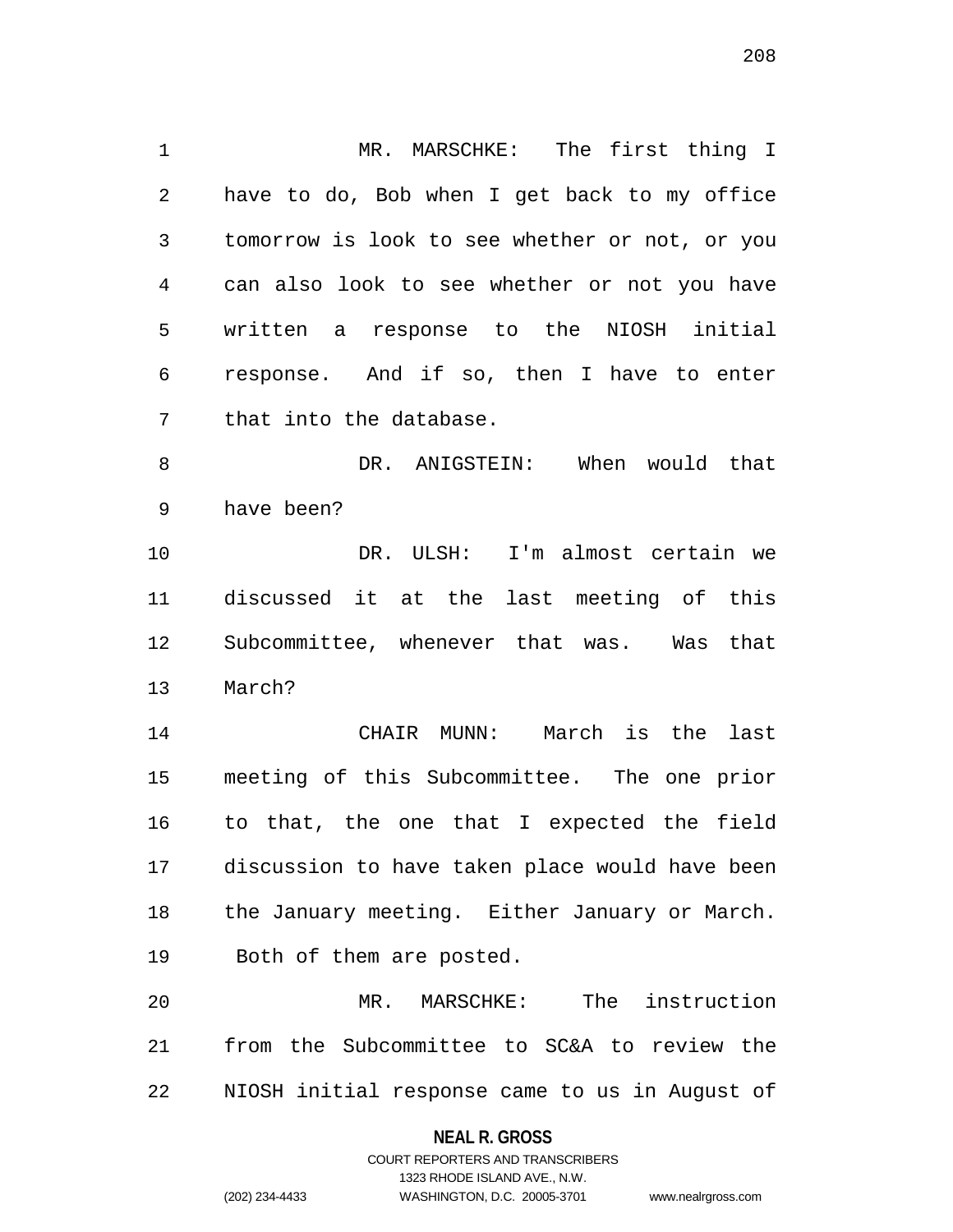2010.

 CHAIR MUNN: Yes. MR. MARSCHKE: So I mean, it may have been, if you look in the August 13, 2010 minutes of meeting, that might have it. We probably discussed something there. CHAIR MUNN: All right. So the action right now -- DR. ANIGSTEIN: I have a reply from January where I basically what I just said. MR. MARSCHKE: Okay, well we need to get that into the database. MR. HINNEFELD: I guess it would help matters if you would just send that to Steve. Would that be alright if he just forwarded it to you? 18 MR. MARSCHKE: Right. MR. HINNEFELD: If you would, just send that to Steve. DR. ANIGSTEIN: Well actually, it is in the most current response also, the

#### **NEAL R. GROSS**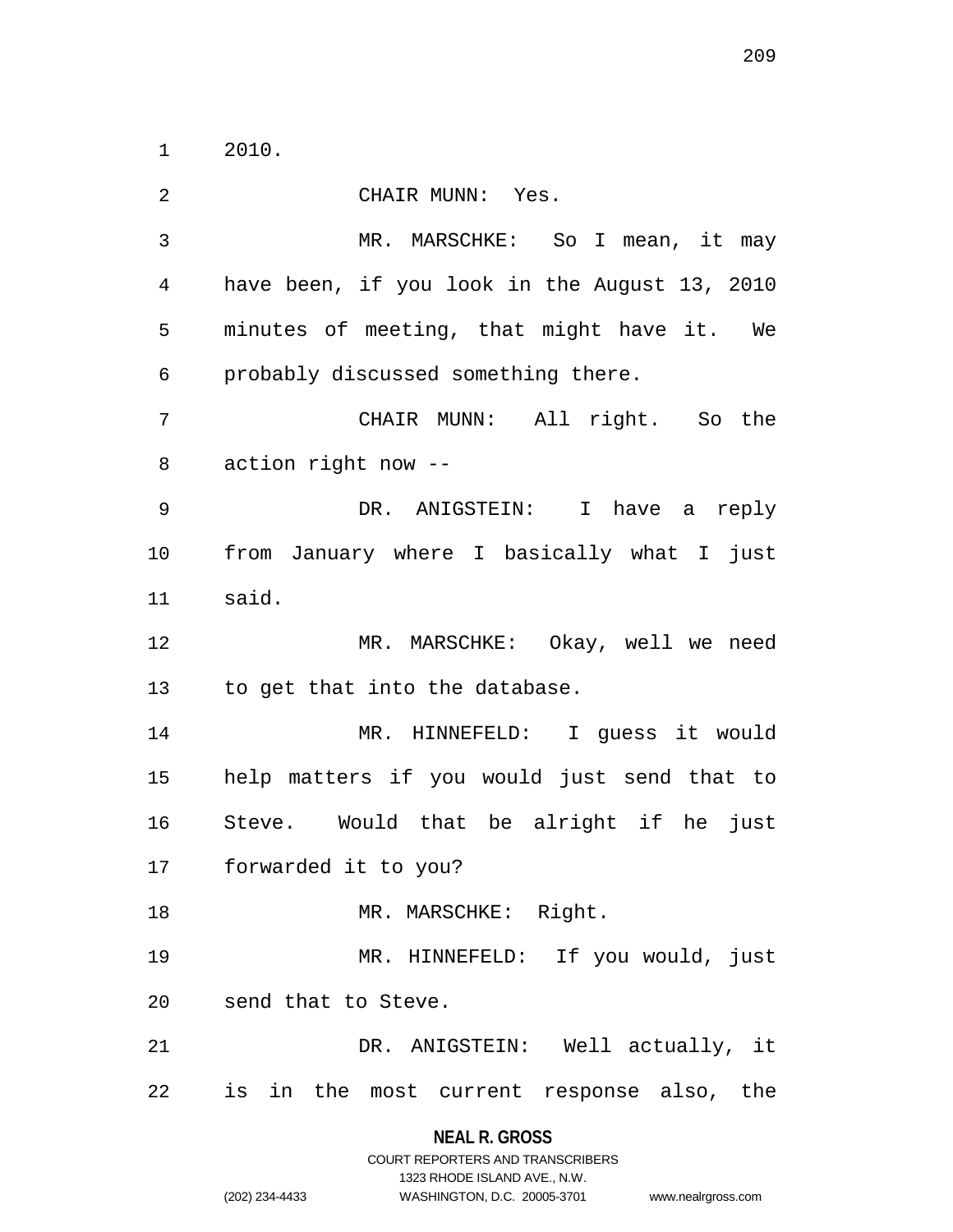reply.

| $\overline{2}$ | MR. HINNEFELD: Okay.                           |
|----------------|------------------------------------------------|
| $\mathfrak{Z}$ | CHAIR MUNN: As long as Steve has               |
| 4              | that, then he can get it inserted into our     |
| 5              | current information status and we will be able |
| 6              | to then ask NIOSH if there is some initial     |
| 7              | response to that.                              |
| 8              | MR. MARSCHKE: We may be able to                |
| 9              | -- When I put it into the database, I can send |
| 10             | an email to Brant and tell him that it is in   |
| 11             | the database and whether NIOSH wants to -- You |
| 12             | know, so that we don't have to take one step   |
| 13             | every meeting. Maybe we can take two steps     |
| 14             | before the next meeting.                       |
| 15             | CHAIR MUNN: Thank you if you do                |
| 16             | that. I appreciate that. We will expect that   |
| 17             | to happen so that with any luck at all, the    |
| 18             | next action item will actually be NIOSH,       |
| 19             | hopefully.                                     |
| 20             | MR. STIVER: Yes, I have Bob                    |
| 21             | Anigstein's reply right here. It should have   |
| 22             | gone in there. It is even listed as a finding  |

**NEAL R. GROSS**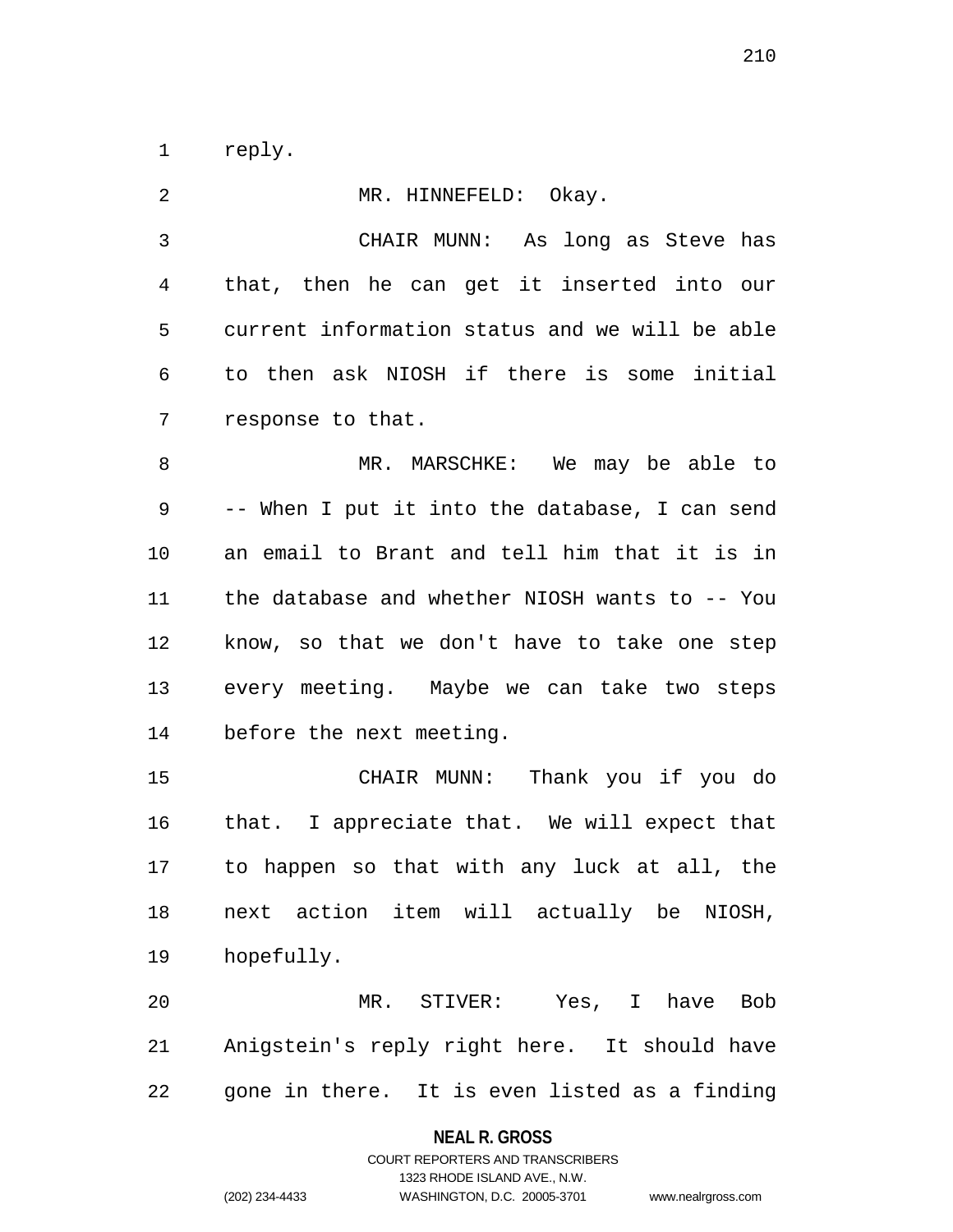like it was extracted from the database, which is kind of strange. We will go ahead and get that.

 CHAIR MUNN: All right. Then you can send that directly to Steve and he will have it. And we will go on from there.

 That brings us to response number 05, which is shown as Brant's action item.

 MR. HINNEFELD: Yes, we really haven't prepared a response on this. I would like to talk about this one just a little bit.

CHAIR MUNN: All right.

 MR. HINNEFELD: This one has to do with the first finding was it wasn't really clear, you know dimensions of the person or the glove box. Things like that weren't really clear.

 So we revised the TIB and sort of said additional things. We said the human figure is six feet tall. That would be average and so the correction factor would actually be, it was essentially -- if the

### **NEAL R. GROSS**

# COURT REPORTERS AND TRANSCRIBERS 1323 RHODE ISLAND AVE., N.W. (202) 234-4433 WASHINGTON, D.C. 20005-3701 www.nealrgross.com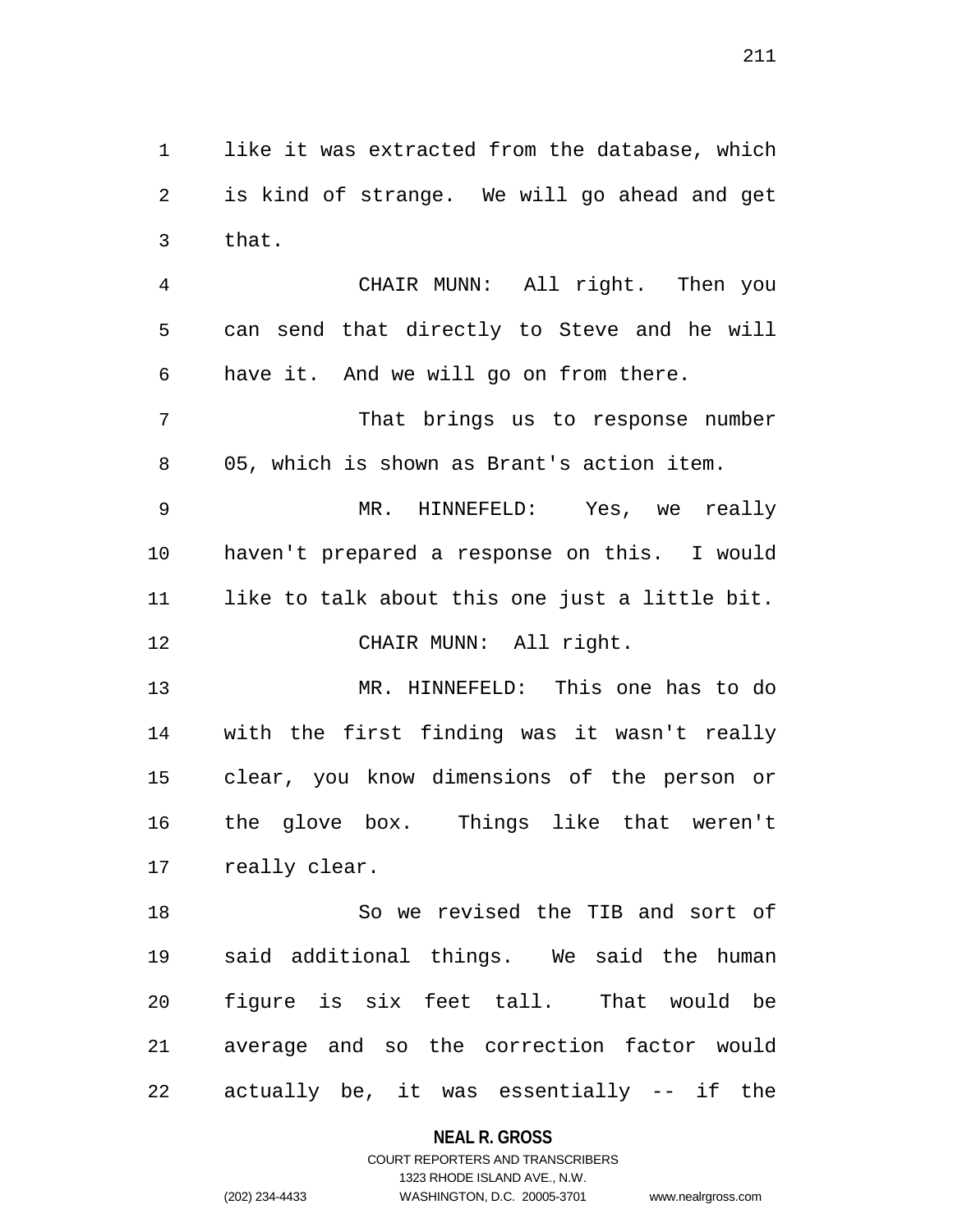person were shorter than six feet all, the geometric adjustment would be smaller. And we figured that since we were pretty tall, that is sufficiently conservative.

 And then SC&A's response to that is not maybe sufficiently conservative. They give some statistics about U.S. males between 18 and 74 gives the 90th percentile heights in centimeters. So the 90th percentile is about 61.6 inches and then since heights are normally distributed roughly, they estimate that the height of a six foot person would represent about the 80th percentile.

 So from our standpoint, we are making a general adjustment of somebody working in the glove box. And we are being, we feel like we are being sufficiently conservative by saying, you know, 80 percent of the people are this tall or smaller, that is sufficient and there are other conservatisms built into the dose reconstruction approaches that we don't have

### **NEAL R. GROSS**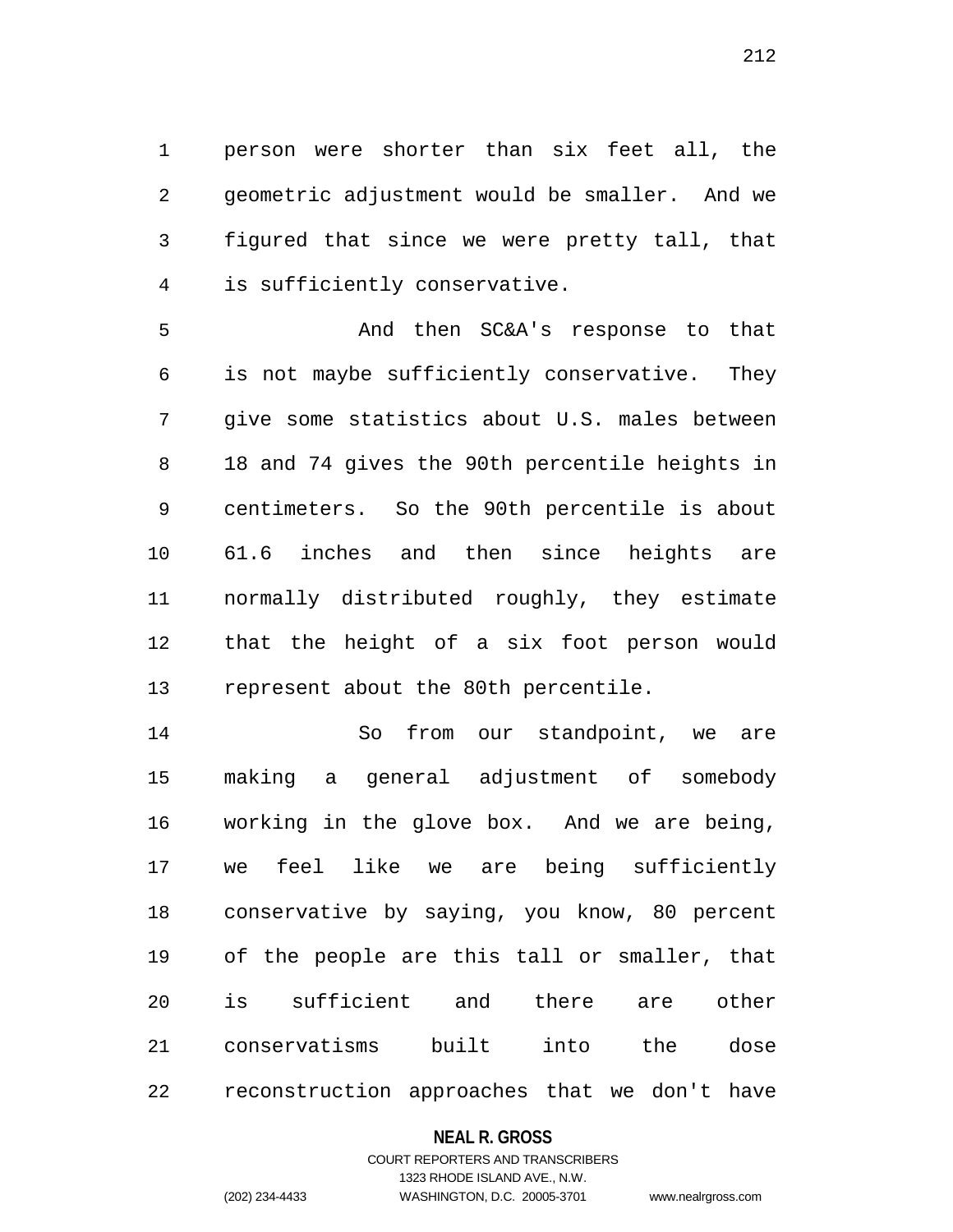to use the 95th percentile of the population at every state.

 So we feel like we are okay where we are. So, that is kind of my take on that whole issue. You are talking about an adjustment of some, I guess, two or three inches. You would have to get above 90th percent if you were going to go to 95th percentile. So, it would be somewhere around, you would have to go from somewhere around six foot to six foot-two, maybe a little bit over six foot-two, apparently.

13 And I just don't see how it gains you that much in the context of what we are trying to accomplish here.

 MEMBER ZIEMER: How much does that change the actual calculated dose? You are talking about the difference from the chests.

 MR. HINNEFELD: Essentially from their navel --

MEMBER ZIEMER: Oh.

MR. HINNEFELD: -- to their chest.

#### **NEAL R. GROSS**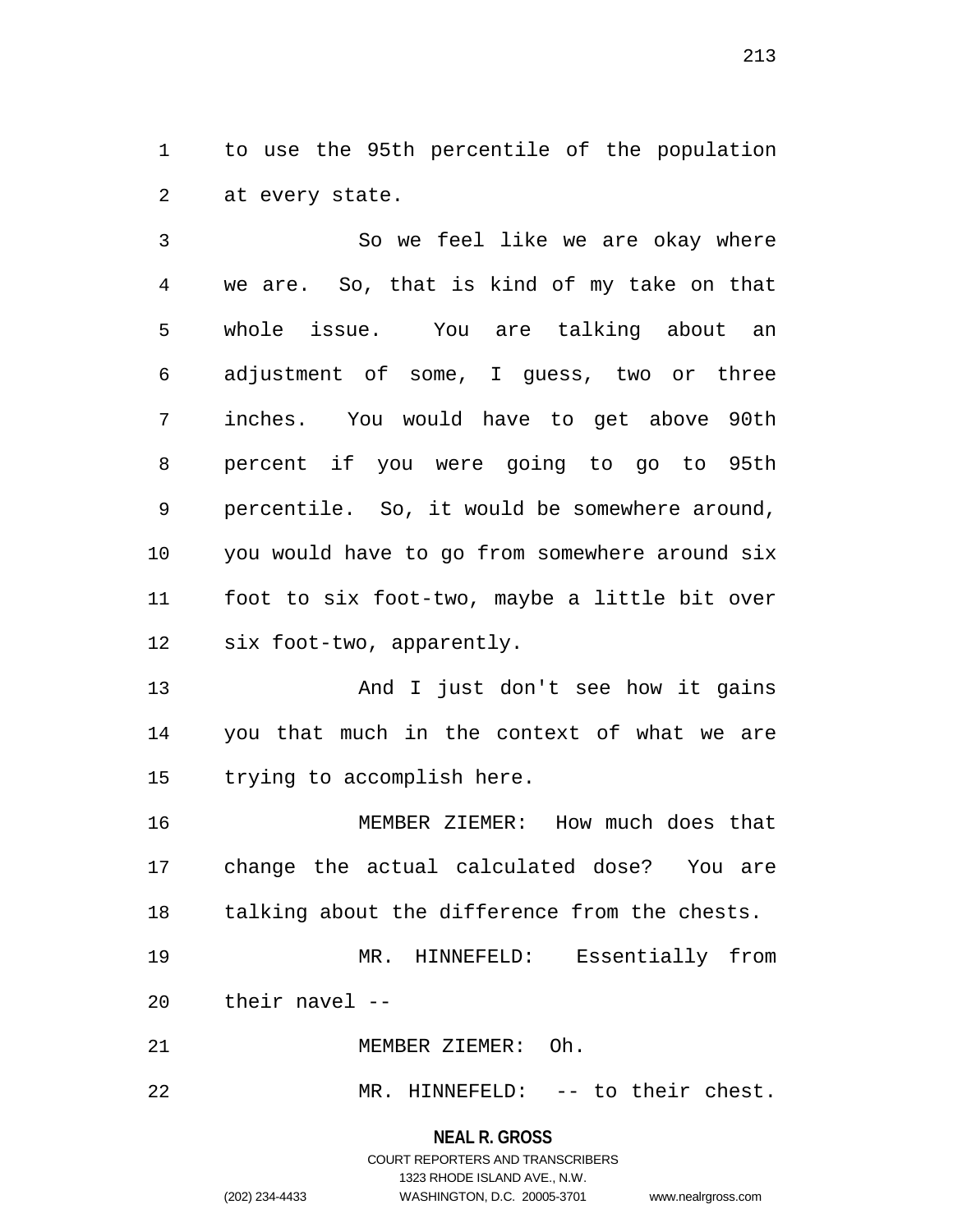For someone who is six feet tall versus maybe six-three, six-two or six-three.

 DR. ANIGSTEIN: Excuse me. It would be the difference from the navel to the dosimeter on the lapel.

 MR. HINNEFELD: The lapel, yes. So the navel to the lapel.

 MEMBER ZIEMER: Let me just make a comment. If you look at heights of people, they don't necessarily relate to the torso.

MR. HINNEFELD: Well that is true.

 MEMBER ZIEMER: A lot of it is in legs. And it turns out and you can see this in seating, that the difference in height amongst people who are seated is very much less than the difference of their actual heights.

 DR. ANIGSTEIN: But aren't the glove box workers standing rather than sitting?

 DR. ULSH: Yes, but the difference we are talking about --

#### **NEAL R. GROSS**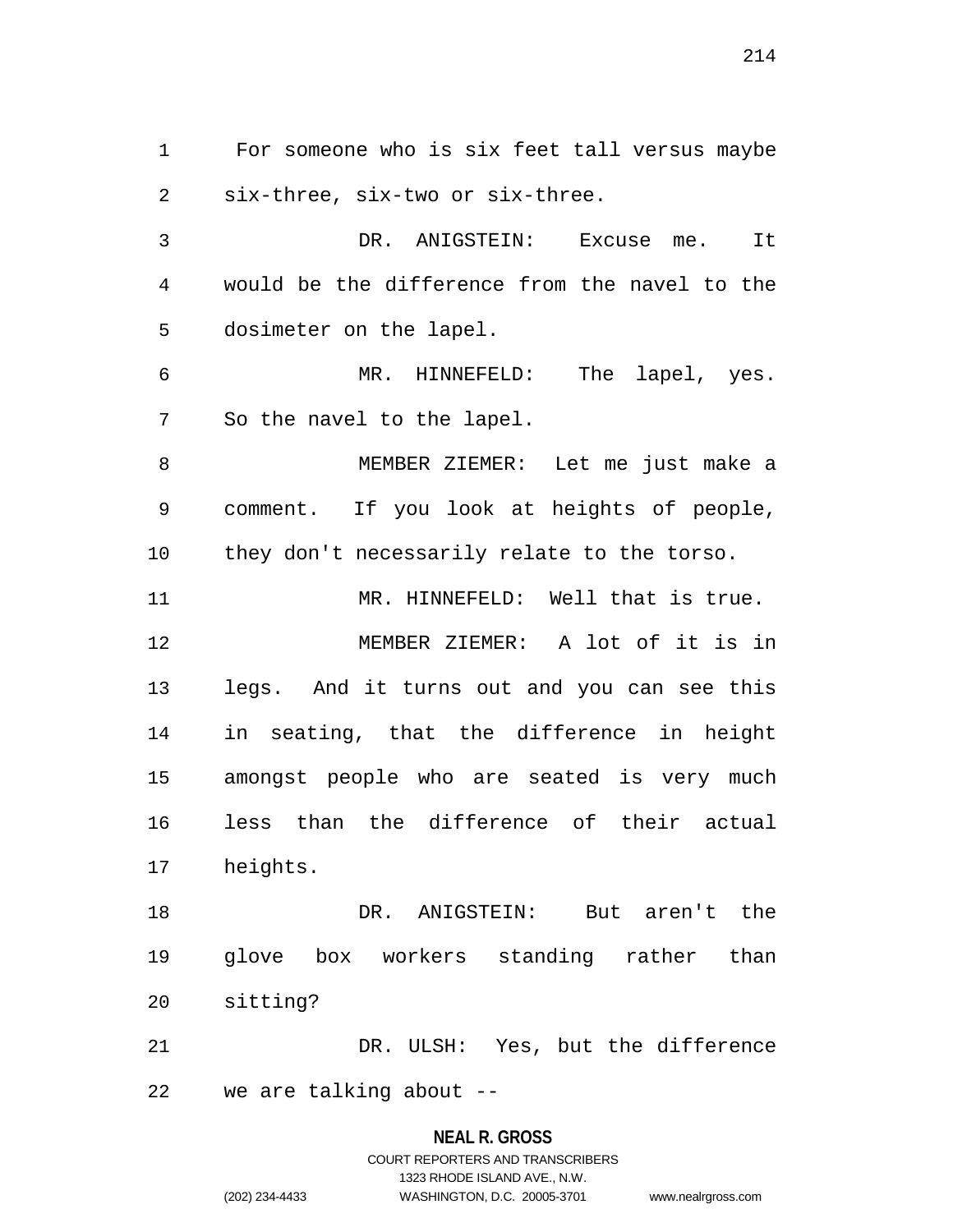MR. STIVER: Yes, we are talking about the torso length.

 DR. ANIGSTEIN: Yes, I know. But the torso, it is the elevation of the lapel dosimeter above the level of the glove box working area.

 MR. MARSCHKE: We're not really talking about navel to lapel. We are talking about table top to lapel.

 DR. ANIGSTEIN: Right. And the table top, they are standing. So the table may sit lower on the body.

 MR. MARSCHKE: If you had longer legs, the table top would be further away. The organs that we are calculating dose to would be higher as well.

 DR. ANIGSTEIN: But there could still be sensitive organs right opposite the table.

 MR. HINNEFELD: My position is still that you are jousting. You are using that hammer to hit and smash flies here. I

### **NEAL R. GROSS**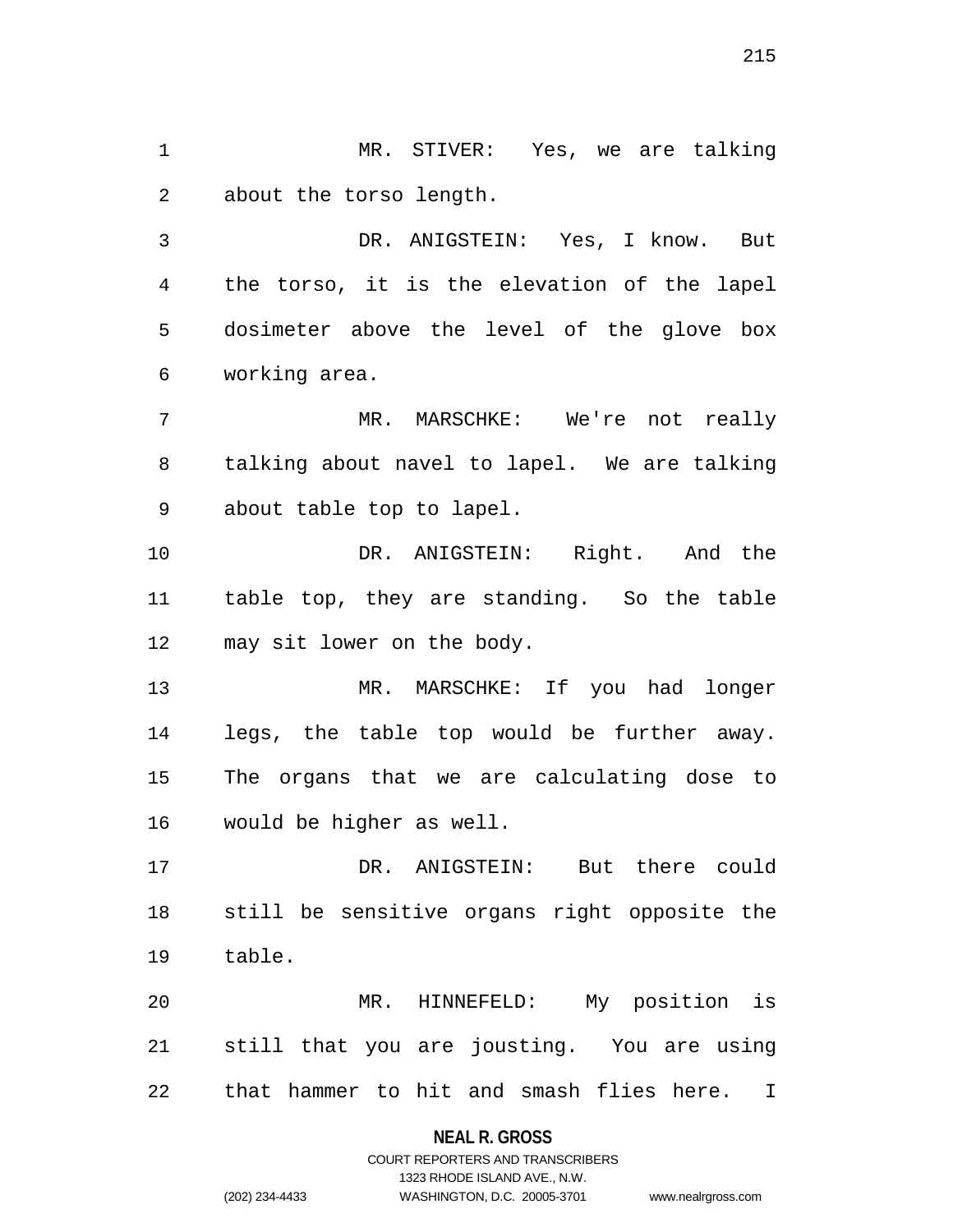mean, what do you really expect out of this? How fine of a number do you want on this adjustment?

 DR. ANIGSTEIN: I agree. I don't maintain it is a major issue. I just look very carefully at our charger, which is to see that the findings, the documents that you review are scientifically accurate.

 And you know, the six foot was chosen arbitrarily. There was no statistic, you know. I found the statistics on the distribution. NIOSH did not supply the statistics. So it is not a show stopper but still it seems it should be -- I would still say the comments should be taken into account. If it there is text to be added to the TIB to explain why this was, and if the

 Board or the Subcommittee agrees that that is adequate, that that is a possibility.

 Right now, the six foot is just thrown in as a given, with no explanation. And the revised TIB still did not include any

### **NEAL R. GROSS**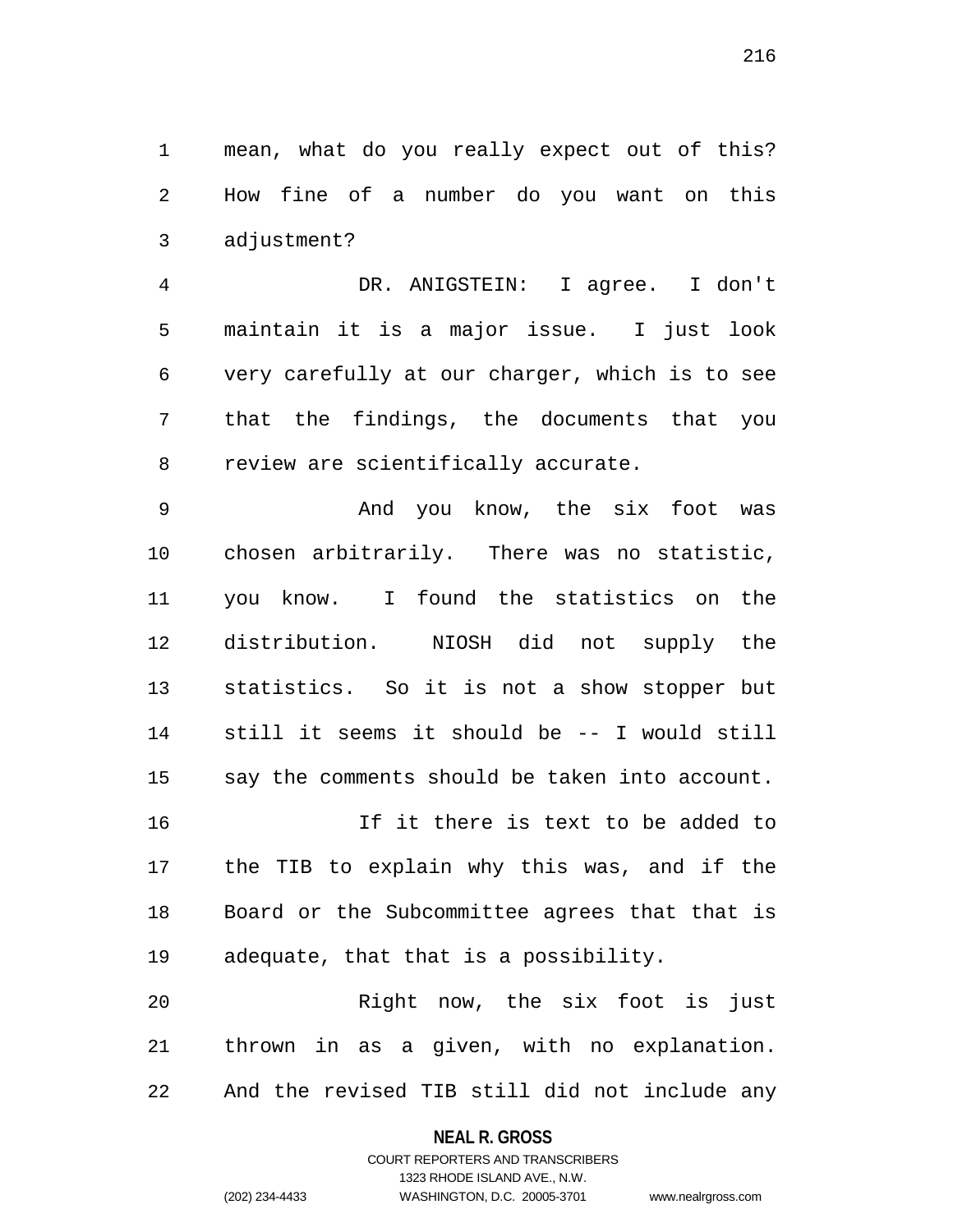discussion of it.

 MEMBER ZIEMER: Has anyone done a calculation to show how much difference you would get for actual organ doses? DR. ULSH: No, we haven't. And if the Subcommittee decides that they want a NIOSH response, that is probably what it will contain. MEMBER ZIEMER: Okay. I am just trying to get a feel whether we are talking about a couple percent which would -- but then what we are trying to do here is sort of trivial. 14 14 I mean, if we are talking about factors of two or three in dose, that is one thing. If we are talking about a few percent change in the dose because we have a little percent change in height, which is not great, which I don't have a feel for that. I just wondered if anyone had -- MR. STIVER: Actually, with the atomic veterans are going to have to do this

> **NEAL R. GROSS** COURT REPORTERS AND TRANSCRIBERS

> > 1323 RHODE ISLAND AVE., N.W.

(202) 234-4433 WASHINGTON, D.C. 20005-3701 www.nealrgross.com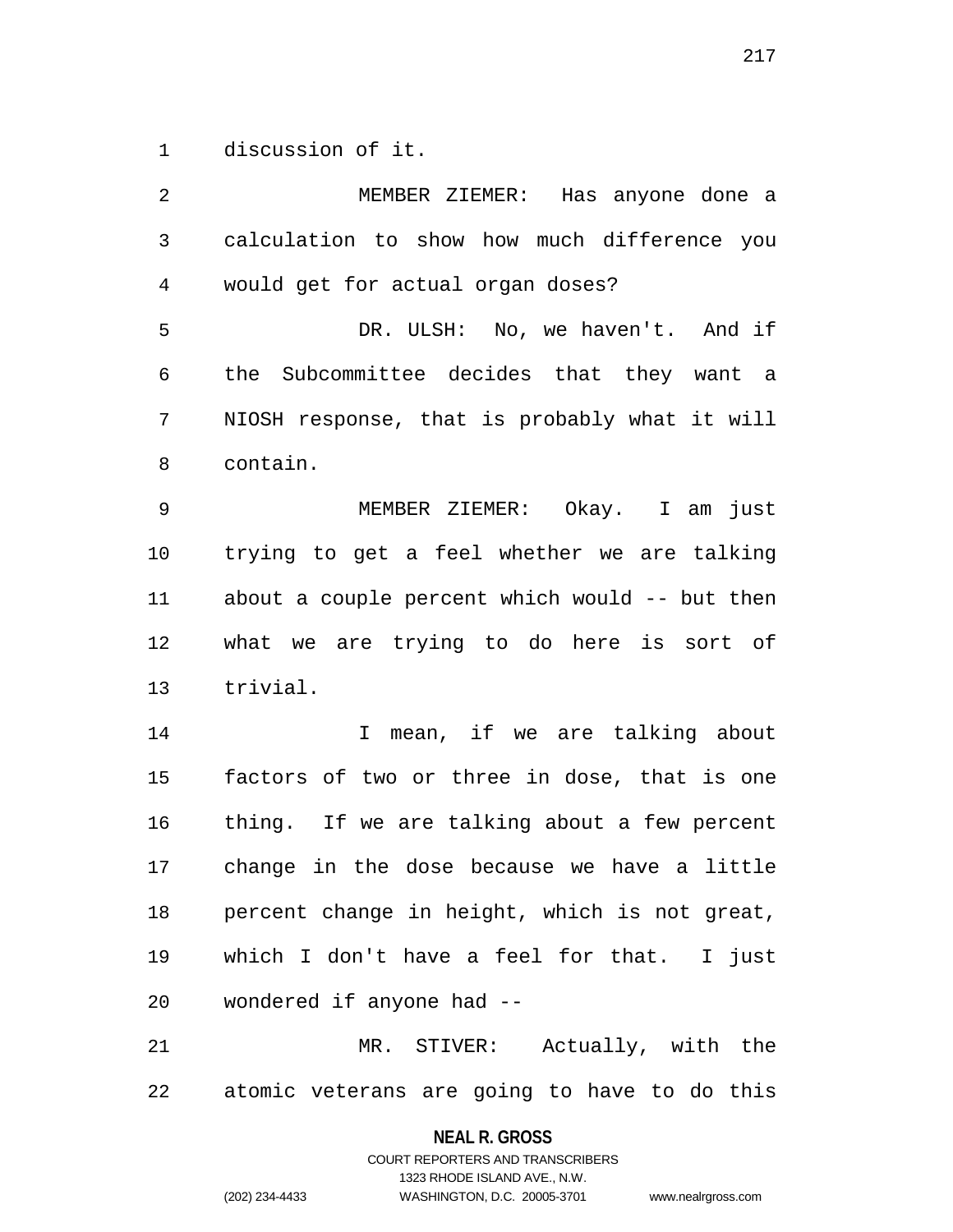very same exercise, looking at different 2 heights, different proportions, proportionality. And actually, the Air Force has published some studies on that they used for developing cockpit sizes and placement of various instruments.

 And we used it to calculate beta dose to organs for people at various heights, which you know is going to drop off considerably, more so than gamma ratios. And as you recall, the beta-gamma ratios, gamma doses that we modeled didn't change much at all over a few centimeters. It is very trivial.

 Now I don't know how this would translate to this particular problem here.

 MEMBER ZIEMER: Well I think that glove box you are talking about pretty much penetrating stuff as opposed to beta dose. I mean, the beta dose at your glove box should be zip.

My intuitive feeling is it is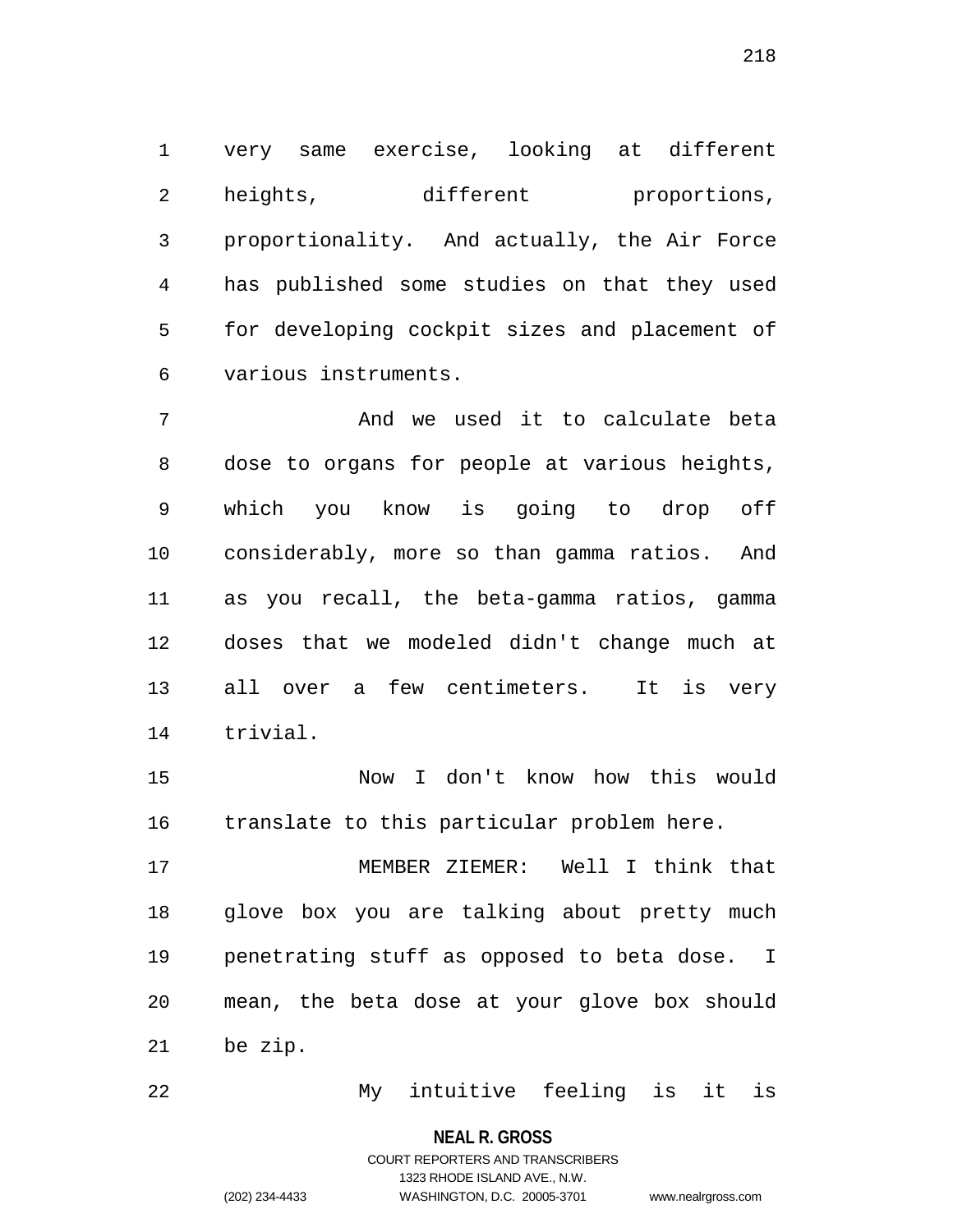small but I just wondered if anybody had actually quantified it. MR. HINNEFELD: Oh, this isn't glove box? This is the uranium ingot? DR. ANIGSTEIN: Okay, well I just  $6 - -$  MR. HINNEFELD: Well it still going to be lathe height. I mean, it is still going to be the same issue. The height of the lathe. MR. STIVER: Basically the change in dose rate is height from the -- MR. MARSCHKE: Bob, do you have any idea how much? DR. ANIGSTEIN: If I could break in, I just did a quick calculation. And I agree, the change, if you just, you know let's use the inverse square law and assume that the lapel moves proportional to the height, which is not quite accurate. I agree. We are talking about changes of probably less than ten percent.

### **NEAL R. GROSS**

# COURT REPORTERS AND TRANSCRIBERS 1323 RHODE ISLAND AVE., N.W. (202) 234-4433 WASHINGTON, D.C. 20005-3701 www.nealrgross.com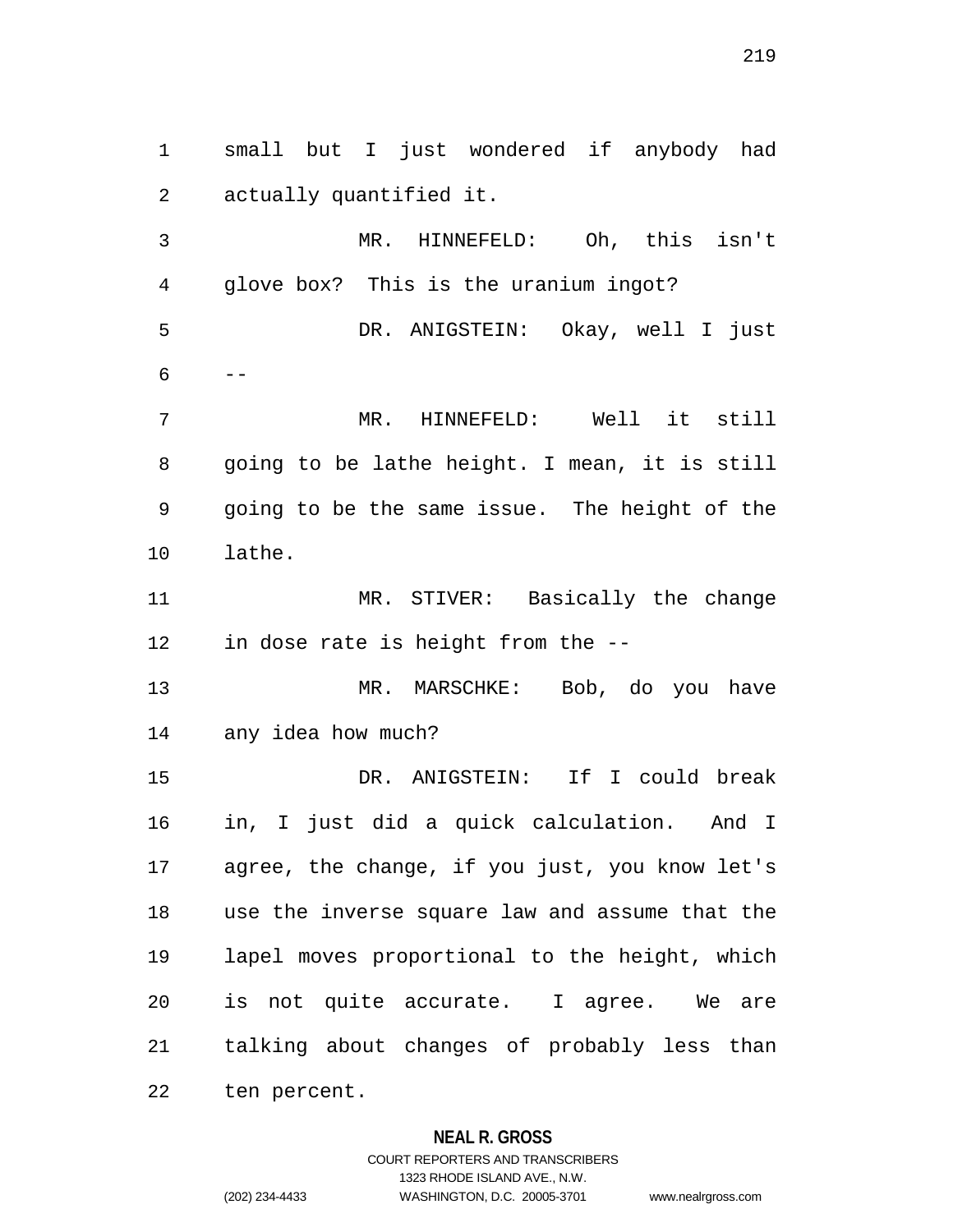1 1 I concede that it is not a -- MEMBER ZIEMER: I think in terms of what we are -- I mean, these are broad estimates in the absence of detailed data and we are talking about groups of people for whom we don't know the height. And the question does it make a difference if we use six foot- two, rather than six foot? MR. STIVER: You are trying to kind of scale it to the height of the claimant. I think that we have a tendency to introduce more detail and precision than is really warranted by the source. MEMBER ZIEMER: Well I think 80 percent you could argue that that is pretty conservative. I don't think legally you are required to like the 95th or 99th like you would in the final. CHAIR MUNN: I wouldn't think so. MR. HINNEFELD: The only time anything is specified is the actual -- CHAIR MUNN: It is the opinion of

> **NEAL R. GROSS** COURT REPORTERS AND TRANSCRIBERS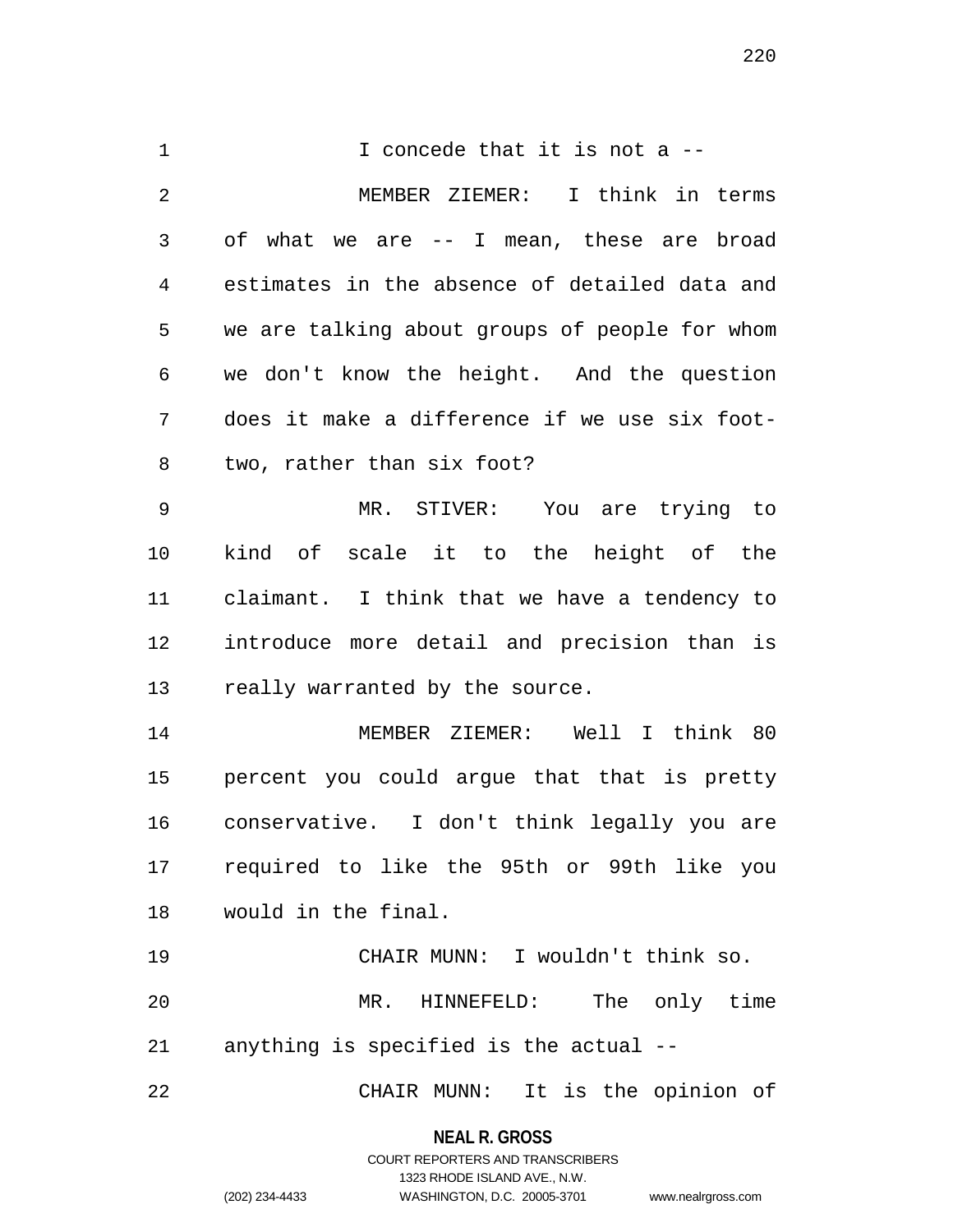the Chair that the information that has been provided is adequate and that there is no reason to pursue this particular technical issue further. The process that has been explained by NIOSH is acceptable to me. And I would like to see us close this.

 MEMBER ZIEMER: It is acceptable to me. Can we close it with two people? CHAIR MUNN: Do we have any major -- Do I hear any comments to the contrary? 11 11 If not, please indicate, Steve, that the committee accepts the NIOSH position with respect to the adequacy of their approach and we have closed the item. 15 MR. MARSCHKE: Okay.

 CHAIR MUNN: Fine. I have one last question before we leave this particular set of issues and that is with respect to the nomenclature of the title, since I personally had so much trouble finding this where it is supposed to be and I now know that there are three different items on our list of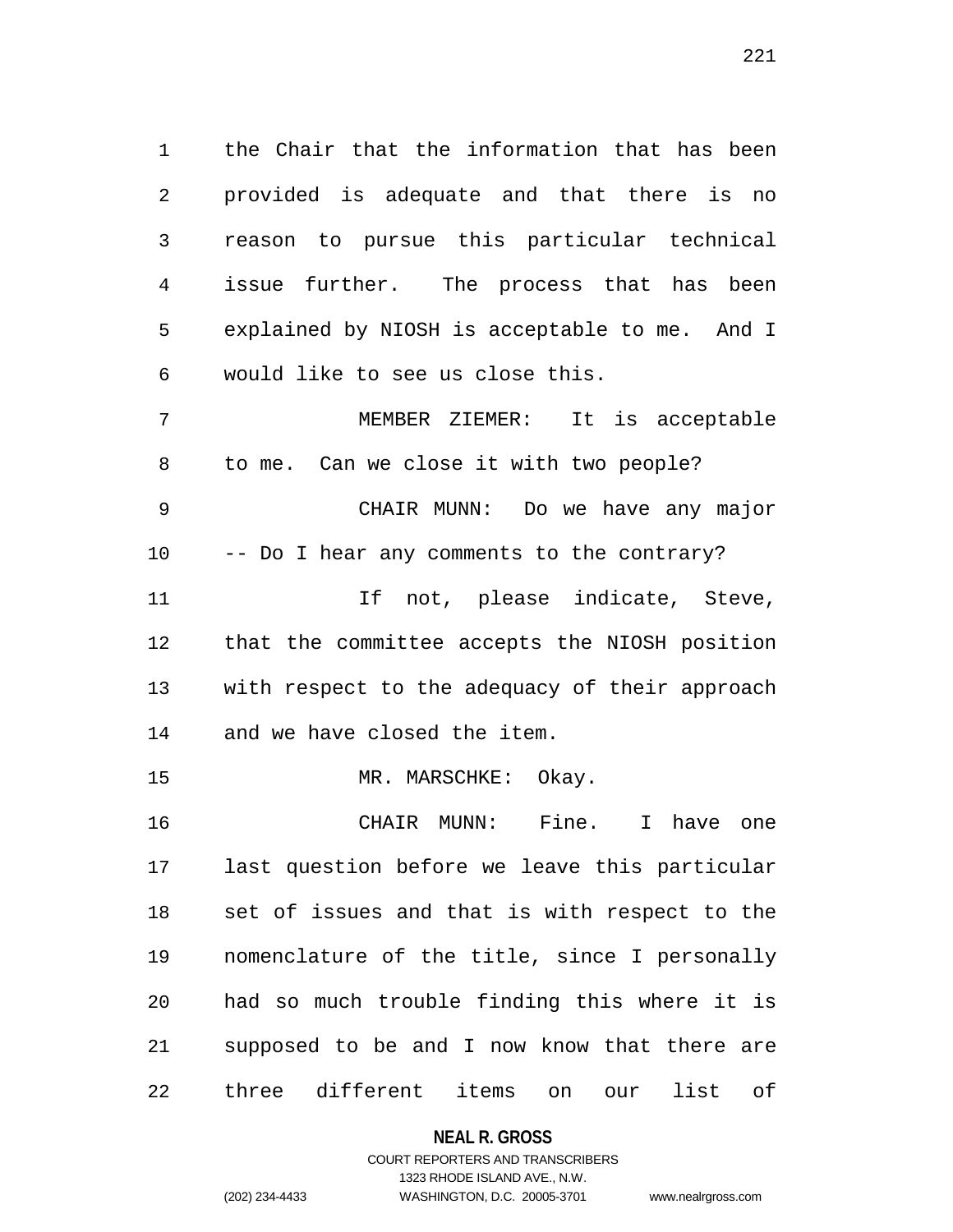procedures in the system with a TIB-13 somewhere in the title. Shall we make an attempt to remove one of these zeros so that we won't continue to do that or not?

 MR. MARSCHKE: That is an action item that has been, at least to get rid of OCAS-TIB. So there is only one OCAS-TIB-13 in the system. Now I don't know about the DCAS- TIB; DCAS-TIB and OCAS-TIB how they all interface with each other.

 DR. ULSH: NIOSH is taking this as an action item to go through the information that is currently in the database and remove any duplicate entries, making sure that we don't lose anything when we do that. We will take care of that.

 MR. MARSCHKE: Also there seems to be there was OCAS-TIB-10 was not in the database, either as OCAS-TIB-010 or as OCAS-TIB-0010 that I could find.

 DR. ANIGSTEIN: Steve, if I can submit a point of information. These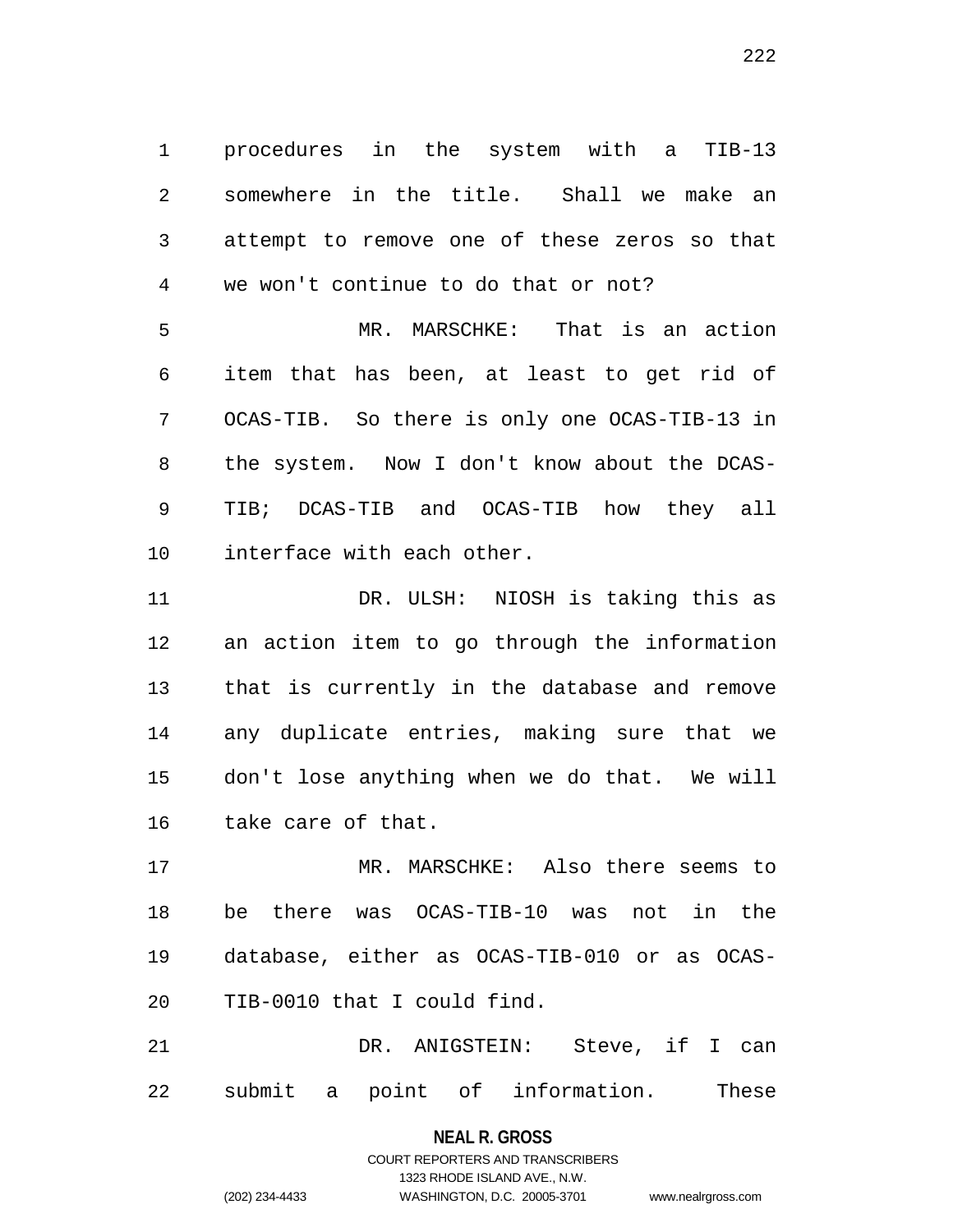according to the NIOSH or the DCAS website, you have for each number there is a TIB, which is a DCAS or originally OCAS and there is an OTIB -- I'm sorry. Forget what I just said. I was thinking of ORAU. Cancel my comment. DR. ULSH: So that's just a cleanup the data in the database issue. That is our responsibility to do that. CHAIR MUNN: Okay. We will ask about that come next meeting. DR. ULSH: I have no doubt you will. We will get right on it. CHAIR MUNN: Excellent. The next items to be addressed is OTIB-0052, Rev. 1 Report. It is an SC&A item. And where should we be looking? MR. MARSCHKE: Nancy Johnson sent an email to everybody a couple of days ago on the 11th. Monday, 7/11 Nancy Johnson sent an email to I guess it was to the Board transmitting a report that SC&A had put together reviewing Revision 1 to OTIB-0052.

### **NEAL R. GROSS**

COURT REPORTERS AND TRANSCRIBERS 1323 RHODE ISLAND AVE., N.W. (202) 234-4433 WASHINGTON, D.C. 20005-3701 www.nealrgross.com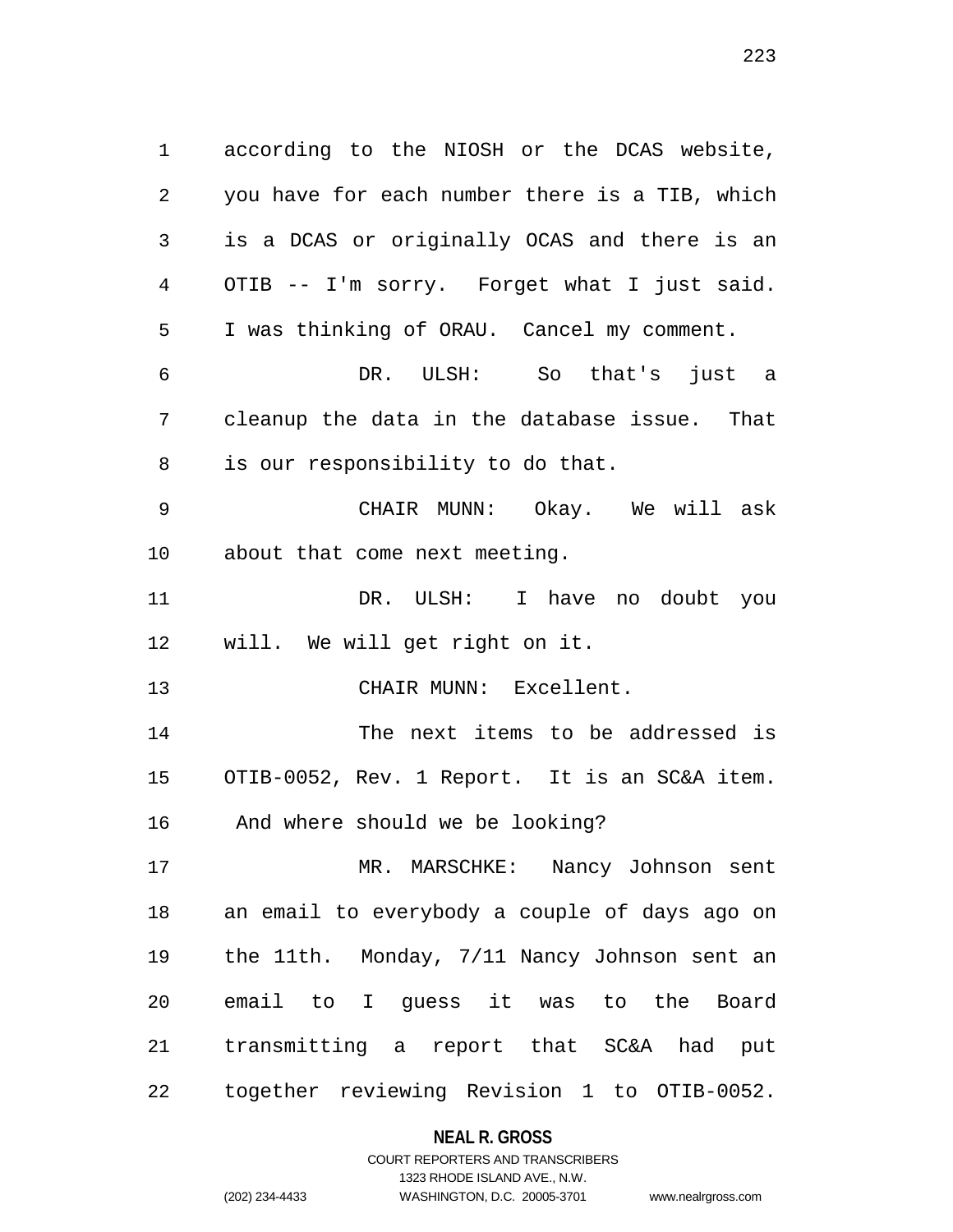And OTIB-0052 is the construction worker dose OTIB. MR. STIVER: It's on the 11th? DR. ULSH: I don't see that you got it, John. MR. STIVER: I got it. MR. MARSCHKE: I sent it to John. I know John got it. MR. STIVER: Okay, I got it. MR. KATZ: Who is presenting this one? 12 MR. MARSCHKE: I am. MR. STIVER: Okay, I have got my copy pulled up now. MR. MARSCHKE: I don't know how much detail everybody wants to get into on this. I prefer to speak. I wrote the report. I did the initial review of OTIB-0052. So I am familiar with this. I don't know if NIOSH, how much they want us to get into it. I don't know if they have looked into our report here from Monday.

### **NEAL R. GROSS**

COURT REPORTERS AND TRANSCRIBERS 1323 RHODE ISLAND AVE., N.W. (202) 234-4433 WASHINGTON, D.C. 20005-3701 www.nealrgross.com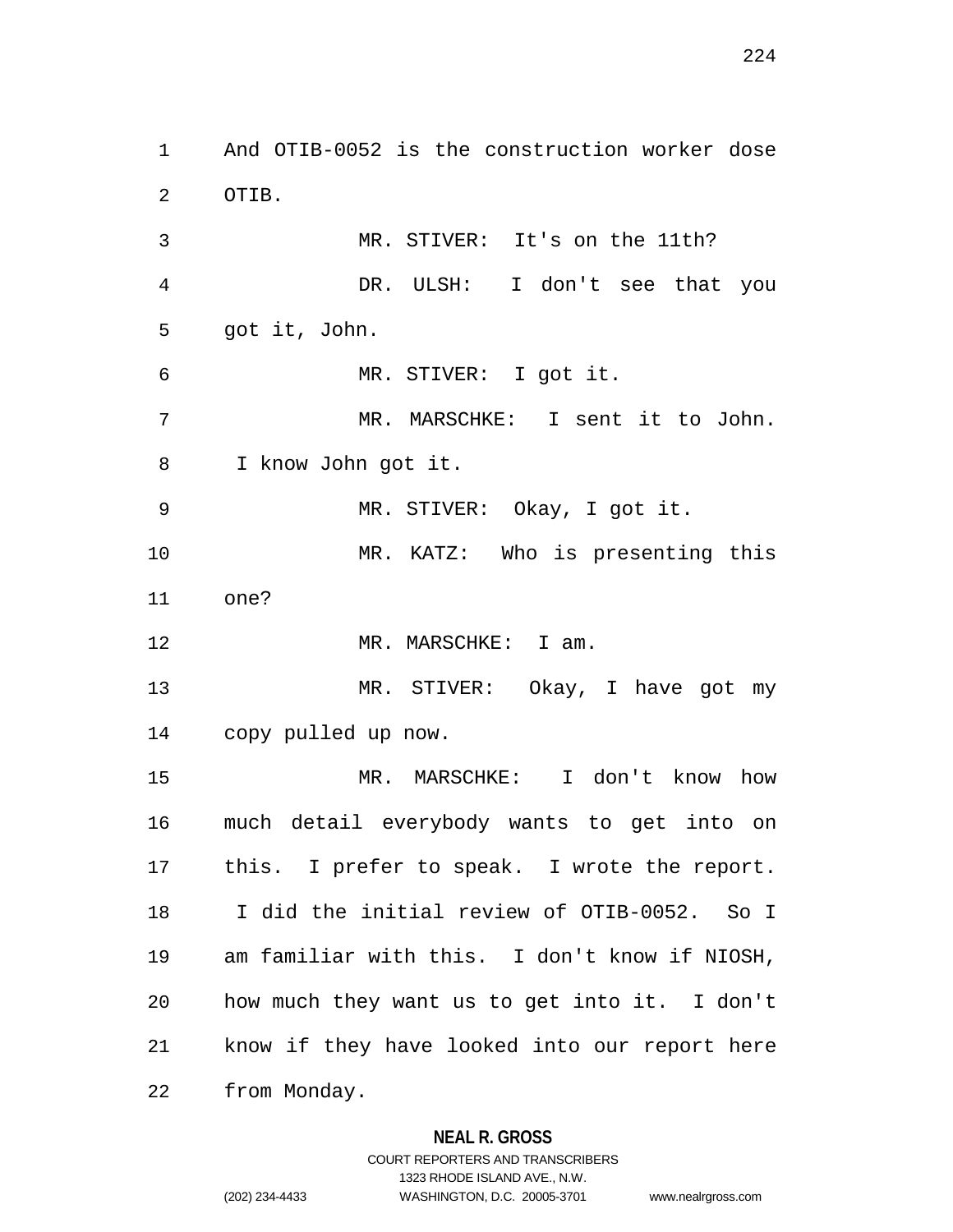CHAIR MUNN: Has NIOSH had an opportunity to even look at it? MR. HINNEFELD: Well not in any detail. It came in Monday. MR. MARSCHKE: It came in on Monday probably with a whole bunch of other emails that were at the various -- CHAIR MUNN: Have you read enough -- 10 MR. KATZ: Why don't we have Steve give a summary of it? MR. HINNEFELD: There is a summary table of what they found. 14 MR. KATZ: And then if that raises any questions that need clarification and that will be helpful for DCAS to respond. MR. STIVER: Sort of just the important issues. CHAIR MUNN: Please if you would, Steve, just give us a -- MR. MARSCHKE: What I show on the  $22 - -$ 

1323 RHODE ISLAND AVE., N.W.

(202) 234-4433 WASHINGTON, D.C. 20005-3701 www.nealrgross.com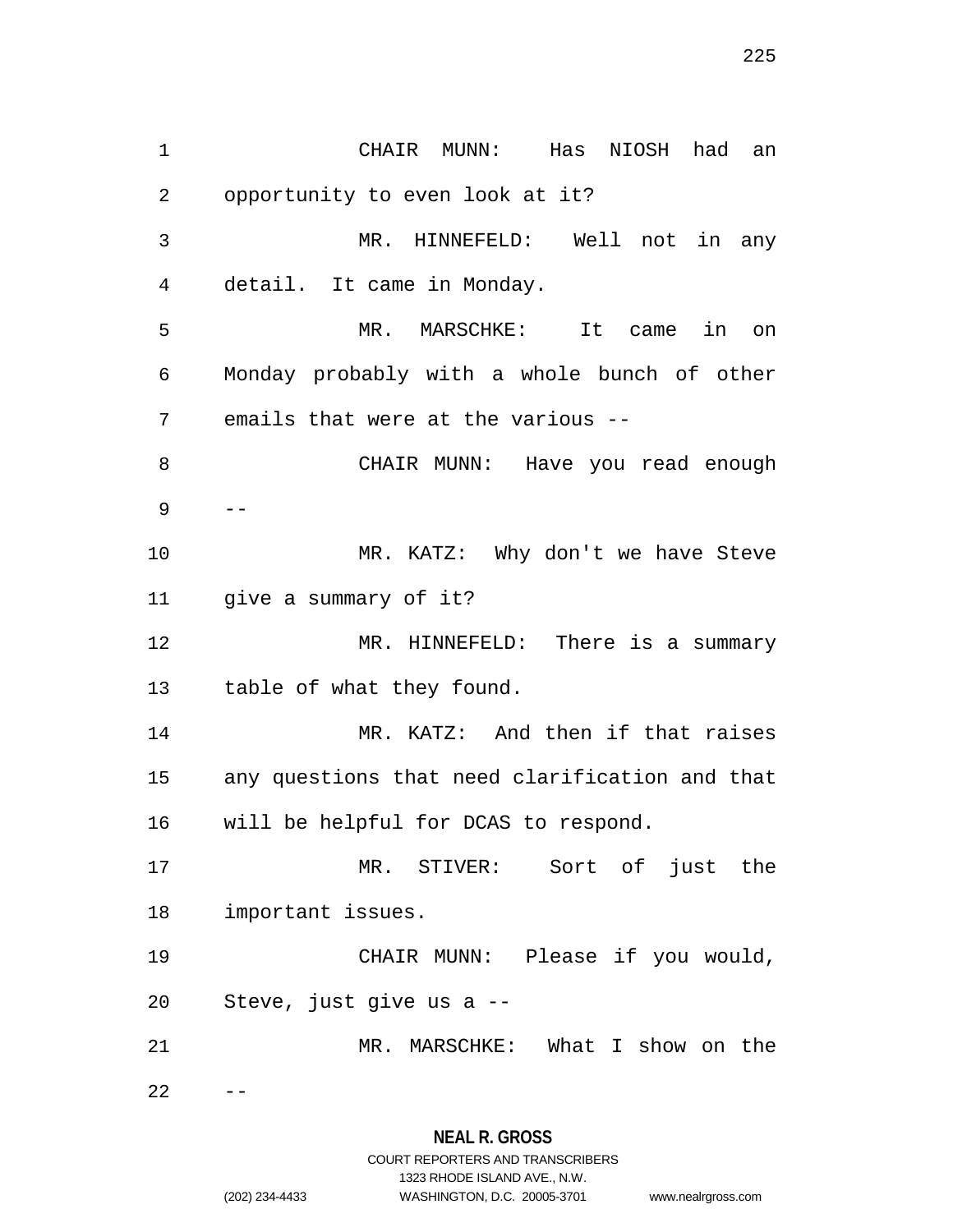MEMBER ZIEMER: What's the name of the document? MR. HINNEFELD: It's construction. CHAIR MUNN: It's one of those data pages that shows the whole activity up to this point. MR. HINNEFELD: OTIB-0052 Rev. 1, Parameters to Consider When Processing Claims for Construction Trade Workers. MEMBER ZIEMER: Nancy distributed it on Monday? MR. HINNEFELD: Yes, on Monday. It is a  $-$  MEMBER ZIEMER: We got two on Monday. One is for Linde and one is for Hanford. MR. STIVER: I have it here. I can send it to you. DR. ULSH: Yes, you're on the list. It is from Nancy Johnson. MEMBER ZIEMER: Yes. CHAIR MUNN: It's way back.

# **NEAL R. GROSS** COURT REPORTERS AND TRANSCRIBERS 1323 RHODE ISLAND AVE., N.W. (202) 234-4433 WASHINGTON, D.C. 20005-3701 www.nealrgross.com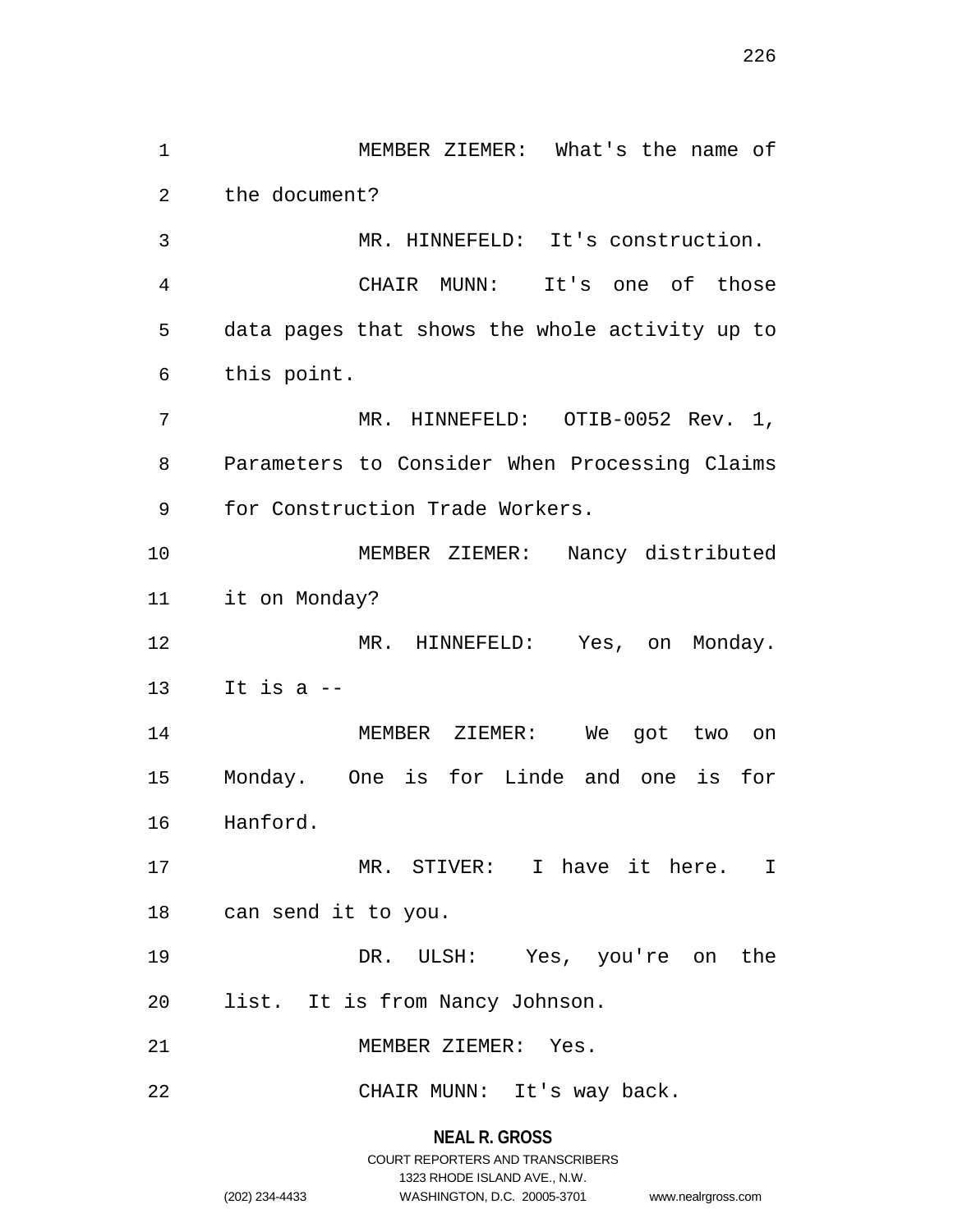MEMBER ZIEMER: She may have just sent it to my -- although, she usually sends it to  $-$  MR. MARSCHKE: Paul Ziemer, it's on your CDC. It should be on your CDC email. MEMBER ZIEMER: That's where I'm looking right now. Let's see if I moved it into this. MR. MARSCHKE: The name of the document or subject is Transmittal of Draft Document SCATR2011-0004. 12 CHAIR MUNN: Entry items. MR. STIVER: Okay, Paul, I'm sending it to your address. MEMBER ZIEMER: Yes. Actually, I think I moved it into the Procedures Review file already is probably what I did. MR. STIVER: You'll have an extra copy here in about a minute. MEMBER ZIEMER: No, I'm not sure it is in there. Oh, here it is. I got it. Here it is. I got it anyway. Thanks.

### **NEAL R. GROSS** COURT REPORTERS AND TRANSCRIBERS

1323 RHODE ISLAND AVE., N.W. (202) 234-4433 WASHINGTON, D.C. 20005-3701 www.nealrgross.com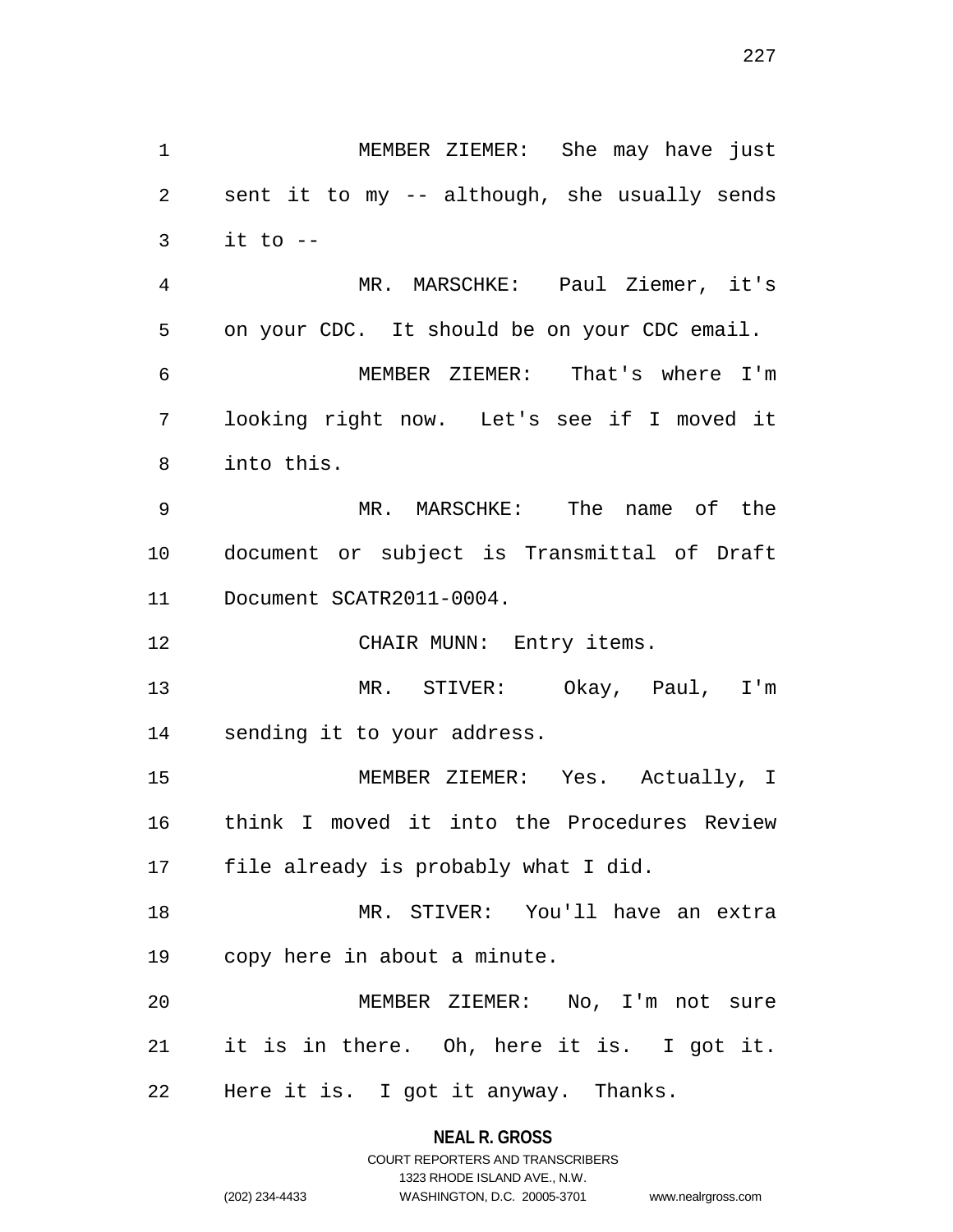Sorry for the delay. I've got it. CHAIR MUNN: No. There's no problem.

MR. MARSCHKE: Okay?

 CHAIR MUNN: Go ahead, Steve. MR. MARSCHKE: Well in the Executive Summary, it is page five of the PDF file, page five of the report as well. There is a table, an unnumbered table that shows the findings associated with OTIB-0052, there were 16 of them, and what their status was prior to Revision 1 and what their status is after Revision 1.

 I guess I should also mention that Revision 1 was issued by NIOSH on February 17th of this year. SC&A became aware of it and we took it upon ourselves to examine it, review it to see whether or not it addressed some of the outstanding issues that were remaining with OTIB-0052.

 So you can go down here and you can see a number of the issues that were in

**NEAL R. GROSS**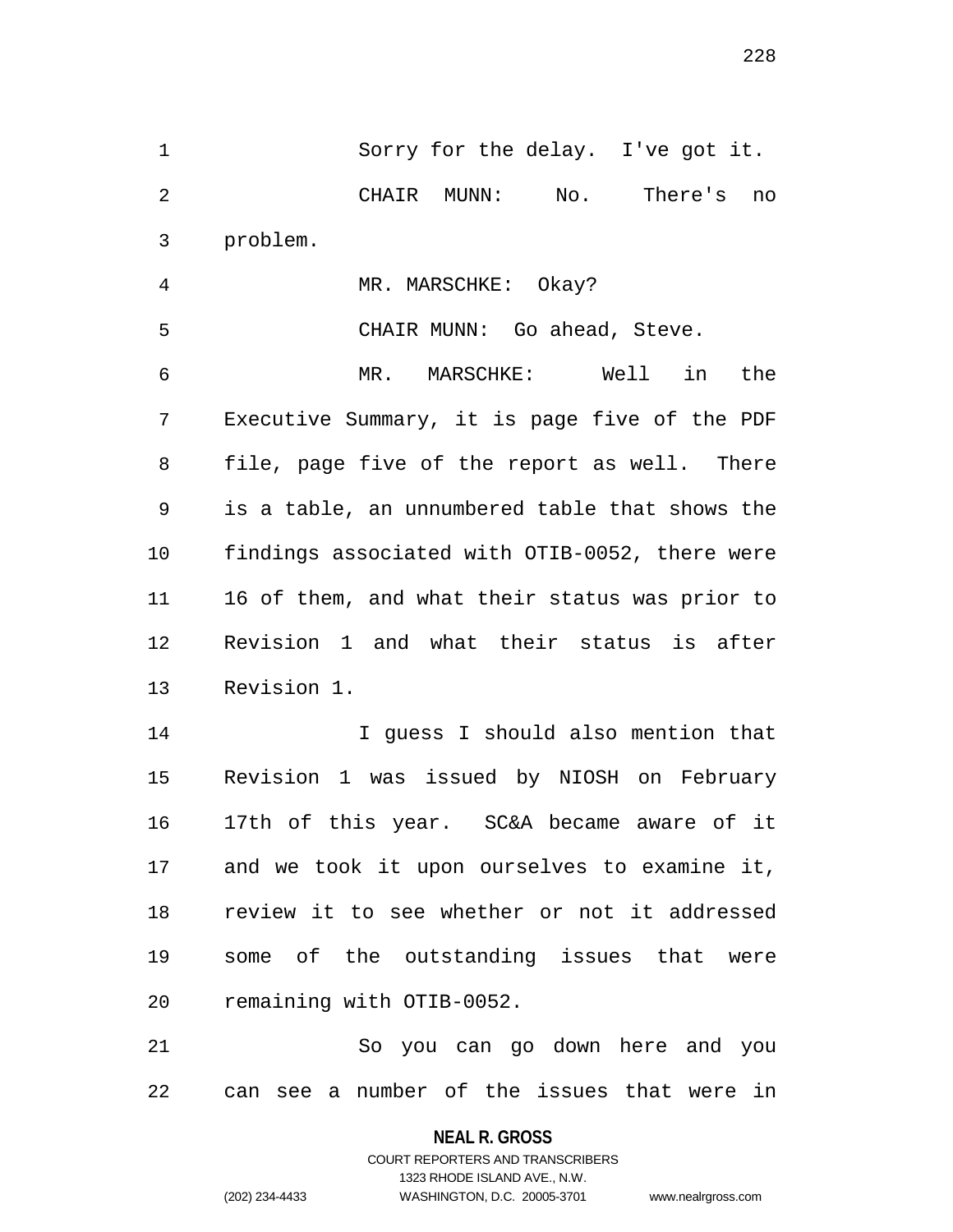progress. We are recommending that they be closed as a result of Revision 1. A few of them, a couple of them were transferred to OTIB-0020. This has mostly to do with the fact that there could be some construction workers working in some facilities at some times that we see doses higher than your average individual.

9 And we want -- OTIB-0020 already has a caution, a general caution for workers that the standard procedures may not be applicable under certain conditions. We wanted to change that standard recommendation and we had discussed this previously the last time we talked about the OTIB-0052. And if you look in here, there was a recommended wording changes to OTIB-0020 that would address that.

 Since OTIB-0020 -- The changes have not been made to OTIB-0020. So those three OTIB-0052 issues that were transferred to OTIB-0020 remain open and still active, I

#### **NEAL R. GROSS**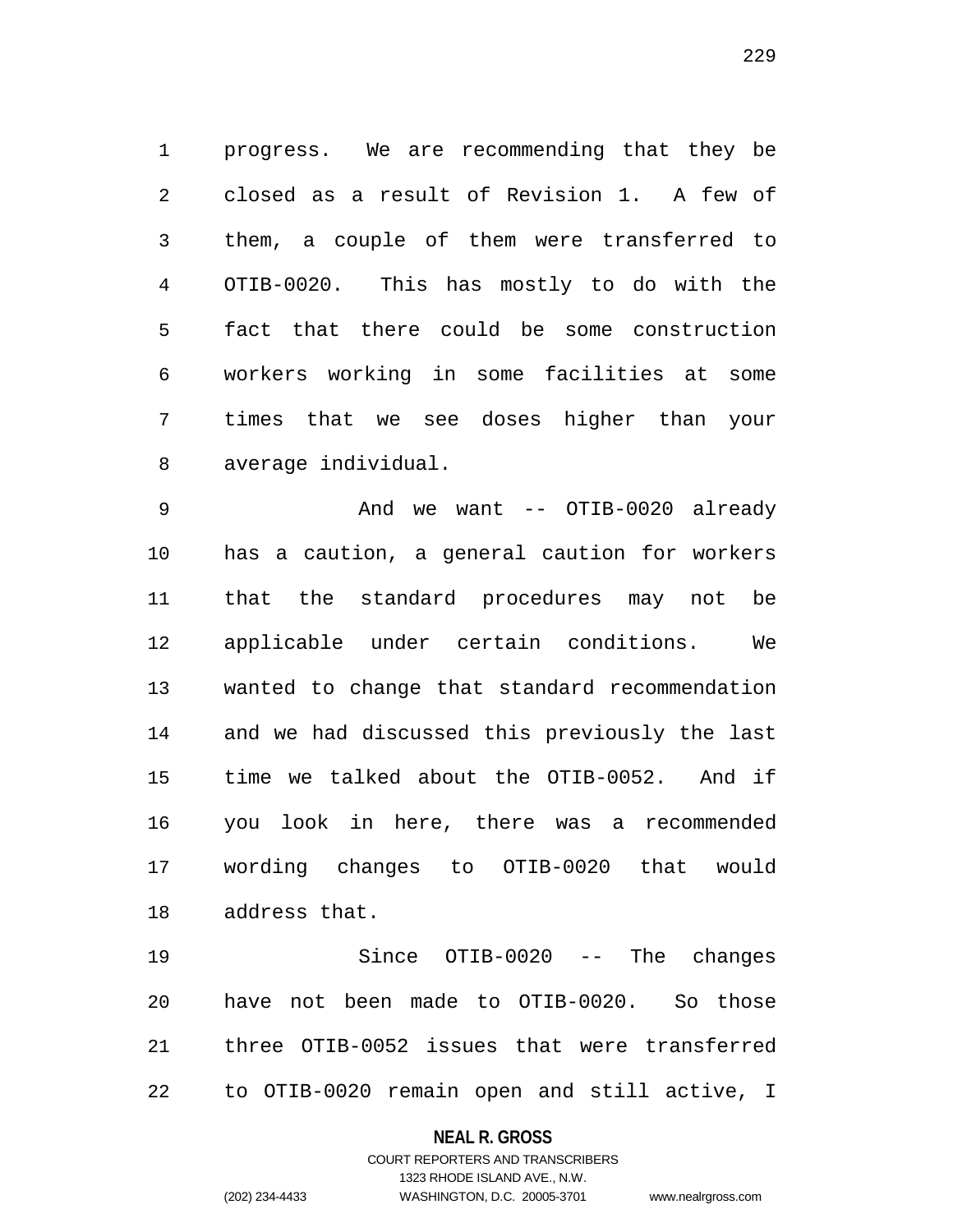guess.

| 2              | There were a couple of issues 12,                 |
|----------------|---------------------------------------------------|
| 3              | 13, and 14 really are probably the three that     |
| $\overline{4}$ | we want to focus on because those are the ones    |
| 5              | that we are recommending be in progress at        |
| 6              | this point. So if we can skip back to the         |
| 7              | discussion of those, basically it begins on       |
| 8              | page 16.                                          |
| $\mathsf 9$    | CHAIR MUNN: 52-13?                                |
| 10             | MR. MARSCHKE: 52-12. Fifteen.                     |
| 11             | I'm sorry. Page 15.                               |
| 12             | It had to do with the initial                     |
| 13             | finding from SC&A was that the REX database at    |
| 14             | Hanford was not used. Needs to evaluate           |
| 15             | results based upon the REX database.              |
| 16             | The initial response that<br>we                   |
| 17             | received from NIOSH and this was a long time      |
| 18             | ago, maybe in 2008, was as you see there, it      |
| 19             | says basically the data used in the Hanford       |
| 20             | analysis was extracted by the site expert from    |
| 21             | the REX database and provided in the OTIB --      |
| 22             | and provided to<br>the<br>OTIB-0052<br>team<br>as |

**NEAL R. GROSS**

# COURT REPORTERS AND TRANSCRIBERS 1323 RHODE ISLAND AVE., N.W. (202) 234-4433 WASHINGTON, D.C. 20005-3701 www.nealrgross.com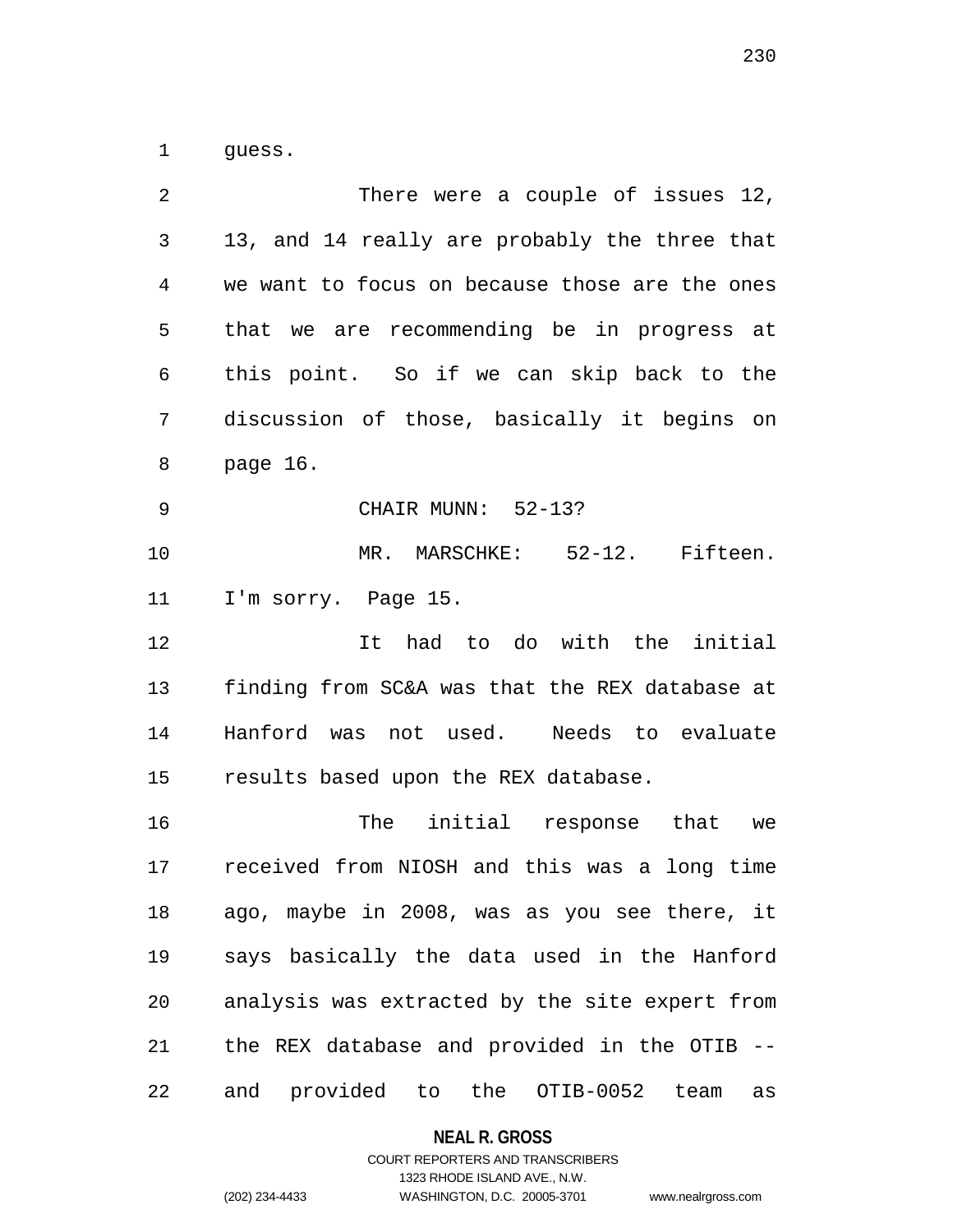spreadsheet files. The identity of the source data was not communicated in the text of OTIB- 0052. Any subsequent revision will correct this oversight.

 Unfortunately, the change to the OTIB did not include the fact that REX was used. They went back to -- if you look on the appendix on page 22, that shows the revision that was made to Section 6.1 in response to Finding 52-12. You can see basically that they state somewhere towards the end of that finding, the very last line, it says that the use of data from the REX database was considered and rejected. The site expert cautioned that prior to 1965 the database contains no information that would differentiate construction trade workers from General Electric employees. So that kind of contradicts what the initial response said. And so we really would like to see -- we prefer the initial response where they used REX and particularly after 1965. I mean, this

#### **NEAL R. GROSS**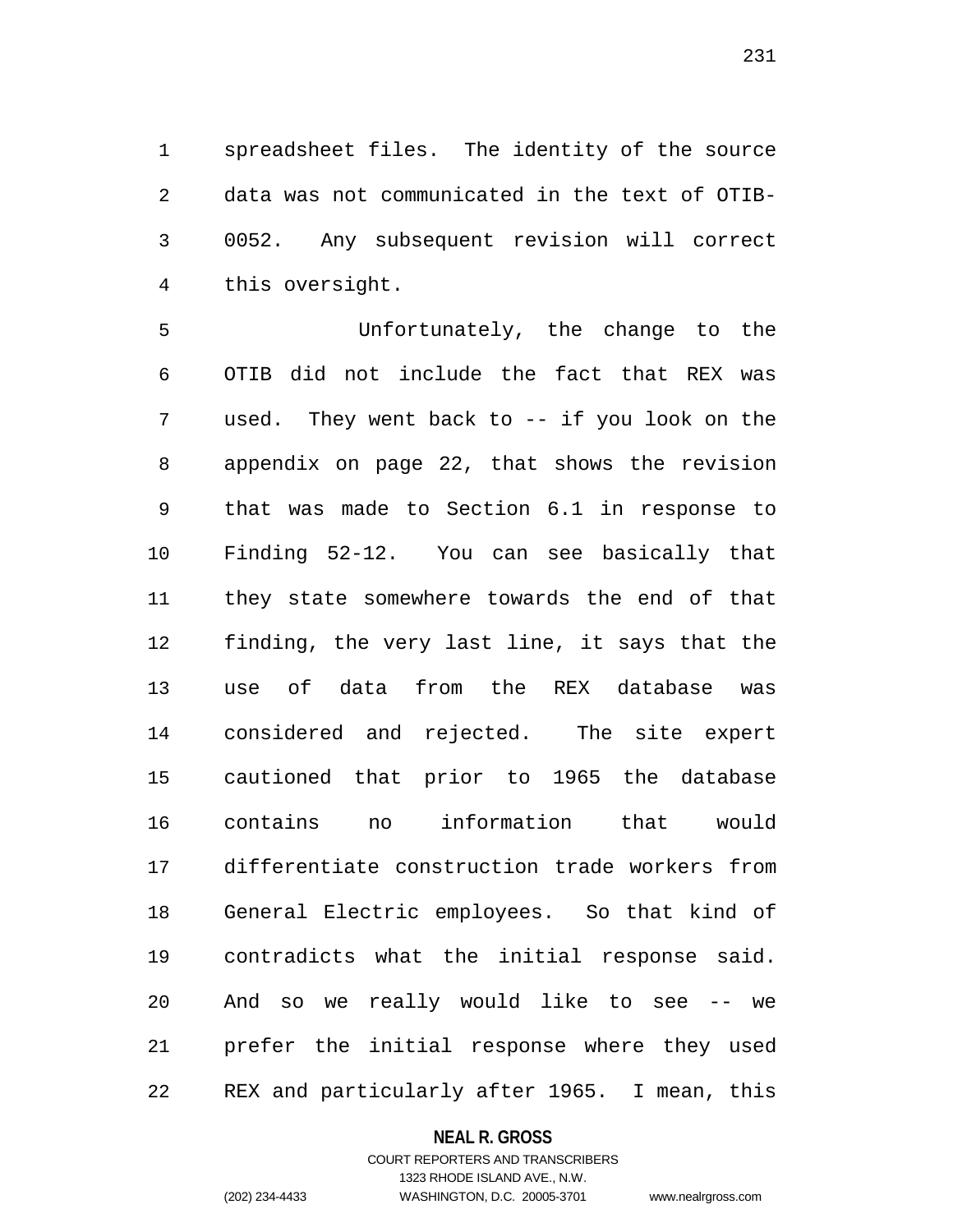could be a reason for not using REX prior to 1965 but why didn't they use REX after 1965? So basically previously we had said when we were under the impression that NIOSH was going to indicate that they did use REX or they had consulted REX and the document was in error, then we agreed with them and we had classified the issue as being in abeyance. Now when they are basically backing off from that statement about the use of REX, we are going to basically recommend that the status be changed from in abeyance back to in progress. So that is it. CHAIR MUNN: In light of the fact that NIOSH hasn't had an opportunity to see your comments and respond to them, it would seem reasonable to return it to in progress until that item and any others that you have can be addressed. We need to have a NIOSH response to your concerns.

MR. MARSCHKE: Do you want to make

**NEAL R. GROSS**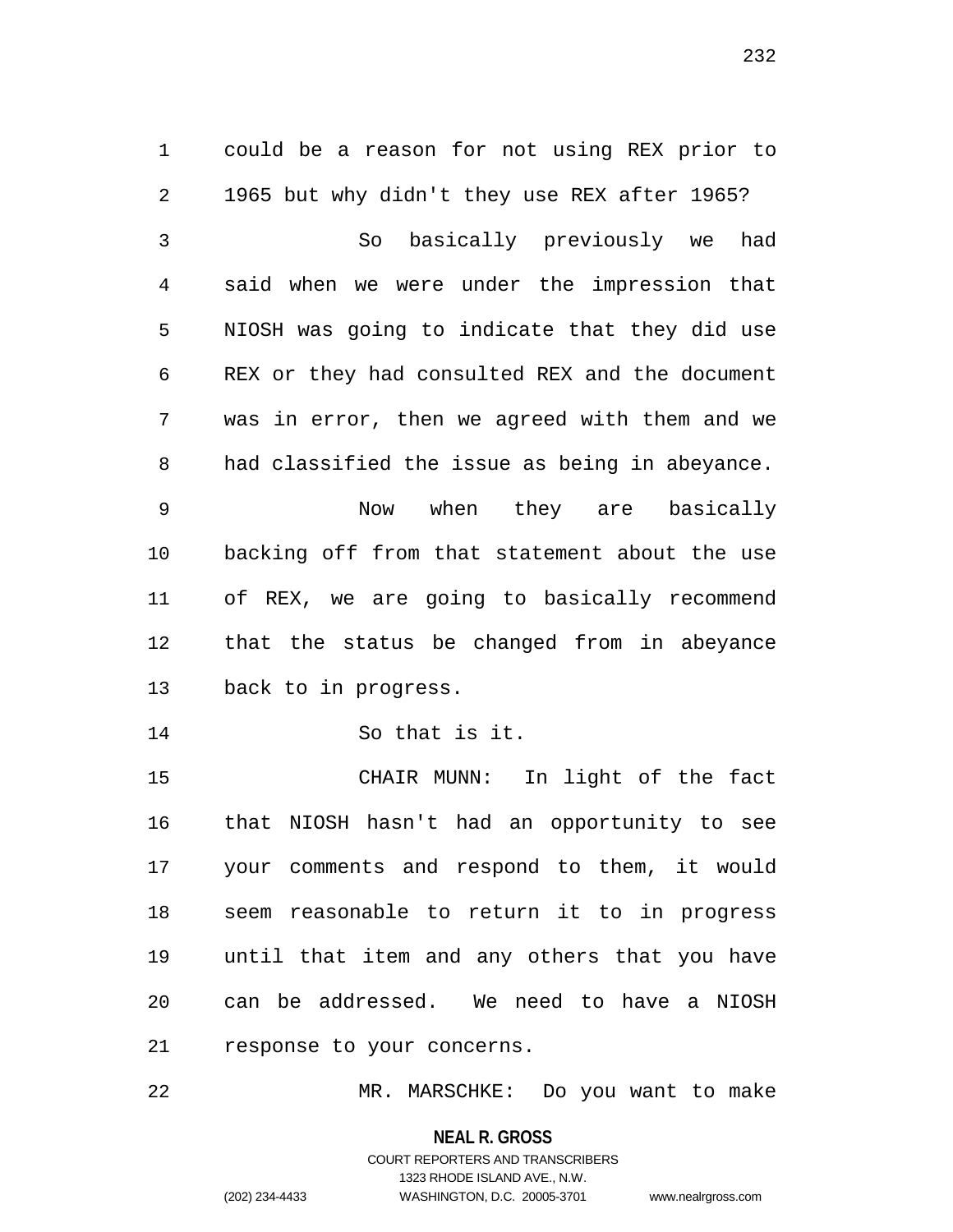changes to the database status now as we are going along, Wanda?

 CHAIR MUNN: I think that would be wise. Yes, we should. I'm not sure how much detail about your concerns needs to be included but --

 MEMBER ZIEMER: This is still, this is Rev. 1 that we are making the change on. Right?

10 CHAIR MUNN: Yes, that is correct. MEMBER ZIEMER: So you are going to indicate that your change of status is based on what you have seen in Rev. 2, though. 14 MR. STIVER: It says Rev. 0 here. MR. MARSCHKE: Well the original

findings were made on Rev. 0.

 MEMBER ZIEMER: And that is what -- This is a Rev. 0 finding.

 MR. MARSCHKE: This is a Rev. 0 finding and we were saying that based on the review of Revision 1.

MEMBER ZIEMER: Okay. Yes, that's

**NEAL R. GROSS** COURT REPORTERS AND TRANSCRIBERS

1323 RHODE ISLAND AVE., N.W.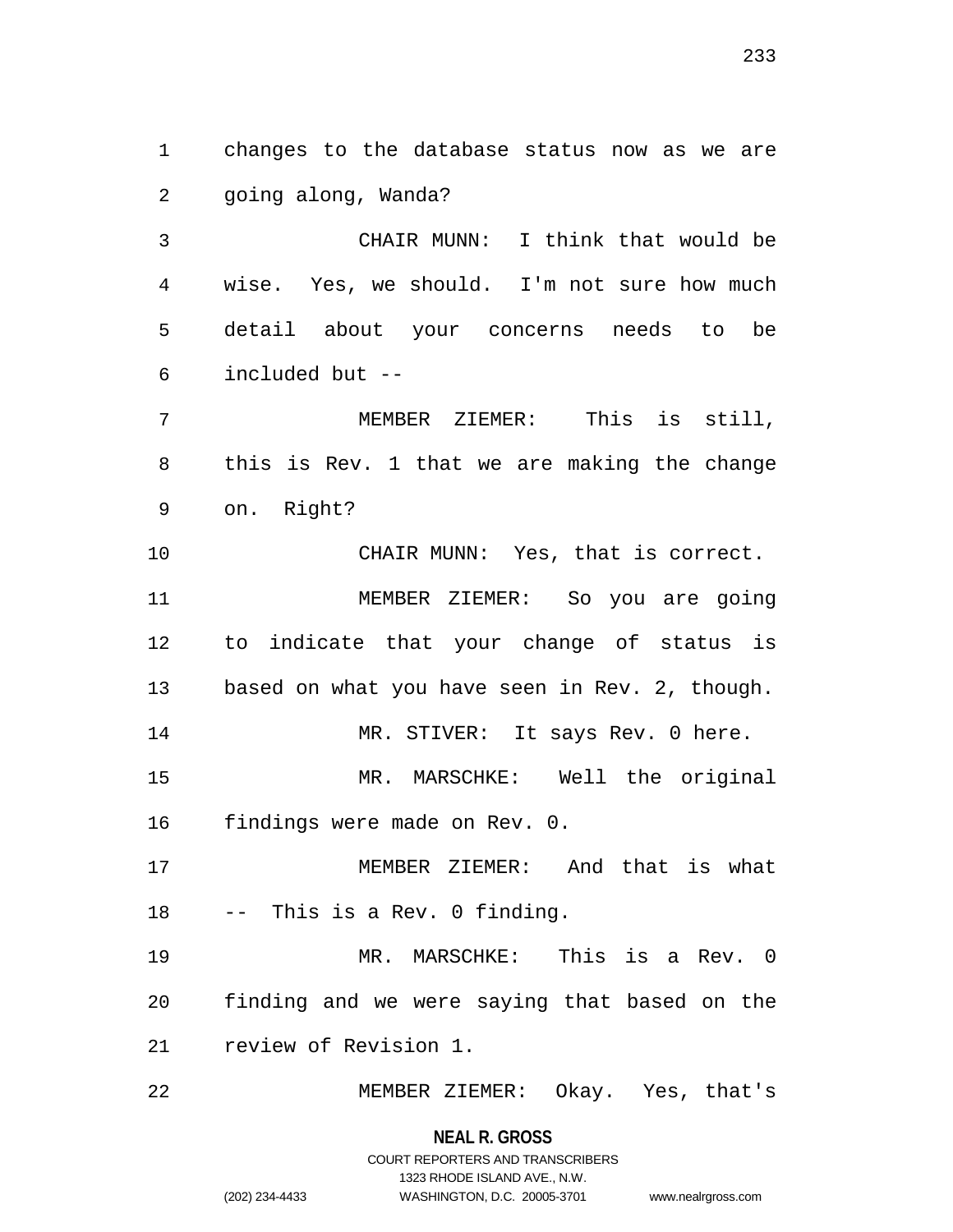good. That is what I wanted to clarify. Okay, it is Rev. 1.

 CHAIR MUNN: If the only errors we get are spelling errors, we are happy campers. MR. MARSCHKE: Okay. Maybe if we change course here a little bit. We are changing statuses. Then maybe we want to go and look at some of these ones that we are recommending be closed.

 CHAIR MUNN: Well, I would hope that that would be something that we could agree could be done away from the table. Those that you have suggested be closed based on this Rev. 1, if NIOSH agrees that they should be closed, then we can certainly close out those six.

 MR. MARSCHKE: We usually need the Subcommittee's direction before we can close them out.

 CHAIR MUNN: That is why I am saying now if NIOSH, even given their lack of time to review this, if they agree with your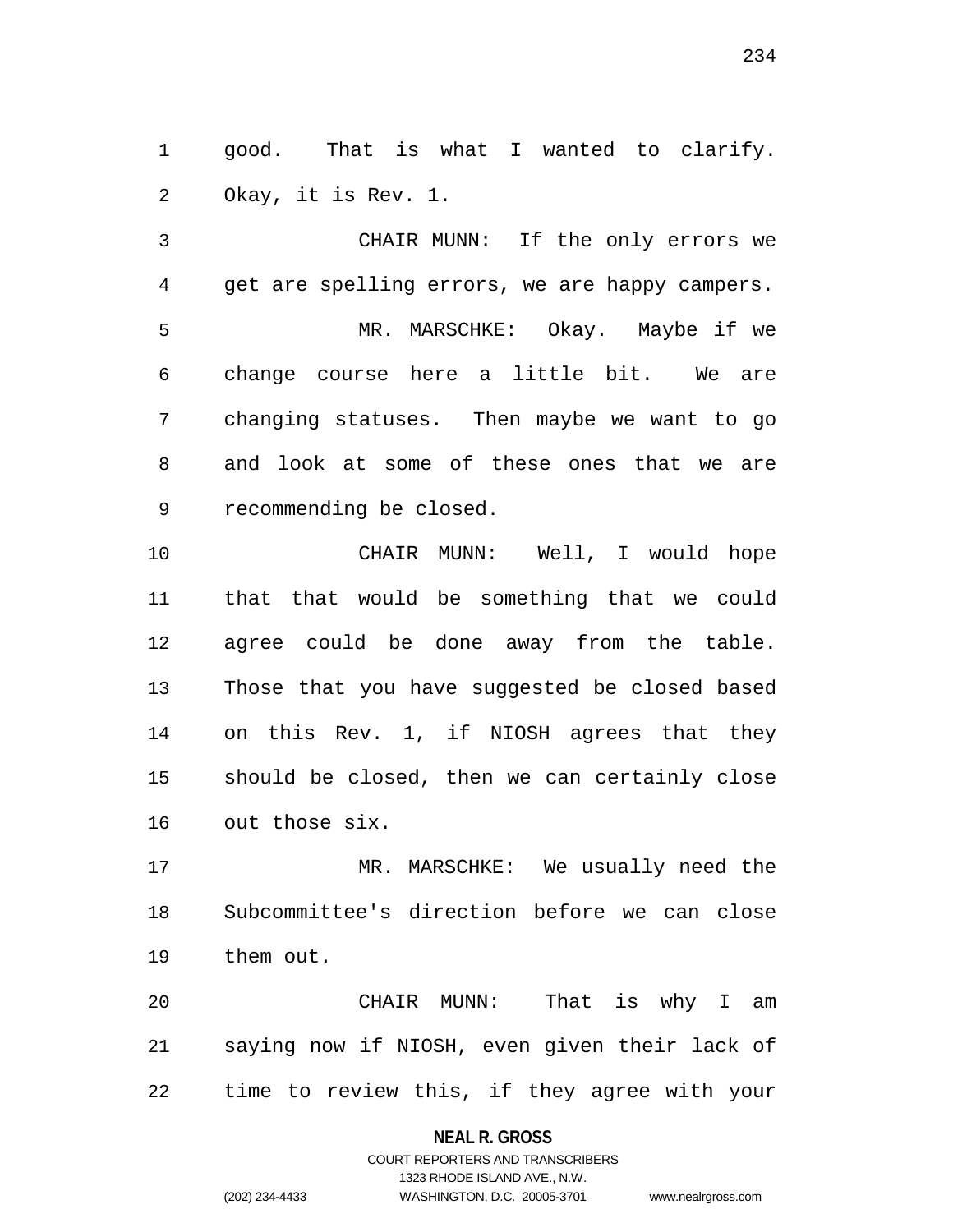agreement of closed status, I can see no reason why those shouldn't be closed now. Yes, Paul? MEMBER ZIEMER: Do we know that in all cases the closure is based on these are items that the Subcommittee has previously asked to be done and they have been done or have been agreed to by NIOSH? CHAIR MUNN: We can run through them quickly. They should be right here on our database. 12 MR. MARSCHKE: Item 5, issue 5 -- MR. STIVER: Five was the issue of plutonium and uranium. CHAIR MUNN: That is still in progress. MR. STIVER: We were concerned about possibly other nuclides that could have been involved. MR. MARSCHKE: Yes. Issue 5 was plutonium. The issue was plutonium and/or uranium are used to compare internal

### **NEAL R. GROSS**

### COURT REPORTERS AND TRANSCRIBERS 1323 RHODE ISLAND AVE., N.W. (202) 234-4433 WASHINGTON, D.C. 20005-3701 www.nealrgross.com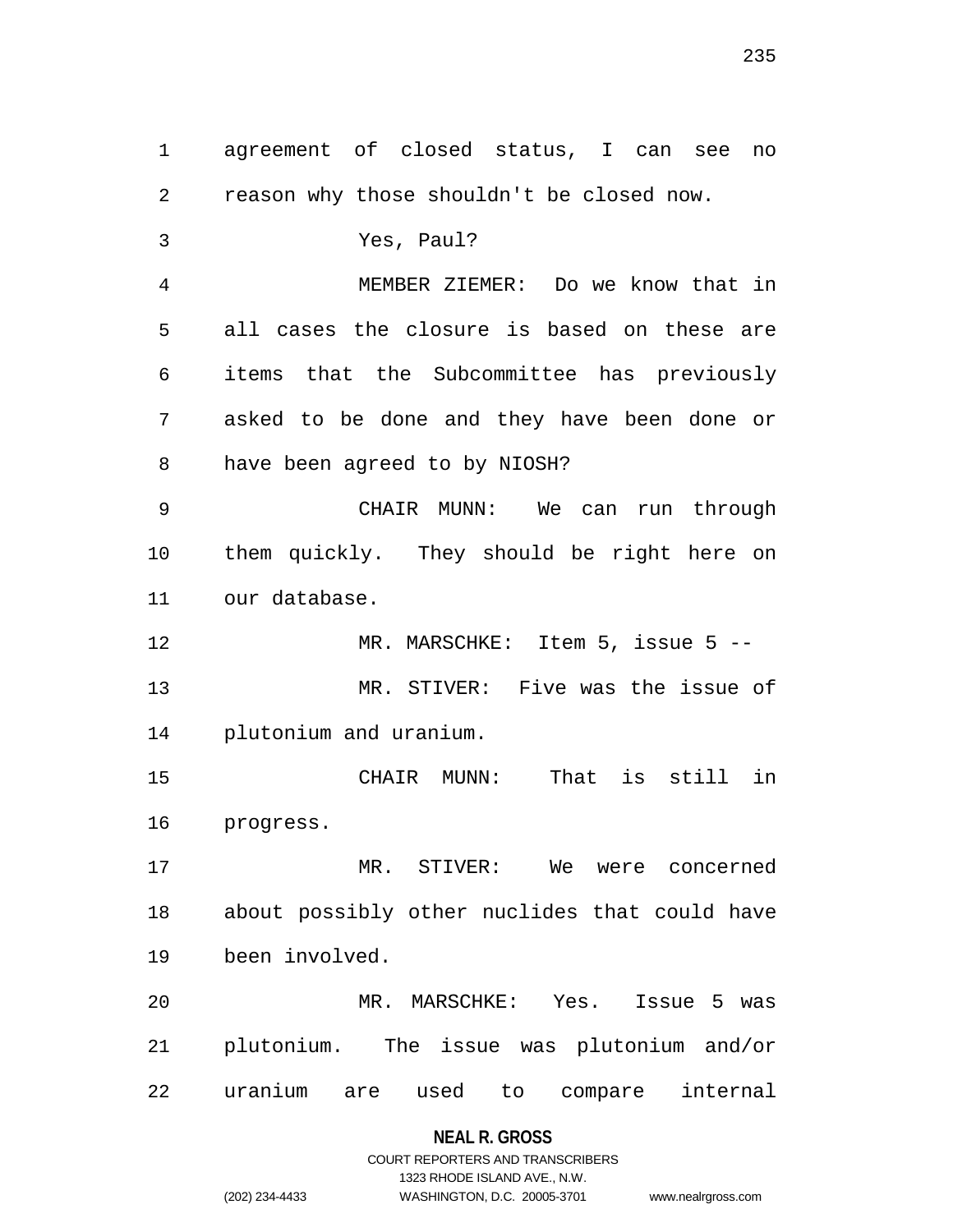construction workers and all monitored worker doses. What about other radionuclides?

 And what NIOSH has done -- and we have talked about this in the past. If you have been looking at documents, there have been numerous Subcommittee meetings on OTIB- 0052, including teleconferences. And again, the change that NIOSH made was to add a paragraph to the document, limitations and exceptions.

11 And in that they said in response to five, specifically they say, "Analysis and recommendations in this document are based upon data that were readily available, and abundant enough to enable statistically significant comparisons. Consequently, there may be unusual cases in which the recommendations of this document do not apply. Intakes of less common radionuclides, those other than uranium or plutonium, are not assessed. Refer to the site Technical Basis Document for information regarding less common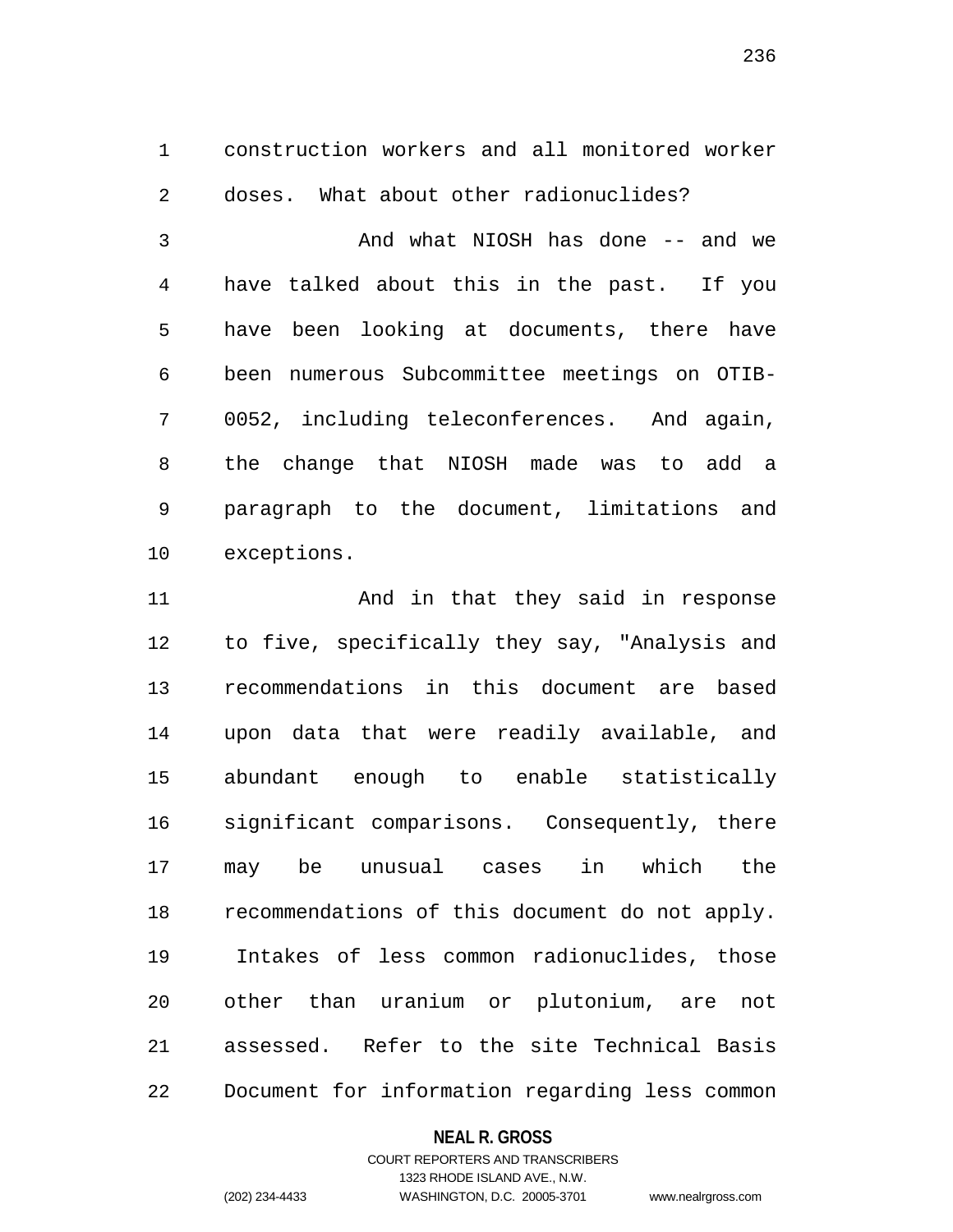radionuclides."

 So with that paragraph inserted into OTIB-0052, we believe that it addressed our concern and we are ready to sign off on it. CHAIR MUNN: Is there any objection to doing so? (Pause.) CHAIR MUNN: Taken without exception that we may now close this item. MR. KATZ: They haven't included a spell checking function on this yet? 13 MR. MARSCHKE: Maybe they have. I haven't figured it out yet. 15 CHAIR MUNN: Very good. MR. MARSCHKE: The next one we are recommending is 9. CHAIR MUNN: Did the status get changed to closed? MR. MARSCHKE: It was five? CHAIR MUNN: Five, correct. MR. MARSCHKE: Closed.

> **NEAL R. GROSS** COURT REPORTERS AND TRANSCRIBERS 1323 RHODE ISLAND AVE., N.W. (202) 234-4433 WASHINGTON, D.C. 20005-3701 www.nealrgross.com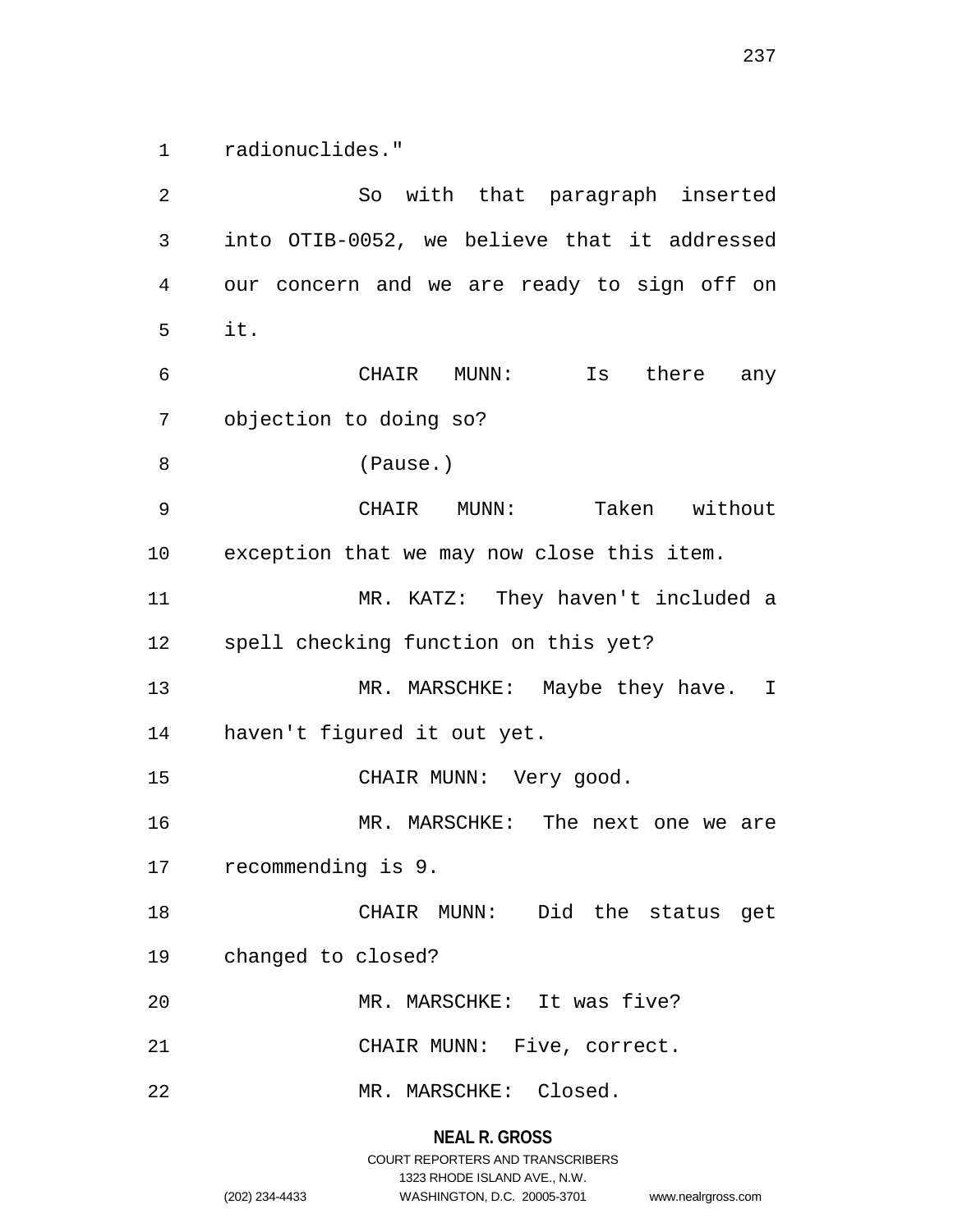CHAIR MUNN: Closed. Very good. MR. KATZ: This also processes much more quickly than -- 4 MR. MARSCHKE: Yes. MR. STIVER: This thing should be a little bit more streamlined. MR. MARSCHKE: There's one thing I should, I guess, while we are talking about issue 5 and NIOSH will see this when they read it, because the Revision 1 is now basically limiting the internal exposures to uranium and plutonium only, we are hoping to see a PER that would go back and look to see if there have been cases where OTIB-0052 had been used to calculate internal doses for radionuclides other than uranium and plutonium. 17 And one of the things that I know comes into my mind, based upon some of the experience I have had, is that the Evaluation Report to Savannah River SEC referred to OTIB- 0052 methodology and their critical nuclide was, of course, tritium. So there may be some

> **NEAL R. GROSS** COURT REPORTERS AND TRANSCRIBERS

> > 1323 RHODE ISLAND AVE., N.W.

(202) 234-4433 WASHINGTON, D.C. 20005-3701 www.nealrgross.com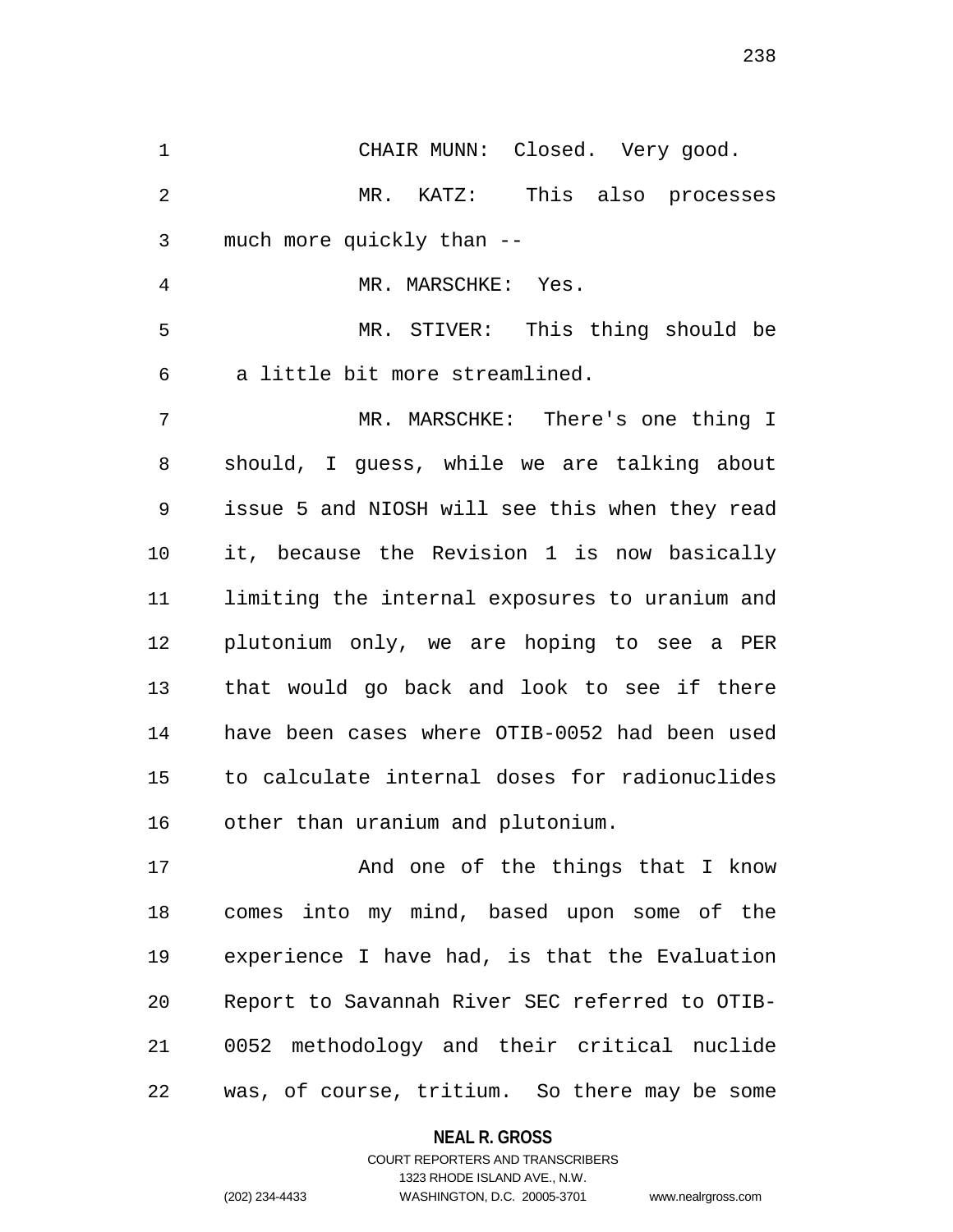kind of -- And I don't know if that would actually fit under a PER or some kind of a PER type of thing has to go back and look to see where OTIB-0052 or if OTIB-0052 internal dose methodology has been used for other radionuclides in other documents in other dose reconstructions.

 DR. ULSH: I kind of hate to say this, but shouldn't item 5 be closed?

 MR. MARSCHKE: Item 5, as far as the comments itself, I think is closed. I mean, I think now basically what you have done in SC&A's mind and in my mind is you have limited OTIB-0052 to only, the internal portion of it, to only uranium and plutonium.

 DR. ULSH: Well right. But how are we going to track this?

 MR. MARSCHKE: Just the same way you make any -- I mean, PERs is the way you -- It is my understanding that when you change a procedure, you use the PER process to --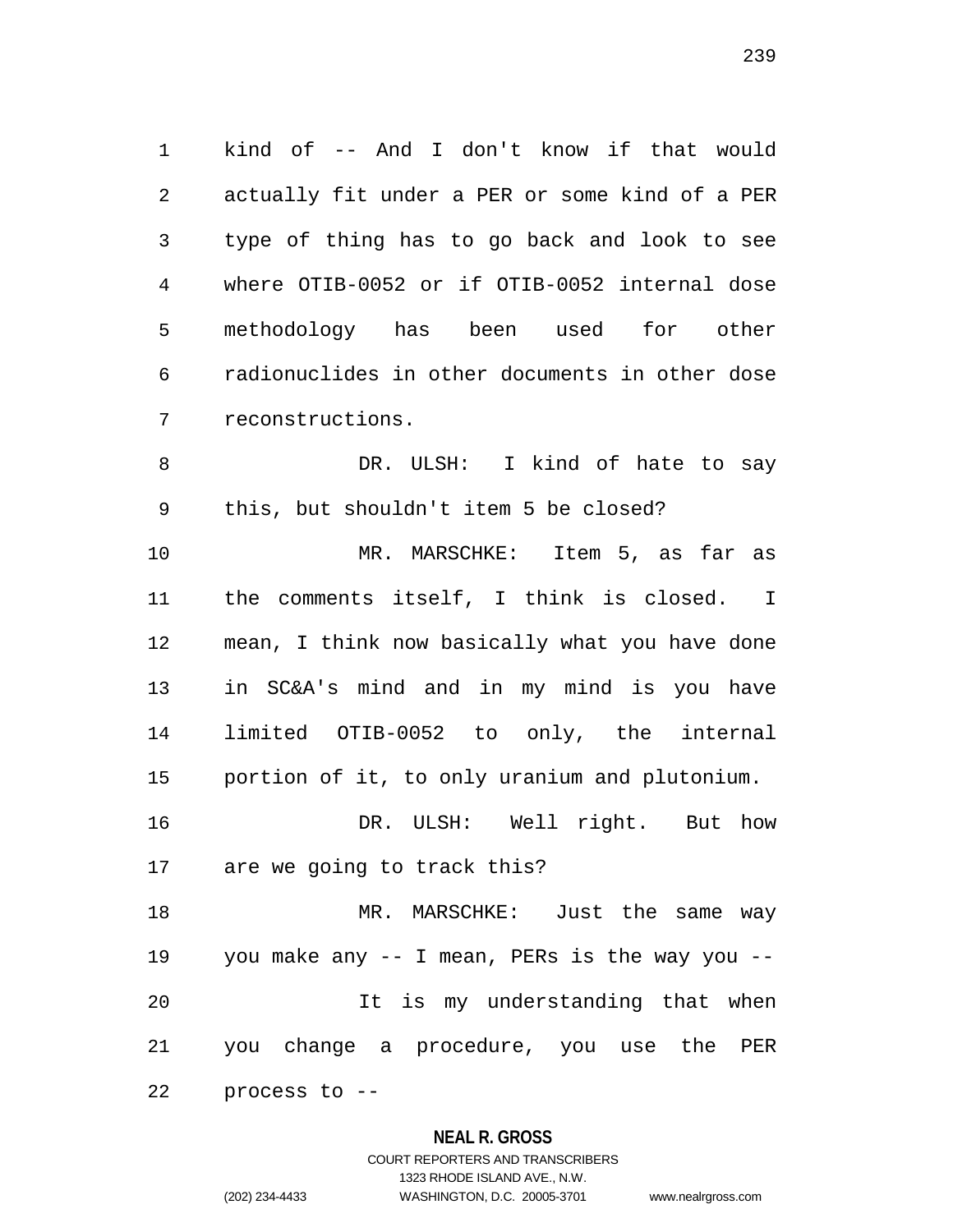1 DR. ULSH: I am accepting on the face of it your argument that a PER, we at least need to look and see if a PER is necessary. How is that actually going to be tracked then, if we close item number 5? We don't need to?

 MR. KATZ: I mean, that is part of your internal procedures to deal with PERs when you need them.

 MR. HINNEFELD: The revision to OTIB-0052 in and of itself should prompt a look back to see if we look at any cases because of it, regardless of whether it was ever viewed in this group.

15 DR. ULSH: Okay.

 MR. KATZ: One thought. Just a thought about this database. Another functionality issue that just popped in my head as we are going through this. It might be nice if you could also generate from the database action items like this. I think that would be really handy if you could prevent

**NEAL R. GROSS**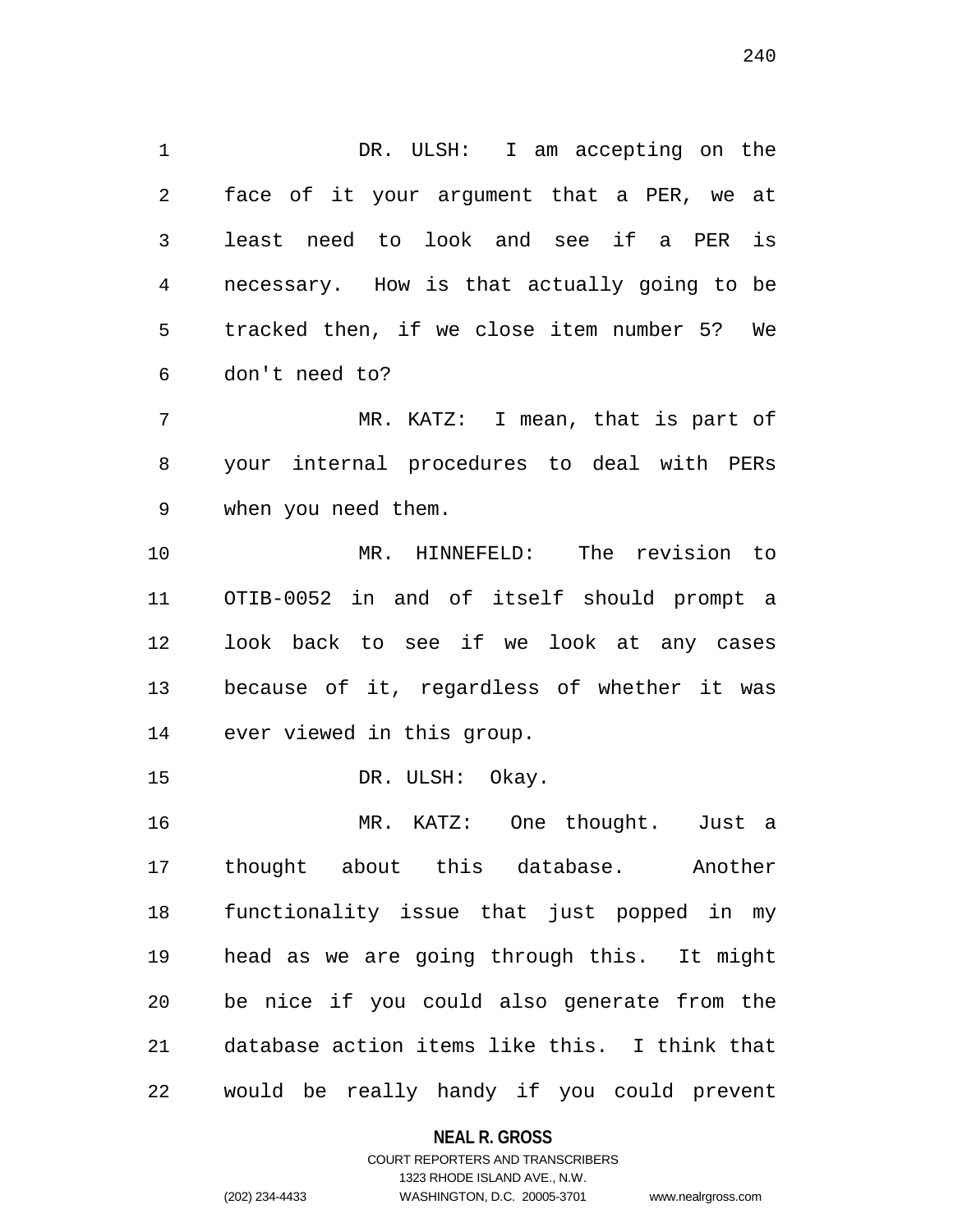DCAS action items or SC&A action items. If you could just have this thing generate those lists, send a search for them or whatever, it will be very handy. Don't you think? DR. ULSH: Yes, I do. But I am trying to think of the most efficient way to do that. I am wondering if -- yes. I guess I mean if we got the function where we could sort out all of the in progress items, that gets you halfway there. But then you would have to go into thread to look for the action. MR. KATZ: Then you have to go in and go through all those.

 It would be nice to have a roster for the current DCAS action items here, the current SC&A action items.

 DR. ULSH: I agree with you that would be nice. I can't commit to it without talking to Yemi.

 MR. KATZ: No, I'm not saying. I just think it is something worth looking into because it would help all of us from meeting

#### **NEAL R. GROSS**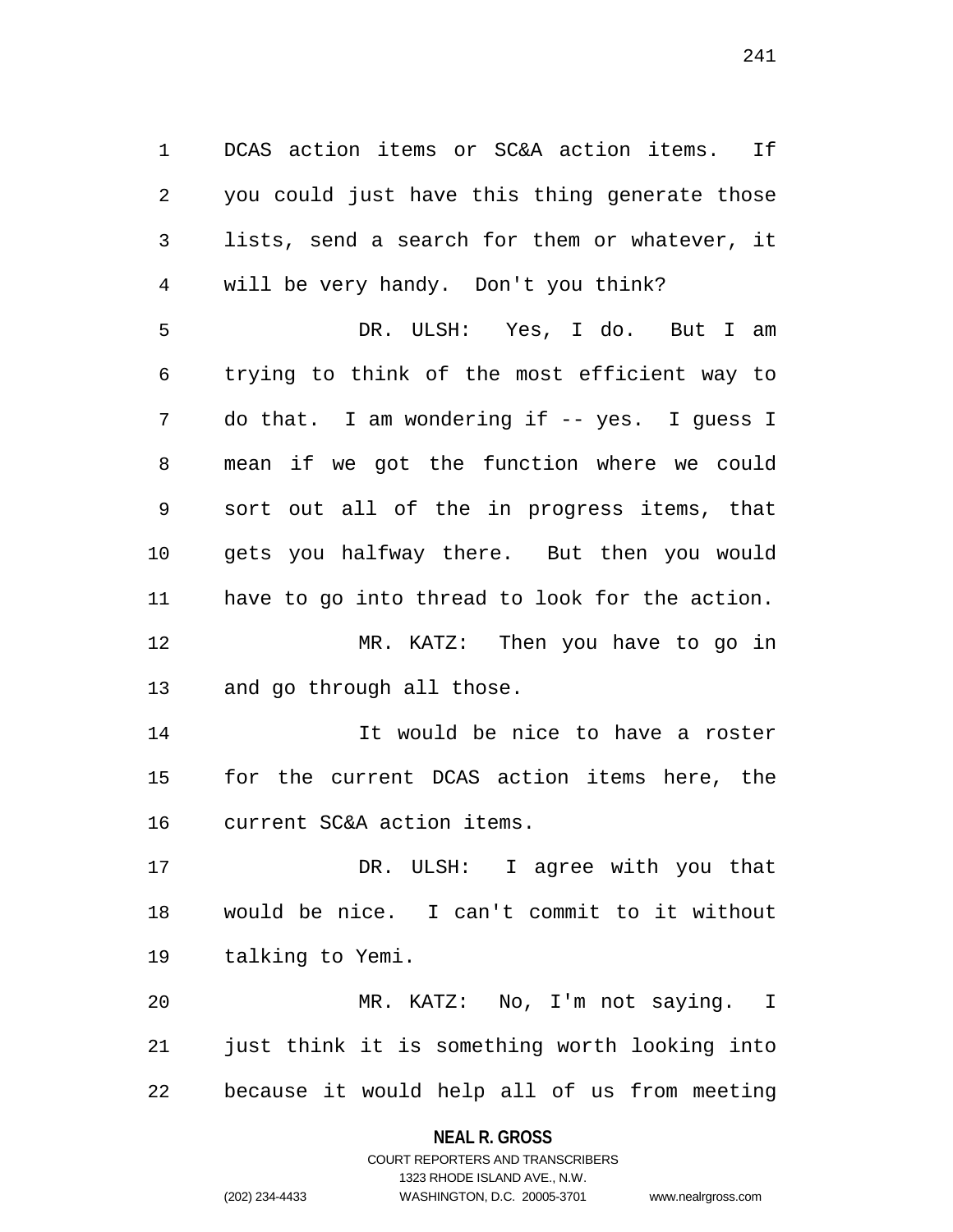to meeting.

| 2              | CHAIR MUNN: It will be simpler to              |
|----------------|------------------------------------------------|
| 3              | do once the function is in that will allow us  |
| $\overline{4}$ | to sort by status. Then we can status          |
| 5              | specific items and at least it will reduce the |
| 6              | bulk of material you have to look at.          |
| 7              | MR. STIVER: You can filter it                  |
| 8              | down just to those few issues that are still   |
| 9              | open. And then we could have a flag of some    |
| 10             | sort that would indicate action items being    |
| 11             | pursued.                                       |
| 12             | CHAIR MUNN: Right.                             |
| 13             | MR. KATZ: Well anyway, it is just              |
| 14             | a thought.                                     |
| 15             | MEMBER ZIEMER: It is really built              |
| 16             | into this sort of a matrix that is there. It   |
| 17             | is what we used to do. You had your chart, --  |
| 18             | CHAIR MUNN: Yes.                               |
| 19             | MEMBER ZIEMER: -- the number of                |
| 20             | issues, number of each one that is closed.     |
| 21             | And that is in the system.                     |
| 22             | have the<br>CHAIR MUNN:<br>Once<br>we          |

**NEAL R. GROSS** COURT REPORTERS AND TRANSCRIBERS

1323 RHODE ISLAND AVE., N.W.

(202) 234-4433 WASHINGTON, D.C. 20005-3701 www.nealrgross.com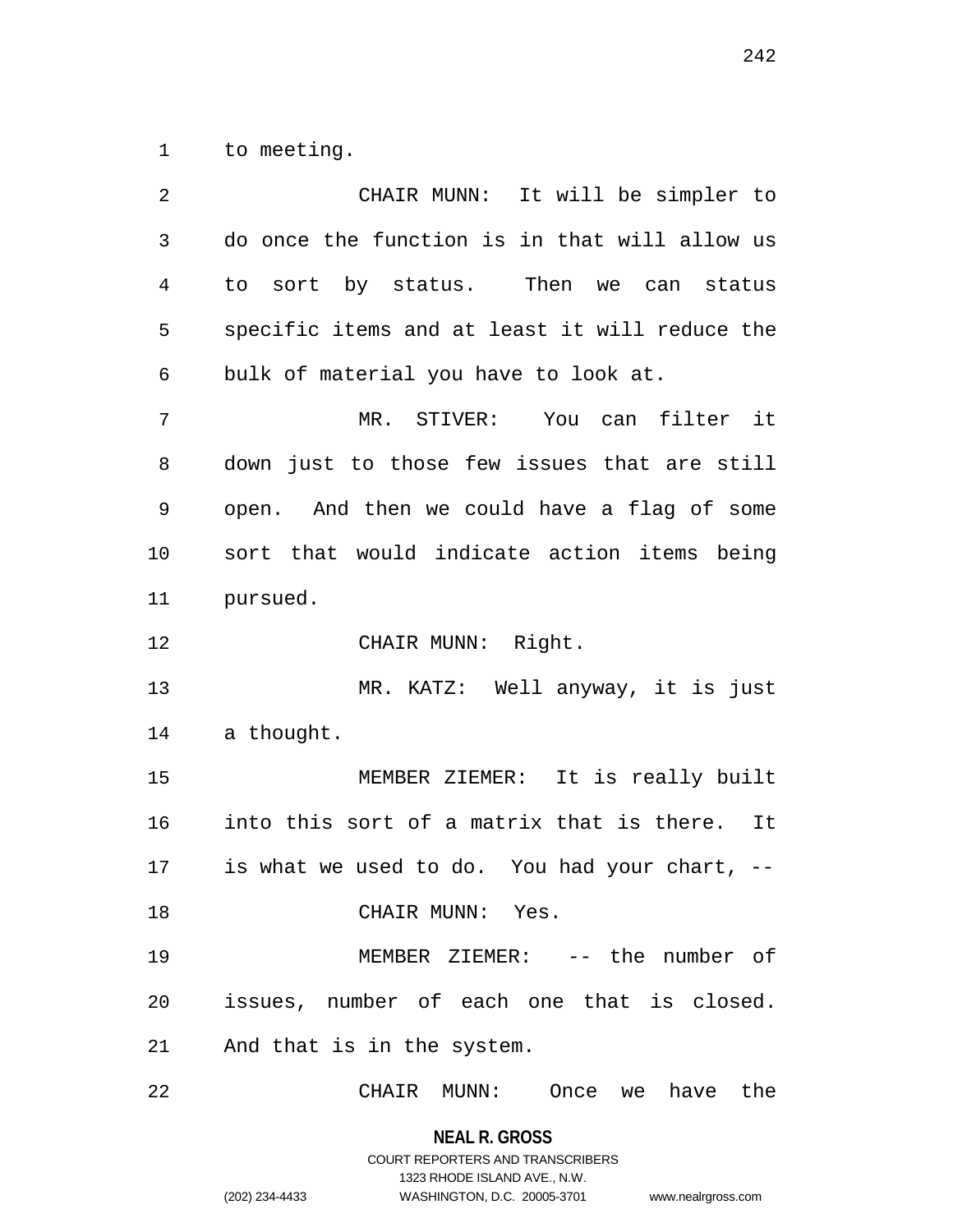status filter.

 MEMBER ZIEMER: How about what each of those colored dots. Red dot, orange dot -- color coded. MR. MARSCHKE: We had something or we tried to use something similar to that way back when we had the Access database. It never really became functional. I think it was just too -- MEMBER ZIEMER: We had to do it mechanically. MR. MARSCHKE: Yes. Wanda has been doing an excellent job of keeping track of, of keeping everybody honest here with her carry-over items list and so on and so forth. CHAIR MUNN: We have had things drop. MR. KATZ: Yes. Balls fall in the cracks though quite a bit over the past few years on all sides. And this would just be a nice way to -- CHAIR MUNN: Yes.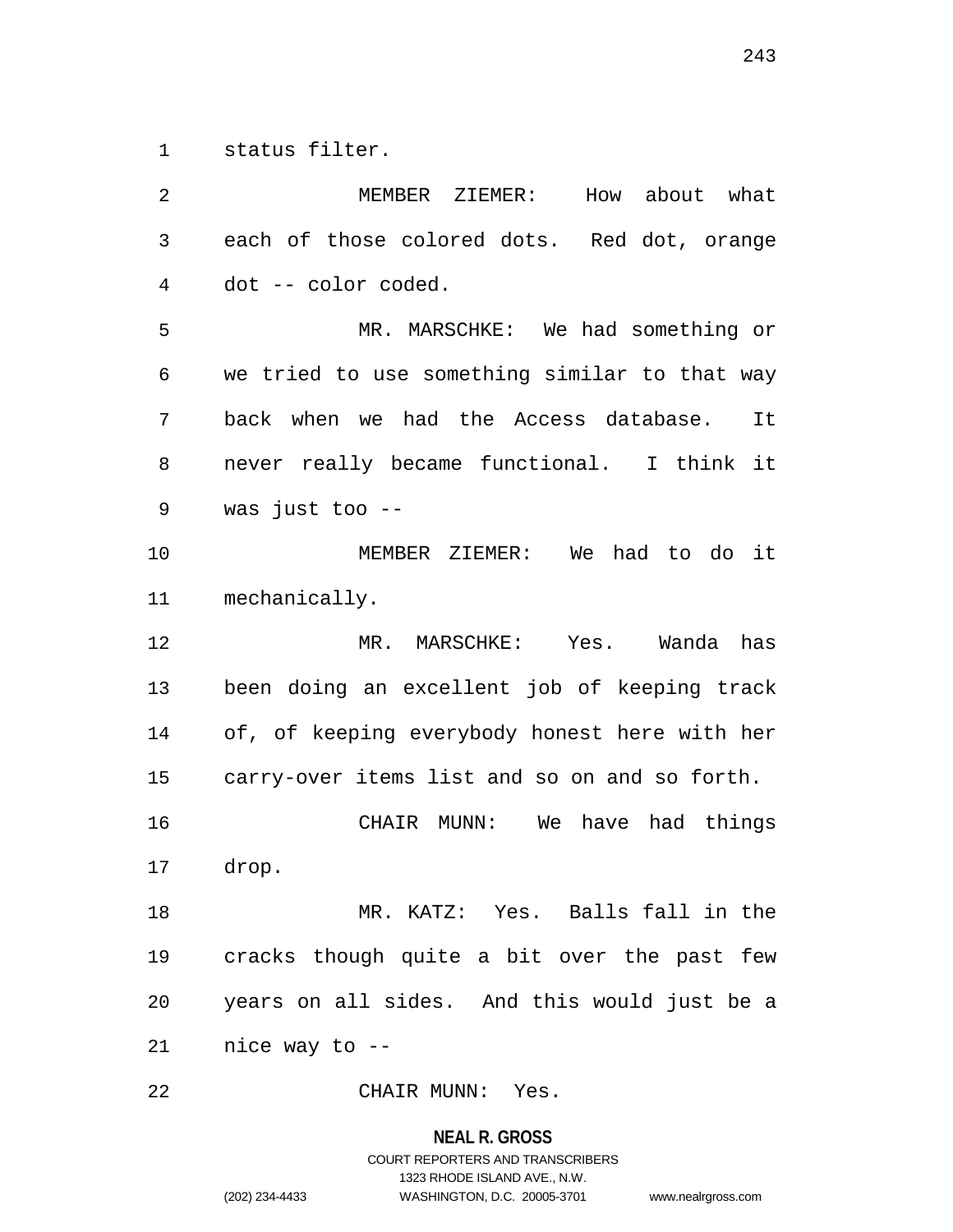MR. STIVER: We would have to have a way to close the matters, once they were accomplished as well. So you would have a separate tracking process. MR. KATZ: Well the action items. I mean, when you update each time, they go away. You wouldn't have that. CHAIR MUNN: Right. All right. Anything else on, where are we, on OTIB-0052 now? MR. MARSCHKE: OTIB-0052, we had three more actually that were closed, we were recommending that be closed. If you look at the screen here, these are the changes that NIOSH made in response to a comments 9, 10, and 11. The first paragraph takes care of both 9 and 10. And the second paragraph up there takes care of issue 11. And based upon these revisions to

 OTIB-0052, SC&A recommends that the findings be closed. All these findings, these three findings had to do with there was a NIOSH

#### **NEAL R. GROSS**

COURT REPORTERS AND TRANSCRIBERS 1323 RHODE ISLAND AVE., N.W. (202) 234-4433 WASHINGTON, D.C. 20005-3701 www.nealrgross.com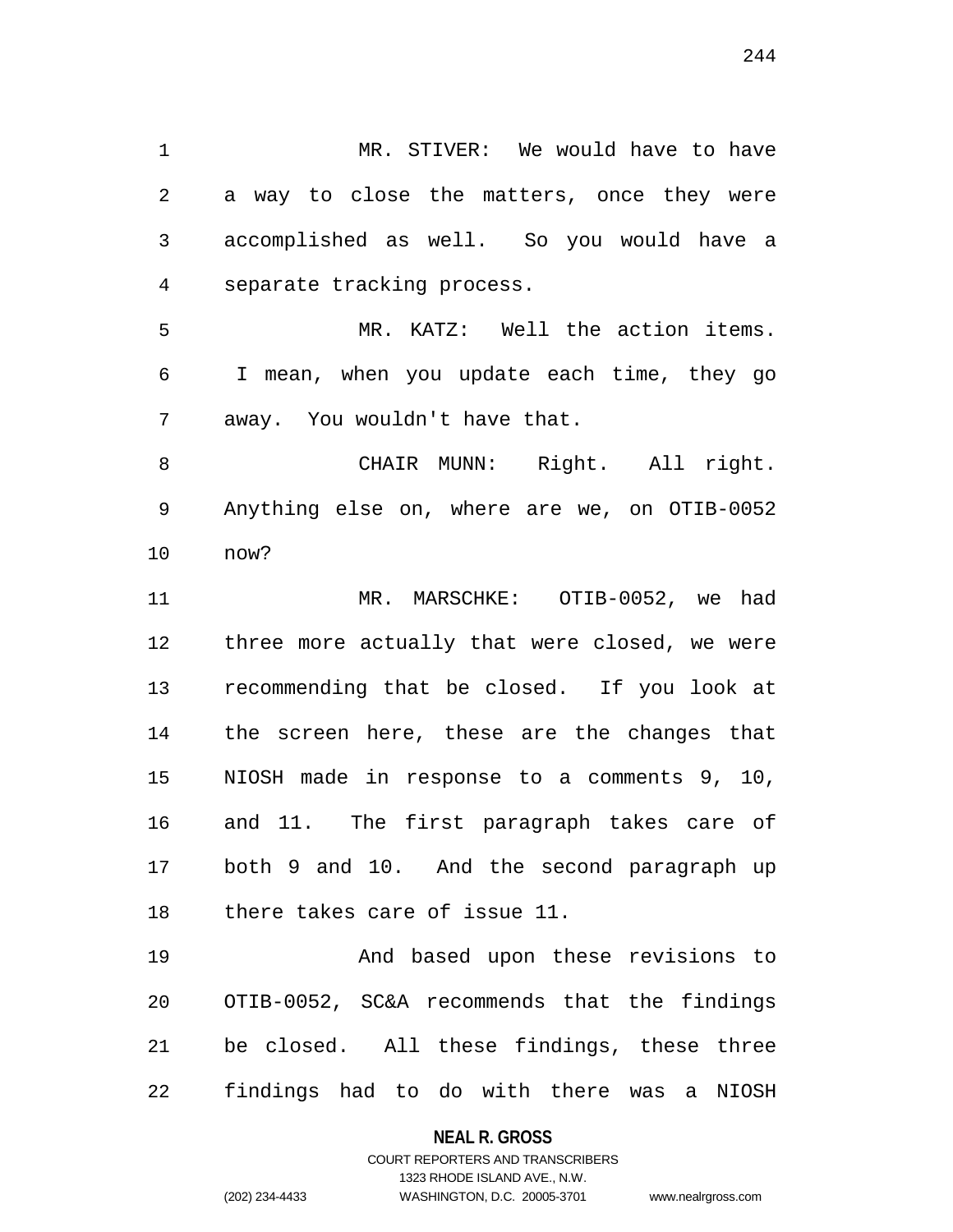report. That wasn't an OCAS or a DCAS NIOSH report. It was a NIOSH report that was prepared for INL but it did not -- and we got our hands on it and we looked at it. And it had doses to what we felt were construction workers and others.

 It was pointed out to us we should not have used that report. We should not have looked at that report because they were doing things which are definitely just on a view with the Act here because it has, for example, naval reactor facilities.

 So when this was pointed out to us, we agreed with NIOSH's response and we are ready to see those three findings be closed. It is indicated in the -- a new paragraph has been added that explains that while they used a MUD database was not used and they explained why the MUD database was not used. And we agree with that explanation.

 Finding 10 again, it was an INL epidemiological study. And it explains that

> **NEAL R. GROSS** COURT REPORTERS AND TRANSCRIBERS

> > 1323 RHODE ISLAND AVE., N.W.

(202) 234-4433 WASHINGTON, D.C. 20005-3701 www.nealrgross.com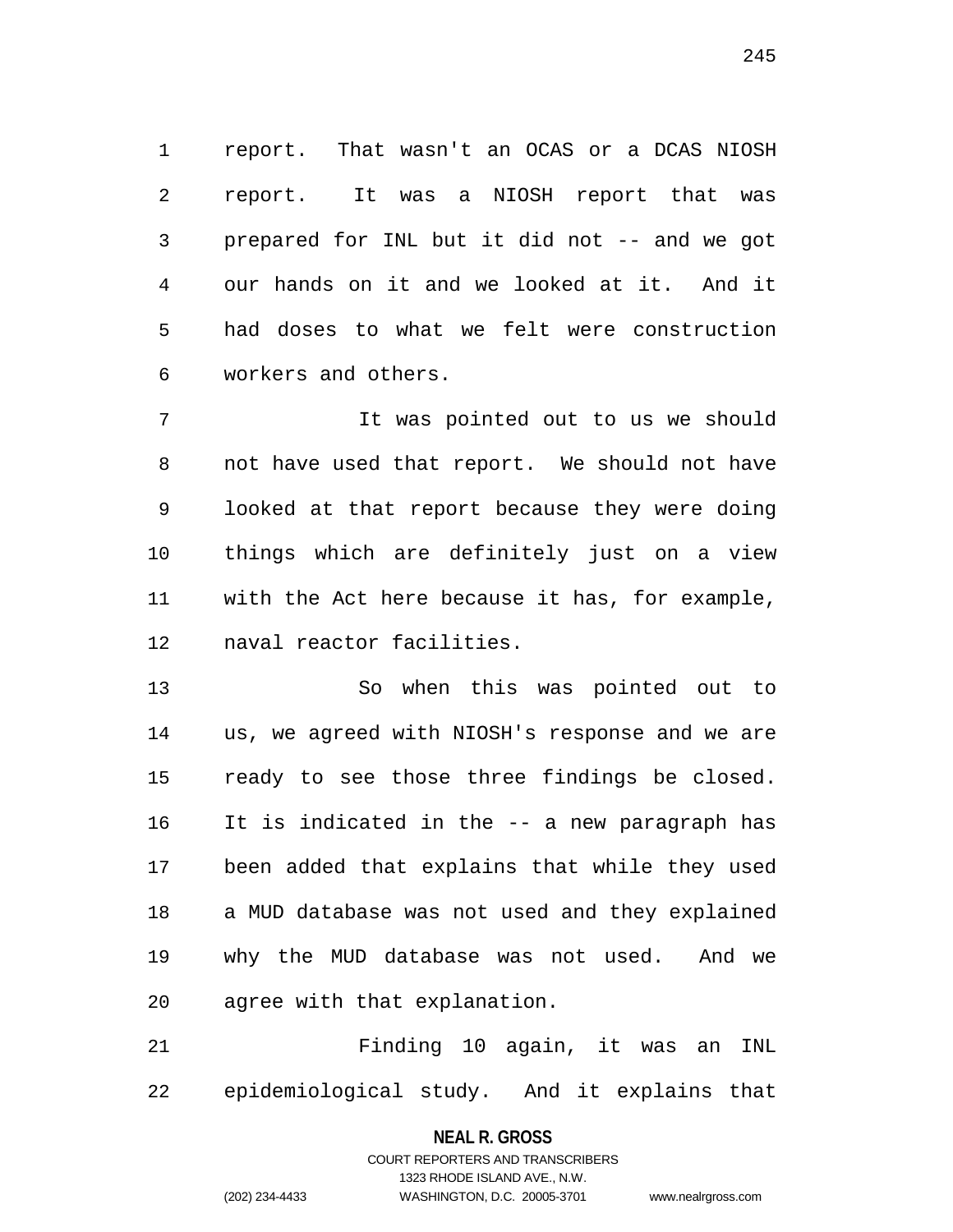the NIOSH 2005 data was not used because of service workers are grouped with construction trade workers, a practice that is inconsistent with the approach taken at OTIB-0052. And we agree with that explanation and close the -- recommend that issue 10 be closed.

 Claimant favorability issue. Was claimant favorability of OTIB-0052 approach for an INL early period internal dose cannot be determined. As indicated in the proposed changes, the second paragraph was modified. Much of the basis for finding 52 was data obtained in the NISOH 2005 epidemiological study. And as indicated in response, that study contained service worker data, as well as construction trade worker data, and it was therefore inconsistent with the approach taken in OTIB-0052.

 So we agreed with NIOSH that the 2005 epidemiological study should not be the basis for the calculations.

CHAIR MUNN: Is there any

### **NEAL R. GROSS**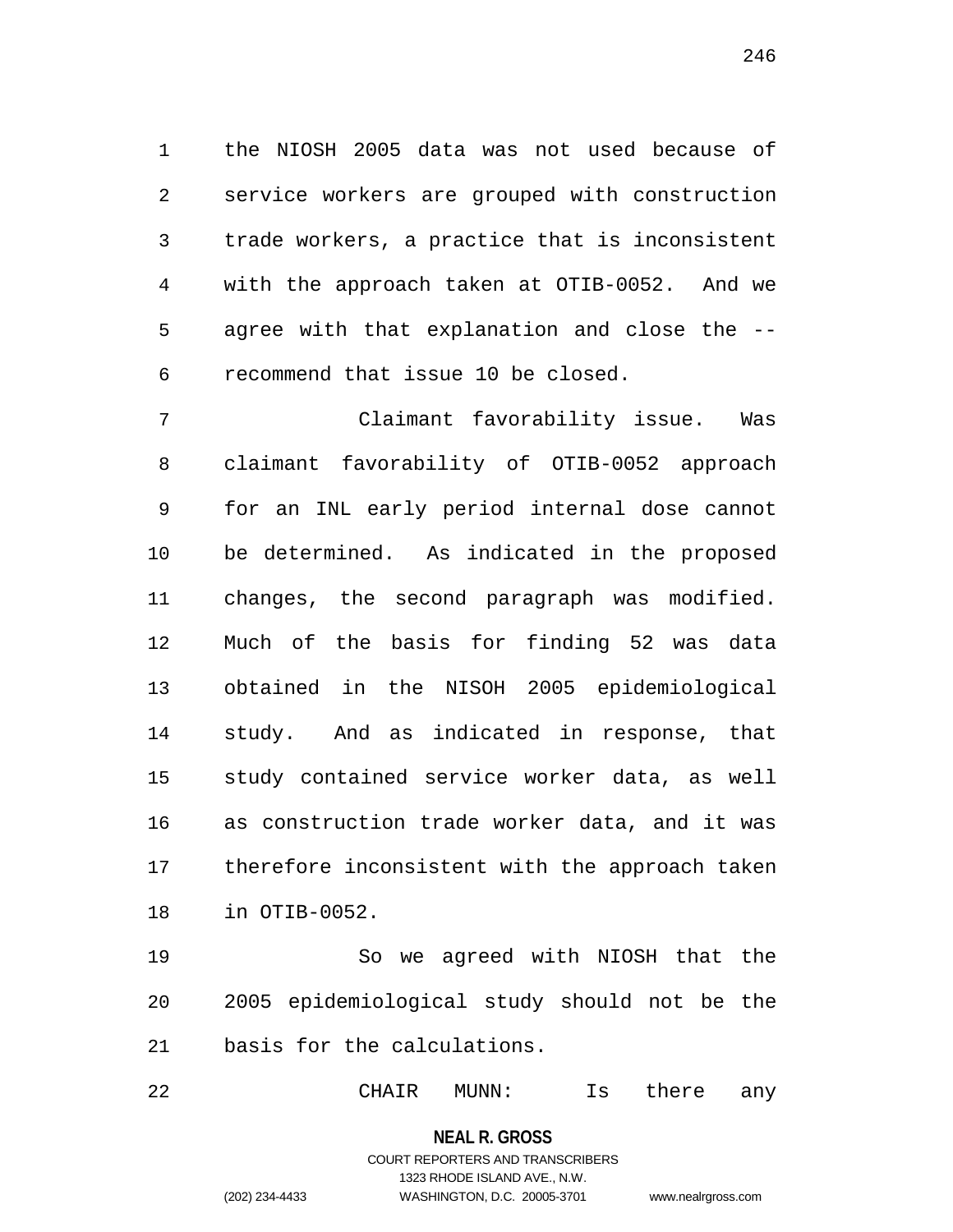objection to closing Findings 9, 10 and 11? (Pause.) CHAIR MUNN: If not, let us please make that entry on the database in almost the same wording as the last one, wasn't it? Almost. Yes, very good. Excellent. This is most satisfying. MR. MARSCHKE: It's the little things. 10 CHAIR MUNN: Yes, it is. 11 MR. MARSCHKE: Okay, so those are  $12 - -$ 13 CHAIR MUNN: We now have 9, 10, and 11 closed. MR. MARSCHKE: Nine has been changed. And 9, 10, and 11. CHAIR MUNN: Changed and closed. Excellent. And due to the fact that the few things that we have remaining on our agenda are essentially administrative, I think that wraps up most of our technical issues that we

|                | COURT REPORTERS AND TRANSCRIBERS |                    |
|----------------|----------------------------------|--------------------|
|                | 1323 RHODE ISLAND AVE N.W.       |                    |
| (202) 234-4433 | WASHINGTON, D.C. 20005-3701      | www.nealrgross.com |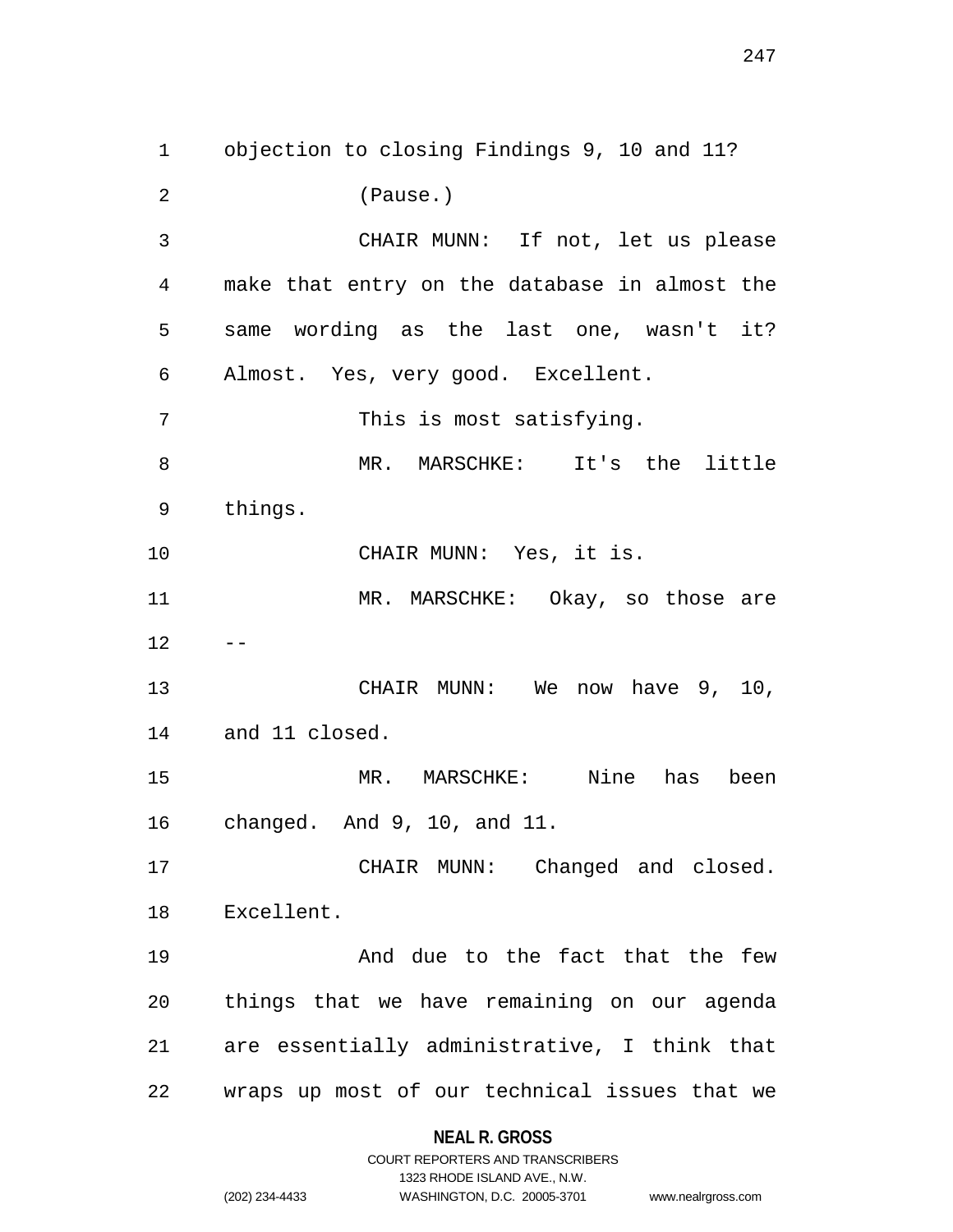have to address right now.

| $\overline{2}$ | I suggest we take a very short ten             |
|----------------|------------------------------------------------|
| 3              | minute comfort break and then we will wrap up  |
| 4              | our administrative activities and let you all  |
| 5              | get out of here. Okay? We will be back at      |
| 6              | five minutes to 3:00 Eastern Time.             |
| 7              | (Whereupon, the above-entitled matter went off |
| 8              | the record at $2:45$ p.m. and went             |
| 9              | back on the record at $2:56$ p.m.)             |
| 10             | MR. KATZ: Go ahead. We're on.                  |
| 11             | CHAIR MUNN: Very good. We are                  |
| 12             | back. Anybody on the phone?                    |
| 13             | DR. MAURO: Yes, this is John.                  |
| 14             | I've been here for about 45 minutes.           |
| 15             | CHAIR MUNN: Good. That's great.                |
| 16             | DR. MAURO: In fact, I will let                 |
| 17             | you finish up with the introductions but I do  |
| 18             | have something I would like to bring up.       |
| 19             | CHAIR MUNN: Yes, please do. This               |
| 20             | is a good time to do it.                       |
| 21             | DR. MAURO: When I came on the                  |
| 22             | phone oh, a half hour, 45 minutes ago, there   |

**NEAL R. GROSS** COURT REPORTERS AND TRANSCRIBERS

1323 RHODE ISLAND AVE., N.W.

(202) 234-4433 WASHINGTON, D.C. 20005-3701 www.nealrgross.com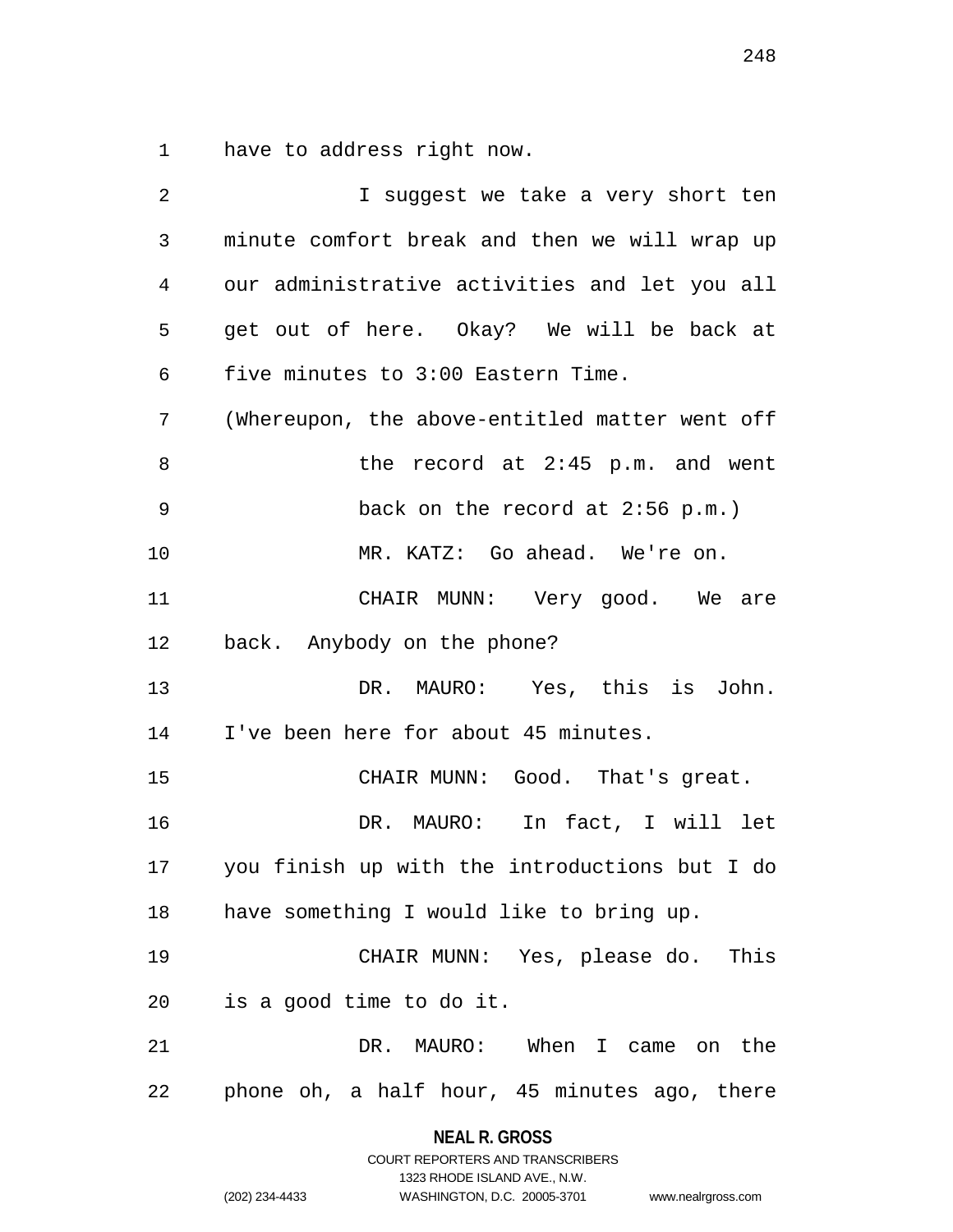was a conversation going on regarding OTIB- 0052 and Steve was talking about PERs. CHAIR MUNN: Yes. DR. MAURO: With the idea being

 that the outcome, perhaps, of many of this procedure review process could end up triggering a PER.

8 CHAIR MUNN: Yes.

 DR. MAURO: And I had a thought to leave with you all. You know, with these two- pagers that I also understand are all undergoing review by the Subcommittee and eventually, I guess, the Board -

14 CHAIR MUNN: Yes.

 DR. MAURO: -- one of the things that we don't do at the end of these two- pagers is that after we have identified how the issues are resolved in general terms, we never really say anything about whether or not there might be some action taken related to revising any dose reconstructions.

Is this something that might be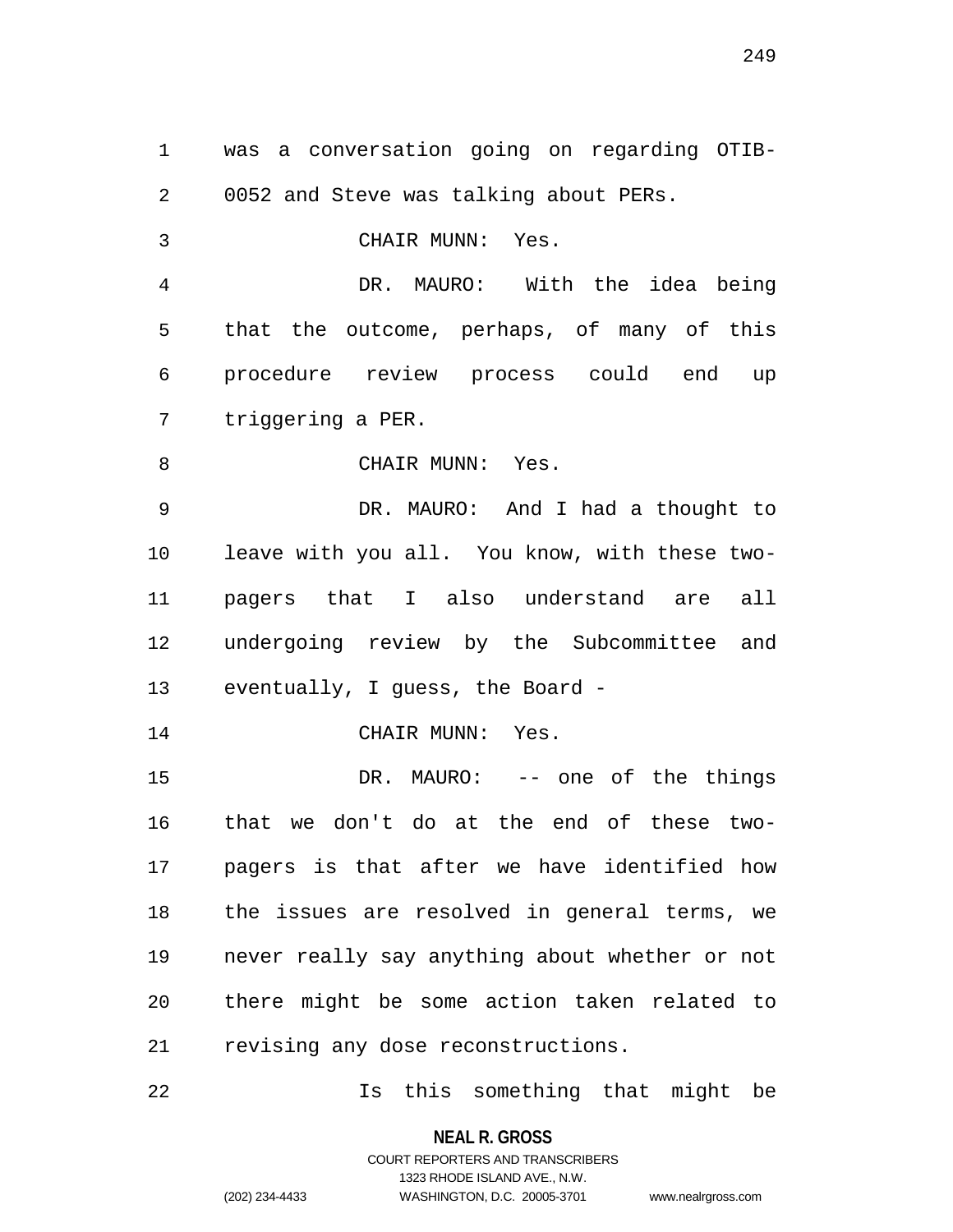two-pagers? CHAIR MUNN: My knee jerk reaction to that would be no. DR. MAURO: Okay. CHAIR MUNN: And the reason for

worth talking about for inclusion in these

 that is that I would be very hesitant to encourage any expectation of a casual reader that something might occur, the operative word being might.

11 11 It is very easy, my observation is that in this program, particularly, it is very easy to raise expectation in the potential claimant group that are not realistic in their concepts and may never come to fruition. I would hate to do anything that might encourage that.

18 DR. MAURO: I understand. CHAIR MUNN: Paul has something to say.

 MEMBER ZIEMER: Well a separate comment. All we are doing with these two-

#### **NEAL R. GROSS**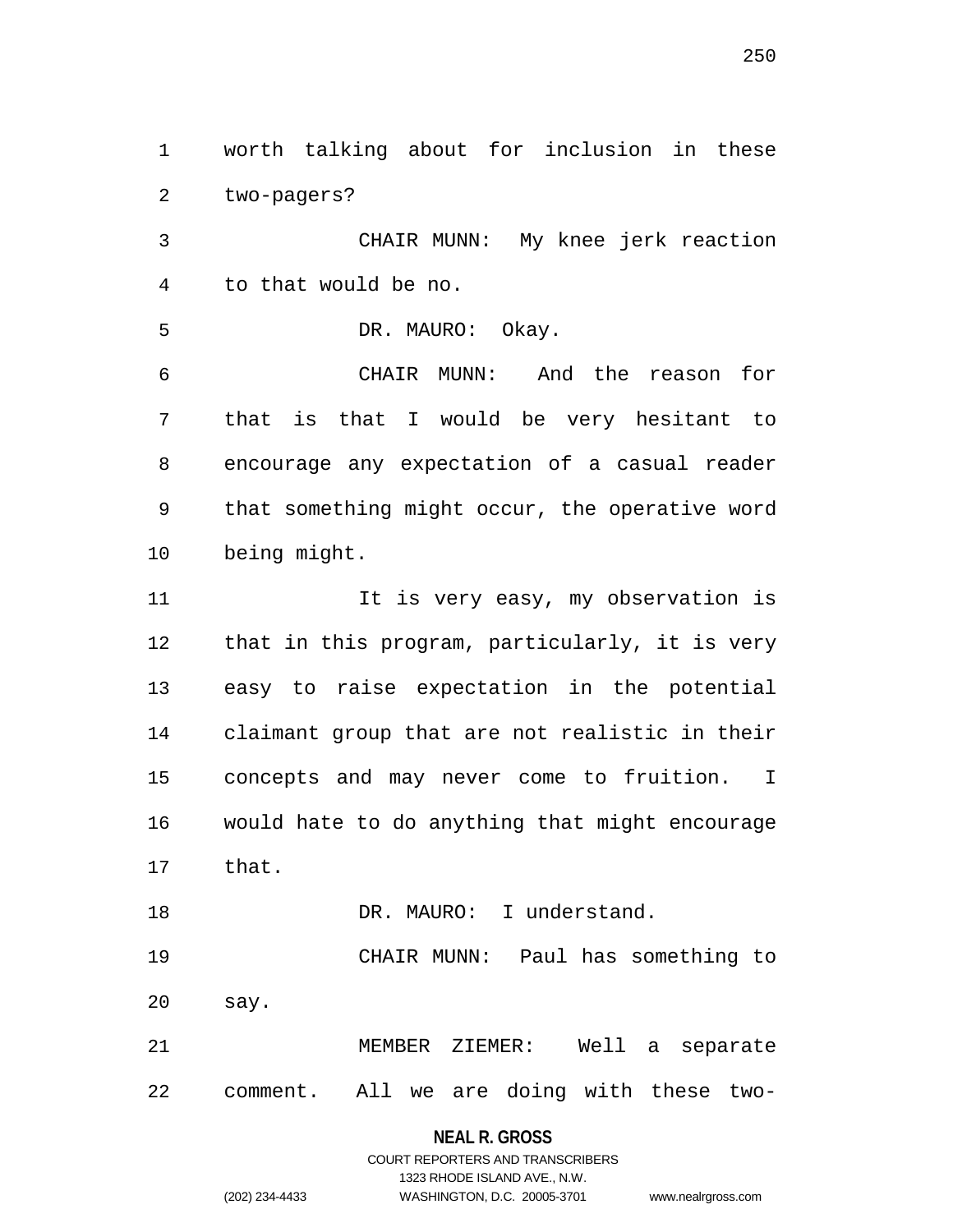pagers is reporting in a condensed way for public what is in the main document. The main document, unless it is arguing about doing that or discussing that, it is not part of that document anyway. And it would seem to me that we shouldn't be discussing doing Program Evaluation Reports outside the context of the document itself and putting it in the summary.

 If I understand what you are suggesting, I mean --

 DR. MAURO: No, it was a thought-- 12 MEMBER ZIEMER: --- what you suggest may very well occur but it seems to me it is a separate conversation in a sense.

 MR. KATZ: John, what we had discussed when we were talking about this earlier was, I mean, that is an automatic internal process of DCAS when they change a procedure to look at the need for a PER. That operates on its own independently as a result of changes to dose reconstruction procedures.

MEMBER ZIEMER: But what I am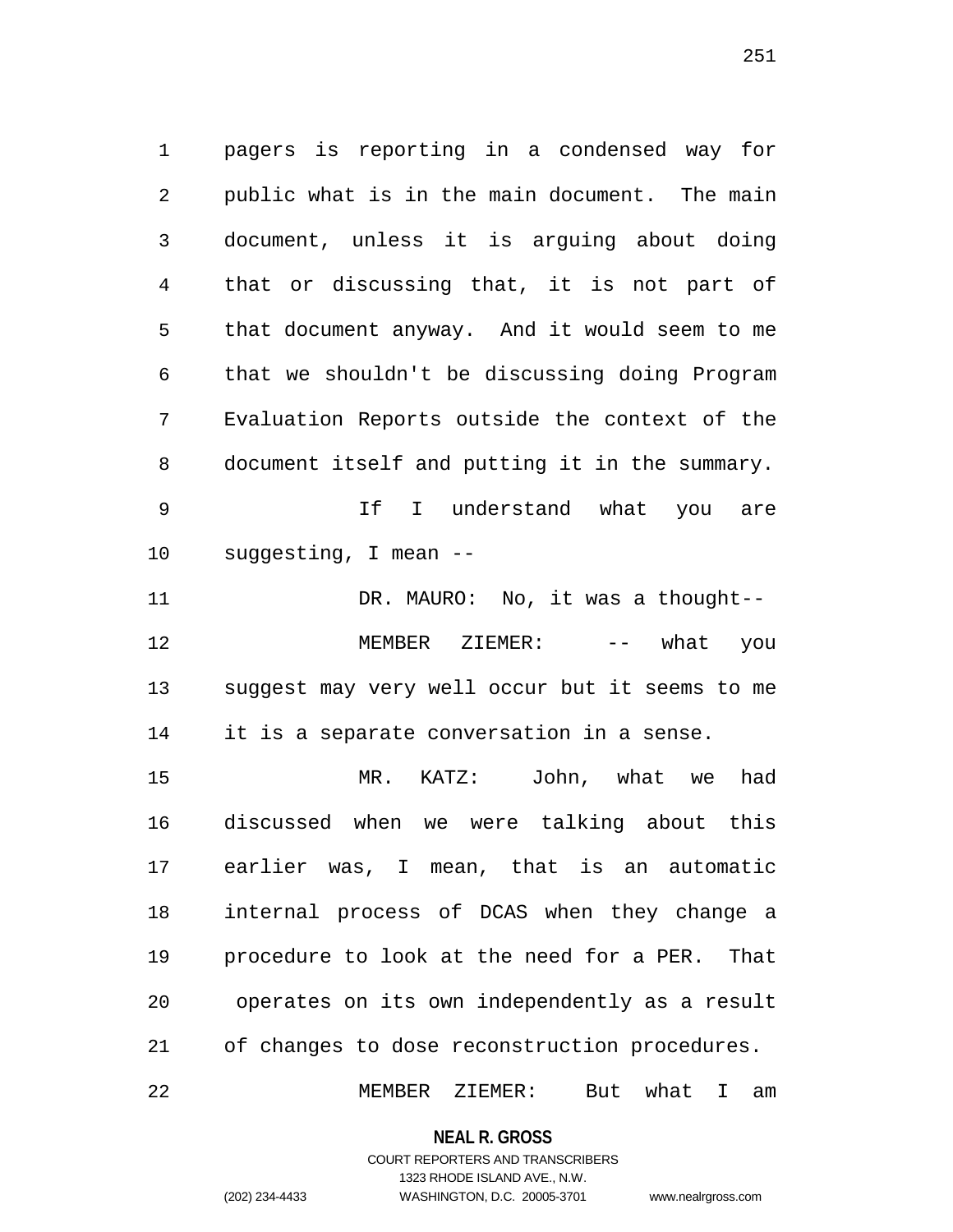saying is we don't include that conversation as part of your document that we are reviewing or resolving. So I don't think I would want to include it.

 DR. MAURO: I understand and I agree. And when you were thinking about it within that context, I think that it would be premature to even attempt to do that as part of this process that we are in. I understand what you are saying.

 CHAIR MUNN: Any other comments in that regard? If not, then we will go to the first item that I placed on here because I think it seems to be something that we haven't come to any real conclusion on as to whether or not it is actually within our purview. And that is the question of tracking overarching issues.

 I know that Jim has been keeping, Jim Neton has been keeping track of what those few items are. I believe there are seven, possibly eight of them. But we have never

#### **NEAL R. GROSS**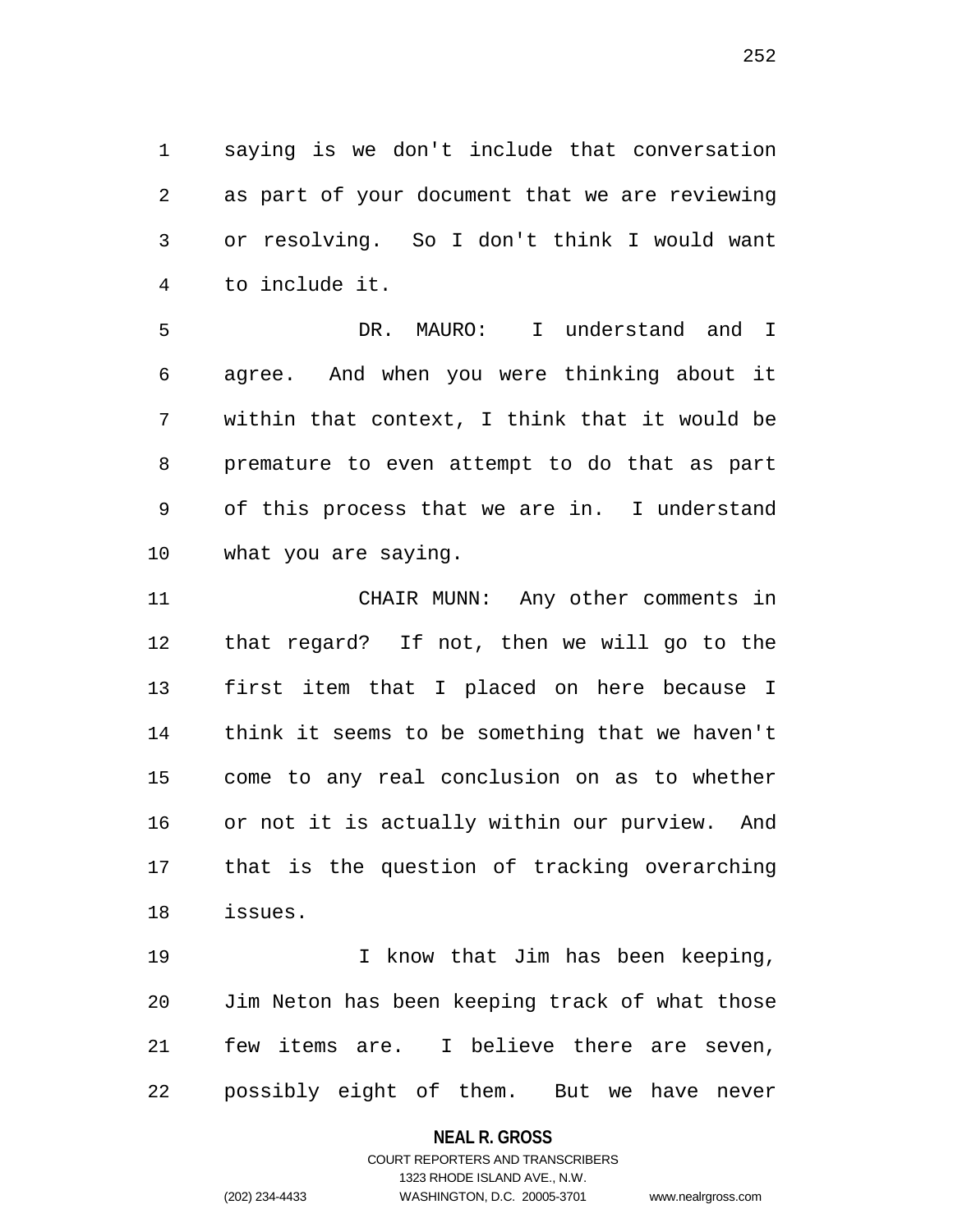undertaken any tracking method to identify whether anything is going on with those items and if so, whether we should or even could be involved in them in any way.

 If there is any feeling in the group here with regard to whether or not we need to give some thought to that or whether we should, very frankly, just stay out of that particular venue, I would be pleased to have any comments anyone has.

 Any thoughts? Am I incorrect in being a little concerned about our lack of tracking? So many of our items are closed based on the issues that they are going to be tracked in overarching issues.

 MR. STIVER: At the last workgroup meeting there was a lot of talk and Steve brought up the idea of putting up some kind of a dummy procedure that would capture all these things. It sounds like Jim has kind of got something like that going now for the DCAS side.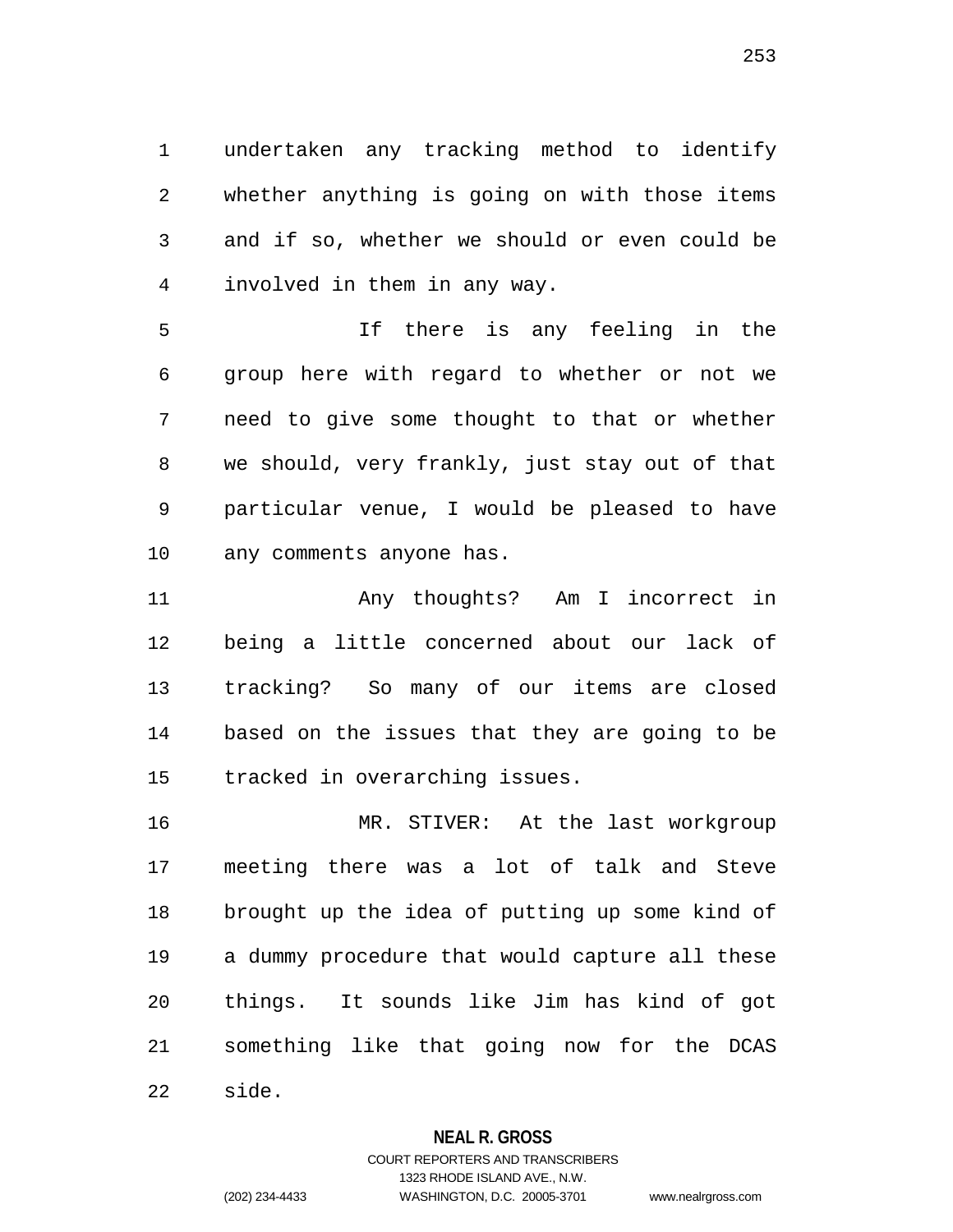But some of these things, you know, I have seen a couple of the examples that would come up just in relation to the SEC petition that I have been working on, we have by virtue of doing the research, you come up with some major changes to an overarching process that applies to other sites as well. 8 CHAIR MUNN: Yes. MR. STIVER: But there is really no mechanism to get that into another setting- related document for that other side, unless that other group happens to know about what is going on in the previous group. So this idea of being able to track those issues and make sure that they are applied where necessary, you know, acknowledges, discover new methods that are proposed, I think would be a good idea. CHAIR MUNN: Well, I want to state publicly that it neither my desire to broaden

nor is it my desire to question whether Dr.

the scope of what we are already looking at

**NEAL R. GROSS**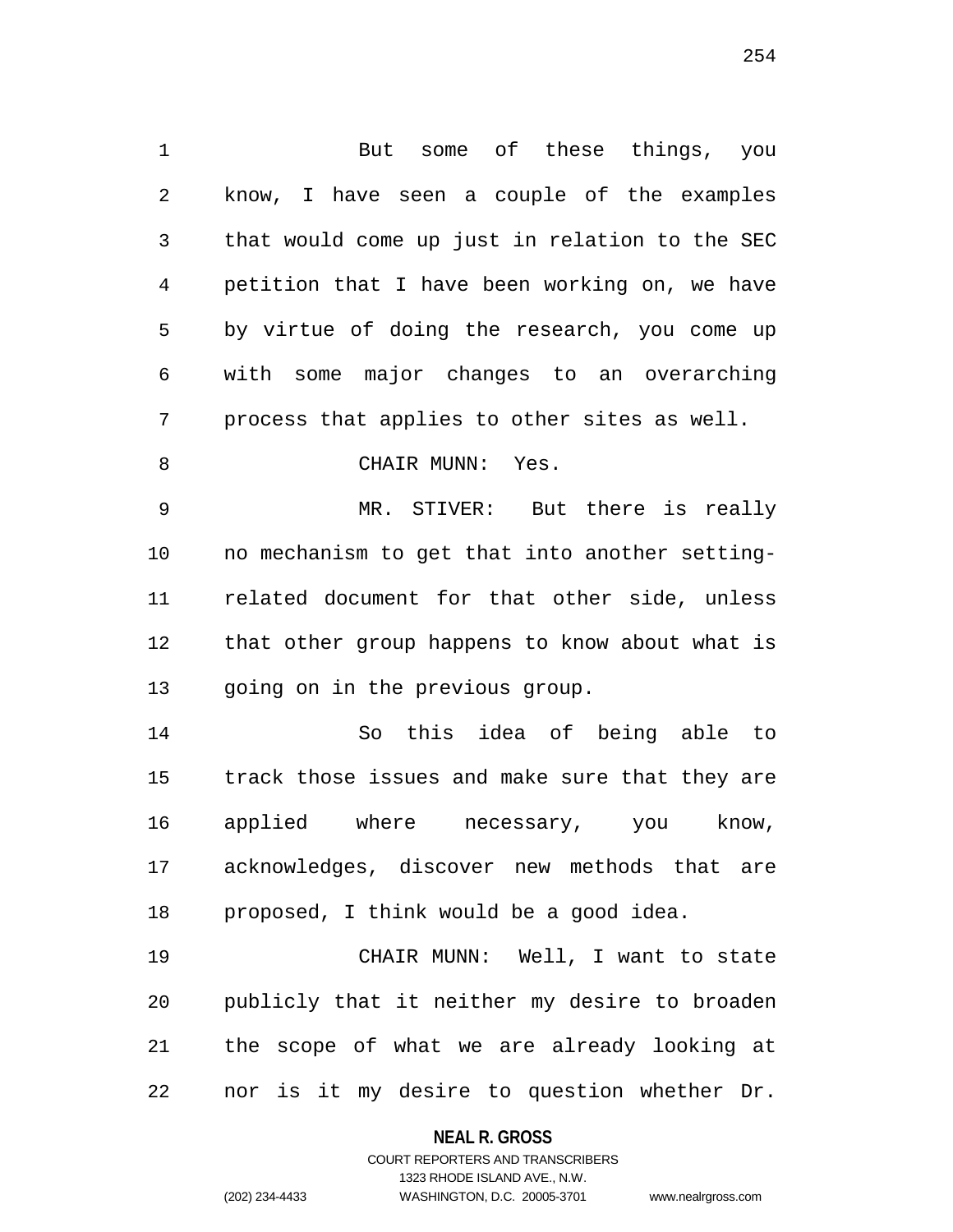Neton is going to be tracking these appropriately.

 I think in both cases, none of us need any more work to do; and two, Jim is certainly more than capable of keeping very close tabs on where these things are going. But there are so many tentacles that fall out from these overarching issues that it just seems to be a question that may need a little brainstorming to actually respond to properly.

 MEMBER ZIEMER: Wanda, it occurs to me that at least we are doing it informally. Maybe it needs to be structurally modified. But for example on resuspension, after that issue had occurred in several different venues, different sites and so on, people said you know, this is sort of a reoccurring overarching thing but we need a document to deal with that.

 And that has occurred in a lot of cases. Construction workers in an overarching example. And we have a number of them that

**NEAL R. GROSS**

COURT REPORTERS AND TRANSCRIBERS 1323 RHODE ISLAND AVE., N.W. (202) 234-4433 WASHINGTON, D.C. 20005-3701 www.nealrgross.com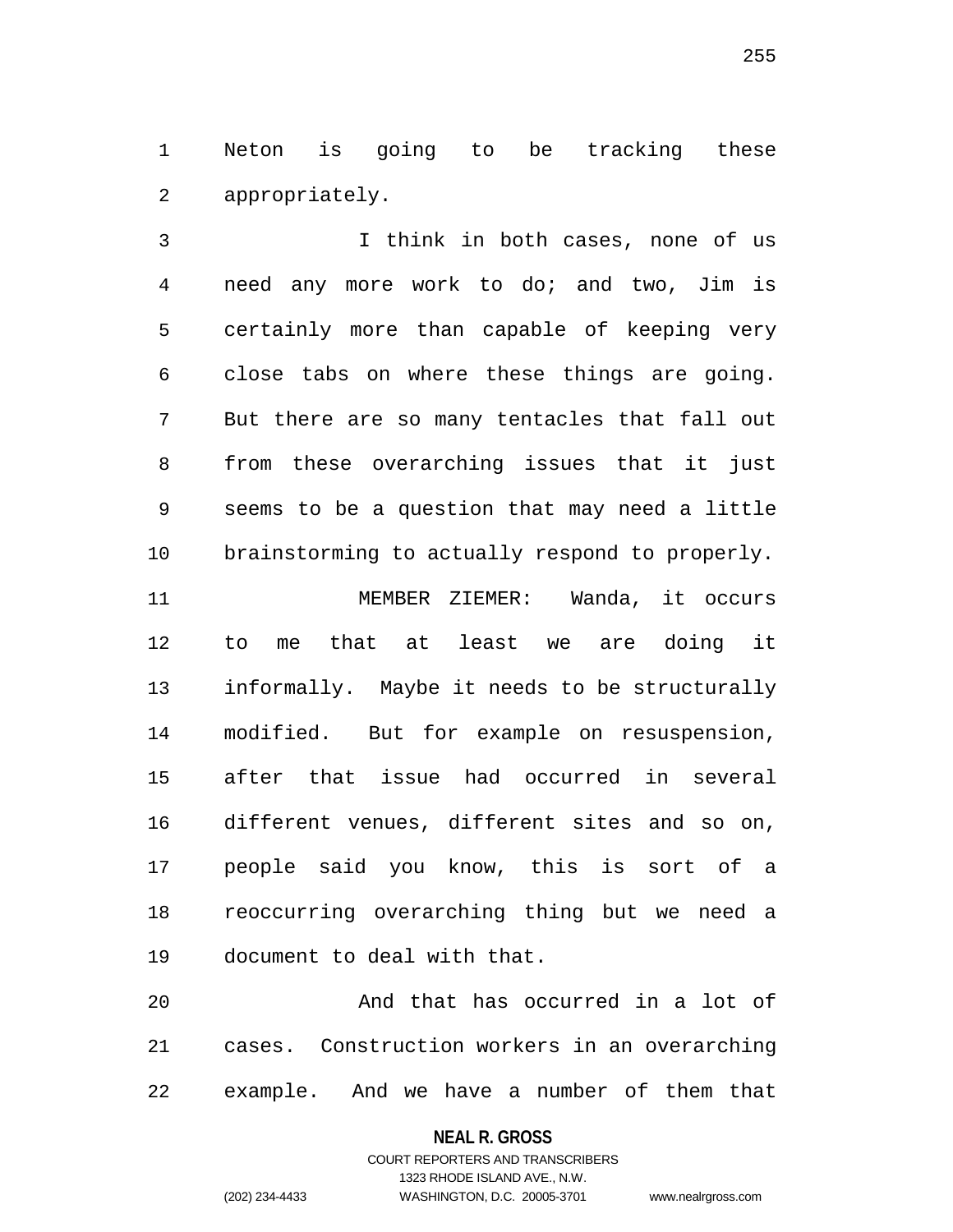almost by their title you can tell that they are not site-specific. They apply just broadly how you do internal dose reconstruction, broadly.

 And so, we have a whole number that we already know are overarching we are tracking. I think other than that, it simply requires that people recognize that we have something reoccurring that is not site-specific.

 It seems to me it has worked so far. What would be falling through the cracks? There are cases. In fact, we have gone back to see if we have been consistent in how we are doing things. And one of the consistency issues that is for example do we do resuspension the same for, I don't know, General Steel Industries as Savannah River or something like that.

 So we want to have some consistency. So there is an effort to do that and it is true we are relying on the players

**NEAL R. GROSS**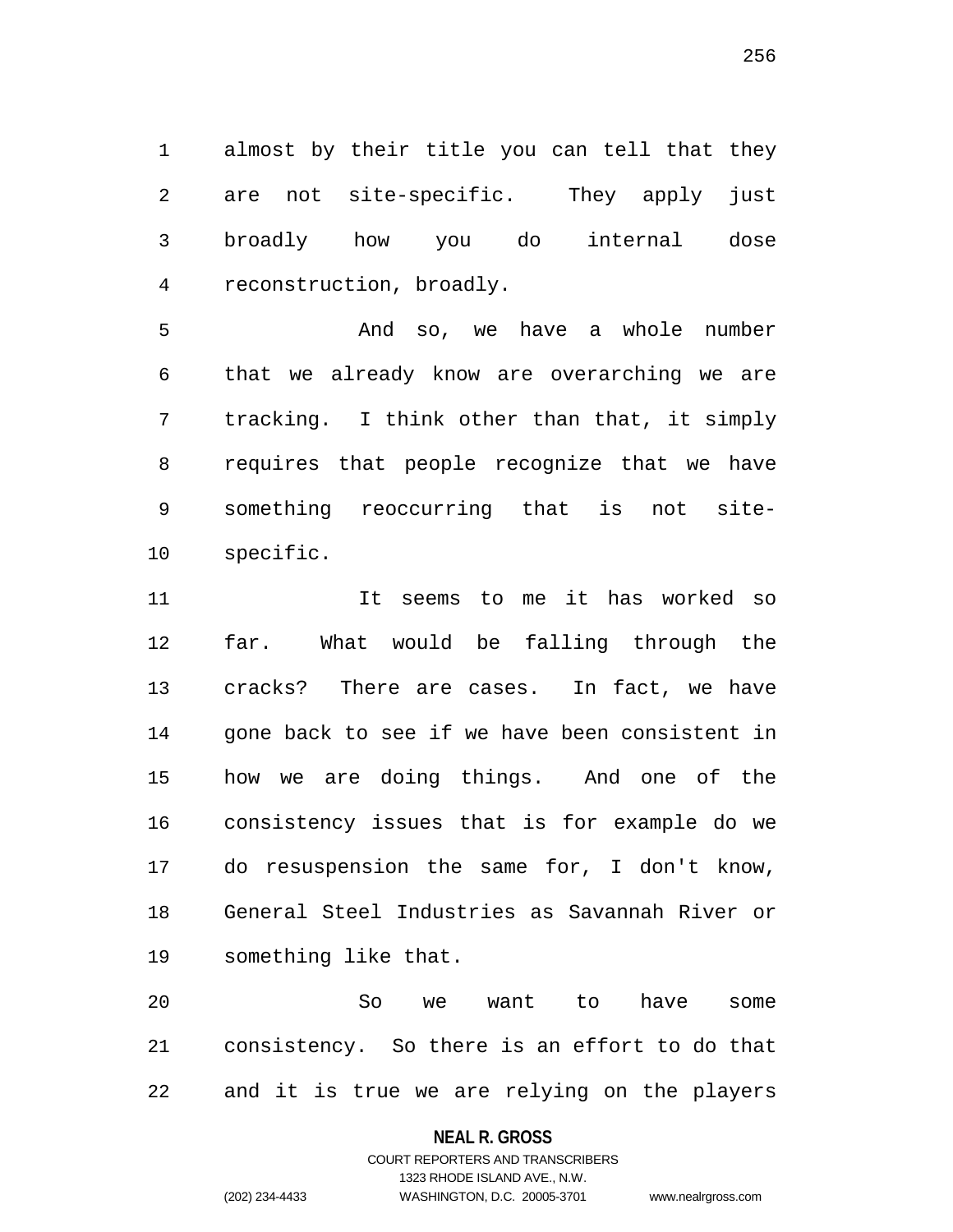to recognize when we are having the sort of reoccurring themes. But beyond that, what would one do to formalize it?

 CHAIR MUNN: I can't imagine, other than make a list and identify what actions are being taken under the specific items.

 MEMBER ZIEMER: It just occurred to me that almost every time we have had this, this occurred there, there and there. And we need to be --

 CHAIR MUNN: We need to coordinate it somewhere.

 MEMBER ZIEMER: It has resulted in a number of these.

 MR. STIVER: So you don't really see a need for the Board to track these independently.

 MEMBER ZIEMER: Well each of these issues is being tracked on its own merit already.

CHAIR MUNN: Yes, and Jim

# **NEAL R. GROSS**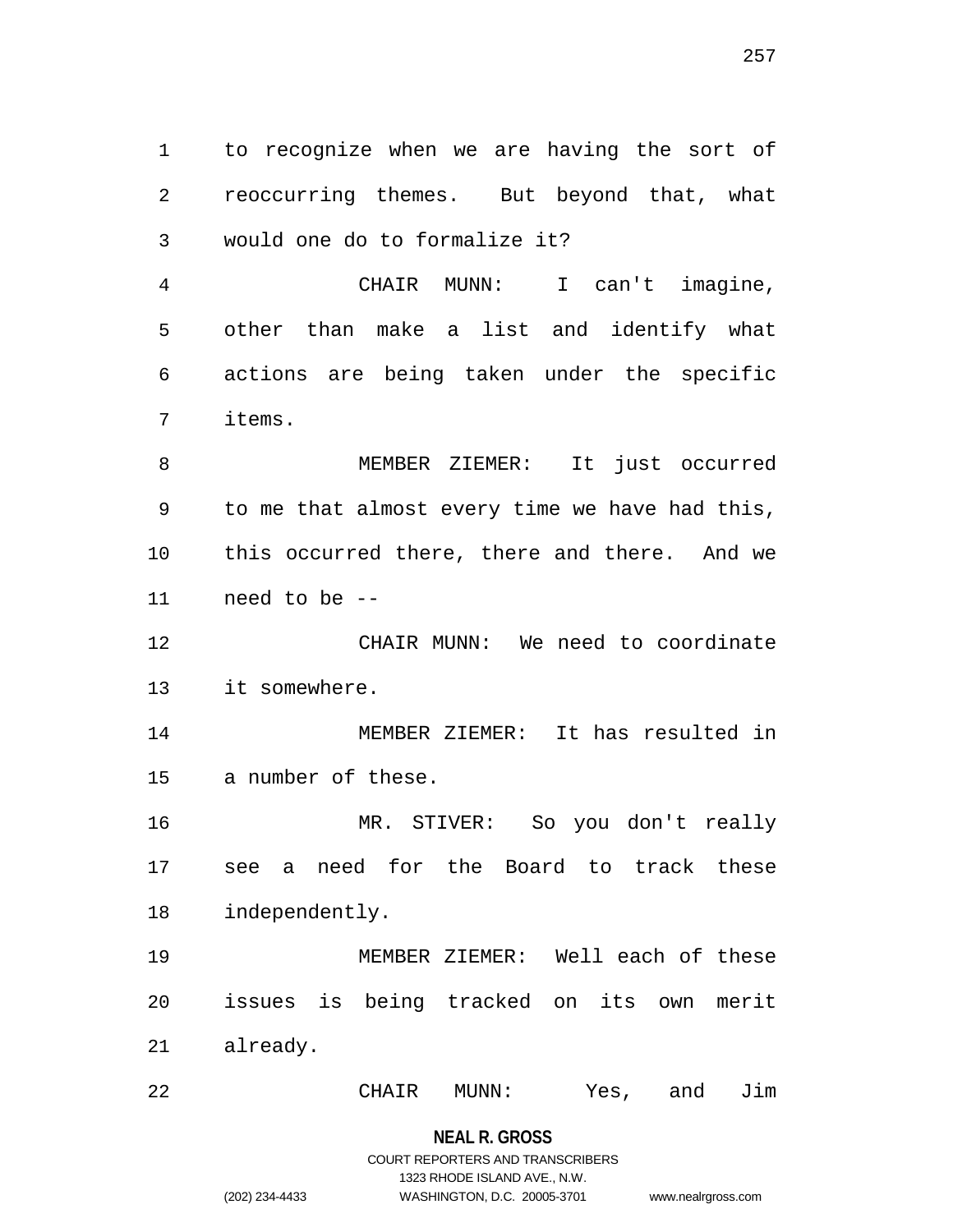certainly is taking a close enough look at it. MR. MARSCHKE: I just wanted to point out that we have a number of issues which we have, I think, status as being addressed in some generic issue. And so we have to kind of keep an eye on what Jim is doing in order so that when he comes to a resolution of that generic issue that these are supposedly addressed in, that we can then go back and hopefully close out those handful or however many those issues there are that we have already put into that category.

 MEMBER ZIEMER: I think almost all the ones that are in the category either have been reviewed or are in process. I mean construction workers is an example in OTIB-0070 is an example.

 MR. MARSCHKE: Those are existing TIBs and so those are in the document. These overarching issues, I think are more like inhalation rates.

DR. ULSH: Ingestion, angular.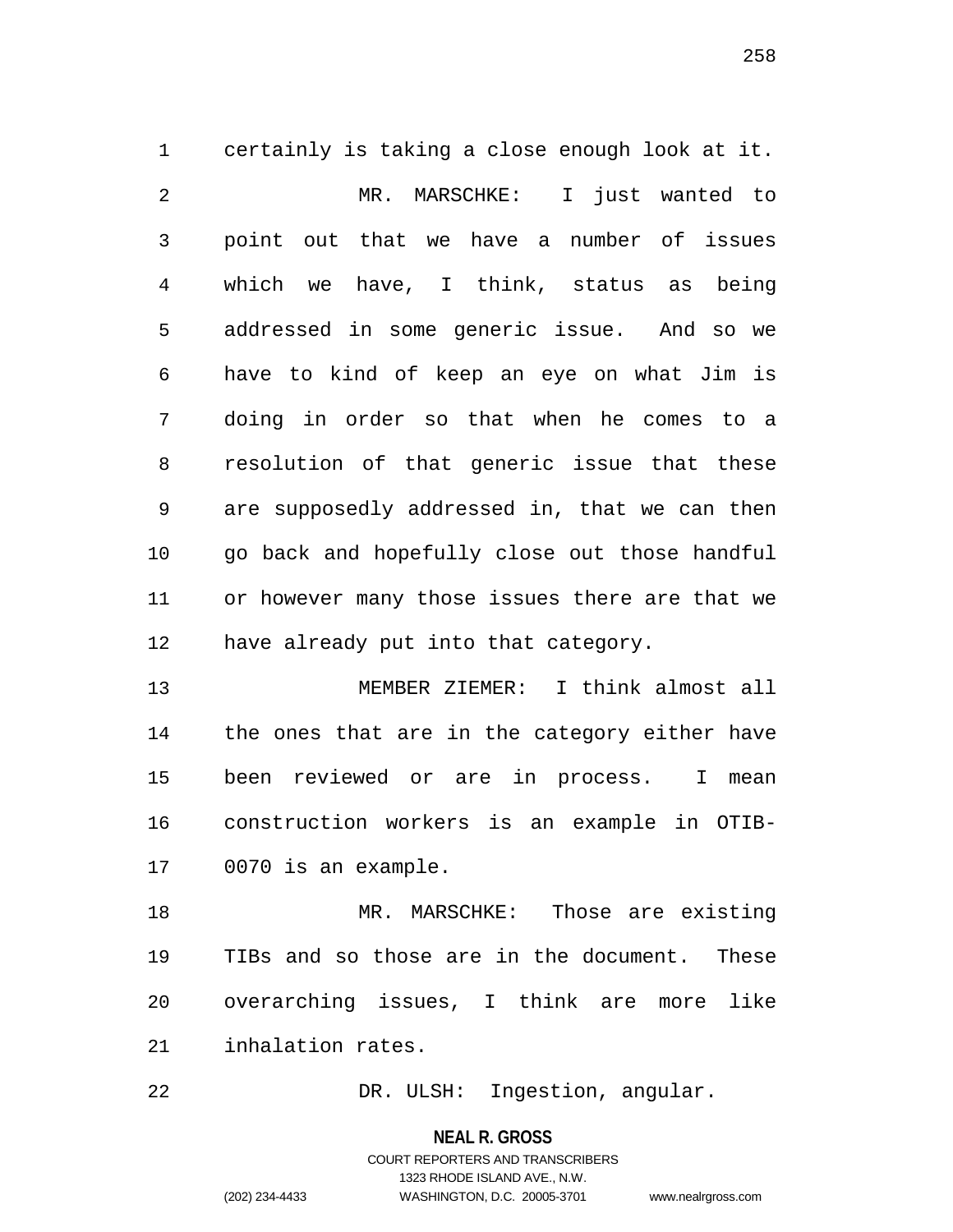MEMBER ZIEMER: Where we don't currently have one.

 MR. MARSCHKE: We don't currently have a TIB, or an OTIB, or a document.

 MEMBER ZIEMER: How do we know something has come out?

 MR. MARSCHKE: How do we know that something has come out and there is a position on this? And even if something does come out, how do we know that it relates back to these particular issues that we have said, well this is a generic issue addressing such and such generic issue.

 I can't give an example right off the top of my head where this occurs. But it seems to have been some of the issues associated with maybe the initial batch of procedures that were reviewed I think had a number of ones that we said, we resolved them by saying that they were addressed in the generic issue.

**And we know that there is a** 

**NEAL R. GROSS**

COURT REPORTERS AND TRANSCRIBERS 1323 RHODE ISLAND AVE., N.W. (202) 234-4433 WASHINGTON, D.C. 20005-3701 www.nealrgross.com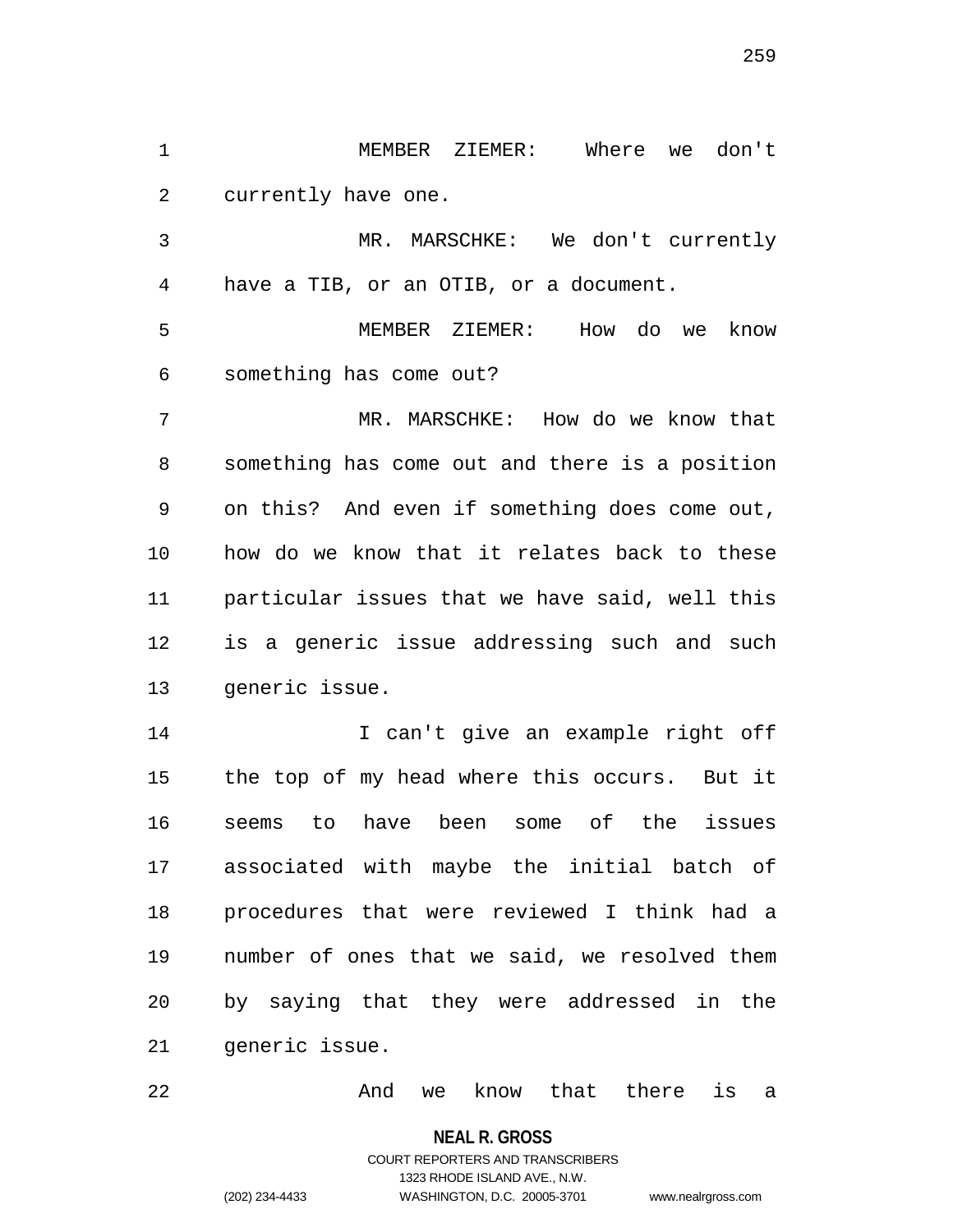generic issue addressing that subject. We don't know where it stands. We don't know whether it is resolved.

 CHAIR MUNN: But the silver lining is that with our new capabilities with this new database, we can at least search by term. So that --

 MR. MARSCHKE: I can't find it. CHAIR MUNN: You can't find them? MR. MARSCHKE: I can't find addressed in.

12 DR. ULSH: Oh, you mean search by status.

 MR. MARSCHKE: I was looking to search by status here. I can't find addressed in. And there is no --

 DR. ULSH: Well right. We don't have that capability.

 MR. KATZ: Well you can search by overarching issue or whatever if you use that terminology. And then you will be --

CHAIR MUNN: Yes, if we do.

**NEAL R. GROSS** COURT REPORTERS AND TRANSCRIBERS

1323 RHODE ISLAND AVE., N.W.

(202) 234-4433 WASHINGTON, D.C. 20005-3701 www.nealrgross.com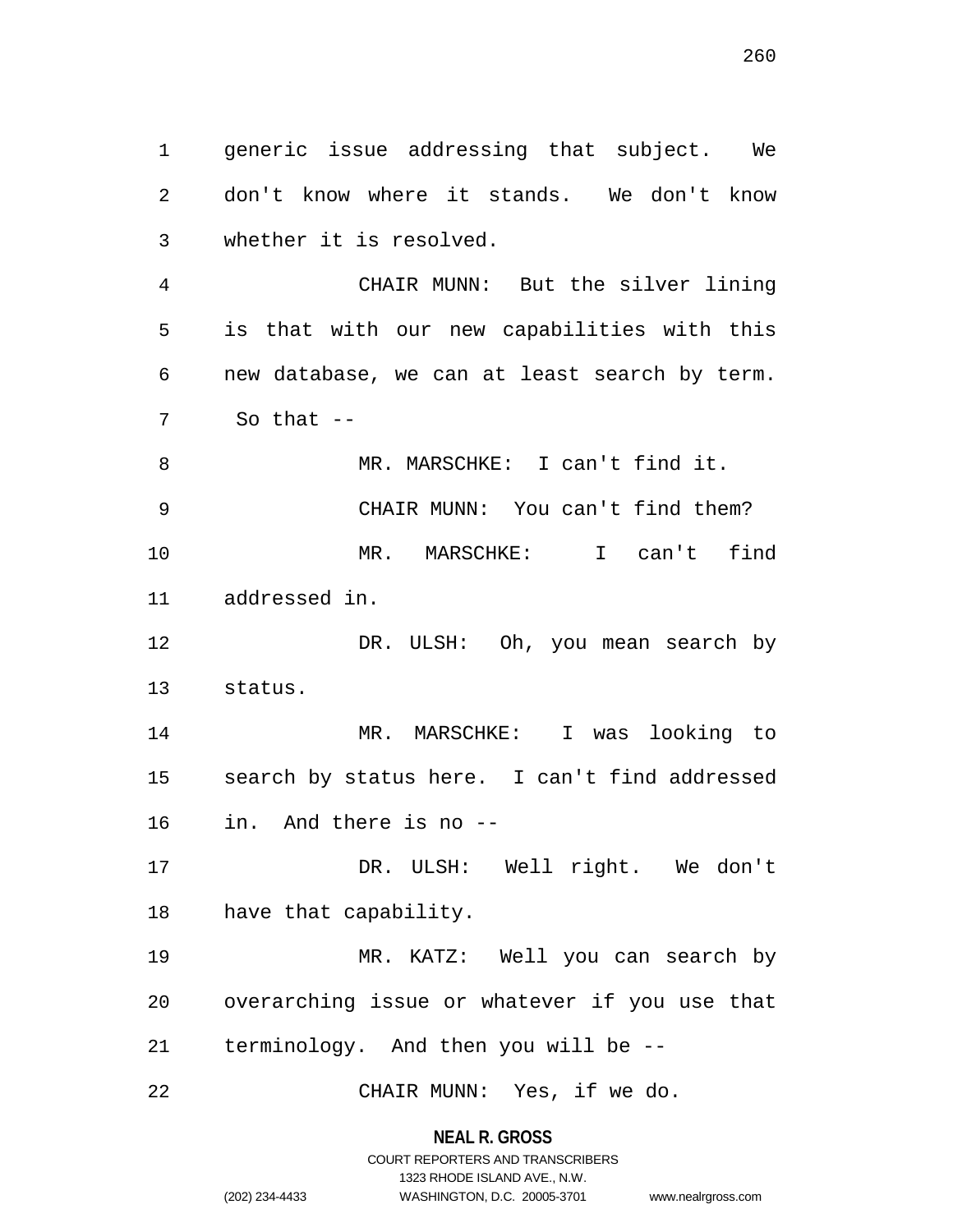MR. MARSCHKE: If we do? If we did. DR. ULSH: Hold on. Hold on. I have been hoping that you guys would talk yourself out of this. But since you don't seem to be, -- CHAIR MUNN: We're trying. DR. ULSH: Does it seem like each of the overarching issues originates in some document review setting? CHAIR MUNN: Some group of document review settings. 13 DR. ULSH: Maybe it is a TBD, maybe it is a TIB or whatever. 15 MR. STIVER: A White Paper. DR. ULSH: So what happens then is, -- I mean here is an idea for you to consider. In the database a particular overarching issue originates in a document but then it is transferred. We can make a category transferred to overarching. And that way when we search on status and we look for

**NEAL R. GROSS**

# COURT REPORTERS AND TRANSCRIBERS 1323 RHODE ISLAND AVE., N.W. (202) 234-4433 WASHINGTON, D.C. 20005-3701 www.nealrgross.com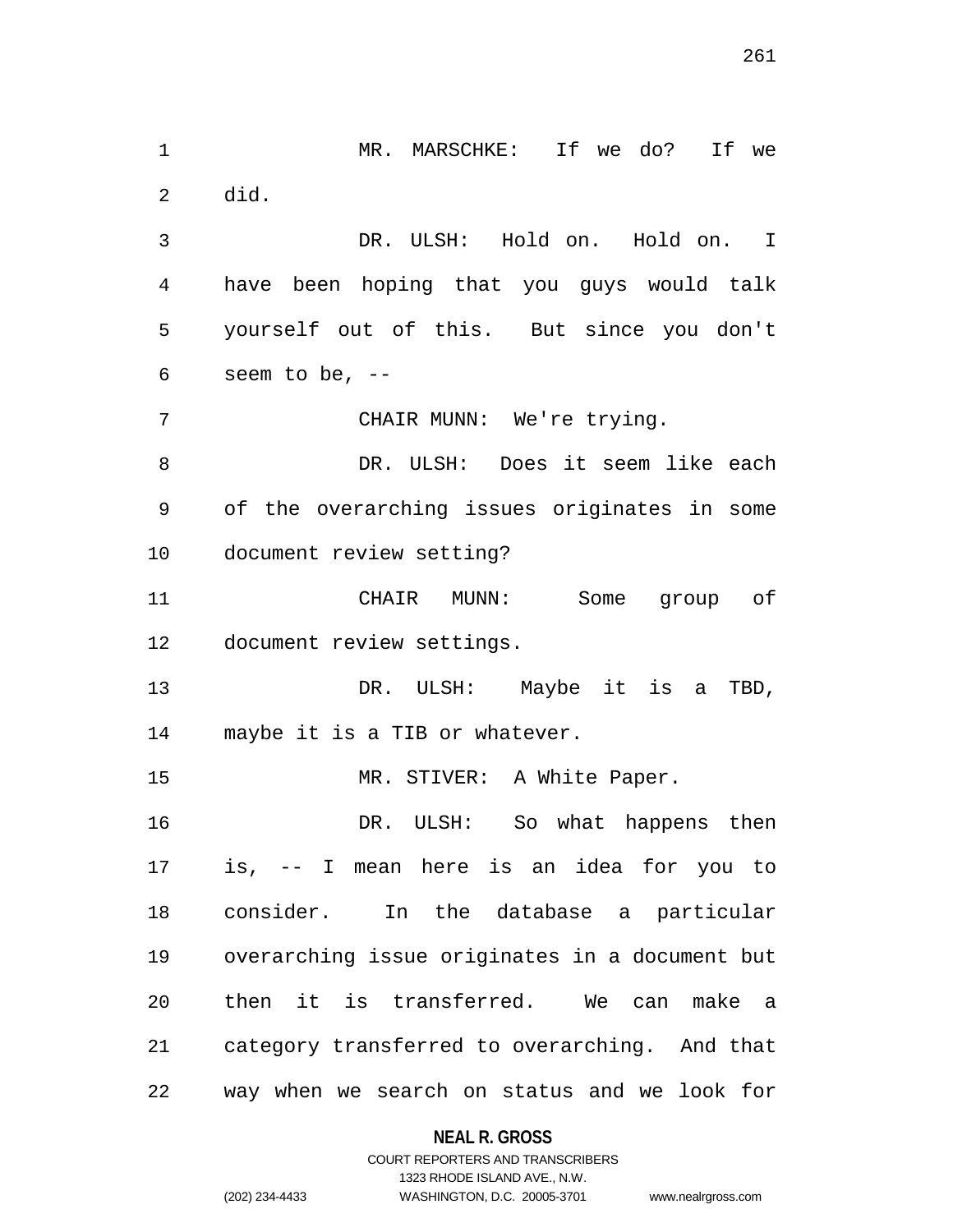transferred to overarching, all those issues will pop up.

 Now of course administratively, you are going to have to decide who is in charge of the care and feeding of those issues. But that would at least put them in a place that --

 MR. KATZ: I don't even recall what we have actually transferred. Do you? Do you have examples where we have actually transferred something? I don't think so.

 CHAIR MUNN: I don't know that we have transferred them. I think we have closed them, though.

 MEMBER ZIEMER: Well we transferred in TBD-6000, we have transferred the item on resuspension to this document.

 MR. KATZ: Yes. Well there is a procedure for it. Right.

 MEMBER ZIEMER: Yes, there is a procedure for it.

MR. KATZ: That's taken care of.

#### **NEAL R. GROSS**

# COURT REPORTERS AND TRANSCRIBERS 1323 RHODE ISLAND AVE., N.W. (202) 234-4433 WASHINGTON, D.C. 20005-3701 www.nealrgross.com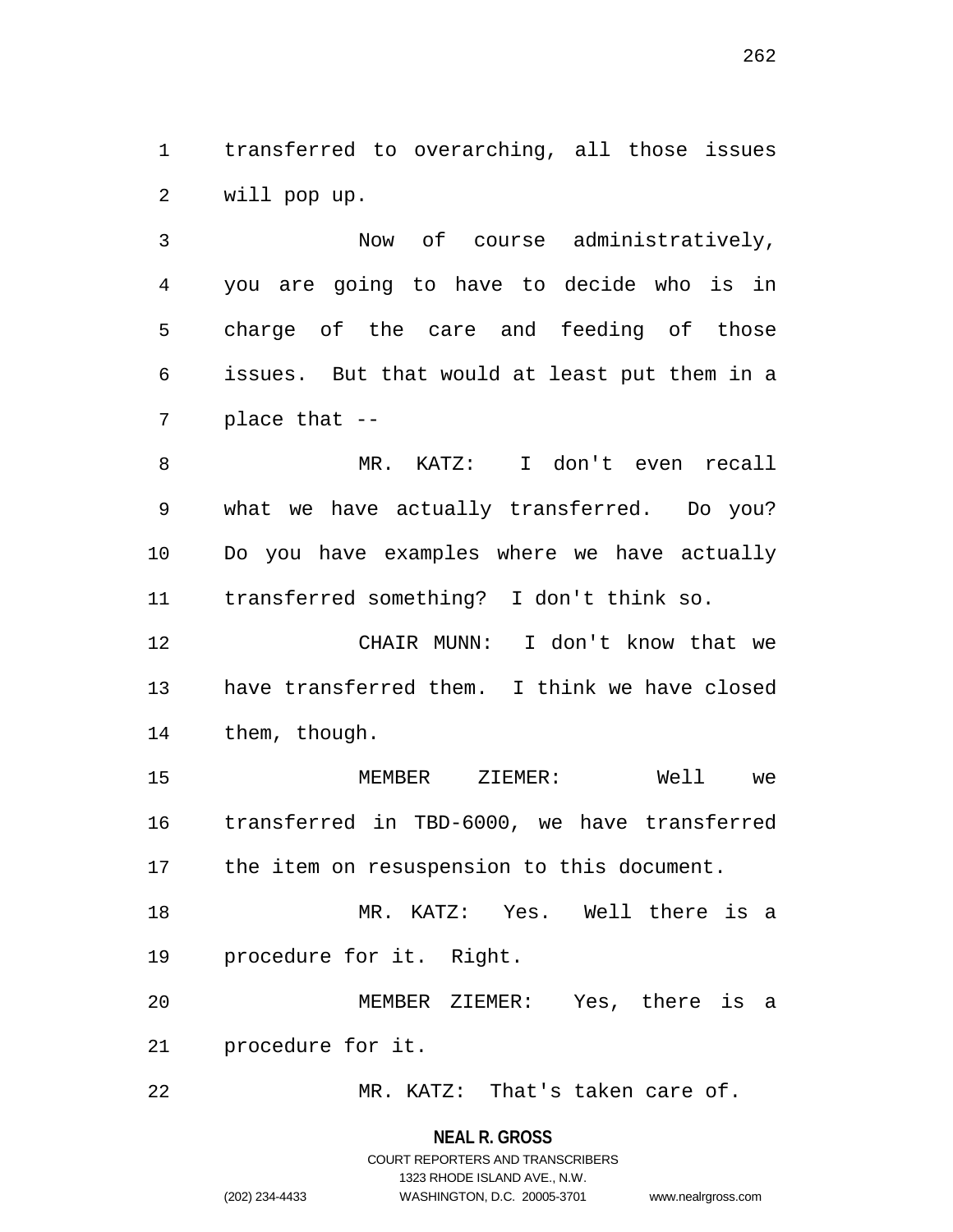1 MEMBER ZIEMER: Now on the others, have we done any where we have said well, it is an overarching issue so it will be solved somehow separately but no one is looking at it? DR. ULSH: Currently, these things are being tracked by Jim. He has got a list

 of them. They are on a PowerPoint slide. That is how they are tracked right now.

 CHAIR MUNN: Yes, that is how we have got them. That is how we see them.

 MR. STIVER: Could I say something for a second? At first it was another category really. There are two examples that come to mind. One being how the weighted air sampling data that are applied, another being recycled uranium. Now these have not gotten to a level of being in a procedure but they are emerging in White Papers that come out related to specific sites but yet, they have implications for a lot of other sites. There is no way that is going to be captured in this

#### **NEAL R. GROSS**

## COURT REPORTERS AND TRANSCRIBERS 1323 RHODE ISLAND AVE., N.W. (202) 234-4433 WASHINGTON, D.C. 20005-3701 www.nealrgross.com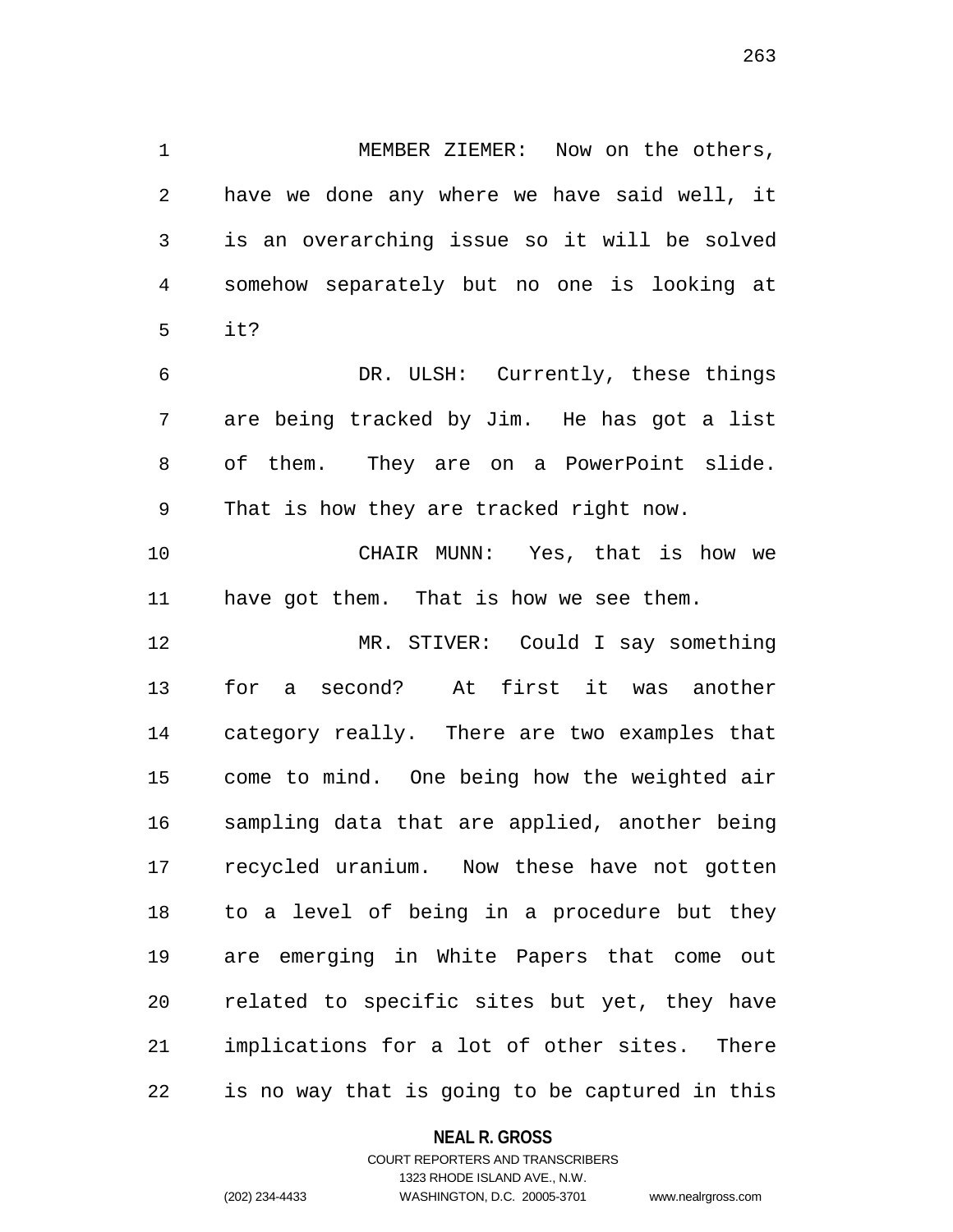database.

 There could be some profound implications for consistency and quality across different sites. MEMBER ZIEMER: Right now they are a site-specific finding. MR. STIVER: Yes. MEMBER ZIEMER: So they are in the system. MR. KATZ: But it seems like historically how this happens is when you do have these issues and you have a major change or whatever, a resolution of one of those issues associated with a site, that then gets integrated by DCAS into other procedures, other sites where it is applicable. DR. ULSH: Well, one would hope that that is the way it goes. MR. STIVER: Well eventually, it might just kind of happen, unless the two issues are being investigated simultaneously. DR. ULSH: Say an issue pops up at

> **NEAL R. GROSS** COURT REPORTERS AND TRANSCRIBERS

> > 1323 RHODE ISLAND AVE., N.W.

(202) 234-4433 WASHINGTON, D.C. 20005-3701 www.nealrgross.com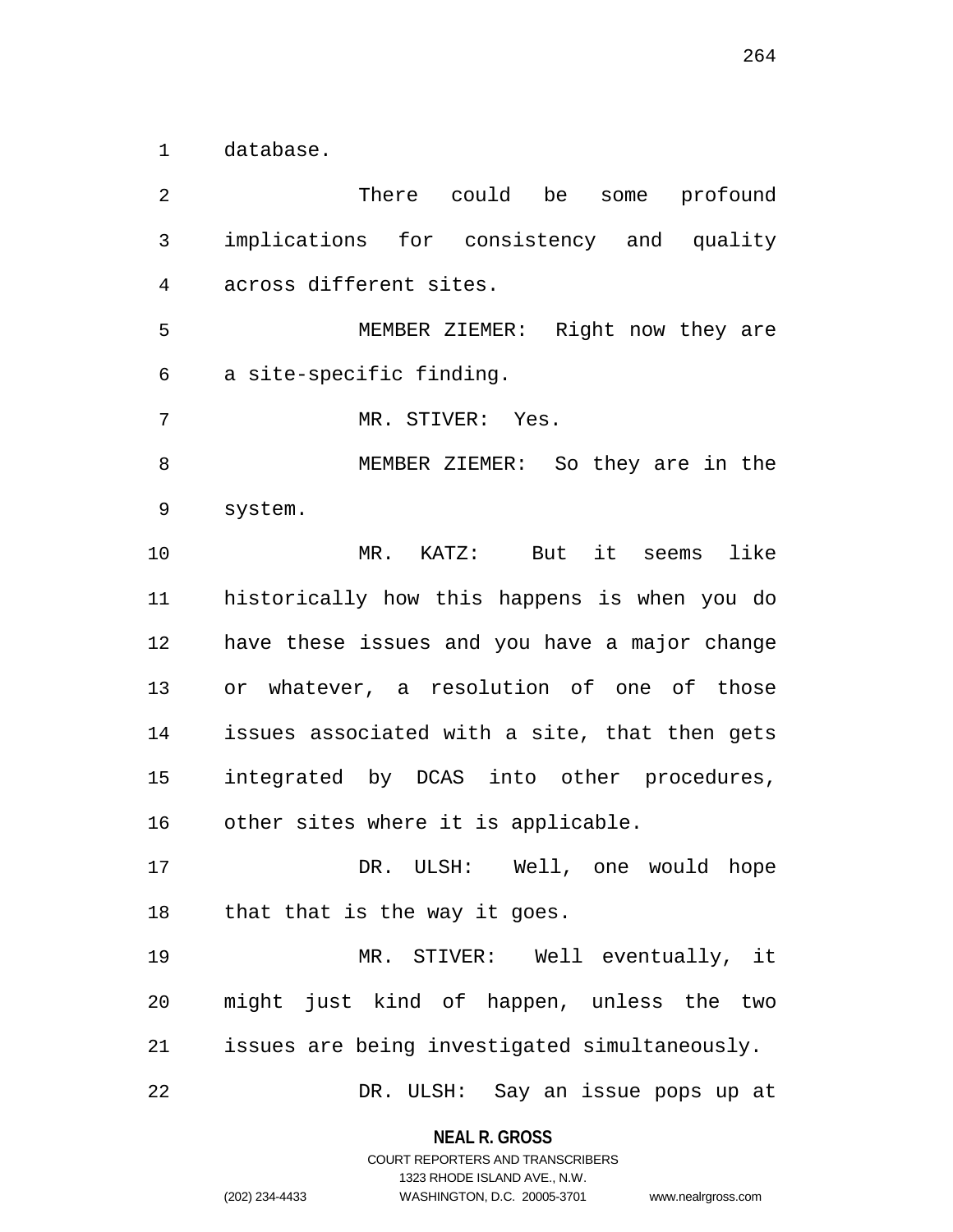Blockson and the Blockson group decides, you know this is really an overarching issue. We are not going to address it necessarily here in Blockson. Let's put it on the overarching issues list. And then later on we do a review at, I don't know, Savannah River, some other site, and that same issues pops up. At that point, it should be attached not only to Blockson but also to Savannah River, so that when that overarching issue is addressed on that happy day, then that filters back down, it cascades down to all the affected sites.

 CHAIR MUNN: Well it doesn't sound as though we are any closer to an answer to the question than when we first started talking about it. But I certainly don't think we are in a position to make a decision one way or another. It seems to me it is just an item that all of us need to sort of keep in the back of our heads as the potential that this Procedures Subcommittee may need to address.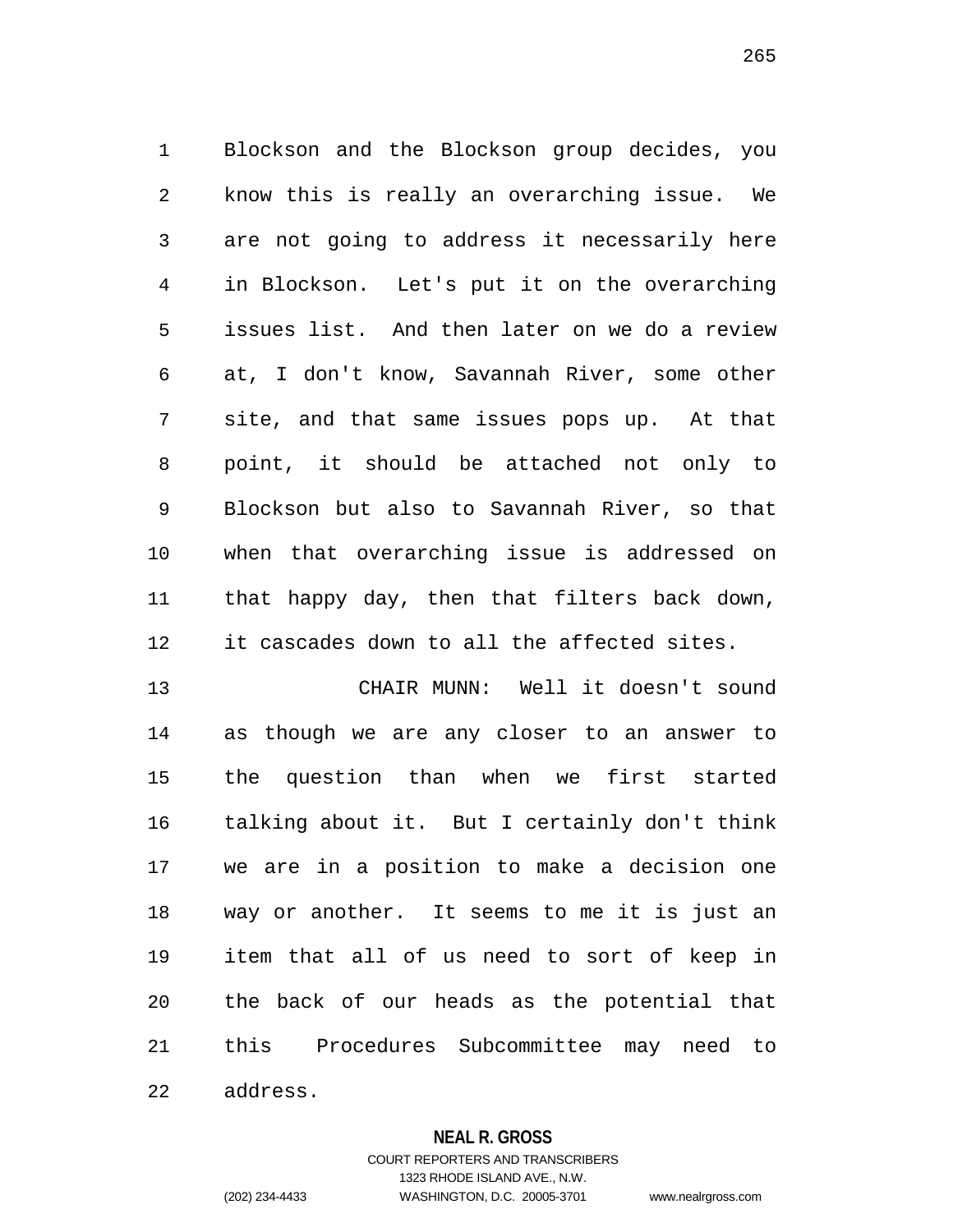1 1 It is a mistake for us to have even begun to address it, I think, in Jim's absence. He really and truly should be here. MEMBER ZIEMER: Looking at what is on the screen at the moment, is that a term that we are currently using, global issues? MR. MARSCHKE: No, I don't know if we are currently using it. This is a term that we had. This is a printout of the old Access database. So I can do a search for, in this case, global issues. And I believe that in 2006 may be what we were calling overarching issues at that point in time. MEMBER ZIEMER: Whatever the term is, it seems to me that you could at least bin them the way that Brant has described. What you did with them later is a separate issue. But there could be a sort category.

 DR. ULSH: Well there could be. I mean, that would put them all in one place. Right now, this database or web-based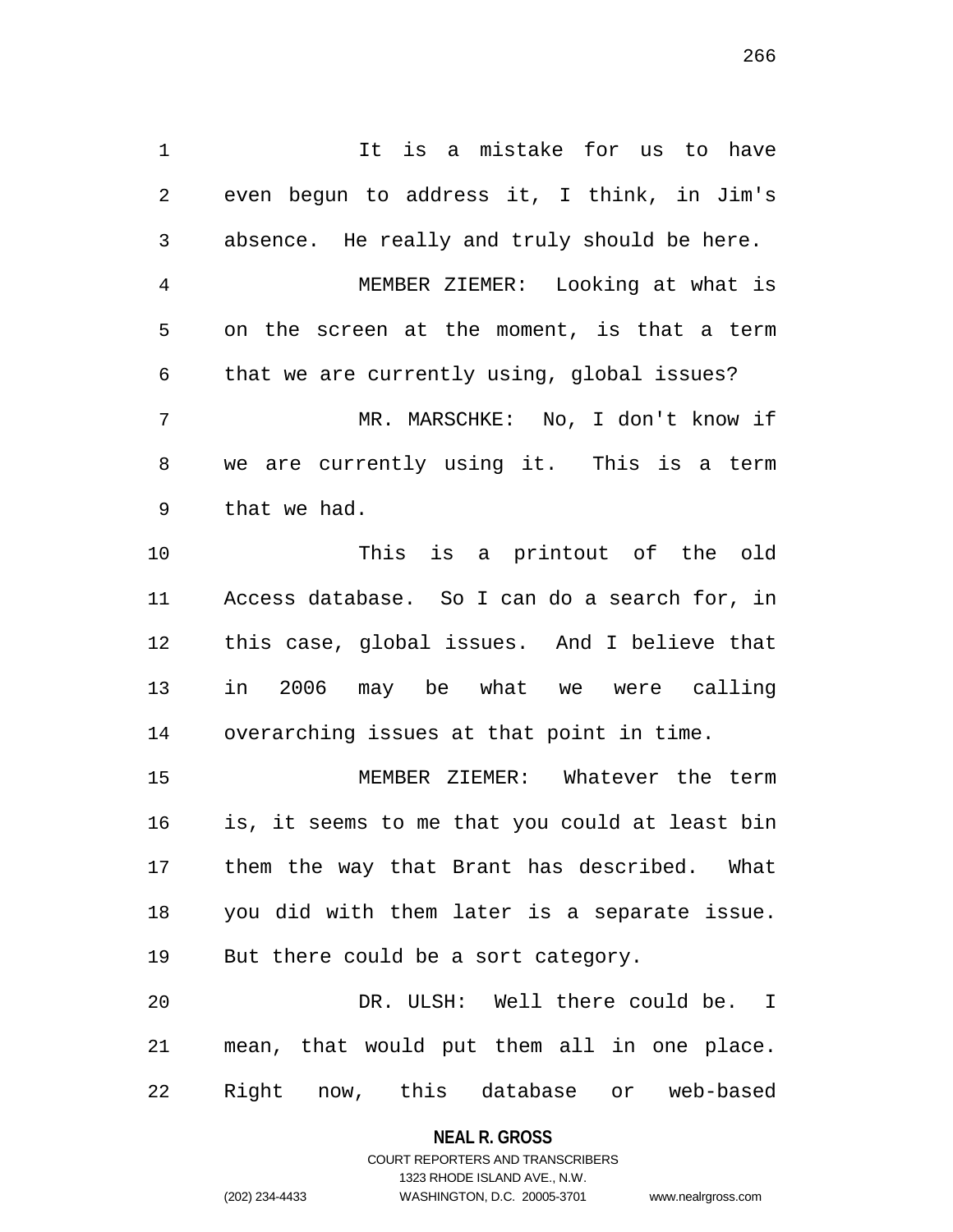application, --

| 2  | CHAIR MUNN: It is a database.                  |
|----|------------------------------------------------|
| 3  | DR. ULSH: -- is only used by the               |
| 4  | Subcommittee. We all know that eventually we   |
| 5  | want to roll it out broader but right now it   |
| 6  | is here.                                       |
| 7  | So if we decide that the place                 |
| 8  | these things are going to be tracked is in     |
| 9  | this database, kind of by default you guys are |
| 10 | in charge of it.                               |
| 11 | CHAIR MUNN: Well, I am not prone               |
| 12 | to just any action now. If someone else is,    |
| 13 | please do let me know. I certainly appreciate  |
| 14 | your thoughts, Brant, about establishing a     |
| 15 | category. That would certainly resolve a lot   |
| 16 | of my concerns about it.                       |
| 17 | I shouldn't think it would                     |
| 18 | complicate anything for Jim. I would think it  |
| 19 | might be even easier for him.                  |
| 20 | DR. ULSH: He would just have to                |
| 21 | learn to use the database.                     |
| 22 | MR. MARSCHKE: I think what we can              |

**NEAL R. GROSS** COURT REPORTERS AND TRANSCRIBERS

1323 RHODE ISLAND AVE., N.W.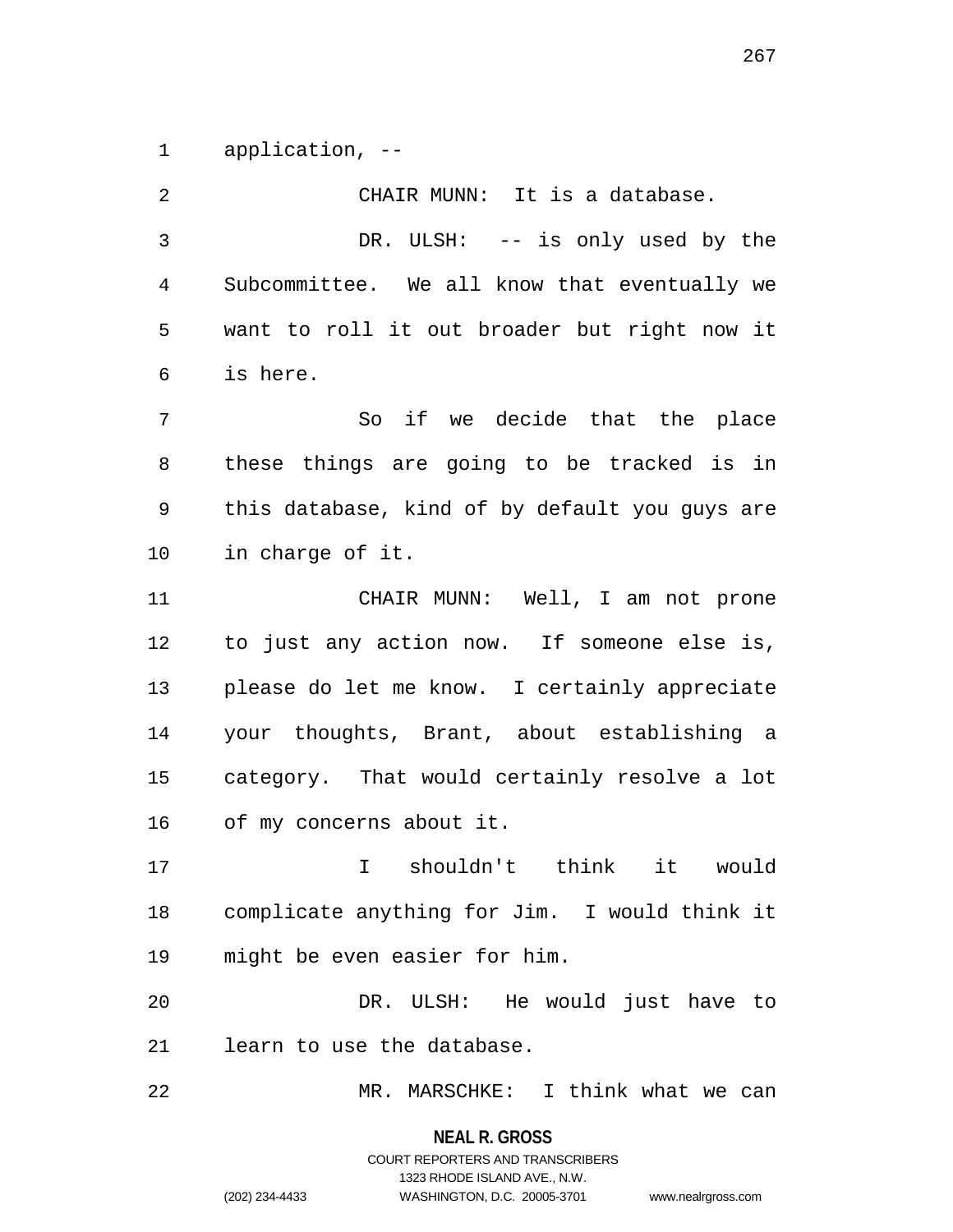do, actually we may be able to do that now. Now that I know what they are called, we may be able to come up here and look for global issues. This is global. This is not going to be much help. This is global. And no. Or did I spell it wrong? DR. ULSH: No, no. You didn't spell it wrong but you might want to click on - 11 MR. MARSCHKE: Oh, maybe. There it is. 13 DR. ULSH: Yes, there you go. MR. MARSCHKE: There is a couple of them there. I don't know. It seems like there should be more. But there is an issue OTIB-04-012 and OTIB-04-013. DR. ULSH: They both look like they are what we are looking for, overarching type issues. Right? MR. MARSCHKE: So there is a way. You can use this search capability if you

> **NEAL R. GROSS** COURT REPORTERS AND TRANSCRIBERS

> > 1323 RHODE ISLAND AVE., N.W.

(202) 234-4433 WASHINGTON, D.C. 20005-3701 www.nealrgross.com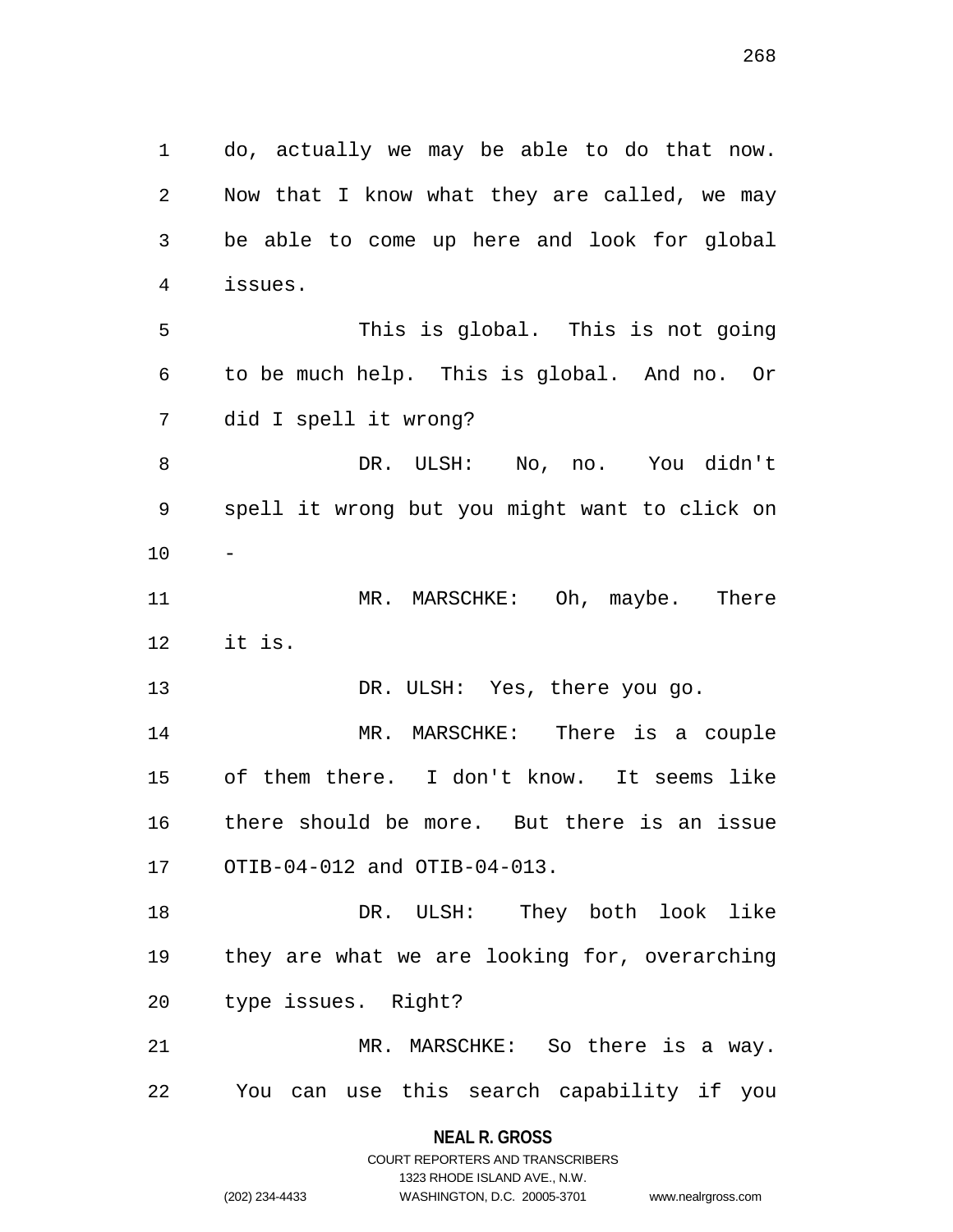make sure that you have embedded somewhere in the discussion either overarching or global or some key word that we all agree to.

 DR. ULSH: Well, if you want to chew on those ideas and pick it up.

 CHAIR MUNN: We may pick it up at a later date. I will certainly make a note of it and we will not let it drop completely off the table.

10 The next one is very short, the status of the 14 two-pagers which at our last meeting we took a look at. We went through all of them. There were a half dozen or so where they needed to be expanded and the wording needed to be cleaned up. And I volunteered to do that and to get it back to you so you could all see it again and approve or disprove my comments.

19 And you will be happy to know that you do not have those in front of you and they will not be forthcoming for another week. So we need not worry about that. But it will be

**NEAL R. GROSS**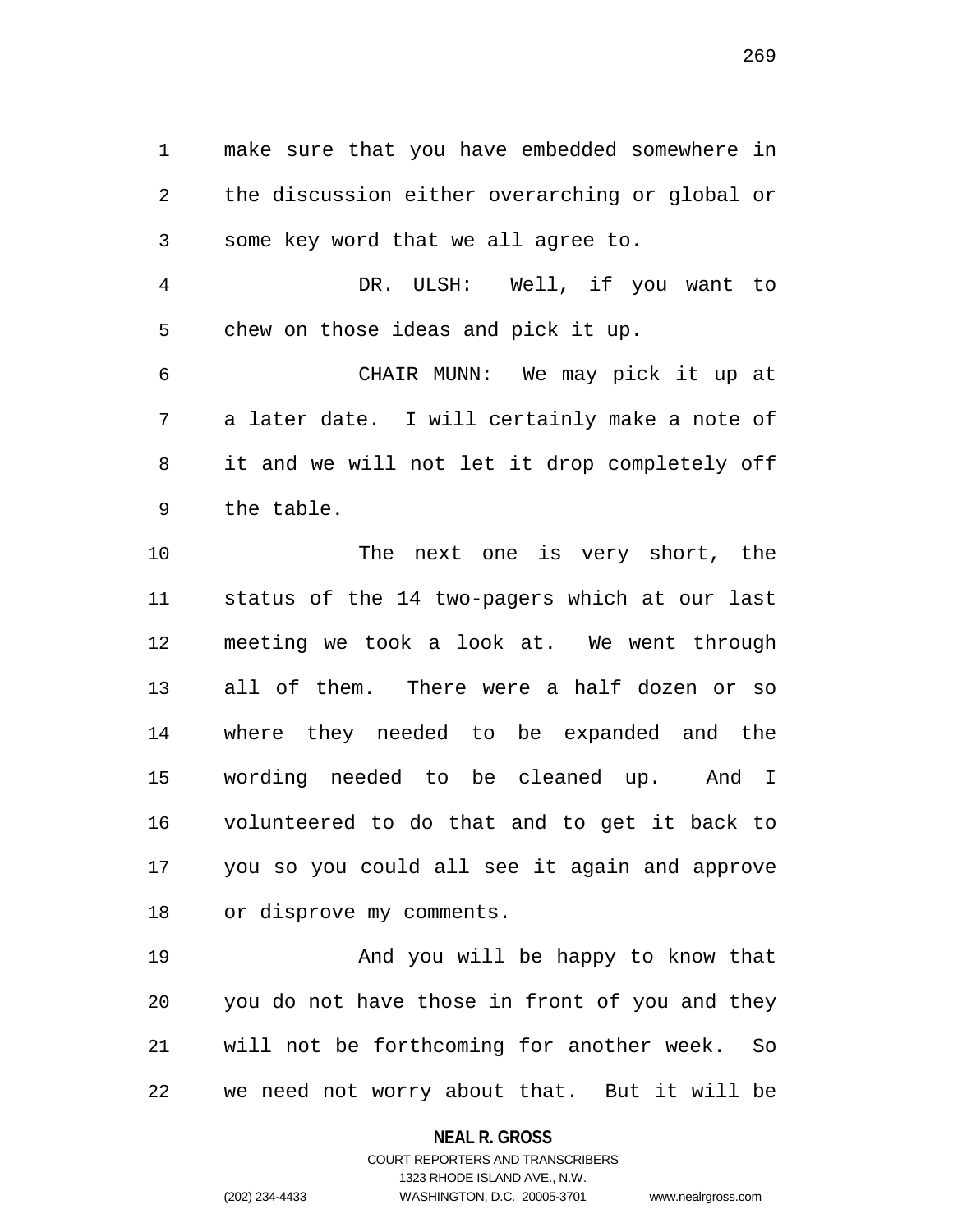coming to you.

2 And I had hoped to have in front of you the remaining 15 new two-pagers that SC&A has done but has not yet released to us. And I was told in a very gentle way that it would be nice if we addressed the ones that we had before they send us the new batch. So there is some merit to that position. MEMBER ZIEMER: I think I just got 15 a day or two ago. CHAIR MUNN: Oh, no. I think what you got a day or two ago was duplicates of the original information that was sent out from SC&A, the ones that we were already working on. They had sent them out originally as a PDF file. And I had pointed out -- it was my problem. My system does not deal with PDF files that I want to change. And I do not have the -- you have got to pay for this capability. And that is what I had asked for. So that is the same material in Word that you

**NEAL R. GROSS**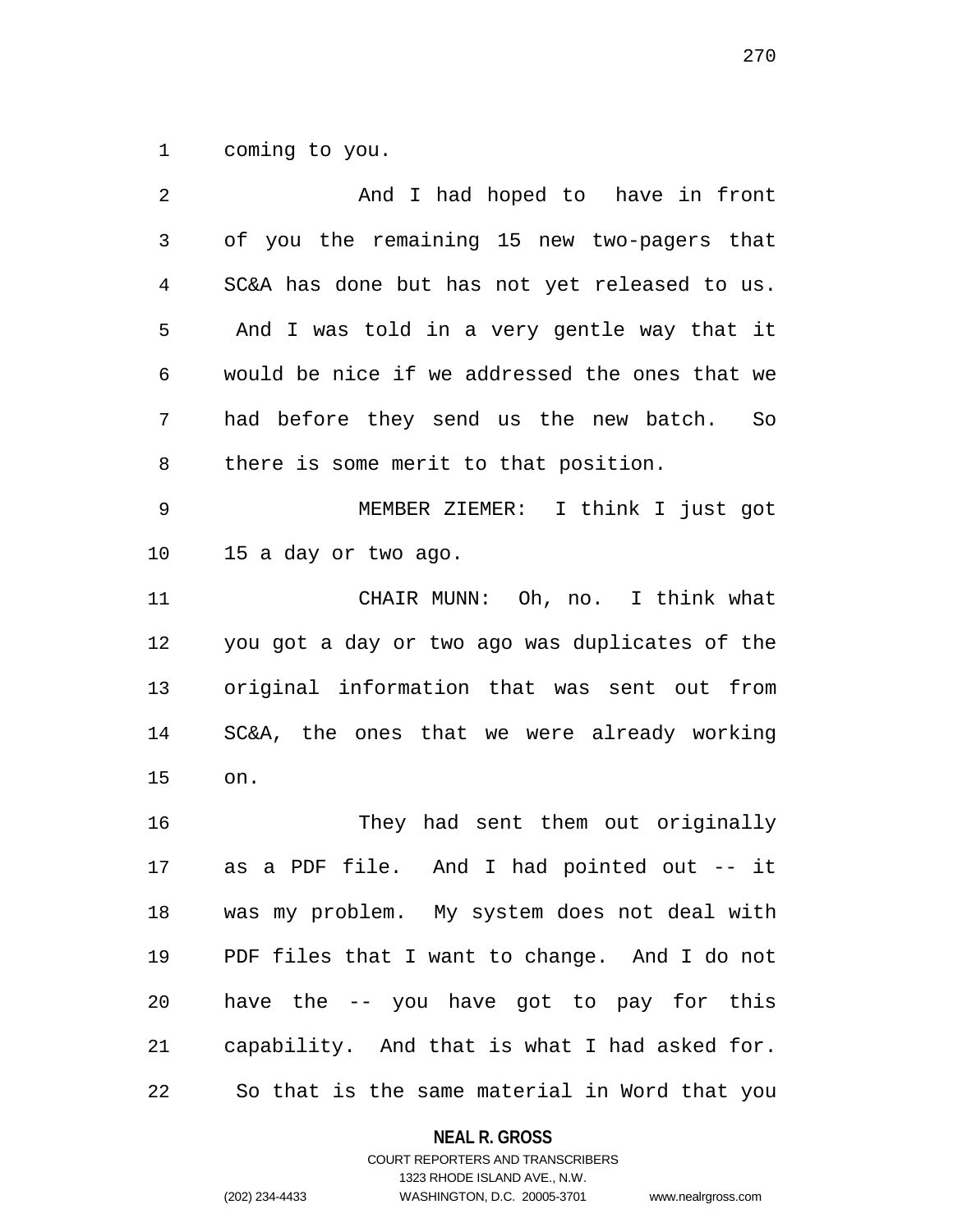already have in PDF file.

 MEMBER ZIEMER: But there were 15 not -- CHAIR MUNN: In total that we have already got and there are 15 more coming. But the ones that have already been documented, we are complete on six, I believe, plus the introduction. And then there are another 12 that Nancy just sent out again. MEMBER ZIEMER: So these ones here that she just sent out again are -- CHAIR MUNN: Replicates of the PDF file. 14 MEMBER ZIEMER: -- replicates of the 14 that you were talking about originally. CHAIR MUNN: Yes, that you already have and that we have already looked at. MEMBER ZIEMER: And you were going to send out final forms of those? CHAIR MUNN: I will send out clean final forms without all of the tracking information but including some of my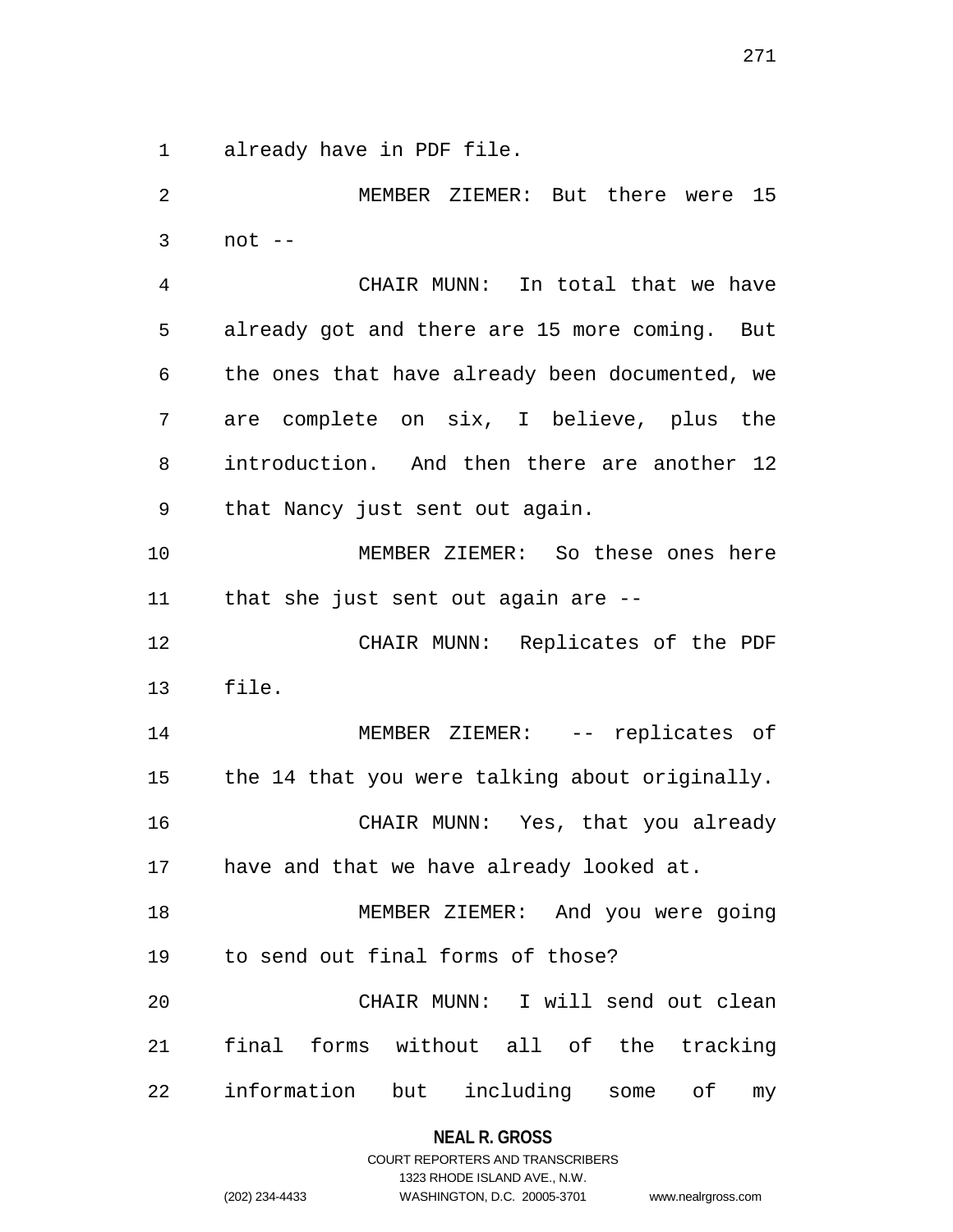additional verbiage on the last few that we had agreed I would clean up and send to you. So those will be coming. MEMBER ZIEMER: I suppose every time I look at them, I have different things because I had the markups on these. CHAIR MUNN: Well yes, that is because some of them were probably the same markups that we took care of last time we met and because we had them in a PDF file. MEMBER ZIEMER: Oh, and the changes hadn't been made. CHAIR MUNN: Had not been made, so far as I know. MEMBER ZIEMER: Oh, I got you. I got you. CHAIR MUNN: As I understand it, 18 they have not. MEMBER ZIEMER: Okay. All right. I don't have to go back and make the same markups as I did before. All those two-pagers start to look alike.

#### **NEAL R. GROSS**

COURT REPORTERS AND TRANSCRIBERS 1323 RHODE ISLAND AVE., N.W. (202) 234-4433 WASHINGTON, D.C. 20005-3701 www.nealrgross.com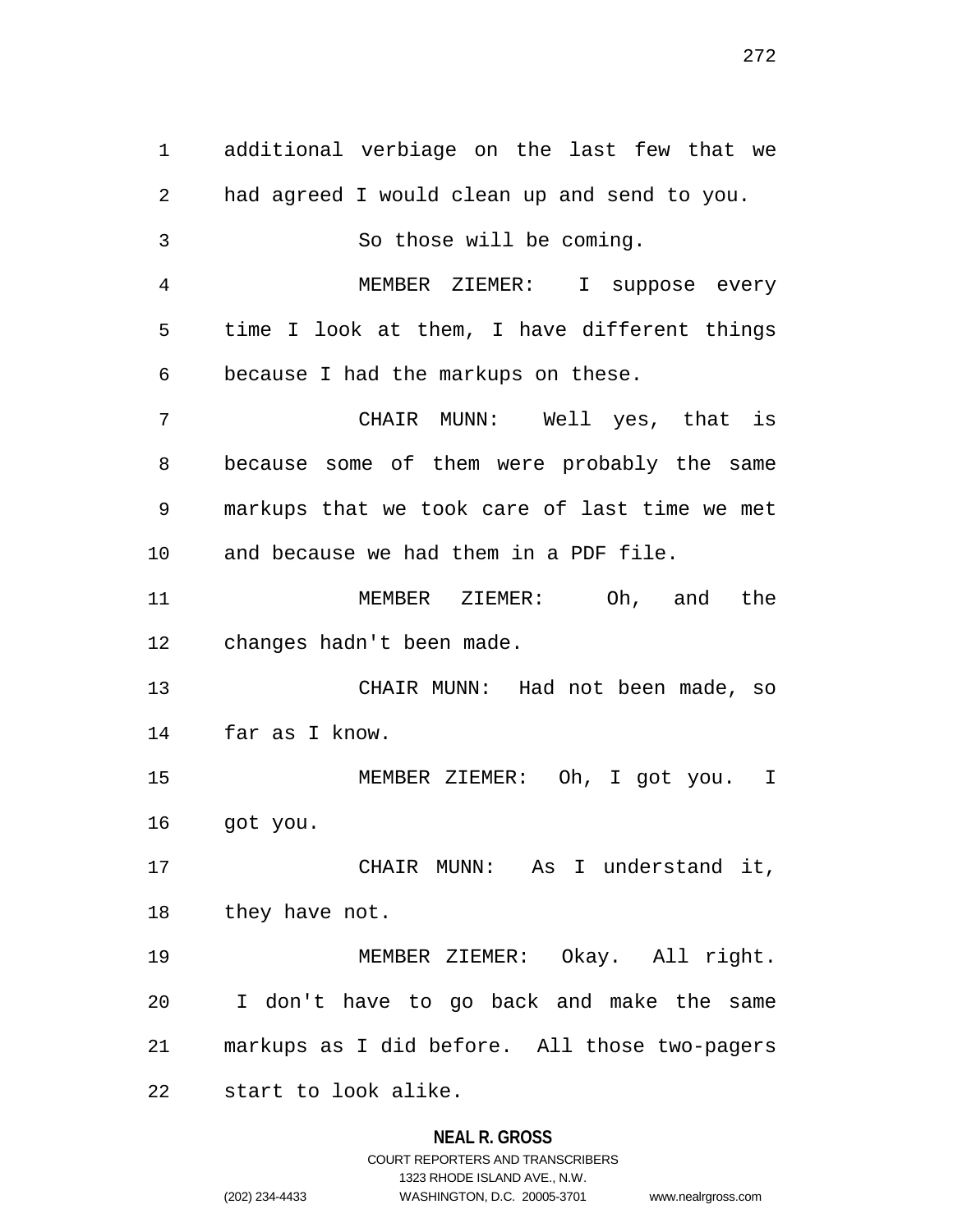CHAIR MUNN: Yes, I know. They do after a while, don't they? I will try to get them in such an order that it will be clear to you what we have done about that. We need to look at our calendars

to see when we are going to meet again.

 MR. KATZ: We are missing two Members for that, really three.

 CHAIR MUNN: We are. But we know some of the things we can't do. I was hoping that we could be looking sometime in September for our next meeting. Is that going to be -- Does that sound like it is a reasonable thing for us to be looking towards -- I don't want us to be in the position of meeting without having made progress on our action items, that we have quite a few that don't appear to have a great deal of time attached to them.

 So is September a reasonable time to be looking at things for those of us who are here?

DR. ULSH: Even though a lot of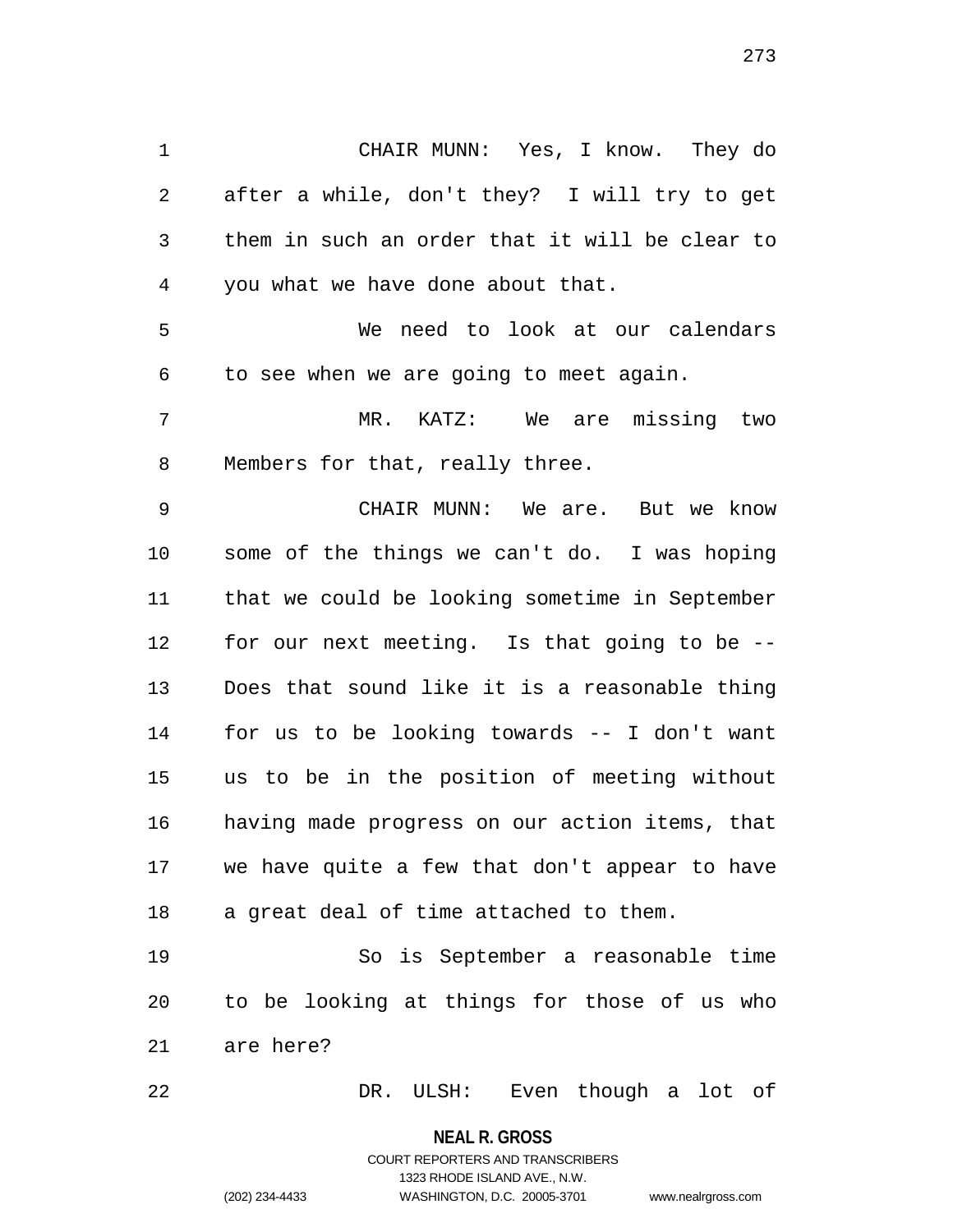the action items like you said are sort of administrative and won't take a lot of time, I think,  $-$  CHAIR MUNN: Yes. DR. ULSH: -- a short turnaround between this meeting and the next is appropriate because we can just clean those off. CHAIR MUNN: I would certainly like to do that, if we possibly could. How does -- Let's stay away from the starting of school and all that sort of thing. DR. ULSH: When is the Board meeting? Is it August 29th? MR. KATZ: The 23rd. CHAIR MUNN: The Board meeting is the 23rd through the 25th of August. So would a month after that be appropriate? September the 20th? That's a Tuesday. Let's tentatively -- what about you, Paul? Are you okay? Let's tentatively choose September the 20th as our next meeting.

# **NEAL R. GROSS** COURT REPORTERS AND TRANSCRIBERS

1323 RHODE ISLAND AVE., N.W.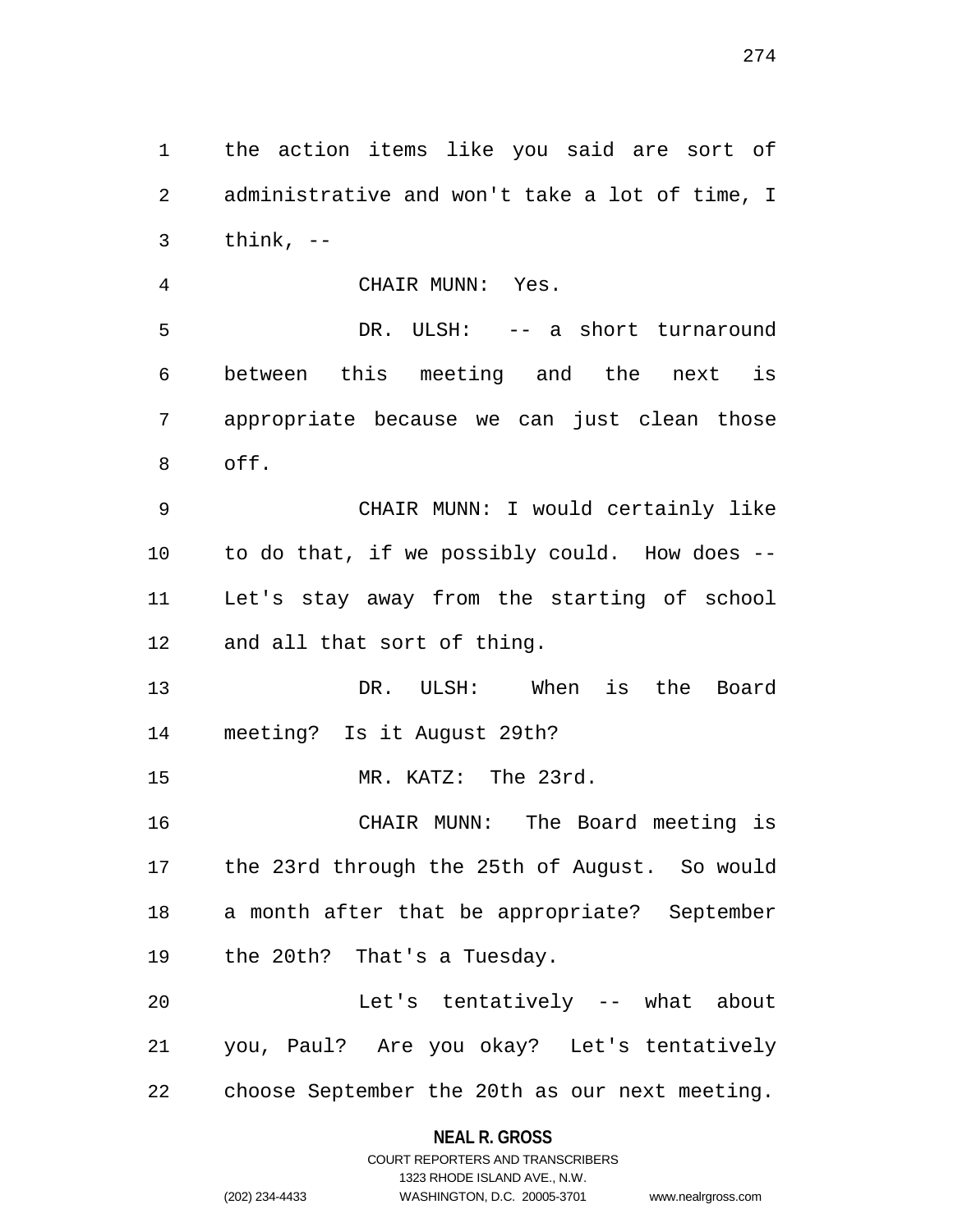MEMBER ZIEMER: What dates are the possible ones for GSI? MR. KATZ: GSI, the 20th was the last date actually of the dates that we gave that. So we shouldn't include the 20th. That would take the day away from GSI. CHAIR MUNN: What about 21? 8 MR. KATZ: Yes, so 21 is okay. CHAIR MUNN: Would that work well, Wednesday the 21? 11 MR. KATZ: It's fine for me. CHAIR MUNN: Unless we have too many people who just absolutely can't make that, let's try to get it on the calendar. MR. KATZ: Right. We will have to ask our other Board Members. CHAIR MUNN: Yes. MR. KATZ: I will send them an email. CHAIR MUNN: Oh, thank you. If you will ask all three of them if they are available, it would be helpful.

#### **NEAL R. GROSS**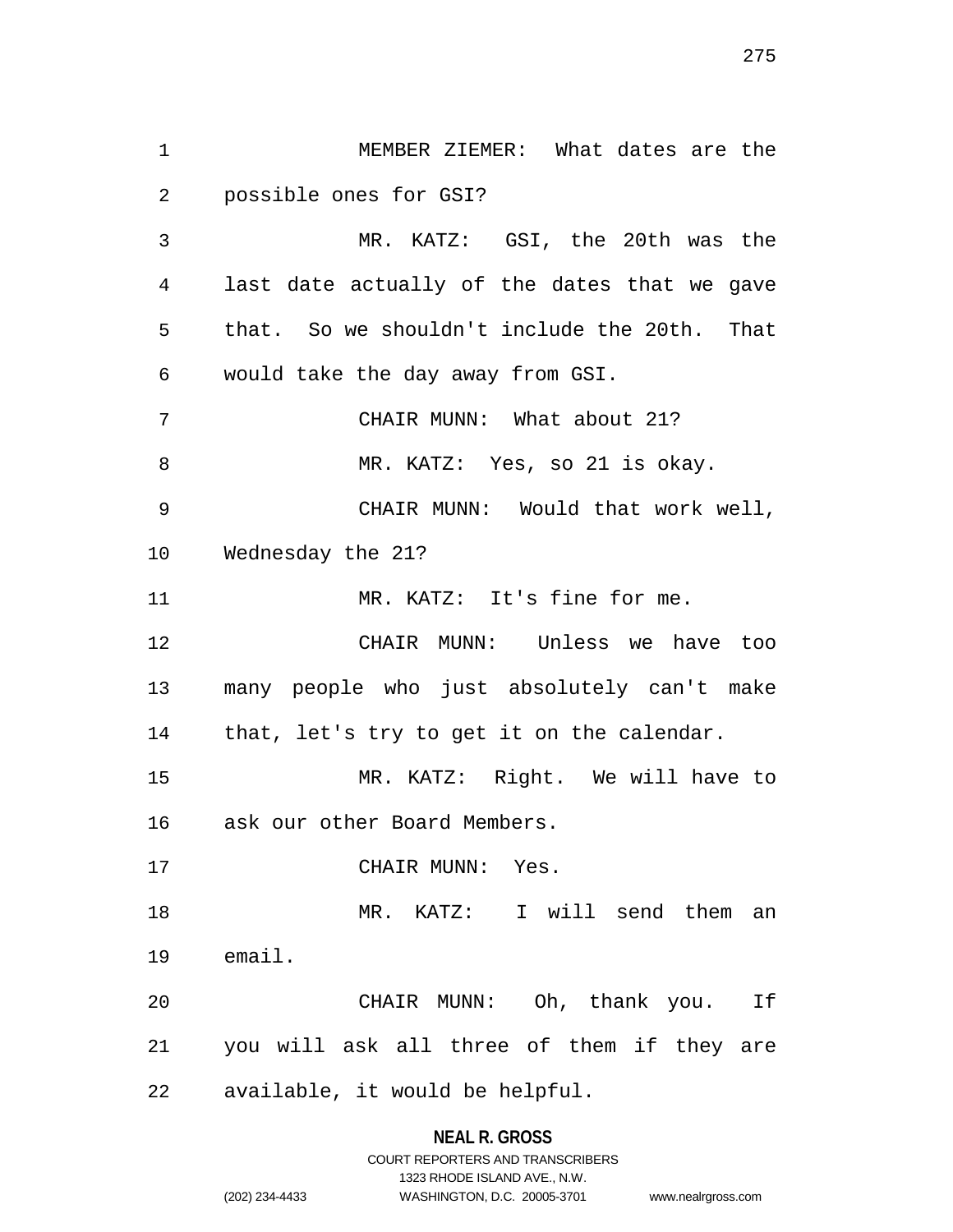1 Any other thoughts, comments, actions, unaddressed problems, dietary restrictions? If not, we are adjourned for the day. Thank you all for you time and efforts. (Whereupon, at 3:24 p.m., the above-entitled matter was adjourned.) 

# **NEAL R. GROSS**